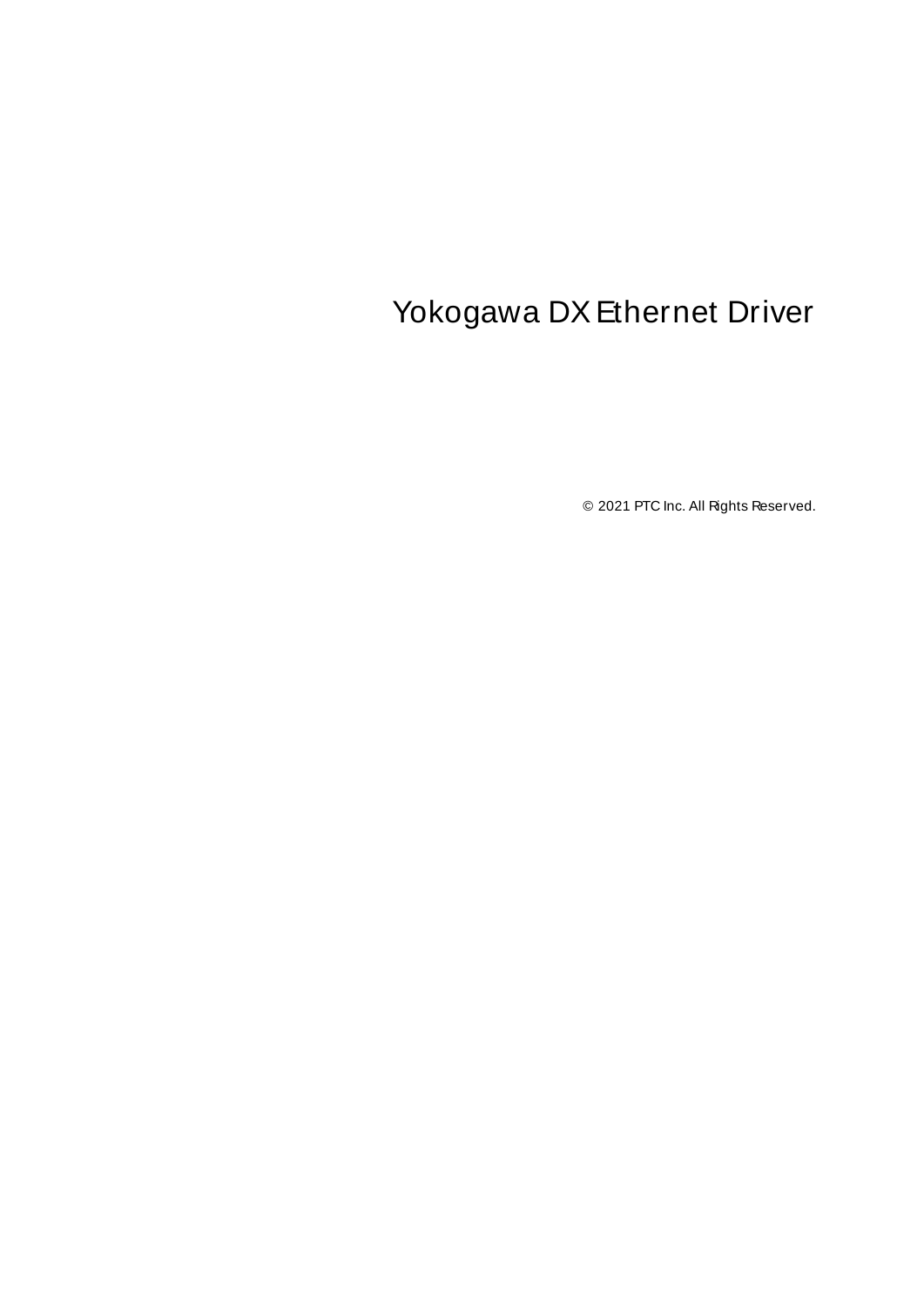## <span id="page-1-0"></span>Table of Contents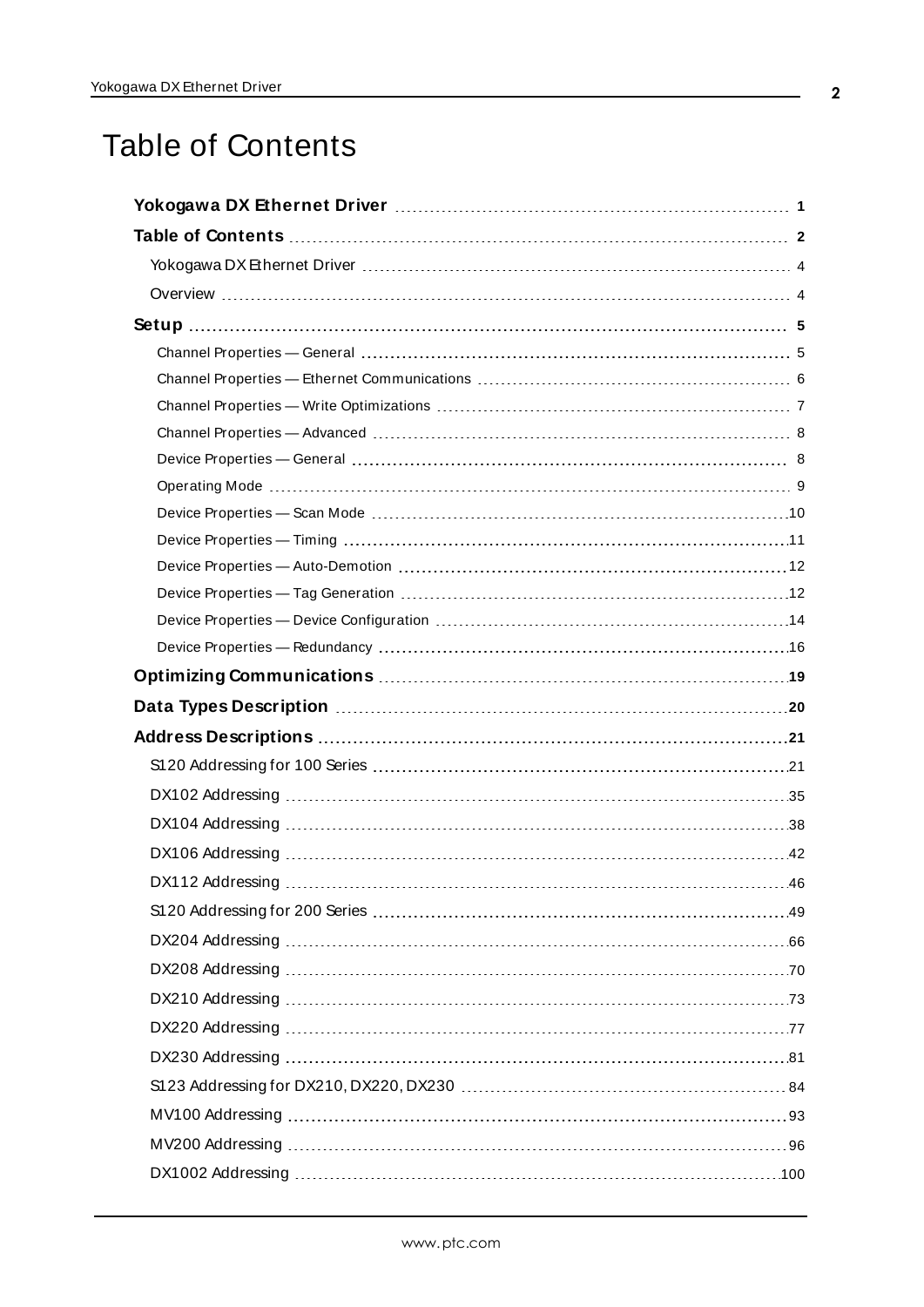| Address' <address>' is out of range for the specified device or register 159</address>                                                                                                                                       |  |
|------------------------------------------------------------------------------------------------------------------------------------------------------------------------------------------------------------------------------|--|
|                                                                                                                                                                                                                              |  |
|                                                                                                                                                                                                                              |  |
| Detected unsupported model series ' <model series="">' on device '<device name="">'. Using con-</device></model>                                                                                                             |  |
|                                                                                                                                                                                                                              |  |
| Model series ' <model series="">' read from device '<device name="">' does not match the series of<br/>the configured model '<configured model="">'. Auto generated tags may not validate  161</configured></device></model> |  |
|                                                                                                                                                                                                                              |  |
|                                                                                                                                                                                                                              |  |
|                                                                                                                                                                                                                              |  |
|                                                                                                                                                                                                                              |  |
| Winsock V1.1 or higher must be installed to use the Yokogawa DX Ethernet Driver 162                                                                                                                                          |  |
| Unable to generate a tag database for device ' <device name="">'. Reason: Device '<device name="">'</device></device>                                                                                                        |  |
| Unable to generate a tag database for device ' <device name="">'. Reason: Device '<device name="">'</device></device>                                                                                                        |  |
| Unable to generate a tag database for device ' <device name="">'. Reason: Device '<device name="">'</device></device>                                                                                                        |  |
| Unable to generate a tag database for device ' <device name="">'. Reason: Device '<device name="">'</device></device>                                                                                                        |  |
|                                                                                                                                                                                                                              |  |
|                                                                                                                                                                                                                              |  |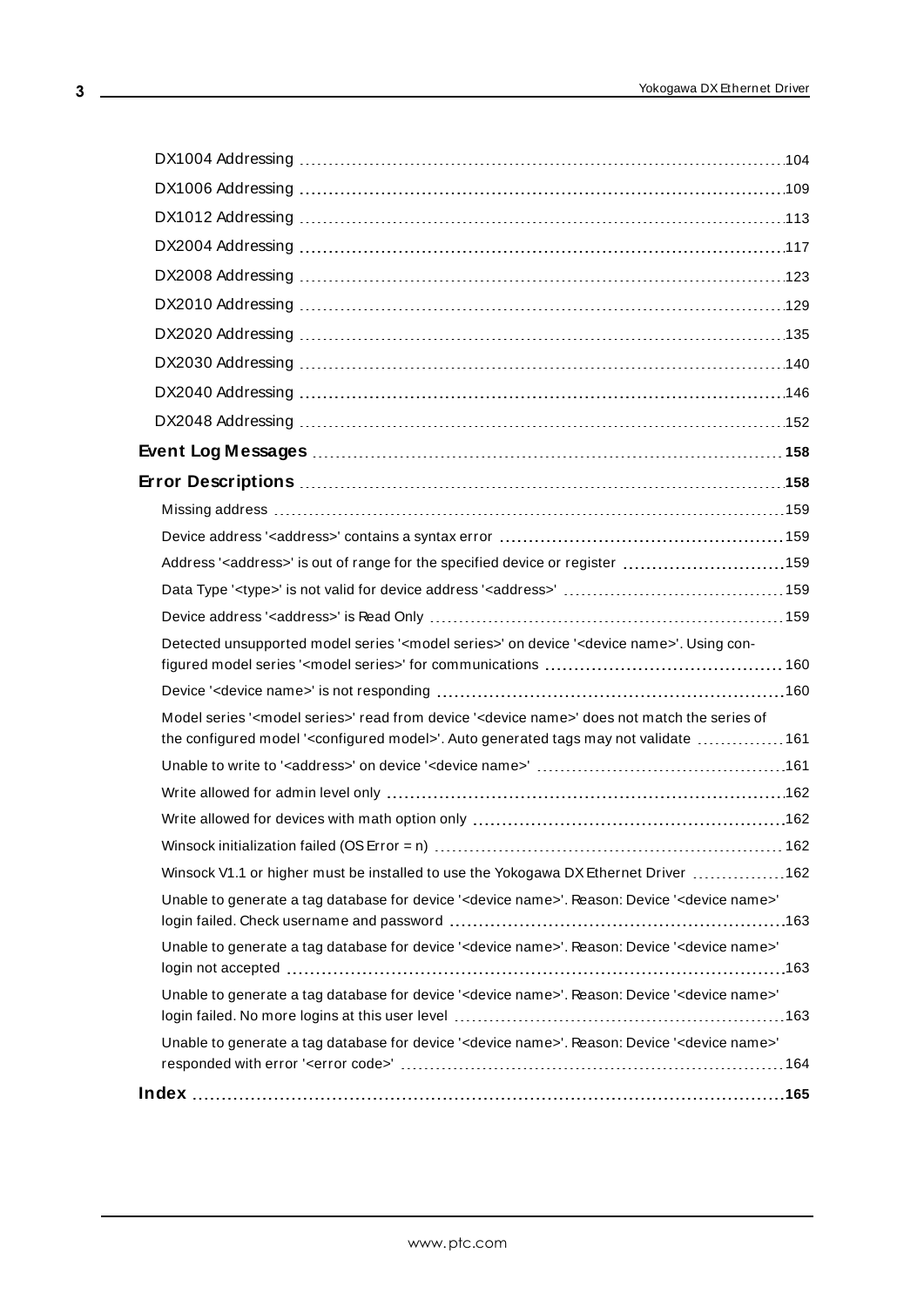## <span id="page-3-0"></span>**Yokogawa DX Ethernet Driver**

Help version 1.044

## **CONTENTS**

**[Overview](#page-3-1)** What is the Yokogawa DX Ethernet Driver?

**[Setup](#page-4-0)** How do I configure a device for use with this driver?

## **Optimizing [Communications](#page-18-0)**

How do I get the best performance from the Yokogawa DX Ethernet Driver?

**Data Types [Description](#page-19-0)** What data types does this driver support?

**Address [Descriptions](#page-20-0)** How do I address a data location on a Yokogawa DX device?

#### **Automatic Tag Database [Generation](#page-11-1)**

How can I configure tags for the Yokogawa DX Ethernet Driver?

**Error [Descriptions](#page-157-1)**

<span id="page-3-1"></span>What error messages does the driver produce?

## **Overview**

The Yokogawa DX Ethernet Driver provides a reliable way to connect Yokogawa DX Ethernet devices to OPC Client applications; including HMI, SCADA, Historian, MES, ERPand countless custom applications. It is intended for use with Yokogawa Data Acquisition and Data Recorder devices that support Ethernet TCP communications.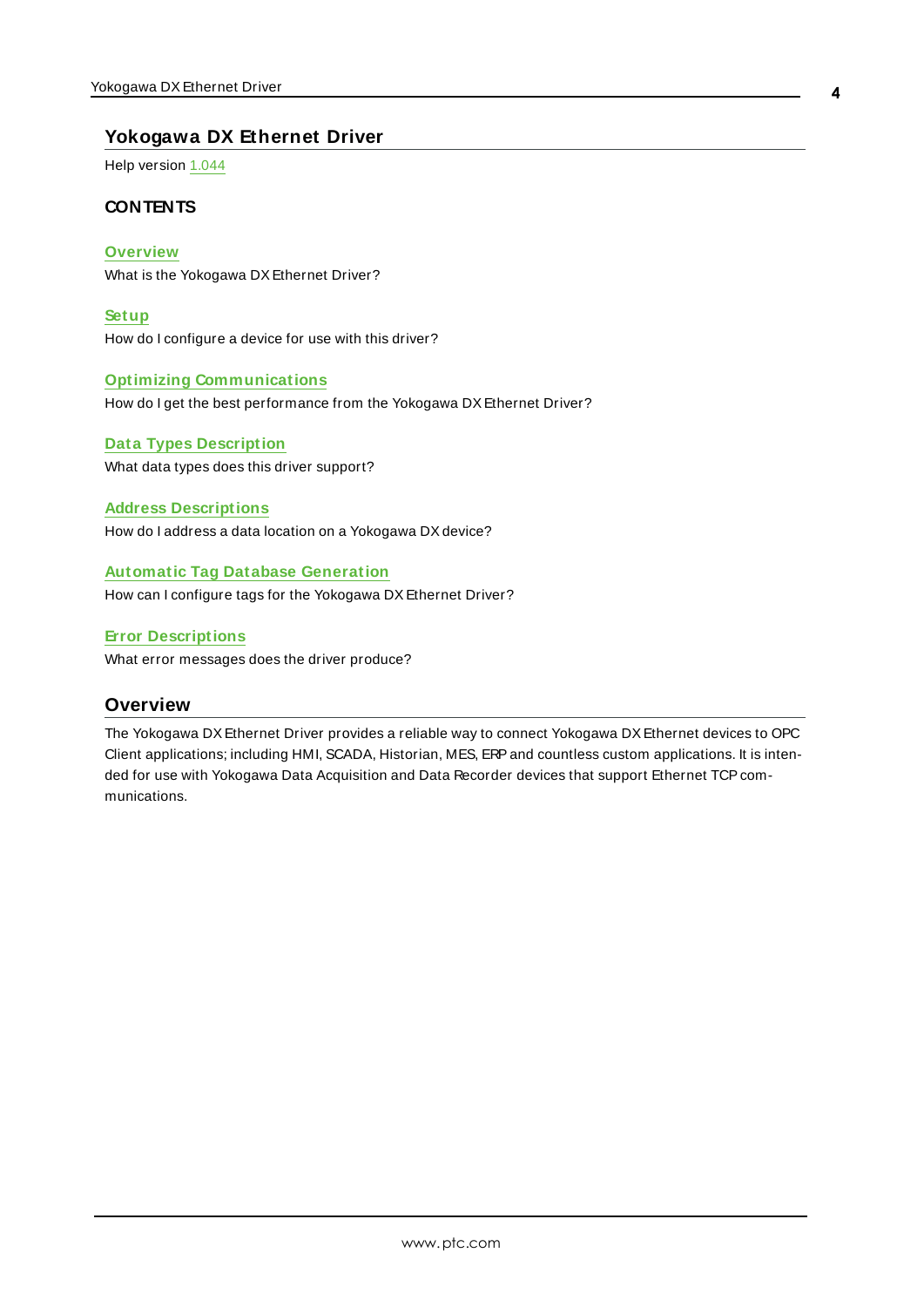## <span id="page-4-0"></span>**Setup**

## **Supported Yokogawa Devices**

DX102 DX104, DX204 DX106 DX112 DX208 DX210 DX220 DX230 MV100, MV200

#### **DX Advanced Models**

DX1002 DX1004, DX2004 DX1006 DX1012 DX2008 DX2010 DX2020 DX2030 DX2040 DX2048

## **Channel and Device Limits**

The maximum number of channels supported by this driver is 100. The maximum number of devices supported by this driver is 1024 per channel.

## **Device ID**

Yokogawa devices are networked using standard IPaddressing. In general, the Device ID has the following format: YYY.YYY.YYY.YYY, where YYYdesignates the device's IPaddress. Each YYYbyte should be in the range of 0 to 255.

## <span id="page-4-1"></span>**Channel Properties — General**

This server supports the use of multiple simultaneous communications drivers. Each protocol or driver used in a server project is called a channel. A server project may consist of many channels with the same communications driver or with unique communications drivers. A channel acts as the basic building block of an OPC link. This group is used to specify general channel properties, such as the identification attributes and operating mode.

| Property Groups                 | <b>Identification</b><br>$\overline{\phantom{a}}$ |         |
|---------------------------------|---------------------------------------------------|---------|
| General                         | Name                                              |         |
| Write Optimizations<br>Advanced | Description                                       |         |
|                                 | Driver                                            |         |
|                                 | $\Box$ Diagnostics                                |         |
|                                 | <b>Diagnostics Capture</b>                        | Disable |

## **Identification**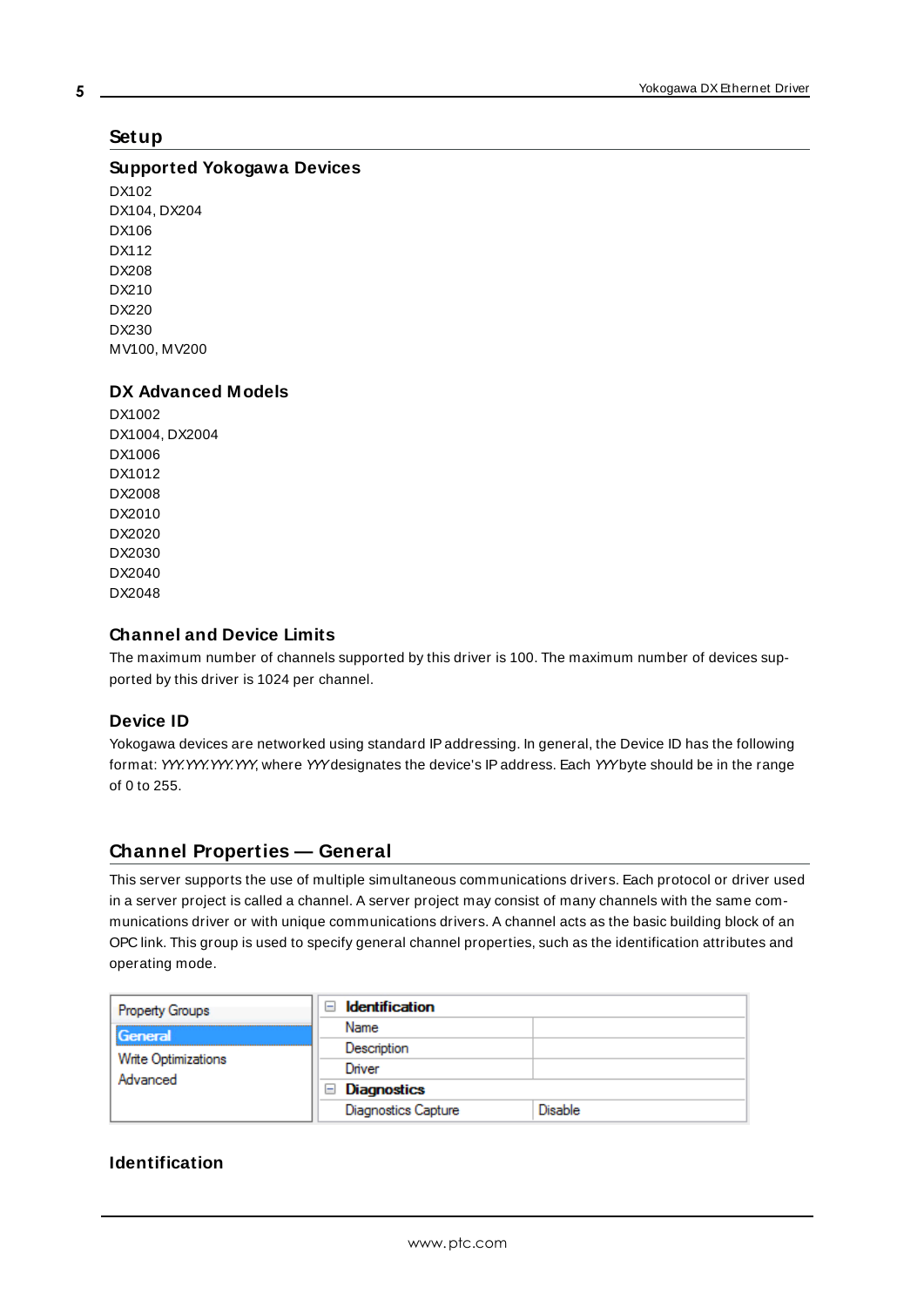**Name**: Specify the user-defined identity of this channel. In each server project, each channel name must be unique. Although names can be up to 256 characters, some client applications have a limited display window when browsing the OPC server's tag space. The channel name is part of the OPC browser information. The property is required for creating a channel.

For information on reserved characters, refer to "How To... Properly Name a Channel, Device, Tag, and Tag Group" in the server help.

**Description**: Specify user-defined information about this channel. **Many of these properties, including Description, have an associated system tag.** 

**Driver**: Specify the protocol / driver for this channel. This property specifies the device driver that was selected during channel creation. It is a disabled setting in the channel properties. The property is required for creating a channel.

**Note**: With the server's online full-time operation, these properties can be changed at any time. This includes changing the channel name to prevent clients from registering data with the server. If a client has already acquired an item from the server before the channel name is changed, the items are unaffected. If, after the channel name has been changed, the client application releases the item and attempts to reacquire using the old channel name, the item is not accepted. Changes to the properties should not be made once a large client application has been developed. Utilize proper user role and privilege management to prevent operators from changing properties or accessing server features.

## **Diagnostics**

**Diagnostics Capture**: When enabled, this option makes the channel's diagnostic information available to OPC applications allows the usage of statistics tags that provide feedback to client applications regarding the operation of the channel. Because the server's diagnostic features require a minimal amount of overhead processing, it is recommended that they be utilized when needed and disabled when not. The default is disabled.

**Note:** This property is not available if the driver does not support diagnostics.

<span id="page-5-0"></span>For more information, refer to "Communication Diagnostics" and "Statistics Tags" in the server help.

## **Channel Properties — Ethernet Communications**

Ethernet Communication can be used to communicate with devices.

| <b>Property Groups</b>         | $\Box$ Ethernet Settings |         |  |
|--------------------------------|--------------------------|---------|--|
| General                        | Network Adapter          | Default |  |
| <b>Ethernet Communications</b> |                          |         |  |
| <b>Write Optimizations</b>     |                          |         |  |
| Advanced                       |                          |         |  |

## **Ethernet Settings**

**Network Adapter**: Specify the network adapter to bind. When left blank or Default is selected, the operating system selects the default adapter.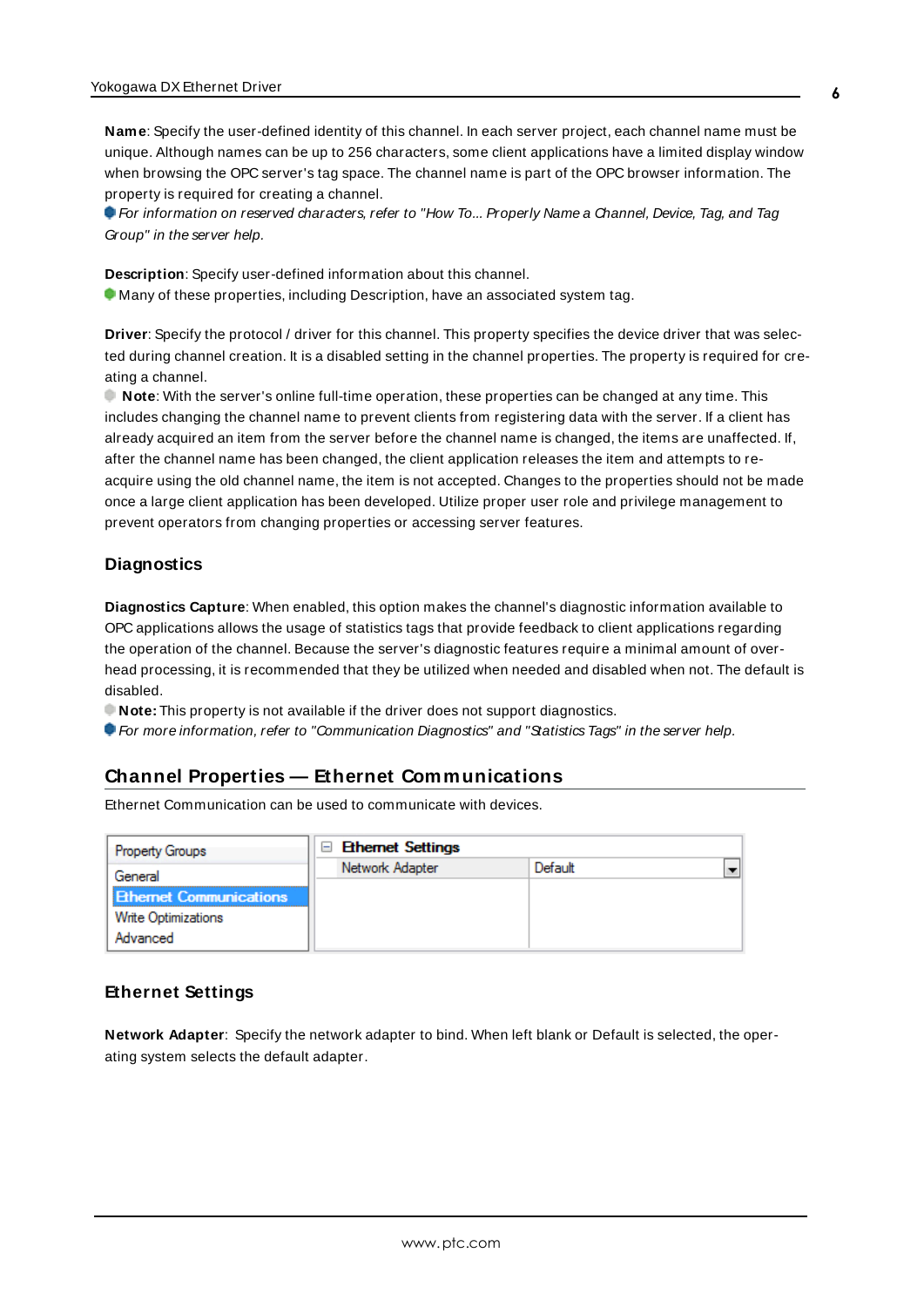## <span id="page-6-0"></span>**Channel Properties — Write Optimizations**

The server must ensure that the data written from the client application gets to the device on time. Given this goal, the server provides optimization properties to meet specific needs or improve application responsiveness.

| <b>Property Groups</b>     | $\Box$ Write Optimizations |                                      |
|----------------------------|----------------------------|--------------------------------------|
| General                    | <b>Optimization Method</b> | Write Only Latest Value for All Tags |
|                            | Duty Cycle                 |                                      |
| <b>Write Optimizations</b> |                            |                                      |

## **Write Optimizations**

**Optimization Method**: Controls how write data is passed to the underlying communications driver. The options are:

- <sup>l</sup> **Write All Values for All Tags**: This option forces the server to attempt to write every value to the controller. In this mode, the server continues to gather write requests and add them to the server's internal write queue. The server processes the write queue and attempts to empty it by writing data to the device as quickly as possible. This mode ensures that everything written from the client applications is sent to the target device. This mode should be selected if the write operation order or the write item's content must uniquely be seen at the target device.
- <sup>l</sup> **Write Only Latest Value for Non-Boolean Tags**: Many consecutive writes to the same value can accumulate in the write queue due to the time required to actually send the data to the device. If the server updates a write value that has already been placed in the write queue, far fewer writes are needed to reach the same final output value. In this way, no extra writes accumulate in the server's queue. When the user stops moving the slide switch, the value in the device is at the correct value at virtually the same time. As the mode states, any value that is not a Boolean value is updated in the server's internal write queue and sent to the device at the next possible opportunity. This can greatly improve the application performance.

**Note**: This option does not attempt to optimize writes to Boolean values. It allows users to optimize the operation of HMI data without causing problems with Boolean operations, such as a momentary push button.

**.** Write Only Latest Value for All Tags: This option takes the theory behind the second optimization mode and applies it to all tags. It is especially useful if the application only needs to send the latest value to the device. This mode optimizes all writes by updating the tags currently in the write queue before they are sent. This is the default mode.

**Duty Cycle**: is used to control the ratio of write to read operations. The ratio is always based on one read for every one to ten writes. The duty cycle is set to ten by default, meaning that ten writes occur for each read operation. Although the application is performing a large number of continuous writes, it must be ensured that read data is still given time to process. A setting of one results in one read operation for every write operation. If there are no write operations to perform, reads are processed continuously. This allows optimization for applications with continuous writes versus a more balanced back and forth data flow. **Note**: It is recommended that the application be characterized for compatibility with the write optimization enhancements before being used in a production environment.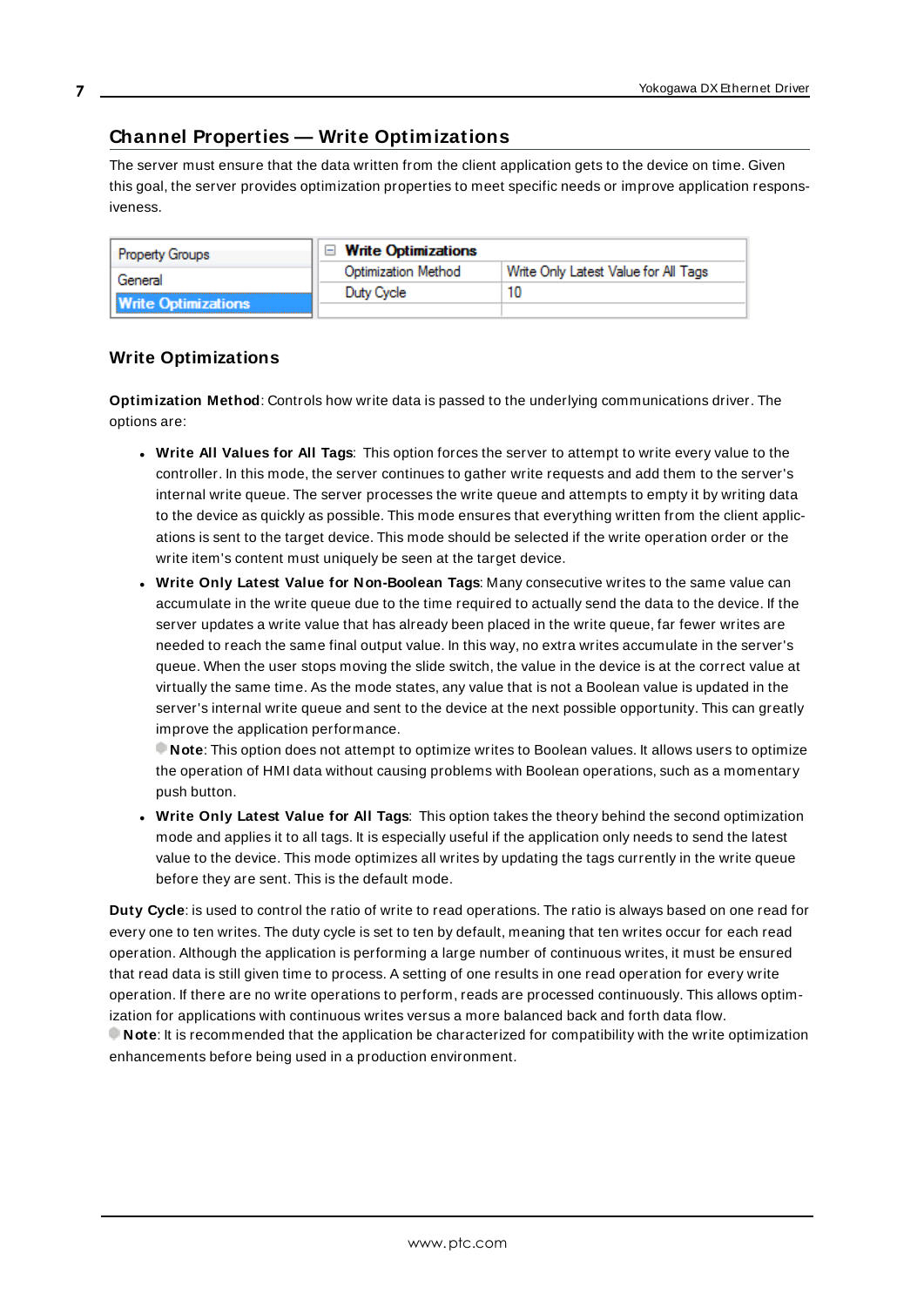## <span id="page-7-0"></span>**Channel Properties — Advanced**

This group is used to specify advanced channel properties. Not all drivers support all properties; so the Advanced group does not appear for those devices.

| <b>Property Groups</b>     | $\Box$ Non-Normalized Float Handling |                   |  |
|----------------------------|--------------------------------------|-------------------|--|
| General                    | <b>Floating-Point Values</b>         | Replace with Zero |  |
| <b>Write Optimizations</b> | <b>Inter-Device Delay</b>            |                   |  |
| Advanced                   | Inter-Device Delay (ms)              |                   |  |
|                            |                                      |                   |  |

**Non-Normalized Float Handling**: A non-normalized value is defined as Infinity, Not-a-Number (NaN), or as a Denormalized Number. The default is Replace with Zero. Drivers that have native float handling may default to Unmodified. Non-normalized float handling allows users to specify how a driver handles non-normalized IEEE-754 floating point data. Descriptions of the options are as follows:

- <sup>l</sup> **Replace with Zero**: This option allows a driver to replace non-normalized IEEE-754 floating point values with zero before being transferred to clients.
- <sup>l</sup> **Unmodified**: This option allows a driver to transfer IEEE-754 denormalized, normalized, non-number, and infinity values to clients without any conversion or changes.

**Note:** This property is not available if the driver does not support floating-point values or if it only supports the option that is displayed. According to the channel's float normalization setting, only real-time driver tags (such as values and arrays) are subject to float normalization. For example, EFM data is not affected by this setting.

**• For more information on the floating point values, refer to "How To ... Work with Non-Normalized Floating** Point Values" in the server help.

**Inter-Device Delay**: Specify the amount of time the communications channel waits to send new requests to the next device after data is received from the current device on the same channel. Zero (0) disables the delay.

<span id="page-7-1"></span>**Note:** This property is not available for all drivers, models, and dependent settings.

## **Device Properties — General**

A device represents a single target on a communications channel. If the driver supports multiple controllers, users must enter a device ID for each controller.

| <b>Property Groups</b> | <b>Identification</b><br>$\equiv$ |         |
|------------------------|-----------------------------------|---------|
| General                | Name                              |         |
| Scan Mode              | Description                       |         |
|                        | Channel Assignment                |         |
|                        | Driver                            |         |
|                        | Model                             |         |
|                        | <b>ID</b> Format                  | Decimal |
|                        | ID                                |         |

## **Identification**

**Name**: Specify the name of the device. It is a logical user-defined name that can be up to 256 characters long and may be used on multiple channels.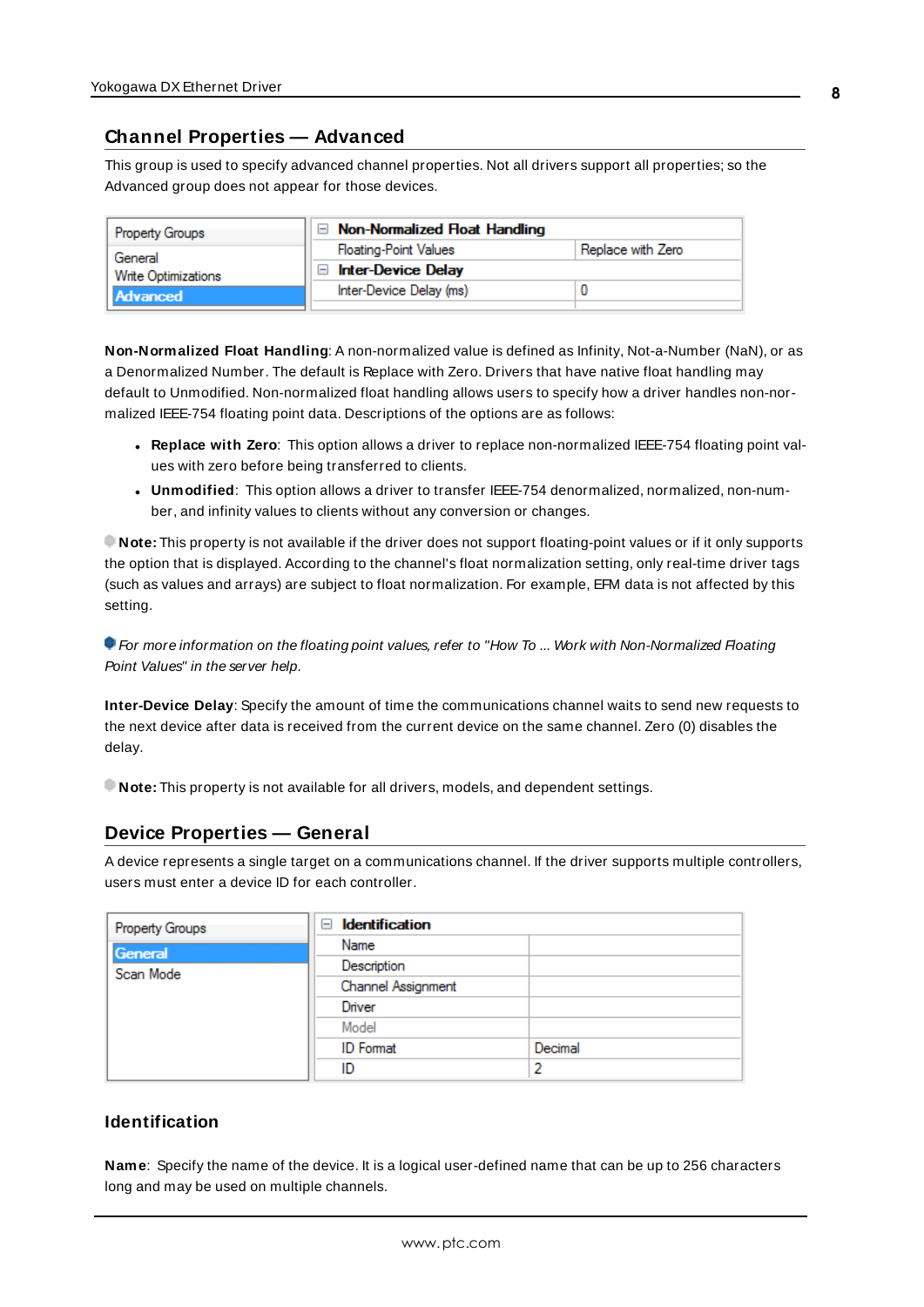**Note**: Although descriptive names are generally a good idea, some OPC client applications may have a limited display window when browsing the OPC server's tag space. The device name and channel name become part of the browse tree information as well. Within an OPC client, the combination of channel name and device name would appear as "ChannelName.DeviceName".

For more information, refer to "How To... Properly Name a Channel, Device, Tag, and Tag Group" in server help.

**Description**: Specify the user-defined information about this device.

**Many of these properties, including Description, have an associated system tag.** 

**Channel Assignment**: Specify the user-defined name of the channel to which this device currently belongs.

**Driver**: Selected protocol driver for this device.

**Model**: Specify the type of device that is associated with this ID. The contents of the drop-down menu depends on the type of communications driver being used. Models that are not supported by a driver are disabled. If the communications driver supports multiple device models, the model selection can only be changed when there are no client applications connected to the device.

**Note:** If the communication driver supports multiple models, users should try to match the model selection to the physical device. If the device is not represented in the drop-down menu, select a model that conforms closest to the target device. Some drivers support a model selection called "Open," which allows users to communicate without knowing the specific details of the target device. For more information, refer to the driver help documentation.

**ID**: Specify the device's driver-specific station or node. The type of ID entered depends on the communications driver being used. For many communication drivers, the ID is a numeric value. Drivers that support a Numeric ID provide users with the option to enter a numeric value whose format can be changed to suit the needs of the application or the characteristics of the selected communications driver. The format is set by the driver by default. Options include Decimal, Octal, and Hexadecimal.

**Note**: If the driver is Ethernet-based or supports an unconventional station or node name, the device's TCP/IPaddress may be used as the device ID. TCP/IPaddresses consist of four values that are separated by periods, with each value in the range of 0 to 255. Some device IDs are string based. There may be additional properties to configure within the ID field, depending on the driver. For more information, refer to the driver's help documentation.

## <span id="page-8-0"></span>**Operating Mode**

| <b>Property Groups</b> | <b>Identification</b> |        |
|------------------------|-----------------------|--------|
| General<br>Scan Mode   | <b>Operating Mode</b> |        |
|                        | Data Collection       | Enable |
|                        | Simulated             | No     |

**Data Collection**: This property controls the device's active state. Although device communications are enabled by default, this property can be used to disable a physical device. Communications are not attempted when a device is disabled. From a client standpoint, the data is marked as invalid and write operations are not accepted. This property can be changed at any time through this property or the device system tags.

**Simulated**: Place the device into or out of Simulation Mode. In this mode, the driver does not attempt to communicate with the physical device, but the server continues to return valid OPC data. Simulated stops physical communications with the device, but allows OPC data to be returned to the OPC client as valid data.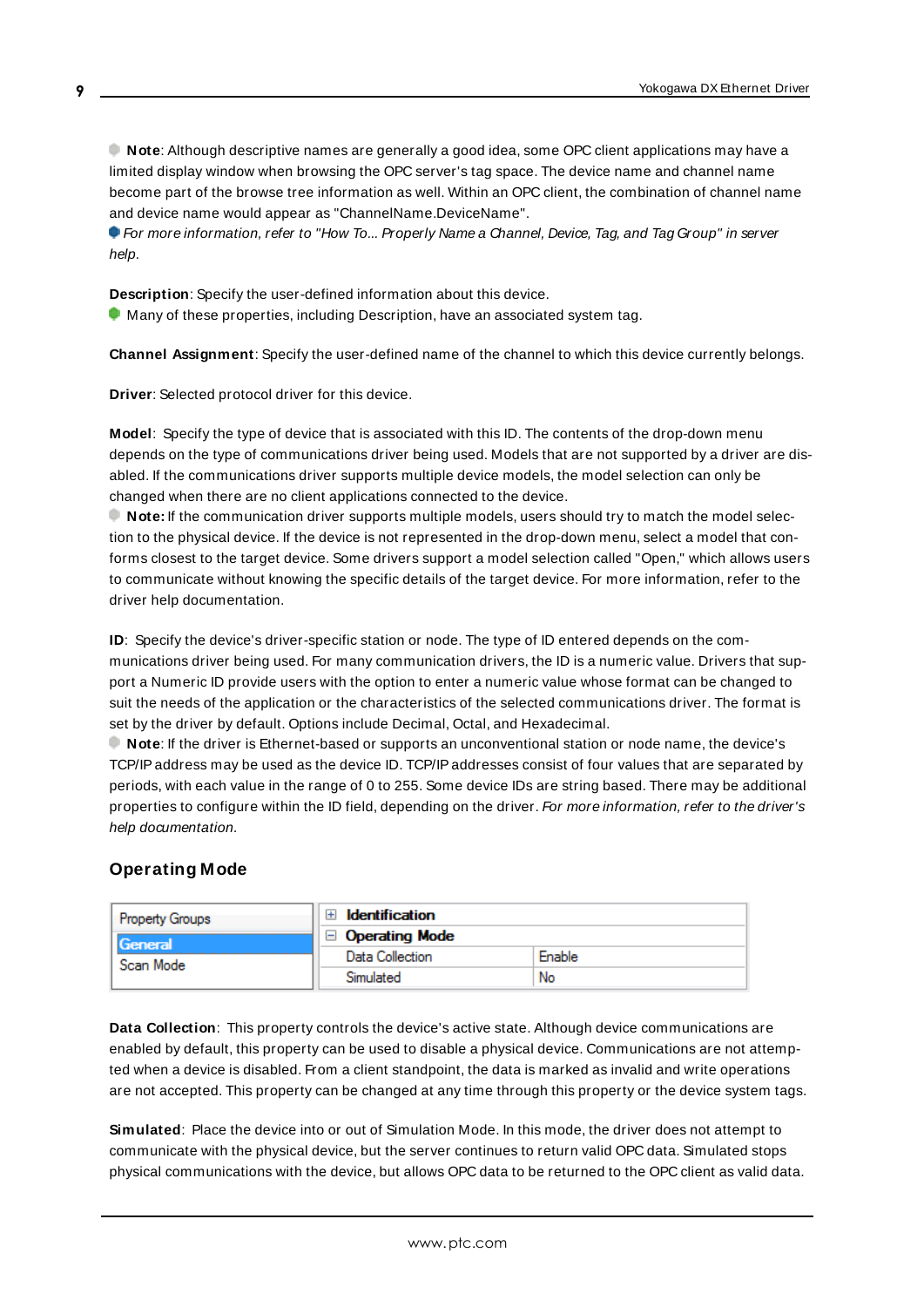While in Simulation Mode, the server treats all device data as reflective: whatever is written to the simulated device is read back and each OPC item is treated individually. The item's memory map is based on the group Update Rate. The data is not saved if the server removes the item (such as when the server is reinitialized). The default is No.

**Notes:**

- 1. This System tag (\_Simulated) is read only and cannot be written to for runtime protection. The System tag allows this property to be monitored from the client.
- 2. In Simulation mode, the item's memory map is based on client update rate(s) (Group Update Rate for OPC clients or Scan Rate for native and DDEinterfaces). This means that two clients that reference the same item with different update rates return different data.

Simulation Mode is for test and simulation purposes only. It should never be used in a production environment.

## <span id="page-9-0"></span>**Device Properties — Scan Mode**

The Scan Mode specifies the subscribed-client requested scan rate for tags that require device communications. Synchronous and asynchronous device reads and writes are processed as soon as possible; unaffected by the Scan Mode properties.

| <b>Property Groups</b> | ⊟ Scan Mode                |                                    |
|------------------------|----------------------------|------------------------------------|
| General                | Scan Mode                  | Respect Client-Specified Scan Rate |
| Scan Mode              | Initial Updates from Cache | Disable                            |
|                        |                            |                                    |

**Scan Mode**: Specify how tags in the device are scanned for updates sent to subscribing clients. Descriptions of the options are:

<sup>l</sup> **Respect Client-Specified Scan Rate**: This mode uses the scan rate requested by the client.

do not take effect until all client applications have been disconnected.

- <sup>l</sup> **Request Data No Faster than Scan Rate**: This mode specifies the value set as the maximum scan rate. The valid range is 10 to 99999990 milliseconds. The default is 1000 milliseconds. **Note**: When the server has an active client and items for the device and the scan rate value is increased, the changes take effect immediately. When the scan rate value is decreased, the changes
- <sup>l</sup> **Request All Data at Scan Rate**: This mode forces tags to be scanned at the specified rate for subscribed clients. The valid range is 10 to 99999990 milliseconds. The default is 1000 milliseconds.
- <sup>l</sup> **Do Not Scan, Demand Poll Only**: This mode does not periodically poll tags that belong to the device nor perform a read to get an item's initial value once it becomes active. It is the client's responsibility to poll for updates, either by writing to the \_DemandPoll tag or by issuing explicit device reads for individual items. For more information, refer to "Device Demand Poll" in server help.
- <sup>l</sup> **Respect Tag-Specified Scan Rate**: This mode forces static tags to be scanned at the rate specified in their static configuration tag properties. Dynamic tags are scanned at the client-specified scan rate.

**Initial Updates from Cache**: When enabled, this option allows the server to provide the first updates for newly activated tag references from stored (cached) data. Cache updates can only be provided when the new item reference shares the same address, scan rate, data type, client access, and scaling properties. A device read is used for the initial update for the first client reference only. The default is disabled; any time a client activates a tag reference the server attempts to read the initial value from the device.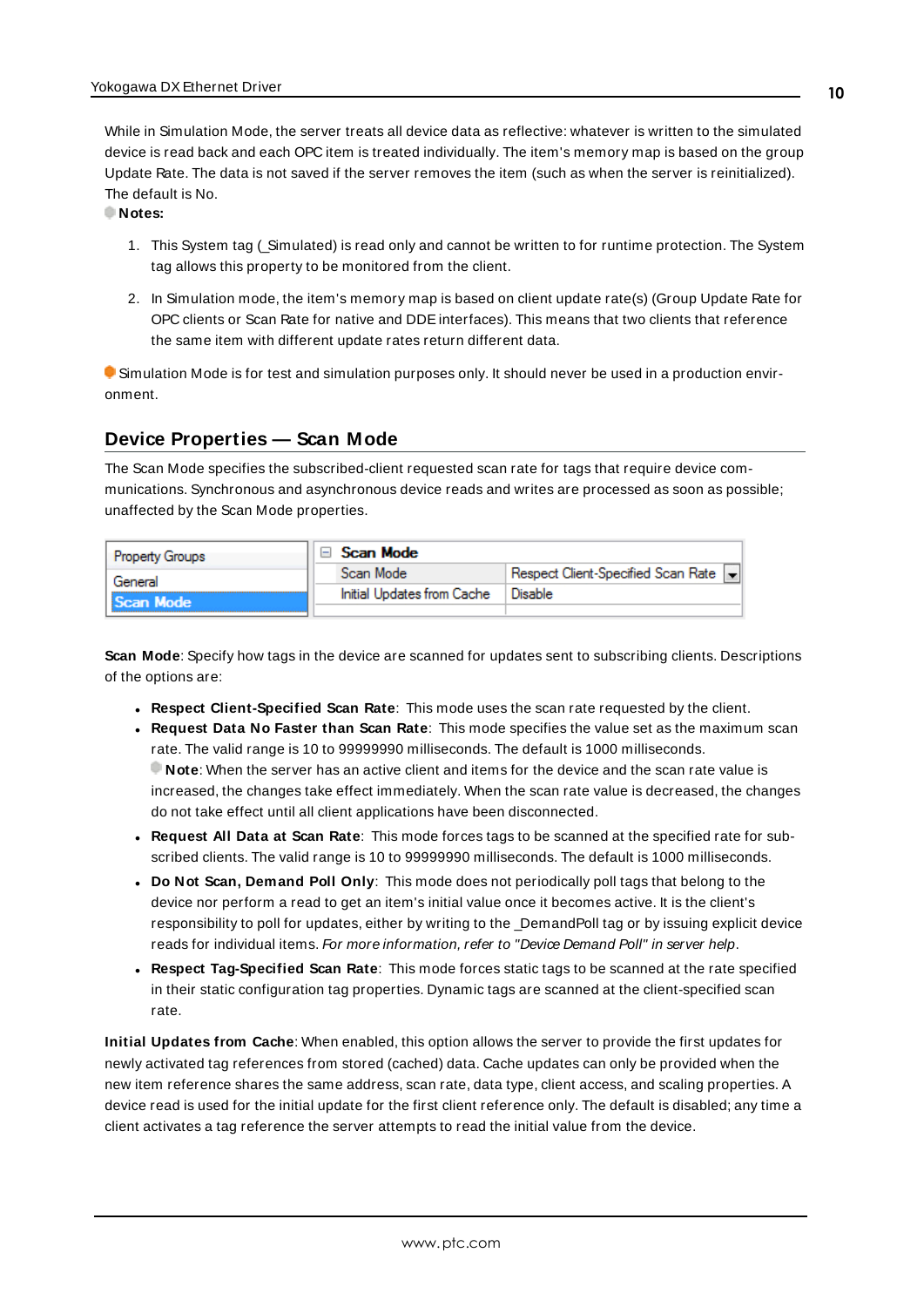## <span id="page-10-0"></span>**Device Properties — Timing**

The device Timing properties allow the driver's response to error conditions to be tailored to fit the application's needs. In many cases, the environment requires changes to these properties for optimum performance. Factors such as electrically generated noise, modem delays, and poor physical connections can influence how many errors or timeouts a communications driver encounters. Timing properties are specific to each configured device.

| <b>Property Groups</b> | $\Box$ Communication Timeouts |      |
|------------------------|-------------------------------|------|
| General                | Connect Timeout (s)           |      |
| Scan Mode              | Request Timeout (ms)          | 1000 |
| Timing                 | Attempts Before Timeout       |      |
| Redundancy             | Timing<br>$-$                 |      |
|                        | Inter-Request Delay (ms)      |      |

## **Communications Timeouts**

**Connect Timeout**: This property (which is used primarily by Ethernet based drivers) controls the amount of time required to establish a socket connection to a remote device. The device's connection time often takes longer than normal communications requests to that same device. The valid range is 1 to 30 seconds. The default is typically 3 seconds, but can vary depending on the driver's specific nature. If this setting is not supported by the driver, it is disabled.

**Note**: Due to the nature of UDPconnections, the connection timeout setting is not applicable when communicating via UDP.

**Request Timeout**: Specify an interval used by all drivers to determine how long the driver waits for a response from the target device to complete. The valid range is 50 to 9,999,999 milliseconds (167.6667 minutes). The default is usually 1000 milliseconds, but can vary depending on the driver. The default timeout for most serial drivers is based on a baud rate of 9600 baud or better. When using a driver at lower baud rates, increase the timeout to compensate for the increased time required to acquire data.

**Attempts Before Timeout**: Specify how many times the driver issues a communications request before considering the request to have failed and the device to be in error. The valid range is 1 to 10. The default is typically 3, but can vary depending on the driver's specific nature. The number of attempts configured for an application depends largely on the communications environment. This property applies to both connection attempts and request attempts.

## **Timing**

**Inter-Request Delay**: Specify how long the driver waits before sending the next request to the target device. It overrides the normal polling frequency of tags associated with the device, as well as one-time reads and writes. This delay can be useful when dealing with devices with slow turnaround times and in cases where network load is a concern. Configuring a delay for a device affects communications with all other devices on the channel. It is recommended that users separate any device that requires an interrequest delay to a separate channel if possible. Other communications properties (such as communication serialization) can extend this delay. The valid range is 0 to 300,000 milliseconds; however, some drivers may limit the maximum value due to a function of their particular design. The default is 0, which indicates no delay between requests with the target device.

**Note**: Not all drivers support Inter-Request Delay. This setting does not appear if it is not available.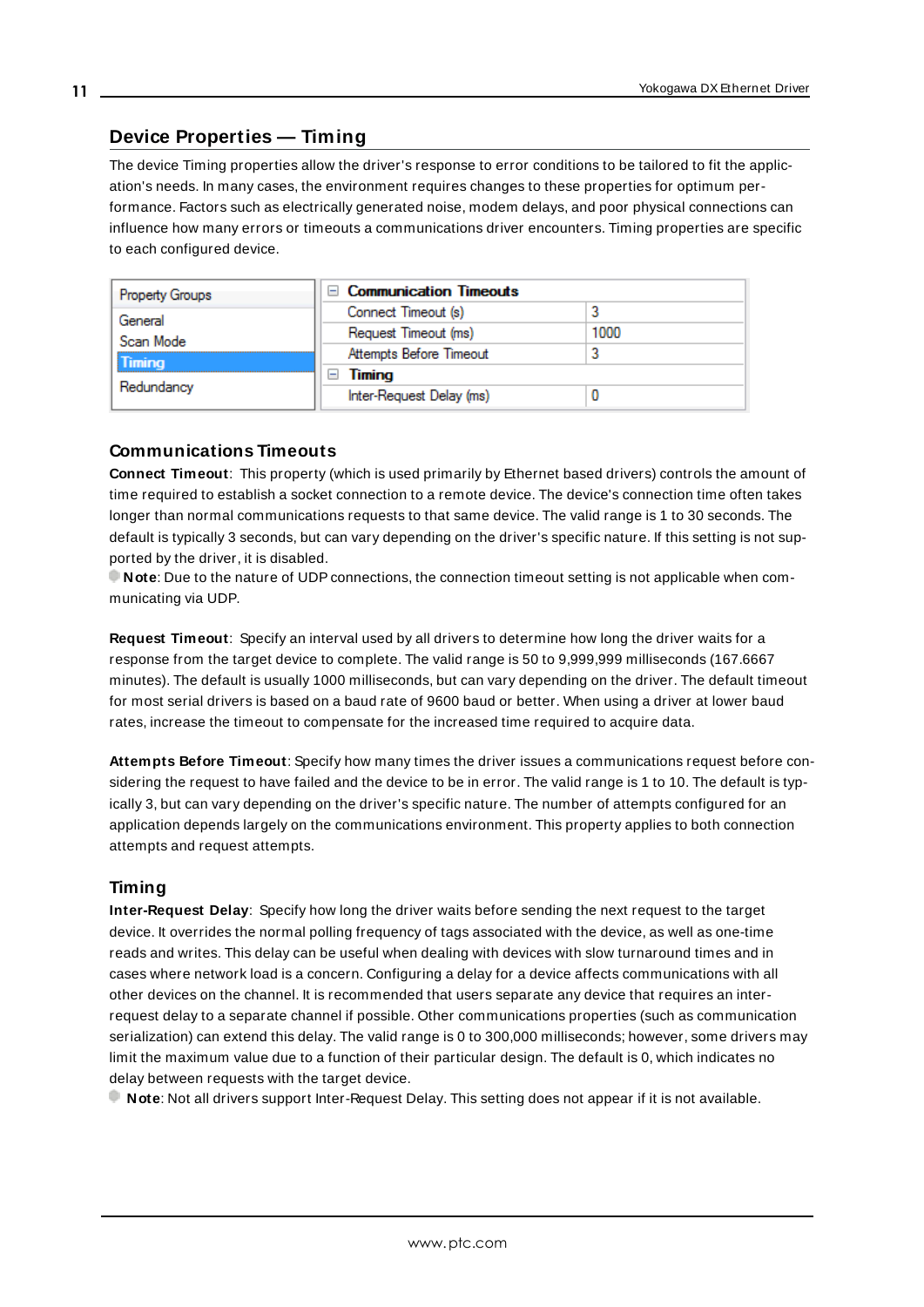## <span id="page-11-0"></span>**Device Properties — Auto-Demotion**

The Auto-Demotion properties can temporarily place a device off-scan in the event that a device is not responding. By placing a non-responsive device offline for a specific time period, the driver can continue to optimize its communications with other devices on the same channel. After the time period has been reached, the driver re-attempts to communicate with the non-responsive device. If the device is responsive, the device is placed on-scan; otherwise, it restarts its off-scan time period.

| <b>Property Groups</b> | $\Box$ Auto-Demotion                    |               |
|------------------------|-----------------------------------------|---------------|
| General                | Demote on Failure                       | <b>Enable</b> |
| Scan Mode              | Timeouts to Demote                      |               |
| Timina                 | Demotion Period (ms)                    | 10000         |
| <b>Auto-Demotion</b>   | Discard Requests when Demoted   Disable |               |
|                        |                                         |               |

**Demote on Failure**: When enabled, the device is automatically taken off-scan until it is responding again. **Tip**: Determine when a device is off-scan by monitoring its demoted state using the \_AutoDemoted system tag.

**Timeouts to Demote**: Specify how many successive cycles of request timeouts and retries occur before the device is placed off-scan. The valid range is 1 to 30 successive failures. The default is 3.

**Demotion Period**: Indicate how long the device should be placed off-scan when the timeouts value is reached. During this period, no read requests are sent to the device and all data associated with the read requests are set to bad quality. When this period expires, the driver places the device on-scan and allows for another attempt at communications. The valid range is 100 to 3600000 milliseconds. The default is 10000 milliseconds.

**Discard Requests when Demoted**: Select whether or not write requests should be attempted during the off-scan period. Disable to always send write requests regardless of the demotion period. Enable to discard writes; the server automatically fails any write request received from a client and does not post a message to the Event Log.

## <span id="page-11-1"></span>**Device Properties — Tag Generation**

The automatic tag database generation features make setting up an application a plug-and-play operation. Select communications drivers can be configured to automatically build a list of tags that correspond to device-specific data. These automatically generated tags (which depend on the nature of the supporting driver) can be browsed from the clients.

Not all devices and drivers support full automatic tag database generation and not all support the same data types. Consult the data types descriptions or the supported data type lists for each driver for specifics.

If the target device supports its own local tag database, the driver reads the device's tag information and uses the data to generate tags within the server. If the device does not natively support named tags, the driver creates a list of tags based on driver-specific information. An example of these two conditions is as follows:

1. If a data acquisition system supports its own local tag database, the communications driver uses the tag names found in the device to build the server's tags.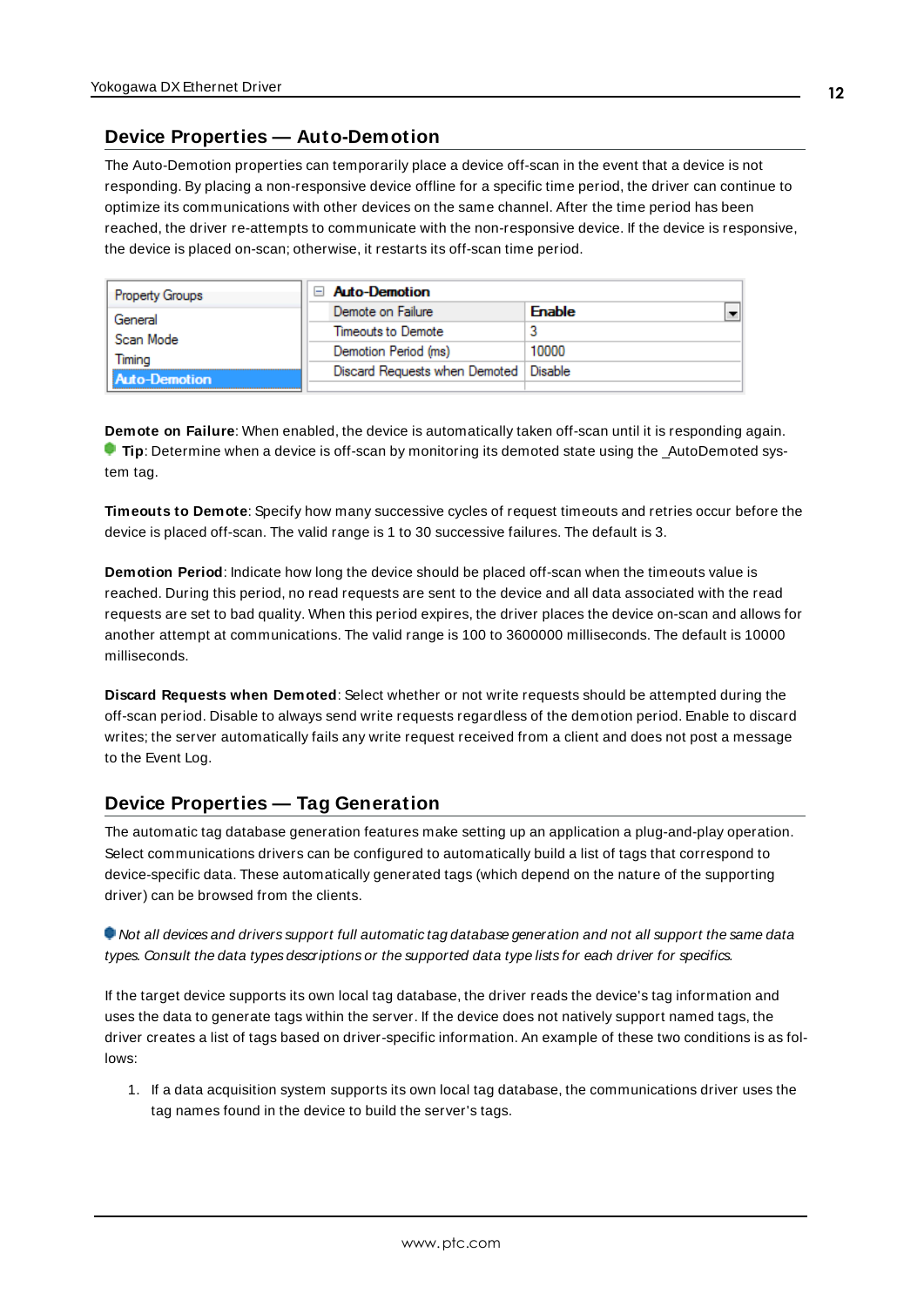2. If an Ethernet I/O system supports detection of its own available I/O module types, the communications driver automatically generates tags in the server that are based on the types of I/O modules plugged into the Ethernet I/O rack.

**Note**: Automatic tag database generation's mode of operation is completely configurable. For more information, refer to the property descriptions below.

| Property Groups       | <b>Tag Generation</b><br>$=$            |                            |
|-----------------------|-----------------------------------------|----------------------------|
| General               | On Property Change                      | Yes                        |
| Scan Mode             | On Device Startup                       | Do Not Generate on Startup |
| Timing                | On Duplicate Tag                        | Delete on Create           |
| Auto-Demotion         | Parent Group                            |                            |
| <b>Tag Generation</b> | Allow Automatically Generated Subgroups | Enable                     |
|                       | Create                                  | Create tags                |
| Redundancy            |                                         |                            |

**On Property Change**: If the device supports automatic tag generation when certain properties change, the **On Property Change** option is shown. It is set to **Yes** by default, but it can be set to **No** to control over when tag generation is performed. In this case, the **Create tags** action must be manually invoked to perform tag generation. To invoke via the Configuration API service, access /config/v1/project/channels/{name}/devices/ {name}/services/TagGeneration.

**On Device Startup**: Specify when OPC tags are automatically generated. Descriptions of the options are as follows:

- <sup>l</sup> **Do Not Generate on Startup**: This option prevents the driver from adding any OPC tags to the tag space of the server. This is the default setting.
- <sup>l</sup> **Always Generate on Startup**: This option causes the driver to evaluate the device for tag information. It also adds tags to the tag space of the server every time the server is launched.
- <sup>l</sup> **Generate on First Startup**: This option causes the driver to evaluate the target device for tag information the first time the project is run. It also adds any OPC tags to the server tag space as needed.

**Note**: When the option to automatically generate OPC tags is selected, any tags that are added to the server's tag space must be saved with the project. Users can configure the project to automatically save from the **Tools** | **Options** menu.

**On Duplicate Tag**: When automatic tag database generation is enabled, the server needs to know what to do with the tags that it may have previously added or with tags that have been added or modified after the communications driver since their original creation. This setting controls how the server handles OPC tags that were automatically generated and currently exist in the project. It also prevents automatically generated tags from accumulating in the server.

For example, if a user changes the I/O modules in the rack with the server configured to **Always Generate on Startup**, new tags would be added to the server every time the communications driver detected a new I/O module. If the old tags were not removed, many unused tags could accumulate in the server's tag space. The options are:

**.** Delete on Create: This option deletes any tags that were previously added to the tag space before any new tags are added. This is the default setting.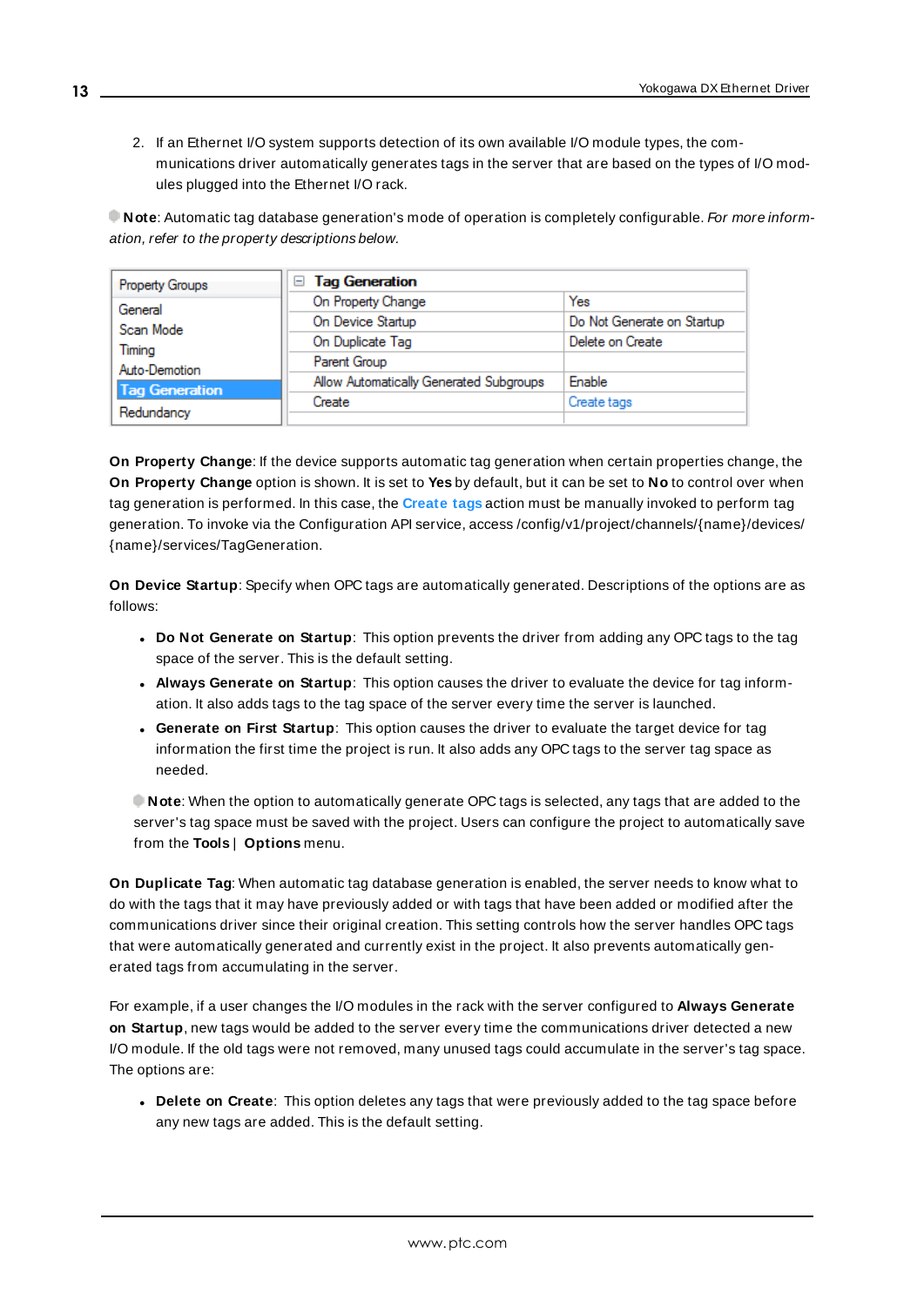- <sup>l</sup> **Overwrite as Necessary**: This option instructs the server to only remove the tags that the communications driver is replacing with new tags. Any tags that are not being overwritten remain in the server's tag space.
- <sup>l</sup> **Do not Overwrite**: This option prevents the server from removing any tags that were previously generated or already existed in the server. The communications driver can only add tags that are completely new.
- <sup>l</sup> **Do not Overwrite, Log Error**: This option has the same effect as the prior option, and also posts an error message to the server's Event Log when a tag overwrite would have occurred.

**Note:** Removing OPC tags affects tags that have been automatically generated by the communications driver as well as any tags that have been added using names that match generated tags. Users should avoid adding tags to the server using names that may match tags that are automatically generated by the driver.

**Parent Group**: This property keeps automatically generated tags from mixing with tags that have been entered manually by specifying a group to be used for automatically generated tags. The name of the group can be up to 256 characters. This parent group provides a root branch to which all automatically generated tags are added.

**Allow Automatically Generated Subgroups**: This property controls whether the server automatically creates subgroups for the automatically generated tags. This is the default setting. If disabled, the server generates the device's tags in a flat list without any grouping. In the server project, the resulting tags are named with the address value. For example, the tag names are not retained during the generation process. **Note**: If, as the server is generating tags, a tag is assigned the same name as an existing tag, the system automatically increments to the next highest number so that the tag name is not duplicated. For example, if the generation process creates a tag named "AI22" that already exists, it creates the tag as "AI23" instead.

**Create**: Initiates the creation of automatically generated OPC tags. If the device's configuration has been modified, **Create tags** forces the driver to reevaluate the device for possible tag changes. Its ability to be accessed from the System tags allows a client application to initiate tag database creation. **Note**: **Create tags** is disabled if the Configuration edits a project offline.

## <span id="page-13-0"></span>**Device Properties — Device Configuration**

| <b>Property Groups</b>           | $\Box$ Communications Parameters |     |
|----------------------------------|----------------------------------|-----|
| General                          | Maximum Request Size (bytes)     | 256 |
| Scan Mode                        |                                  |     |
| <b>Communications Parameters</b> |                                  |     |

Descriptions of the parameters are as follows:

- **Port:** Specify the port number that the remote device will be configured to use. This driver is currently set to use the Ethernet Exclusive port only (TCP port 34260), and requires Winsock V1.1 or higher.
- <sup>l</sup> **Special Data Handling:** Specify how the driver will forward special ASCII strings to clients whenever special data is received from the device. Options include None, +INF, and -INF. The default setting is None. For more information, refer to **Special Data [Handling](#page-15-1)**.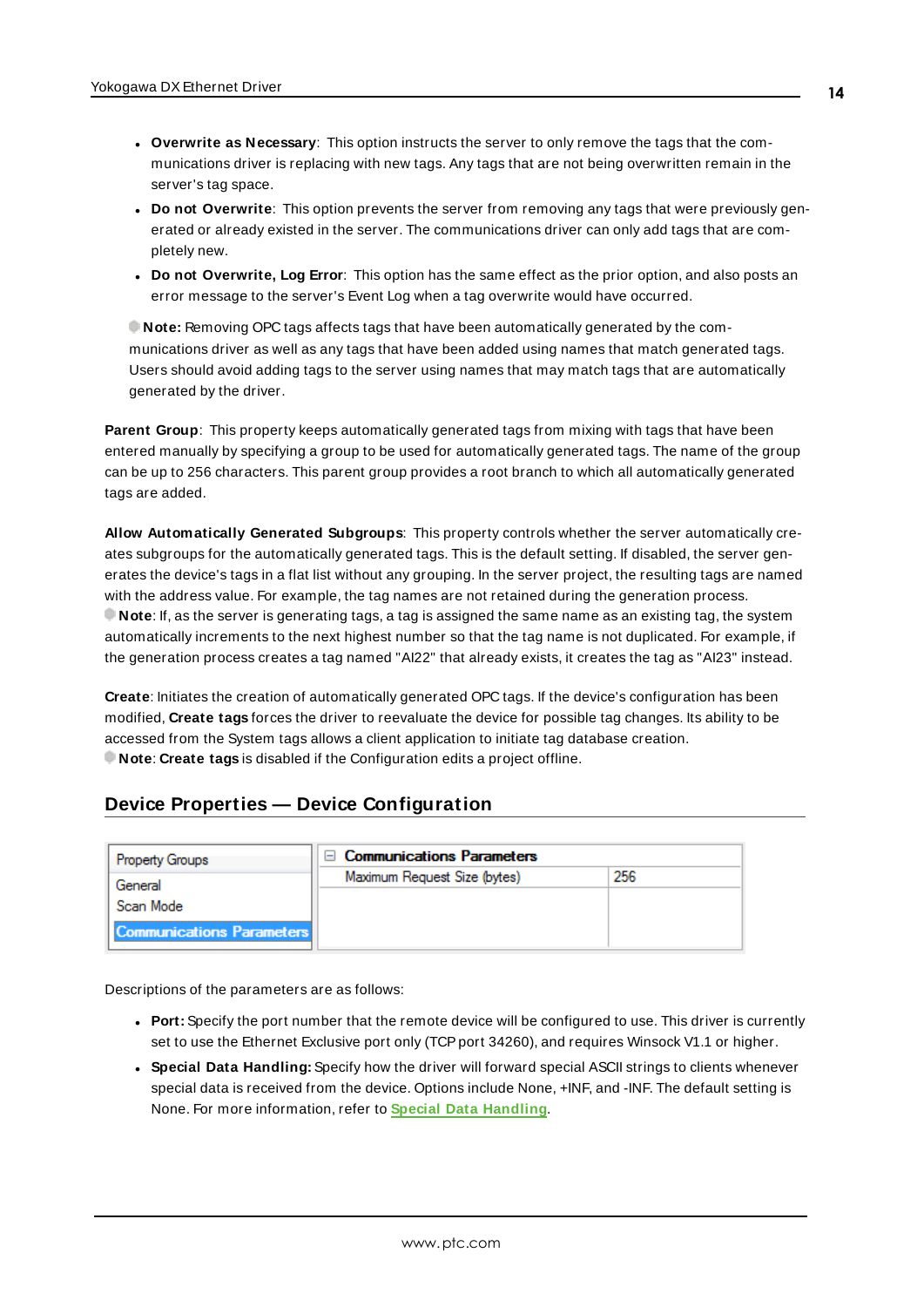- <sup>l</sup> **Polling Interval:** Specify a fixed time interval for all communications with a device. It can be used to prevent the driver from making excessive request to the device, and to prevent the OPC client from forcing the driver to run at its maximum update rate.
- <sup>l</sup> **Date and Time:** Specify the origin of the data value of the Date and Time data types (which represent the date and time of the latest data). Options include Device Time and System Time. Descriptions of the options are as follows:
	- **.** Device Time: When selected, this option will cause the Date and Time tags to return the date and time read from the device. This date and time represents the date and time that the latest data was measured or computed based on the internal device clock.
	- **.** System Time: When selected, this option will cause the Date and Time tags to return the date and time that the requested data was returned from the device based on the internal system clock.
- **Date Format:** Specify the format of the return string for the Date data type. Options include MM/DD/YY(month/day/year), YY/MM/DD (year/month/day), or DD/MM/YY(day/month/year). The default setting is MM/DD/YY.
- <sup>l</sup> **Set Clock on Start:** When checked, this option will inform the driver to send a command to the device at communication startup that will set the device clock to the date and time settings of the system clock. The default setting is unchecked.
- <sup>l</sup> **Generate tag database using:** Specify the origin of the tag name used when auto generating a tag database. Options include Physical Channel Number, Device Tagname, and Device Tagname (Enhanced). The default setting is Physical Channel Number. Descriptions of the options are as follows:
	- **Physical Channel Number:** In this option, the driver will generate tag names based on an item's channel number. For example, "CH01 or CH01\_alarm1."
	- **.** Device Tagname: In this option, the driver will generate tag names using the tag name returned by the device for a channel. Special characters (such as slashes or pound signs) are not allowed. For example, "Flow" or "Flow\_alarm1".
	- **.** Device Tagname (Enhanced): In this option, the driver will generate tag names using the tag name returned by the device for a channel. Special characters are allowed. For example, "Flow\_alarm/state" or "Flow\_alarm#4".
- <sup>l</sup> **/AS1 Security Option:** When checked, this option will change the login method to three parts: Username, User ID, and Password. It will also enable the User Function parameter. When unchecked, the driver will use the registered Username and Password login method. The default setting is unchecked.
	- **Note** This option is only available to the DX Advanced models.
- **· Username:** Specify the registered username. If the device is configured with the login function enabled, only users that are registered can login to the DX. A maximum of 20 alphanumeric characters are allowed for Advanced DX models, whereas a maximum of 16 characters are allowed for regular DX models. The user name is case sensitive.

**Note** Users must specify a user level to communicate with DXdevices regardless of whether it is configured with the login function disabled. Enter the username "admin" or "user" to indicate the user level. In this case, a password is not required.

- **Password:** Specify the username's registered password for when the device is configured with the login function enabled. A maximum of 8 alphanumeric characters are allowed for Advanced DX models, whereas a maximum of 6 characters are allowed for regular DX models. **Note** Password entry will not be displayed on the screen.
- **User ID:** Specify the unique User ID for Advanced DX models utilizing the /AS1 Security Option. The default setting is blank.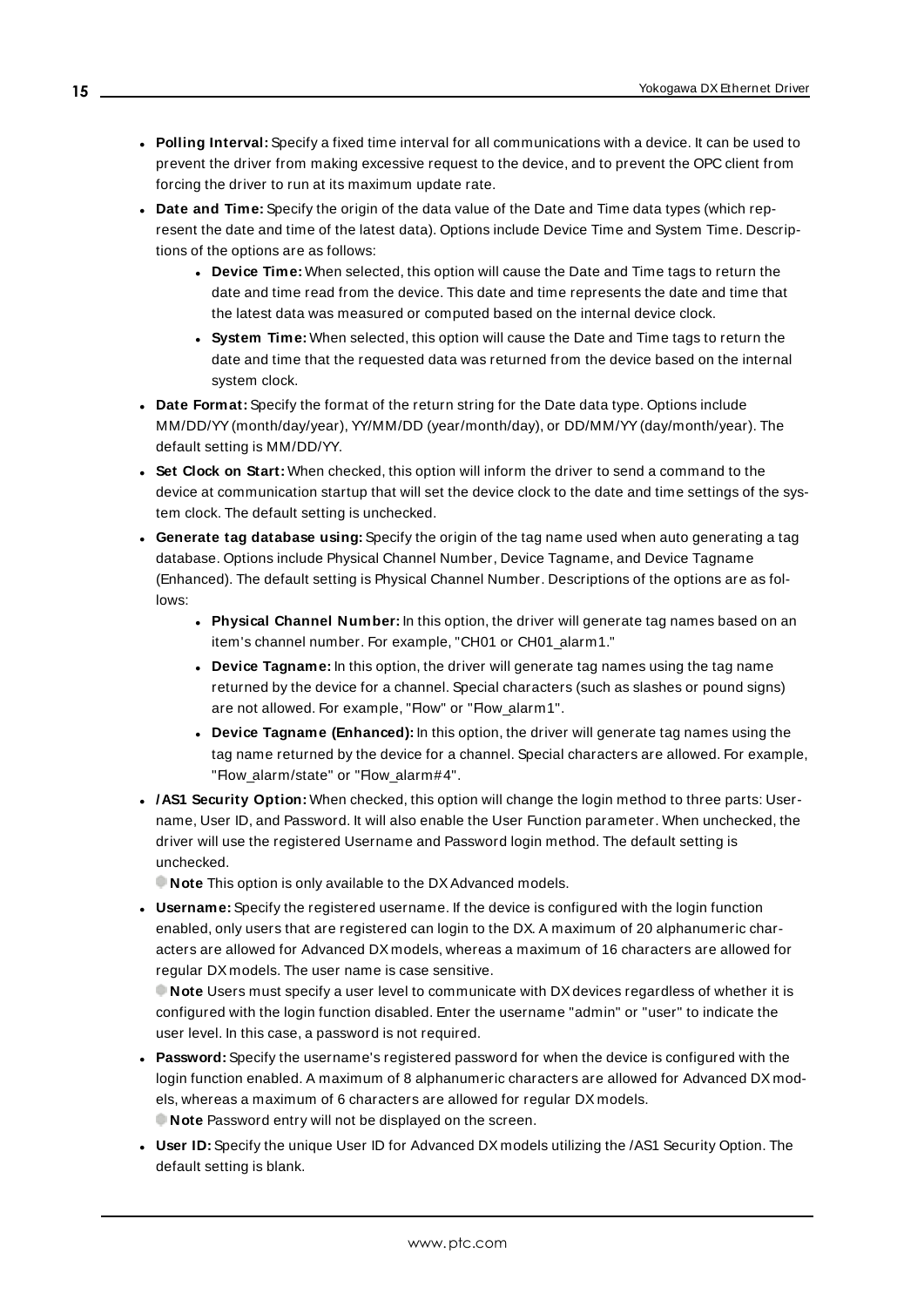- <span id="page-15-1"></span>**User Function:** Specify the type of mode with which users will login to a DX device. Options include Monitor and Setting. The default setting is Monitor. Descriptions of the modes are as follows:
	- **Monitor:** This mode allows users to read all accessible data while allowing full operator access to the device through the front panel of the unit.
	- **Setting:** This mode allows users to read all accessible data and to write to Read/Write accessible tags; however, the front panel of the unit will be locked. This mode should only be selected when users want to write data to the device; otherwise, users should select Monitor to maintain operability of the unit front panel.
	- **Note** This setting may be changed while the server is connected.

## **Special Data Handling**

DX devices' measurement and math channels sometimes return "special data" instead of a measurement value or calculation result. Special data is used by the device to flag certain conditions. For example, one set of special data codes are used to indicate that values are out of range. Another special data code indicates that a channel has not been activated.

Users can configure the driver to forward clients a special ASCII string whenever special data is received from the device through the Data Handling parameter. Options include None, +INF, and -INF. Descriptions of the options are as follows:

- **None:** When selected, the actual special data value received from the device will be forwarded to a client. For example, the data value of a "measuring channel Over Range" would be forwarded as 32,767 and the data value of a "math channel Over Range" would be forwarded as 2,147,450,879.
- **+INF:** When selected, all special data values will be forwarded as an ASCII representation of positive infinity ("1.#INF"). The exception is an Under Range condition, which will always forwarded as negative infinity ("-1.#INF").
- **-INF:** When selected, all special data values will be forwarded as an ASCII representation of negative infinity ("-1.#INF"). The exception is an Over Range condition, which will always forwarded as positive infinity ("1.#INF").

| Property Groups       | Redundancy<br>$\equiv$ |                   |
|-----------------------|------------------------|-------------------|
| General               | Secondary Path         |                   |
| Scan Mode             | <b>Operating Mode</b>  | Switch On Failure |
| Timing                | Monitor Item           |                   |
| Auto-Demotion         | Monitor Interval (s)   | 300               |
|                       | Return to Primary ASAP | Yes               |
| <b>Tag Generation</b> |                        |                   |
| Device Configuration  |                        |                   |
| Redundancy            |                        |                   |

## <span id="page-15-0"></span>**Device Properties — Redundancy**

**Secondary Path**: Specifies the explicit, unaliased path to the device serving as backup if the primary device fails. The valid format is <channel>.<Device>.

**Operating Mode**: Specify how the active device is chosen at runtime. Options include Switch On Failure, Switch On Trigger, Primary Only, and Secondary Only. The default setting is Switch On Failure. Descriptions of the options are as follows: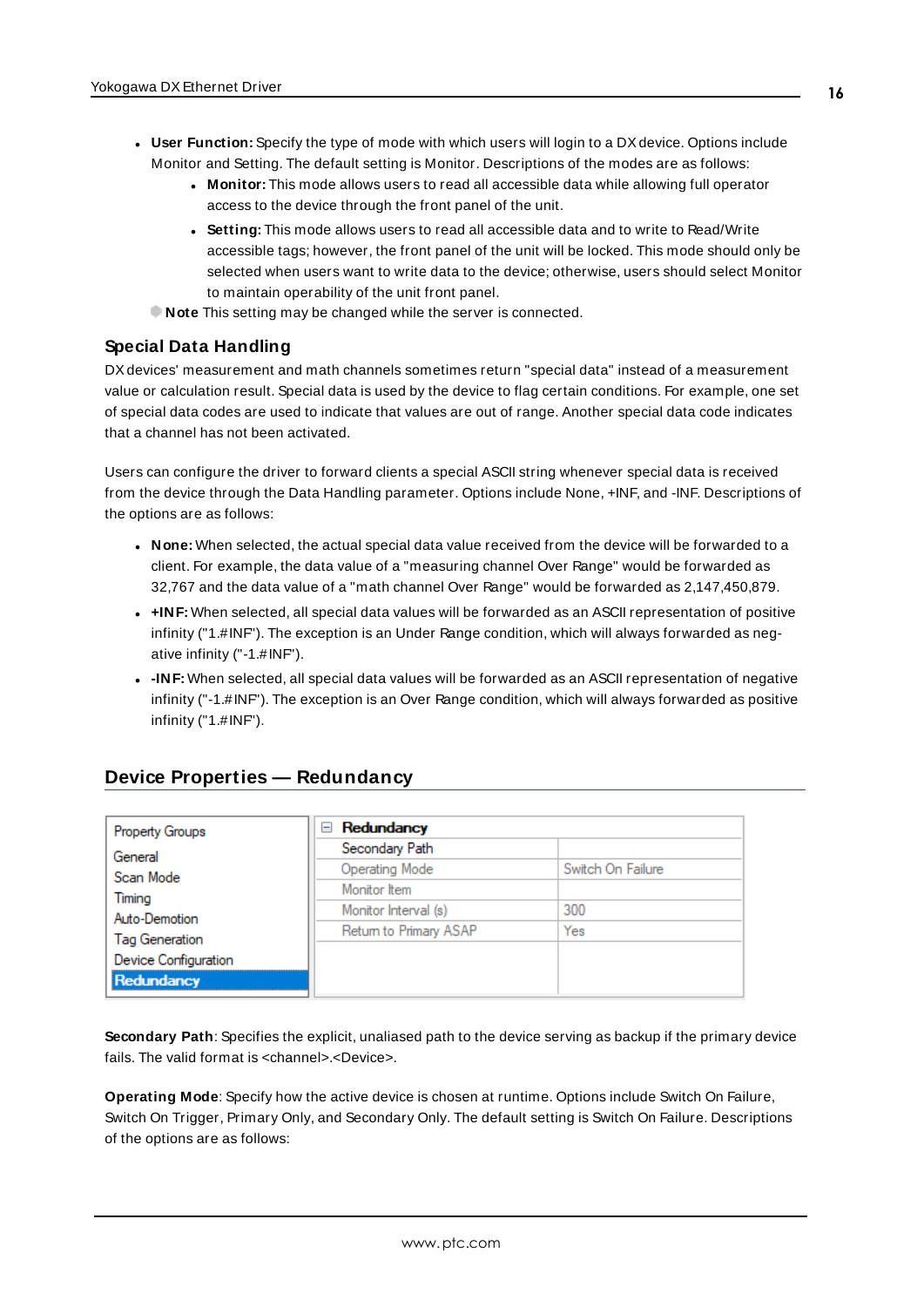- <sup>l</sup> **Switch On Failure:** In this mode, communication fails over to the secondary device when the primary device enters an error state (and vice versa). Initial communication begins on the primary device. The options are described below. For detailed information, refer to server help.
- <sup>l</sup> **Switch On Trigger:** In this mode, the server monitors a configured trigger item. When the configured trigger condition becomes true, communication switches over to the secondary device. As long as the condition is false, communication remains on the primary device. Communication is initiated with the primary device until the trigger condition can be evaluated. The options are described below. For detailed information, refer to server help.

**Note**: For Switch On Trigger mode, the communication path is dictated entirely by the trigger state. Unlike the Switch On Failure mode, the communication path is not updated in the case of compromised physical communication.

- **Primary Only:** In this mode, communication is fixed to the primary device regardless of the error state. This option is used for maintenance when the secondary device needs to be taken offline.
- **.** Secondary Only: In this mode, communication is fixed to the secondary device regardless of the error state. This option is used for maintenance when the primary device needs to be taken offline.

The following properties are only available when Switch On Trigger operating mode is enabled:

**Figger Item:** Specify a fully qualified dynamic or static item reference. This item is used as the source of the trigger and is regularly evaluated at the configured scan rate to determine if a switchover is required. To choose a static item reference defined in the server, use the Tag Browser by pressing the browse (...) button.

**Note**: The Trigger Item can be any server tag, but cannot be an array data type.

- **.** Scan Rate: This is the frequency at which the Trigger item is evaluated
- **Trigger type:** This is the type of condition evaluated on the Trigger item. The supported trigger types are Quality Not Good, Value, and No Data Change.
	- **.** Quality Not Good: When the trigger type is configured as Quality Not Good, the Trigger item change in quality to bad or uncertain causes communication to switch to the secondary device. When the Trigger item quality returns to good, communication switches back to the primary.
	- **· Value:** When the trigger type is configured as Value, the item is compared using an operator from the drop-down list and data in the entry field. The value entered should be compatible with the data type of the enabled trigger item. When the trigger item value meets the condition defined by the configured string and operator, the trigger is considered "set" and communication switches from the primary to the secondary. When the trigger item value no longer meets the criteria, communication switches back to the primary. Available operators are equals (=), does not equal ( $\neq$ ), greater than (>), greater than or equal to ( $\geq$ ), less than (<), and less than or equal to  $(≤)$ .

**Tips:** This field accepts an arbitrary length string of alpha-numeric characters. When the trigger item is a string type, comparisons are case insensitive ("Hello, World" and "HELLO, WORLD" are considered a match). When the trigger item is a float type (double or float type), care must be exercised because comparisons do not consider precision loss (1.499999 is not considered equal to 1.5).

**Monitor Item**: This optional property specifies a valid device tag name or address on both the primary and secondary devices that is used to monitor communications on both devices. Valid formats include the device address (such as "400001") or a partially qualified tag name (such as "Tag1") to identify a static tag at the device level (or "Group1.Tag1" to identify a tag in "Group1" and so forth). The default setting is blank. **Note:** Only tags that require device communication may be used. For more information, refer to server help.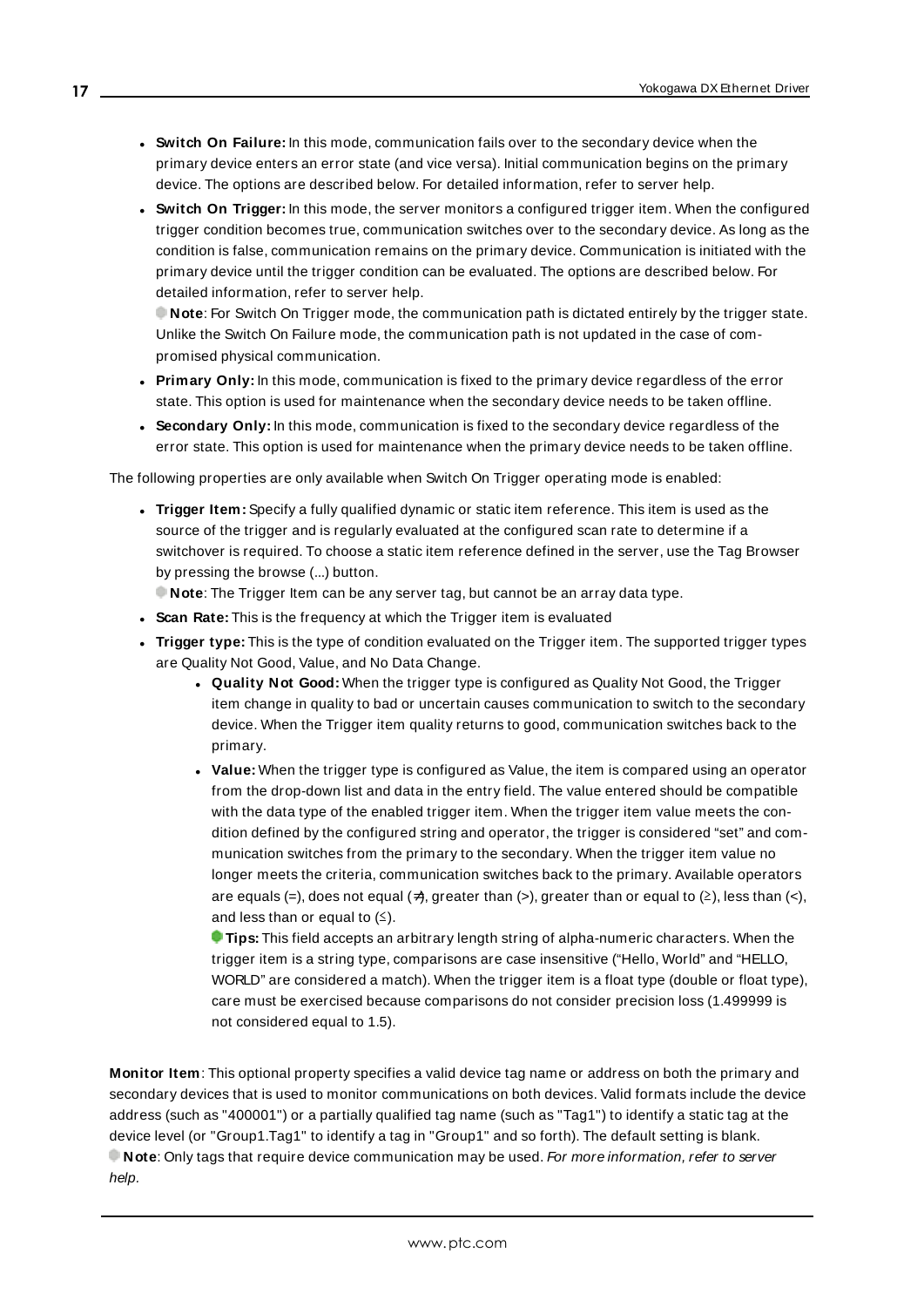**Monitor Interval**: Specify the rate at which the Monitor Item is polled on each device in a redundant pair. It is the rate at which the error tag updates on the inactive device in a pair. The valid range is 30 to 999 seconds. The default setting is 300 seconds.

**Return to Primary**: This option specifies whether the primary device should become the active device as soon as possible after a failover. When enabled, the primary is re-activated as soon as possible following a transition of its error state from True to False.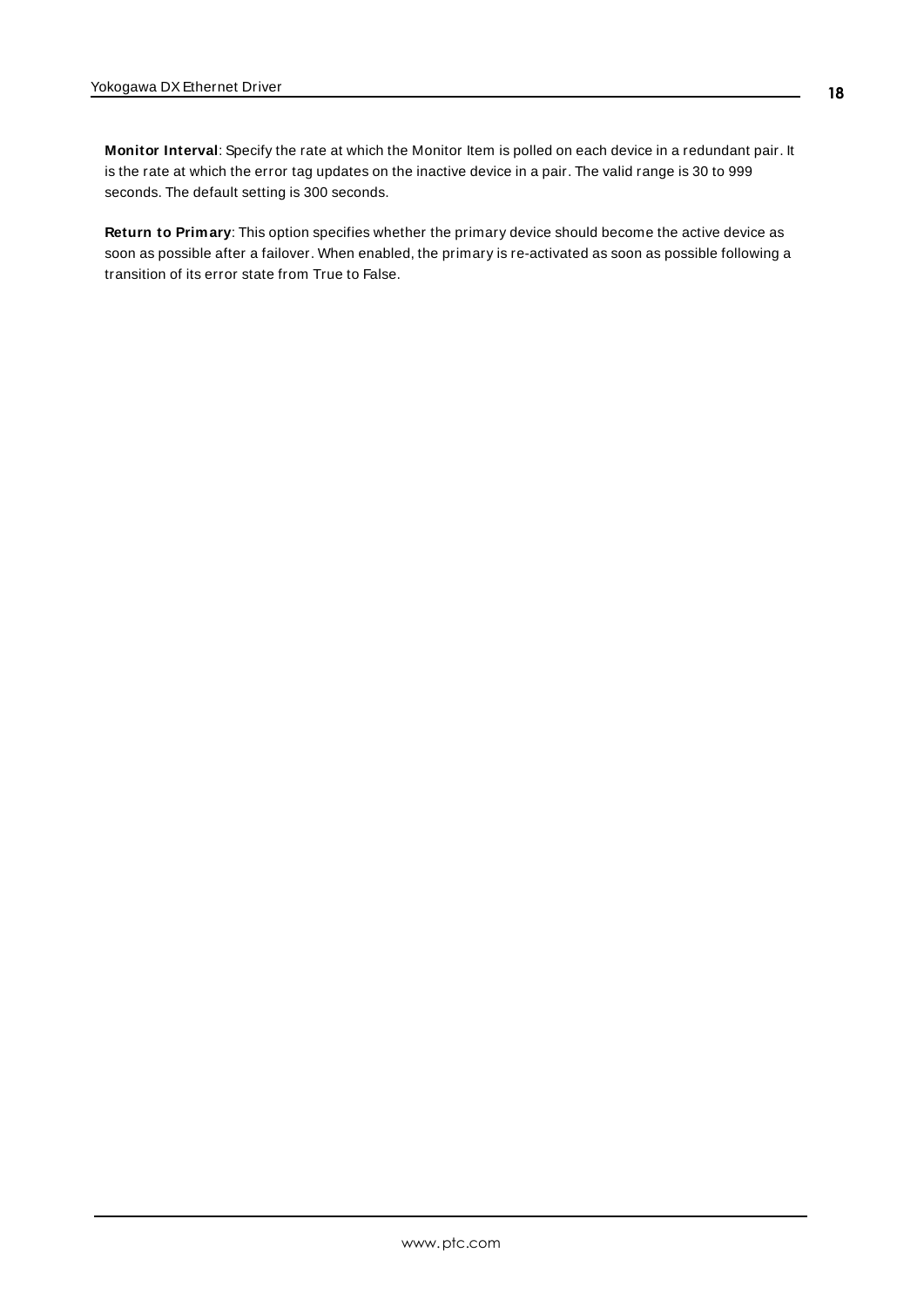## <span id="page-18-0"></span>**Optimizing Communications**

The Yokogawa DXEthernet Driver is designed to provide the best performance with the least amount of impact on the system's overall performance. While the Yokogawa DXEthernet Driver is fast, there are a couple of guidelines that can be used to control and optimize the application and gain maximum performance.

The server refers to communications protocols like Yokogawa DXEthernet as a channel. Each channel defined in the application represents a separate path of execution in the server. Once a channel has been defined, a series of devices must then be defined under that channel. Each of these devices represents a single Ethernet device from which data will be collected. While this approach to defining the application will provide a high level of performance, it won't take full advantage of the Yokogawa DXEthernet Driver or the network. An example of how the application may appear when configured using a single channel is shown below.



Each device appears under a single channel. In this configuration, the driver must move from one device to the next as quickly as possible to gather information at an effective rate. As more devices are added or more information is requested from a **Fill Device2** single device, the overall update rate begins to suffer.

If the Yokogawa DXEthernet Driver could only define one single channel, then the example shown above would be the only option available; however, the Yokogawa DX Ethernet Driver can define multiple channels. Using multiple channels distributes the data collection workload by simultaneously issuing multiple requests to the network. An example of how the same application may appear when configured using multiple channels to improve performance is shown below.



Each device can be defined under its own channel. In this configuration, a single path of execution is dedicated to the task of gathering data from each device.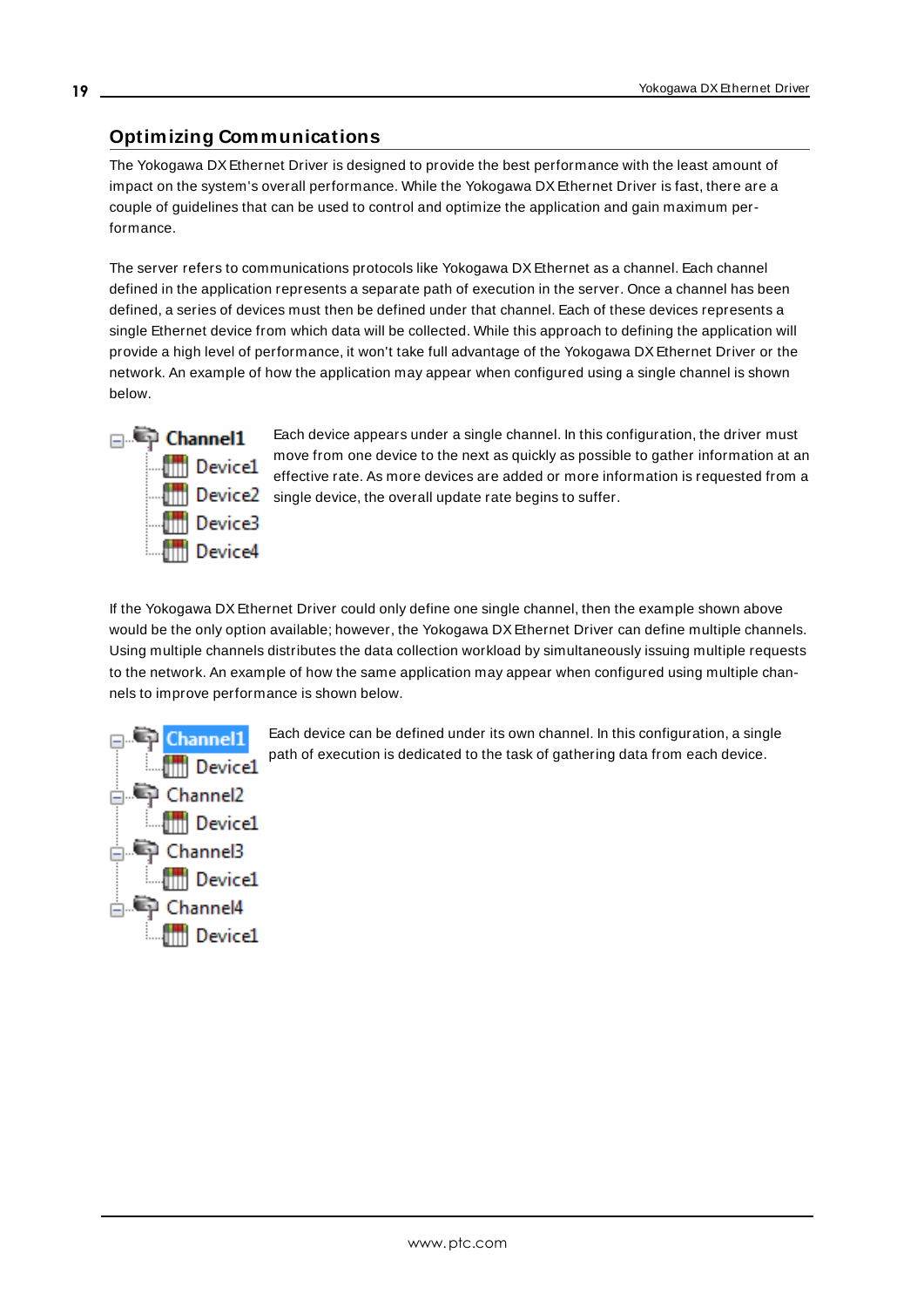## <span id="page-19-0"></span>**Data Types Description**

| Data Type      | <b>Description</b>           |
|----------------|------------------------------|
| <b>Boolean</b> | Single bit                   |
| <b>Byte</b>    | Unsigned 8-bit value         |
| Word           | Unsigned 16-bit value        |
| Short          | Signed 16-bit value          |
| <b>Float</b>   | 32-bit floating point value  |
| Double         | 64-bit floating point value  |
| String         | Null-terminated ASCII string |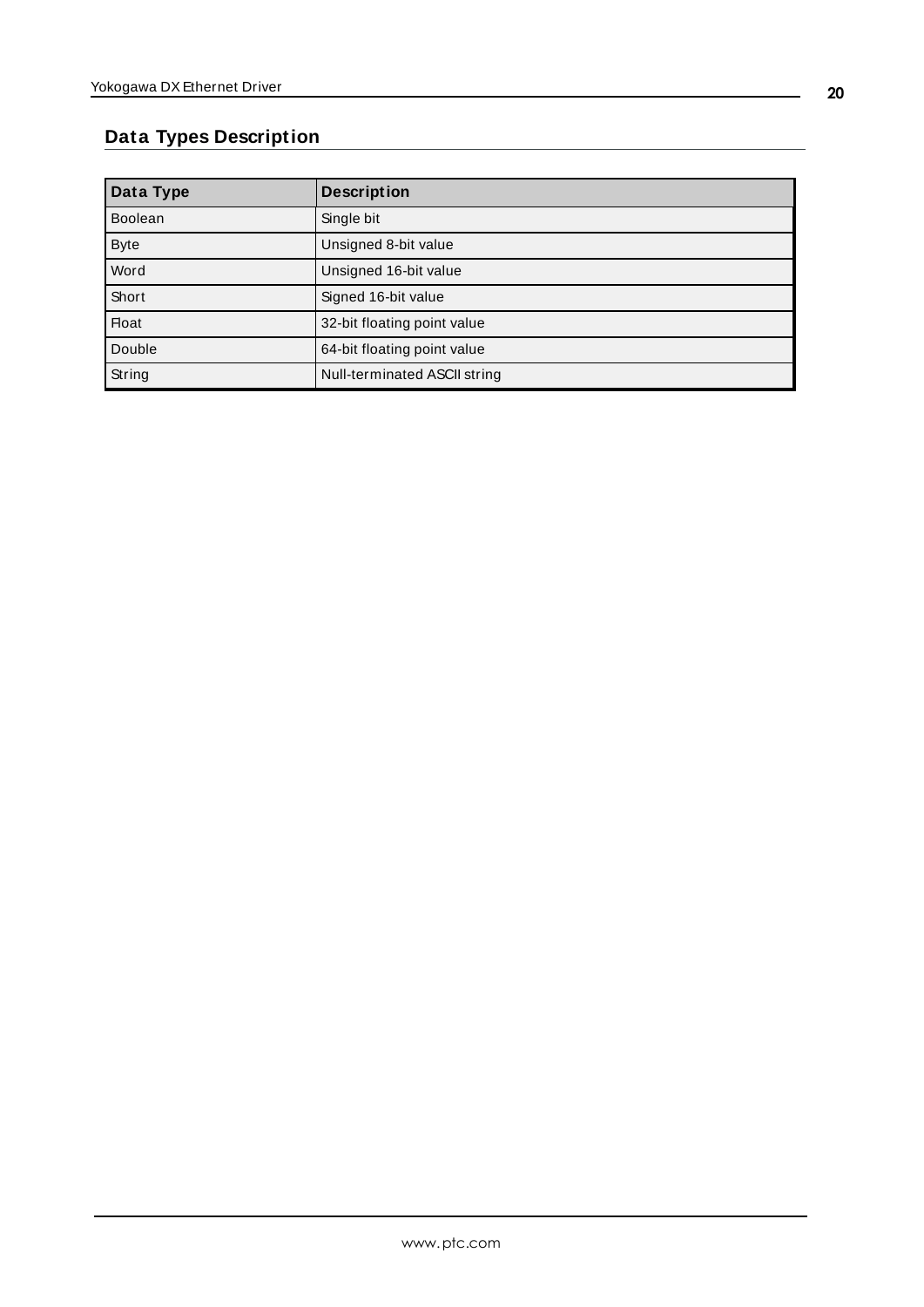## <span id="page-20-0"></span>**Address Descriptions**

Address specifications vary depending on the model in use. Select a link from the following list to obtain specific address information for the model of interest.

**S120 [Addressing](#page-20-1) for 100 Series DX102 [Addressing](#page-34-0) DX104 [Addressing](#page-37-0) DX106 [Addressing](#page-41-0) DX112 [Addressing](#page-45-0) S120 [Addressing](#page-48-0) for 200 Series DX204 [Addressing](#page-65-0) DX208 [Addressing](#page-69-0) DX210 [Addressing](#page-72-0) DX220 [Addressing](#page-76-0) DX230 [Addressing](#page-80-0) S123 [Addressing](#page-83-0) for DX210, DX220, DX230 M V100 [Addressing](#page-92-0) M V200 [Addressing](#page-95-0)**

## **DXAdvanced Models**

**DX1002 [Addressing](#page-99-0) DX1004 [Addressing](#page-103-0) DX1006 [Addressing](#page-108-0) DX1012 [Addressing](#page-112-0) DX2004 [Addressing](#page-116-0) DX2008 [Addressing](#page-122-0) DX2010 [Addressing](#page-128-0) DX2020 [Addressing](#page-134-0) DX2030 [Addressing](#page-139-0) DX2040 [Addressing](#page-145-0) DX2048 [Addressing](#page-151-0)**

## <span id="page-20-1"></span>**S120 Addressing for 100 Series**

The following table describes the addressing of the 100 series models when used with Yokogawa's /S120 Enhancement. For details on the /S120 Enhancement, please refer to the Yokogawa documentation. The default data type is shown in **bold**.

## **Measured Channels**

| <b>Address Type</b>      | <b>Format</b>   | Range     | Data Types    | <b>Access</b> |
|--------------------------|-----------------|-----------|---------------|---------------|
|                          |                 | $01 - 02$ |               |               |
|                          |                 | (DX102)   |               |               |
| Process Value of Channel | CHxx or CHxx.PV |           | Double, Float | Read Only     |
|                          |                 | $01 - 04$ |               |               |
|                          |                 | (DX104)   |               |               |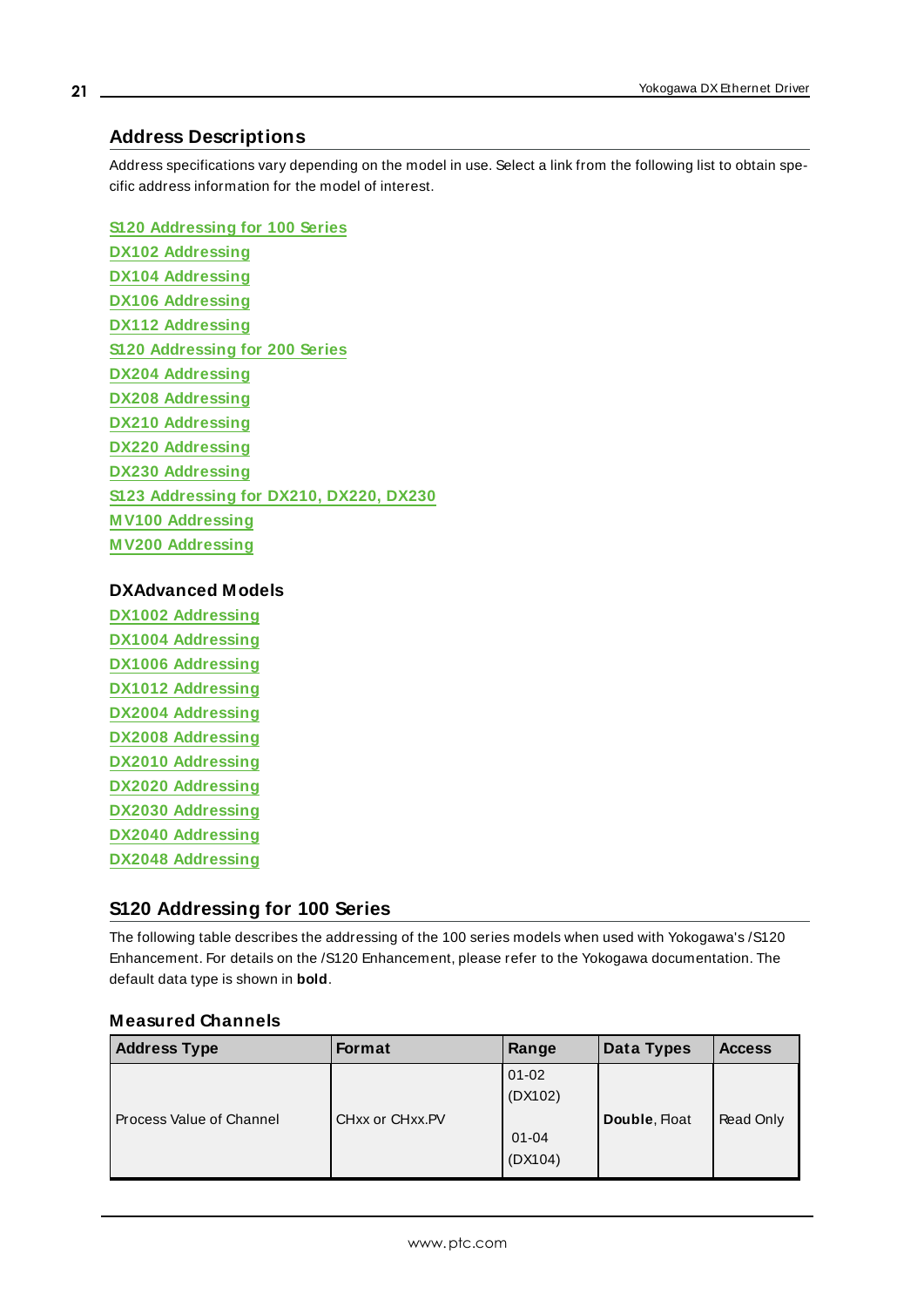| <b>Address Type</b>            | Format      | Range                | Data Types                  | <b>Access</b> |
|--------------------------------|-------------|----------------------|-----------------------------|---------------|
|                                |             | $01 - 06$<br>(DX106) |                             |               |
|                                |             | $01 - 12$<br>(DX112) |                             |               |
|                                |             | $01 - 02$<br>(DX102) |                             |               |
| Alarm Summary of Channel       | CHxx.Alarm  | $01 - 04$<br>(DX104) | Short, Word,                | Read Only     |
|                                |             | $01 - 06$<br>(DX106) | <b>Byte</b>                 |               |
|                                |             | $01 - 12$<br>(DX112) |                             |               |
|                                | CHxx.Alarm1 | $01 - 02$<br>(DX102) |                             |               |
| Alarm Level1 Status of Channel |             | $01 - 04$<br>(DX104) | Short, Word,<br><b>Byte</b> | Read Only     |
|                                |             | $01 - 06$<br>(DX106) |                             |               |
|                                |             | $01 - 12$<br>(DX112) |                             |               |
|                                |             | $01 - 02$<br>(DX102) |                             |               |
| Alarm Level2 Status of Channel | CHxx.Alarm2 | $01 - 04$<br>(DX104) | Short, Word,<br><b>Byte</b> | Read Only     |
|                                |             | $01 - 06$<br>(DX106) |                             |               |
|                                |             | $01 - 12$<br>(DX112) |                             |               |
| Alarm Level3 Status of Channel |             | $01 - 02$<br>(DX102) |                             |               |
|                                | CHxx.Alarm3 | $01 - 04$<br>(DX104) | Short, Word,<br><b>Byte</b> | Read Only     |
|                                |             | $01 - 06$<br>(DX106) |                             |               |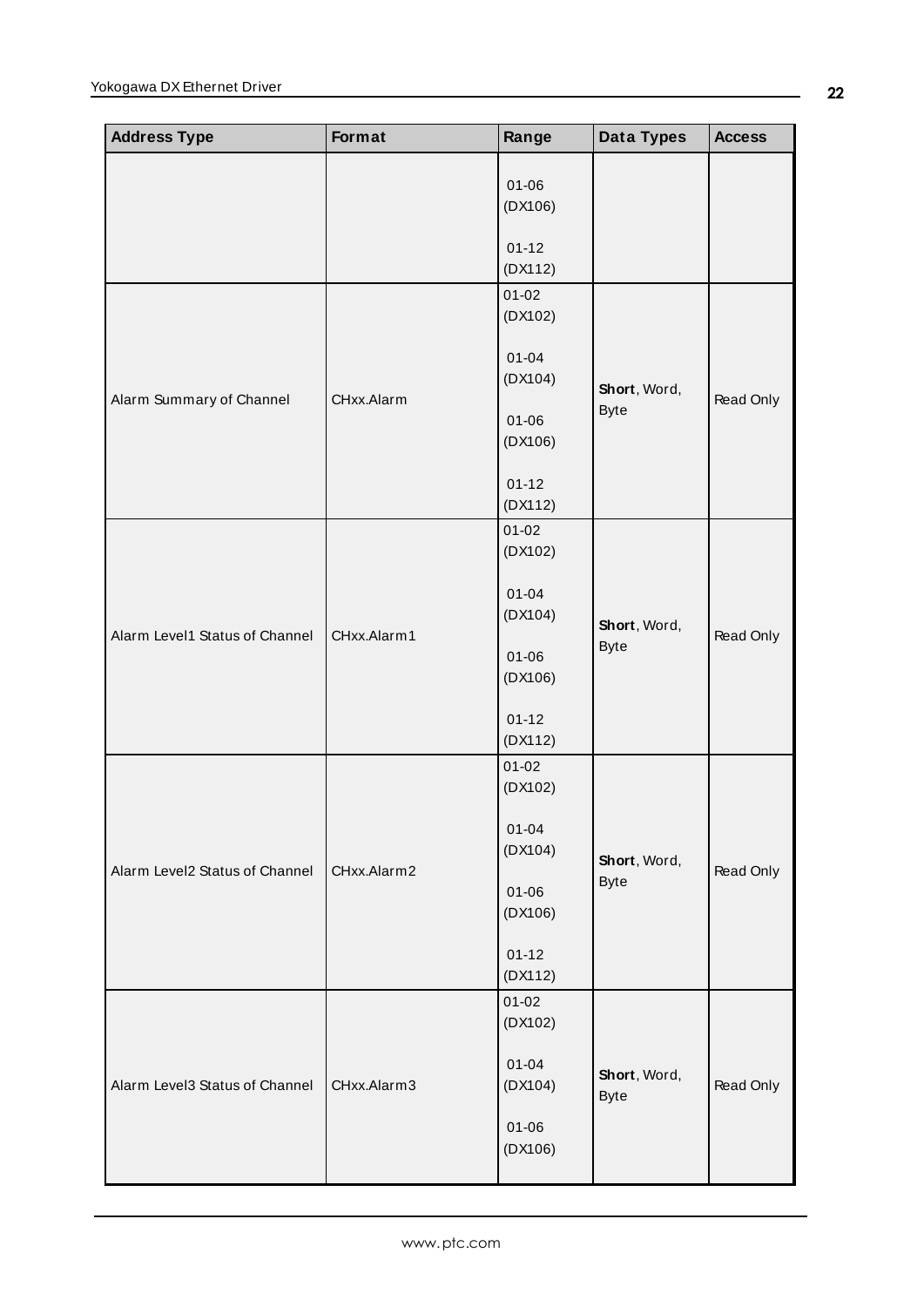| <b>Address Type</b>            | Format      | Range                | <b>Data Types</b>           | <b>Access</b> |
|--------------------------------|-------------|----------------------|-----------------------------|---------------|
|                                |             | $01 - 12$            |                             |               |
|                                |             | (DX112)              |                             |               |
|                                |             | $01 - 02$            |                             |               |
|                                |             | (DX102)              |                             |               |
|                                |             | $01 - 04$            |                             |               |
|                                |             | (DX104)              |                             |               |
| Alarm Level4 Status of Channel | CHxx.Alarm4 |                      | Short, Word,<br><b>Byte</b> | Read Only     |
|                                |             | $01 - 06$            |                             |               |
|                                |             | (DX106)              |                             |               |
|                                |             | $01 - 12$            |                             |               |
|                                |             | (DX112)              |                             |               |
|                                |             | $01 - 02$            |                             |               |
|                                |             | (DX102)              |                             |               |
|                                |             |                      |                             |               |
|                                |             | $01 - 04$<br>(DX104) |                             |               |
| Set and Read Level1 Alarm Set- | CHxx.ASP1   |                      | Double, Float               | Read/Write    |
| point                          |             | $01 - 06$            |                             |               |
|                                |             | (DX106)              |                             |               |
|                                |             |                      |                             |               |
|                                |             | $01 - 12$<br>(DX112) |                             |               |
|                                |             | $01 - 02$            |                             |               |
|                                |             | (DX102)              |                             |               |
|                                |             |                      |                             |               |
|                                |             | $01 - 04$            |                             |               |
| Set and Read Level2 Alarm Set- | CHxx.ASP2   | (DX104)              | Double, Float               | Read/Write    |
| point                          |             | $01 - 06$            |                             |               |
|                                |             | (DX106)              |                             |               |
|                                |             |                      |                             |               |
|                                |             | $01 - 12$            |                             |               |
|                                |             | (DX112)              |                             |               |
|                                |             | $01 - 02$<br>(DX102) |                             |               |
|                                |             |                      |                             |               |
|                                |             | $01 - 04$            |                             |               |
| Set and Read Level3 Alarm Set- |             | (DX104)              |                             |               |
| point                          | CHxx.ASP3   | $01 - 06$            | Double, Float               | Read/Write    |
|                                |             | (DX106)              |                             |               |
|                                |             |                      |                             |               |
|                                |             | $01 - 12$            |                             |               |
|                                |             | (DX112)              |                             |               |
| Set and Read Level4 Alarm Set- | CHxx.ASP4   | $01 - 02$            | Double, Float               | Read/Write    |
| point                          |             |                      |                             |               |

**23**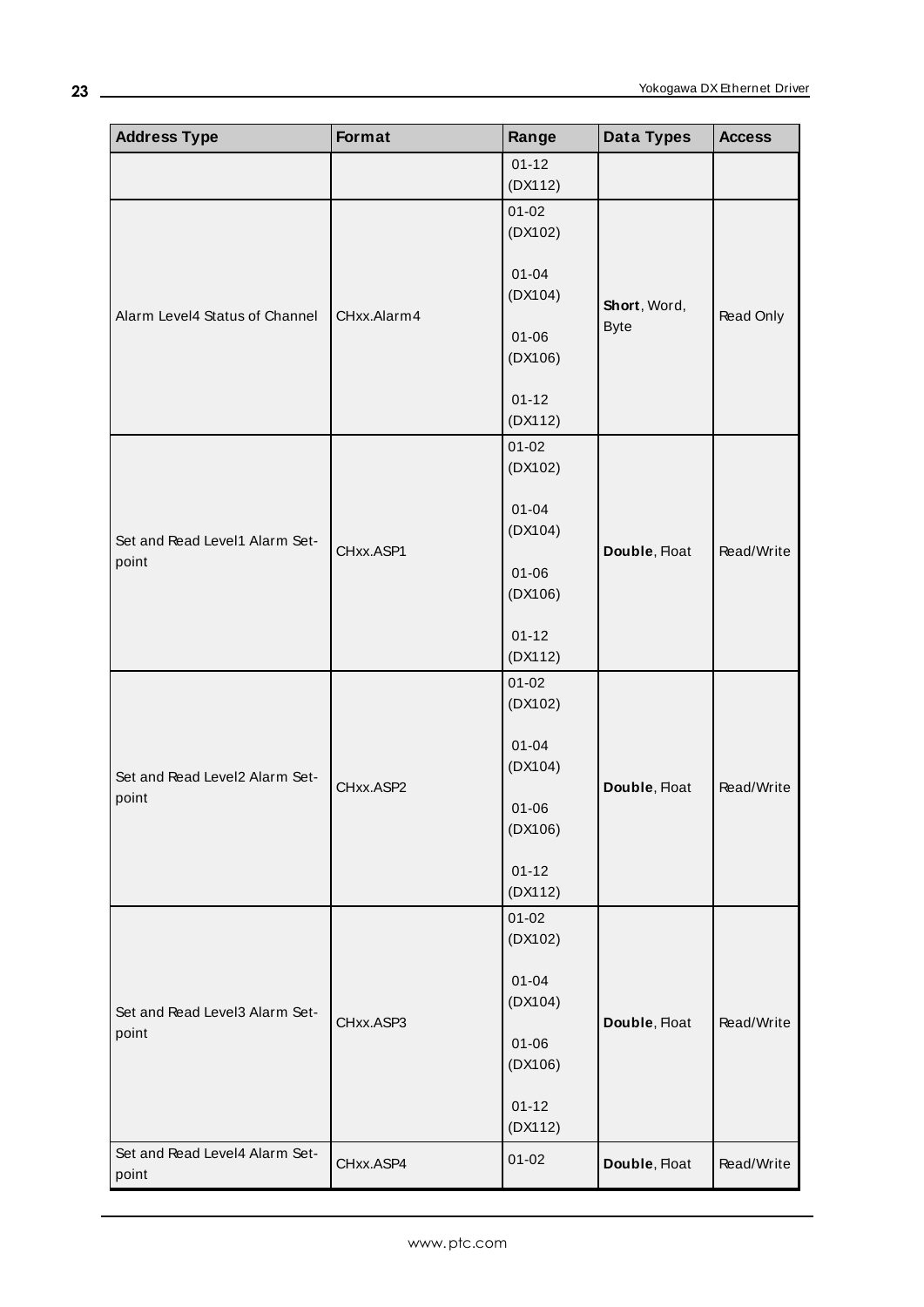| <b>Address Type</b>        | Format              | Range                | Data Types                  | <b>Access</b> |
|----------------------------|---------------------|----------------------|-----------------------------|---------------|
|                            |                     | (DX102)              |                             |               |
|                            |                     | $01 - 04$            |                             |               |
|                            |                     | (DX104)              |                             |               |
|                            |                     | $01 - 06$<br>(DX106) |                             |               |
|                            |                     |                      |                             |               |
|                            |                     | $01 - 12$<br>(DX112) |                             |               |
|                            |                     | $01 - 02$            |                             |               |
|                            |                     | (DX102)              |                             |               |
|                            | CHxx.AlarmType1.Num | $01 - 04$<br>(DX104) | Short, Word,                | Read Only     |
| Alarm type Numeric Level 1 |                     | $01 - 06$            | <b>Byte</b>                 |               |
|                            |                     | (DX106)              |                             |               |
|                            |                     | $01 - 12$            |                             |               |
|                            |                     | (DX112)              |                             |               |
|                            | CHxx.AlarmType2.Num | $01 - 02$<br>(DX102) |                             |               |
| Alarm type Numeric Level 2 |                     | $01 - 04$<br>(DX104) | Short, Word,<br><b>Byte</b> | Read Only     |
|                            |                     | $01 - 06$<br>(DX106) |                             |               |
|                            |                     | $01 - 12$<br>(DX112) |                             |               |
|                            |                     | $01 - 02$<br>(DX102) |                             |               |
|                            |                     | $01 - 04$<br>(DX104) | Short, Word,                |               |
| Alarm type Numeric Level 3 | CHxx.AlarmType3.Num | $01 - 06$            | <b>Byte</b>                 | Read Only     |
|                            |                     | (DX106)              |                             |               |
|                            |                     | $01 - 12$<br>(DX112) |                             |               |
|                            | CHxx.AlarmType4.Num | $01 - 02$<br>(DX102) |                             |               |
| Alarm type Numeric Level 4 |                     | $01 - 04$<br>(DX104) | Short, Word,<br><b>Byte</b> | Read Only     |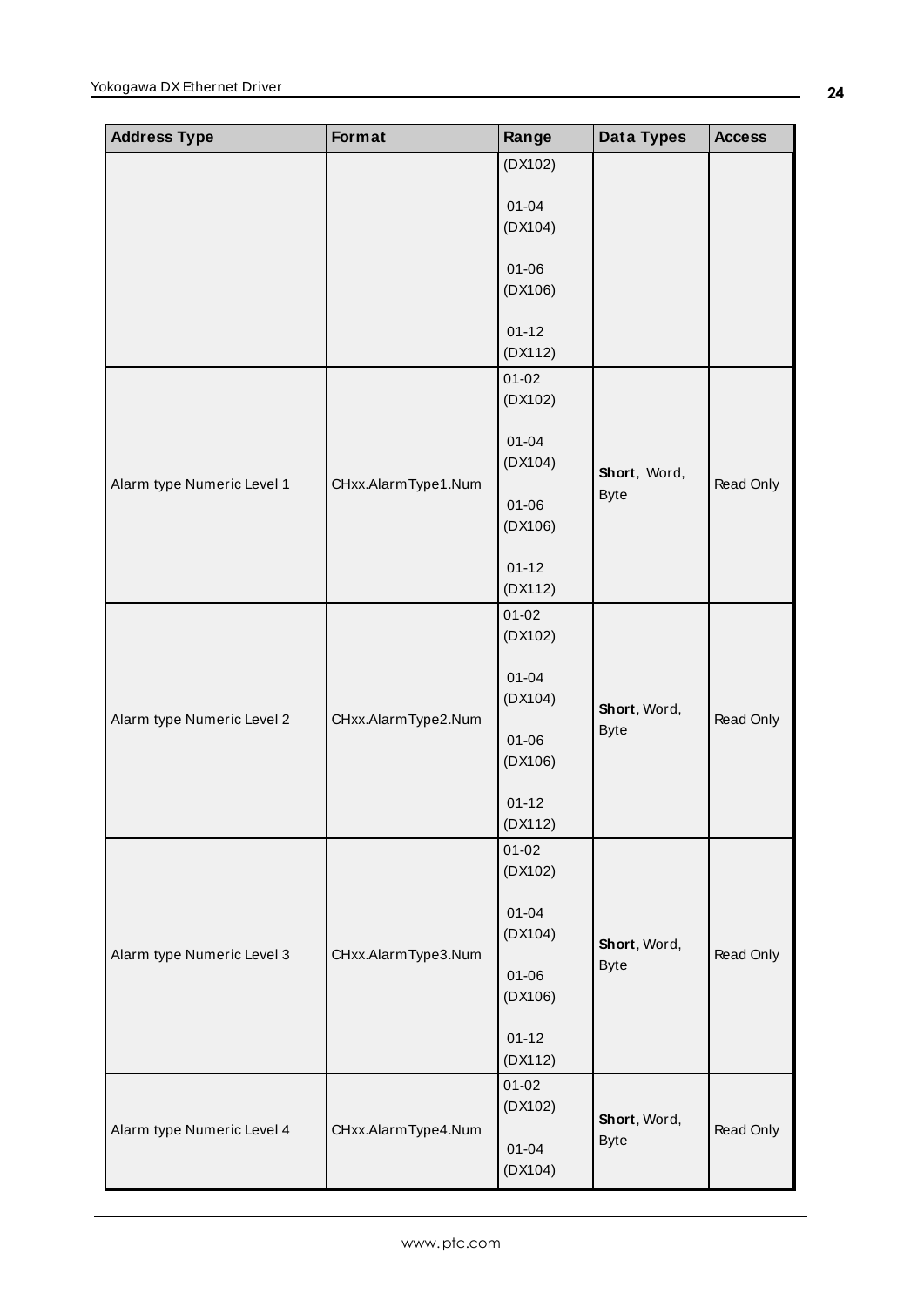| <b>Address Type</b>       | Format                 | Range                | Data Types    | <b>Access</b> |
|---------------------------|------------------------|----------------------|---------------|---------------|
|                           |                        | $01 - 06$<br>(DX106) |               |               |
|                           |                        | $01 - 12$<br>(DX112) |               |               |
|                           |                        | $01 - 02$<br>(DX102) |               |               |
| Alarm type String Level 1 | CHxx.AlarmType1.String | $01 - 04$<br>(DX104) | <b>String</b> | Read Only     |
|                           |                        | $01 - 06$<br>(DX106) |               |               |
|                           |                        | $01 - 12$<br>(DX112) |               |               |
|                           | CHxx.AlarmType2.String | $01 - 02$<br>(DX102) |               |               |
|                           |                        | $01 - 04$<br>(DX104) | <b>String</b> |               |
| Alarm type String Level 2 |                        | $01 - 06$<br>(DX106) |               | Read Only     |
|                           |                        | $01 - 12$<br>(DX112) |               |               |
|                           |                        | $01 - 02$<br>(DX102) |               |               |
| Alarm type String Level 3 | CHxx.AlarmType3.String | $01 - 04$<br>(DX104) | <b>String</b> | Read Only     |
|                           |                        | $01 - 06$<br>(DX106) |               |               |
|                           |                        | $01 - 12$<br>(DX112) |               |               |
| Alarm type String Level 4 |                        | $01 - 02$<br>(DX102) |               |               |
|                           | CHxx.AlarmType4.String | $01 - 04$<br>(DX104) | <b>String</b> | Read Only     |
|                           |                        | $01 - 06$<br>(DX106) |               |               |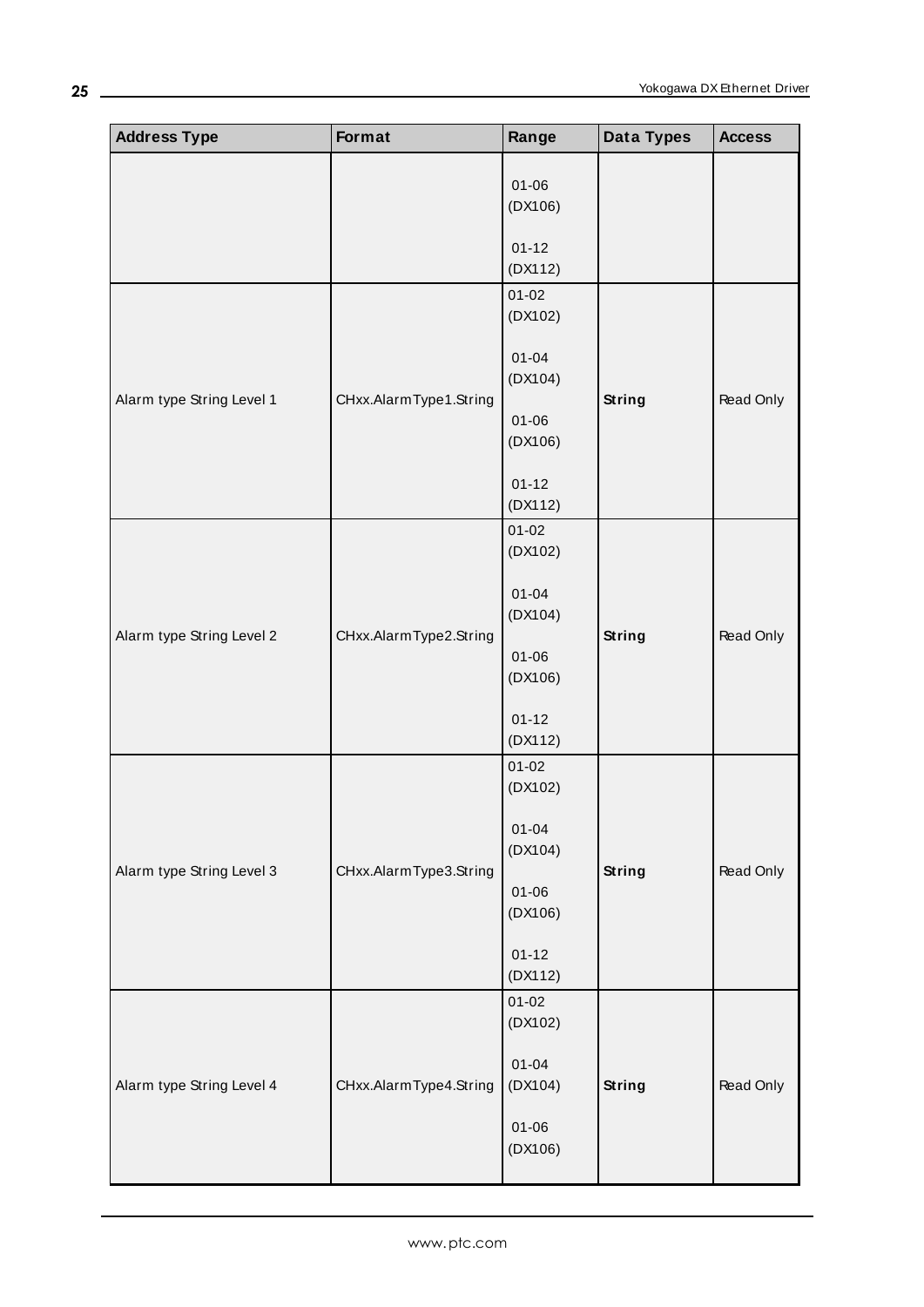| <b>Address Type</b>           | Format        | Range                | Data Types    | <b>Access</b> |
|-------------------------------|---------------|----------------------|---------------|---------------|
|                               |               | $01 - 12$            |               |               |
|                               |               | (DX112)              |               |               |
|                               |               | $01 - 02$            |               |               |
|                               |               | (DX102)              |               |               |
|                               |               |                      |               |               |
|                               |               | $01 - 04$            |               |               |
| Upper Scale Value of Channel* | CHxx.scale_Hi | (DX104)              | Double, Float | Read Only     |
|                               |               | $01 - 06$            |               |               |
|                               |               | (DX106)              |               |               |
|                               |               |                      |               |               |
|                               |               | $01 - 12$            |               |               |
|                               |               | (DX112)              |               |               |
|                               |               | $01 - 02$            |               |               |
|                               |               | (DX102)              |               |               |
|                               |               | $01 - 04$            |               |               |
|                               |               | (DX104)              |               |               |
| Lower Scale Value of Channel* | CHxx.scale_Lo |                      | Double, Float | Read Only     |
|                               |               | $01 - 06$            |               |               |
|                               |               | (DX106)              |               |               |
|                               |               |                      |               |               |
|                               |               | $01 - 12$            |               |               |
|                               |               | (DX112)              |               |               |
|                               |               | $01 - 02$<br>(DX102) |               |               |
|                               |               |                      |               |               |
|                               |               | $01 - 04$            |               |               |
|                               |               | (DX104)              | <b>String</b> |               |
| Unit String of Channel*       | CHxx.unit     |                      |               | Read Only     |
|                               |               | $01 - 06$            |               |               |
|                               |               | (DX106)              |               |               |
|                               |               | $01 - 12$            |               |               |
|                               |               | (DX112)              |               |               |
|                               |               | $01 - 02$            |               |               |
|                               |               | (DX102)              |               |               |
|                               |               |                      |               |               |
|                               |               | $01 - 04$            |               |               |
|                               |               | (DX104)              |               |               |
| Tagname of Channel*           | CHxx.tag      | $01 - 06$            | <b>String</b> | Read Only     |
|                               |               | (DX106)              |               |               |
|                               |               |                      |               |               |
|                               |               | $01 - 12$            |               |               |
|                               |               | (DX112)              |               |               |
| Status of Channel*            | CHxx.status   | $01 - 02$            | <b>String</b> | Read Only     |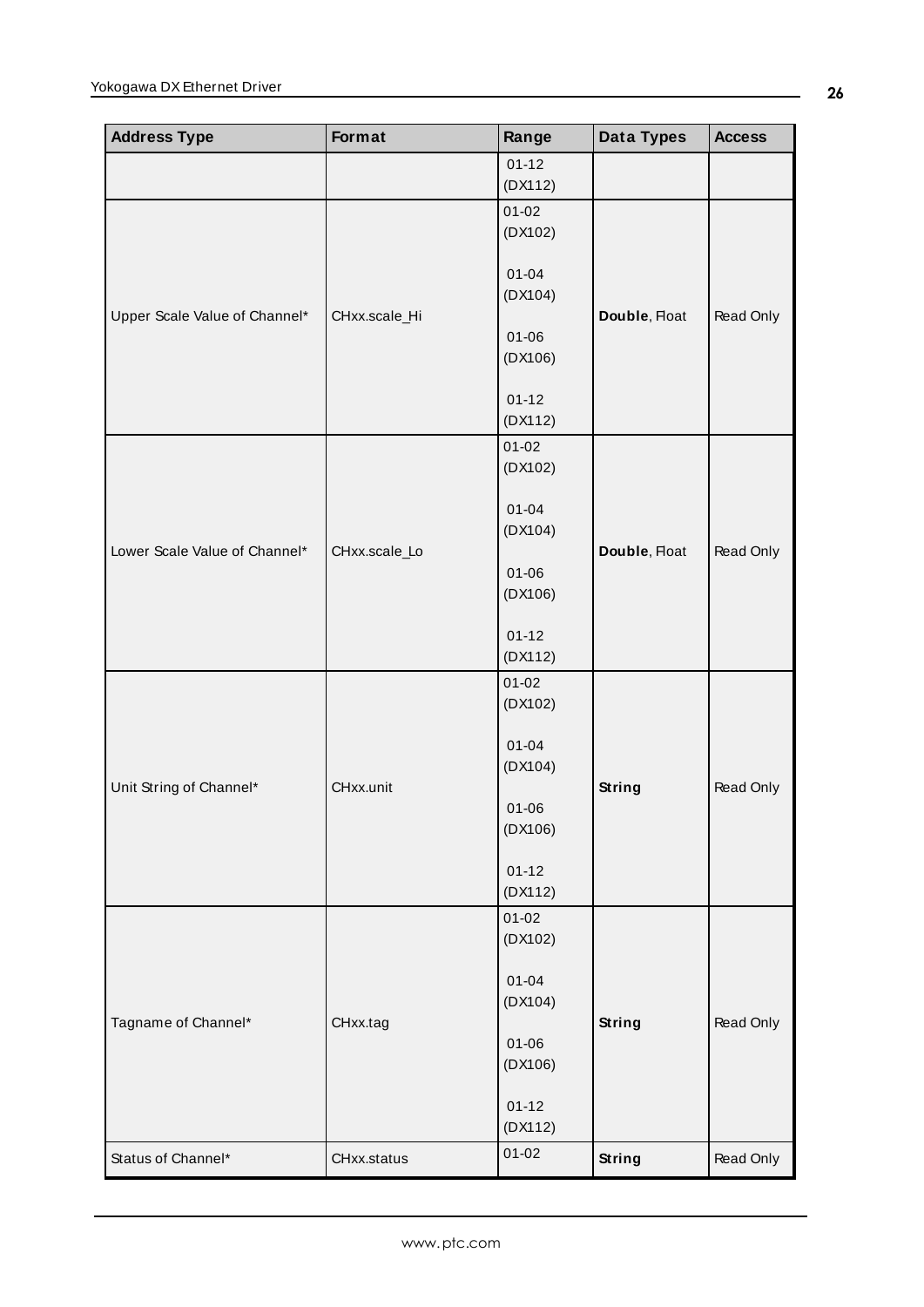| <b>Address Type</b>        | Format         | Range                | Data Types                  | <b>Access</b> |
|----------------------------|----------------|----------------------|-----------------------------|---------------|
|                            |                | (DX102)              |                             |               |
|                            |                | $01 - 04$<br>(DX104) |                             |               |
|                            |                | $01 - 06$<br>(DX106) |                             |               |
|                            |                | $01 - 12$<br>(DX112) |                             |               |
| Precision of Channel*      | CHxx.Precision | $01 - 02$<br>(DX102) |                             |               |
|                            |                | $01 - 04$<br>(DX104) | Short, Word,                | Read Only     |
|                            |                | $01 - 06$<br>(DX106) | <b>Byte</b>                 |               |
|                            |                | $01 - 12$<br>(DX112) |                             |               |
| Lowest Measuring Channel*  | CH.Low         |                      | Short, Word,<br><b>Byte</b> | Read Only     |
| Highest Measuring Channel* | CH.High        |                      | Short, Word,<br><b>Byte</b> | Read Only     |

## **Math Channels**

| <b>Address Type</b>                | Format          | Range                | Data Types                  | <b>Access</b> |
|------------------------------------|-----------------|----------------------|-----------------------------|---------------|
|                                    | CHxx or CHxx.PV | $31 - 34$<br>(DX102) |                             |               |
| Process Value of Math Channel      |                 | $31 - 34$<br>(DX104) | Double, Float               | Read Only     |
|                                    |                 | $31 - 42$<br>(DX106) |                             |               |
|                                    |                 | $31 - 42$<br>(DX112) |                             |               |
|                                    |                 | $31 - 34$<br>(DX102) |                             |               |
| Alarm Summary of Math Chan-<br>nel | CHxx.Alarm      | $31 - 34$<br>(DX104) | Short, Word,<br><b>Byte</b> | Read Only     |
|                                    |                 | $31 - 42$<br>(DX106) |                             |               |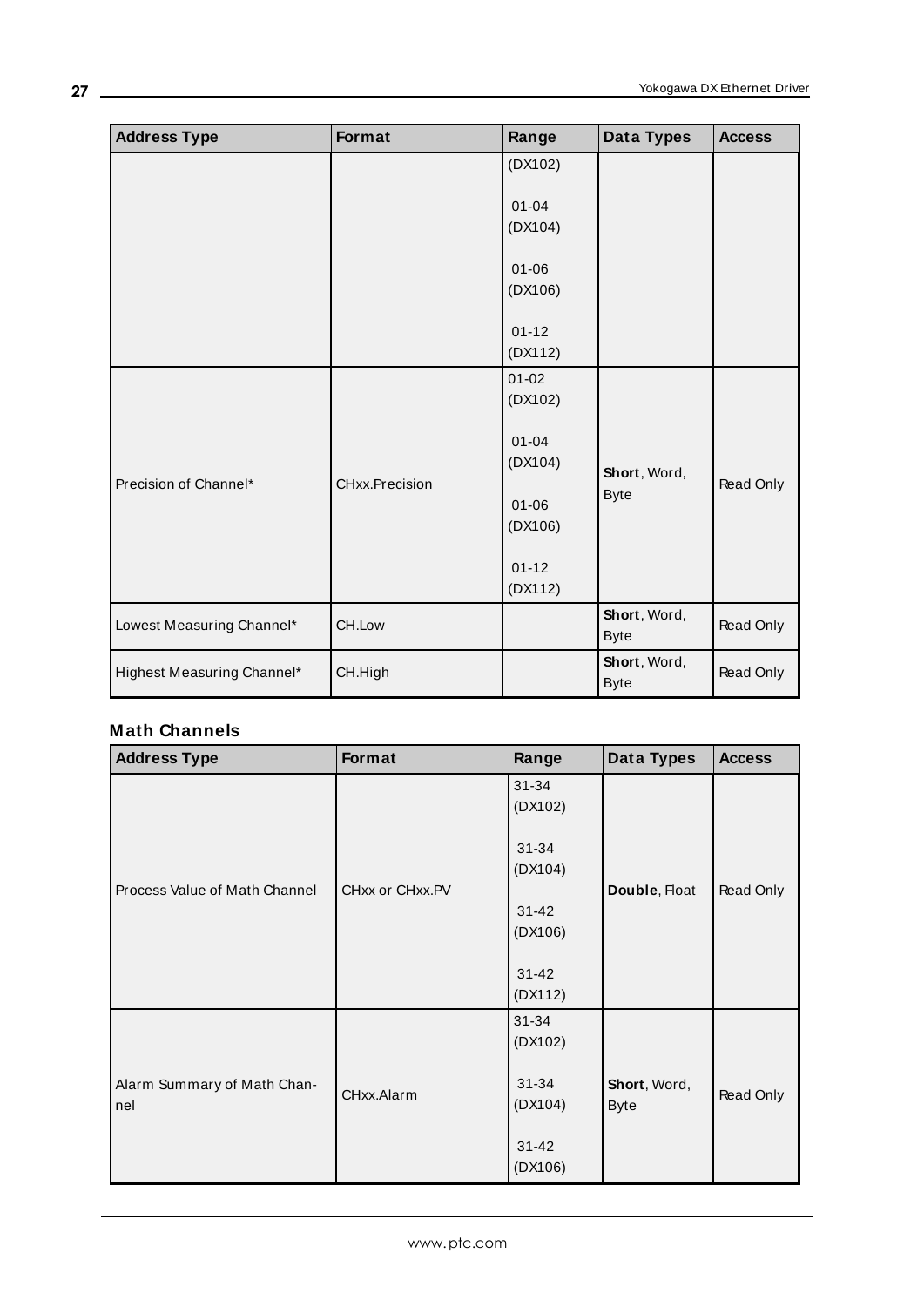| I<br><b>Address Type</b>               | Format      | Range                | <b>Data Types</b>           | <b>Access</b> |
|----------------------------------------|-------------|----------------------|-----------------------------|---------------|
|                                        |             | $31 - 42$<br>(DX112) |                             |               |
|                                        | CHxx.Alarm1 | $31 - 34$<br>(DX102) |                             |               |
| Alarm Level1 Status of Math            |             | $31 - 34$<br>(DX104) | Short, Word,                | Read Only     |
| Channel                                |             | $31 - 42$<br>(DX106) | <b>Byte</b>                 |               |
|                                        |             | $31 - 42$<br>(DX112) |                             |               |
|                                        |             | $31 - 34$<br>(DX102) |                             |               |
| Alarm Level2 Status of Math            | CHxx.Alarm2 | $31 - 34$<br>(DX104) | Short, Word,                | Read Only     |
| Channel                                |             | $31 - 42$<br>(DX106) | <b>Byte</b>                 |               |
|                                        |             | $31 - 42$<br>(DX112) |                             |               |
|                                        |             | $31 - 34$<br>(DX102) |                             |               |
| Alarm Level3 Status of Math            | CHxx.Alarm3 | $31 - 34$<br>(DX104) | Short, Word,                |               |
| Channel                                |             | $31 - 42$<br>(DX106) | Byte                        | Read Only     |
|                                        |             | $31 - 42$<br>(DX112) |                             |               |
|                                        |             | $31 - 34$<br>(DX102) |                             |               |
| Alarm Level4 Status of Math<br>Channel | CHxx.Alarm4 | $31 - 34$<br>(DX104) | Short, Word,<br><b>Byte</b> | Read Only     |
|                                        |             | $31 - 42$<br>(DX106) |                             |               |
|                                        |             | $31 - 42$<br>(DX112) |                             |               |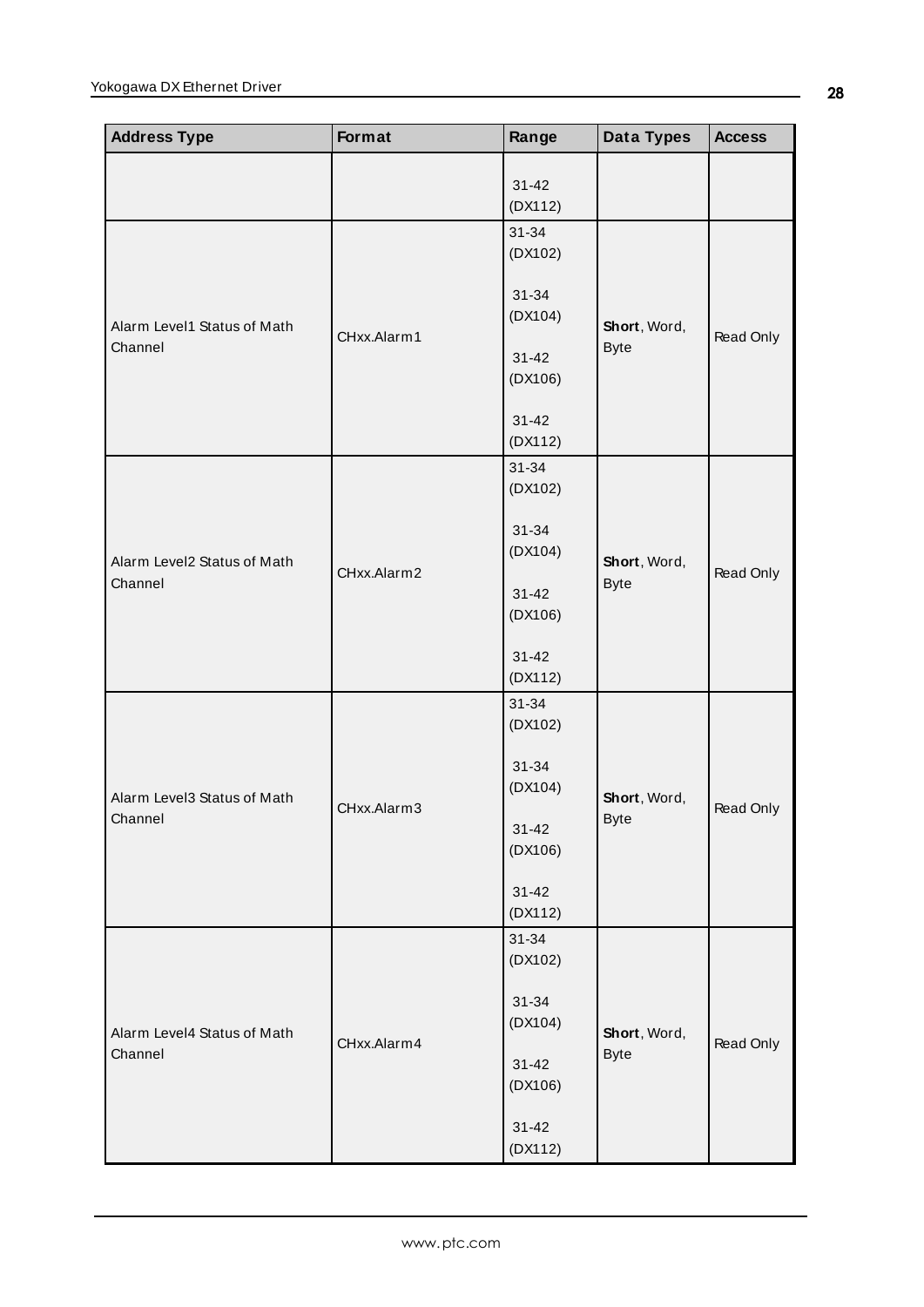| <b>Address Type</b>                     | Format              | Range                | Data Types    | <b>Access</b> |
|-----------------------------------------|---------------------|----------------------|---------------|---------------|
|                                         |                     | $31 - 34$<br>(DX102) |               |               |
| Set and Read Level1 Alarm Set-          |                     | $31 - 34$<br>(DX104) |               |               |
| point                                   | CHxx.ASP1           | $31 - 42$<br>(DX106) | Double, Float | Read/Write    |
|                                         |                     | $31 - 42$            |               |               |
|                                         |                     | (DX112)<br>$31 - 34$ |               |               |
|                                         |                     | (DX102)              |               |               |
| Set and Read Level2 Alarm Set-          |                     | 31-34<br>(DX104)     |               |               |
| point                                   | CHxx.ASP2           | $31 - 42$            | Double, Float | Read/Write    |
|                                         |                     | (DX106)              |               |               |
|                                         |                     | $31 - 42$<br>(DX112) |               |               |
|                                         |                     | $31 - 34$            |               |               |
|                                         |                     | (DX102)              |               |               |
|                                         |                     | $31 - 34$            |               |               |
| Set and Read Level3 Alarm Set-          | CHxx.ASP3           | (DX104)              | Double, Float | Read/Write    |
| point                                   |                     | $31 - 42$<br>(DX106) |               |               |
|                                         |                     | $31 - 42$            |               |               |
|                                         |                     | (DX112)              |               |               |
|                                         |                     | $31 - 34$<br>(DX102) |               |               |
|                                         |                     | $31 - 34$<br>(DX104) |               |               |
| Set and Read Level4 Alarm Set-<br>point | CHxx.ASP4           |                      | Double, Float | Read/Write    |
|                                         |                     | $31 - 42$<br>(DX106) |               |               |
|                                         |                     | $31 - 42$<br>(DX112) |               |               |
|                                         |                     | $31 - 34$            |               |               |
| Alarm type Numeric Level 1              | CHxx.AlarmType1.Num | (DX102)              | Short, Word,  | Read Only     |
|                                         |                     | $31 - 34$            | <b>Byte</b>   |               |

**29**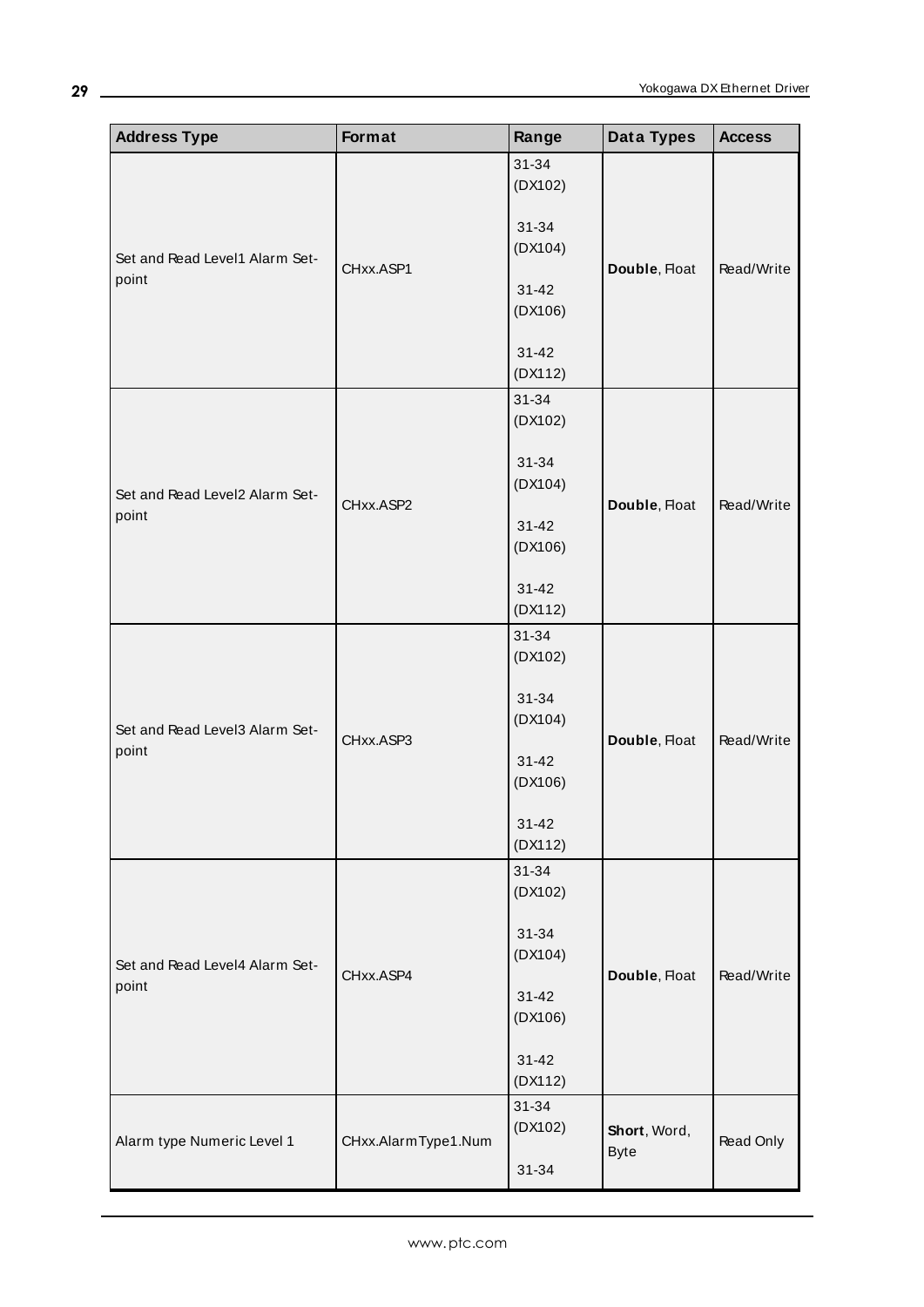| <b>Address Type</b>        | Format                 | Range                | Data Types                  | <b>Access</b> |
|----------------------------|------------------------|----------------------|-----------------------------|---------------|
|                            |                        | (DX104)              |                             |               |
|                            |                        | $31 - 42$            |                             |               |
|                            |                        | (DX106)              |                             |               |
|                            |                        |                      |                             |               |
|                            |                        | $31 - 42$<br>(DX112) |                             |               |
|                            |                        | $31 - 34$            |                             |               |
|                            |                        | (DX102)              |                             |               |
|                            |                        | $31 - 34$            |                             |               |
|                            |                        | (DX104)              |                             |               |
| Alarm type Numeric Level 2 | CHxx.AlarmType2.Num    |                      | Short, Word,<br><b>Byte</b> | Read Only     |
|                            |                        | $31 - 42$            |                             |               |
|                            |                        | (DX106)              |                             |               |
|                            |                        | $31 - 42$            |                             |               |
|                            |                        | (DX112)              |                             |               |
|                            |                        | $31 - 34$            |                             |               |
|                            |                        | (DX102)              | Short, Word,<br><b>Byte</b> |               |
|                            |                        | $31 - 34$            |                             |               |
|                            |                        | (DX104)              |                             |               |
| Alarm type Numeric Level 3 | CHxx.AlarmType3.Num    | $31 - 42$            |                             | Read Only     |
|                            |                        | (DX106)              |                             |               |
|                            |                        |                      |                             |               |
|                            |                        | $31 - 42$<br>(DX112) |                             |               |
|                            |                        | $31 - 34$            |                             |               |
|                            |                        | (DX102)              |                             |               |
|                            |                        |                      |                             |               |
|                            |                        | $31 - 34$<br>(DX104) |                             |               |
| Alarm type Numeric Level 4 | CHxx.AlarmType4.Num    |                      | Short, Word,<br><b>Byte</b> | Read Only     |
|                            |                        | $31 - 42$            |                             |               |
|                            |                        | (DX106)              |                             |               |
|                            |                        | $31 - 42$            |                             |               |
|                            |                        | (DX112)              |                             |               |
|                            |                        | $31 - 34$            |                             |               |
|                            |                        | (DX102)              | <b>String</b>               |               |
| Alarm type String Level 1  | CHxx.AlarmType1.String | $31 - 34$            |                             | Read Only     |
|                            |                        | (DX104)              |                             |               |
|                            |                        | $31 - 42$            |                             |               |
|                            |                        | (DX106)              |                             |               |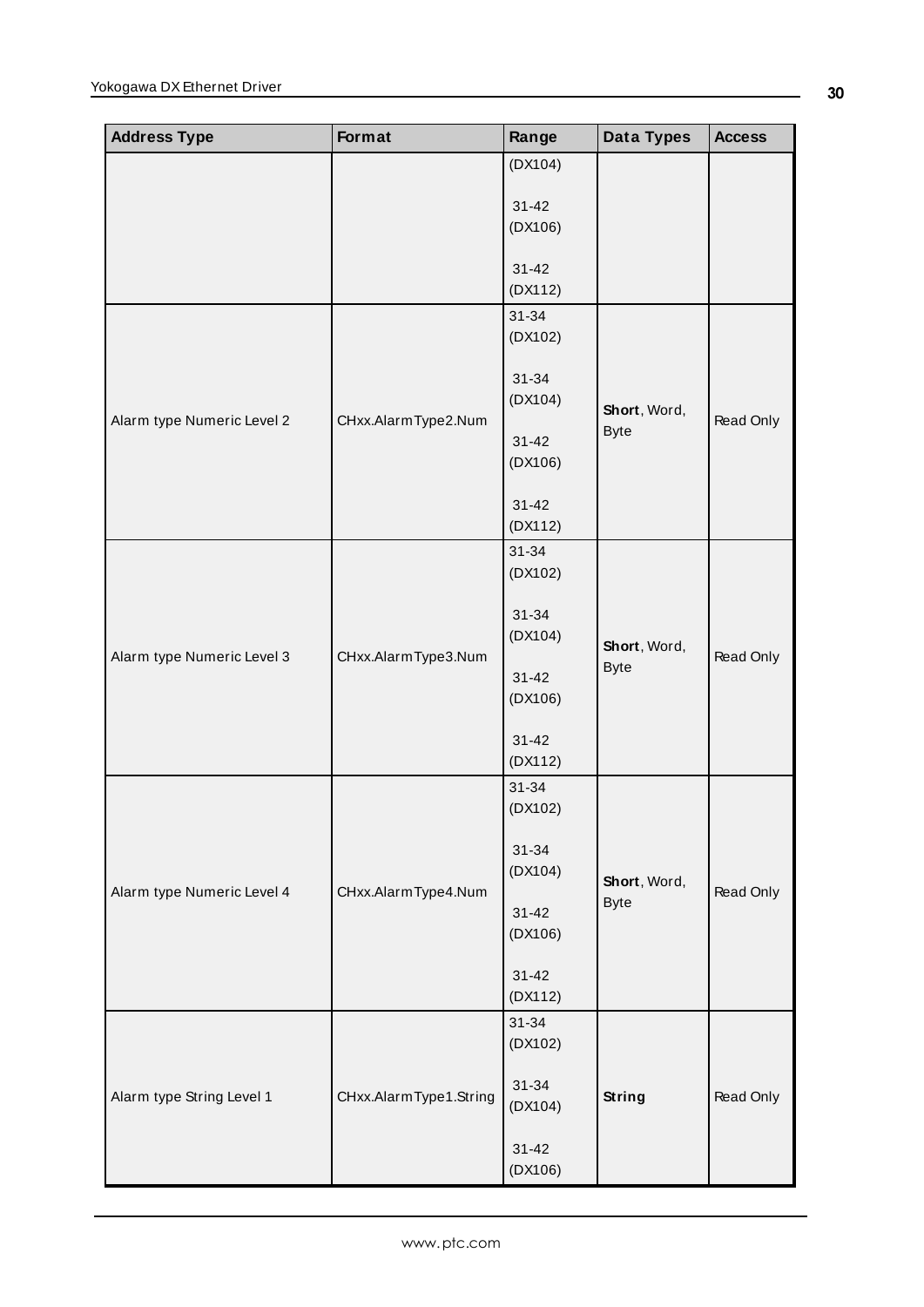| <b>Address Type</b>                     | <b>Format</b>          | Range                | Data Types    | <b>Access</b> |
|-----------------------------------------|------------------------|----------------------|---------------|---------------|
|                                         |                        | $31 - 42$<br>(DX112) |               |               |
|                                         |                        | $31 - 34$<br>(DX102) |               |               |
| Alarm type String Level 2               | CHxx.AlarmType2.String | 31-34<br>(DX104)     | <b>String</b> | Read Only     |
|                                         |                        | $31 - 42$<br>(DX106) |               |               |
|                                         |                        | $31 - 42$<br>(DX112) |               |               |
|                                         |                        | $31 - 34$<br>(DX102) |               |               |
|                                         | CHxx.AlarmType3.String | 31-34<br>(DX104)     | <b>String</b> | Read Only     |
| Alarm type String Level 3               |                        | $31 - 42$<br>(DX106) |               |               |
|                                         |                        | $31 - 42$<br>(DX112) |               |               |
|                                         |                        | 31-34<br>(DX102)     | <b>String</b> |               |
| Alarm type String Level 4               | CHxx.AlarmType4.String | $31 - 34$<br>(DX104) |               | Read Only     |
|                                         |                        | $31 - 42$<br>(DX106) |               |               |
|                                         |                        | $31 - 42$<br>(DX112) |               |               |
|                                         |                        | $31 - 34$<br>(DX102) |               |               |
| Upper Scale Value of Math Chan-<br>nel* |                        | $31 - 34$<br>(DX104) | Double, Float | Read Only     |
|                                         | CHxx.scale_Hi          | $31 - 42$<br>(DX106) |               |               |
|                                         |                        | $31 - 42$<br>(DX112) |               |               |

**31**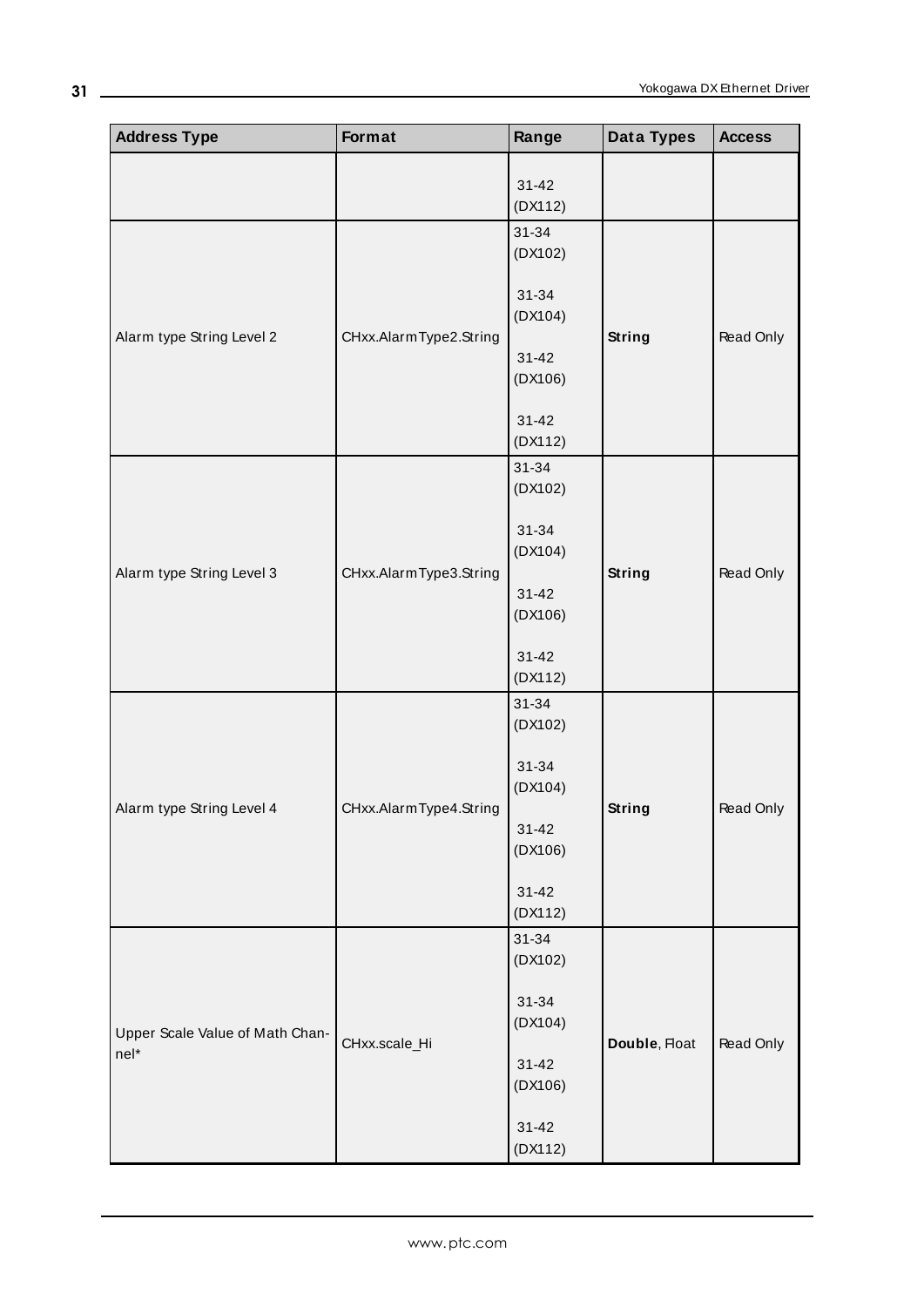| <b>Address Type</b>             | Format         | Range                | Data Types                  | <b>Access</b> |
|---------------------------------|----------------|----------------------|-----------------------------|---------------|
|                                 |                | $31 - 34$<br>(DX102) |                             |               |
| Lower Scale Value of Math Chan- |                | $31 - 34$<br>(DX104) |                             | Read Only     |
| nel*                            | CHxx.scale_Lo  | $31 - 42$<br>(DX106) | Double, Float               |               |
|                                 |                | $31 - 42$<br>(DX112) |                             |               |
|                                 |                | $31 - 34$<br>(DX102) |                             |               |
| Unit String of Math Channel*    | CHxx.unit      | $31 - 34$<br>(DX104) |                             | Read Only     |
|                                 |                | $31 - 42$<br>(DX106) | <b>String</b>               |               |
|                                 |                | $31 - 42$<br>(DX112) |                             |               |
|                                 | CHxx.tag       | $31 - 34$<br>(DX102) | <b>String</b>               |               |
| Tagname of Math Channel*        |                | $31 - 34$<br>(DX104) |                             | Read Only     |
|                                 |                | $31 - 42$<br>(DX106) |                             |               |
|                                 |                | $31 - 42$<br>(DX112) |                             |               |
|                                 |                | $31 - 34$<br>(DX102) |                             |               |
| Status of Math Channel*         | CHxx.status    | $31 - 34$<br>(DX104) | <b>String</b>               | Read Only     |
|                                 |                | $31 - 42$<br>(DX106) |                             |               |
|                                 |                | $31 - 42$<br>(DX112) |                             |               |
| Precision of Math Channel*      | CHxx.Precision | $31 - 34$<br>(DX102) | Short, Word,<br><b>Byte</b> | Read Only     |
|                                 |                | $31 - 34$            |                             |               |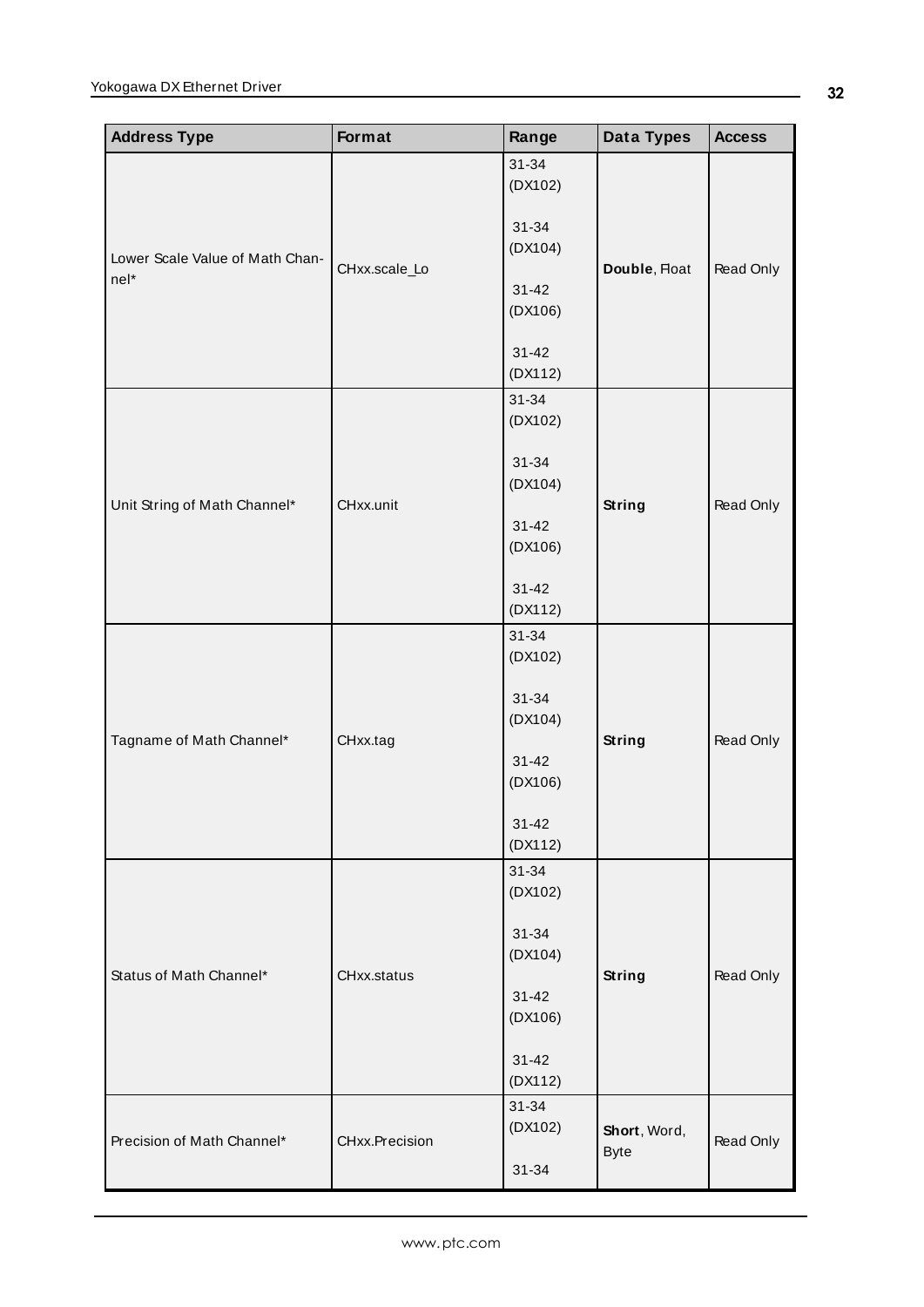| <b>Address Type</b>   | Format   | Range                | Data Types                  | <b>Access</b> |
|-----------------------|----------|----------------------|-----------------------------|---------------|
|                       |          | (DX104)              |                             |               |
|                       |          | $31 - 42$<br>(DX106) |                             |               |
|                       |          | $31 - 42$<br>(DX112) |                             |               |
| Lowest Math Channel*  | CHA.Low  |                      | Short, Word,<br><b>Byte</b> | Read Only     |
| Highest Math Channel* | CHA.High |                      | Short, Word,<br><b>Byte</b> | Read Only     |

\* Data associated with these addresses are only read from the device at the start of a communications session. Once read, the values will not be refreshed until the server has been restarted or the "Reset" tag has been invoked. To invoke a reset, a non zero value must be written to the Reset tag. Once the Reset tag has been invoked the driver will reinitialize all startup data from the device.

## **Alarm Setpoints**

Data values for Alarm Setpoints that are undefined in the device will be returned as +INF. Data values can only be written to Alarm Setpoints that are defined in the device. Write operations to undefined Alarm Setpoints will return an error. Write operations are only available only for users logged in at the Administrator level; otherwise, they will return an error.

## **Scales**

Data values for Scale\_Hi and Scale\_Lo for channels that are skipped will be returned as +INF.

## **Tag Names**

For devices that do not support tag names and channels that have unspecified tag names, the driver will construct an internal tag name based on the channel number. For example, the tag name of address 'CH01' will be returned as 'CH01'.

| <b>Address Description</b>      | <b>Address/Format</b> | Range                                             | Data Types     | <b>Access</b> |
|---------------------------------|-----------------------|---------------------------------------------------|----------------|---------------|
| Administrator Level             | Admin                 |                                                   | <b>Boolean</b> | Read Only     |
| Date of Last Data               | Date                  |                                                   | String         | Read Only     |
| Time of Last Data               | Time                  |                                                   | String         | Read Only     |
| Model Series Reported by Device | Model                 |                                                   | String         | Read Only     |
| <b>Host Name of Device</b>      | Hostname              |                                                   | String         | Read Only     |
| Serial Number of Device         | SerialNumber          |                                                   | String         | Read Only     |
| <b>IP Address of Device</b>     | IP                    |                                                   | String         | Read Only     |
| <b>Math Communication Data</b>  | <b>CDxx</b>           | 1-4 (DX102)<br>1-4 (DX104)<br>$1 - 12$<br>(DX106) | <b>Float</b>   | Read/Write    |

## **General Device Data**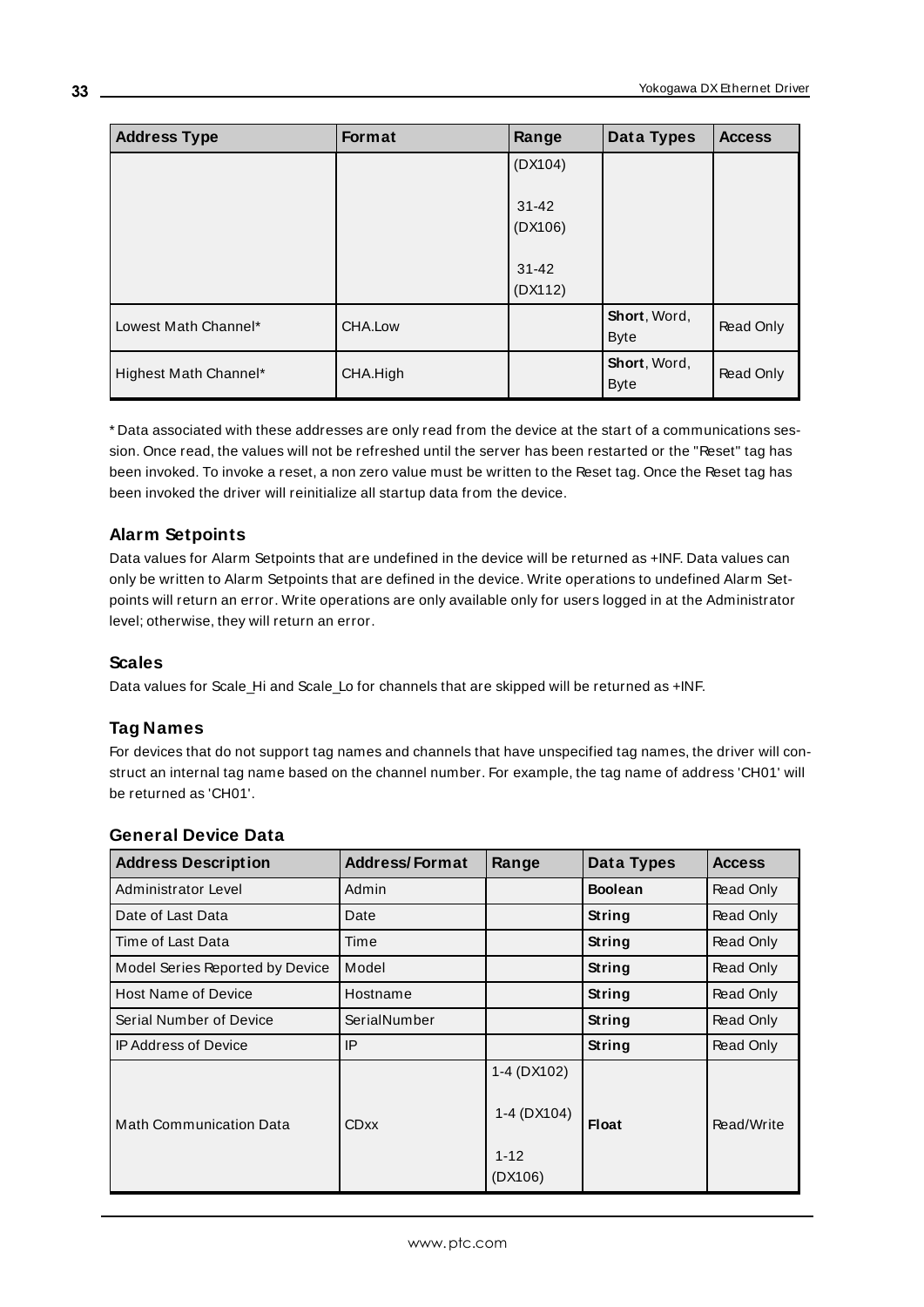| <b>Address Description</b>        | <b>Address/Format</b> | Range               | Data Types                  | <b>Access</b> |
|-----------------------------------|-----------------------|---------------------|-----------------------------|---------------|
|                                   |                       | $1 - 12$<br>(DX112) |                             |               |
| <b>Control Math Execution</b>     | MathControl           |                     | Short, Word,<br><b>Byte</b> | Write Only    |
| <b>Reset Alarms</b>               | <b>Alarm Reset</b>    |                     | <b>Boolean</b>              | Write Only    |
| Control Command and Response      | Command               |                     | String                      | Read/Write    |
| Previous Screen                   | PreScreen             |                     | <b>Boolean</b>              | Write Only    |
| Direct Reloading of Configuration | Reset                 |                     | <b>Boolean</b>              | Write Only    |
| SetTime*                          | Tag                   |                     | <b>Boolean</b>              | Write Only    |

\* The SetTime Tag updates the device time. Writing 0 or 1 to the tag will update the Device Date and Time (which can be verified from the Date Tag and the Time Tag). The SetTime Tag will always display 0 because it is Write Only. After a successful update, the following message will be posted: "Device Clock set to system time [Device <device\_name>]."

## **Administrator Level**

The Admin address type has a value of '1' or 'true' when the user has logged on at the Administrator level and a value of '0' or 'false' when the user has logged on at the User level.

## **Math Communication Data**

The CD address type is only valid for devices equipped with the math option and write operations to CD addresses for non-math equipped devices will return an error. Write operations are available only for users logged in at the Administrator level; otherwise, they will return an error.

## **Model Series Reported by Device**

The Model address type will have a string value of 'DX100' or 'DX200', indicating the model series returned by the device.

## **Control Math Execution**

The MathControl address type is only available for devices equipped with the math option and write operations to the MathControl tag for non-math equipped devices will return an error.

## **Control Command and Response**

The Command address allows the user to send a string command and receive a string response to and from the device. This allows the user to send any command to the device, including commands not directly supported by the driver. This tag is only available to users logged in at the Administrator level; otherwise, write operations will return an error.

**Caution**: Write operations using the Command address should be performed with caution.

**Note**: The actual number of addresses available for of each type depends on the configuration of the Yokogawa device. If the driver finds at Runtime that an address is not present in the device, it will post an error message and then remove the tag from its scan list.

Addresses that have Write Only access are assigned a default access of Read/Write; however, data values will be unreadable for these addresses and the associated tags will not be included in the scan list. The current data value for these tags will always be 0 for numeric data types and null string for string data types.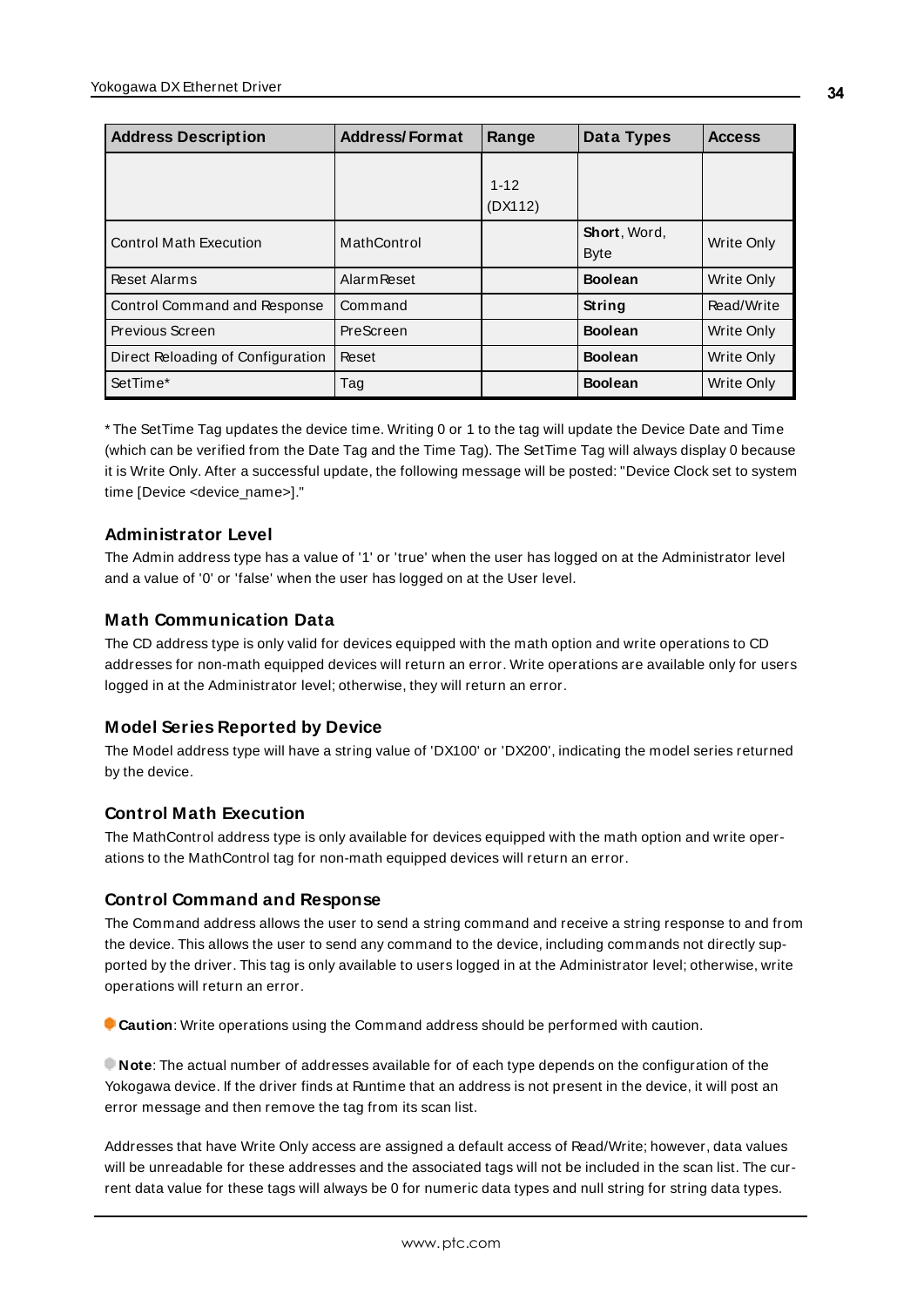## <span id="page-34-0"></span>**DX102 Addressing**

The driver supports the following addresses for this device. The default data type is shown in **bold**.

## **Measured Channels**

| <b>Address Type</b>                     | Format                 | Range     | Data Types                  | <b>Access</b>    |
|-----------------------------------------|------------------------|-----------|-----------------------------|------------------|
| Process Value of Channel                | CHxx or CHxx.PV        | $01 - 02$ | Double, Float               | Read Only        |
| Alarm Summary of Channel                | CHxx.Alarm             | $01 - 02$ | Short, Word,<br><b>Byte</b> | Read Only        |
| Alarm Level1 Status of Channel          | CHxx.Alarm1            | $01 - 02$ | Short, Word,<br><b>Byte</b> | Read Only        |
| Alarm Level2 Status of Channel          | CHxx.Alarm2            | $01 - 02$ | Short, Word,<br><b>Byte</b> | Read Only        |
| Alarm Level3 Status of Channel          | CHxx.Alarm3            | $01 - 02$ | Short, Word,<br><b>Byte</b> | <b>Read Only</b> |
| Alarm Level4 Status of Channel          | CHxx.Alarm4            | $01 - 02$ | Short, Word,<br><b>Byte</b> | Read Only        |
| Set and Read Level1 Alarm Set-<br>point | CHxx.ASP1              | $01 - 02$ | Double, Float               | Read/Write       |
| Set and Read Level2 Alarm Set-<br>point | CHxx.ASP2              | $01 - 02$ | Double, Float               | Read/Write       |
| Set and Read Level3 Alarm Set-<br>point | CHxx.ASP3              | $01 - 02$ | Double, Float               | Read/Write       |
| Set and Read Level4 Alarm Set-<br>point | CHxx.ASP4              | $01 - 02$ | Double, Float               | Read/Write       |
| Alarm type Numeric Level 1              | CHxx.AlarmType1.Num    | $01 - 02$ | Short, Word,<br><b>Byte</b> | Read Only        |
| Alarm type Numeric Level 2              | CHxx.AlarmType2.Num    | $01 - 02$ | Short, Word,<br><b>Byte</b> | Read Only        |
| Alarm type Numeric Level 3              | CHxx.AlarmType3.Num    | $01 - 02$ | Short, Word,<br><b>Byte</b> | Read Only        |
| Alarm type Numeric Level 4              | CHxx.AlarmType4.Num    | $01 - 02$ | Short, Word,<br><b>Byte</b> | Read Only        |
| Alarm type String Level 1               | CHxx.AlarmType1.String | $01 - 02$ | String                      | Read Only        |
| Alarm type String Level 2               | CHxx.AlarmType2.String | $01 - 02$ | <b>String</b>               | Read Only        |
| Alarm type String Level 3               | CHxx.AlarmType3.String | $01 - 02$ | <b>String</b>               | Read Only        |
| Alarm type String Level 4               | CHxx.AlarmType4.String | $01 - 02$ | String                      | Read Only        |
| Upper Scale Value of Channel*           | CHxx.scale_Hi          | $01 - 02$ | Double, Float               | Read Only        |
| Lower Scale Value of Channel*           | CHxx.scale_Lo          | $01 - 02$ | Double, Float               | Read Only        |
| Unit String of Channel*                 | CHxx.unit              | $01 - 02$ | <b>String</b>               | Read Only        |
| Tagname of Channel*                     | CHxx.tag               | $01 - 02$ | <b>String</b>               | Read Only        |
| Status of Channel*                      | CHxx.status            | $01 - 02$ | String                      | Read Only        |
| Precision of Channel*                   | CHxx.Precision         | $01 - 02$ | Short, Word,<br><b>Byte</b> | Read Only        |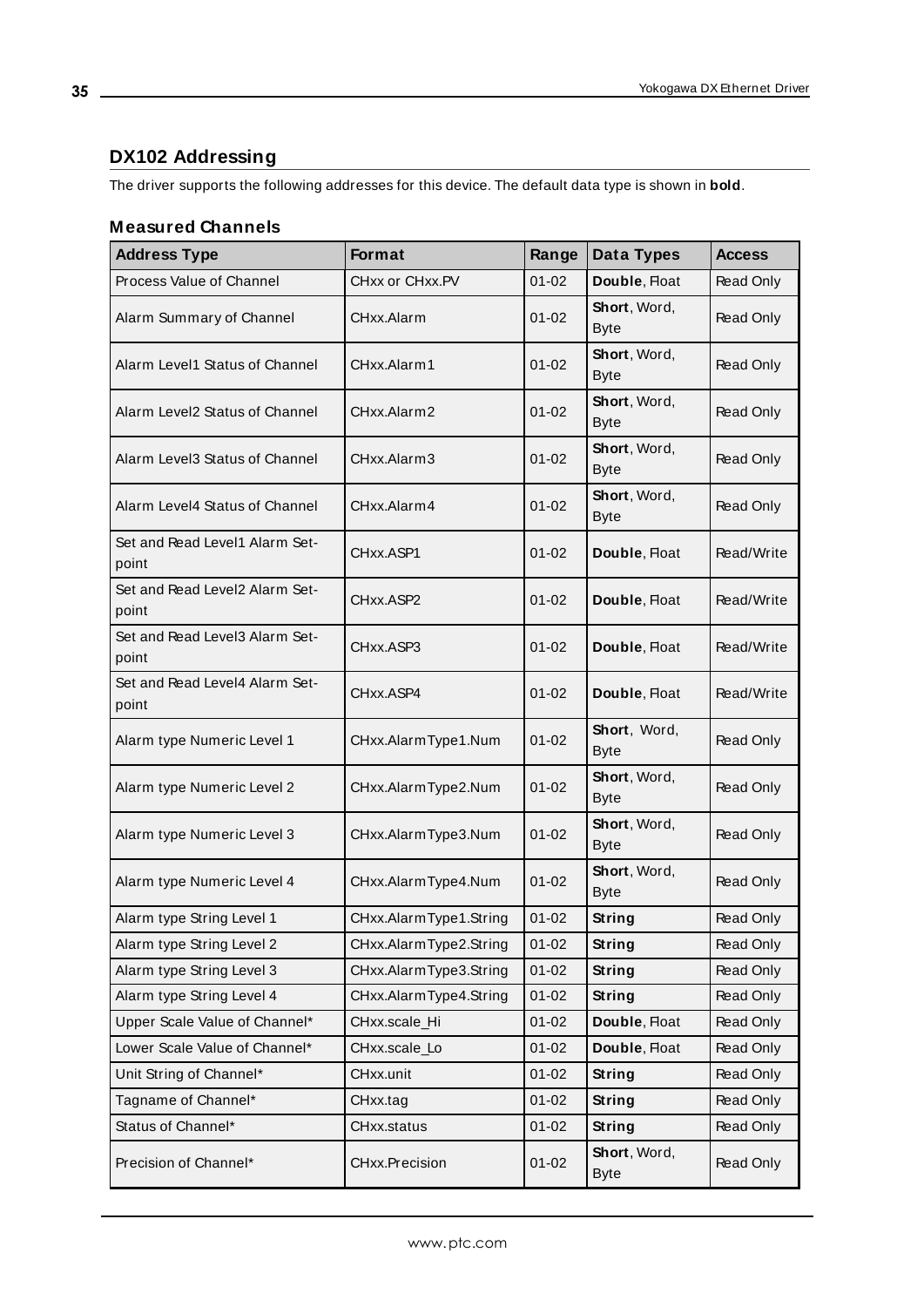| <b>Address Type</b>        | <b>Format</b> | Range | Data Types                          | <b>Access</b> |
|----------------------------|---------------|-------|-------------------------------------|---------------|
| Lowest Measuring Channel*  | CH.Low        |       | <b>Short</b> , Word,<br><b>Byte</b> | Read Only     |
| Highest Measuring Channel* | CH.High       |       | Short, Word,<br><b>Byte</b>         | Read Only     |

## **Math Channels**

| <b>Address Type</b>                      | Format                 | Range     | Data Types                  | <b>Access</b>    |
|------------------------------------------|------------------------|-----------|-----------------------------|------------------|
| Process Value of Math Channel            | CHxx or CHxx.PV        | $31 - 34$ | Double, Float               | Read Only        |
| Alarm Summary of Math Channel            | CHxx.Alarm             | $31 - 34$ | Short, Word,<br><b>Byte</b> | Read Only        |
| Alarm Level1 Status of Math Chan-<br>nel | CHxx.Alarm1            | $31 - 34$ | Short, Word,<br><b>Byte</b> | Read Only        |
| Alarm Level2 Status of Math Chan-<br>nel | CHxx.Alarm2            | 31-34     | Short, Word,<br><b>Byte</b> | Read Only        |
| Alarm Level3 Status of Math Chan-<br>nel | CHxx.Alarm3            | 31-34     | Short, Word,<br><b>Byte</b> | Read Only        |
| Alarm Level4 Status of Math Chan-<br>nel | CHxx.Alarm4            | 31-34     | Short, Word,<br><b>Byte</b> | Read Only        |
| Set and Read Level1 Alarm Setpoint       | CHxx.ASP1              | $31 - 34$ | Double, Float               | Read/Write       |
| Set and Read Level2 Alarm Setpoint       | CHxx.ASP2              | 31-34     | Double, Float               | Read/Write       |
| Set and Read Level3 Alarm Setpoint       | CHxx.ASP3              | $31 - 34$ | Double, Float               | Read/Write       |
| Set and Read Level4 Alarm Setpoint       | CHxx.ASP4              | $31 - 34$ | Double, Float               | Read/Write       |
| Alarm type Numeric Level 1               | CHxx.AlarmType1.Num    | $31 - 34$ | Short, Word,<br><b>Byte</b> | Read Only        |
| Alarm type Numeric Level 2               | CHxx.AlarmType2.Num    | 31-34     | Short, Word,<br><b>Byte</b> | <b>Read Only</b> |
| Alarm type Numeric Level 3               | CHxx.AlarmType3.Num    | $31 - 34$ | Short, Word,<br><b>Byte</b> | Read Only        |
| Alarm type Numeric Level 4               | CHxx.AlarmType4.Num    | $31 - 34$ | Short, Word,<br><b>Byte</b> | Read Only        |
| Alarm type String Level 1                | CHxx.AlarmType1.String | $31 - 34$ | <b>String</b>               | <b>Read Only</b> |
| Alarm type String Level 2                | CHxx.AlarmType2.String | $31 - 34$ | <b>String</b>               | Read Only        |
| Alarm type String Level 3                | CHxx.AlarmType3.String | $31 - 34$ | <b>String</b>               | Read Only        |
| Alarm type String Level 4                | CHxx.AlarmType4.String | 31-34     | <b>String</b>               | Read Only        |
| Upper Scale Value of Math Chan-<br>nel*  | CHxx.scale_Hi          | $31 - 34$ | Double, Float               | Read Only        |
| Lower Scale Value of Math Chan-<br>nel*  | CHxx.scale_Lo          | 31-34     | Double, Float               | Read Only        |
| Unit String of Math Channel*             | CHxx.unit              | $31 - 34$ | String                      | Read Only        |
| Tagname of Math Channel*                 | CHxx.tag               | $31 - 34$ | String                      | Read Only        |
| Status of Math Channel*                  | CHxx.status            | $31 - 34$ | <b>String</b>               | Read Only        |
| Precision of Math Channel*               | CHxx.Precision         | $31 - 34$ | Short, Word,                | Read Only        |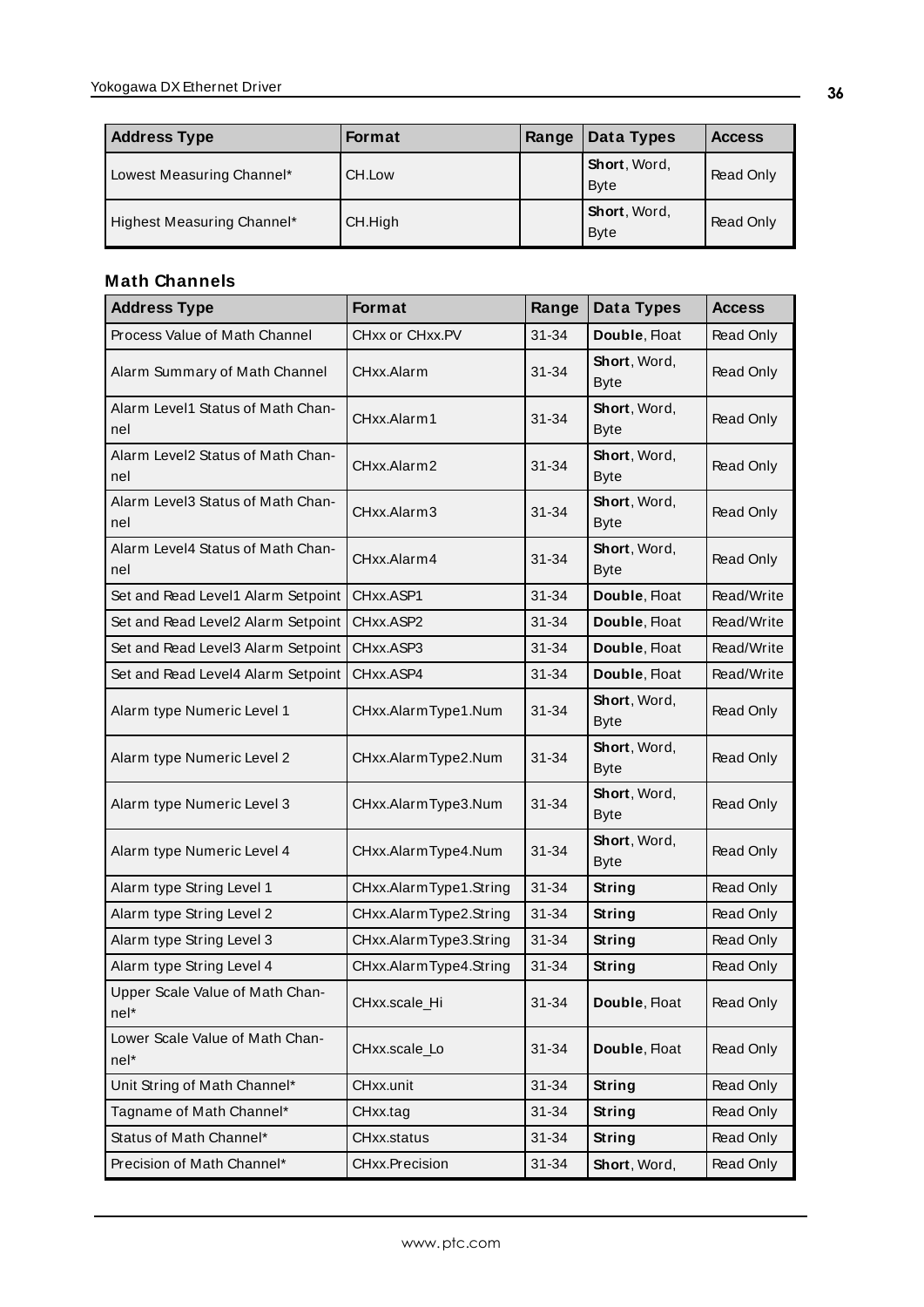| <b>Address Type</b>   | <b>Format</b> | Range | Data Types                  | <b>Access</b> |
|-----------------------|---------------|-------|-----------------------------|---------------|
|                       |               |       | <b>Byte</b>                 |               |
| Lowest Math Channel*  | CHA.Low       |       | Short, Word,<br><b>Byte</b> | Read Only     |
| Highest Math Channel* | CHA.High      |       | Short, Word,<br><b>Byte</b> | Read Only     |

\* Data associated with these addresses are only read from the device at the start of a communications session. Once read, the values will not be refreshed until the server has been restarted or the "Reset" tag has been invoked. To invoke a reset, a non zero value must be written to the Reset tag. Once the Reset tag has been invoked the driver will reinitialize all startup data from the device.

# **Alarm Setpoints**

Data values for Alarm Setpoints that are undefined in the device will be returned as +INF. Data values can only be written to Alarm Setpoints that are defined in the device. Write operations to undefined Alarm Setpoints will return an error. Write operations are only available only for users logged in at the Administrator level; otherwise, they will return an error.

# **Scales**

Data values for Scale\_Hi and Scale\_Lo for channels that are skipped will be returned as +INF.

# **Tag Names**

For devices that do not support tag names and channels that have unspecified tag names, the driver will construct an internal tag name based on the channel number. For example, the tag name of address 'CH01' will be returned as 'CH01'.

| <b>Address Description</b><br><b>Address/Format</b> |                    | Range     | Data                           | <b>Access</b> |
|-----------------------------------------------------|--------------------|-----------|--------------------------------|---------------|
|                                                     |                    |           | <b>Types</b>                   |               |
| Administrator Level                                 | Admin              |           | <b>Boolean</b>                 | Read Only     |
| Date of Last Data                                   | Date               |           | String                         | Read Only     |
| Time of Last Data                                   | Time               |           | String                         | Read Only     |
| Model Series Reported by Device                     | Model              |           | <b>String</b>                  | Read Only     |
| <b>Host Name of Device</b>                          | Hostname           |           | <b>String</b>                  | Read Only     |
| Serial Number of Device                             | SerialNumber       |           | String                         | Read Only     |
| <b>IP Address of Device</b>                         | IP                 |           | String                         | Read Only     |
| <b>Math Communication Data</b>                      | <b>CDxx</b>        | $01 - 04$ | <b>Float</b>                   | Read/Write    |
| <b>Control Math Execution</b>                       | MathControl        |           | Short,<br>Word,<br><b>Byte</b> | Write Only    |
| <b>Reset Alarms</b>                                 | <b>Alarm Reset</b> |           | <b>Boolean</b>                 | Write Only    |
| Control Command and Response                        | Command            |           | String                         | Read/Write    |
| Previous Screen                                     | PreScreen          |           | <b>Boolean</b>                 | Write Only    |
| Direct Reloading of Configuration                   | Reset              |           | <b>Boolean</b>                 | Write Only    |
| SetTime*                                            | Tag                |           | <b>Boolean</b>                 | Write Only    |

# **General Device Data**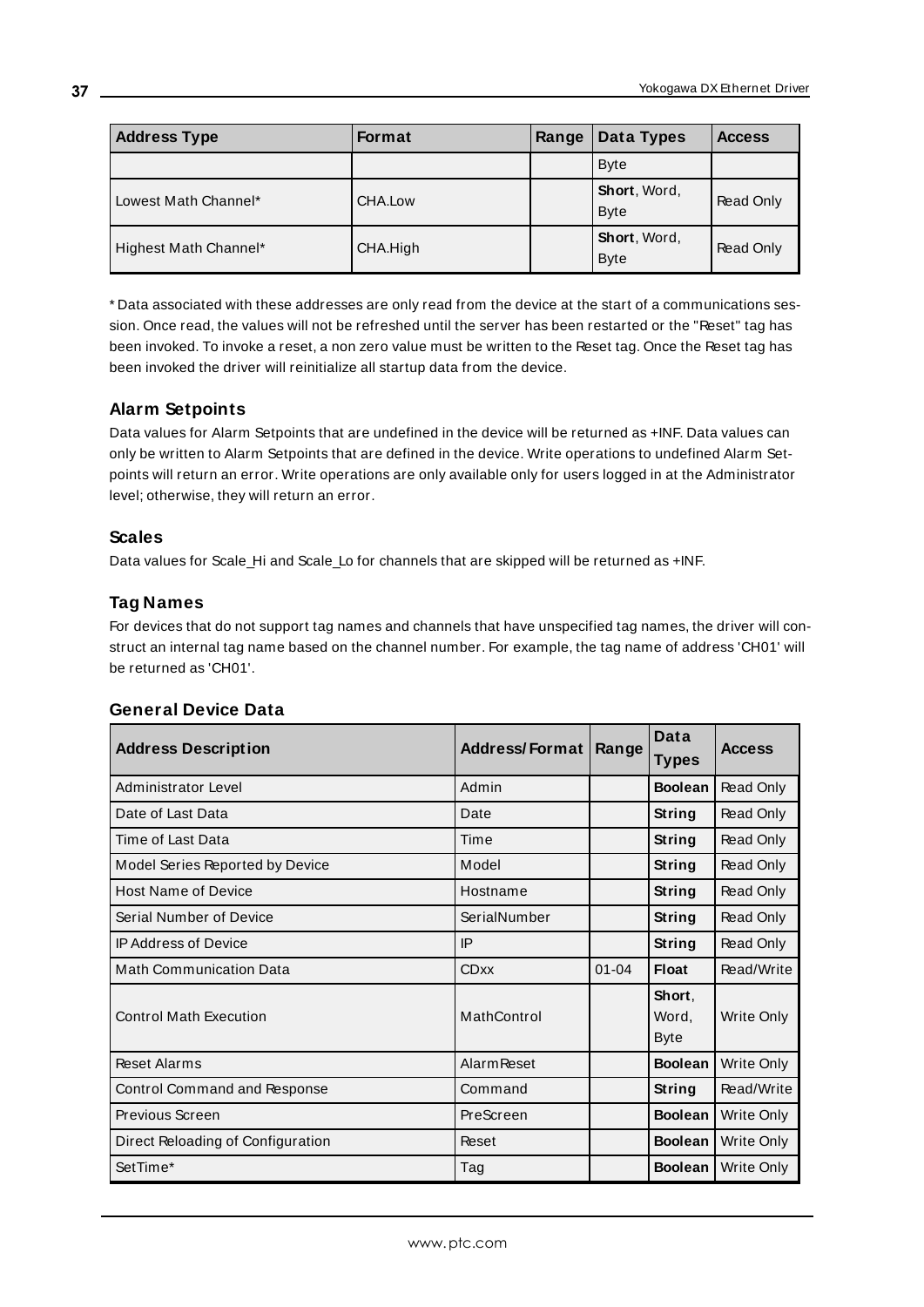\* The SetTime Tag updates the device time. Writing 0 or 1 to the tag will update the Device Date and Time (which can be verified from the Date Tag and the Time Tag). The SetTime Tag will always display 0 because it is Write Only. After a successful update, the following message will be posted: "Device Clock set to system time [Device <device\_name>]."

# **Administrator Level**

The Admin address type has a value of '1' or 'true' when the user has logged on at the Administrator level and a value of '0' or 'false' when the user has logged on at the User level.

# **Math Communication Data**

The CD address type is only valid for devices equipped with the math option and write operations to CD addresses for non-math equipped devices will return an error. Write operations are available only for users logged in at the Administrator level; otherwise, they will return an error.

# **Model Series Reported by Device**

The Model address type will have a string value of 'DX100' or 'DX200', indicating the model series returned by the device.

#### **Control Math Execution**

The MathControl address type is only available for devices equipped with the math option and write operations to the MathControl tag for non-math equipped devices will return an error.

#### **Control Command and Response**

The Command address allows the user to send a string command and receive a string response to and from the device. This allows the user to send any command to the device, including commands not directly supported by the driver. This tag is only available to users logged in at the Administrator level; otherwise, write operations will return an error.

**Caution**: Write operations using the Command address should be performed with caution.

**Note**: The actual number of addresses available for of each type depends on the configuration of the Yokogawa device. If the driver finds at Runtime that an address is not present in the device, it will post an error message and then remove the tag from its scan list.

Addresses that have Write Only access are assigned a default access of Read/Write; however, data values will be unreadable for these addresses and the associated tags will not be included in the scan list. The current data value for these tags will always be 0 for numeric data types and null string for string data types.

# **DX104 Addressing**

The driver supports the following addresses for this device. The default data type is shown in **bold**.

| <b>Address Type</b>            | <b>Format</b>   | Range     | Data Types                  | <b>Access</b> |
|--------------------------------|-----------------|-----------|-----------------------------|---------------|
| Process Value of Channel       | CHxx or CHxx.PV | $01 - 04$ | Double, Float               | Read Only     |
| Alarm Summary of Channel       | CHxx.Alarm      | $01 - 04$ | Short, Word,<br><b>Byte</b> | Read Only     |
| Alarm Level1 Status of Channel | CHxx.Alarm1     | $01 - 04$ | Short, Word,<br><b>Byte</b> | Read Only     |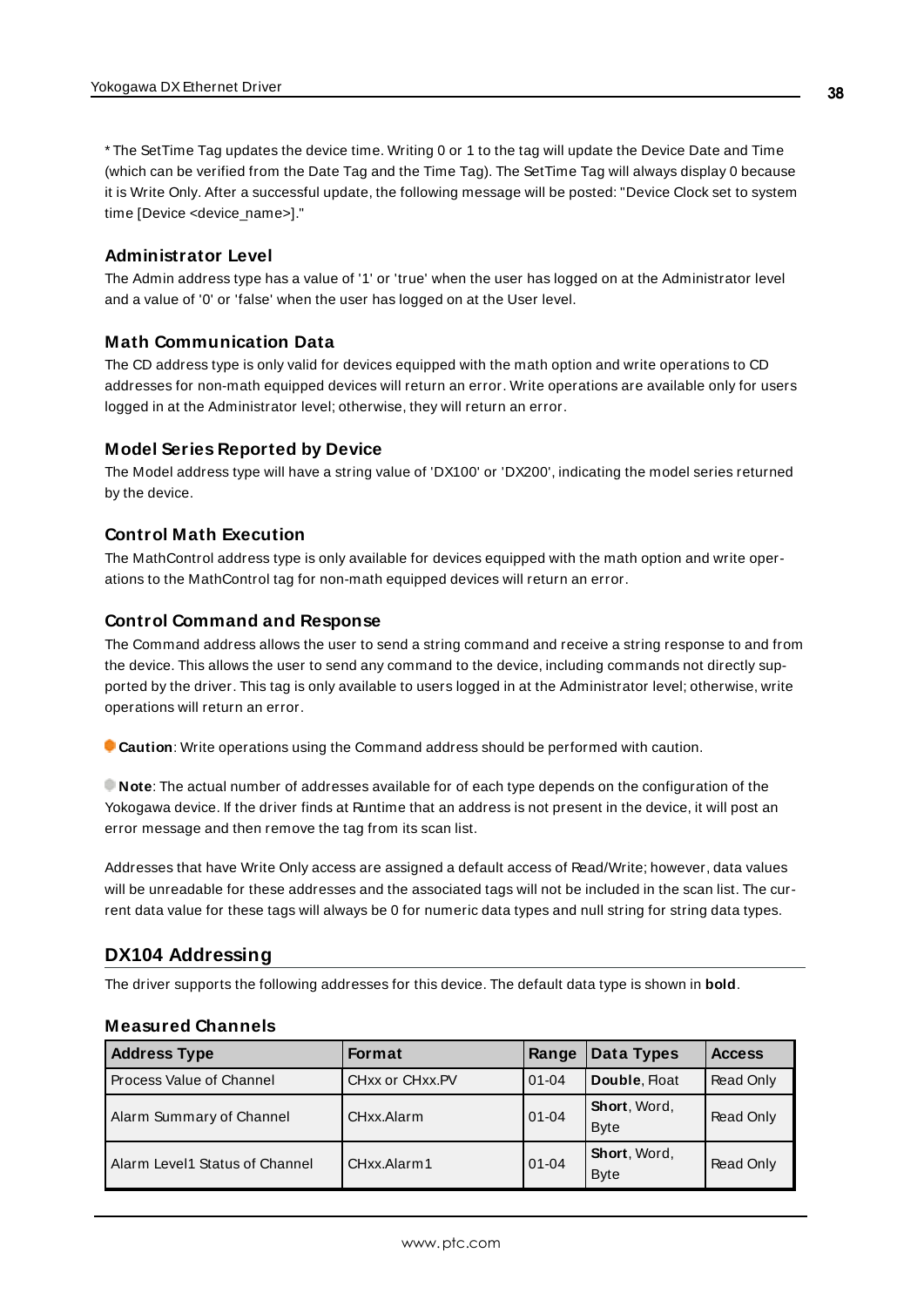| <b>Address Type</b>                     | Format                 | Range     | Data Types                  | <b>Access</b>    |
|-----------------------------------------|------------------------|-----------|-----------------------------|------------------|
| Alarm Level2 Status of Channel          | CHxx.Alarm2            | 01-04     | Short, Word,<br><b>Byte</b> | <b>Read Only</b> |
| Alarm Level3 Status of Channel          | CHxx.Alarm3            | $01 - 04$ | Short, Word,<br><b>Byte</b> | <b>Read Only</b> |
| Alarm Level4 Status of Channel          | CHxx.Alarm4            | $01 - 04$ | Short, Word,<br><b>Byte</b> | Read Only        |
| Set and Read Level1 Alarm Set-<br>point | CHxx.ASP1              | $01 - 04$ | Double, Float               | Read/Write       |
| Set and Read Level2 Alarm Set-<br>point | CHxx.ASP2              | $01 - 04$ | Double, Float               | Read/Write       |
| Set and Read Level3 Alarm Set-<br>point | CHxx.ASP3              | 01-04     | Double, Float               | Read/Write       |
| Set and Read Level4 Alarm Set-<br>point | CHxx.ASP4              | $01 - 04$ | Double, Float               | Read/Write       |
| Alarm type Numeric Level 1              | CHxx.AlarmType1.Num    | $01 - 04$ | Short, Word,<br><b>Byte</b> | Read Only        |
| Alarm type Numeric Level 2              | CHxx.AlarmType2.Num    | $01 - 04$ | Short, Word,<br><b>Byte</b> | Read Only        |
| Alarm type Numeric Level 3              | CHxx.AlarmType3.Num    | $01 - 04$ | Short, Word,<br><b>Byte</b> | Read Only        |
| Alarm type Numeric Level 4              | CHxx.AlarmType4.Num    | $01 - 04$ | Short, Word,<br><b>Byte</b> | <b>Read Only</b> |
| Alarm type String Level 1               | CHxx.AlarmType1.String | $01 - 04$ | String                      | Read Only        |
| Alarm type String Level 2               | CHxx.AlarmType2.String | $01 - 04$ | String                      | Read Only        |
| Alarm type String Level 3               | CHxx.AlarmType3.String | $01 - 04$ | String                      | Read Only        |
| Alarm type String Level 4               | CHxx.AlarmType4.String | $01 - 04$ | <b>String</b>               | Read Only        |
| Upper Scale Value of Channel*           | CHxx.scale_Hi          | $01 - 04$ | Double, Float               | Read Only        |
| Lower Scale Value of Channel*           | CHxx.scale_Lo          | $01 - 04$ | Double, Float               | Read Only        |
| Unit String of Channel*                 | CHxx.unit              | $01 - 04$ | String                      | Read Only        |
| Tagname of Channel*                     | CHxx.tag               | $01 - 04$ | String                      | Read Only        |
| Status of Channel*                      | CHxx.status            | $01 - 04$ | String                      | Read Only        |
| Precision of Channel*                   | CHxx.Precision         | $01 - 04$ | Short, Word,<br><b>Byte</b> | Read Only        |
| Lowest Measuring Channel*               | CH.Low                 |           | Short, Word,<br>Byte        | Read Only        |
| Highest Measuring Channel*              | CH.High                |           | Short, Word,<br><b>Byte</b> | Read Only        |

| <b>Address Type</b>           | Format          | Range     | Data Types                   | <b>Access</b> |
|-------------------------------|-----------------|-----------|------------------------------|---------------|
| Process Value of Math Channel | CHxx or CHxx.PV | 31-34     | Double, Float                | Read Only     |
| Alarm Summary of Math Channel | CHxx.Alarm      | $31 - 34$ | Short, Word,<br><b>B</b> vte | Read Only     |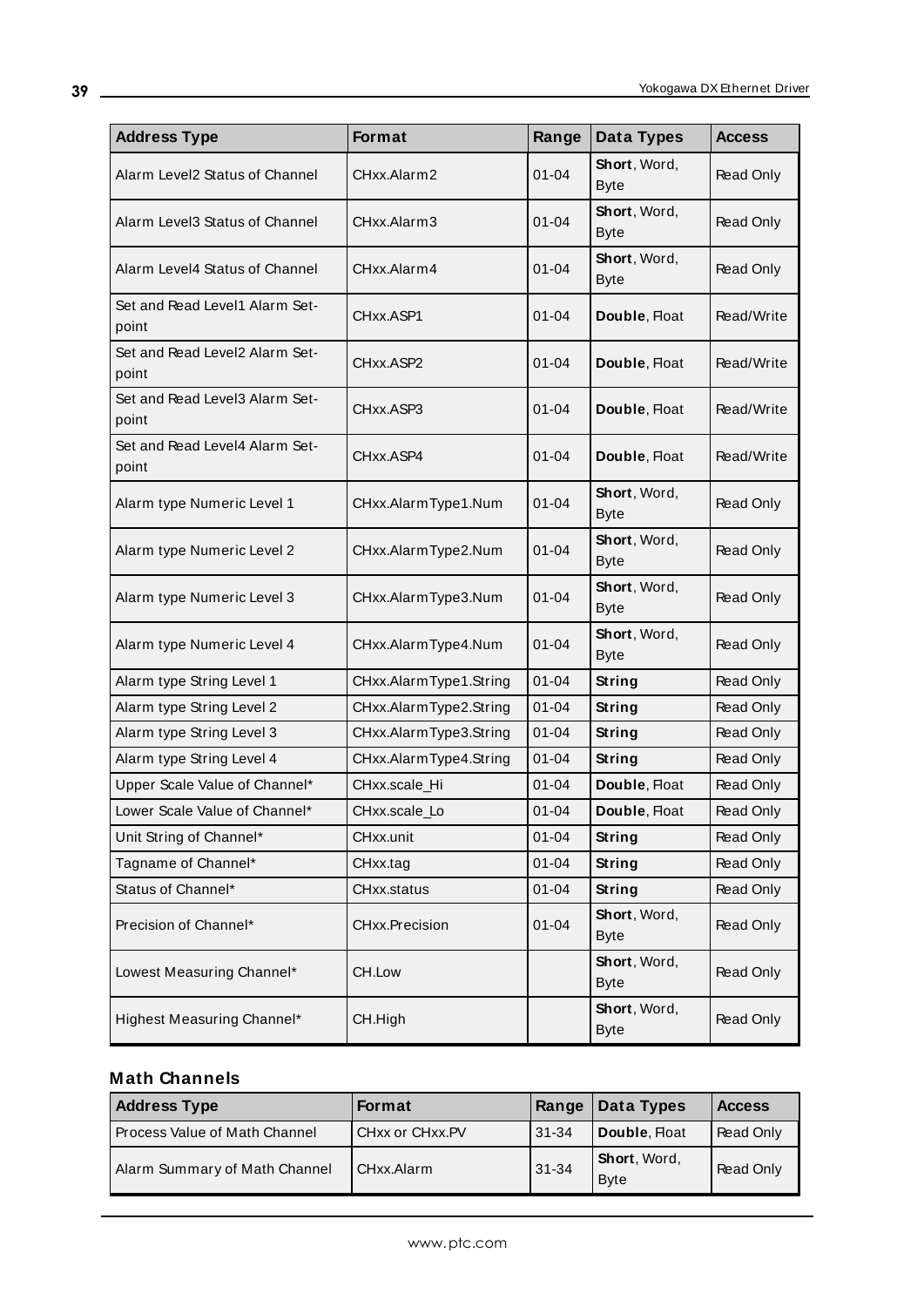| <b>Address Type</b>                      | Format                 | Range     | Data Types                  | <b>Access</b> |
|------------------------------------------|------------------------|-----------|-----------------------------|---------------|
| Alarm Level1 Status of Math Chan-<br>nel | CHxx.Alarm1            | $31 - 34$ | Short, Word,<br><b>Byte</b> | Read Only     |
| Alarm Level2 Status of Math Chan-<br>nel | CHxx.Alarm2            | $31 - 34$ | Short, Word,<br><b>Byte</b> | Read Only     |
| Alarm Level3 Status of Math Chan-<br>nel | CHxx.Alarm3            | $31 - 34$ | Short, Word,<br><b>Byte</b> | Read Only     |
| Alarm Level4 Status of Math Chan-<br>nel | CHxx.Alarm4            | $31 - 34$ | Short, Word,<br><b>Byte</b> | Read Only     |
| Set and Read Level1 Alarm Setpoint       | CHxx.ASP1              | $31 - 34$ | Double, Float               | Read/Write    |
| Set and Read Level2 Alarm Setpoint       | CHxx.ASP2              | $31 - 34$ | Double, Float               | Read/Write    |
| Set and Read Level3 Alarm Setpoint       | CHxx.ASP3              | $31 - 34$ | Double, Float               | Read/Write    |
| Set and Read Level4 Alarm Setpoint       | CHxx.ASP4              | $31 - 34$ | Double, Float               | Read/Write    |
| Alarm type Numeric Level 1               | CHxx.AlarmType1.Num    | 31-34     | Short, Word,<br><b>Byte</b> | Read Only     |
| Alarm type Numeric Level 2               | CHxx.AlarmType2.Num    | 31-34     | Short, Word,<br><b>Byte</b> | Read Only     |
| Alarm type Numeric Level 3               | CHxx.AlarmType3.Num    | $31 - 34$ | Short, Word,<br><b>Byte</b> | Read Only     |
| Alarm type Numeric Level 4               | CHxx.AlarmType4.Num    | $31 - 34$ | Short, Word,<br><b>Byte</b> | Read Only     |
| Alarm type String Level 1                | CHxx.AlarmType1.String | $31 - 34$ | String                      | Read Only     |
| Alarm type String Level 2                | CHxx.AlarmType2.String | $31 - 34$ | String                      | Read Only     |
| Alarm type String Level 3                | CHxx.AlarmType3.String | $31 - 34$ | <b>String</b>               | Read Only     |
| Alarm type String Level 4                | CHxx.AlarmType4.String | $31 - 34$ | String                      | Read Only     |
| Upper Scale Value of Math Chan-<br>nel*  | CHxx.scale_Hi          | $31 - 34$ | Double, Float               | Read Only     |
| Lower Scale Value of Math Chan-<br>nel*  | CHxx.scale Lo          | $31 - 34$ | Double, Float               | Read Only     |
| Unit String of Math Channel*             | CHxx.unit              | $31 - 34$ | <b>String</b>               | Read Only     |
| Tagname of Math Channel*                 | CHxx.tag               | $31 - 34$ | <b>String</b>               | Read Only     |
| Status of Math Channel*                  | CHxx.status            | $31 - 34$ | String                      | Read Only     |
| Precision of Math Channel*               | CHxx.Precision         | $31 - 34$ | Short, Word,<br><b>Byte</b> | Read Only     |
| Lowest Math Channel*                     | CHA.Low                |           | Short, Word,<br><b>Byte</b> | Read Only     |
| Highest Math Channel*                    | CHA.High               |           | Short, Word,<br><b>Byte</b> | Read Only     |

\* Data associated with these addresses are only read from the device at the start of a communications session. Once read, the values will not be refreshed until the server has been restarted or the "Reset" tag has been invoked. To invoke a reset, a non-zero value must be written to the Reset tag. Once the Reset tag has been invoked the driver will reinitialize all startup data from the device.

# **Alarm Setpoints**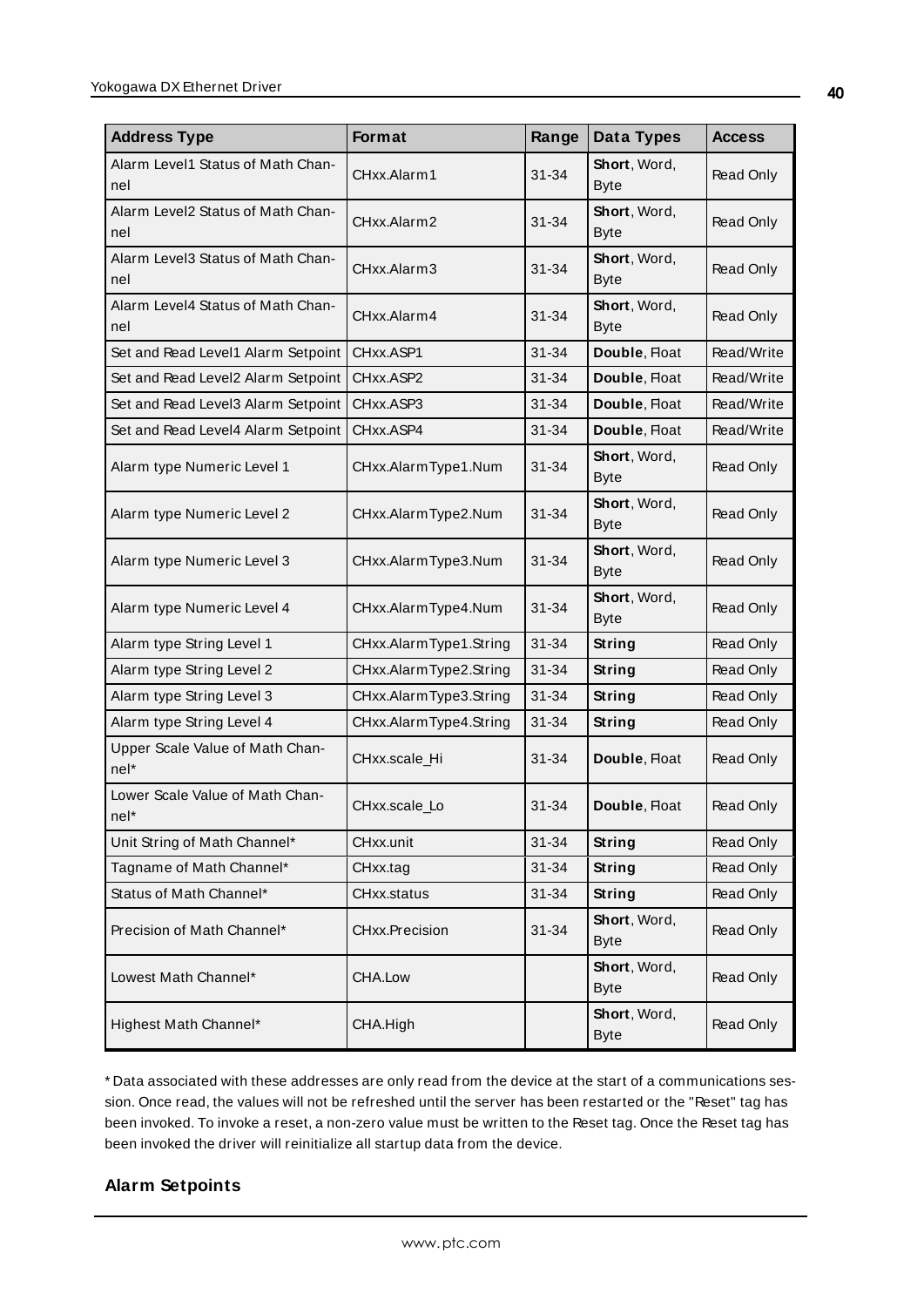Data values for Alarm Setpoints that are undefined in the device will be returned as +INF. Data values can only be written to Alarm Setpoints that are defined in the device. Write operations to undefined Alarm Setpoints will return an error. Write operations are only available only for users logged in at the Administrator level; otherwise, they will return an error.

### **Scales**

Data values for Scale\_Hi and Scale\_Lo for channels that are skipped will be returned as +INF.

# **Tag Names**

For devices that do not support tag names and channels that have unspecified tag names, the driver will construct an internal tag name based on the channel number. For example, the tag name of address 'CH01' will be returned as 'CH01'.

| <b>Address Description</b>        | <b>Address/Format</b> | Range     | Data Types               | <b>Access</b> |
|-----------------------------------|-----------------------|-----------|--------------------------|---------------|
| Administrator Level               | Admin                 |           | <b>Boolean</b>           | Read Only     |
| Date of Last Data                 | Date                  |           | <b>String</b>            | Read Only     |
| Time of Last Data                 | Time                  |           | String                   | Read Only     |
| Model Series Reported by Device   | Model                 |           | String                   | Read Only     |
| <b>Host Name of Device</b>        | Hostname              |           | String                   | Read Only     |
| Serial Number of Device           | SerialNumber          |           | String                   | Read Only     |
| <b>IP Address of Device</b>       | IP                    |           | String                   | Read Only     |
| <b>Math Communication Data</b>    | <b>CDxx</b>           | $01 - 04$ | <b>Float</b>             | Read/Write    |
| <b>Control Math Execution</b>     | MathControl           |           | <b>Short, Word, Byte</b> | Write Only    |
| <b>Reset Alarms</b>               | <b>Alarm Reset</b>    |           | <b>Boolean</b>           | Write Only    |
| Control Command and Response      | Command               |           | String                   | Read/Write    |
| Previous Screen                   | PreScreen             |           | <b>Boolean</b>           | Write Only    |
| Direct Reloading of Configuration | Reset                 |           | <b>Boolean</b>           | Write Only    |
| SetTime*                          | Tag                   |           | <b>Boolean</b>           | Write Only    |

#### **General Device Data**

\* The SetTime Tag updates the device time. Writing 0 or 1 to the tag will update the Device Date and Time (which can be verified from the Date Tag and the Time Tag). The SetTime Tag will always display 0 because it is Write Only. After a successful update, the following message will be posted: "Device Clock set to system time [Device <device\_name>]."

# **Administrator Level**

The Admin address type has a value of '1' or 'true' when the user has logged on at the Administrator level and a value of '0' or 'false' when the user has logged on at the User level.

# **Math Communication Data**

The CD address type is only valid for devices equipped with the math option and write operations to CD addresses for non-math equipped devices will return an error. Write operations are available only for users logged in at the Administrator level; otherwise, they will return an error.

# **Model Series Reported by Device**

**41**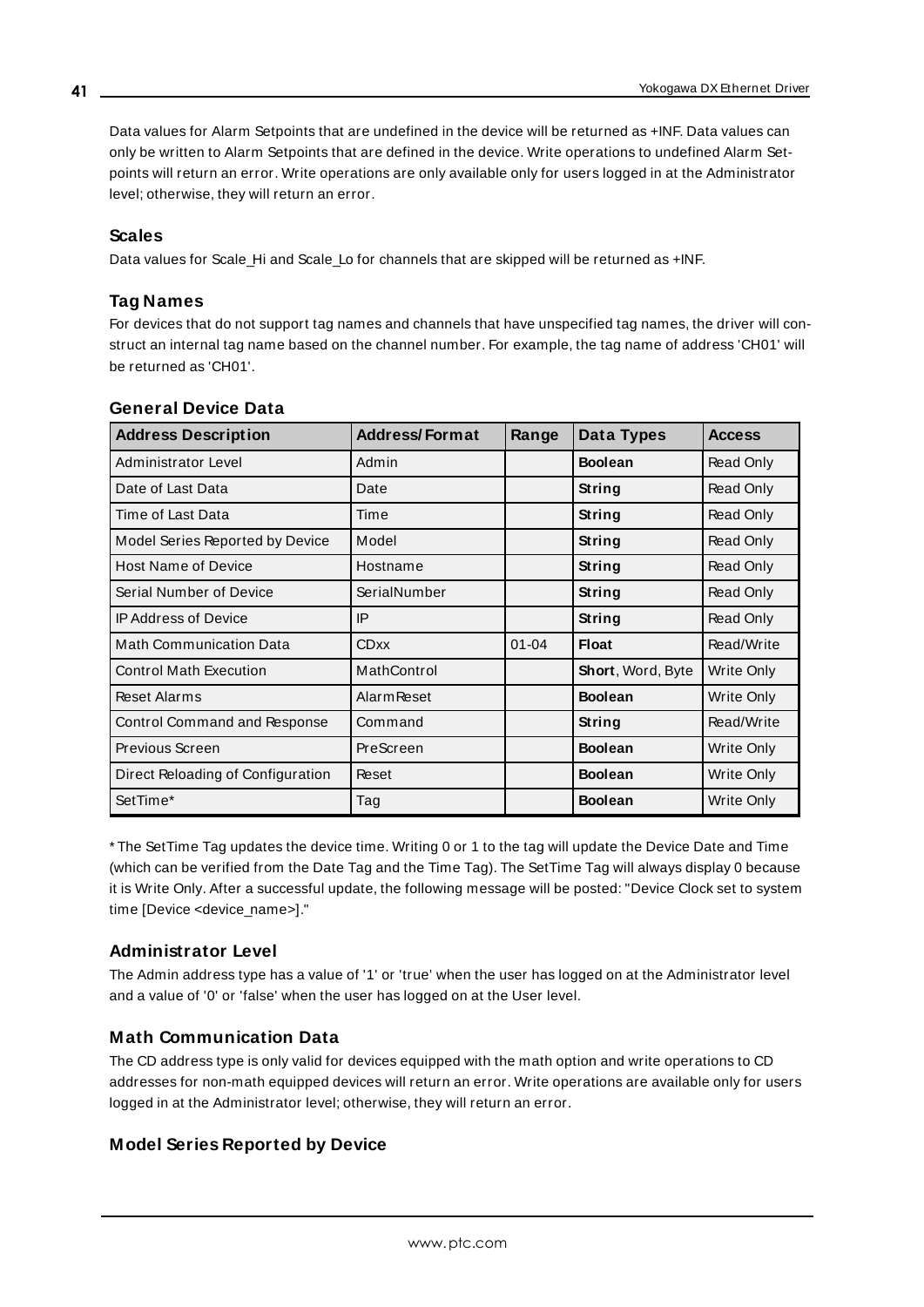The Model address type will have a string value of 'DX100' or 'DX200', indicating the model series returned by the device.

### **Control Math Execution**

The MathControl address type is only available for devices equipped with the math option and write operations to the MathControl tag for non-math equipped devices will return an error.

#### **Control Command and Response**

The Command address allows the user to send a string command and receive a string response to and from the device. This allows the user to send any command to the device, including commands not directly supported by the driver. This tag is only available to users logged in at the Administrator level; otherwise, write operations will return an error.

**Caution**: Write operations using the Command address should be performed with caution.

**Note**: The actual number of addresses available for of each type depends on the configuration of the Yokogawa device. If the driver finds at Runtime that an address is not present in the device, it will post an error message and then remove the tag from its scan list.

Addresses that have Write Only access are assigned a default access of Read/Write; however, data values will be unreadable for these addresses and the associated tags will not be included in the scan list. The current data value for these tags will always be 0 for numeric data types and null string for string data types.

# **DX106 Addressing**

The driver supports the following addresses for this device. The default data type is shown in **bold**.

| <b>Address Type</b>                     | <b>Format</b>   | Range     | Data Types                          | <b>Access</b> |
|-----------------------------------------|-----------------|-----------|-------------------------------------|---------------|
| Process Value of Channel                | CHxx or CHxx.PV | $01 - 06$ | Double, Float                       | Read Only     |
| Alarm Summary of Channel                | CHxx.Alarm      | $01 - 06$ | <b>Short</b> , Word,<br><b>Byte</b> | Read Only     |
| Alarm Level1 Status of Channel          | CHxx.Alarm1     | $01 - 06$ | Short, Word,<br><b>Byte</b>         | Read Only     |
| Alarm Level2 Status of Channel          | CHxx.Alarm2     | $01 - 06$ | Short, Word,<br><b>Byte</b>         | Read Only     |
| Alarm Level3 Status of Channel          | CHxx.Alarm3     | $01 - 06$ | Short, Word,<br><b>Byte</b>         | Read Only     |
| Alarm Level4 Status of Channel          | CHxx.Alarm4     | $01 - 06$ | Short, Word,<br><b>Byte</b>         | Read Only     |
| Set and Read Level1 Alarm Set-<br>point | CHxx.ASP1       | $01 - 06$ | Double, Float                       | Read/Write    |
| Set and Read Level2 Alarm Set-<br>point | CHxx.ASP2       | $01 - 06$ | Double, Float                       | Read/Write    |
| Set and Read Level3 Alarm Set-<br>point | CHxx.ASP3       | $01 - 06$ | Double, Float                       | Read/Write    |
| Set and Read Level4 Alarm Set-<br>point | CHxx.ASP4       | $01 - 06$ | Double, Float                       | Read/Write    |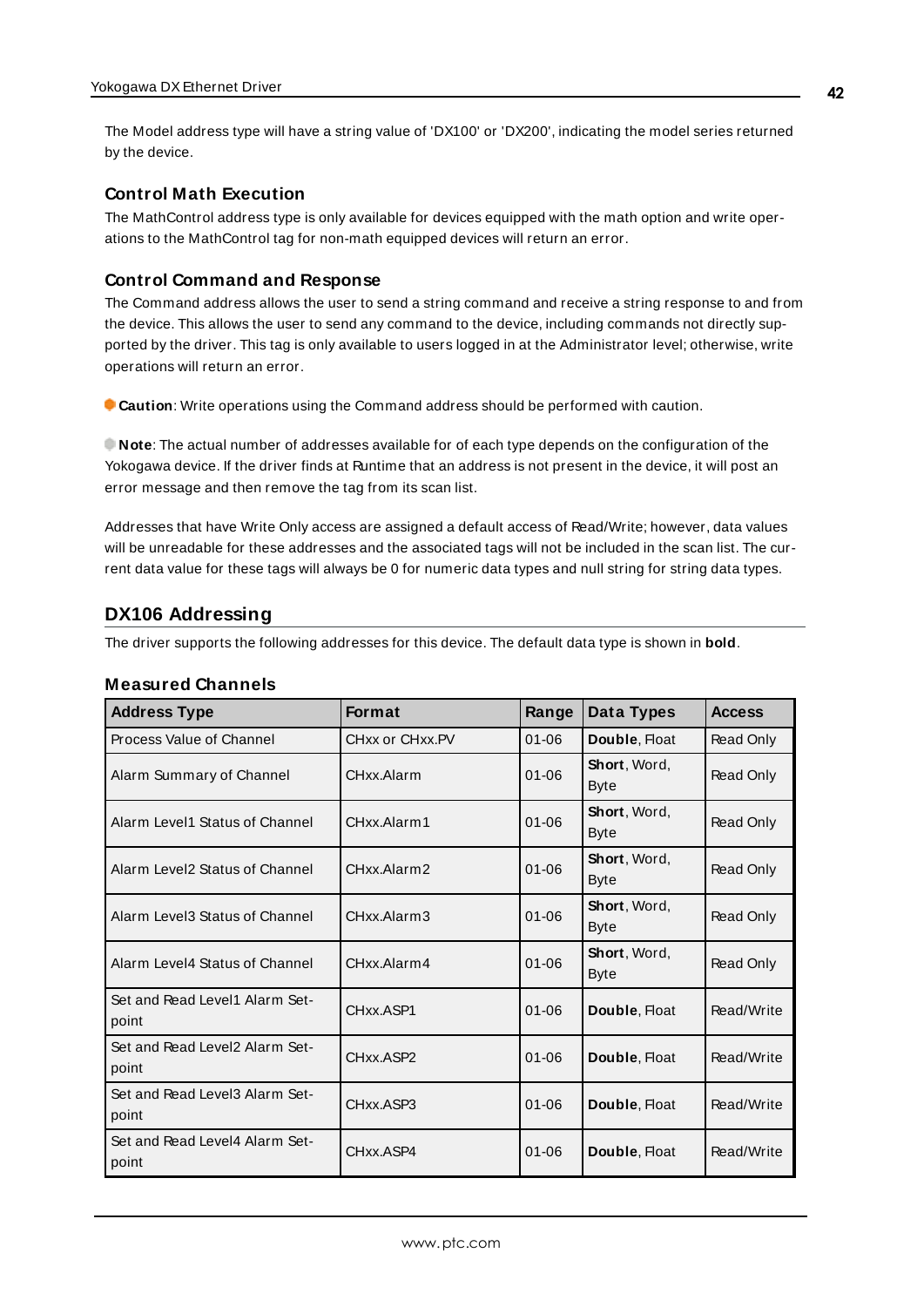| <b>Address Type</b>           | Format                 | Range     | Data Types                  | <b>Access</b> |
|-------------------------------|------------------------|-----------|-----------------------------|---------------|
| Alarm type Numeric Level 1    | CHxx.AlarmType1.Num    | $01 - 06$ | Short, Word,<br><b>Byte</b> | Read Only     |
| Alarm type Numeric Level 2    | CHxx.AlarmType2.Num    | $01 - 06$ | Short, Word,<br><b>Byte</b> | Read Only     |
| Alarm type Numeric Level 3    | CHxx.AlarmType3.Num    | $01 - 06$ | Short, Word,<br><b>Byte</b> | Read Only     |
| Alarm type Numeric Level 4    | CHxx.AlarmType4.Num    | $01 - 06$ | Short, Word,<br><b>Byte</b> | Read Only     |
| Alarm type String Level 1     | CHxx.AlarmType1.String | $01 - 06$ | String                      | Read Only     |
| Alarm type String Level 2     | CHxx.AlarmType2.String | $01 - 06$ | String                      | Read Only     |
| Alarm type String Level 3     | CHxx.AlarmType3.String | $01 - 06$ | String                      | Read Only     |
| Alarm type String Level 4     | CHxx.AlarmType4.String | $01 - 06$ | String                      | Read Only     |
| Upper Scale Value of Channel* | CHxx.scale_Hi          | $01 - 06$ | Double, Float               | Read Only     |
| Lower Scale Value of Channel* | CHxx.scale_Lo          | $01 - 06$ | Double, Float               | Read Only     |
| Unit String of Channel*       | CHxx.unit              | $01 - 06$ | String                      | Read Only     |
| Tagname of Channel*           | CHxx.tag               | $01 - 06$ | String                      | Read Only     |
| Status of Channel*            | CHxx.status            | $01 - 06$ | String                      | Read Only     |
| Precision of Channel*         | CHxx.Precision         | $01 - 06$ | Short, Word,<br><b>Byte</b> | Read Only     |
| Lowest Measuring Channel*     | CH.Low                 |           | Short, Word,<br><b>Byte</b> | Read Only     |
| Highest Measuring Channel*    | CH.High                |           | Short, Word,<br><b>Byte</b> | Read Only     |

| <b>Address Type</b>                      | <b>Format</b>       | Range     | Data Types                  | <b>Access</b> |
|------------------------------------------|---------------------|-----------|-----------------------------|---------------|
| Process Value of Math Channel            | CHxx or CHxx.PV     | $31 - 42$ | Double, Float               | Read Only     |
| Alarm Summary of Math Channel            | CHxx.Alarm          | $31 - 42$ | Short, Word,<br><b>Byte</b> | Read Only     |
| Alarm Level1 Status of Math Chan-<br>nel | CHxx.Alarm1         | $31 - 42$ | Short, Word,<br><b>Byte</b> | Read Only     |
| Alarm Level2 Status of Math Chan-<br>nel | CHxx.Alarm2         | $31 - 42$ | Short, Word,<br><b>Byte</b> | Read Only     |
| Alarm Level3 Status of Math Chan-<br>nel | CHxx.Alarm3         | $31 - 42$ | Short, Word,<br><b>Byte</b> | Read Only     |
| Alarm Level4 Status of Math Chan-<br>nel | CHxx.Alarm4         | $31 - 42$ | Short, Word,<br><b>Byte</b> | Read Only     |
| Set and Read Level1 Alarm Setpoint       | CHxx.ASP1           | $31 - 42$ | Double, Float               | Read/Write    |
| Set and Read Level2 Alarm Setpoint       | CHxx.ASP2           | $31 - 42$ | Double, Float               | Read/Write    |
| Set and Read Level3 Alarm Setpoint       | CHxx.ASP3           | $31 - 42$ | Double, Float               | Read/Write    |
| Set and Read Level4 Alarm Setpoint       | CHxx.ASP4           | $31 - 42$ | Double, Float               | Read/Write    |
| Alarm type Numeric Level 1               | CHxx.AlarmType1.Num | $31 - 42$ | Short, Word,                | Read Only     |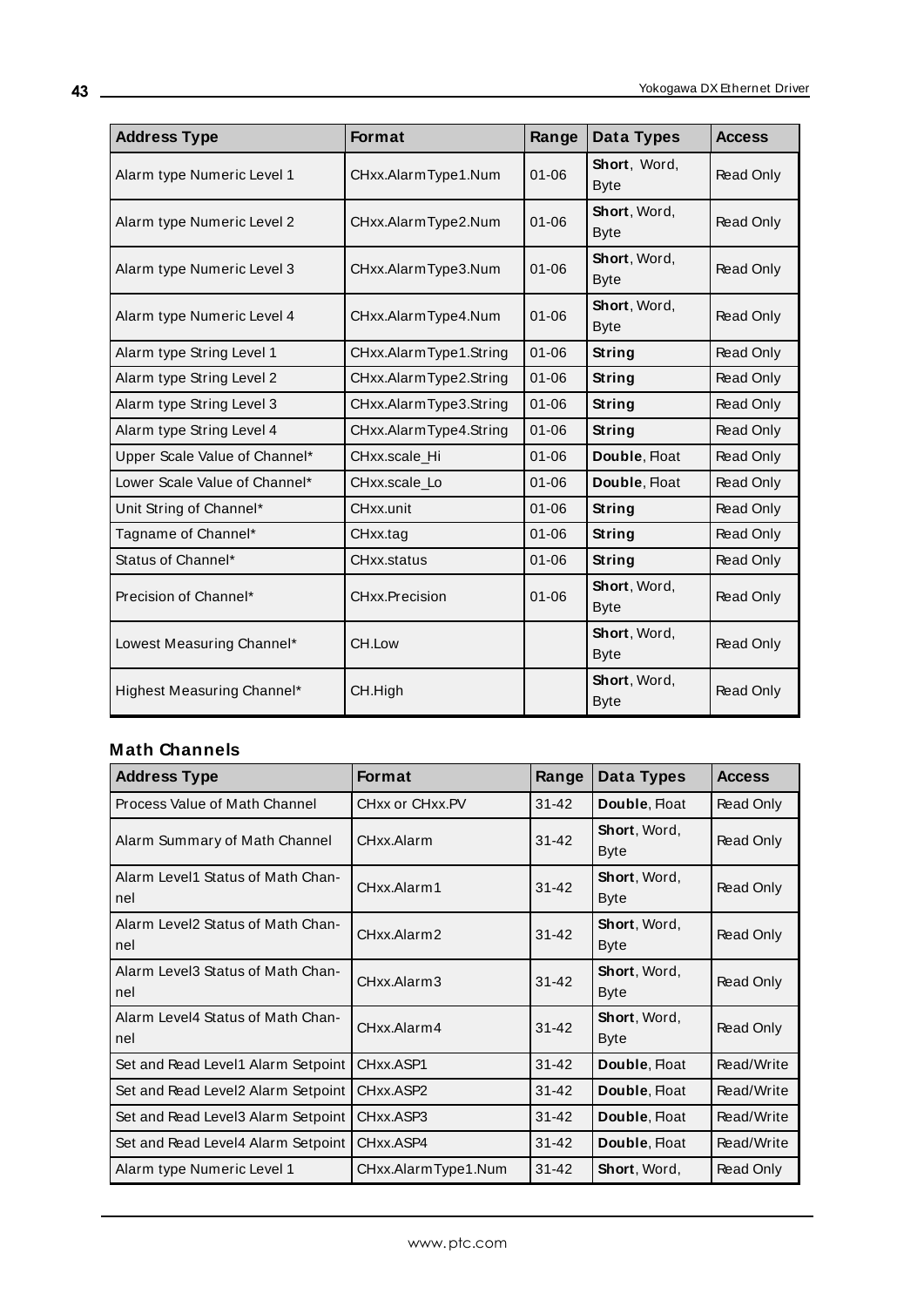| <b>Address Type</b>                     | <b>Format</b>          | Range     | Data Types                          | <b>Access</b> |
|-----------------------------------------|------------------------|-----------|-------------------------------------|---------------|
|                                         |                        |           | <b>Byte</b>                         |               |
| Alarm type Numeric Level 2              | CHxx.AlarmType2.Num    | $31 - 42$ | Short, Word,<br><b>Byte</b>         | Read Only     |
| Alarm type Numeric Level 3              | CHxx.AlarmType3.Num    | $31 - 42$ | Short, Word,<br><b>Byte</b>         | Read Only     |
| Alarm type Numeric Level 4              | CHxx.AlarmType4.Num    | $31 - 42$ | Short, Word,<br><b>Byte</b>         | Read Only     |
| Alarm type String Level 1               | CHxx.AlarmType1.String | $31 - 42$ | <b>String</b>                       | Read Only     |
| Alarm type String Level 2               | CHxx.AlarmType2.String | $31 - 42$ | String                              | Read Only     |
| Alarm type String Level 3               | CHxx.AlarmType3.String | $31 - 42$ | String                              | Read Only     |
| Alarm type String Level 4               | CHxx.AlarmType4.String | $31 - 42$ | <b>String</b>                       | Read Only     |
| Upper Scale Value of Math Chan-<br>nel* | CHxx.scale_Hi          | $31 - 42$ | Double, Float                       | Read Only     |
| Lower Scale Value of Math Chan-<br>nel* | CHxx.scale Lo          | $31 - 42$ | Double, Float                       | Read Only     |
| Unit String of Math Channel*            | CHxx.unit              | $31 - 42$ | String                              | Read Only     |
| Tagname of Math Channel*                | CHxx.tag               | $31 - 42$ | String                              | Read Only     |
| Status of Math Channel*                 | CHxx.status            | $31 - 42$ | String                              | Read Only     |
| Precision of Math Channel*              | CHxx.Precision         | $31 - 42$ | Short, Word,<br><b>Byte</b>         | Read Only     |
| Lowest Math Channel*                    | CHA.Low                |           | Short, Word,<br><b>Byte</b>         | Read Only     |
| Highest Math Channel*                   | CHA.High               |           | <b>Short</b> , Word,<br><b>Byte</b> | Read Only     |

\* Data associated with these addresses are only read from the device at the start of a communications session. Once read, the values will not be refreshed until the server has been restarted or the "Reset" tag has been invoked. To invoke a reset, a non-zero value must be written to the Reset tag. Once the Reset tag has been invoked the driver will reinitialize all startup data from the device.

# **Alarm Setpoints**

Data values for Alarm Setpoints that are undefined in the device will be returned as +INF. Data values can only be written to Alarm Setpoints that are defined in the device. Write operations to undefined Alarm Setpoints will return an error. Write operations are only available only for users logged in at the Administrator level; otherwise, they will return an error.

# **Scales**

Data values for Scale\_Hi and Scale\_Lo for channels that are skipped will be returned as +INF.

# **Tag Names**

For devices that do not support tag names and channels that have unspecified tag names, the driver will construct an internal tag name based on the channel number. For example, the tag name of address 'CH01' will be returned as 'CH01'.

# **General Device Data**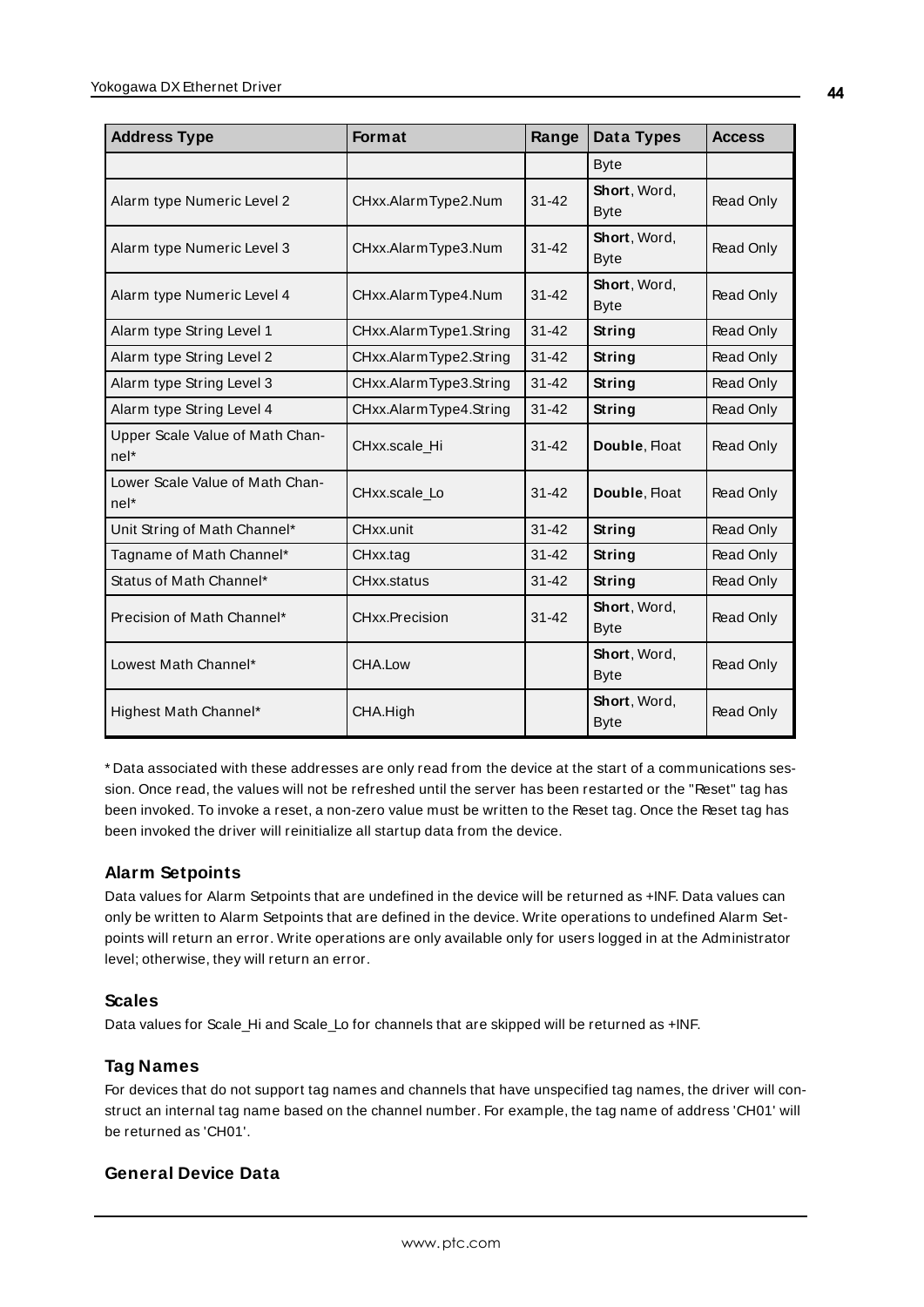| <b>Address Description</b>        | <b>Address/Format</b> | Range     | Data Types        | <b>Access</b> |
|-----------------------------------|-----------------------|-----------|-------------------|---------------|
| Administrator Level               | Admin                 |           | <b>Boolean</b>    | Read Only     |
| Date of Last Data                 | Date                  |           | String            | Read Only     |
| Time of Last Data                 | Time                  |           | String            | Read Only     |
| Model Series Reported by Device   | Model                 |           | String            | Read Only     |
| <b>Host Name of Device</b>        | Hostname              |           | String            | Read Only     |
| Serial Number of Device           | SerialNumber          |           | <b>String</b>     | Read Only     |
| <b>IP Address of Device</b>       | IP                    |           | String            | Read Only     |
| <b>Math Communication Data</b>    | <b>CDxx</b>           | $01 - 12$ | <b>Float</b>      | Read/Write    |
| <b>Control Math Execution</b>     | MathControl           |           | Short, Word, Byte | Write Only    |
| <b>Reset Alarms</b>               | <b>Alarm Reset</b>    |           | <b>Boolean</b>    | Write Only    |
| Control Command and Response      | Command               |           | String            | Read/Write    |
| Previous Screen                   | PreScreen             |           | <b>Boolean</b>    | Write Only    |
| Direct Reloading of Configuration | Reset                 |           | <b>Boolean</b>    | Write Only    |
| SetTime*                          | Tag                   |           | <b>Boolean</b>    | Write Only    |

\* The SetTime Tag updates the device time. Writing 0 or 1 to the tag will update the Device Date and Time (which can be verified from the Date Tag and the Time Tag). The SetTime Tag will always display 0 because it is Write Only. After a successful update, the following message will be posted: "Device Clock set to system time [Device <device\_name>]."

# **Administrator Level**

The Admin address type has a value of '1' or 'true' when the user has logged on at the Administrator level and a value of '0' or 'false' when the user has logged on at the User level.

# **Math Communication Data**

The CD address type is only valid for devices equipped with the math option and write operations to CD addresses for non-math equipped devices will return an error. Write operations are available only for users logged in at the Administrator level; otherwise, they will return an error.

# **Model Series Reported by Device**

The Model address type will have a string value of 'DX100' or 'DX200', indicating the model series returned by the device.

# **Control Math Execution**

The MathControl address type is only available for devices equipped with the math option and write operations to the MathControl tag for non-math equipped devices will return an error.

# **Control Command and Response**

The Command address allows the user to send a string command and receive a string response to and from the device. This allows the user to send any command to the device, including commands not directly supported by the driver. This tag is only available to users logged in at the Administrator level; otherwise, write operations will return an error.

**Caution**: Write operations using the Command address should be performed with caution.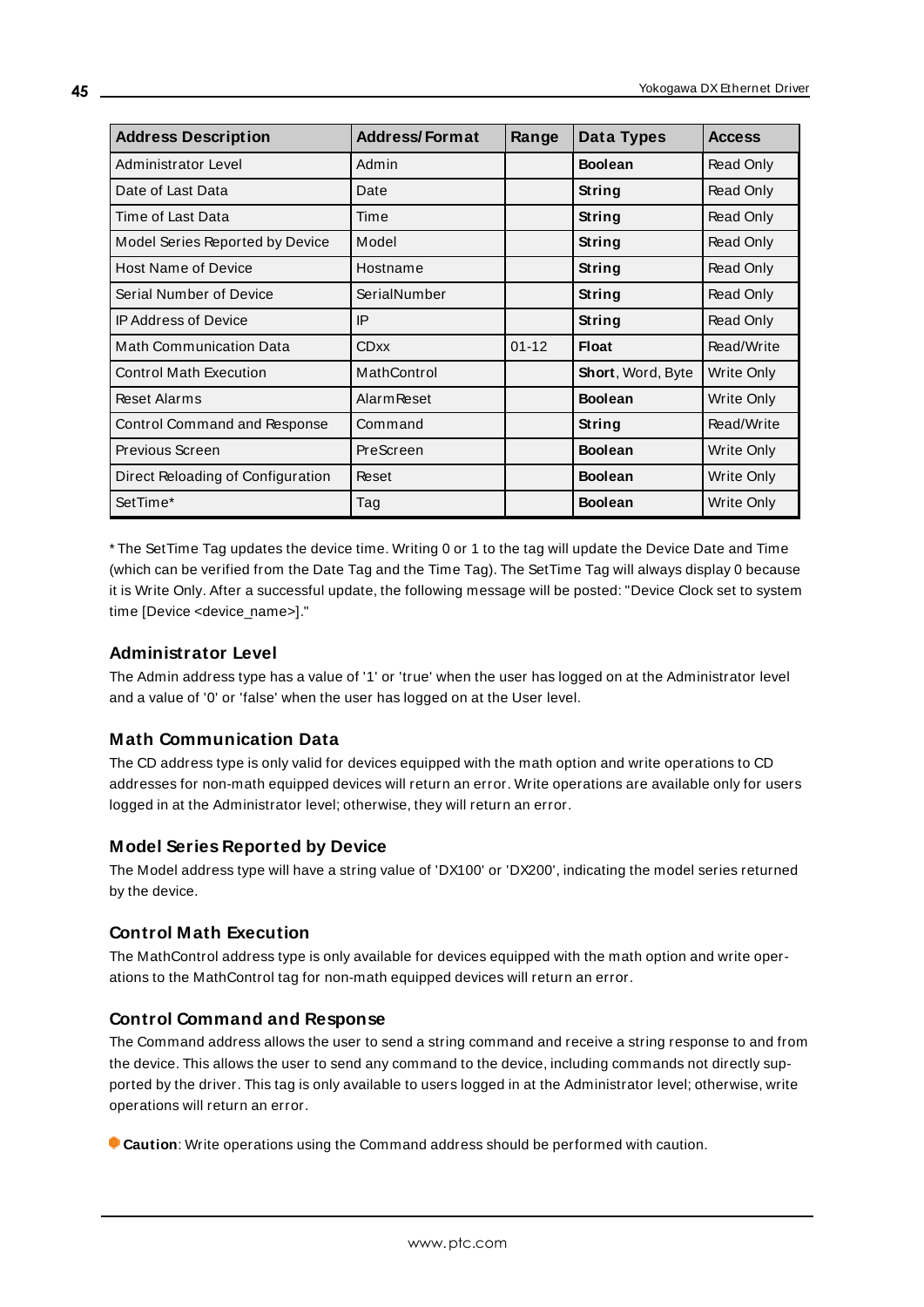**Note**: The actual number of addresses available for of each type depends on the configuration of the Yokogawa device. If the driver finds at Runtime that an address is not present in the device, it will post an error message and then remove the tag from its scan list.

Addresses that have Write Only access are assigned a default access of Read/Write; however, data values will be unreadable for these addresses and the associated tags will not be included in the scan list. The current data value for these tags will always be 0 for numeric data types and null string for string data types.

# **DX112 Addressing**

The driver supports the following addresses for this device. The default data type is shown in **bold**.

| <b>Address Type</b>                     | Format                 | Range     | Data Types                  | <b>Access</b> |
|-----------------------------------------|------------------------|-----------|-----------------------------|---------------|
| Process Value of Channel                | CHxx or CHxx.PV        | $01 - 12$ | Double, Float               | Read Only     |
| Alarm Summary of Channel                | CHxx.Alarm             | $01 - 12$ | Short, Word,<br><b>Byte</b> | Read Only     |
| Alarm Level1 Status of Channel          | CHxx.Alarm1            | $01 - 12$ | Short, Word,<br><b>Byte</b> | Read Only     |
| Alarm Level2 Status of Channel          | CHxx.Alarm2            | $01 - 12$ | Short, Word,<br><b>Byte</b> | Read Only     |
| Alarm Level3 Status of Channel          | CHxx.Alarm3            | $01 - 12$ | Short, Word,<br>Byte        | Read Only     |
| Alarm Level4 Status of Channel          | CHxx.Alarm4            | $01 - 12$ | Short, Word,<br><b>Byte</b> | Read Only     |
| Set and Read Level1 Alarm Set-<br>point | CHxx.ASP1              | $01 - 12$ | Double, Float               | Read/Write    |
| Set and Read Level2 Alarm Set-<br>point | CHxx.ASP2              | $01 - 12$ | Double, Float               | Read/Write    |
| Set and Read Level3 Alarm Set-<br>point | CHxx.ASP3              | $01 - 12$ | Double, Float               | Read/Write    |
| Set and Read Level4 Alarm Set-<br>point | CHxx.ASP4              | $01 - 12$ | Double, Float               | Read/Write    |
| Alarm type Numeric Level 1              | CHxx.AlarmType1.Num    | $01 - 12$ | Short, Word,<br><b>Byte</b> | Read Only     |
| Alarm type Numeric Level 2              | CHxx.AlarmType2.Num    | $01 - 12$ | Short, Word,<br><b>Byte</b> | Read Only     |
| Alarm type Numeric Level 3              | CHxx.AlarmType3.Num    | $01 - 12$ | Short, Word,<br>Byte        | Read Only     |
| Alarm type Numeric Level 4              | CHxx.AlarmType4.Num    | $01 - 12$ | Short, Word,<br>Byte        | Read Only     |
| Alarm type String Level 1               | CHxx.AlarmType1.String | $01 - 12$ | String                      | Read Only     |
| Alarm type String Level 2               | CHxx.AlarmType2.String | $01 - 12$ | String                      | Read Only     |
| Alarm type String Level 3               | CHxx.AlarmType3.String | $01 - 12$ | String                      | Read Only     |
| Alarm type String Level 4               | CHxx.AlarmType4.String | $01 - 12$ | String                      | Read Only     |
| Upper Scale Value of Channel*           | CHxx.scale_Hi          | $01 - 12$ | Double, Float               | Read Only     |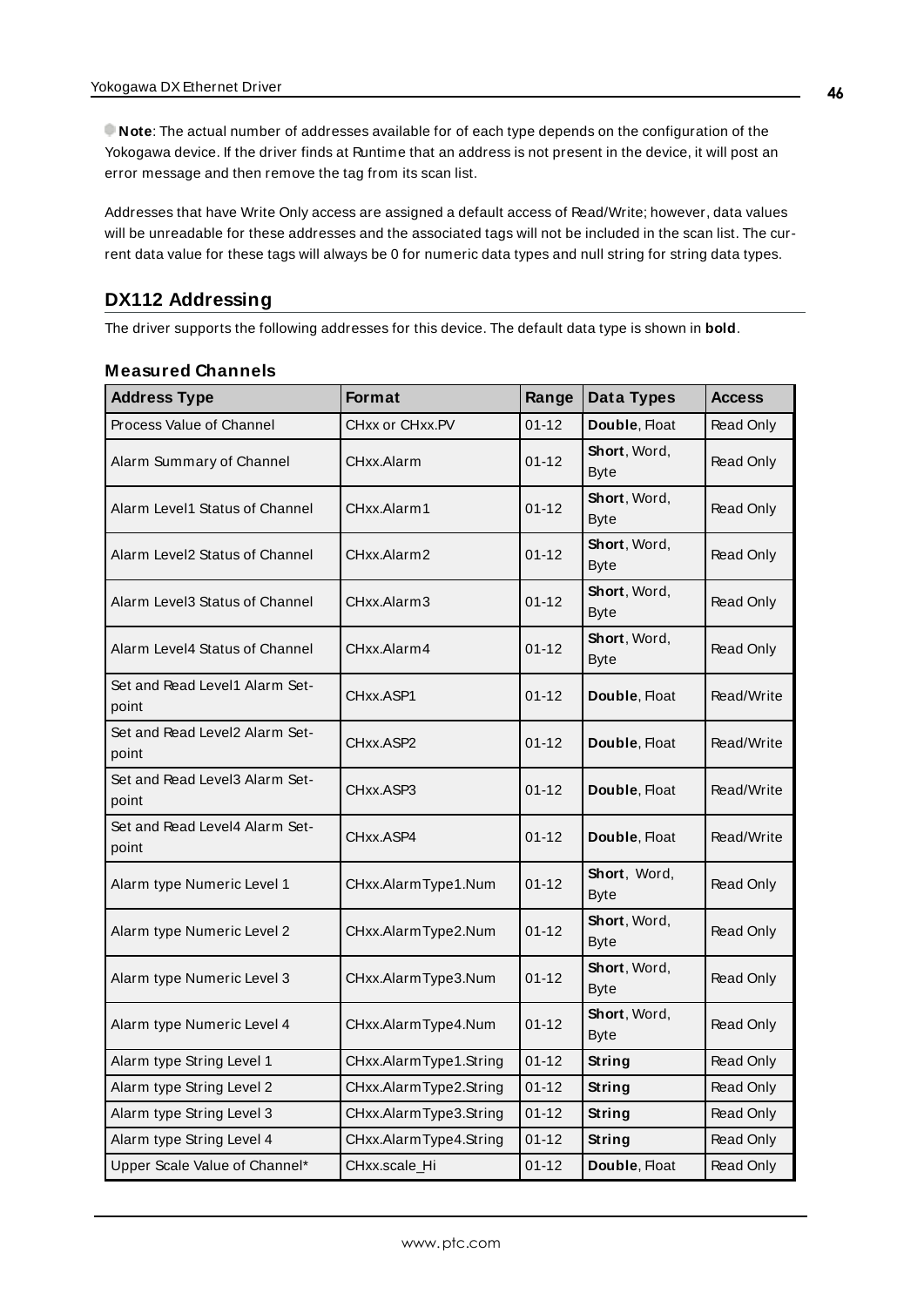| <b>Address Type</b>           | <b>Format</b>  | Range     | Data Types                  | <b>Access</b> |
|-------------------------------|----------------|-----------|-----------------------------|---------------|
| Lower Scale Value of Channel* | CHxx.scale Lo  | $01 - 12$ | Double, Float               | Read Only     |
| Unit String of Channel*       | CHxx.unit      | $01 - 12$ | String                      | Read Only     |
| Tagname of Channel*           | CHxx.tag       | $01 - 12$ | String                      | Read Only     |
| Status of Channel*            | CHxx.status    | $01 - 12$ | String                      | Read Only     |
| Precision of Channel*         | CHxx.Precision | $01 - 12$ | Short, Word,<br><b>Byte</b> | Read Only     |
| Lowest Measuring Channel*     | CH.Low         |           | Short, Word,<br><b>Byte</b> | Read Only     |
| Highest Measuring Channel*    | CH.High        |           | Short, Word,<br><b>Byte</b> | Read Only     |

| <b>Address Type</b>                      | Format                 | Range     | Data Types                  | <b>Access</b> |
|------------------------------------------|------------------------|-----------|-----------------------------|---------------|
| Process Value of Math Channel            | CHxx or CHxx.PV        | $31 - 42$ | Double, Float               | Read Only     |
| Alarm Summary of Math Channel            | CHxx.Alarm             | $31 - 42$ | Short, Word,<br><b>Byte</b> | Read Only     |
| Alarm Level1 Status of Math Chan-<br>nel | CHxx.Alarm1            | $31 - 42$ | Short, Word,<br><b>Byte</b> | Read Only     |
| Alarm Level2 Status of Math Chan-<br>nel | CHxx.Alarm2            | $31 - 42$ | Short, Word,<br><b>Byte</b> | Read Only     |
| Alarm Level3 Status of Math Chan-<br>nel | CHxx.Alarm3            | $31 - 42$ | Short, Word,<br><b>Byte</b> | Read Only     |
| Alarm Level4 Status of Math Chan-<br>nel | CHxx.Alarm4            | $31 - 42$ | Short, Word,<br><b>Byte</b> | Read Only     |
| Set and Read Level1 Alarm Setpoint       | CHxx.ASP1              | $31 - 42$ | Double, Float               | Read/Write    |
| Set and Read Level2 Alarm Setpoint       | CHxx.ASP2              | $31 - 42$ | Double, Float               | Read/Write    |
| Set and Read Level3 Alarm Setpoint       | CHxx.ASP3              | $31 - 42$ | Double, Float               | Read/Write    |
| Set and Read Level4 Alarm Setpoint       | CHxx.ASP4              | $31 - 42$ | Double, Float               | Read/Write    |
| Alarm type Numeric Level 1               | CHxx.AlarmType1.Num    | $31 - 42$ | Short, Word,<br><b>Byte</b> | Read Only     |
| Alarm type Numeric Level 2               | CHxx.AlarmType2.Num    | $31 - 42$ | Short, Word,<br><b>Byte</b> | Read Only     |
| Alarm type Numeric Level 3               | CHxx.AlarmType3.Num    | $31 - 42$ | Short, Word,<br><b>Byte</b> | Read Only     |
| Alarm type Numeric Level 4               | CHxx.AlarmType4.Num    | $31 - 42$ | Short, Word,<br><b>Byte</b> | Read Only     |
| Alarm type String Level 1                | CHxx.AlarmType1.String | $31 - 42$ | String                      | Read Only     |
| Alarm type String Level 2                | CHxx.AlarmType2.String | $31 - 42$ | String                      | Read Only     |
| Alarm type String Level 3                | CHxx.AlarmType3.String | $31 - 42$ | String                      | Read Only     |
| Alarm type String Level 4                | CHxx.AlarmType4.String | $31 - 42$ | String                      | Read Only     |
| Upper Scale Value of Math Chan-<br>nel*  | CHxx.scale_Hi          | $31 - 42$ | Double, Float               | Read Only     |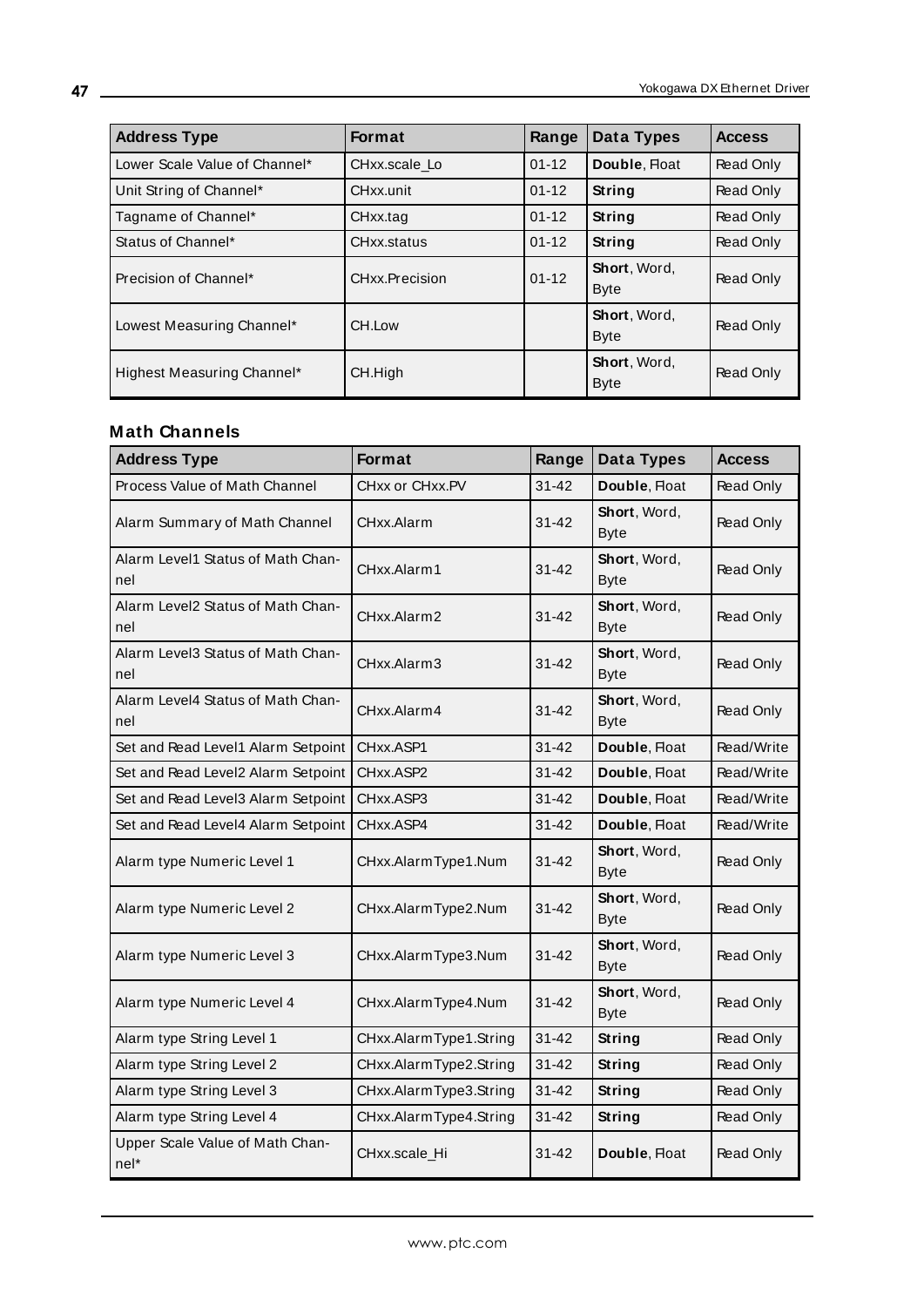| <b>Address Type</b>                     | <b>Format</b>  | Range     | Data Types                  | <b>Access</b> |
|-----------------------------------------|----------------|-----------|-----------------------------|---------------|
| Lower Scale Value of Math Chan-<br>nel* | CHxx.scale Lo  | $31 - 42$ | Double, Float               | Read Only     |
| Unit String of Math Channel*            | CHxx.unit      | $31 - 42$ | String                      | Read Only     |
| Tagname of Math Channel*                | CHxx.tag       | $31 - 42$ | String                      | Read Only     |
| Status of Math Channel*                 | CHxx.status    | $31 - 42$ | String                      | Read Only     |
| Precision of Math Channel*              | CHxx.Precision | $31 - 42$ | Short, Word,<br><b>Byte</b> | Read Only     |
| Lowest Math Channel*                    | CHA.Low        |           | Short, Word,<br><b>Byte</b> | Read Only     |
| Highest Math Channel*                   | CHA.High       |           | Short, Word,<br><b>Byte</b> | Read Only     |

\* Data associated with these addresses are only read from the device at the start of a communications session. Once read, the values will not be refreshed until the server has been restarted or the "Reset" tag has been invoked. To invoke a reset, a non-zero value must be written to the Reset tag. Once the Reset tag has been invoked the driver will reinitialize all startup data from the device.

# **Alarm Setpoints**

Data values for Alarm Setpoints that are undefined in the device will be returned as +INF. Data values can only be written to Alarm Setpoints that are defined in the device. Write operations to undefined Alarm Setpoints will return an error. Write operations are only available only for users logged in at the Administrator level; otherwise, they will return an error.

#### **Scales**

Data values for Scale Hi and Scale Lo for channels that are skipped will be returned as +INF.

# **Tag Names**

For devices that do not support tag names and channels that have unspecified tag names, the driver will construct an internal tag name based on the channel number. For example, the tag name of address 'CH01' will be returned as 'CH01'.

# **General Device Data**

| <b>Address Description</b>      | <b>Address/Format</b> | Range     | Data Types               | <b>Access</b> |
|---------------------------------|-----------------------|-----------|--------------------------|---------------|
| Administrator Level             | Admin                 |           | <b>Boolean</b>           | Read Only     |
| Date of Last Data               | Date                  |           | String                   | Read Only     |
| Time of Last Data               | Time                  |           | String                   | Read Only     |
| Model Series Reported by Device | Model                 |           | String                   | Read Only     |
| Host Name of Device             | Hostname              |           | String                   | Read Only     |
| Serial Number of Device         | SerialNumber          |           | <b>String</b>            | Read Only     |
| <b>IP Address of Device</b>     | IP                    |           | String                   | Read Only     |
| <b>Math Communication Data</b>  | <b>CDxx</b>           | $01 - 12$ | <b>Float</b>             | Read/Write    |
| <b>Control Math Execution</b>   | MathControl           |           | <b>Short, Word, Byte</b> | Write Only    |
| Reset Alarms                    | Alarm Reset           |           | <b>Boolean</b>           | Write Only    |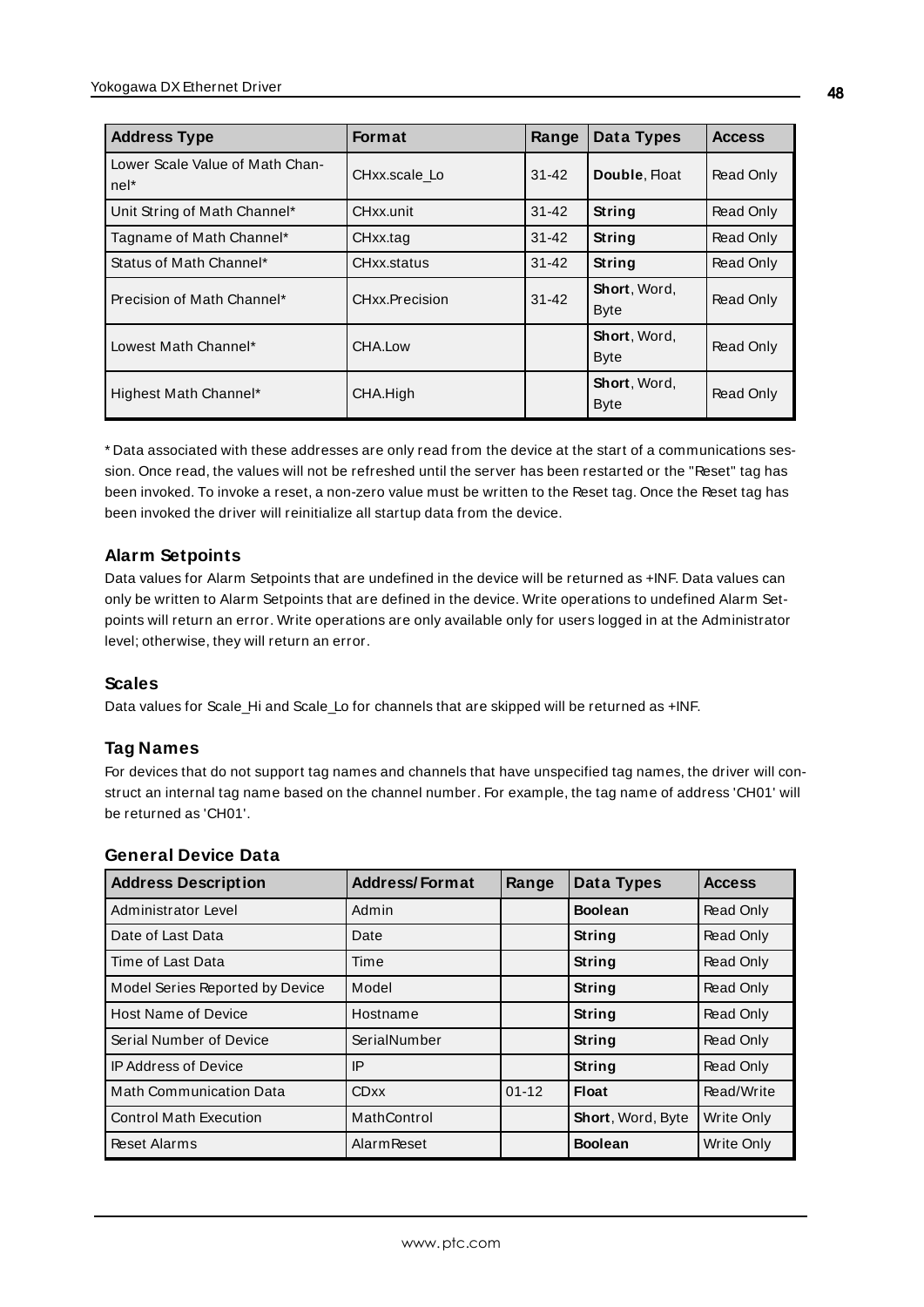| <b>Address Description</b>        | <b>Address/Format</b> | Range | Data Types     | <b>Access</b> |
|-----------------------------------|-----------------------|-------|----------------|---------------|
| Control Command and Response      | Command               |       | <b>String</b>  | Read/Write    |
| Previous Screen                   | PreScreen             |       | <b>Boolean</b> | Write Only    |
| Direct Reloading of Configuration | Reset                 |       | <b>Boolean</b> | Write Only    |
| SetTime*                          | Tag                   |       | <b>Boolean</b> | Write Only    |

\* The SetTime Tag updates the device time. Writing 0 or 1 to the tag will update the Device Date and Time (which can be verified from the Date Tag and the Time Tag). The SetTime Tag will always display 0 because it is Write Only. After a successful update, the following message will be posted: "Device Clock set to system time [Device <device\_name>]."

# **Administrator Level**

The Admin address type has a value of '1' or 'true' when the user has logged on at the Administrator level and a value of '0' or 'false' when the user has logged on at the User level.

# **Math Communication Data**

The CD address type is only valid for devices equipped with the math option and write operations to CD addresses for non-math equipped devices will return an error. Write operations are available only for users logged in at the Administrator level; otherwise, they will return an error.

# **Model Series Reported by Device**

The Model address type will have a string value of 'DX100' or 'DX200', indicating the model series returned by the device.

# **Control Math Execution**

The MathControl address type is only available for devices equipped with the math option and write operations to the MathControl tag for non-math equipped devices will return an error.

# **Control Command and Response**

The Command address allows the user to send a string command and receive a string response to and from the device. This allows the user to send any command to the device, including commands not directly supported by the driver. This tag is only available to users logged in at the Administrator level; otherwise, write operations will return an error.

**Caution**: Write operations using the Command address should be performed with caution.

**Note**: The actual number of addresses available for of each type depends on the configuration of the Yokogawa device. If the driver finds at Runtime that an address is not present in the device, it will post an error message and then remove the tag from its scan list.

Addresses that have Write Only access are assigned a default access of Read/Write; however, data values will be unreadable for these addresses and the associated tags will not be included in the scan list. The current data value for these tags will always be 0 for numeric data types and null string for string data types.

# **S120 Addressing for 200 Series**

The following table describes the addressing of the 200 series models when used with Yokogawa's /S120 Enhancement. For details on the /S120 Enhancement, please refer to the Yokogawa documentation. The default data type is shown in **bold**.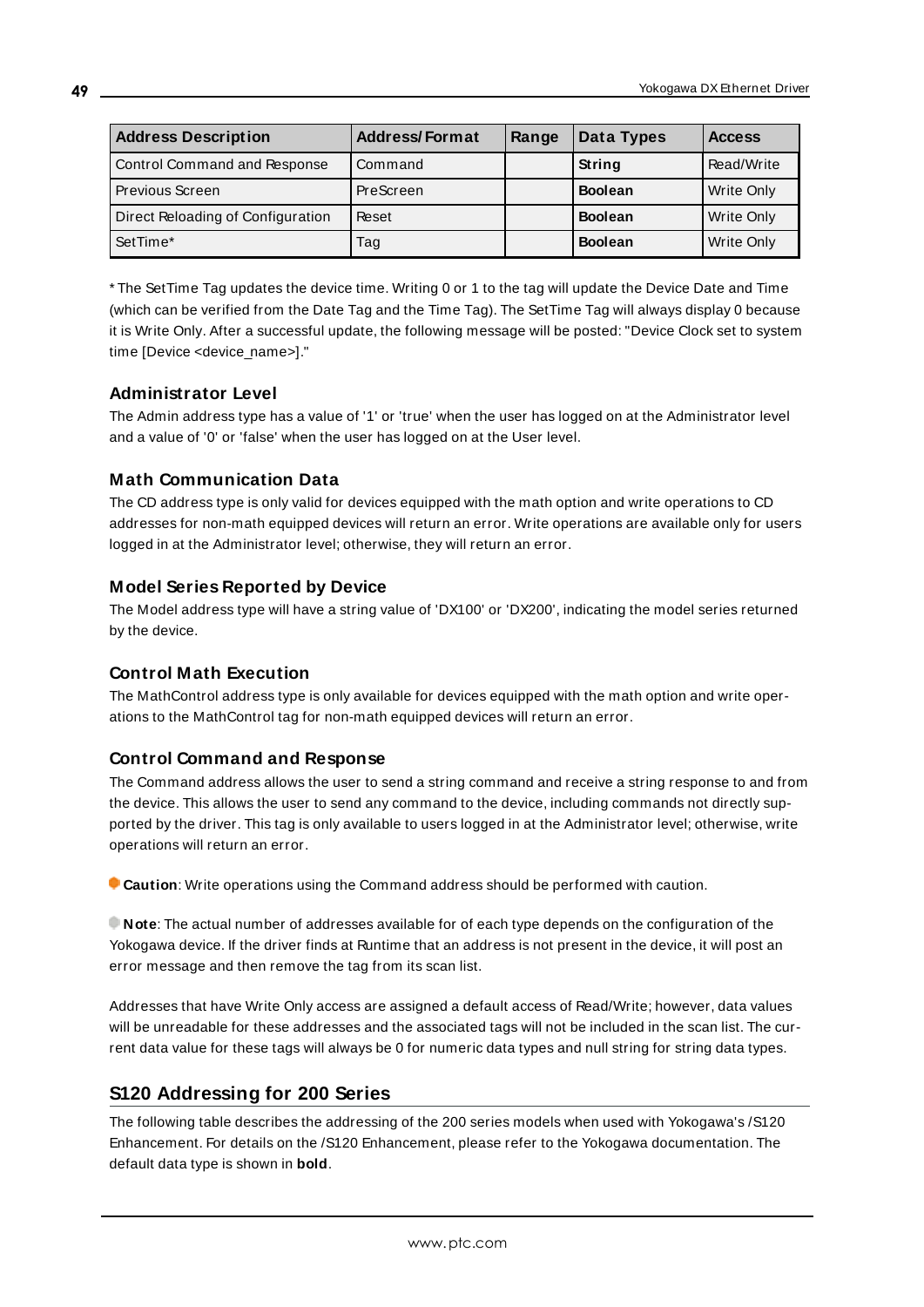| <b>Address Type</b>            | Format          | Range                | Data Types                  | <b>Access</b>                       |
|--------------------------------|-----------------|----------------------|-----------------------------|-------------------------------------|
|                                |                 | $01 - 04$<br>(DX204) |                             |                                     |
|                                |                 | $01 - 08$<br>(DX208) |                             | Read Only<br>Read Only<br>Read Only |
| Process Value of Channel       | CHxx or CHxx.PV | $01 - 10$<br>(DX210) | Double, Float               |                                     |
|                                |                 | $01 - 20$<br>(DX220) |                             |                                     |
|                                |                 | $01 - 30$<br>(DX230) |                             |                                     |
|                                |                 | $01 - 04$<br>(DX204) |                             |                                     |
|                                |                 | $01 - 08$<br>(DX208) |                             |                                     |
| Alarm Summary of Channel       | CHxx.Alarm      | $01 - 10$<br>(DX210) | Short, Word,<br><b>Byte</b> |                                     |
|                                |                 | $01 - 20$<br>(DX220) |                             |                                     |
|                                |                 | $01 - 30$<br>(DX230) |                             |                                     |
|                                |                 | $01 - 04$<br>(DX204) |                             |                                     |
|                                |                 | $01 - 08$<br>(DX208) |                             |                                     |
| Alarm Level1 Status of Channel | CHxx.Alarm1     | $01 - 10$<br>(DX210) | Short, Word,<br><b>Byte</b> |                                     |
|                                |                 | $01 - 20$<br>(DX220) |                             |                                     |
|                                |                 | $01 - 30$<br>(DX230) |                             |                                     |
|                                |                 | $01 - 04$<br>(DX204) |                             |                                     |
| Alarm Level2 Status of Channel | CHxx.Alarm2     | $01 - 08$<br>(DX208) | Short, Word,<br><b>Byte</b> | Read Only                           |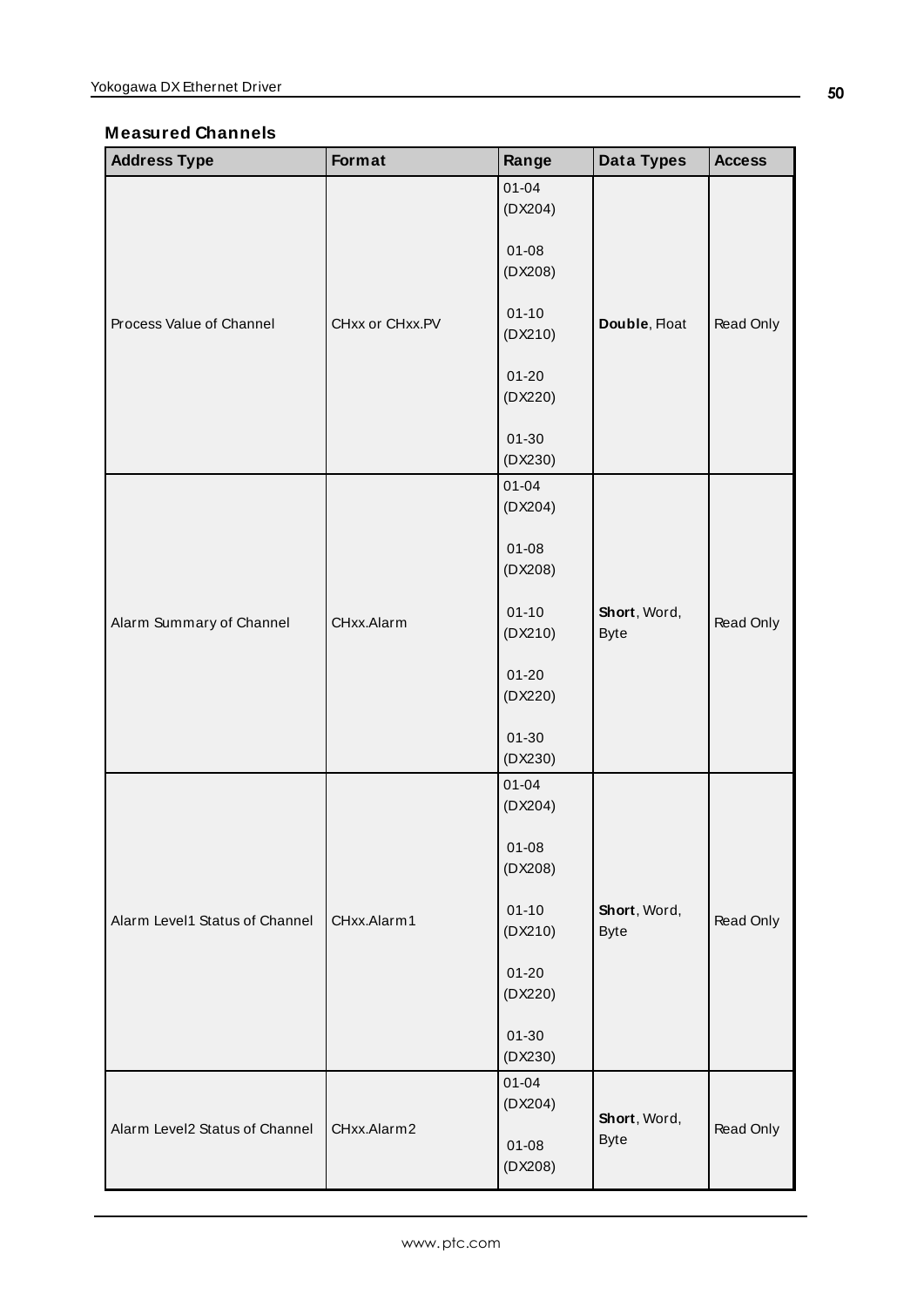| <b>Address Type</b>                     | Format      | Range                | Data Types                  | <b>Access</b> |
|-----------------------------------------|-------------|----------------------|-----------------------------|---------------|
|                                         |             | $01 - 10$            |                             |               |
|                                         |             | (DX210)              |                             |               |
|                                         |             | $01 - 20$            |                             |               |
|                                         |             | (DX220)              |                             |               |
|                                         |             | $01 - 30$<br>(DX230) |                             |               |
|                                         |             | $01 - 04$<br>(DX204) |                             |               |
|                                         | CHxx.Alarm3 | $01 - 08$<br>(DX208) |                             |               |
| Alarm Level3 Status of Channel          |             | $01 - 10$<br>(DX210) | Short, Word,<br><b>Byte</b> | Read Only     |
|                                         |             | $01 - 20$<br>(DX220) |                             |               |
|                                         |             | $01 - 30$<br>(DX230) |                             |               |
|                                         |             | $01 - 04$<br>(DX204) |                             |               |
|                                         |             | $01 - 08$<br>(DX208) |                             |               |
| Alarm Level4 Status of Channel          | CHxx.Alarm4 | $01 - 10$<br>(DX210) | Short, Word,<br><b>Byte</b> | Read Only     |
|                                         |             | $01 - 20$<br>(DX220) |                             |               |
|                                         |             | $01 - 30$<br>(DX230) |                             |               |
|                                         |             | $01 - 04$<br>(DX204) |                             |               |
| Set and Read Level1 Alarm Set-<br>point | CHxx.ASP1   | $01 - 08$<br>(DX208) | Double, Float               | Read/Write    |
|                                         |             | $01 - 10$<br>(DX210) |                             |               |
|                                         |             | $01 - 20$<br>(DX220) |                             |               |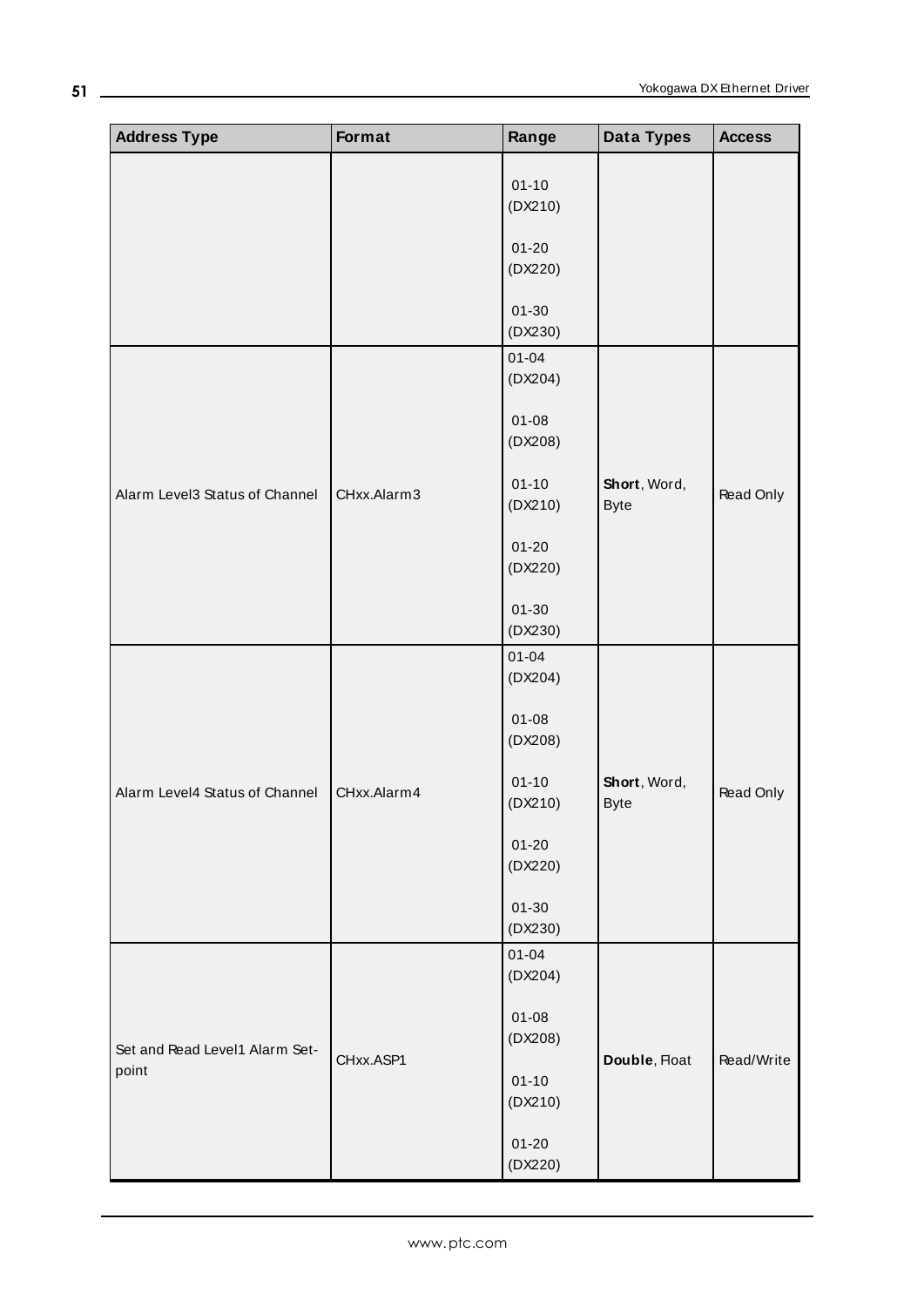| <b>Address Type</b>                     | Format              | Range                | Data Types                  | <b>Access</b> |
|-----------------------------------------|---------------------|----------------------|-----------------------------|---------------|
|                                         |                     | $01 - 30$<br>(DX230) |                             |               |
|                                         |                     | $01 - 04$<br>(DX204) |                             |               |
|                                         |                     | $01 - 08$<br>(DX208) |                             |               |
| Set and Read Level2 Alarm Set-<br>point | CHxx.ASP2           | $01 - 10$<br>(DX210) | Double, Float               | Read/Write    |
|                                         |                     | $01 - 20$<br>(DX220) |                             |               |
|                                         |                     | $01 - 30$<br>(DX230) |                             |               |
|                                         |                     | $01 - 04$<br>(DX204) |                             |               |
|                                         |                     | $01 - 08$<br>(DX208) |                             |               |
| Set and Read Level3 Alarm Set-<br>point | CHxx.ASP3           | $01 - 10$<br>(DX210) | Double, Float               | Read/Write    |
|                                         |                     | $01 - 20$<br>(DX220) |                             |               |
|                                         |                     | $01 - 30$<br>(DX230) |                             |               |
|                                         |                     | $01 - 04$<br>(DX204) |                             |               |
|                                         |                     | $01 - 08$<br>(DX208) |                             |               |
| Set and Read Level4 Alarm Set-<br>point | CHxx.ASP4           | $01 - 10$<br>(DX210) | Double, Float               | Read/Write    |
|                                         |                     | $01 - 20$<br>(DX220) |                             |               |
|                                         |                     | $01 - 30$<br>(DX230) |                             |               |
| Alarm type Numeric Level 1              | CHxx.AlarmType1.Num | $01 - 04$<br>(DX204) | Short, Word,<br><b>Byte</b> | Read Only     |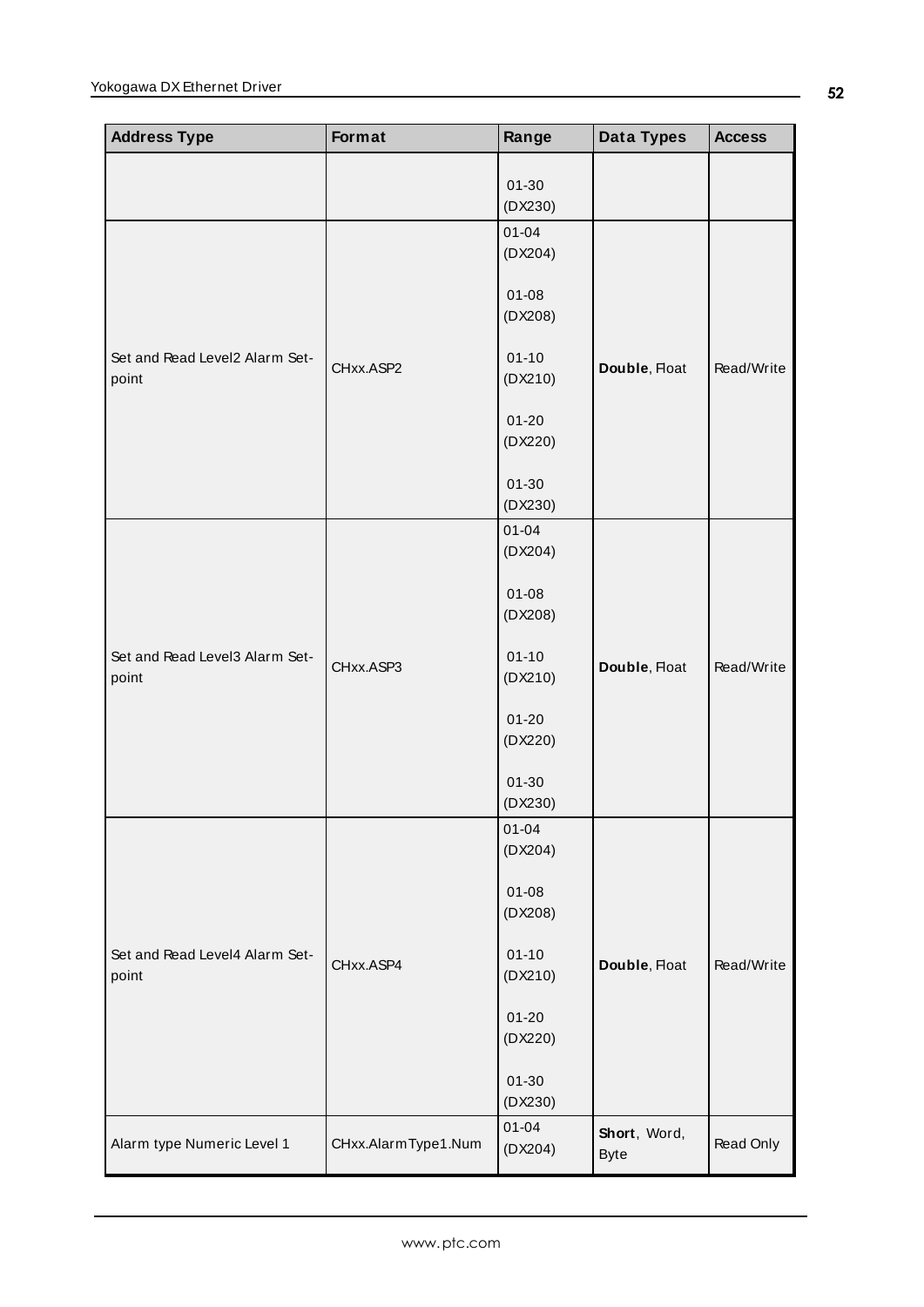| <b>Address Type</b>        | Format              | Range                | <b>Data Types</b>           | <b>Access</b> |
|----------------------------|---------------------|----------------------|-----------------------------|---------------|
|                            |                     | $01 - 08$<br>(DX208) |                             |               |
|                            |                     | $01 - 10$<br>(DX210) |                             |               |
|                            |                     | $01 - 20$<br>(DX220) |                             |               |
|                            |                     | $01 - 30$<br>(DX230) |                             |               |
|                            |                     | $01 - 04$<br>(DX204) |                             |               |
|                            |                     | $01 - 08$<br>(DX208) |                             |               |
| Alarm type Numeric Level 2 | CHxx.AlarmType2.Num | $01 - 10$<br>(DX210) | Short, Word,<br><b>Byte</b> | Read Only     |
|                            |                     | $01 - 20$<br>(DX220) |                             |               |
|                            |                     | $01 - 30$<br>(DX230) |                             |               |
|                            |                     | $01 - 04$<br>(DX204) |                             |               |
|                            |                     | $01 - 08$<br>(DX208) |                             |               |
| Alarm type Numeric Level 3 | CHxx.AlarmType3.Num | $01 - 10$<br>(DX210) | Short, Word,<br><b>Byte</b> | Read Only     |
|                            |                     | $01 - 20$<br>(DX220) |                             |               |
|                            |                     | $01 - 30$<br>(DX230) |                             |               |
|                            |                     | $01 - 04$<br>(DX204) |                             |               |
| Alarm type Numeric Level 4 | CHxx.AlarmType4.Num | $01 - 08$<br>(DX208) | Short, Word,<br><b>Byte</b> | Read Only     |
|                            |                     | $01 - 10$<br>(DX210) |                             |               |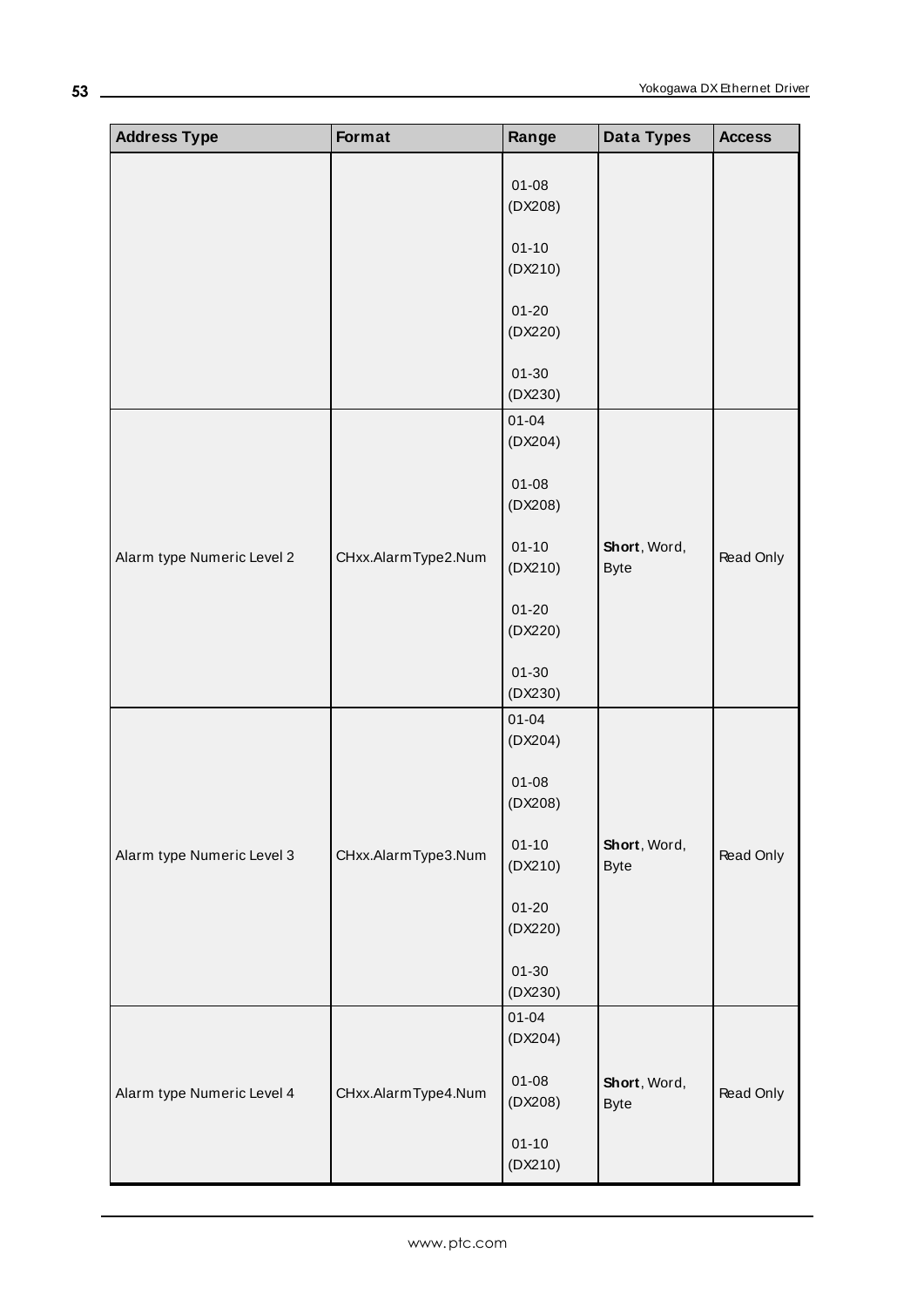| <b>Address Type</b>       | Format                 | Range                                                                | Data Types    | <b>Access</b> |
|---------------------------|------------------------|----------------------------------------------------------------------|---------------|---------------|
|                           |                        | $01 - 20$<br>(DX220)                                                 |               |               |
|                           |                        | $01 - 30$<br>(DX230)                                                 |               |               |
|                           |                        | $01 - 04$<br>(DX204)                                                 |               |               |
|                           |                        | $01 - 08$<br>(DX208)                                                 |               |               |
| Alarm type String Level 1 | CHxx.AlarmType1.String | $01 - 10$<br>(DX210)                                                 | <b>String</b> | Read Only     |
|                           |                        | $01 - 20$<br>(DX220)<br>$01 - 30$<br>(DX230)<br>$01 - 04$<br>(DX204) |               |               |
|                           |                        |                                                                      |               |               |
|                           | CHxx.AlarmType2.String |                                                                      |               |               |
|                           |                        | $01 - 08$<br>(DX208)                                                 |               |               |
| Alarm type String Level 2 |                        | $01 - 10$<br>(DX210)                                                 | <b>String</b> | Read Only     |
|                           |                        | $01 - 20$<br>(DX220)                                                 |               |               |
|                           |                        | $01 - 30$<br>(DX230)                                                 |               |               |
|                           |                        | $01 - 04$<br>(DX204)                                                 |               |               |
|                           |                        | $01 - 08$<br>(DX208)                                                 |               |               |
| Alarm type String Level 3 | CHxx.AlarmType3.String | $01 - 10$<br>(DX210)                                                 | <b>String</b> | Read Only     |
|                           |                        | $01 - 20$<br>(DX220)                                                 |               |               |
|                           |                        | $01 - 30$<br>(DX230)                                                 |               |               |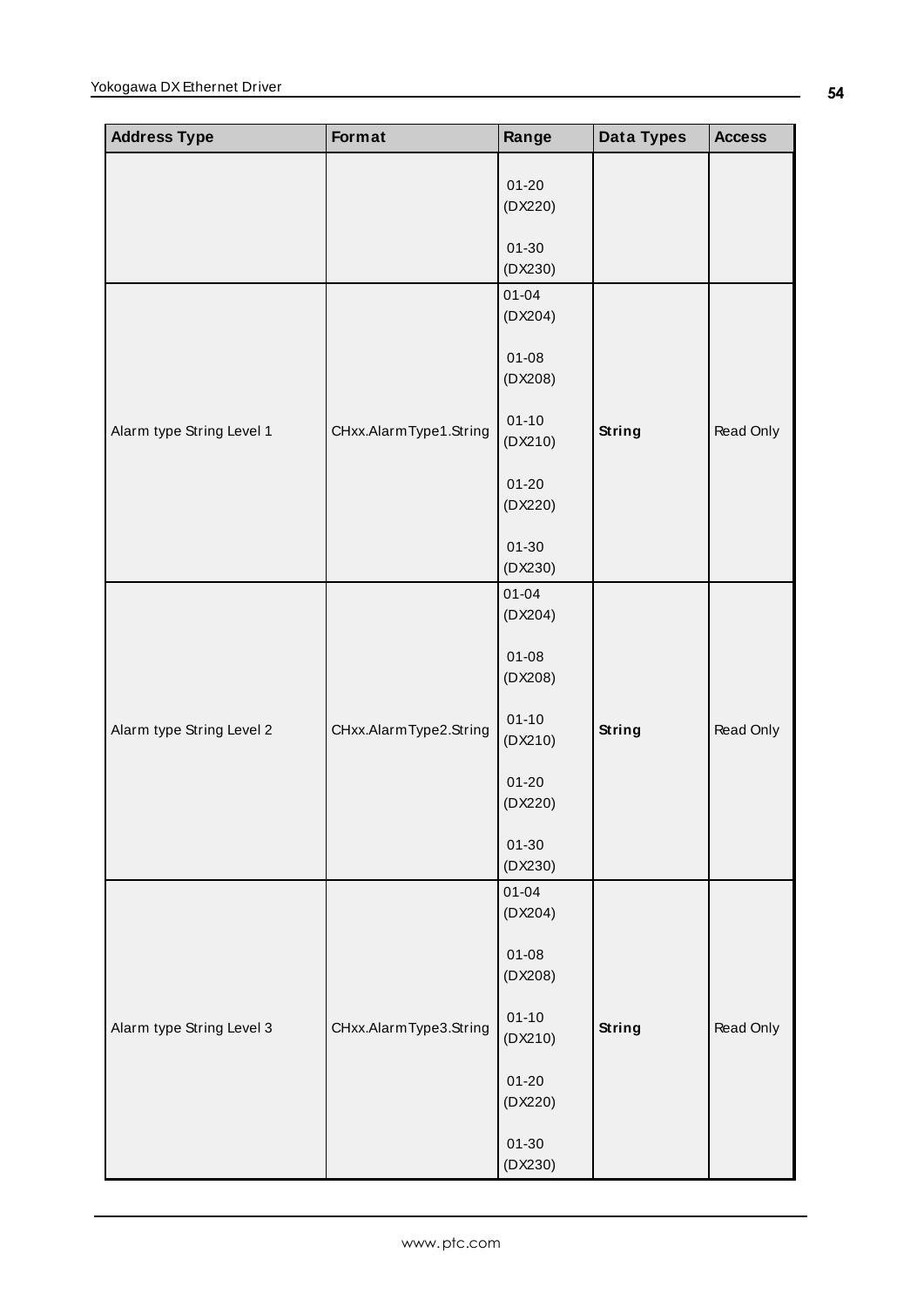| <b>Address Type</b>           | Format                 | Range                | Data Types    | <b>Access</b> |
|-------------------------------|------------------------|----------------------|---------------|---------------|
|                               |                        | $01 - 04$<br>(DX204) |               |               |
|                               |                        | $01 - 08$<br>(DX208) |               |               |
| Alarm type String Level 4     | CHxx.AlarmType4.String | $01 - 10$<br>(DX210) | <b>String</b> | Read Only     |
|                               |                        | $01 - 20$<br>(DX220) |               |               |
|                               |                        | $01 - 30$<br>(DX230) |               |               |
|                               |                        | $01 - 04$<br>(DX204) |               |               |
|                               |                        | $01 - 08$<br>(DX208) |               |               |
| Upper Scale Value of Channel* | CHxx.scale_Hi          | $01 - 10$<br>(DX210) | Double, Float | Read Only     |
|                               |                        | $01 - 20$<br>(DX220) |               |               |
|                               |                        | $01 - 30$<br>(DX230) |               |               |
|                               |                        | $01 - 04$<br>(DX204) |               |               |
|                               |                        | $01 - 08$<br>(DX208) |               |               |
| Lower Scale Value of Channel* | CHxx.scale_Lo          | $01 - 10$<br>(DX210) | Double, Float | Read Only     |
|                               |                        | $01 - 20$<br>(DX220) |               |               |
|                               |                        | $01 - 30$<br>(DX230) |               |               |
|                               |                        | $01 - 04$<br>(DX204) |               |               |
| Unit String of Channel*       | CHxx.unit              | $01 - 08$<br>(DX208) | <b>String</b> | Read Only     |

**55**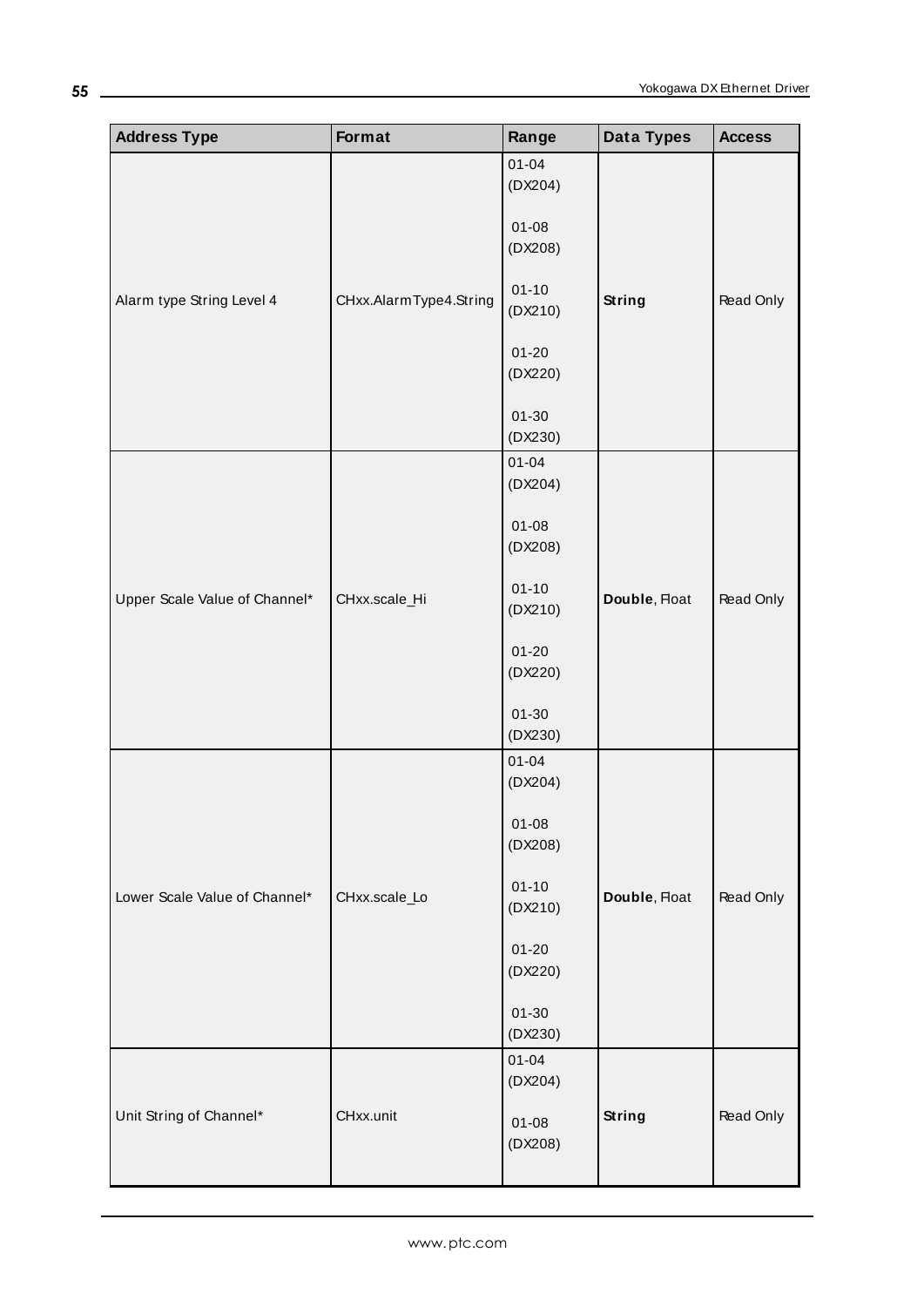| <b>Address Type</b>   | Format         | Range                | Data Types    | <b>Access</b> |
|-----------------------|----------------|----------------------|---------------|---------------|
|                       |                | $01 - 10$            |               |               |
|                       |                | (DX210)              |               |               |
|                       |                | $01 - 20$            |               |               |
|                       |                | (DX220)              |               |               |
|                       |                |                      |               |               |
|                       |                | $01 - 30$            |               |               |
|                       |                | (DX230)              |               |               |
|                       |                | $01 - 04$<br>(DX204) |               |               |
|                       |                |                      |               |               |
|                       |                | $01 - 08$            |               |               |
|                       |                | (DX208)              |               |               |
|                       |                |                      |               |               |
| Tagname of Channel*   | CHxx.tag       | $01 - 10$<br>(DX210) | <b>String</b> | Read Only     |
|                       |                |                      |               |               |
|                       |                | $01 - 20$            |               |               |
|                       |                | (DX220)              |               |               |
|                       |                | $01 - 30$            |               |               |
|                       |                | (DX230)              |               |               |
|                       |                | $01 - 04$            |               |               |
|                       |                | (DX204)              |               |               |
|                       |                |                      |               |               |
|                       |                | $01 - 08$            |               |               |
|                       |                | (DX208)              |               |               |
|                       |                | $01 - 10$            |               |               |
| Status of Channel*    | CHxx.status    | (DX210)              | <b>String</b> | Read Only     |
|                       |                |                      |               |               |
|                       |                | $01 - 20$<br>(DX220) |               |               |
|                       |                |                      |               |               |
|                       |                | $01 - 30$            |               |               |
|                       |                | (DX230)              |               |               |
|                       |                | $01 - 04$            |               |               |
|                       |                | (DX204)              |               |               |
|                       |                | $01 - 08$            |               |               |
| Precision of Channel* |                | (DX208)              |               |               |
|                       | CHxx.Precision |                      | Short, Word,  | Read Only     |
|                       |                | $01 - 10$<br>(DX210) | <b>Byte</b>   |               |
|                       |                |                      |               |               |
|                       |                | $01 - 20$            |               |               |
|                       |                | (DX220)              |               |               |
|                       |                |                      |               |               |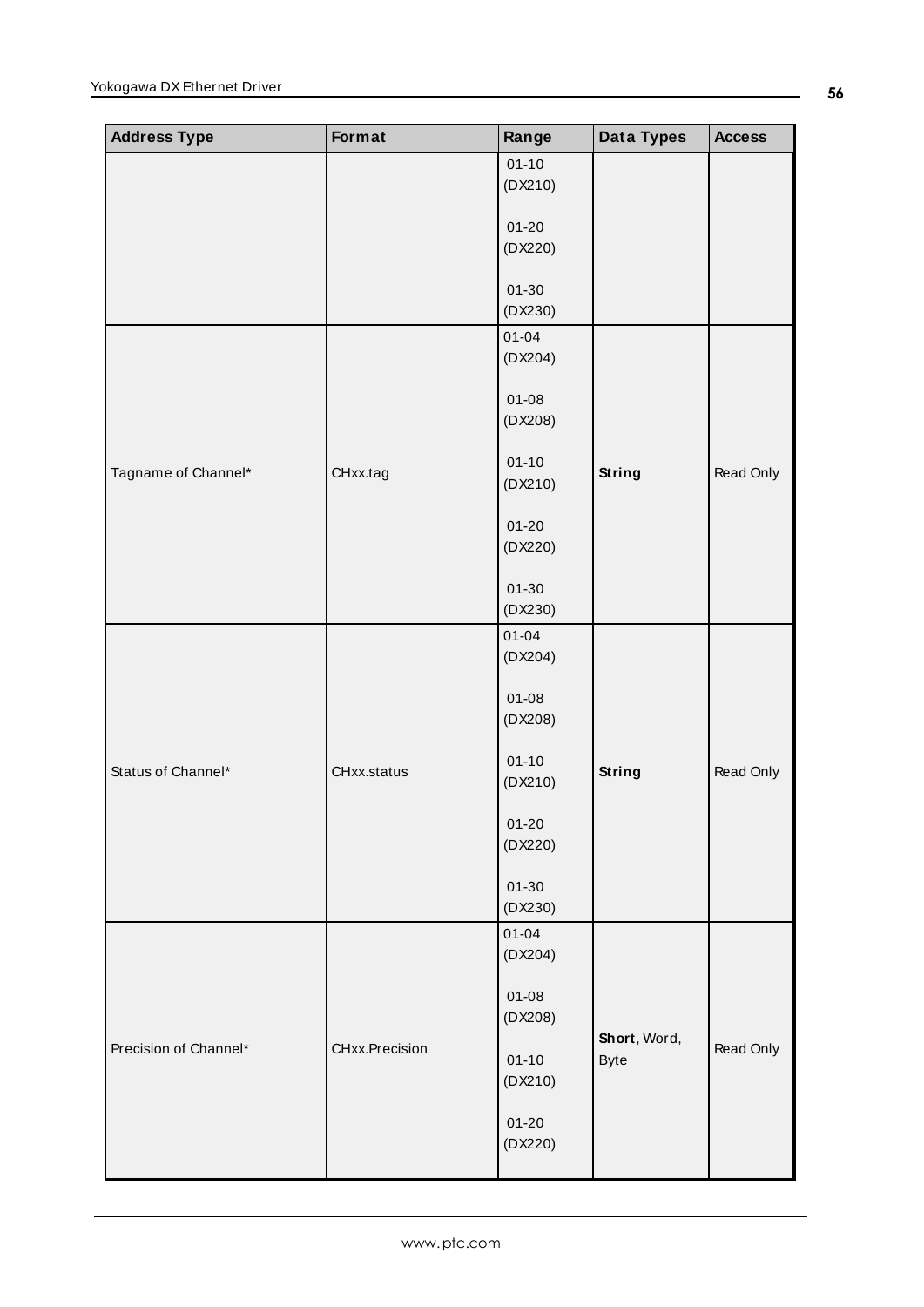| <b>Address Type</b>        | <b>Format</b> | Range     | Data Types                         | <b>Access</b> |
|----------------------------|---------------|-----------|------------------------------------|---------------|
|                            |               | $01 - 30$ |                                    |               |
|                            |               | (DX230)   |                                    |               |
| Lowest Measuring Channel*  | CH.Low        |           | Short, Word,<br><b>Byte</b>        | Read Only     |
| Highest Measuring Channel* | CH.High       |           | <b>Short, Word,</b><br><b>Byte</b> | Read Only     |

| <b>Address Type</b>                    | Format          | Range                | Data Types                  | <b>Access</b> |
|----------------------------------------|-----------------|----------------------|-----------------------------|---------------|
|                                        |                 | $31 - 38$<br>(DX204) |                             |               |
| Process Value of Math Channel          |                 | 31-38<br>(DX208)     |                             |               |
|                                        | CHxx or CHxx.PV | $31 - 60$<br>(DX210) | Double, Float               | Read Only     |
|                                        |                 | $31 - 60$<br>(DX220) |                             |               |
|                                        |                 | $31 - 60$<br>(DX230) |                             |               |
| Alarm Summary of Math Chan-<br>nel     | CHxx.Alarm      | 31-38<br>(DX204)     |                             |               |
|                                        |                 | 31-38<br>(DX208)     |                             |               |
|                                        |                 | $31 - 60$<br>(DX210) | Short, Word,<br><b>Byte</b> | Read Only     |
|                                        |                 | $31 - 60$<br>(DX220) |                             |               |
|                                        |                 | $31 - 60$<br>(DX230) |                             |               |
| Alarm Level1 Status of Math<br>Channel |                 | 31-38<br>(DX204)     |                             |               |
|                                        | CHxx.Alarm1     | $31 - 38$<br>(DX208) | Short, Word,                | Read Only     |
|                                        |                 | $31 - 60$<br>(DX210) | <b>Byte</b>                 |               |
|                                        |                 | $31 - 60$            |                             |               |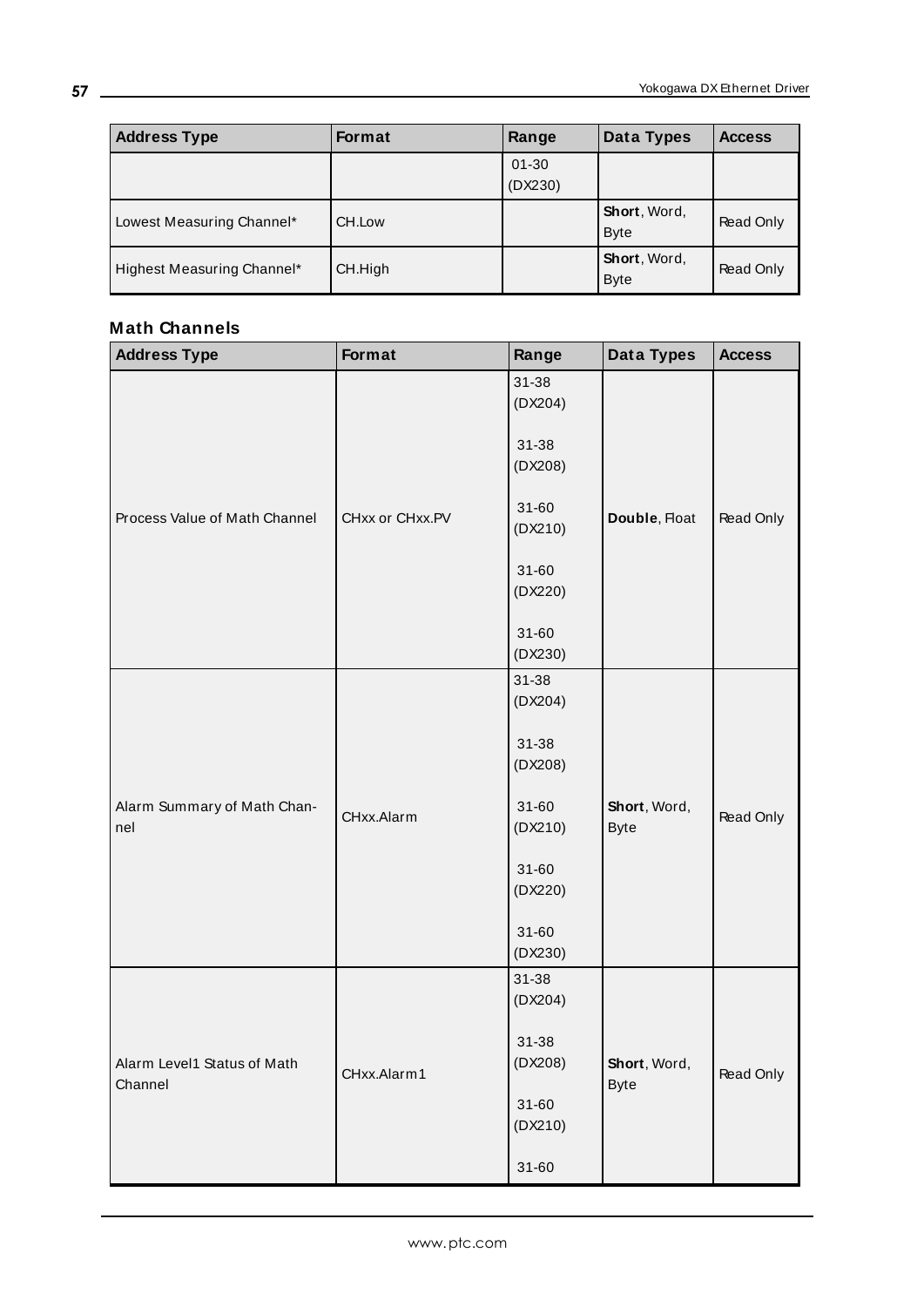| <b>Address Type</b>                    | Format      | Range            | <b>Data Types</b> | <b>Access</b> |
|----------------------------------------|-------------|------------------|-------------------|---------------|
|                                        |             | (DX220)          |                   |               |
|                                        |             | $31 - 60$        |                   |               |
|                                        |             | (DX230)          |                   |               |
|                                        |             | 31-38<br>(DX204) |                   |               |
|                                        |             |                  |                   |               |
|                                        |             | 31-38<br>(DX208) |                   |               |
|                                        |             |                  |                   |               |
| Alarm Level2 Status of Math<br>Channel | CHxx.Alarm2 | $31 - 60$        | Short, Word,      | Read Only     |
|                                        |             | (DX210)          | <b>Byte</b>       |               |
|                                        |             | $31 - 60$        |                   |               |
|                                        |             | (DX220)          |                   |               |
|                                        |             | $31 - 60$        |                   |               |
|                                        |             | (DX230)<br>31-38 |                   |               |
|                                        |             | (DX204)          |                   |               |
|                                        |             | 31-38            |                   |               |
|                                        |             | (DX208)          |                   |               |
| Alarm Level3 Status of Math            |             | $31 - 60$        | Short, Word,      |               |
| Channel                                | CHxx.Alarm3 | (DX210)          | <b>Byte</b>       | Read Only     |
|                                        |             | $31 - 60$        |                   |               |
|                                        |             | (DX220)          |                   |               |
|                                        |             | $31 - 60$        |                   |               |
|                                        |             | (DX230)          |                   |               |
|                                        |             | 31-38<br>(DX204) |                   |               |
|                                        |             |                  |                   |               |
|                                        |             | 31-38<br>(DX208) |                   |               |
|                                        |             |                  |                   |               |
| Alarm Level4 Status of Math<br>Channel | CHxx.Alarm4 | $31 - 60$        | Short, Word,      | Read Only     |
|                                        |             | (DX210)          | <b>Byte</b>       |               |
|                                        |             | $31 - 60$        |                   |               |
|                                        |             | (DX220)          |                   |               |
|                                        |             | $31 - 60$        |                   |               |
| Set and Read Level1 Alarm Set-         |             | (DX230)<br>31-38 |                   |               |
| point                                  | CHxx.ASP1   |                  | Double, Float     | Read/Write    |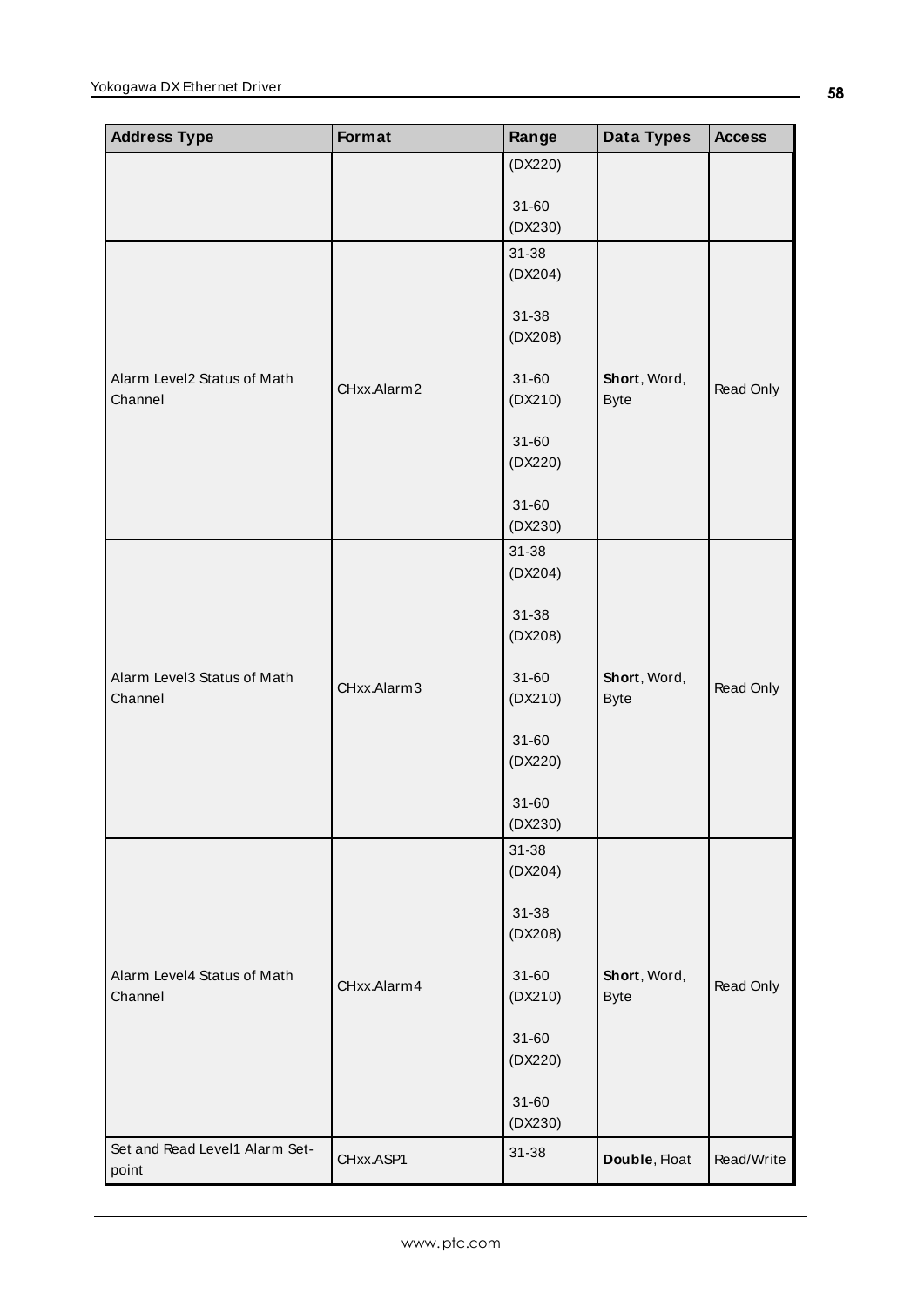| <b>Address Type</b>            | Format    | Range                | Data Types    | <b>Access</b> |
|--------------------------------|-----------|----------------------|---------------|---------------|
|                                |           | (DX204)              |               |               |
|                                |           | 31-38                |               |               |
|                                |           | (DX208)              |               |               |
|                                |           |                      |               |               |
|                                |           | $31 - 60$            |               |               |
|                                |           | (DX210)              |               |               |
|                                |           | $31 - 60$            |               |               |
|                                |           | (DX220)              |               |               |
|                                |           |                      |               |               |
|                                |           | $31 - 60$            |               |               |
|                                |           | (DX230)              |               |               |
|                                |           | 31-38<br>(DX204)     |               |               |
|                                |           |                      |               |               |
|                                |           | $31 - 38$            |               |               |
|                                |           | (DX208)              |               |               |
| Set and Read Level2 Alarm Set- |           | $31 - 60$            |               |               |
| point                          | CHxx.ASP2 | (DX210)              | Double, Float | Read/Write    |
|                                |           |                      |               |               |
|                                |           | $31 - 60$            |               |               |
|                                |           | (DX220)              |               |               |
|                                |           | $31 - 60$            |               |               |
|                                |           | (DX230)              |               |               |
|                                |           | 31-38                |               |               |
|                                |           | (DX204)              |               |               |
|                                |           | $31 - 38$            |               |               |
|                                |           | (DX208)              |               |               |
|                                |           |                      |               |               |
| Set and Read Level3 Alarm Set- | CHxx.ASP3 | $31 - 60$            | Double, Float | Read/Write    |
| point                          |           | (DX210)              |               |               |
|                                |           | $31 - 60$            |               |               |
|                                |           | (DX220)              |               |               |
|                                |           |                      |               |               |
|                                |           | $31 - 60$<br>(DX230) |               |               |
|                                |           | 31-38                |               |               |
|                                |           | (DX204)              |               |               |
| Set and Read Level4 Alarm Set- |           |                      |               |               |
| point                          | CHxx.ASP4 | 31-38                | Double, Float | Read/Write    |
|                                |           | (DX208)              |               |               |
|                                |           | $31 - 60$            |               |               |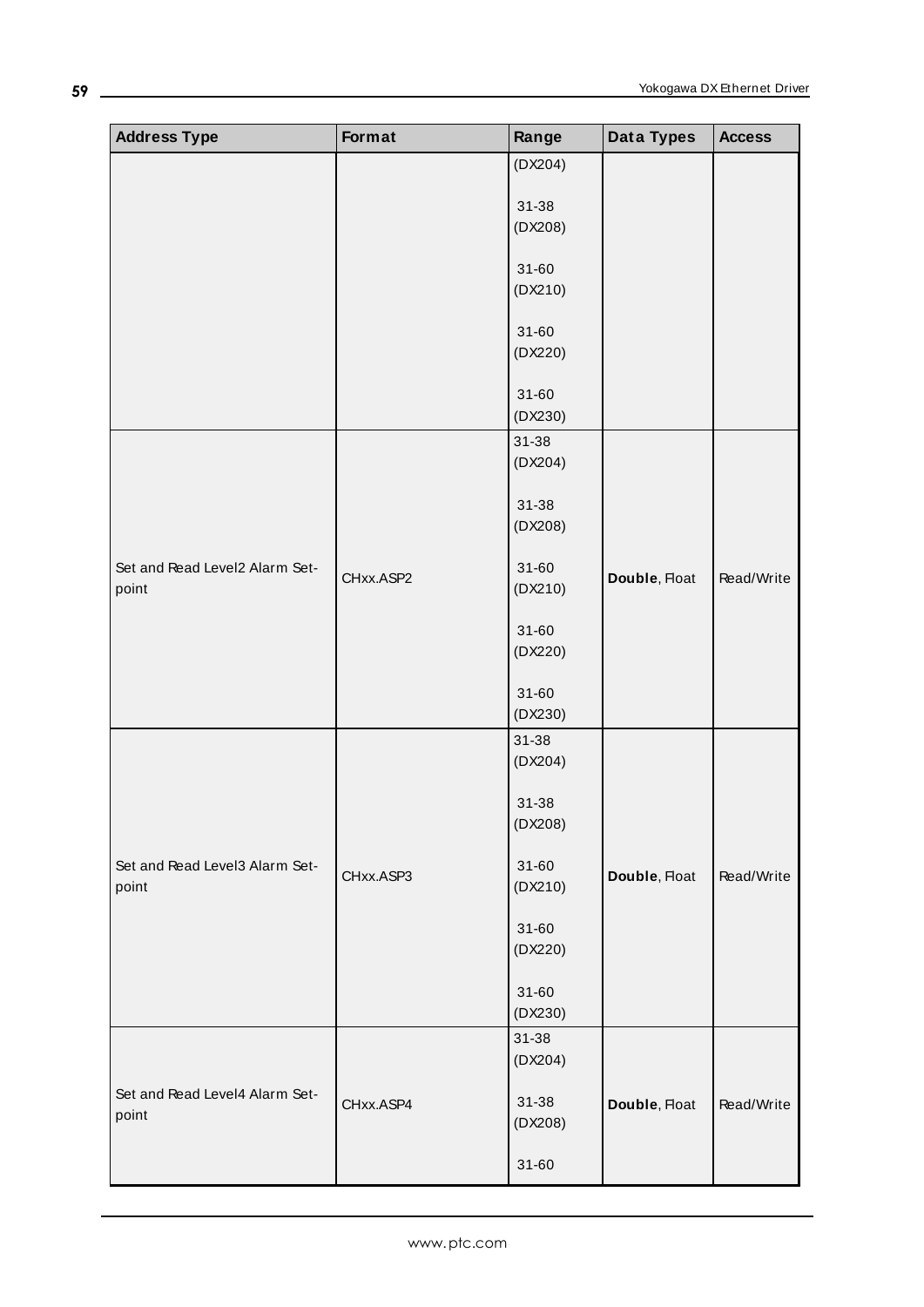| <b>Address Type</b>        | Format              | Range                | Data Types                  | <b>Access</b> |
|----------------------------|---------------------|----------------------|-----------------------------|---------------|
|                            |                     | (DX210)              |                             |               |
|                            |                     | $31 - 60$            |                             |               |
|                            |                     | (DX220)              |                             |               |
|                            |                     |                      |                             |               |
|                            |                     | $31 - 60$<br>(DX230) |                             |               |
|                            |                     | 31-38                |                             |               |
|                            |                     | (DX204)              |                             |               |
|                            |                     |                      |                             |               |
|                            |                     | $31 - 38$<br>(DX208) |                             |               |
|                            |                     |                      |                             |               |
| Alarm type Numeric Level 1 | CHxx.AlarmType1.Num | $31 - 60$            | Short, Word,                | Read Only     |
|                            |                     | (DX210)              | <b>Byte</b>                 |               |
|                            |                     | $31 - 60$            |                             |               |
|                            |                     | (DX220)              |                             |               |
|                            |                     | $31 - 60$            |                             |               |
|                            |                     | (DX230)              |                             |               |
|                            |                     | $31 - 38$            |                             |               |
|                            |                     | (DX204)              |                             |               |
|                            |                     | $31 - 38$            |                             |               |
|                            |                     | (DX208)              |                             |               |
|                            |                     |                      |                             |               |
| Alarm type Numeric Level 2 | CHxx.AlarmType2.Num | $31 - 60$<br>(DX210) | Short, Word,<br><b>Byte</b> | Read Only     |
|                            |                     |                      |                             |               |
|                            |                     | $31 - 60$            |                             |               |
|                            |                     | (DX220)              |                             |               |
|                            |                     | $31 - 60$            |                             |               |
|                            |                     | (DX230)              |                             |               |
|                            |                     | 31-38                |                             |               |
|                            |                     | (DX204)              |                             |               |
|                            |                     | 31-38                |                             |               |
|                            |                     | (DX208)              |                             |               |
| Alarm type Numeric Level 3 | CHxx.AlarmType3.Num | $31 - 60$            | Short, Word,                | Read Only     |
|                            |                     | (DX210)              | <b>Byte</b>                 |               |
|                            |                     |                      |                             |               |
|                            |                     | $31 - 60$<br>(DX220) |                             |               |
|                            |                     |                      |                             |               |
|                            |                     | $31 - 60$            |                             |               |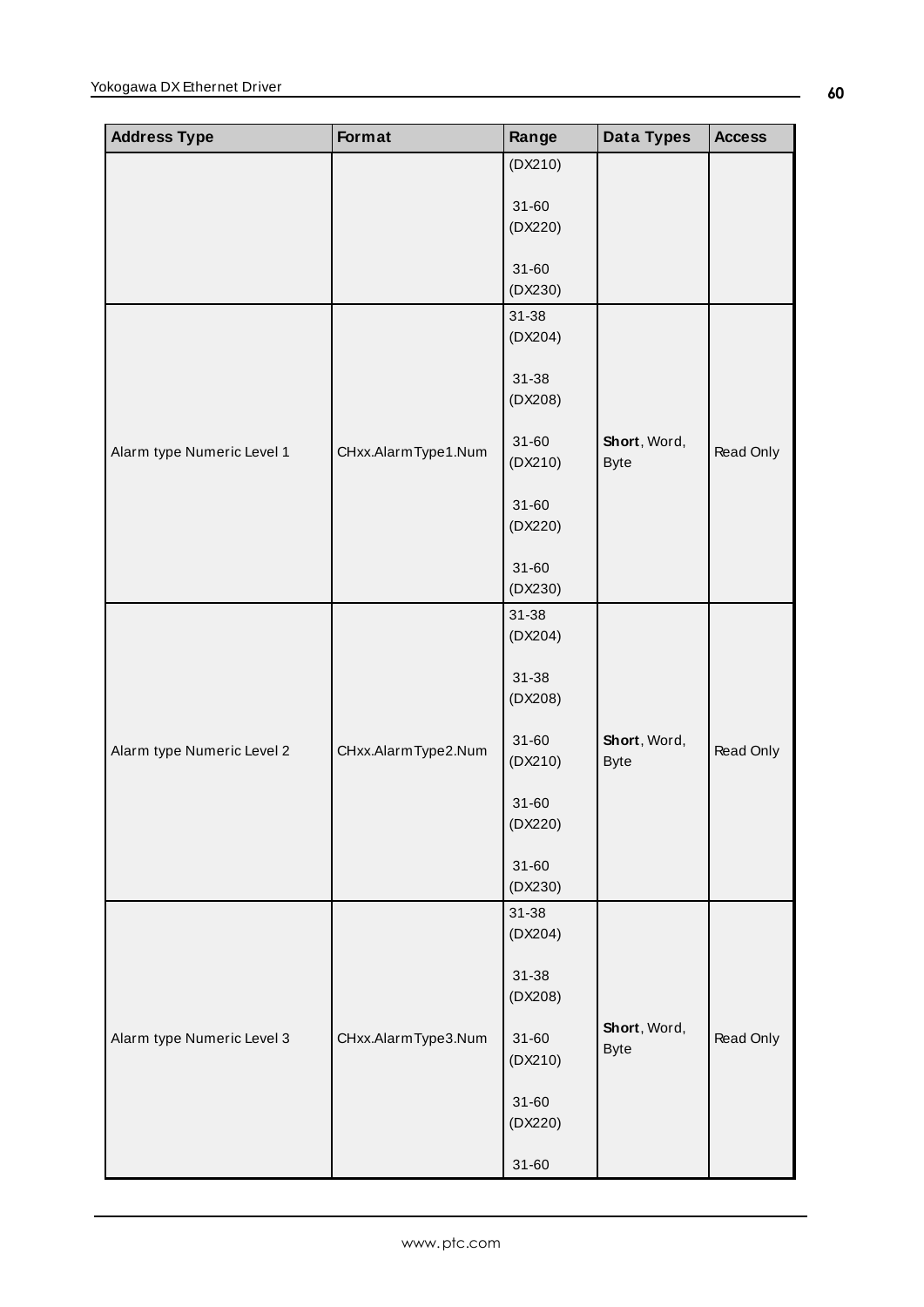| <b>Address Type</b>        | Format                 | Range                | Data Types                  | <b>Access</b> |
|----------------------------|------------------------|----------------------|-----------------------------|---------------|
|                            |                        | (DX230)              |                             |               |
|                            |                        | $31 - 38$<br>(DX204) |                             |               |
|                            |                        | 31-38<br>(DX208)     |                             |               |
| Alarm type Numeric Level 4 | CHxx.AlarmType4.Num    | $31 - 60$<br>(DX210) | Short, Word,<br><b>Byte</b> | Read Only     |
|                            |                        | $31 - 60$<br>(DX220) |                             |               |
|                            |                        | $31 - 60$<br>(DX230) |                             |               |
|                            |                        | 31-38<br>(DX204)     |                             |               |
|                            |                        | $31 - 38$<br>(DX208) |                             |               |
| Alarm type String Level 1  | CHxx.AlarmType1.String | $31 - 60$<br>(DX210) | <b>String</b>               | Read Only     |
|                            |                        | $31 - 60$<br>(DX220) |                             |               |
|                            |                        | $31 - 60$<br>(DX230) |                             |               |
|                            |                        | 31-38<br>(DX204)     |                             |               |
|                            |                        | $31 - 38$<br>(DX208) |                             |               |
| Alarm type String Level 2  | CHxx.AlarmType2.String | $31 - 60$<br>(DX210) | <b>String</b>               | Read Only     |
|                            |                        | $31 - 60$<br>(DX220) |                             |               |
|                            |                        | $31 - 60$<br>(DX230) |                             |               |
|                            |                        | 31-38<br>(DX204)     |                             |               |
| Alarm type String Level 3  | CHxx.AlarmType3.String | $31 - 38$<br>(DX208) | <b>String</b>               | Read Only     |

**61**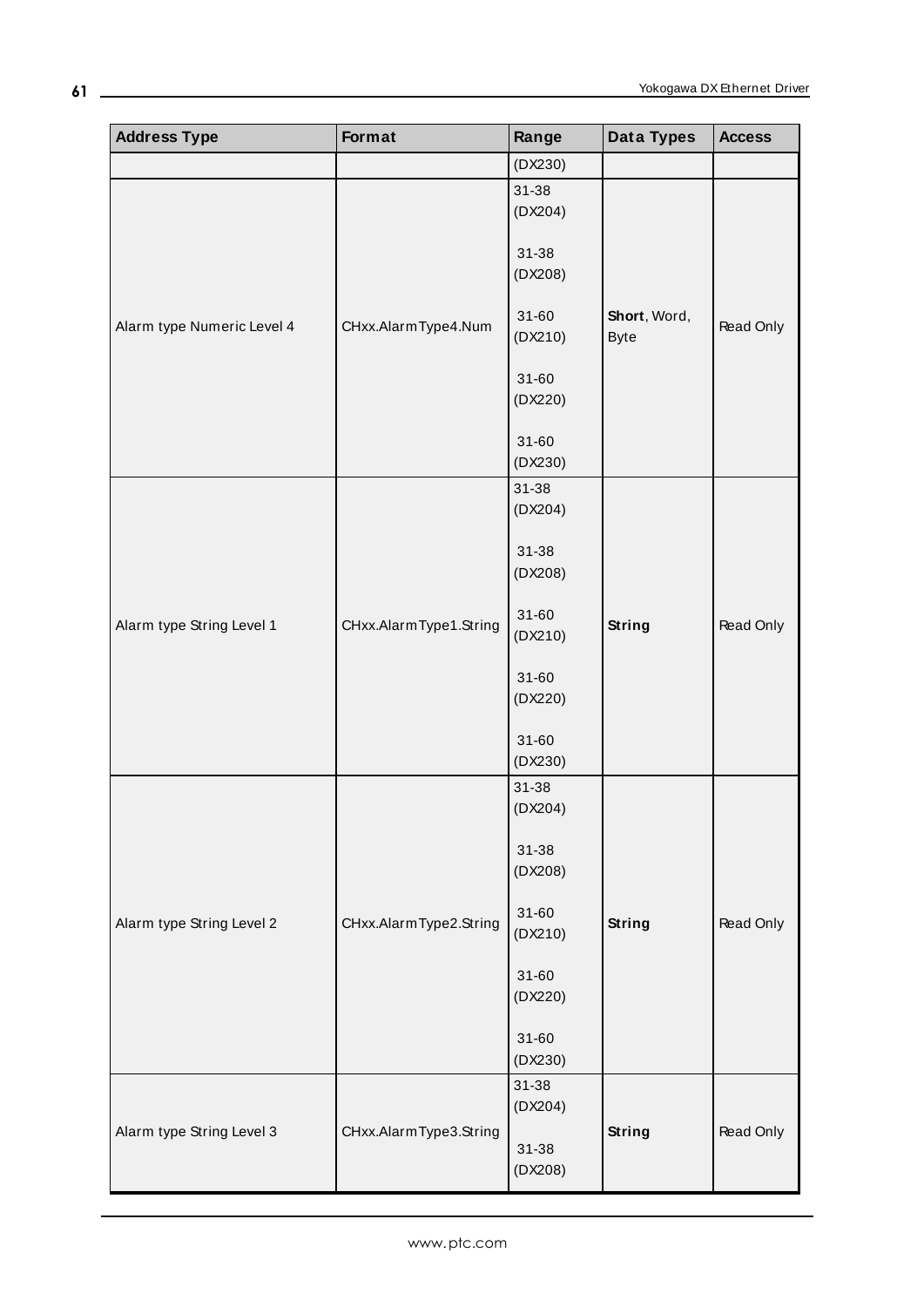| <b>Address Type</b>                     | Format                 | Range                | Data Types    | <b>Access</b> |
|-----------------------------------------|------------------------|----------------------|---------------|---------------|
|                                         |                        | $31 - 60$<br>(DX210) |               |               |
|                                         |                        | $31 - 60$<br>(DX220) |               |               |
|                                         |                        | $31 - 60$<br>(DX230) |               |               |
|                                         |                        | 31-38<br>(DX204)     |               |               |
|                                         | CHxx.AlarmType4.String | 31-38<br>(DX208)     |               |               |
| Alarm type String Level 4               |                        | $31 - 60$<br>(DX210) | <b>String</b> | Read Only     |
|                                         |                        | $31 - 60$<br>(DX220) |               |               |
|                                         |                        | $31 - 60$<br>(DX230) |               |               |
|                                         | CHxx.scale_Hi          | 31-38<br>(DX204)     |               |               |
|                                         |                        | 31-38<br>(DX208)     |               |               |
| Upper Scale Value of Math Chan-<br>nel* |                        | $31 - 60$<br>(DX210) | Double, Float | Read Only     |
|                                         |                        | $31 - 60$<br>(DX220) |               |               |
|                                         |                        | $31 - 60$<br>(DX230) |               |               |
|                                         |                        | 31-38<br>(DX204)     |               |               |
| Lower Scale Value of Math Chan-<br>nel* |                        | $31 - 38$<br>(DX208) |               |               |
|                                         | CHxx.scale_Lo          | $31 - 60$<br>(DX210) | Double, Float | Read Only     |
|                                         |                        | $31 - 60$<br>(DX220) |               |               |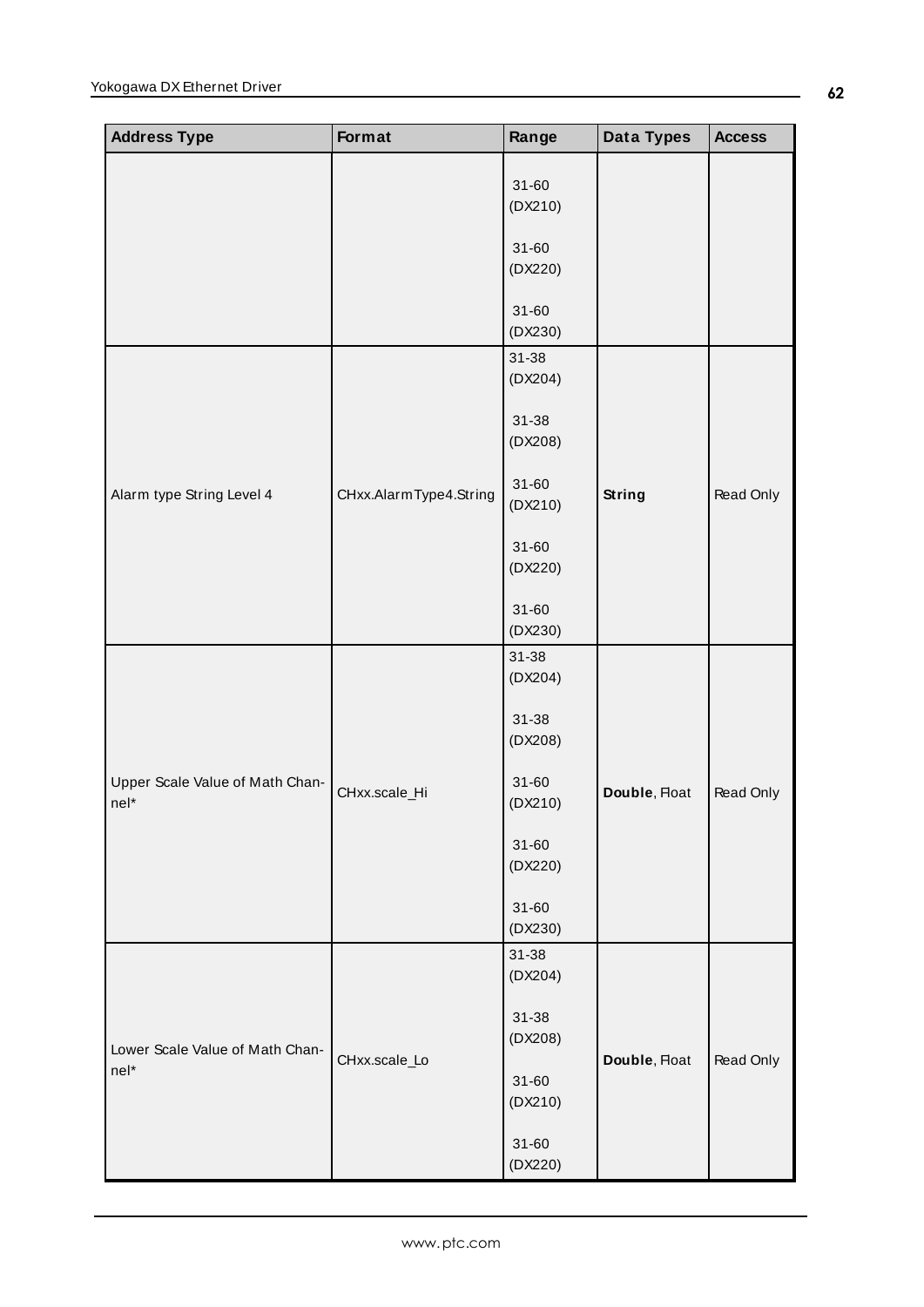| <b>Address Type</b>          | Format         | Range                | Data Types                  | <b>Access</b> |
|------------------------------|----------------|----------------------|-----------------------------|---------------|
|                              |                | $31 - 60$<br>(DX230) |                             |               |
|                              |                | 31-38<br>(DX204)     |                             |               |
|                              |                | 31-38<br>(DX208)     |                             |               |
| Unit String of Math Channel* | CHxx.unit      | $31 - 60$<br>(DX210) | <b>String</b>               | Read Only     |
|                              |                | $31 - 60$<br>(DX220) |                             |               |
|                              |                | $31 - 60$<br>(DX230) |                             |               |
|                              |                | 31-38<br>(DX204)     |                             |               |
|                              |                | 31-38<br>(DX208)     |                             |               |
| Tagname of Math Channel*     | CHxx.tag       | $31 - 60$<br>(DX210) | <b>String</b>               | Read Only     |
|                              |                | $31 - 60$<br>(DX220) |                             |               |
|                              |                | $31 - 60$<br>(DX230) |                             |               |
|                              |                | 31-38<br>(DX204)     |                             |               |
|                              |                | 31-38<br>(DX208)     |                             |               |
| Status of Math Channel*      | CHxx.status    | $31 - 60$<br>(DX210) | <b>String</b>               | Read Only     |
|                              |                | $31 - 60$<br>(DX220) |                             |               |
|                              |                | $31 - 60$<br>(DX230) |                             |               |
| Precision of Math Channel*   | CHxx.Precision | 31-38<br>(DX204)     | Short, Word,<br><b>Byte</b> | Read Only     |

**63**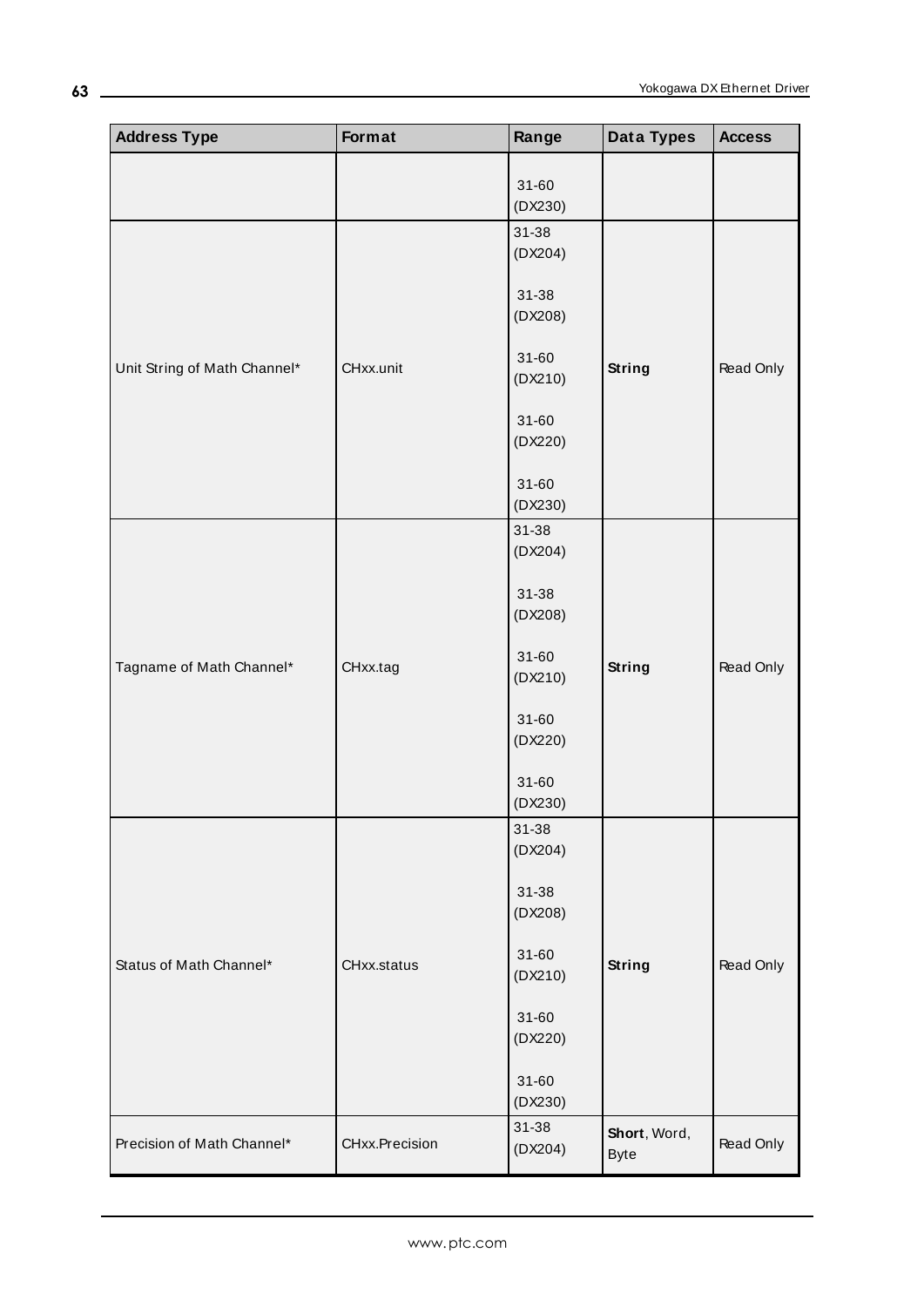| <b>Address Type</b>   | Format   | Range                | <b>Data Types</b>           | <b>Access</b> |
|-----------------------|----------|----------------------|-----------------------------|---------------|
|                       |          | $31 - 38$<br>(DX208) |                             |               |
|                       |          | $31 - 60$<br>(DX210) |                             |               |
|                       |          | $31 - 60$<br>(DX220) |                             |               |
|                       |          | $31 - 60$<br>(DX230) |                             |               |
| Lowest Math Channel*  | CHA.Low  |                      | Short, Word,<br><b>Byte</b> | Read Only     |
| Highest Math Channel* | CHA.High |                      | Short, Word,<br><b>Byte</b> | Read Only     |

\* Data associated with these addresses are only read from the device at the start of a communications session. Once read, the values will not be refreshed until the server has been restarted or the "Reset" tag has been invoked. To invoke a reset, a non zero value must be written to the Reset tag. Once the Reset tag has been invoked the driver will reinitialize all startup data from the device.

# **Alarm Setpoints**

Data values for Alarm Setpoints that are undefined in the device will be returned as +INF. Data values can only be written to Alarm Setpoints that are defined in the device. Write operations to undefined Alarm Setpoints will return an error. Write operations are only available only for users logged in at the Administrator level; otherwise, they will return an error.

# **Scales**

Data values for Scale\_Hi and Scale\_Lo for channels that are skipped will be returned as +INF.

# **Tag Names**

For devices that do not support tag names and channels that have unspecified tag names, the driver will construct an internal tag name based on the channel number. For example, the tag name of address 'CH01' will be returned as 'CH01'.

| <b>General Device Data</b> |  |  |
|----------------------------|--|--|
|----------------------------|--|--|

| <b>Address Description</b>      | <b>Address/Format</b> | Range | Data Types     | <b>Access</b> |
|---------------------------------|-----------------------|-------|----------------|---------------|
| Administrator Level             | Admin                 |       | <b>Boolean</b> | Read Only     |
| Date of Last Data               | Date                  |       | String         | Read Only     |
| Time of Last Data               | Time                  |       | String         | Read Only     |
| Model Series Reported by Device | Model                 |       | String         | Read Only     |
| <b>Host Name of Device</b>      | Hostname              |       | String         | Read Only     |
| Serial Number of Device         | SerialNumber          |       | String         | Read Only     |
| <b>IP Address of Device</b>     | IP                    |       | <b>String</b>  | Read Only     |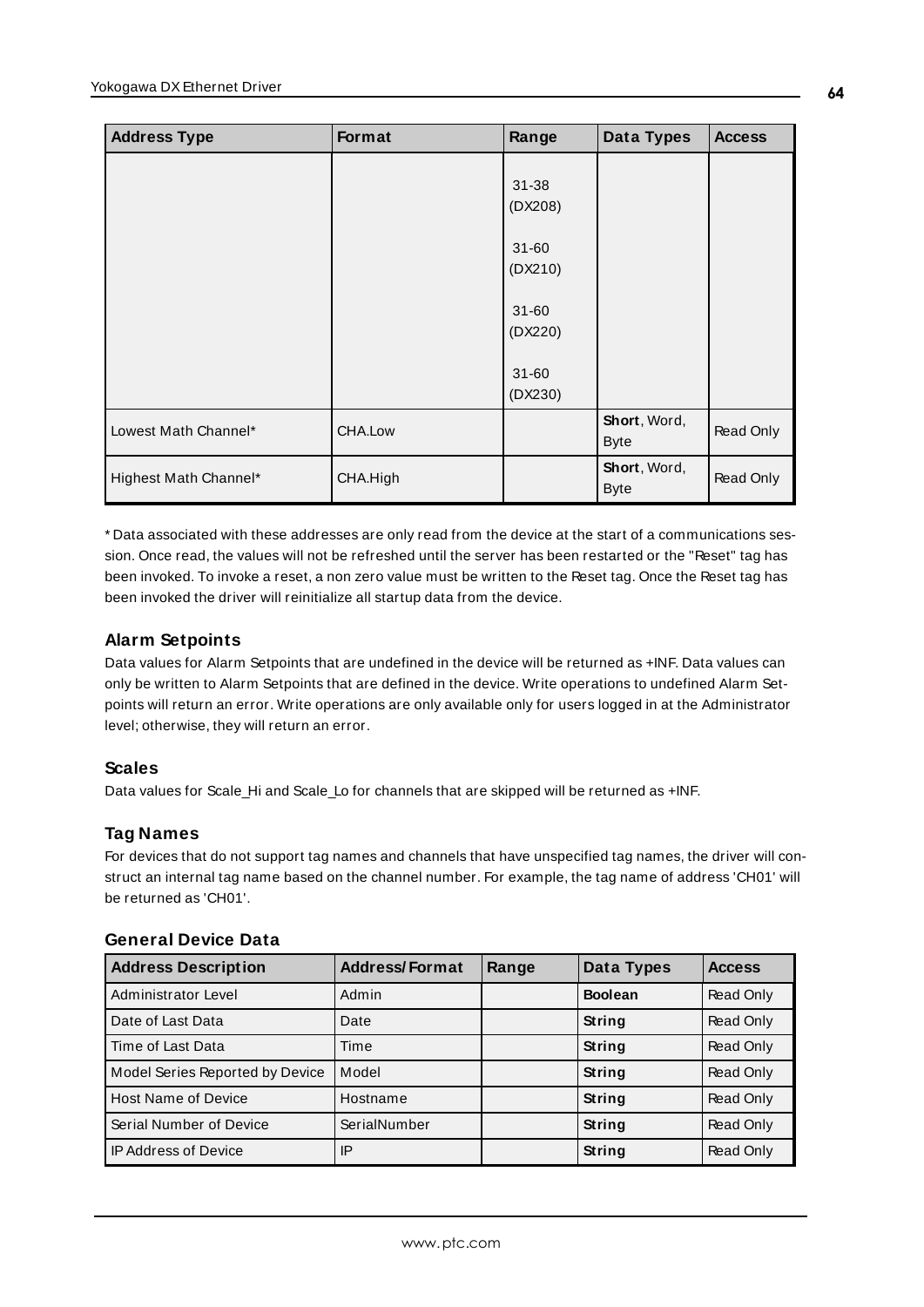| <b>Address Description</b>        | <b>Address/Format</b> | Range                                                                                           | Data Types                  | <b>Access</b> |
|-----------------------------------|-----------------------|-------------------------------------------------------------------------------------------------|-----------------------------|---------------|
| <b>Math Communication Data</b>    | <b>CDxx</b>           | 1-8 (DX204)<br>1-8 (DX208)<br>$1 - 30$<br>(DX210)<br>$1 - 30$<br>(DX220)<br>$1 - 30$<br>(DX230) | <b>Float</b>                | Read/Write    |
| <b>Control Math Execution</b>     | MathControl           |                                                                                                 | Short, Word,<br><b>Byte</b> | Write Only    |
| <b>Reset Alarms</b>               | <b>Alarm Reset</b>    |                                                                                                 | <b>Boolean</b>              | Write Only    |
| Control Command and Response      | Command               |                                                                                                 | String                      | Read/Write    |
| Previous Screen                   | PreScreen             |                                                                                                 | <b>Boolean</b>              | Write Only    |
| Direct Reloading of Configuration | Reset                 |                                                                                                 | <b>Boolean</b>              | Write Only    |
| SetTime*                          | Tag                   |                                                                                                 | <b>Boolean</b>              | Write Only    |

\* The SetTime Tag updates the device time. Writing 0 or 1 to the tag will update the Device Date and Time (which can be verified from the Date Tag and the Time Tag). The SetTime Tag will always display 0 because it is Write Only. After a successful update, the following message will be posted: "Device Clock set to system time [Device <device\_name>]."

# **Administrator Level**

The Admin address type has a value of '1' or 'true' when the user has logged on at the Administrator level and a value of '0' or 'false' when the user has logged on at the User level.

# **Math Communication Data**

The CD address type is only valid for devices equipped with the math option and write operations to CD addresses for non-math equipped devices will return an error. Write operations are available only for users logged in at the Administrator level; otherwise, they will return an error.

# **Model Series Reported by Device**

The Model address type will have a string value of 'DX100' or 'DX200', indicating the model series returned by the device.

# **Control Math Execution**

The MathControl address type is only available for devices equipped with the math option and write operations to the MathControl tag for non-math equipped devices will return an error.

# **Control Command and Response**

The Command address allows the user to send a string command and receive a string response to and from the device. This allows the user to send any command to the device, including commands not directly supported by the driver. This tag is only available to users logged in at the Administrator level; otherwise, write operations will return an error.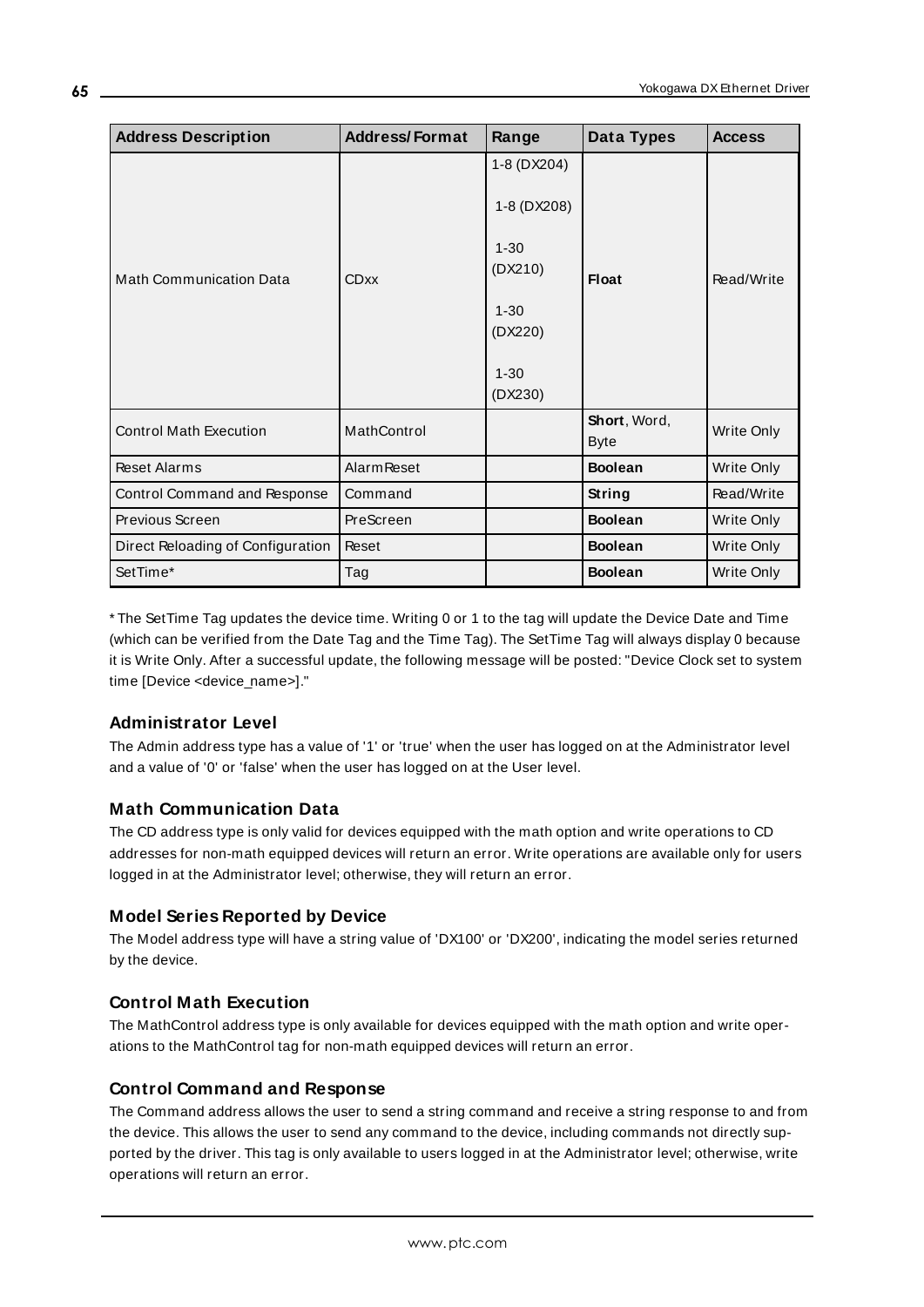**Caution**: Write operations using the Command address should be performed with caution.

**Note**: The actual number of addresses available for of each type depends on the configuration of the Yokogawa device. If the driver finds at Runtime that an address is not present in the device, it will post an error message and then remove the tag from its scan list.

Addresses that have Write Only access are assigned a default access of Read/Write; however, data values will be unreadable for these addresses and the associated tags will not be included in the scan list. The current data value for these tags will always be 0 for numeric data types and null string for string data types.

# **DX204 Addressing**

The driver supports the following addresses for this device. The default data type is shown in **bold**.

| <b>Address Type</b>                     | Format                 | Range     | Data Types                  | <b>Access</b> |
|-----------------------------------------|------------------------|-----------|-----------------------------|---------------|
| Process Value of Channel                | CHxx or CHxx.PV        | $01 - 04$ | Double, Float               | Read Only     |
| Alarm Summary of Channel                | CHxx.Alarm             | 01-04     | Short, Word,<br><b>Byte</b> | Read Only     |
| Alarm Level1 Status of Channel          | CHxx.Alarm1            | $01 - 04$ | Short, Word,<br><b>Byte</b> | Read Only     |
| Alarm Level2 Status of Channel          | CHxx.Alarm2            | $01 - 04$ | Short, Word,<br><b>Byte</b> | Read Only     |
| Alarm Level3 Status of Channel          | CHxx.Alarm3            | $01 - 04$ | Short, Word,<br><b>Byte</b> | Read Only     |
| Alarm Level4 Status of Channel          | CHxx.Alarm4            | $01 - 04$ | Short, Word,<br><b>Byte</b> | Read Only     |
| Set and Read Level1 Alarm Set-<br>point | CHxx.ASP1              | $01 - 04$ | Double, Float               | Read/Write    |
| Set and Read Level2 Alarm Set-<br>point | CHxx.ASP2              | $01 - 04$ | Double, Float               | Read/Write    |
| Set and Read Level3 Alarm Set-<br>point | CHxx.ASP3              | $01 - 04$ | Double, Float               | Read/Write    |
| Set and Read Level4 Alarm Set-<br>point | CHxx.ASP4              | $01 - 04$ | Double, Float               | Read/Write    |
| Alarm type Numeric Level 1              | CHxx.AlarmType1.Num    | $01 - 04$ | Short, Word,<br><b>Byte</b> | Read Only     |
| Alarm type Numeric Level 2              | CHxx.AlarmType2.Num    | $01 - 04$ | Short, Word,<br><b>Byte</b> | Read Only     |
| Alarm type Numeric Level 3              | CHxx.AlarmType3.Num    | $01 - 04$ | Short, Word,<br><b>Byte</b> | Read Only     |
| Alarm type Numeric Level 4              | CHxx.AlarmType4.Num    | $01 - 04$ | Short, Word,<br><b>Byte</b> | Read Only     |
| Alarm type String Level 1               | CHxx.AlarmType1.String | $01 - 04$ | <b>String</b>               | Read Only     |
| Alarm type String Level 2               | CHxx.AlarmType2.String | $01 - 04$ | String                      | Read Only     |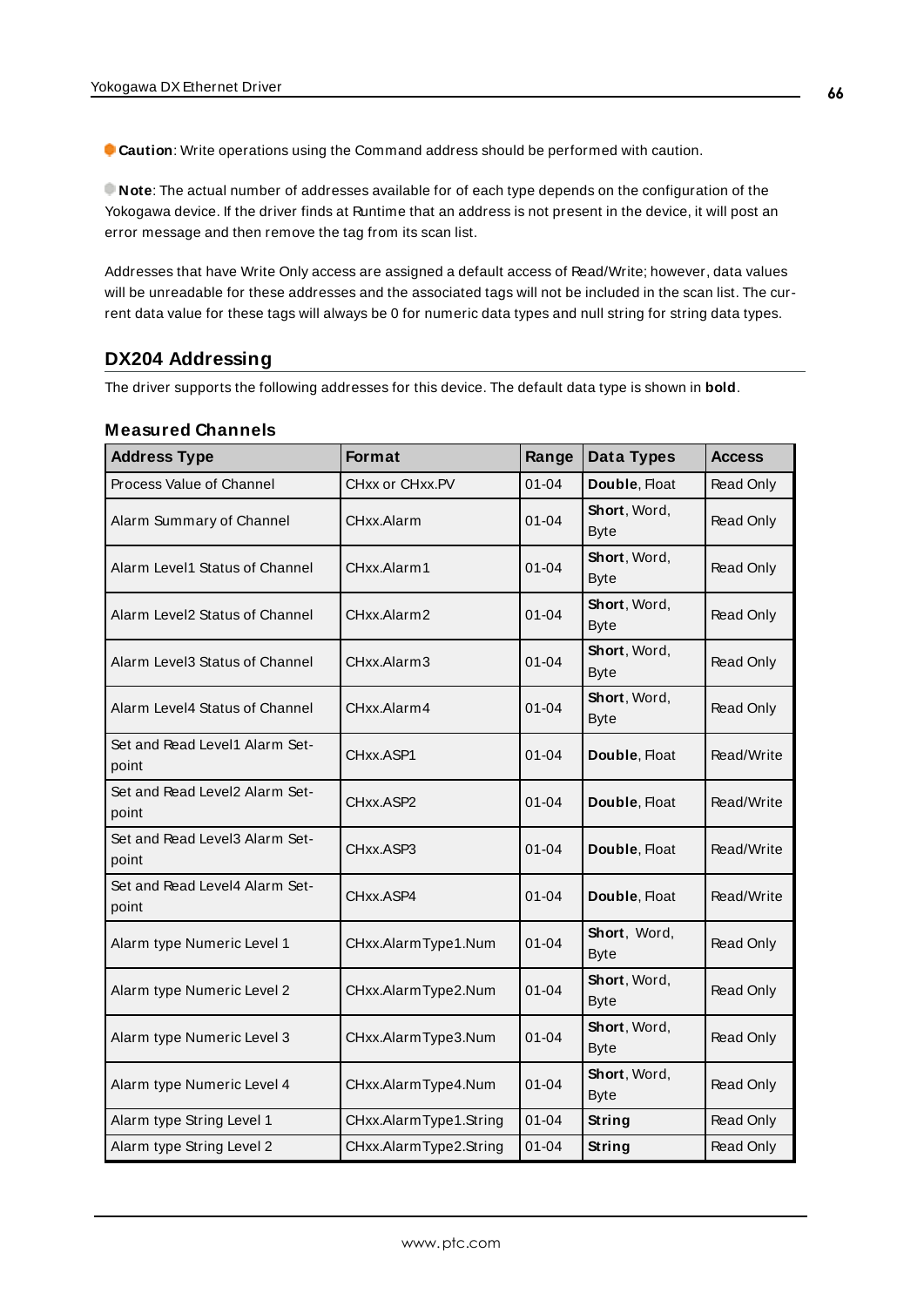| <b>Address Type</b>           | <b>Format</b>          | Range     | Data Types           | <b>Access</b> |
|-------------------------------|------------------------|-----------|----------------------|---------------|
| Alarm type String Level 3     | CHxx.AlarmType3.String | $01 - 04$ | String               | Read Only     |
| Alarm type String Level 4     | CHxx.AlarmType4.String | $01 - 04$ | String               | Read Only     |
| Upper Scale Value of Channel* | CHxx.scale Hi          | $01 - 04$ | Double, Float        | Read Only     |
| Lower Scale Value of Channel* | CHxx.scale Lo          | $01 - 04$ | Double, Float        | Read Only     |
| Unit String of Channel*       | CHxx.unit              | $01 - 04$ | String               | Read Only     |
| Tagname of Channel*           | CHxx.tag               | $01 - 04$ | String               | Read Only     |
| Status of Channel*            | CHxx.status            | $01 - 04$ | String               | Read Only     |
| Precision of Channel*         | CHxx.Precision         | $01 - 04$ | Short, Word,<br>Byte | Read Only     |
| Lowest Measuring Channel*     | CH.Low                 |           | Short, Word,<br>Byte | Read Only     |
| Highest Measuring Channel*    | CH.High                |           | Short, Word,<br>Byte | Read Only     |

| <b>Address Type</b>                      | <b>Format</b>          | Range     | Data Types                  | <b>Access</b> |
|------------------------------------------|------------------------|-----------|-----------------------------|---------------|
| Process Value of Math Channel            | CHxx or CHxx.PV        | $31 - 38$ | Double, Float               | Read Only     |
| Alarm Summary of Math Channel            | CHxx.Alarm             | $31 - 38$ | Short, Word,<br><b>Byte</b> | Read Only     |
| Alarm Level1 Status of Math Chan-<br>nel | CHxx.Alarm1            | $31 - 38$ | Short, Word,<br><b>Byte</b> | Read Only     |
| Alarm Level2 Status of Math Chan-<br>nel | CHxx.Alarm2            | $31 - 38$ | Short, Word,<br><b>Byte</b> | Read Only     |
| Alarm Level3 Status of Math Chan-<br>nel | CHxx.Alarm3            | $31 - 38$ | Short, Word,<br><b>Byte</b> | Read Only     |
| Alarm Level4 Status of Math Chan-<br>nel | CHxx.Alarm4            | $31 - 38$ | Short, Word,<br><b>Byte</b> | Read Only     |
| Set and Read Level1 Alarm Setpoint       | CHxx.ASP1              | $31 - 38$ | Double, Float               | Read/Write    |
| Set and Read Level2 Alarm Setpoint       | CHxx.ASP2              | $31 - 38$ | Double, Float               | Read/Write    |
| Set and Read Level3 Alarm Setpoint       | CHxx.ASP3              | $31 - 38$ | Double, Float               | Read/Write    |
| Set and Read Level4 Alarm Setpoint       | CHxx.ASP4              | $31 - 38$ | Double, Float               | Read/Write    |
| Alarm type Numeric Level 1               | CHxx.AlarmType1.Num    | $31 - 38$ | Short, Word,<br><b>Byte</b> | Read Only     |
| Alarm type Numeric Level 2               | CHxx.AlarmType2.Num    | $31 - 38$ | Short, Word,<br><b>Byte</b> | Read Only     |
| Alarm type Numeric Level 3               | CHxx.AlarmType3.Num    | $31 - 38$ | Short, Word,<br><b>Byte</b> | Read Only     |
| Alarm type Numeric Level 4               | CHxx.AlarmType4.Num    | $31 - 38$ | Short, Word,<br><b>Byte</b> | Read Only     |
| Alarm type String Level 1                | CHxx.AlarmType1.String | $31 - 38$ | String                      | Read Only     |
| Alarm type String Level 2                | CHxx.AlarmType2.String | $31 - 38$ | String                      | Read Only     |
| Alarm type String Level 3                | CHxx.AlarmType3.String | $31 - 38$ | String                      | Read Only     |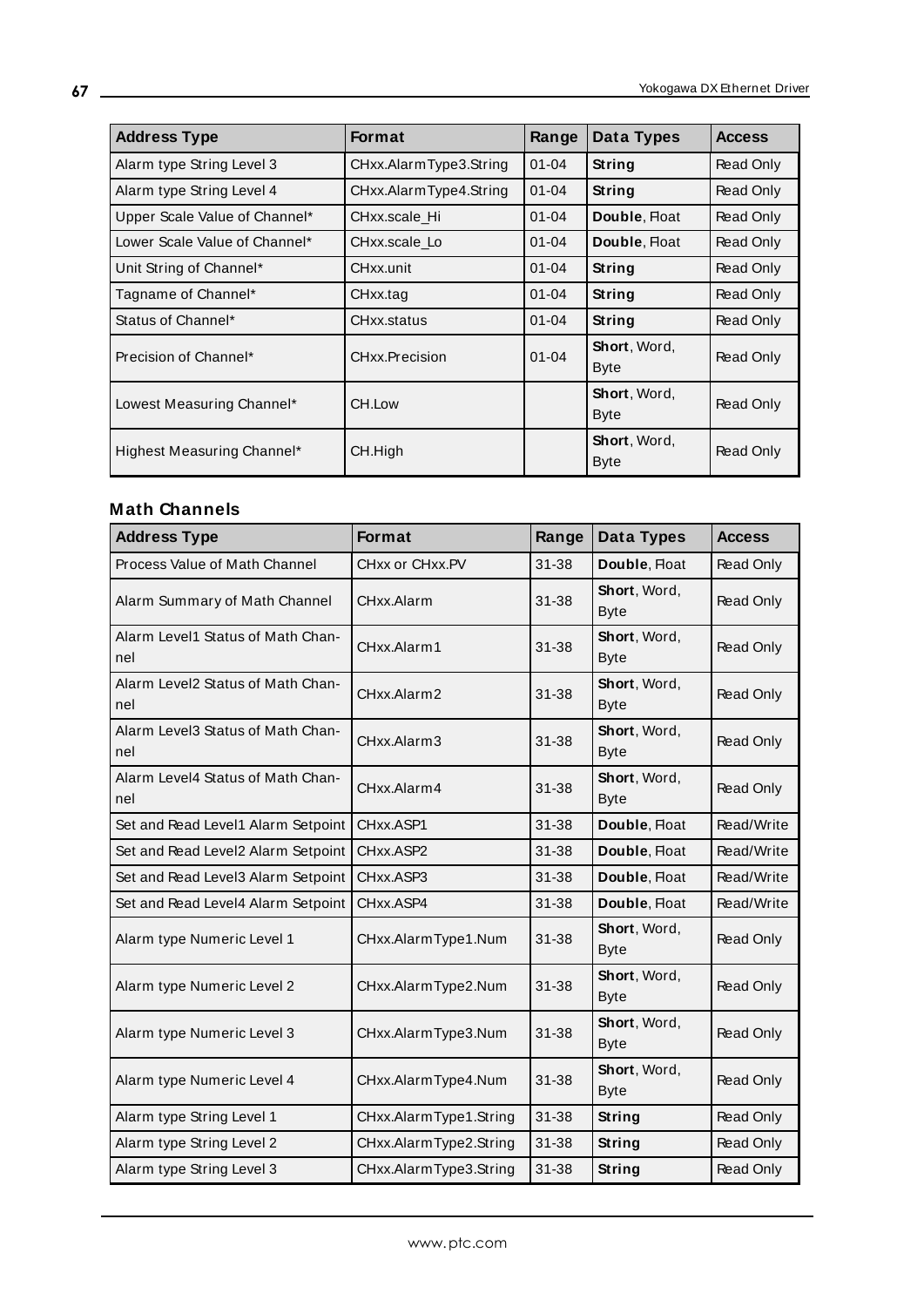| <b>Address Type</b>                     | <b>Format</b>          | Range     | Data Types                  | <b>Access</b> |
|-----------------------------------------|------------------------|-----------|-----------------------------|---------------|
| Alarm type String Level 4               | CHxx.AlarmType4.String | $31 - 38$ | String                      | Read Only     |
| Upper Scale Value of Math Chan-<br>nel* | CHxx.scale Hi          | $31 - 38$ | Double, Float               | Read Only     |
| Lower Scale Value of Math Chan-<br>nel* | CHxx.scale Lo          | $31 - 38$ | Double, Float               | Read Only     |
| Unit String of Math Channel*            | CHxx.unit              | $31 - 38$ | <b>String</b>               | Read Only     |
| Tagname of Math Channel*                | CHxx.tag               | $31 - 38$ | <b>String</b>               | Read Only     |
| Status of Math Channel*                 | CHxx.status            | $31 - 38$ | <b>String</b>               | Read Only     |
| Precision of Math Channel*              | CHxx.Precision         | $31 - 38$ | Short, Word,<br><b>Byte</b> | Read Only     |
| Lowest Math Channel*                    | CHA.Low                |           | Short, Word,<br><b>Byte</b> | Read Only     |
| Highest Math Channel*                   | CHA.High               |           | Short, Word,<br><b>Byte</b> | Read Only     |

#### **Initialized Data**

Data associated with the addresses denoted by an (\* ) are read from the device only at the start of a communications session. Once read, the values will not be refreshed until the server has been restarted or the "Reset" tag has been invoked. To invoke a reset, a non zero value must be written to the Reset tag. Once the Reset tag has been invoked the driver will reinitialize all startup data from the device.

#### **Alarm Setpoints**

Data values for Alarm Setpoints that are undefined in the device will be returned as +INF. Data values can only be written to Alarm Setpoints that are defined in the device. Write operations to undefined Alarm Setpoints will return an error. Write operations are only available only for users logged in at the Administrator level; otherwise, they will return an error.

#### **Scales**

Data values for Scale\_Hi and Scale\_Lo for channels that are skipped will be returned as +INF.

#### **Tag Names**

For devices that do not support tag names and channels that have unspecified tag names, the driver will construct an internal tag name based on the channel number. For example, the tag name of address 'CH01' will be returned as 'CH01'.

#### **General Device Data**

| <b>Address Description</b>      | <b>Address/Format</b> | Range | Data Types     | <b>Access</b> |
|---------------------------------|-----------------------|-------|----------------|---------------|
| Administrator Level             | Admin                 |       | <b>Boolean</b> | Read Only     |
| Date of Last Data               | Date                  |       | String         | Read Only     |
| Time of Last Data               | Time                  |       | String         | Read Only     |
| Model Series Reported by Device | Model                 |       | <b>String</b>  | Read Only     |
| <b>Host Name of Device</b>      | Hostname              |       | String         | Read Only     |
| Serial Number of Device         | SerialNumber          |       | String         | Read Only     |
| <b>IP Address of Device</b>     | IP                    |       | String         | Read Only     |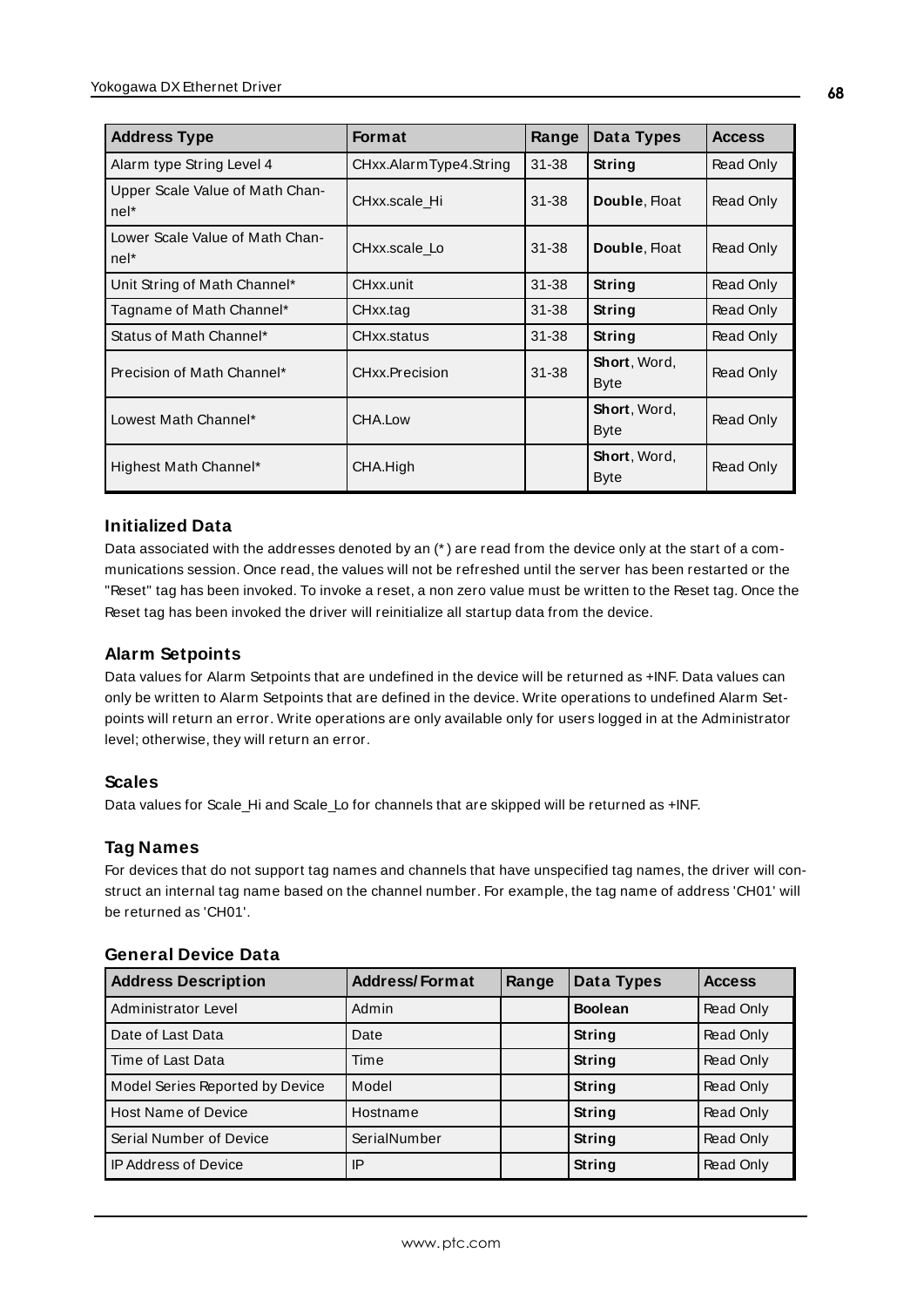| <b>Address Description</b>        | <b>Address/Format</b> | Range     | Data Types        | <b>Access</b> |
|-----------------------------------|-----------------------|-----------|-------------------|---------------|
| <b>Math Communication Data</b>    | <b>CDxx</b>           | $01 - 08$ | <b>Float</b>      | Read/Write    |
| <b>Control Math Execution</b>     | MathControl           |           | Short, Word, Byte | Write Only    |
| <b>Reset Alarms</b>               | <b>Alarm Reset</b>    |           | <b>Boolean</b>    | Write Only    |
| Control Command and Response      | Command               |           | String            | Read/Write    |
| Previous Screen                   | PreScreen             |           | <b>Boolean</b>    | Write Only    |
| Direct Reloading of Configuration | Reset                 |           | <b>Boolean</b>    | Write Only    |
| SetTime*                          | Tag                   |           | <b>Boolean</b>    | Write Only    |

\* The SetTime Tag updates the device time. Writing 0 or 1 to the tag will update the Device Date and Time (which can be verified from the Date Tag and the Time Tag). The SetTime Tag will always display 0 because it is Write Only. After a successful update, the following message will be posted: "Device Clock set to system time [Device <device\_name>]."

# **Administrator Level**

The Admin address type has a value of '1' or 'true' when the user has logged on at the Administrator level and a value of '0' or 'false' when the user has logged on at the User level.

# **Math Communication Data**

The CD address type is only valid for devices equipped with the math option and write operations to CD addresses for non-math equipped devices will return an error. Write operations are available only for users logged in at the Administrator level; otherwise, they will return an error.

#### **Model Series Reported by Device**

The Model address type will have a string value of 'DX100' or 'DX200', indicating the model series returned by the device.

# **Control Math Execution**

The MathControl address type is only available for devices equipped with the math option and write operations to the MathControl tag for non-math equipped devices will return an error.

#### **Control Command and Response**

The Command address allows the user to send a string command and receive a string response to and from the device. This allows the user to send any command to the device, including commands not directly supported by the driver. This tag is only available to users logged in at the Administrator level; otherwise, write operations will return an error.

**Caution**: Write operations using the Command address should be performed with caution.

**Note**: The actual number of addresses available for of each type depends on the configuration of the Yokogawa device. If the driver finds at Runtime that an address is not present in the device, it will post an error message and then remove the tag from its scan list.

Addresses that have Write Only access are assigned a default access of Read/Write; however, data values will be unreadable for these addresses and the associated tags will not be included in the scan list. The current data value for these tags will always be 0 for numeric data types and null string for string data types.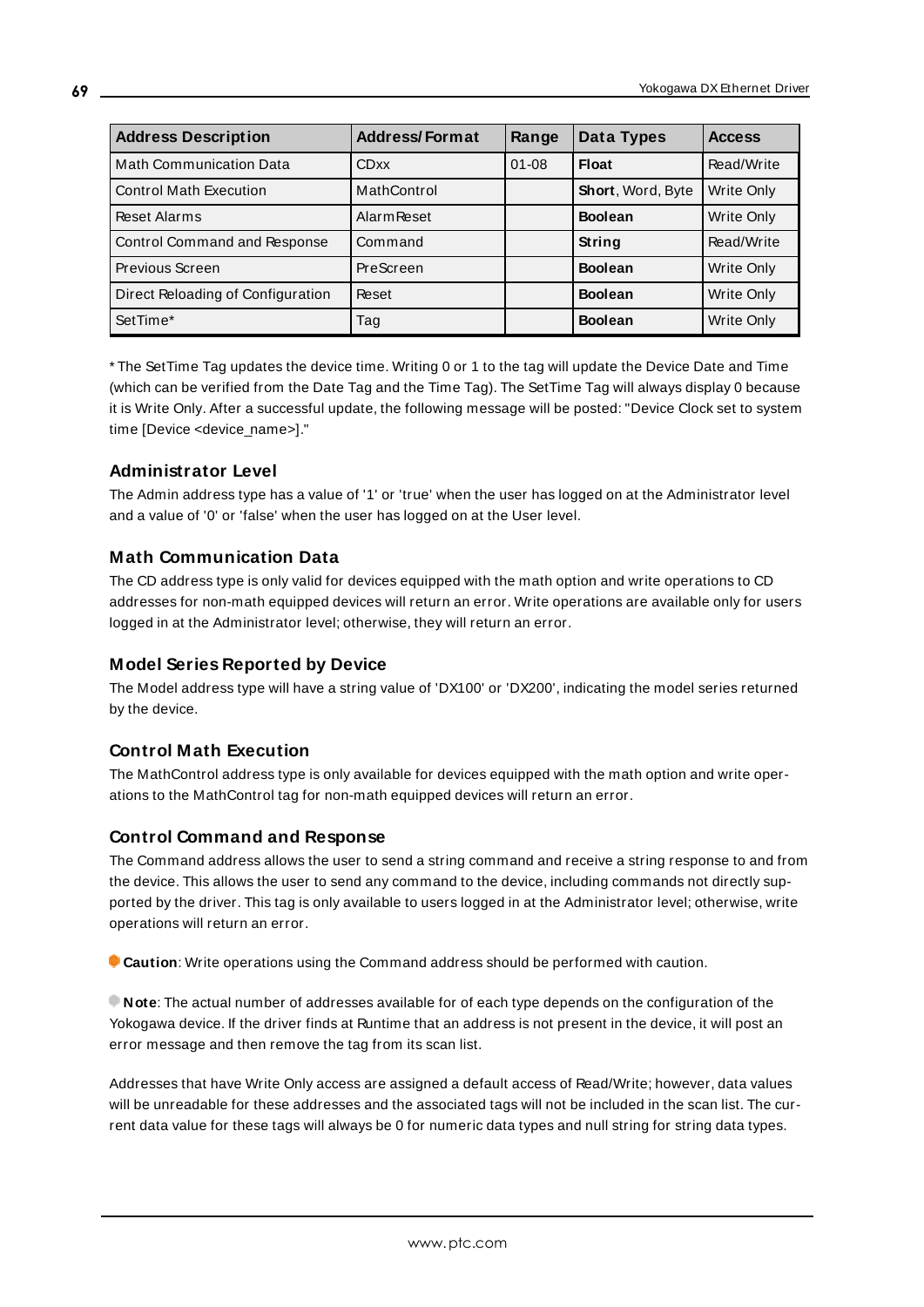# **DX208 Addressing**

The driver supports the following addresses for this device. The default data type is shown in **bold**.

| <b>Address Type</b>                     | <b>Format</b>          | Range     | Data Types                  | <b>Access</b>    |
|-----------------------------------------|------------------------|-----------|-----------------------------|------------------|
| Process Value of Channel                | CHxx or CHxx.PV        | $01 - 08$ | Double, Float               | Read Only        |
| Alarm Summary of Channel                | CHxx.Alarm             | $01 - 08$ | Short, Word,<br><b>Byte</b> | Read Only        |
| Alarm Level1 Status of Channel          | CHxx.Alarm1            | $01 - 08$ | Short, Word,<br><b>Byte</b> | Read Only        |
| Alarm Level2 Status of Channel          | CHxx.Alarm2            | $01 - 08$ | Short, Word,<br><b>Byte</b> | Read Only        |
| Alarm Level3 Status of Channel          | CHxx.Alarm3            | $01 - 08$ | Short, Word,<br><b>Byte</b> | Read Only        |
| Alarm Level4 Status of Channel          | CHxx.Alarm4            | $01 - 08$ | Short, Word,<br><b>Byte</b> | Read Only        |
| Set and Read Level1 Alarm Set-<br>point | CHxx.ASP1              | $01 - 08$ | Double, Float               | Read/Write       |
| Set and Read Level2 Alarm Set-<br>point | CHxx.ASP2              | $01 - 08$ | Double, Float               | Read/Write       |
| Set and Read Level3 Alarm Set-<br>point | CHxx.ASP3              | $01 - 08$ | Double, Float               | Read/Write       |
| Set and Read Level4 Alarm Set-<br>point | CHxx.ASP4              | 01-08     | Double, Float               | Read/Write       |
| Alarm type Numeric Level 1              | CHxx.AlarmType1.Num    | $01 - 08$ | Short, Word,<br><b>Byte</b> | Read Only        |
| Alarm type Numeric Level 2              | CHxx.AlarmType2.Num    | $01 - 08$ | Short, Word,<br><b>Byte</b> | Read Only        |
| Alarm type Numeric Level 3              | CHxx.AlarmType3.Num    | $01 - 08$ | Short, Word,<br><b>Byte</b> | Read Only        |
| Alarm type Numeric Level 4              | CHxx.AlarmType4.Num    | $01 - 08$ | Short, Word,<br><b>Byte</b> | <b>Read Only</b> |
| Alarm type String Level 1               | CHxx.AlarmType1.String | $01 - 08$ | <b>String</b>               | <b>Read Only</b> |
| Alarm type String Level 2               | CHxx.AlarmType2.String | $01 - 08$ | String                      | Read Only        |
| Alarm type String Level 3               | CHxx.AlarmType3.String | $01 - 08$ | String                      | Read Only        |
| Alarm type String Level 4               | CHxx.AlarmType4.String | $01 - 08$ | String                      | Read Only        |
| Upper Scale Value of Channel*           | CHxx.scale_Hi          | $01 - 08$ | Double, Float               | Read Only        |
| Lower Scale Value of Channel*           | CHxx.scale_Lo          | $01 - 08$ | Double, Float               | Read Only        |
| Unit String of Channel*                 | CHxx.unit              | $01 - 08$ | <b>String</b>               | Read Only        |
| Tagname of Channel*                     | CHxx.tag               | $01 - 08$ | String                      | Read Only        |
| Status of Channel*                      | CHxx.status            | $01 - 08$ | String                      | Read Only        |
| Precision of Channel*                   | CHxx.Precision         | $01 - 08$ | Short, Word,<br><b>Byte</b> | Read Only        |
| Lowest Measuring Channel*               | CH.Low                 |           | Short, Word,                | Read Only        |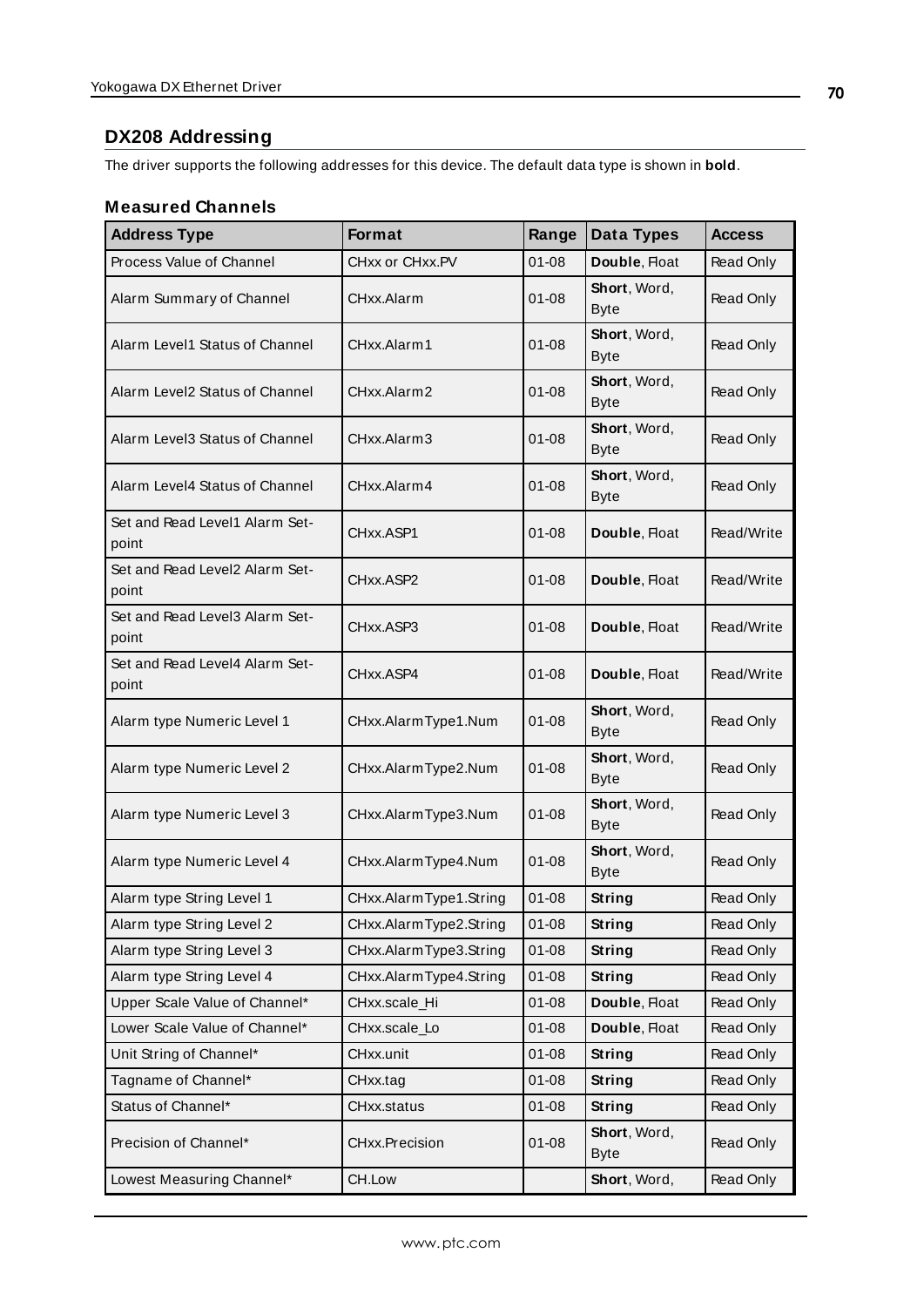| <b>Address Type</b>        | <b>Format</b> | Range | Data Types                          | <b>Access</b> |
|----------------------------|---------------|-------|-------------------------------------|---------------|
|                            |               |       | <b>Byte</b>                         |               |
| Highest Measuring Channel* | CH.High       |       | <b>Short</b> , Word,<br><b>Byte</b> | Read Only     |

| <b>Address Type</b>                      | <b>Format</b>          | Range     | Data Types                  | <b>Access</b> |
|------------------------------------------|------------------------|-----------|-----------------------------|---------------|
| Process Value of Math Channel            | CHxx or CHxx.PV        | 31-38     | Double, Float               | Read Only     |
| Alarm Summary of Math Channel            | CHxx.Alarm             | $31 - 38$ | Short, Word,<br><b>Byte</b> | Read Only     |
| Alarm Level1 Status of Math Chan-<br>nel | CHxx.Alarm1            | $31 - 38$ | Short, Word,<br><b>Byte</b> | Read Only     |
| Alarm Level2 Status of Math Chan-<br>nel | CHxx.Alarm2            | 31-38     | Short, Word,<br><b>Byte</b> | Read Only     |
| Alarm Level3 Status of Math Chan-<br>nel | CHxx.Alarm3            | 31-38     | Short, Word,<br><b>Byte</b> | Read Only     |
| Alarm Level4 Status of Math Chan-<br>nel | CHxx.Alarm4            | $31 - 38$ | Short, Word,<br><b>Byte</b> | Read Only     |
| Set and Read Level1 Alarm Setpoint       | CHxx.ASP1              | 31-38     | Double, Float               | Read/Write    |
| Set and Read Level2 Alarm Setpoint       | CHxx.ASP2              | $31 - 38$ | Double, Float               | Read/Write    |
| Set and Read Level3 Alarm Setpoint       | CHxx.ASP3              | $31 - 38$ | Double, Float               | Read/Write    |
| Set and Read Level4 Alarm Setpoint       | CHxx.ASP4              | $31 - 38$ | Double, Float               | Read/Write    |
| Alarm type Numeric Level 1               | CHxx.AlarmType1.Num    | 31-38     | Short, Word,<br><b>Byte</b> | Read Only     |
| Alarm type Numeric Level 2               | CHxx.AlarmType2.Num    | $31 - 38$ | Short, Word,<br><b>Byte</b> | Read Only     |
| Alarm type Numeric Level 3               | CHxx.AlarmType3.Num    | 31-38     | Short, Word,<br><b>Byte</b> | Read Only     |
| Alarm type Numeric Level 4               | CHxx.AlarmType4.Num    | 31-38     | Short, Word,<br><b>Byte</b> | Read Only     |
| Alarm type String Level 1                | CHxx.AlarmType1.String | $31 - 38$ | String                      | Read Only     |
| Alarm type String Level 2                | CHxx.AlarmType2.String | $31 - 38$ | String                      | Read Only     |
| Alarm type String Level 3                | CHxx.AlarmType3.String | $31 - 38$ | <b>String</b>               | Read Only     |
| Alarm type String Level 4                | CHxx.AlarmType4.String | $31 - 38$ | <b>String</b>               | Read Only     |
| Upper Scale Value of Math Chan-<br>nel*  | CHxx.scale_Hi          | 31-38     | Double, Float               | Read Only     |
| Lower Scale Value of Math Chan-<br>nel*  | CHxx.scale_Lo          | 31-38     | Double, Float               | Read Only     |
| Unit String of Math Channel*             | CHxx.unit              | $31 - 38$ | String                      | Read Only     |
| Tagname of Math Channel*                 | CHxx.tag               | $31 - 38$ | String                      | Read Only     |
| Status of Math Channel*                  | CHxx.status            | $31 - 38$ | <b>String</b>               | Read Only     |
| Precision of Math Channel*               | CHxx.Precision         | 31-38     | Short, Word,<br><b>Byte</b> | Read Only     |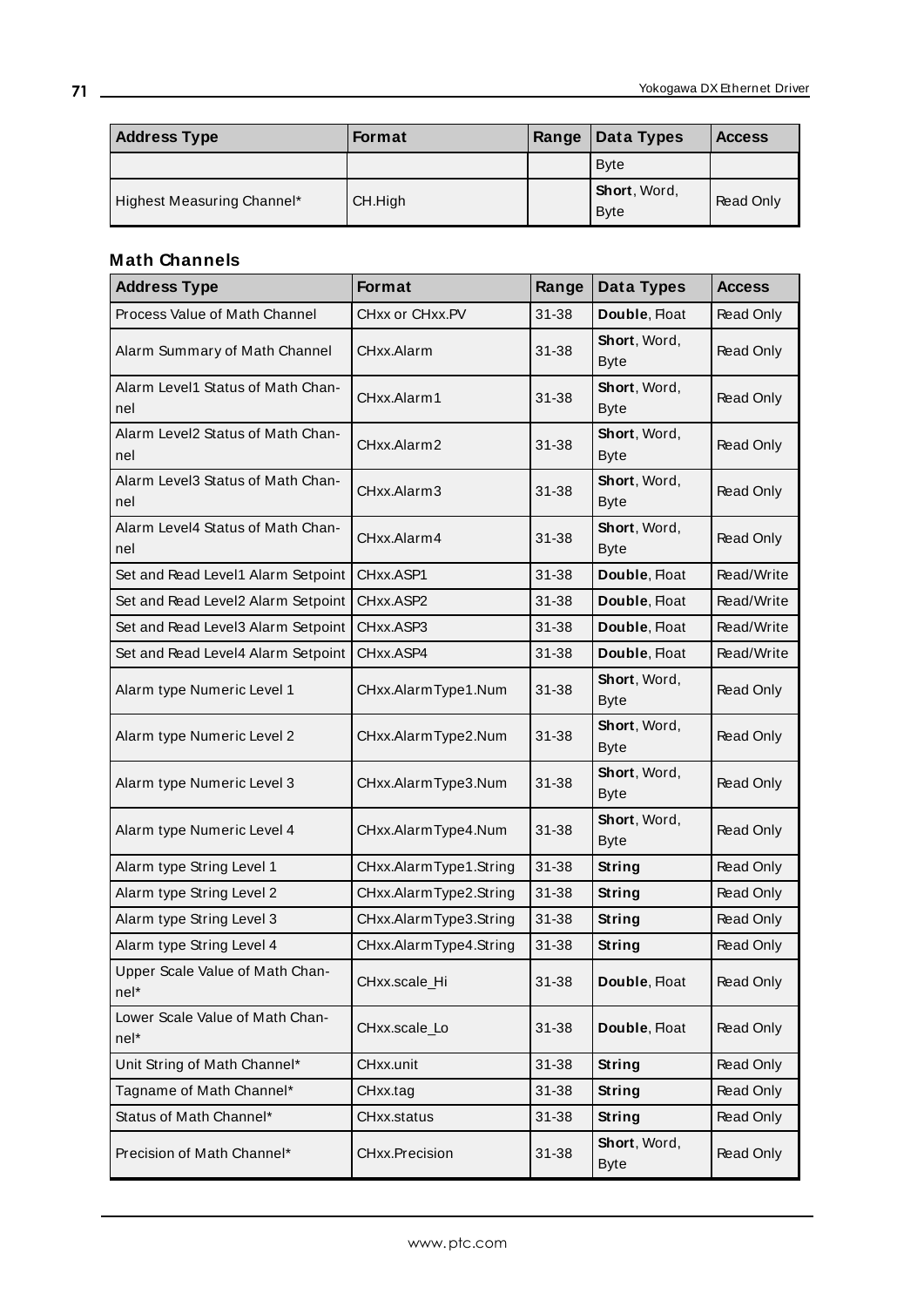| <b>Address Type</b>   | Format   | Range | Data Types                          | <b>Access</b> |
|-----------------------|----------|-------|-------------------------------------|---------------|
| Lowest Math Channel*  | CHA.Low  |       | <b>Short</b> , Word,<br><b>Byte</b> | Read Only     |
| Highest Math Channel* | CHA.High |       | <b>Short</b> , Word,<br><b>Byte</b> | Read Only     |

\* Data associated with these addresses are only read from the device at the start of a communications session. Once read, the values will not be refreshed until the server has been restarted or the "Reset" tag has been invoked. To invoke a reset, a non-zero value must be written to the Reset tag. Once the Reset tag has been invoked the driver will reinitialize all startup data from the device.

# **Alarm Setpoints**

Data values for Alarm Setpoints that are undefined in the device will be returned as +INF. Data values can only be written to Alarm Setpoints that are defined in the device. Write operations to undefined Alarm Setpoints will return an error. Write operations are only available only for users logged in at the Administrator level; otherwise, they will return an error.

# **Scales**

Data values for Scale\_Hi and Scale\_Lo for channels that are skipped will be returned as +INF.

# **Tag Names**

For devices that do not support tag names and channels that have unspecified tag names, the driver will construct an internal tag name based on the channel number. For example, the tag name of address 'CH01' will be returned as 'CH01'.

#### **General Device Data**

| <b>Address Description</b>        | <b>Address/Format</b> | Range     | Data Types        | <b>Access</b> |
|-----------------------------------|-----------------------|-----------|-------------------|---------------|
| Administrator Level               | Admin                 |           | <b>Boolean</b>    | Read Only     |
| Date of Last Data                 | Date                  |           | String            | Read Only     |
| Time of Last Data                 | Time                  |           | String            | Read Only     |
| Model Series Reported by Device   | Model                 |           | String            | Read Only     |
| <b>Host Name of Device</b>        | Hostname              |           | String            | Read Only     |
| Serial Number of Device           | SerialNumber          |           | String            | Read Only     |
| <b>IP Address of Device</b>       | IP                    |           | String            | Read Only     |
| <b>Math Communication Data</b>    | <b>CDxx</b>           | $01 - 08$ | Float             | Read/Write    |
| <b>Control Math Execution</b>     | MathControl           |           | Short, Word, Byte | Write Only    |
| <b>Reset Alarms</b>               | <b>Alarm Reset</b>    |           | <b>Boolean</b>    | Write Only    |
| Control Command and Response      | Command               |           | String            | Read/Write    |
| Previous Screen                   | PreScreen             |           | <b>Boolean</b>    | Write Only    |
| Direct Reloading of Configuration | Reset                 |           | <b>Boolean</b>    | Write Only    |
| SetTime*                          | Tag                   |           | <b>Boolean</b>    | Write Only    |

\* The SetTime Tag updates the device time. Writing 0 or 1 to the tag will update the Device Date and Time (which can be verified from the Date Tag and the Time Tag). The SetTime Tag will always display 0 because it is Write Only. After a successful update, the following message will be posted: "Device Clock set to system time [Device <device\_name>]."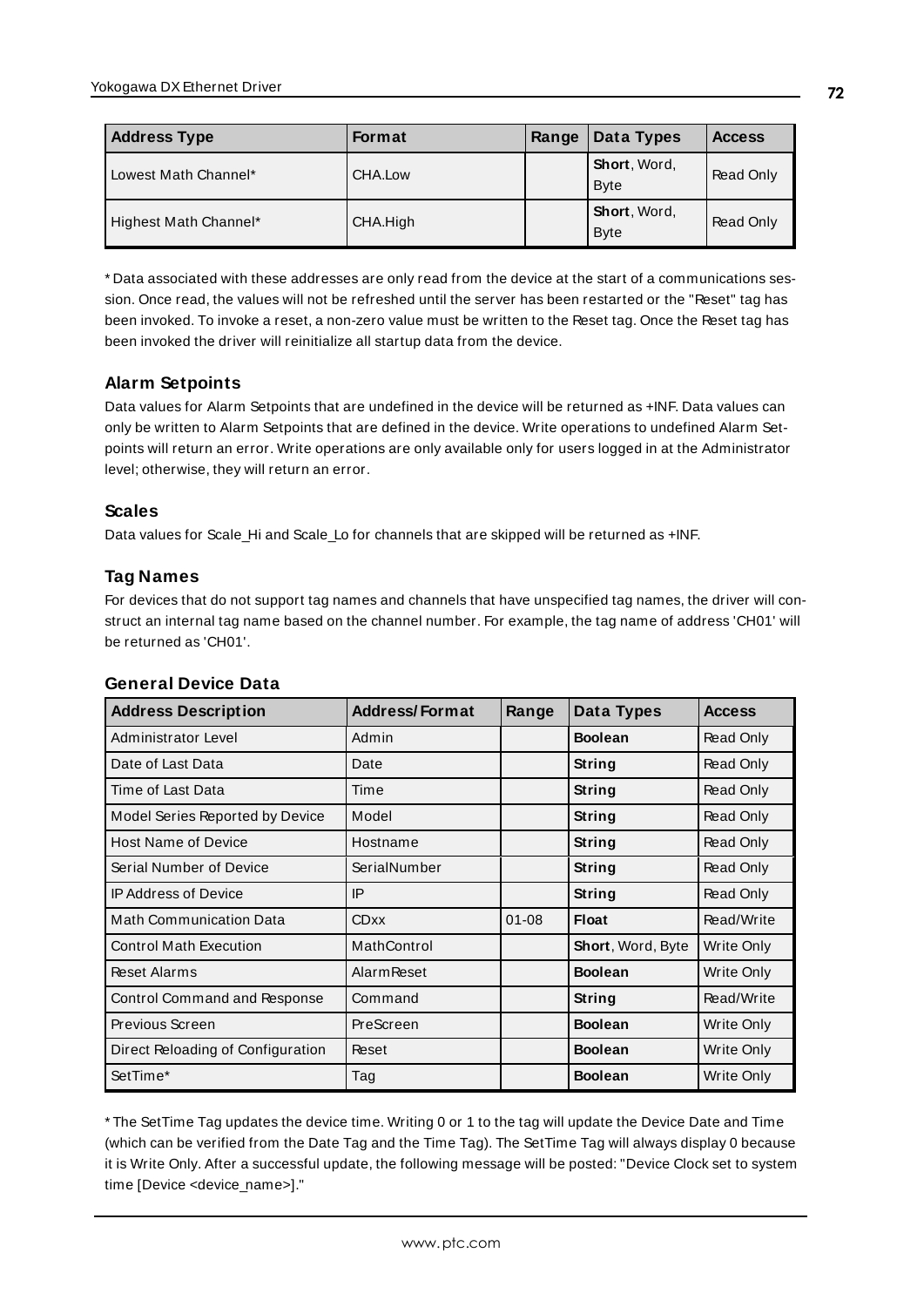### **Administrator Level**

The Admin address type has a value of '1' or 'true' when the user has logged on at the Administrator level and a value of '0' or 'false' when the user has logged on at the User level.

#### **Math Communication Data**

The CD address type is only valid for devices equipped with the math option and write operations to CD addresses for non-math equipped devices will return an error. Write operations are available only for users logged in at the Administrator level; otherwise, they will return an error.

#### **Model Series Reported by Device**

The Model address type will have a string value of 'DX100' or 'DX200', indicating the model series returned by the device.

#### **Control Math Execution**

The MathControl address type is only available for devices equipped with the math option and write operations to the MathControl tag for non-math equipped devices will return an error.

#### **Control Command and Response**

The Command address allows the user to send a string command and receive a string response to and from the device. This allows the user to send any command to the device, including commands not directly supported by the driver. This tag is only available to users logged in at the Administrator level; otherwise, write operations will return an error.

**Caution**: Write operations using the Command address should be performed with caution.

**Note**: The actual number of addresses available for of each type depends on the configuration of the Yokogawa device. If the driver finds at Runtime that an address is not present in the device, it will post an error message and then remove the tag from its scan list.

Addresses that have Write Only access are assigned a default access of Read/Write; however, data values will be unreadable for these addresses and the associated tags will not be included in the scan list. The current data value for these tags will always be 0 for numeric data types and null string for string data types.

### **DX210 Addressing**

The driver supports the following addresses for this device. The default data type is shown in **bold**.

| <b>Address Type</b>            | <b>Format</b>                            | Range     | Data Types                  | <b>Access</b> |
|--------------------------------|------------------------------------------|-----------|-----------------------------|---------------|
| Process Value of Channel       | CH <sub>xx</sub> or CH <sub>xx</sub> .PV | $01 - 10$ | Double, Float               | Read Only     |
| Alarm Summary of Channel       | CHxx.Alarm                               | $01 - 10$ | Short, Word,<br><b>Byte</b> | Read Only     |
| Alarm Level1 Status of Channel | CHxx.Alarm1                              | $01 - 10$ | Short, Word,<br><b>Byte</b> | Read Only     |
| Alarm Level2 Status of Channel | CHxx Alarm2                              | $01 - 10$ | Short, Word,<br><b>Byte</b> | Read Only     |
| Alarm Level3 Status of Channel | CHxx.Alarm3                              | $01 - 10$ | Short, Word,<br><b>Byte</b> | Read Only     |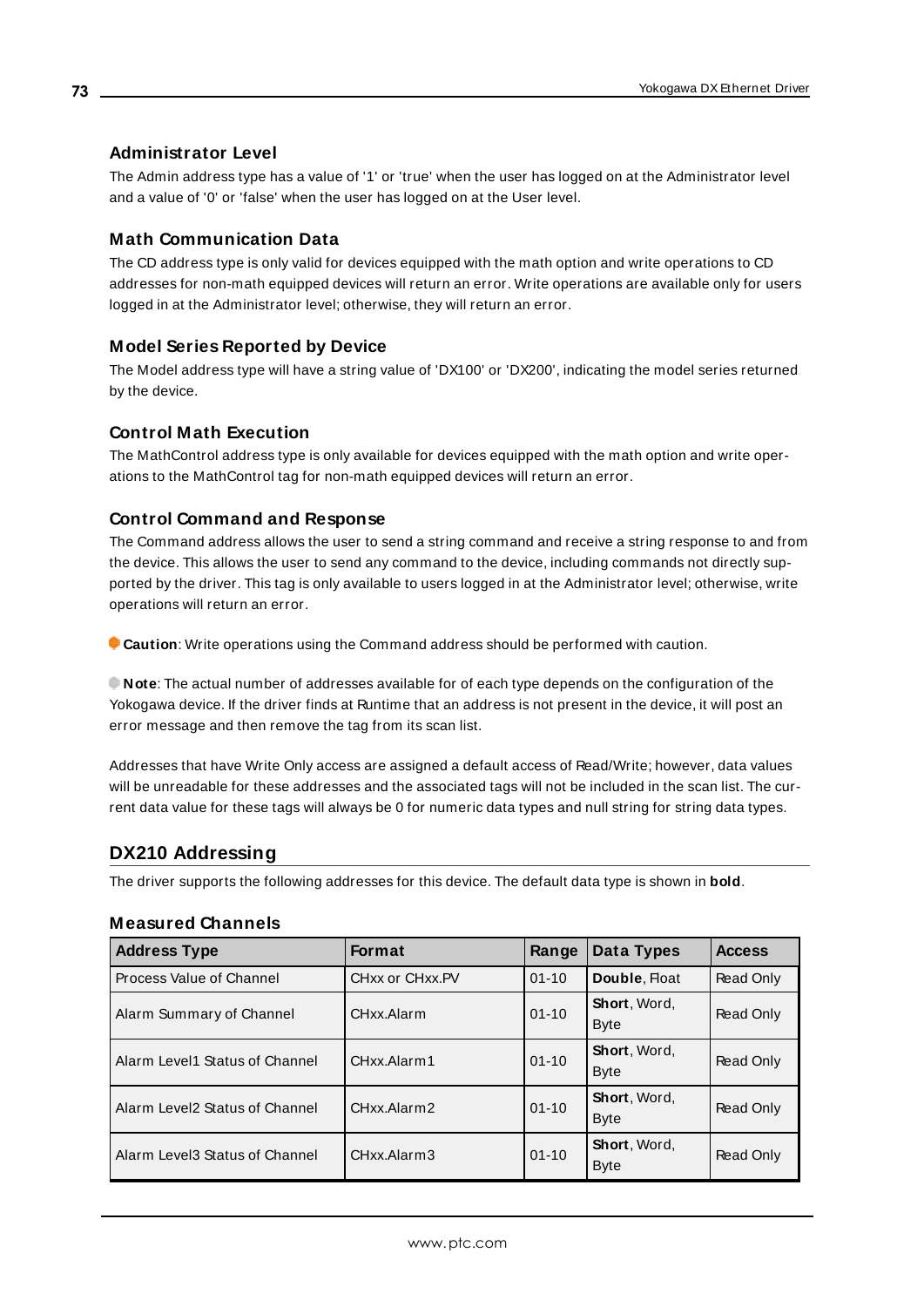| <b>Address Type</b>                     | Format                 | Range     | Data Types                  | <b>Access</b> |
|-----------------------------------------|------------------------|-----------|-----------------------------|---------------|
| Alarm Level4 Status of Channel          | CHxx.Alarm4            | $01 - 10$ | Short, Word,<br><b>Byte</b> | Read Only     |
| Set and Read Level1 Alarm Set-<br>point | CHxx.ASP1              | $01 - 10$ | Double, Float               | Read/Write    |
| Set and Read Level2 Alarm Set-<br>point | CHxx.ASP2              | $01 - 10$ | Double, Float               | Read/Write    |
| Set and Read Level3 Alarm Set-<br>point | CHxx ASP3              | $01 - 10$ | Double, Float               | Read/Write    |
| Set and Read Level4 Alarm Set-<br>point | CHxx.ASP4              | $01 - 10$ | Double, Float               | Read/Write    |
| Alarm type Numeric Level 1              | CHxx.AlarmType1.Num    | $01 - 10$ | Short, Word,<br><b>Byte</b> | Read Only     |
| Alarm type Numeric Level 2              | CHxx.AlarmType2.Num    | $01 - 10$ | Short, Word,<br><b>Byte</b> | Read Only     |
| Alarm type Numeric Level 3              | CHxx.AlarmType3.Num    | $01 - 10$ | Short, Word,<br><b>Byte</b> | Read Only     |
| Alarm type Numeric Level 4              | CHxx.AlarmType4.Num    | $01 - 10$ | Short, Word,<br><b>Byte</b> | Read Only     |
| Alarm type String Level 1               | CHxx.AlarmType1.String | $01 - 10$ | String                      | Read Only     |
| Alarm type String Level 2               | CHxx.AlarmType2.String | $01 - 10$ | String                      | Read Only     |
| Alarm type String Level 3               | CHxx.AlarmType3.String | $01 - 10$ | String                      | Read Only     |
| Alarm type String Level 4               | CHxx.AlarmType4.String | $01 - 10$ | <b>String</b>               | Read Only     |
| Upper Scale Value of Channel*           | CHxx.scale_Hi          | $01 - 10$ | Double, Float               | Read Only     |
| Lower Scale Value of Channel*           | CHxx.scale_Lo          | $01 - 10$ | Double, Float               | Read Only     |
| Unit String of Channel*                 | CHxx.unit              | $01 - 10$ | String                      | Read Only     |
| Tagname of Channel*                     | CHxx.tag               | $01 - 10$ | String                      | Read Only     |
| Status of Channel*                      | CHxx.status            | $01 - 10$ | <b>String</b>               | Read Only     |
| Precision of Channel*                   | CHxx.Precision         | $01 - 10$ | Short, Word,<br><b>Byte</b> | Read Only     |
| Lowest Measuring Channel*               | CH.Low                 |           | Short, Word,<br><b>Byte</b> | Read Only     |
| Highest Measuring Channel*              | CH.High                |           | Short, Word,<br><b>Byte</b> | Read Only     |

| <b>Address Type</b>                          | <b>Format</b>                            | Range     | Data Types                  | <b>Access</b> |
|----------------------------------------------|------------------------------------------|-----------|-----------------------------|---------------|
| l Process Value of Math Channel              | CH <sub>xx</sub> or CH <sub>xx</sub> .PV | $31 - 60$ | Double, Float               | Read Only     |
| Alarm Summary of Math Channel                | CHxx.Alarm                               | $31 - 60$ | Short, Word,<br><b>Byte</b> | Read Only     |
| l Alarm Level1 Status of Math Chan-<br>l nel | CHxx.Alarm1                              | $31 - 60$ | Short, Word,<br><b>Byte</b> | Read Only     |
| l Alarm Level2 Status of Math Chan-<br>l nel | CHxx.Alarm2                              | $31 - 60$ | Short, Word,<br><b>Byte</b> | Read Only     |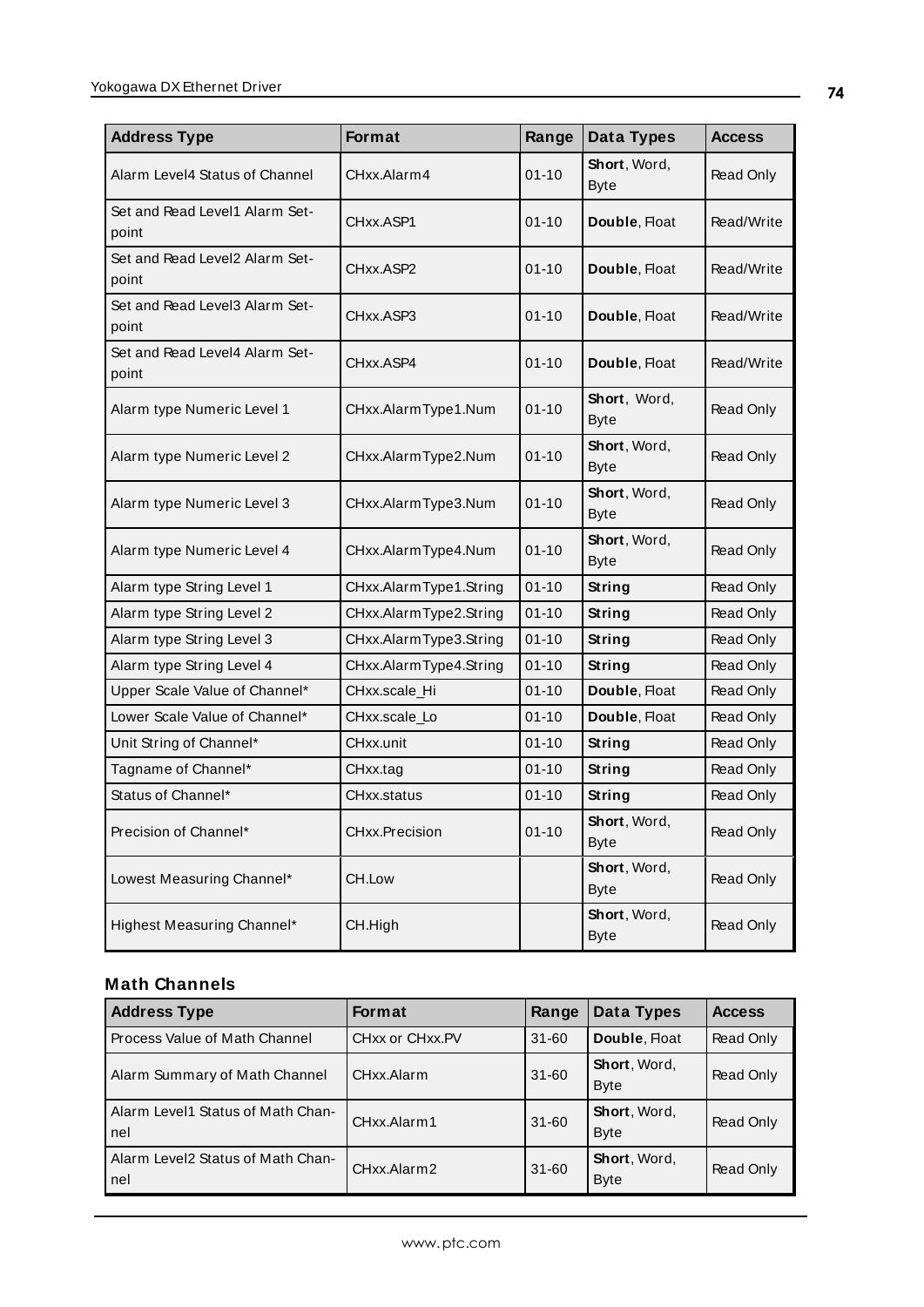| <b>Address Type</b>                       | Format                 | Range     | <b>Data Types</b>           | <b>Access</b> |
|-------------------------------------------|------------------------|-----------|-----------------------------|---------------|
| Alarm Level3 Status of Math Chan-<br>nel  | CHxx.Alarm3            | 31-60     | Short, Word,<br><b>Byte</b> | Read Only     |
| Alarm Level4 Status of Math Chan-<br>nel  | CHxx.Alarm4            | $31 - 60$ | Short, Word,<br><b>Byte</b> | Read Only     |
| Set and Read Level1 Alarm Setpoint        | CHxx.ASP1              | $31 - 60$ | Double, Float               | Read/Write    |
| Set and Read Level2 Alarm Setpoint        | CHxx.ASP2              | $31 - 60$ | Double, Float               | Read/Write    |
| Set and Read Level3 Alarm Setpoint        | CHxx.ASP3              | $31 - 60$ | Double, Float               | Read/Write    |
| Set and Read Level4 Alarm Setpoint        | CHxx.ASP4              | $31 - 60$ | Double, Float               | Read/Write    |
| Alarm type Numeric Level 1                | CHxx.AlarmType1.Num    | $31 - 60$ | Short, Word,<br><b>Byte</b> | Read Only     |
| Alarm type Numeric Level 2                | CHxx.AlarmType2.Num    | 31-60     | Short, Word,<br><b>Byte</b> | Read Only     |
| Alarm type Numeric Level 3                | CHxx.AlarmType3.Num    | $31 - 60$ | Short, Word,<br><b>Byte</b> | Read Only     |
| Alarm type Numeric Level 4                | CHxx.AlarmType4.Num    | 31-60     | Short, Word,<br><b>Byte</b> | Read Only     |
| Alarm type String Level 1                 | CHxx.AlarmType1.String | $31 - 60$ | String                      | Read Only     |
| Alarm type String Level 2                 | CHxx.AlarmType2.String | $31 - 60$ | String                      | Read Only     |
| Alarm type String Level 3                 | CHxx.AlarmType3.String | $31 - 60$ | String                      | Read Only     |
| Alarm type String Level 4                 | CHxx.AlarmType4.String | $31 - 60$ | <b>String</b>               | Read Only     |
| Upper Scale Value of Math Chan-<br>nel*   | CHxx.scale_Hi          | 31-60     | Double, Float               | Read Only     |
| Lower Scale Value of Math Chan-<br>$nel*$ | CHxx.scale_Lo          | 31-60     | Double, Float               | Read Only     |
| Unit String of Math Channel*              | CHxx.unit              | $31 - 60$ | String                      | Read Only     |
| Tagname of Math Channel*                  | CHxx.tag               | $31 - 60$ | String                      | Read Only     |
| Status of Math Channel*                   | CHxx.status            | $31 - 60$ | <b>String</b>               | Read Only     |
| Precision of Math Channel*                | CHxx.Precision         | $31 - 60$ | Short, Word,<br><b>Byte</b> | Read Only     |
| Lowest Math Channel*                      | CHA.Low                |           | Short, Word,<br><b>Byte</b> | Read Only     |
| Highest Math Channel*                     | CHA.High               |           | Short, Word,<br><b>Byte</b> | Read Only     |

\* Data associated with these addresses are only read from the device at the start of a communications session. Once read, the values will not be refreshed until the server has been restarted or the "Reset" tag has been invoked. To invoke a reset, a non zero value must be written to the Reset tag. Once the Reset tag has been invoked the driver will reinitialize all startup data from the device.

# **Alarm Setpoints**

Data values for Alarm Setpoints that are undefined in the device will be returned as +INF. Data values can only be written to Alarm Setpoints that are defined in the device. Write operations to undefined Alarm Setpoints will return an error. Write operations are only available only for users logged in at the Administrator level; otherwise, they will return an error.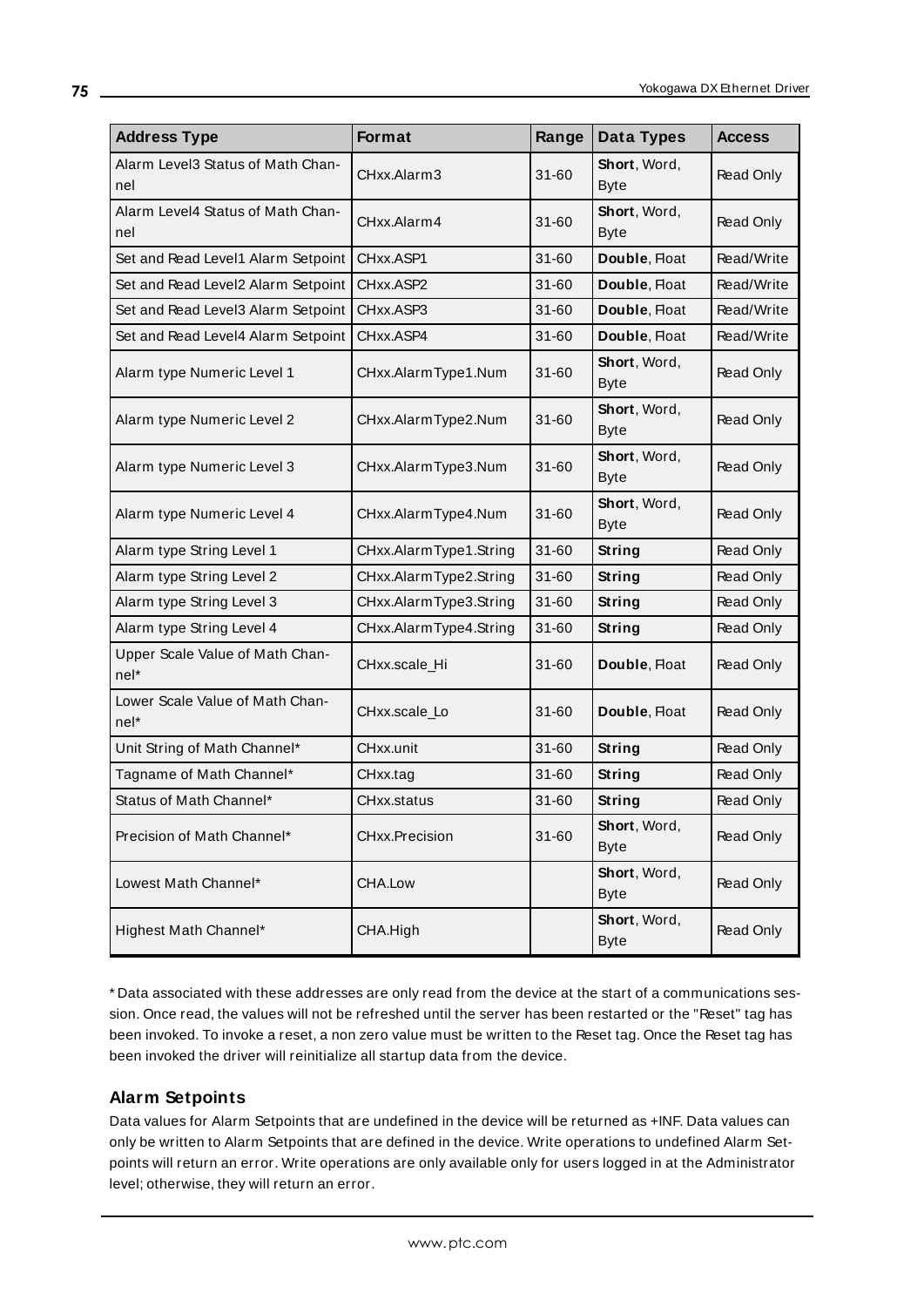## **Scales**

Data values for Scale\_Hi and Scale\_Lo for channels that are skipped will be returned as +INF.

## **Tag Names**

For devices that do not support tag names and channels that have unspecified tag names, the driver will construct an internal tag name based on the channel number. For example, the tag name of address 'CH01' will be returned as 'CH01'.

| <b>Address Description</b>        | <b>Address/Format</b> | Range     | Data Types        | <b>Access</b> |
|-----------------------------------|-----------------------|-----------|-------------------|---------------|
| Administrator Level               | Admin                 |           | <b>Boolean</b>    | Read Only     |
| Date of Last Data                 | Date                  |           | String            | Read Only     |
| Time of Last Data                 | Time                  |           | String            | Read Only     |
| Model Series Reported by Device   | Model                 |           | String            | Read Only     |
| <b>Host Name of Device</b>        | Hostname              |           | String            | Read Only     |
| Serial Number of Device           | SerialNumber          |           | String            | Read Only     |
| <b>IP Address of Device</b>       | IP                    |           | String            | Read Only     |
| <b>Math Communication Data</b>    | <b>CDxx</b>           | $01 - 30$ | <b>Float</b>      | Read/Write    |
| <b>Control Math Execution</b>     | MathControl           |           | Short, Word, Byte | Write Only    |
| <b>Reset Alarms</b>               | <b>Alarm Reset</b>    |           | <b>Boolean</b>    | Write Only    |
| Control Command and Response      | Command               |           | String            | Read/Write    |
| Previous Screen                   | PreScreen             |           | <b>Boolean</b>    | Write Only    |
| Direct Reloading of Configuration | Reset                 |           | <b>Boolean</b>    | Write Only    |
| SetTime*                          | Tag                   |           | <b>Boolean</b>    | Write Only    |

#### **General Device Data**

\* The SetTime Tag updates the device time. Writing 0 or 1 to the tag will update the Device Date and Time (which can be verified from the Date Tag and the Time Tag). The SetTime Tag will always display 0 because it is Write Only. After a successful update, the following message will be posted: "Device Clock set to system time [Device <device\_name>]."

### **Administrator Level**

The Admin address type has a value of '1' or 'true' when the user has logged on at the Administrator level and a value of '0' or 'false' when the user has logged on at the User level.

### **Math Communication Data**

The CD address type is only valid for devices equipped with the math option and write operations to CD addresses for non-math equipped devices will return an error. Write operations are available only for users logged in at the Administrator level; otherwise, they will return an error.

### **Model Series Reported by Device**

The Model address type will have a string value of 'DX100' or 'DX200', indicating the model series returned by the device.

## **Control Math Execution**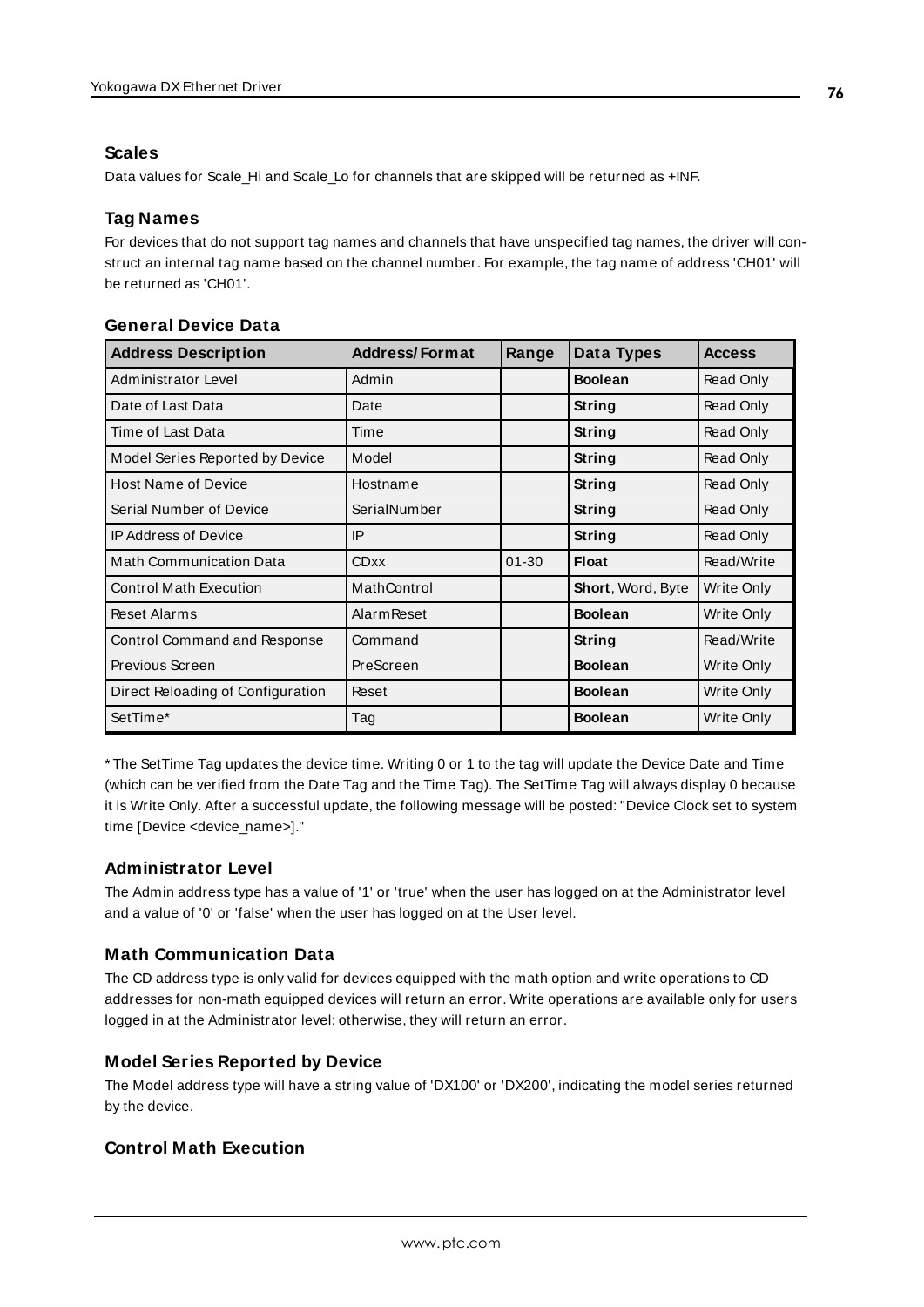The MathControl address type is only available for devices equipped with the math option and write operations to the MathControl tag for non-math equipped devices will return an error.

#### **Control Command and Response**

The Command address allows the user to send a string command and receive a string response to and from the device. This allows the user to send any command to the device, including commands not directly supported by the driver. This tag is only available to users logged in at the Administrator level; otherwise, write operations will return an error.

**Caution**: Write operations using the Command address should be performed with caution.

**Note**: The actual number of addresses available for of each type depends on the configuration of the Yokogawa device. If the driver finds at Runtime that an address is not present in the device, it will post an error message and then remove the tag from its scan list.

Addresses that have Write Only access are assigned a default access of Read/Write; however, data values will be unreadable for these addresses and the associated tags will not be included in the scan list. The current data value for these tags will always be 0 for numeric data types and null string for string data types.

#### **DX220 Addressing**

The driver supports the following addresses for this device. The default data type is shown in **bold**.

| <b>Address Type</b>                     | <b>Format</b>       | Range     | Data Types                  | <b>Access</b>    |
|-----------------------------------------|---------------------|-----------|-----------------------------|------------------|
| Process Value of Channel                | CHxx or CHxx.PV     | $01 - 20$ | Double, Float               | Read Only        |
| Alarm Summary of Channel                | CHxx.Alarm          | $01 - 20$ | Short, Word,<br><b>Byte</b> | Read Only        |
| Alarm Level1 Status of Channel          | CHxx.Alarm1         | $01 - 20$ | Short, Word,<br><b>Byte</b> | Read Only        |
| Alarm Level2 Status of Channel          | CHxx.Alarm2         | $01 - 20$ | Short, Word,<br><b>Byte</b> | Read Only        |
| Alarm Level3 Status of Channel          | CHxx.Alarm3         | $01 - 20$ | Short, Word,<br><b>Byte</b> | Read Only        |
| Alarm Level4 Status of Channel          | CHxx Alarm4         | $01 - 20$ | Short, Word,<br><b>Byte</b> | Read Only        |
| Set and Read Level1 Alarm Set-<br>point | CHxx.ASP1           | $01 - 20$ | Double, Float               | Read/Write       |
| Set and Read Level2 Alarm Set-<br>point | CHxx.ASP2           | $01 - 20$ | Double, Float               | Read/Write       |
| Set and Read Level3 Alarm Set-<br>point | CHxx.ASP3           | $01 - 20$ | Double, Float               | Read/Write       |
| Set and Read Level4 Alarm Set-<br>point | CHxx.ASP4           | $01 - 20$ | Double, Float               | Read/Write       |
| Alarm type Numeric Level 1              | CHxx.AlarmType1.Num | $01 - 20$ | Short, Word,<br><b>Byte</b> | Read Only        |
| Alarm type Numeric Level 2              | CHxx.AlarmType2.Num | $01 - 20$ | Short, Word,<br><b>Byte</b> | <b>Read Only</b> |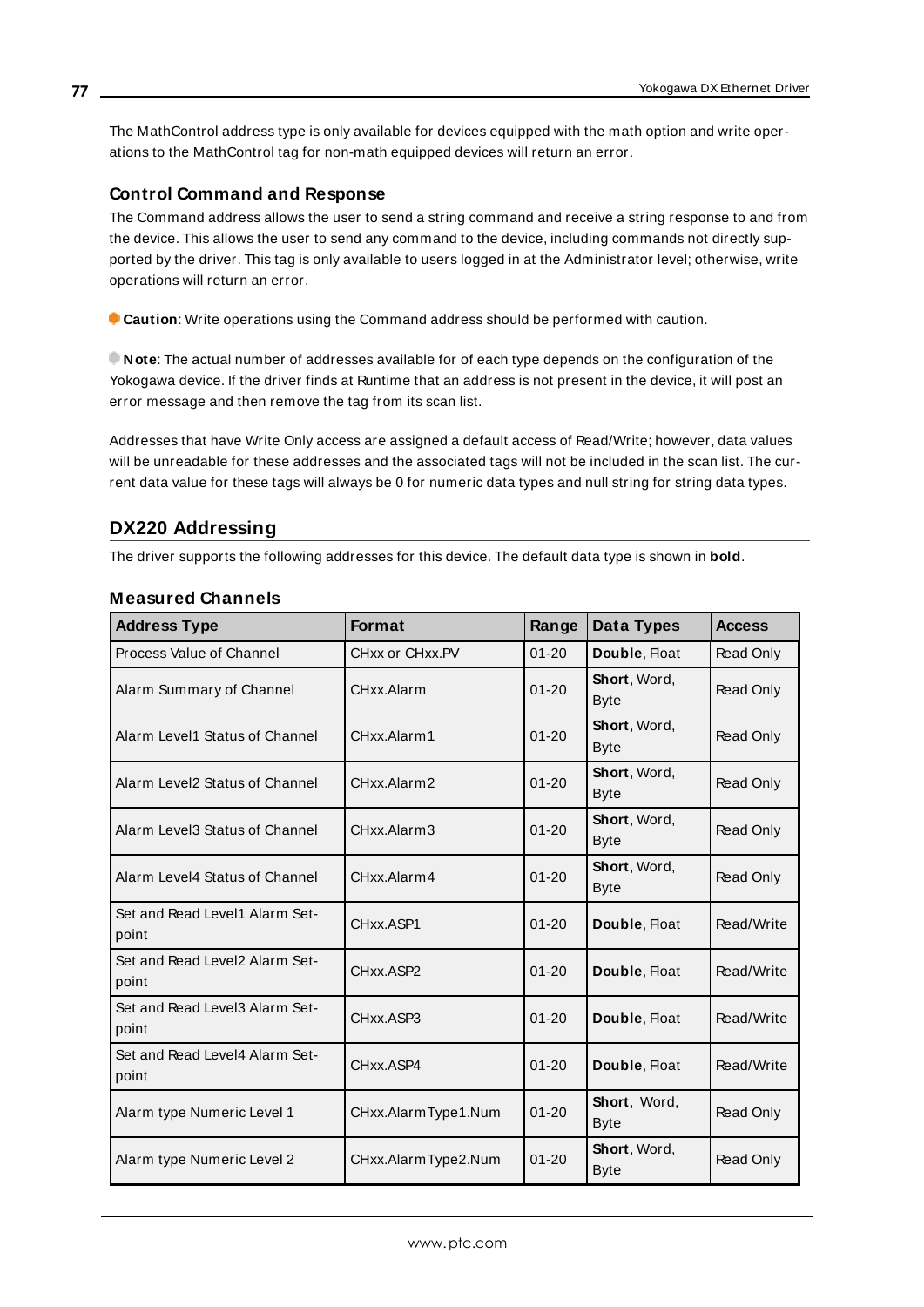| <b>Address Type</b>           | <b>Format</b>          | Range     | Data Types                  | <b>Access</b>    |
|-------------------------------|------------------------|-----------|-----------------------------|------------------|
| Alarm type Numeric Level 3    | CHxx.AlarmType3.Num    | $01 - 20$ | Short, Word,<br><b>Byte</b> | Read Only        |
| Alarm type Numeric Level 4    | CHxx.AlarmType4.Num    | $01 - 20$ | Short, Word,<br><b>Byte</b> | Read Only        |
| Alarm type String Level 1     | CHxx.AlarmType1.String | $01 - 20$ | String                      | Read Only        |
| Alarm type String Level 2     | CHxx.AlarmType2.String | $01 - 20$ | String                      | Read Only        |
| Alarm type String Level 3     | CHxx.AlarmType3.String | $01 - 20$ | String                      | Read Only        |
| Alarm type String Level 4     | CHxx.AlarmType4.String | $01 - 20$ | String                      | Read Only        |
| Upper Scale Value of Channel* | CHxx.scale Hi          | $01 - 20$ | Double, Float               | Read Only        |
| Lower Scale Value of Channel* | CHxx.scale_Lo          | $01 - 20$ | Double, Float               | Read Only        |
| Unit String of Channel*       | CHxx.unit              | $01 - 20$ | <b>String</b>               | Read Only        |
| Tagname of Channel*           | CHxx.tag               | $01 - 20$ | String                      | Read Only        |
| Status of Channel*            | CHxx.status            | $01 - 20$ | <b>String</b>               | Read Only        |
| Precision of Channel*         | CHxx.Precision         | $01 - 20$ | Short, Word,<br><b>Byte</b> | <b>Read Only</b> |
| Lowest Measuring Channel*     | CH.Low                 |           | Short, Word,<br><b>Byte</b> | Read Only        |
| Highest Measuring Channel*    | CH.High                |           | Short, Word,<br><b>Byte</b> | Read Only        |

| <b>Address Type</b>                      | <b>Format</b>       | Range     | Data Types                  | <b>Access</b>    |
|------------------------------------------|---------------------|-----------|-----------------------------|------------------|
| Process Value of Math Channel            | CHxx or CHxx.PV     | $31 - 60$ | Double, Float               | <b>Read Only</b> |
| Alarm Summary of Math Channel            | CHxx.Alarm          | $31 - 60$ | Short, Word,<br><b>Byte</b> | Read Only        |
| Alarm Level1 Status of Math Chan-<br>nel | CHxx.Alarm1         | $31 - 60$ | Short, Word,<br><b>Byte</b> | Read Only        |
| Alarm Level2 Status of Math Chan-<br>nel | CHxx.Alarm2         | $31 - 60$ | Short, Word,<br><b>Byte</b> | Read Only        |
| Alarm Level3 Status of Math Chan-<br>nel | CHxx.Alarm3         | $31 - 60$ | Short, Word,<br><b>Byte</b> | Read Only        |
| Alarm Level4 Status of Math Chan-<br>nel | CHxx.Alarm4         | $31 - 60$ | Short, Word,<br><b>Byte</b> | Read Only        |
| Set and Read Level1 Alarm Setpoint       | CHxx.ASP1           | $31 - 60$ | Double, Float               | Read/Write       |
| Set and Read Level2 Alarm Setpoint       | CHxx.ASP2           | $31 - 60$ | Double, Float               | Read/Write       |
| Set and Read Level3 Alarm Setpoint       | CHxx.ASP3           | $31 - 60$ | Double, Float               | Read/Write       |
| Set and Read Level4 Alarm Setpoint       | CHxx.ASP4           | $31 - 60$ | Double, Float               | Read/Write       |
| Alarm type Numeric Level 1               | CHxx.AlarmType1.Num | $31 - 60$ | Short, Word,<br><b>Byte</b> | Read Only        |
| Alarm type Numeric Level 2               | CHxx.AlarmType2.Num | $31 - 60$ | Short, Word,<br><b>Byte</b> | Read Only        |
| Alarm type Numeric Level 3               | CHxx.AlarmType3.Num | $31 - 60$ | Short, Word,                | <b>Read Only</b> |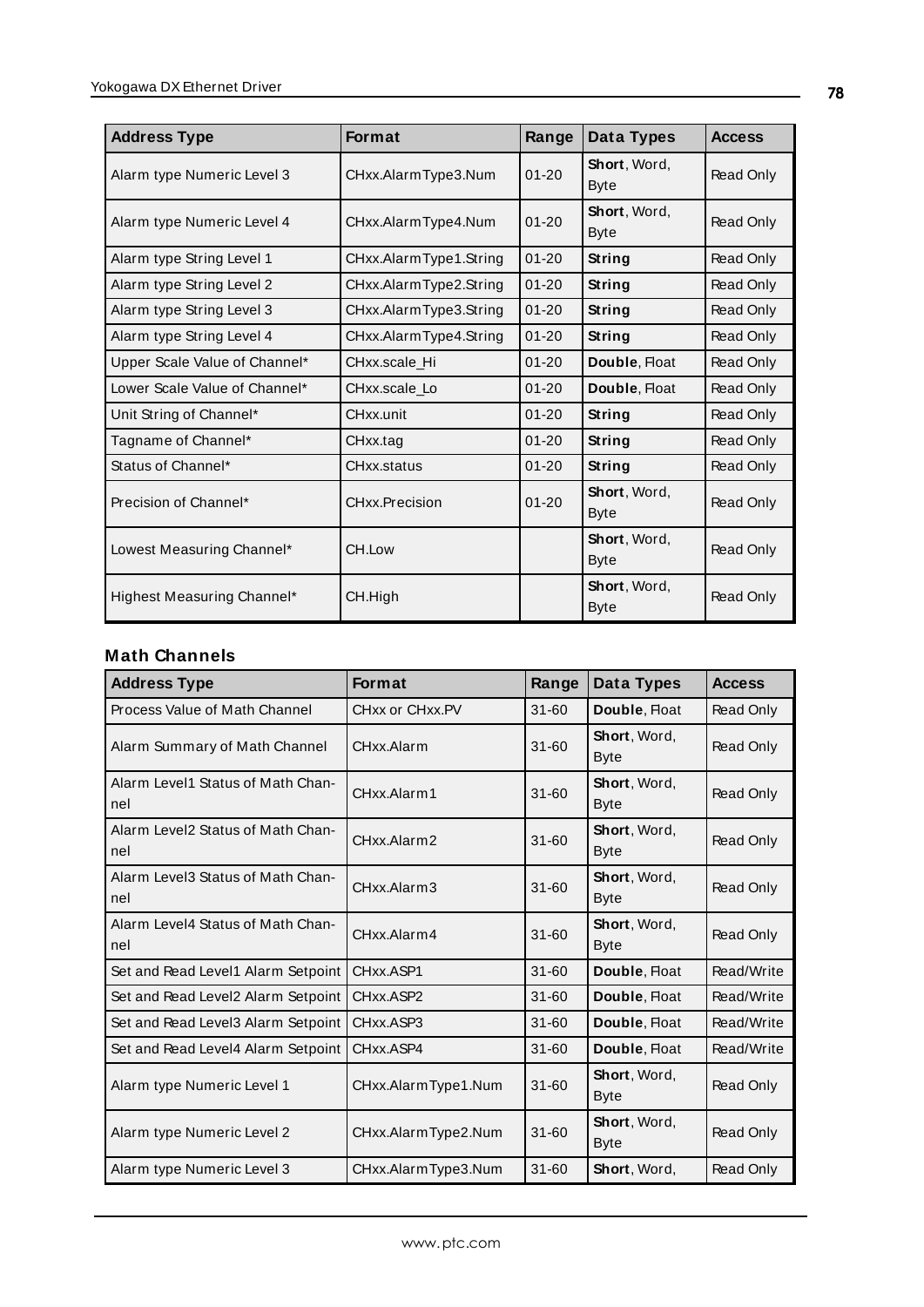| <b>Address Type</b>                       | <b>Format</b>          | Range     | Data Types                  | <b>Access</b>    |
|-------------------------------------------|------------------------|-----------|-----------------------------|------------------|
|                                           |                        |           | <b>Byte</b>                 |                  |
| Alarm type Numeric Level 4                | CHxx.AlarmType4.Num    | $31 - 60$ | Short, Word,<br><b>Byte</b> | Read Only        |
| Alarm type String Level 1                 | CHxx.AlarmType1.String | $31 - 60$ | String                      | Read Only        |
| Alarm type String Level 2                 | CHxx.AlarmType2.String | $31 - 60$ | String                      | Read Only        |
| Alarm type String Level 3                 | CHxx.AlarmType3.String | $31 - 60$ | <b>String</b>               | Read Only        |
| Alarm type String Level 4                 | CHxx.AlarmType4.String | $31 - 60$ | String                      | Read Only        |
| Upper Scale Value of Math Chan-<br>nel*   | CHxx.scale Hi          | $31 - 60$ | Double, Float               | Read Only        |
| Lower Scale Value of Math Chan-<br>$nel*$ | CHxx.scale Lo          | $31 - 60$ | Double, Float               | Read Only        |
| Unit String of Math Channel*              | CHxx.unit              | $31 - 60$ | String                      | Read Only        |
| Tagname of Math Channel*                  | CHxx.tag               | $31 - 60$ | String                      | <b>Read Only</b> |
| Status of Math Channel*                   | CHxx.status            | $31 - 60$ | <b>String</b>               | Read Only        |
| Precision of Math Channel*                | CHxx.Precision         | $31 - 60$ | Short, Word,<br><b>Byte</b> | Read Only        |
| Lowest Math Channel*                      | CHA.Low                |           | Short, Word,<br><b>Byte</b> | Read Only        |
| Highest Math Channel*                     | CHA.High               |           | Short, Word,<br><b>Byte</b> | Read Only        |

\* Data associated with these addresses are only read from the device at the start of a communications session. Once read, the values will not be refreshed until the server has been restarted or the "Reset" tag has been invoked. To invoke a reset, a non zero value must be written to the Reset tag. Once the Reset tag has been invoked the driver will reinitialize all startup data from the device.

# **Alarm Setpoints**

Data values for Alarm Setpoints that are undefined in the device will be returned as +INF. Data values can only be written to Alarm Setpoints that are defined in the device. Write operations to undefined Alarm Setpoints will return an error. Write operations are only available only for users logged in at the Administrator level; otherwise, they will return an error.

# **Scales**

Data values for Scale\_Hi and Scale\_Lo for channels that are skipped will be returned as +INF.

# **Tag Names**

For devices that do not support tag names and channels that have unspecified tag names, the driver will construct an internal tag name based on the channel number. For example, the tag name of address 'CH01' will be returned as 'CH01'.

### **General Device Data**

| <b>Address Description</b> | <b>Address/Format</b> | Range | <b>Data Types</b> | <b>Access</b>    |
|----------------------------|-----------------------|-------|-------------------|------------------|
| Administrator Level        | Admin                 |       | <b>Boolean</b>    | Read Only        |
| Date of Last Data          | Date                  |       | String            | <b>Read Only</b> |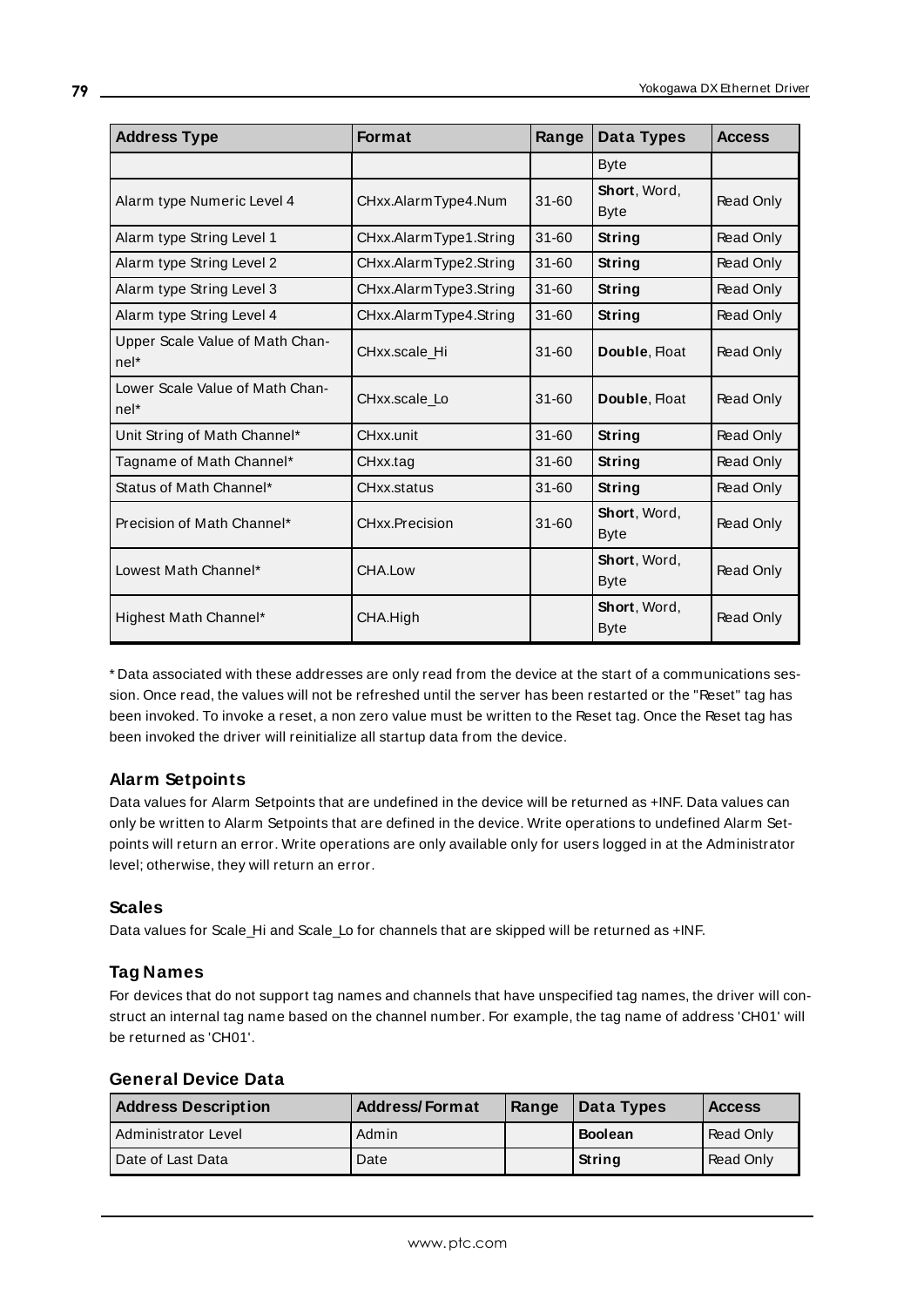| <b>Address Description</b>        | <b>Address/Format</b> | Range     | Data Types               | <b>Access</b> |
|-----------------------------------|-----------------------|-----------|--------------------------|---------------|
| Time of Last Data                 | Time                  |           | String                   | Read Only     |
| Model Series Reported by Device   | Model                 |           | String                   | Read Only     |
| <b>Host Name of Device</b>        | Hostname              |           | String                   | Read Only     |
| Serial Number of Device           | SerialNumber          |           | String                   | Read Only     |
| <b>IP Address of Device</b>       | IP                    |           | String                   | Read Only     |
| <b>Math Communication Data</b>    | <b>CDxx</b>           | $01 - 30$ | <b>Float</b>             | Read/Write    |
| <b>Control Math Execution</b>     | MathControl           |           | <b>Short, Word, Byte</b> | Write Only    |
| <b>Reset Alarms</b>               | <b>Alarm Reset</b>    |           | <b>Boolean</b>           | Write Only    |
| Control Command and Response      | Command               |           | String                   | Read/Write    |
| Previous Screen                   | PreScreen             |           | <b>Boolean</b>           | Write Only    |
| Direct Reloading of Configuration | Reset                 |           | <b>Boolean</b>           | Write Only    |
| SetTime*                          | Tag                   |           | <b>Boolean</b>           | Write Only    |

\* The SetTime Tag updates the device time. Writing 0 or 1 to the tag will update the Device Date and Time (which can be verified from the Date Tag and the Time Tag). The SetTime Tag will always display 0 because it is Write Only. After a successful update, the following message will be posted: "Device Clock set to system time [Device <device\_name>]."

### **Administrator Level**

The Admin address type has a value of '1' or 'true' when the user has logged on at the Administrator level and a value of '0' or 'false' when the user has logged on at the User level.

### **Math Communication Data**

The CD address type is only valid for devices equipped with the math option and write operations to CD addresses for non-math equipped devices will return an error. Write operations are available only for users logged in at the Administrator level; otherwise, they will return an error.

### **Model Series Reported by Device**

The Model address type will have a string value of 'DX100' or 'DX200', indicating the model series returned by the device.

### **Control Math Execution**

The MathControl address type is only available for devices equipped with the math option and write operations to the MathControl tag for non-math equipped devices will return an error.

# **Control Command and Response**

The Command address allows the user to send a string command and receive a string response to and from the device. This allows the user to send any command to the device, including commands not directly supported by the driver. This tag is only available to users logged in at the Administrator level; otherwise, write operations will return an error.

**Caution**: Write operations using the Command address should be performed with caution.

**Note**: The actual number of addresses available for of each type depends on the configuration of the Yokogawa device. If the driver finds at Runtime that an address is not present in the device, it will post an error message and then remove the tag from its scan list.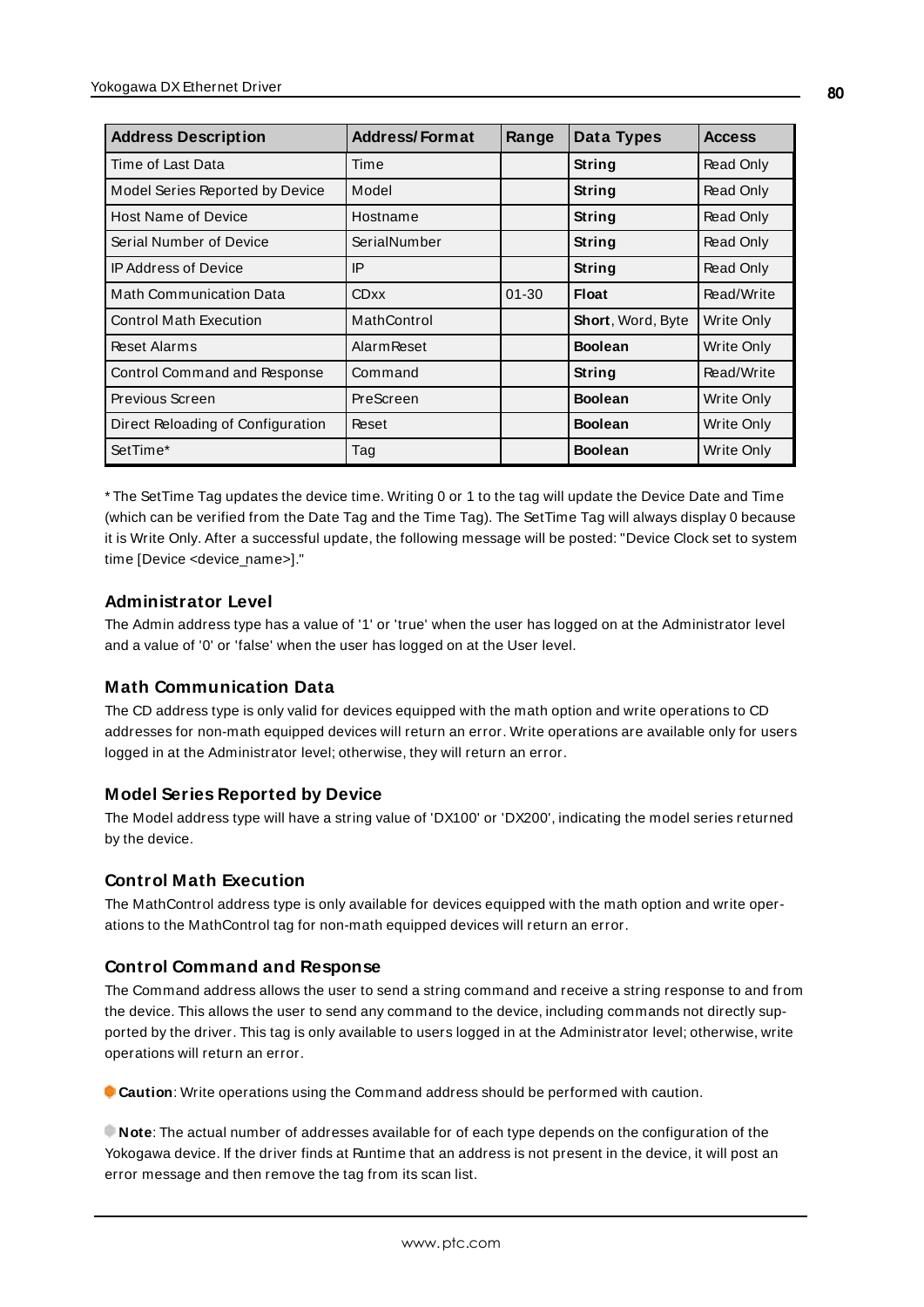Addresses that have Write Only access are assigned a default access of Read/Write; however, data values will be unreadable for these addresses and the associated tags will not be included in the scan list. The current data value for these tags will always be 0 for numeric data types and null string for string data types.

# **DX230 Addressing**

The driver supports the following addresses for this device. The default data type is shown in **bold**.

| <b>Address Type</b>                     | Format                 | Range     | Data Types                  | <b>Access</b> |
|-----------------------------------------|------------------------|-----------|-----------------------------|---------------|
| Process Value of Channel                | CHxx or CHxx.PV        | $01 - 30$ | Double, Float               | Read Only     |
| Alarm Summary of Channel                | CHxx.Alarm             | $01 - 30$ | Short, Word,<br><b>Byte</b> | Read Only     |
| Alarm Level1 Status of Channel          | CHxx.Alarm1            | $01 - 30$ | Short, Word,<br><b>Byte</b> | Read Only     |
| Alarm Level2 Status of Channel          | CHxx.Alarm2            | 01-30     | Short, Word,<br><b>Byte</b> | Read Only     |
| Alarm Level3 Status of Channel          | CHxx.Alarm3            | $01 - 30$ | Short, Word,<br><b>Byte</b> | Read Only     |
| Alarm Level4 Status of Channel          | CHxx.Alarm4            | $01 - 30$ | Short, Word,<br><b>Byte</b> | Read Only     |
| Set and Read Level1 Alarm Set-<br>point | CHxx.ASP1              | 01-30     | Double, Float               | Read/Write    |
| Set and Read Level2 Alarm Set-<br>point | CHxx.ASP2              | 01-30     | Double, Float               | Read/Write    |
| Set and Read Level3 Alarm Set-<br>point | CHxx.ASP3              | 01-30     | Double, Float               | Read/Write    |
| Set and Read Level4 Alarm Set-<br>point | CHxx.ASP4              | 01-30     | Double, Float               | Read/Write    |
| Alarm type Numeric Level 1              | CHxx.AlarmType1.Num    | $01 - 30$ | Short, Word,<br><b>Byte</b> | Read Only     |
| Alarm type Numeric Level 2              | CHxx.AlarmType2.Num    | $01 - 30$ | Short, Word,<br><b>Byte</b> | Read Only     |
| Alarm type Numeric Level 3              | CHxx.AlarmType3.Num    | $01 - 30$ | Short, Word,<br><b>Byte</b> | Read Only     |
| Alarm type Numeric Level 4              | CHxx.AlarmType4.Num    | $01 - 30$ | Short, Word,<br><b>Byte</b> | Read Only     |
| Alarm type String Level 1               | CHxx.AlarmType1.String | $01 - 30$ | String                      | Read Only     |
| Alarm type String Level 2               | CHxx.AlarmType2.String | $01 - 30$ | String                      | Read Only     |
| Alarm type String Level 3               | CHxx.AlarmType3.String | $01 - 30$ | <b>String</b>               | Read Only     |
| Alarm type String Level 4               | CHxx.AlarmType4.String | $01 - 30$ | String                      | Read Only     |
| Upper Scale Value of Channel*           | CHxx.scale_Hi          | $01 - 30$ | Double, Float               | Read Only     |
| Lower Scale Value of Channel*           | CHxx.scale_Lo          | $01 - 30$ | Double, Float               | Read Only     |
| Unit String of Channel*                 | CHxx.unit              | $01 - 30$ | <b>String</b>               | Read Only     |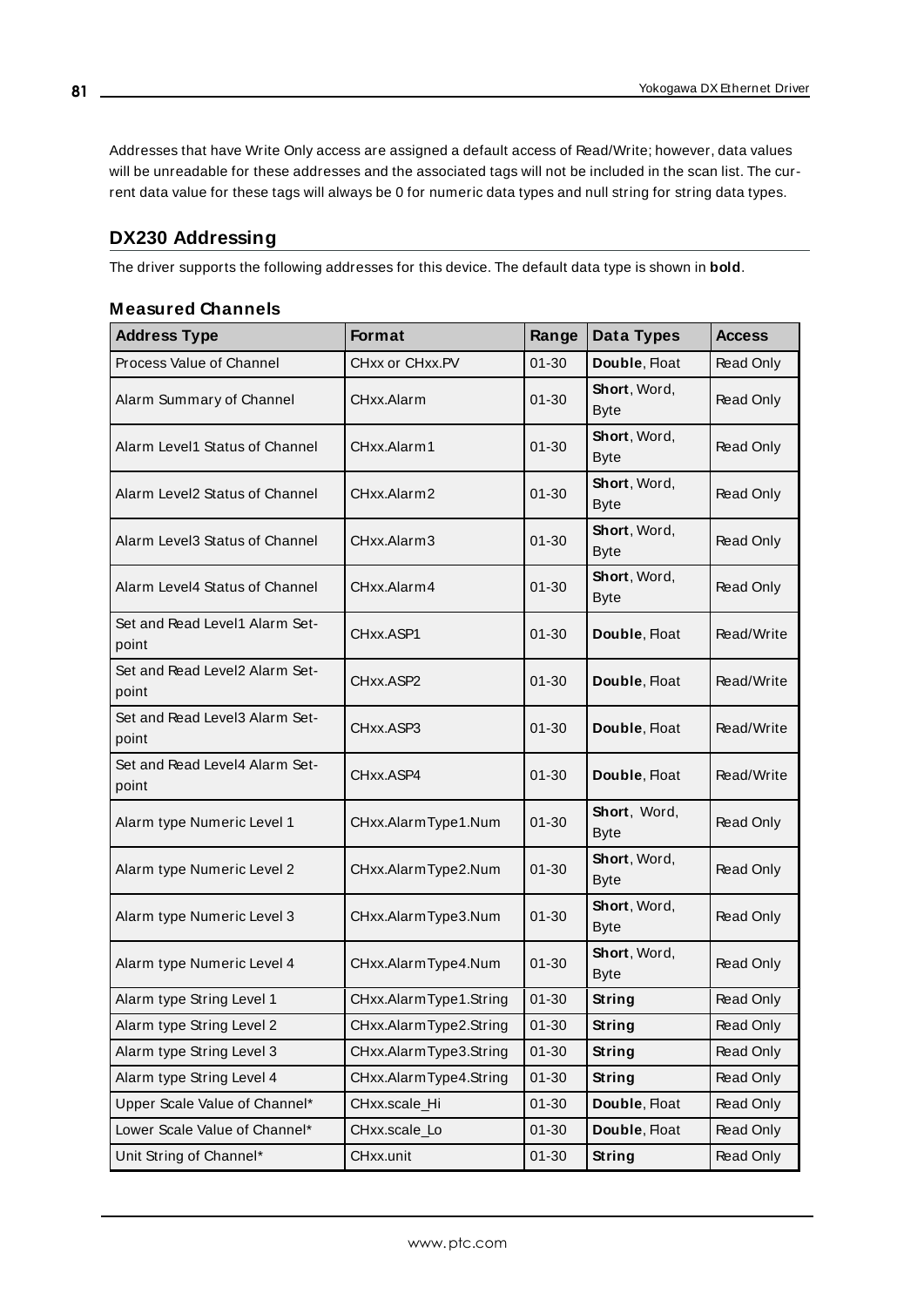| <b>Address Type</b>        | <b>Format</b>  | Range     | Data Types                  | <b>Access</b> |
|----------------------------|----------------|-----------|-----------------------------|---------------|
| Tagname of Channel*        | CHxx.tag       | $01 - 30$ | String                      | Read Only     |
| Status of Channel*         | CHxx.status    | $01 - 30$ | <b>String</b>               | Read Only     |
| Precision of Channel*      | CHxx.Precision | $01 - 30$ | Short, Word,<br><b>Byte</b> | Read Only     |
| Lowest Measuring Channel*  | CH.Low         |           | Short, Word,<br><b>Byte</b> | Read Only     |
| Highest Measuring Channel* | CH.High        |           | Short, Word,<br><b>Byte</b> | Read Only     |

| <b>Address Type</b>                      | Format                 | Range     | Data Types                  | <b>Access</b> |
|------------------------------------------|------------------------|-----------|-----------------------------|---------------|
| Process Value of Math Channel            | CHxx or CHxx.PV        | $31 - 60$ | Double, Float               | Read Only     |
| Alarm Summary of Math Channel            | CHxx.Alarm             | $31 - 60$ | Short, Word,<br><b>Byte</b> | Read Only     |
| Alarm Level1 Status of Math Chan-<br>nel | CHxx.Alarm1            | $31 - 60$ | Short, Word,<br><b>Byte</b> | Read Only     |
| Alarm Level2 Status of Math Chan-<br>nel | CHxx.Alarm2            | $31 - 60$ | Short, Word,<br><b>Byte</b> | Read Only     |
| Alarm Level3 Status of Math Chan-<br>nel | CHxx.Alarm3            | 31-60     | Short, Word,<br><b>Byte</b> | Read Only     |
| Alarm Level4 Status of Math Chan-<br>nel | CHxx.Alarm4            | $31 - 60$ | Short, Word,<br><b>Byte</b> | Read Only     |
| Set and Read Level1 Alarm Setpoint       | CHxx.ASP1              | $31 - 60$ | Double, Float               | Read/Write    |
| Set and Read Level2 Alarm Setpoint       | CHxx.ASP2              | $31 - 60$ | Double, Float               | Read/Write    |
| Set and Read Level3 Alarm Setpoint       | CHxx.ASP3              | $31 - 60$ | Double, Float               | Read/Write    |
| Set and Read Level4 Alarm Setpoint       | CHxx.ASP4              | $31 - 60$ | Double, Float               | Read/Write    |
| Alarm type Numeric Level 1               | CHxx.AlarmType1.Num    | 31-60     | Short, Word,<br><b>Byte</b> | Read Only     |
| Alarm type Numeric Level 2               | CHxx.AlarmType2.Num    | $31 - 60$ | Short, Word,<br><b>Byte</b> | Read Only     |
| Alarm type Numeric Level 3               | CHxx.AlarmType3.Num    | $31 - 60$ | Short, Word,<br><b>Byte</b> | Read Only     |
| Alarm type Numeric Level 4               | CHxx.AlarmType4.Num    | $31 - 60$ | Short, Word,<br><b>Byte</b> | Read Only     |
| Alarm type String Level 1                | CHxx.AlarmType1.String | $31 - 60$ | <b>String</b>               | Read Only     |
| Alarm type String Level 2                | CHxx.AlarmType2.String | $31 - 60$ | String                      | Read Only     |
| Alarm type String Level 3                | CHxx.AlarmType3.String | $31 - 60$ | <b>String</b>               | Read Only     |
| Alarm type String Level 4                | CHxx.AlarmType4.String | $31 - 60$ | String                      | Read Only     |
| Upper Scale Value of Math Chan-<br>nel*  | CHxx.scale_Hi          | 31-60     | Double, Float               | Read Only     |
| Lower Scale Value of Math Chan-<br>nel*  | CHxx.scale_Lo          | $31 - 60$ | Double, Float               | Read Only     |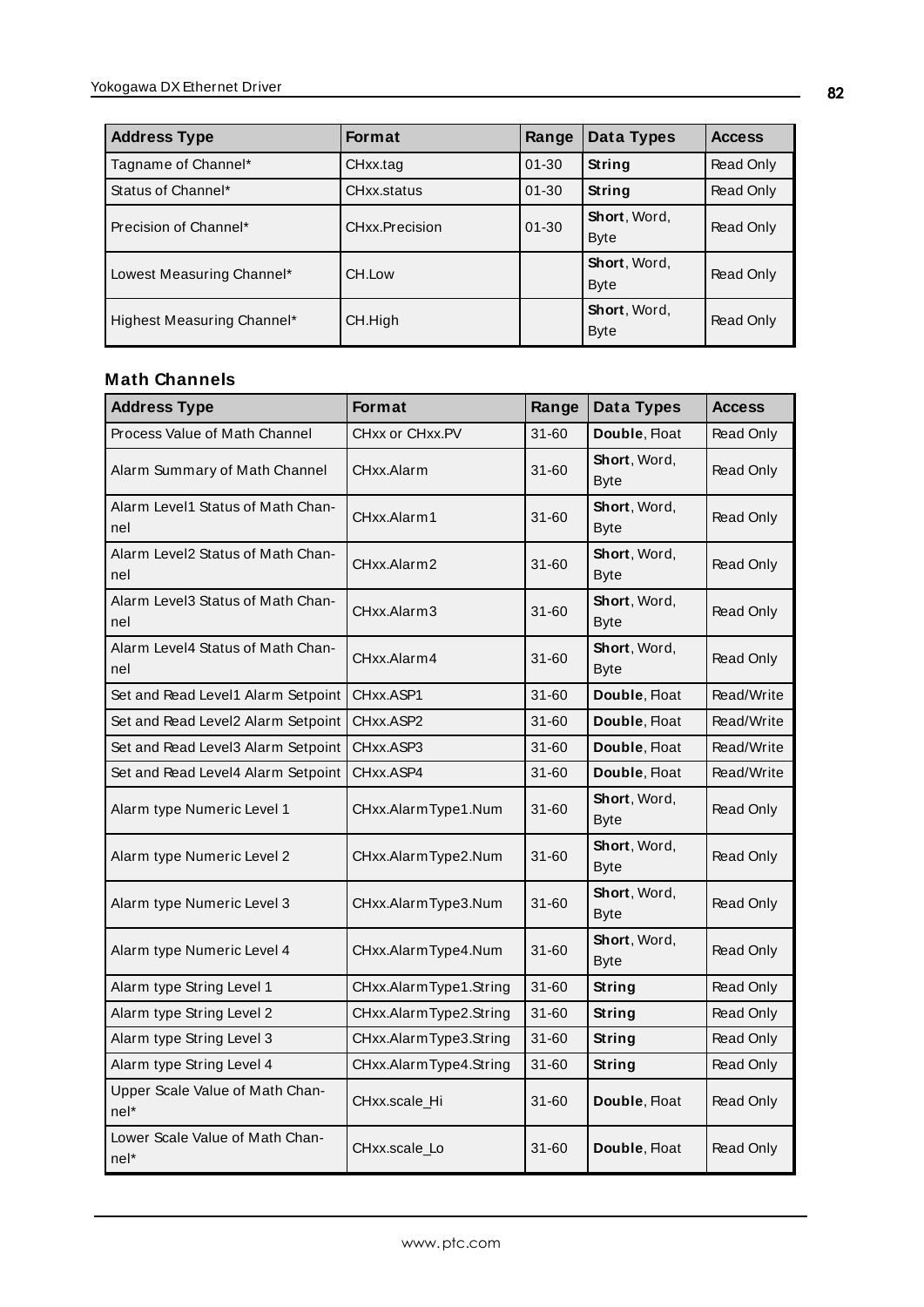| <b>Address Type</b>          | <b>Format</b>  | Range     | Data Types                  | <b>Access</b> |
|------------------------------|----------------|-----------|-----------------------------|---------------|
| Unit String of Math Channel* | CHxx.unit      | $31 - 60$ | <b>String</b>               | Read Only     |
| Tagname of Math Channel*     | CHxx.tag       | $31 - 60$ | String                      | Read Only     |
| Status of Math Channel*      | CHxx.status    | $31 - 60$ | <b>String</b>               | Read Only     |
| Precision of Math Channel*   | CHxx.Precision | $31 - 60$ | Short, Word,<br><b>Byte</b> | Read Only     |
| Lowest Math Channel*         | CHA.Low        |           | Short, Word,<br><b>Byte</b> | Read Only     |
| Highest Math Channel*        | CHA.High       |           | Short, Word,<br><b>Byte</b> | Read Only     |

\* Data associated with these addresses are only read from the device at the start of a communications session. Once read, the values will not be refreshed until the server has been restarted or the "Reset" tag has been invoked. To invoke a reset, a non zero value must be written to the Reset tag. Once the Reset tag has been invoked the driver will reinitialize all startup data from the device.

# **Alarm Setpoints**

Data values for Alarm Setpoints that are undefined in the device will be returned as +INF. Data values can only be written to Alarm Setpoints that are defined in the device. Write operations to undefined Alarm Setpoints will return an error. Write operations are only available only for users logged in at the Administrator level; otherwise, they will return an error.

### **Scales**

Data values for Scale\_Hi and Scale\_Lo for channels that are skipped will be returned as +INF.

### **Tag Names**

For devices that do not support tag names and channels that have unspecified tag names, the driver will construct an internal tag name based on the channel number. For example, the tag name of address 'CH01' will be returned as 'CH01'.

| <b>Address Description</b>      | <b>Address/Format</b> | Range     | Data Types        | <b>Access</b> |
|---------------------------------|-----------------------|-----------|-------------------|---------------|
| Administrator Level             | Admin                 |           | <b>Boolean</b>    | Read Only     |
| Date of Last Data               | Date                  |           | String            | Read Only     |
| Time of Last Data               | Time                  |           | String            | Read Only     |
| Model Series Reported by Device | Model                 |           | <b>String</b>     | Read Only     |
| <b>Host Name of Device</b>      | Hostname              |           | <b>String</b>     | Read Only     |
| Serial Number of Device         | SerialNumber          |           | String            | Read Only     |
| <b>IP Address of Device</b>     | IP                    |           | <b>String</b>     | Read Only     |
| <b>Math Communication Data</b>  | <b>CDxx</b>           | $01 - 30$ | <b>Float</b>      | Read/Write    |
| <b>Control Math Execution</b>   | MathControl           |           | Short, Word, Byte | Write Only    |
| <b>Reset Alarms</b>             | <b>Alarm Reset</b>    |           | <b>Boolean</b>    | Write Only    |
| Control Command and Response    | Command               |           | <b>String</b>     | Read/Write    |
| Previous Screen                 | PreScreen             |           | <b>Boolean</b>    | Write Only    |

### **General Device Data**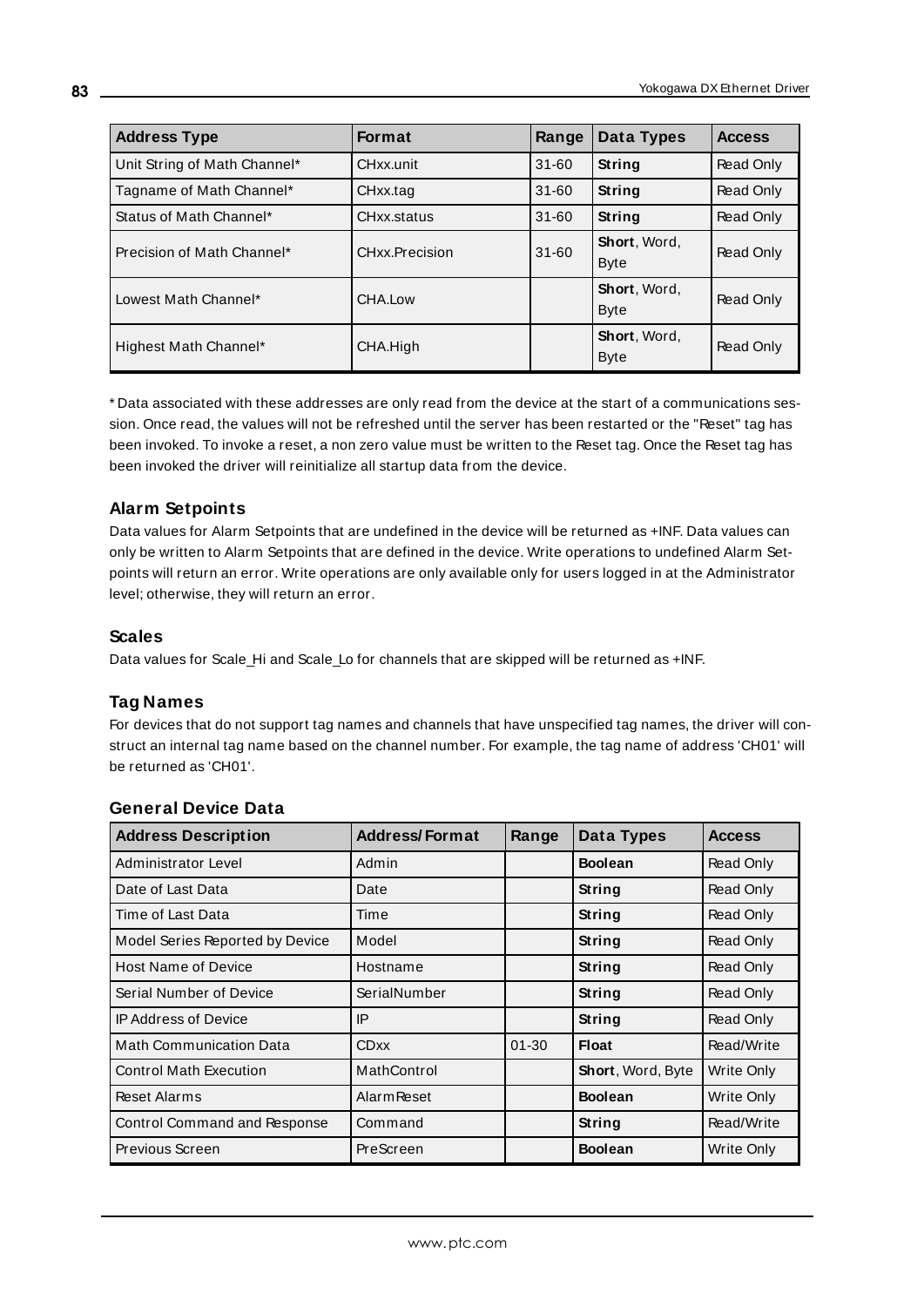| <b>Address Description</b>        | <b>Address/Format</b> | Range | Data Types     | <b>Access</b> |
|-----------------------------------|-----------------------|-------|----------------|---------------|
| Direct Reloading of Configuration | Reset                 |       | <b>Boolean</b> | Write Only    |
| l SetTime*                        | Tag                   |       | <b>Boolean</b> | Write Only    |

\* The SetTime Tag updates the device time. Writing 0 or 1 to the tag will update the Device Date and Time (which can be verified from the Date Tag and the Time Tag). The SetTime Tag will always display 0 because it is Write Only. After a successful update, the following message will be posted: "Device Clock set to system time [Device <device\_name>]."

## **Administrator Level**

The Admin address type has a value of '1' or 'true' when the user has logged on at the Administrator level and a value of '0' or 'false' when the user has logged on at the User level.

## **Math Communication Data**

The CD address type is only valid for devices equipped with the math option and write operations to CD addresses for non-math equipped devices will return an error. Write operations are available only for users logged in at the Administrator level; otherwise, they will return an error.

### **Model Series Reported by Device**

The Model address type will have a string value of 'DX100' or 'DX200', indicating the model series returned by the device.

### **Control Math Execution**

The MathControl address type is only available for devices equipped with the math option and write operations to the MathControl tag for non-math equipped devices will return an error.

#### **Control Command and Response**

The Command address allows the user to send a string command and receive a string response to and from the device. This allows the user to send any command to the device, including commands not directly supported by the driver. This tag is only available to users logged in at the Administrator level; otherwise, write operations will return an error.

**Caution**: Write operations using the Command address should be performed with caution.

**Note**: The actual number of addresses available for of each type depends on the configuration of the Yokogawa device. If the driver finds at Runtime that an address is not present in the device, it will post an error message and then remove the tag from its scan list.

Addresses that have Write Only access are assigned a default access of Read/Write; however, data values will be unreadable for these addresses and the associated tags will not be included in the scan list. The current data value for these tags will always be 0 for numeric data types and null string for string data types.

# **S123 Addressing for DX210, DX220, DX230**

The following table describes the addressing of models DX210, DX220 and DX230 when used with Yokogawa's /S123 Expandable Input option. For details on the /S123 enhancement option, please refer to the Yokogawa documentation. The default data type is shown in **bold**.

**Note**: The /S123 Expandable Input option is available for the DX210, DX220 and DX230 models only.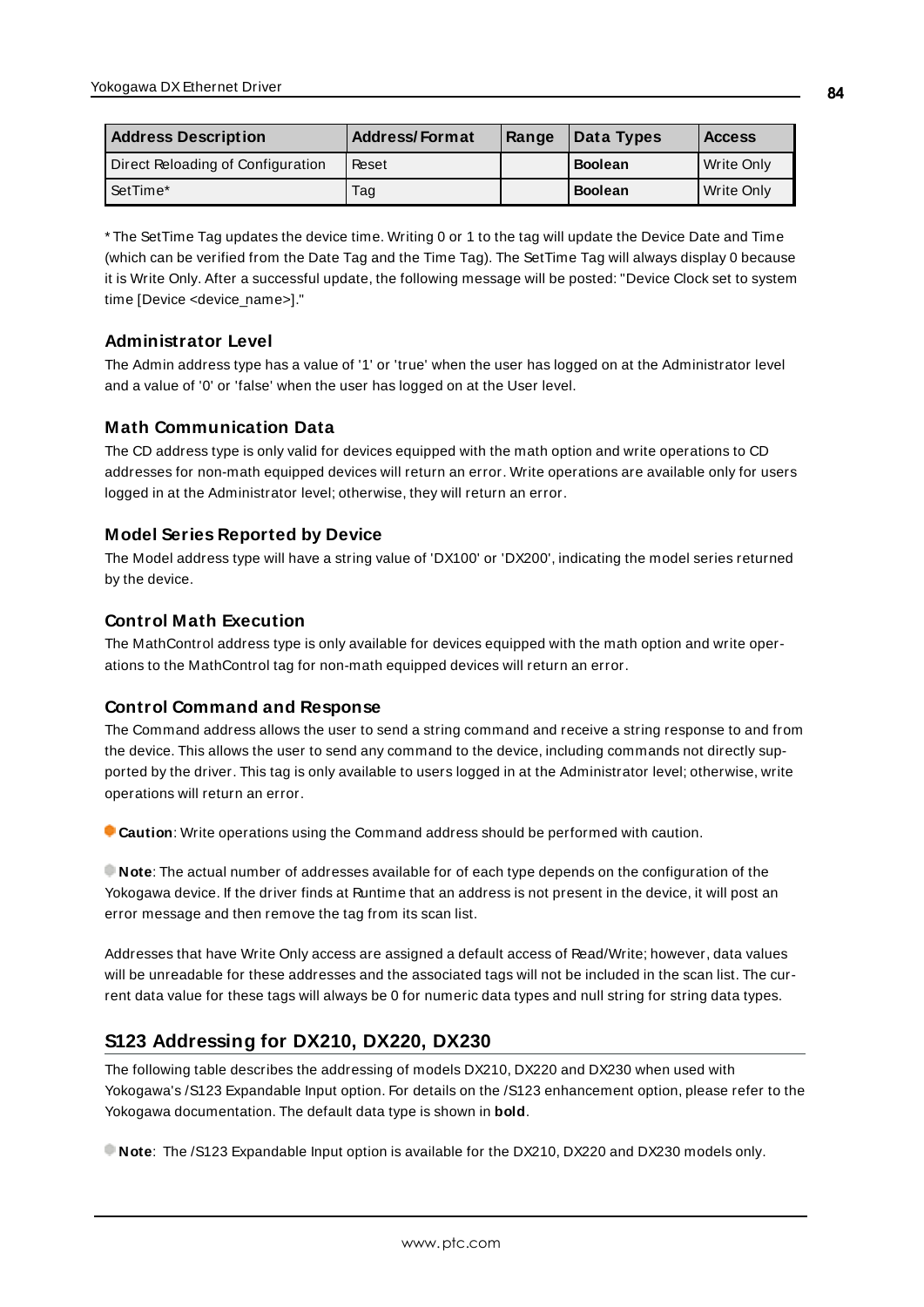# **Measured Channels**

<u> 1989 - Johann Barbara, martxa a</u>

| <b>Address Type</b>            | Format          | Range                | Data Types                  | <b>Access</b> |
|--------------------------------|-----------------|----------------------|-----------------------------|---------------|
|                                |                 | $01 - 10$<br>(DX210) |                             |               |
| Process Value of Channel       | CHxx or CHxx.PV | $01 - 20$<br>(DX220) | Double, Float               | Read Only     |
|                                |                 | $01 - 30$<br>(DX230) |                             |               |
|                                |                 | $01 - 10$<br>(DX210) |                             |               |
| Alarm Summary of Channel       | CHxx.Alarm      | $01 - 20$<br>(DX220) | Short, Word,<br><b>Byte</b> | Read Only     |
|                                |                 | $01 - 30$<br>(DX230) |                             |               |
|                                |                 | $01 - 10$<br>(DX210) |                             |               |
| Alarm Level1 Status of Channel | CHxx.Alarm1     | $01 - 20$<br>(DX220) | Short, Word,<br><b>Byte</b> | Read Only     |
|                                |                 | $01 - 30$<br>(DX230) |                             |               |
|                                |                 | $01 - 10$<br>(DX210) |                             |               |
| Alarm Level2 Status of Channel | CHxx.Alarm2     | $01 - 20$<br>(DX220) | Short, Word,<br><b>Byte</b> | Read Only     |
|                                |                 | $01 - 30$<br>(DX230) |                             |               |
|                                |                 | $01 - 10$<br>(DX210) |                             |               |
| Alarm Level3 Status of Channel | CHxx.Alarm3     | $01 - 20$<br>(DX220) | Short, Word,<br><b>Byte</b> | Read Only     |
|                                |                 | $01 - 30$<br>(DX230) |                             |               |
|                                |                 | $01 - 10$<br>(DX210) |                             |               |
| Alarm Level4 Status of Channel | CHxx.Alarm4     | $01 - 20$<br>(DX220) | Short, Word,<br><b>Byte</b> | Read Only     |
|                                |                 | $01 - 30$            |                             |               |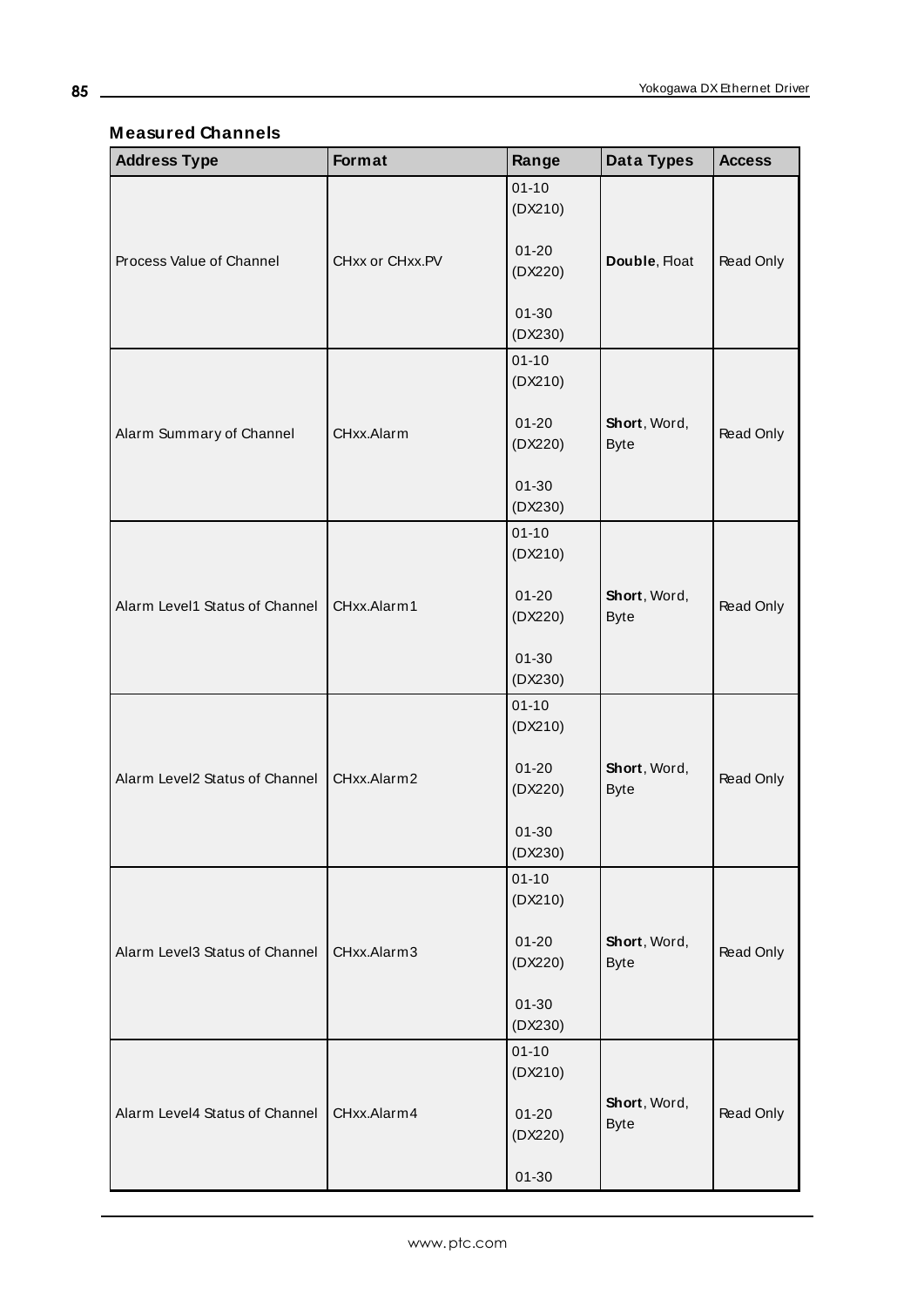| <b>Address Type</b>                     | <b>Format</b>        | Range                | Data Types                  | <b>Access</b> |
|-----------------------------------------|----------------------|----------------------|-----------------------------|---------------|
|                                         |                      | (DX230)              |                             |               |
|                                         |                      | $01 - 10$<br>(DX210) |                             |               |
| Set and Read Level1 Alarm Set-<br>point | CHxx.ASP1            | $01 - 20$<br>(DX220) | Double, Float               | Read/Write    |
|                                         |                      | $01 - 30$<br>(DX230) |                             |               |
|                                         |                      | $01 - 10$<br>(DX210) |                             |               |
| Set and Read Level2 Alarm Set-<br>point | CHxx.ASP2            | $01 - 20$<br>(DX220) | Double, Float               | Read/Write    |
|                                         |                      | $01 - 30$<br>(DX230) |                             |               |
|                                         |                      | $01 - 10$<br>(DX210) |                             |               |
| Set and Read Level3 Alarm Set-<br>point | CHxx.ASP3            | $01 - 20$<br>(DX220) | Double, Float               | Read/Write    |
|                                         |                      | $01 - 30$<br>(DX230) |                             |               |
|                                         |                      | $01 - 10$<br>(DX210) |                             |               |
| Set and Read Level4 Alarm Set-<br>point | CHxx.ASP4            | $01 - 20$<br>(DX220) | Double, Float               | Read/Write    |
|                                         |                      | $01 - 30$<br>(DX230) |                             |               |
|                                         |                      | $01 - 10$<br>(DX210) |                             |               |
| Alarm type Numeric Level 1              | CHxxx.AlarmType1.Num | $01 - 20$<br>(DX220) | Short, Word,<br><b>Byte</b> | Read Only     |
|                                         |                      | $01 - 30$<br>(DX230) |                             |               |
|                                         |                      | $01 - 10$<br>(DX210) |                             |               |
| Alarm type Numeric Level 2              | CHxxx.AlarmType2.Num | $01 - 20$<br>(DX220) | Short, Word,<br><b>Byte</b> | Read Only     |
|                                         |                      | $01 - 30$            |                             |               |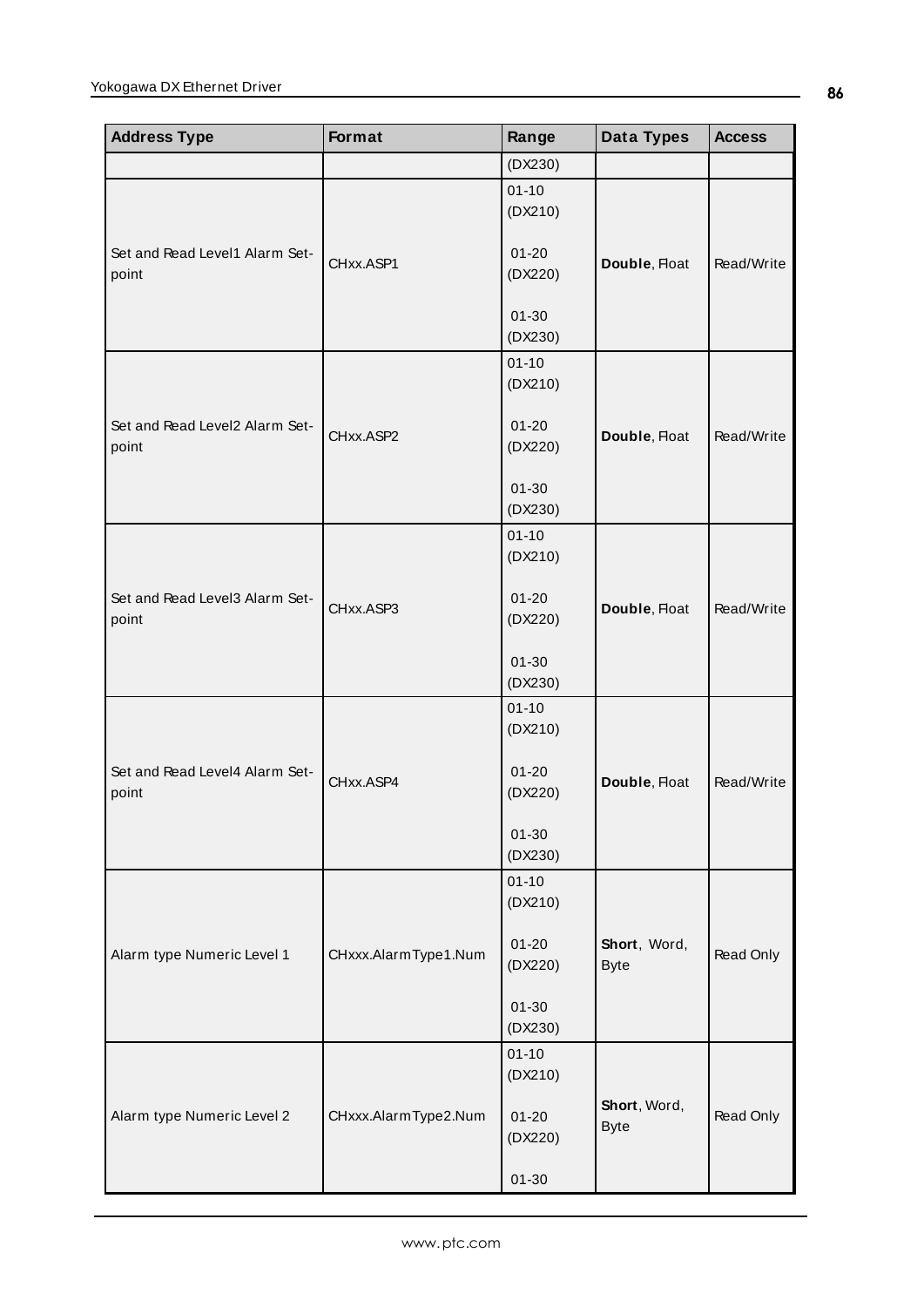| <b>Address Type</b>        | Format                  | Range                | Data Types                  | <b>Access</b> |
|----------------------------|-------------------------|----------------------|-----------------------------|---------------|
|                            |                         | (DX230)              |                             |               |
|                            |                         | $01 - 10$<br>(DX210) |                             |               |
| Alarm type Numeric Level 3 | CHxxx.AlarmType3.Num    | $01 - 20$<br>(DX220) | Short, Word,<br><b>Byte</b> | Read Only     |
|                            |                         | $01 - 30$<br>(DX230) |                             |               |
|                            |                         | $01 - 10$<br>(DX210) |                             |               |
| Alarm type Numeric Level 4 | CHxxx.AlarmType4.Num    | $01 - 20$<br>(DX220) | Short, Word,<br><b>Byte</b> | Read Only     |
|                            |                         | $01 - 30$<br>(DX230) |                             |               |
|                            |                         | $01 - 10$<br>(DX210) |                             |               |
| Alarm type String Level 1  | CHxxx.AlarmType1.String | $01 - 20$<br>(DX220) | <b>String</b>               | Read Only     |
|                            |                         | $01 - 30$<br>(DX230) |                             |               |
|                            |                         | $01 - 10$<br>(DX210) |                             |               |
| Alarm type String Level 2  | CHxxx.AlarmType2.String | $01 - 20$<br>(DX220) | <b>String</b>               | Read Only     |
|                            |                         | $01 - 30$<br>(DX230) |                             |               |
|                            |                         | $01 - 10$<br>(DX210) |                             |               |
| Alarm type String Level 3  | CHxxx.AlarmType3.String | $01 - 20$<br>(DX220) | <b>String</b>               | Read Only     |
|                            |                         | $01 - 30$<br>(DX230) |                             |               |
|                            |                         | $01 - 10$<br>(DX210) |                             |               |
| Alarm type String Level 4  | CHxxx.AlarmType4.String | $01 - 20$<br>(DX220) | <b>String</b>               | Read Only     |
|                            |                         | $01 - 30$            |                             |               |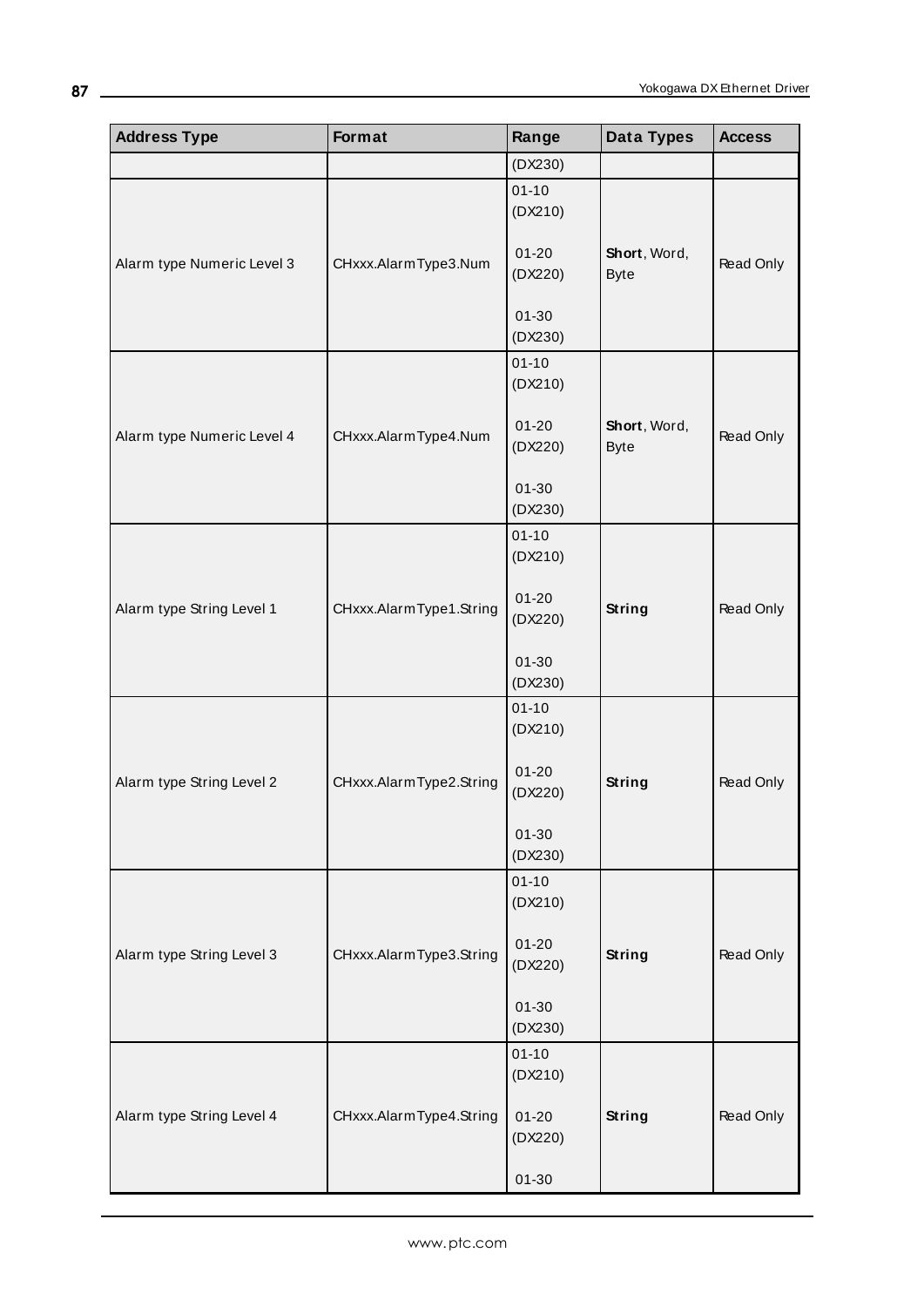| <b>Address Type</b>           | <b>Format</b>  | Range                | Data Types                  | <b>Access</b> |
|-------------------------------|----------------|----------------------|-----------------------------|---------------|
|                               |                | (DX230)              |                             |               |
|                               |                | $01 - 10$<br>(DX210) |                             |               |
| Upper Scale Value of Channel* | CHxx.scale_Hi  | $01 - 20$<br>(DX220) | Double, Float               | Read Only     |
|                               |                | $01 - 30$<br>(DX230) |                             |               |
|                               |                | $01 - 10$<br>(DX210) |                             |               |
| Lower Scale Value of Channel* | CHxx.scale_Lo  | $01 - 20$<br>(DX220) | Double, Float               | Read Only     |
|                               |                | $01 - 30$<br>(DX230) |                             |               |
|                               |                | $01 - 10$<br>(DX210) |                             |               |
| Unit String of Channel*       | CHxx.unit      | $01 - 20$<br>(DX220) | <b>String</b>               | Read Only     |
|                               |                | $01 - 30$<br>(DX230) |                             |               |
|                               |                | $01 - 10$<br>(DX210) |                             |               |
| Tagname of Channel*           | CHxx.tag       | $01 - 20$<br>(DX220) | <b>String</b>               | Read Only     |
|                               |                | $01 - 30$<br>(DX230) |                             |               |
|                               |                | $01 - 10$<br>(DX210) |                             |               |
| Status of Channel*            | CHxx.status    | $01 - 20$<br>(DX220) | <b>String</b>               | Read Only     |
|                               |                | $01 - 30$<br>(DX230) |                             |               |
|                               |                | $01 - 10$<br>(DX210) |                             |               |
| Precision of Channel*         | CHxx.Precision | $01 - 20$<br>(DX220) | Short, Word,<br><b>Byte</b> | Read Only     |
|                               |                | $01 - 30$            |                             |               |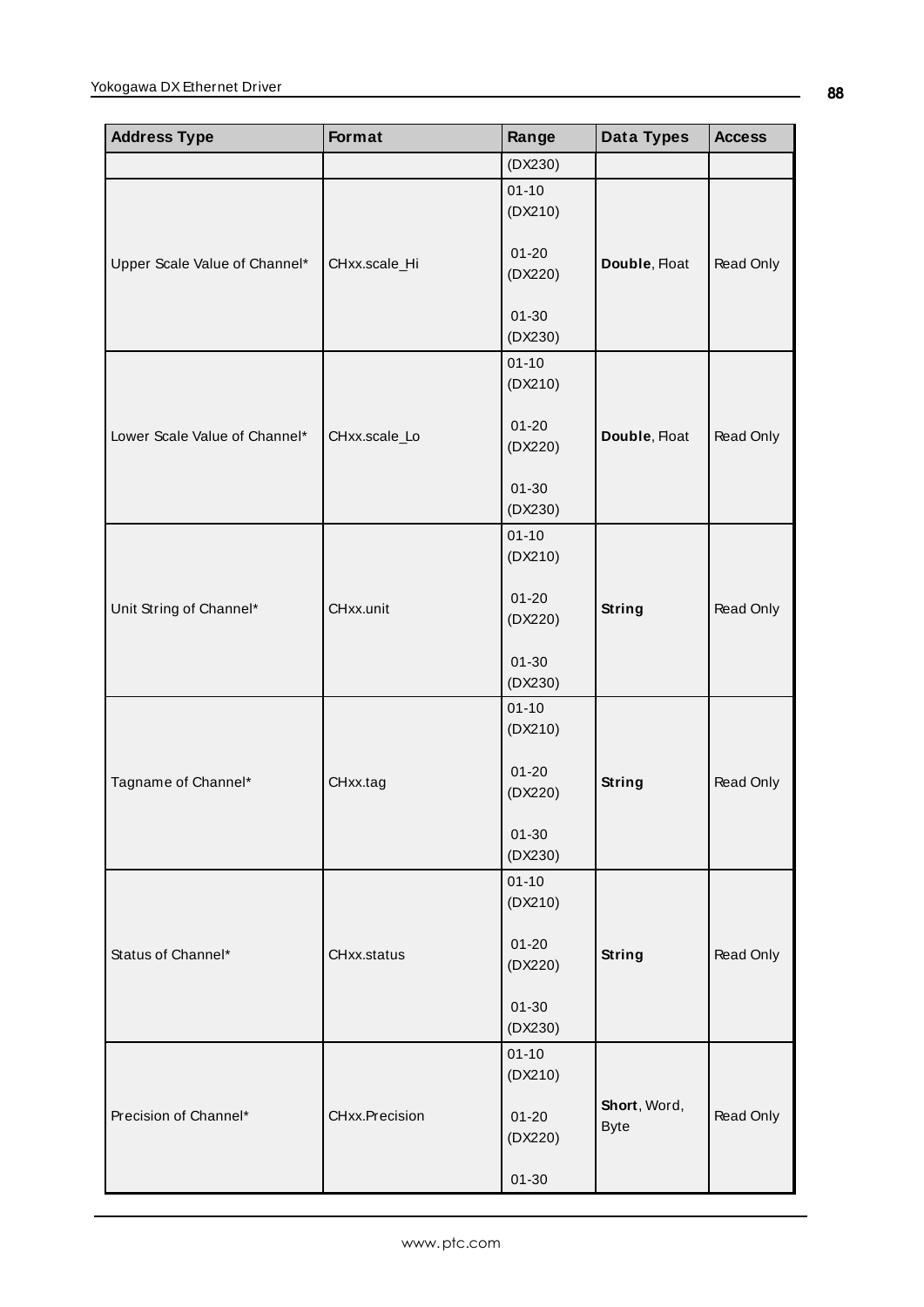| <b>Address Type</b>        | <b>Format</b> | Range   | Data Types                         | <b>Access</b> |
|----------------------------|---------------|---------|------------------------------------|---------------|
|                            |               | (DX230) |                                    |               |
| Lowest Measuring Channel*  | CH.Low        |         | <b>Short, Word,</b><br><b>Byte</b> | Read Only     |
| Highest Measuring Channel* | CH.High       |         | Short, Word,<br><b>Byte</b>        | Read Only     |

| <b>Address Type</b>                     | <b>Format</b>           | Range     | Data Types                  | <b>Access</b>    |
|-----------------------------------------|-------------------------|-----------|-----------------------------|------------------|
| Process Value of Math Channel           | CHxxx or CHxxx.PV       | $31 - 60$ | Double, Float               | Read Only        |
| Alarm Summary of Math Channel           | CHxxx.Alarm             | $31 - 60$ | Short, Word,<br><b>Byte</b> | Read Only        |
| Alarm Level1 Status of Math<br>Channel  | CHxxx.Alarm1            | $31 - 60$ | Short, Word,<br><b>Byte</b> | Read Only        |
| Alarm Level2 Status of Math<br>Channel  | CHxxx.Alarm2            | $31 - 60$ | Short, Word,<br><b>Byte</b> | Read Only        |
| Alarm Level3 Status of Math<br>Channel  | CHxxx.Alarm3            | $31 - 60$ | Short, Word,<br><b>Byte</b> | Read Only        |
| Alarm Level4 Status of Math<br>Channel  | CHxxx.Alarm4            | $31 - 60$ | Short, Word,<br><b>Byte</b> | Read Only        |
| Set and Read Level1 Alarm Set-<br>point | CHxxx ASP1              | $31 - 60$ | Double, Float               | Read/Write       |
| Set and Read Level2 Alarm Set-<br>point | CHxxx.ASP2              | $31 - 60$ | Double, Float               | Read/Write       |
| Set and Read Level3 Alarm Set-<br>point | CHxxx.ASP3              | $31 - 60$ | Double, Float               | Read/Write       |
| Set and Read Level4 Alarm Set-<br>point | CHxxx.ASP4              | $31 - 60$ | Double, Float               | Read/Write       |
| Alarm type Numeric Level 1              | CHxxx.AlarmType1.Num    | $31 - 60$ | Short, Word,<br><b>Byte</b> | <b>Read Only</b> |
| Alarm type Numeric Level 2              | CHxxx.AlarmType2.Num    | $31 - 60$ | Short, Word,<br><b>Byte</b> | Read Only        |
| Alarm type Numeric Level 3              | CHxxx.AlarmType3.Num    | $31 - 60$ | Short, Word,<br><b>Byte</b> | Read Only        |
| Alarm type Numeric Level 4              | CHxxx.AlarmType4.Num    | $31 - 60$ | Short, Word,<br><b>Byte</b> | Read Only        |
| Alarm type String Level 1               | CHxxx.AlarmType1.String | $31 - 60$ | String                      | Read Only        |
| Alarm type String Level 2               | CHxxx.AlarmType2.String | $31 - 60$ | String                      | Read Only        |
| Alarm type String Level 3               | CHxxx.AlarmType3.String | $31 - 60$ | <b>String</b>               | Read Only        |
| Alarm type String Level 4               | CHxxx.AlarmType4.String | $31 - 60$ | String                      | Read Only        |
| Upper Scale Value of Math Chan-<br>nel* | CHxxx.scale_Hi          | $31 - 60$ | Double, Float               | Read Only        |
| Lower Scale Value of Math Chan-<br>nel* | CHxxx.scale_Lo          | $31 - 60$ | Double, Float               | Read Only        |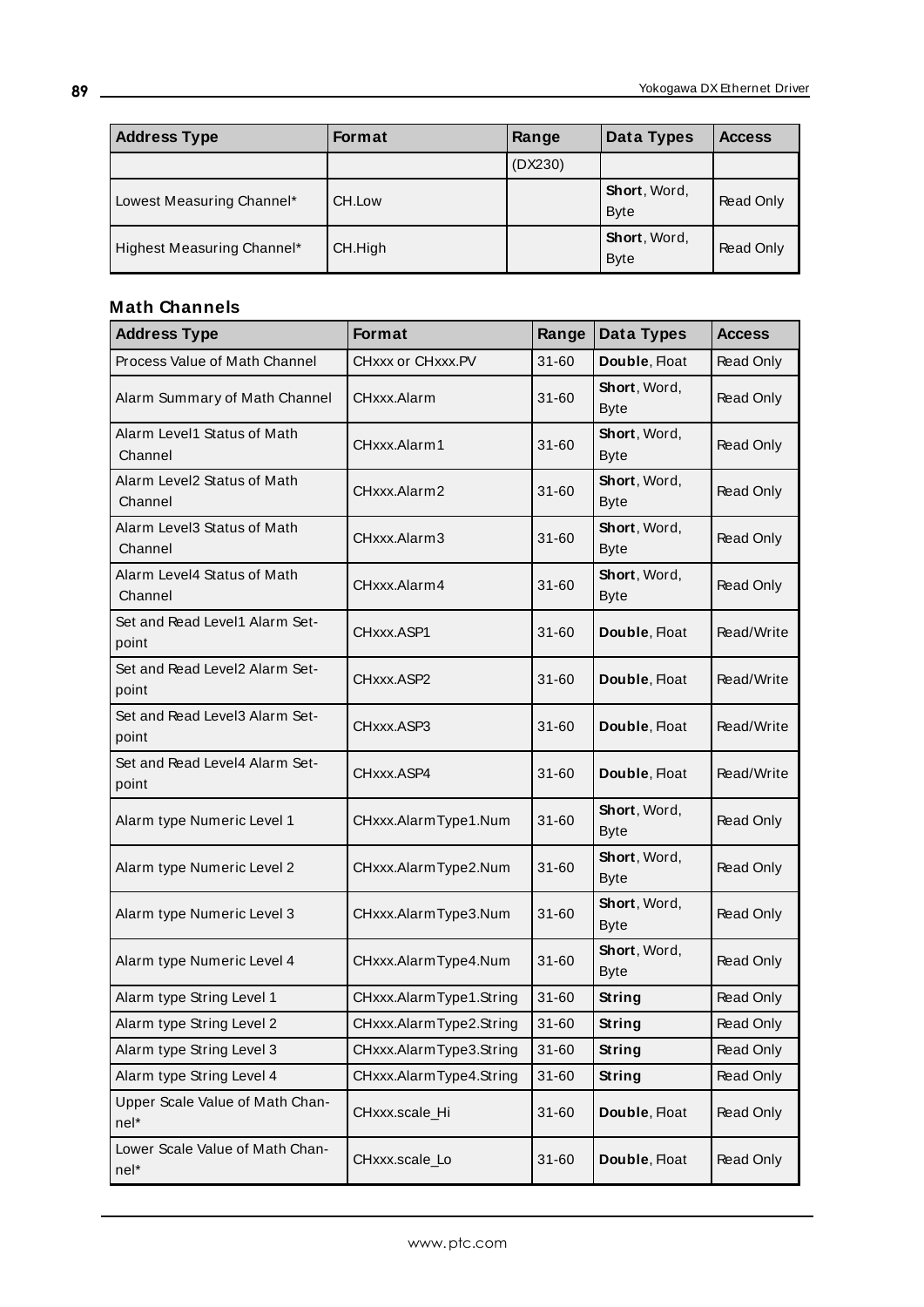| <b>Address Type</b>          | <b>Format</b>   | Range     | Data Types                  | <b>Access</b> |
|------------------------------|-----------------|-----------|-----------------------------|---------------|
| Unit String of Math Channel* | CHxxx.unit      | $31 - 60$ | String                      | Read Only     |
| Tagname of Math Channel*     | CHxxx.tag       | $31 - 60$ | String                      | Read Only     |
| Status of Math Channel*      | CHxxx.status    | $31 - 60$ | String                      | Read Only     |
| Precision of Math Channel*   | CHxxx.Precision | $31 - 60$ | Short, Word,<br><b>Byte</b> | Read Only     |
| Lowest Math Channel*         | CHA.Low         |           | Short, Word,<br><b>Byte</b> | Read Only     |
| Highest Math Channel*        | CHA.High        |           | Short, Word,<br><b>Byte</b> | Read Only     |

# **Extended Channels**

These extended channels are enabled by Yokogawa's /S123 Expandable Input Option.

| <b>Address Type</b>                                     | <b>Format</b>       | Range          | Data<br><b>Types</b>        | <b>Access</b>    |
|---------------------------------------------------------|---------------------|----------------|-----------------------------|------------------|
| <b>External Input Channel</b>                           | CHxxx or CHxxx.PV   | $101 -$<br>270 | Double,<br>Float            | Read/Write       |
| Alarm Summary for External Input Chan-<br>nel           | CHxxx.Alarm         | $101 -$<br>270 | Short, Word,<br><b>Byte</b> | Read Only        |
| Alarm Level1 Status of External Input                   | CHxxx.Alarm1        | $101 -$<br>270 | Short, Word,<br><b>Byte</b> | Read Only        |
| Alarm Level2 Status of External Input                   | CHxxx.Alarm2        | $101 -$<br>270 | Short, Word,<br><b>Byte</b> | Read Only        |
| Alarm Level3 Status of External Input                   | CHxxx.Alarm3        | $101 -$<br>270 | Short, Word,<br><b>Byte</b> | <b>Read Only</b> |
| Alarm Level4 Status of External Input                   | CHxxx.Alarm4        | $101 -$<br>270 | Short, Word,<br><b>Byte</b> | Read Only        |
| Set and Read Level1 Alarm Setpoint                      | CHxxx.ASP1          | $101 -$<br>270 | Double,<br><b>Float</b>     | Read/Write       |
| Set and Read Level2 Alarm Setpoint                      | CHxxx.ASP2          | $101 -$<br>270 | Double,<br><b>Float</b>     | Read/Write       |
| Set and Read Level3 Alarm Setpoint                      | CHxxx.ASP3          | $101 -$<br>270 | Double,<br><b>Float</b>     | Read/Write       |
| Set and Read Level4 Alarm Setpoint                      | CHxxx.ASP4          | $101 -$<br>270 | Double,<br><b>Float</b>     | Read/Write       |
| Alarm type Numeric Level1 for External<br>Input Channel | CHxxx.AlarmTypeNum1 | $101 -$<br>270 | Short, Word,<br><b>Byte</b> | Read Only        |
| Alarm type Numeric Level2 for External<br>Input Channel | CHxxx.AlarmTypeNum2 | $101 -$<br>270 | Short, Word,<br><b>Byte</b> | Read Only        |
| Alarm type Numeric Level3 for External<br>Input Channel | CHxxx.AlarmTypeNum3 | $101 -$<br>270 | Short, Word,<br><b>Byte</b> | Read Only        |
| Alarm type Numeric Level4 for External<br>Input Channel | CHxxx.AlarmTypeNum4 | $101 -$<br>270 | Short, Word,<br><b>Byte</b> | Read Only        |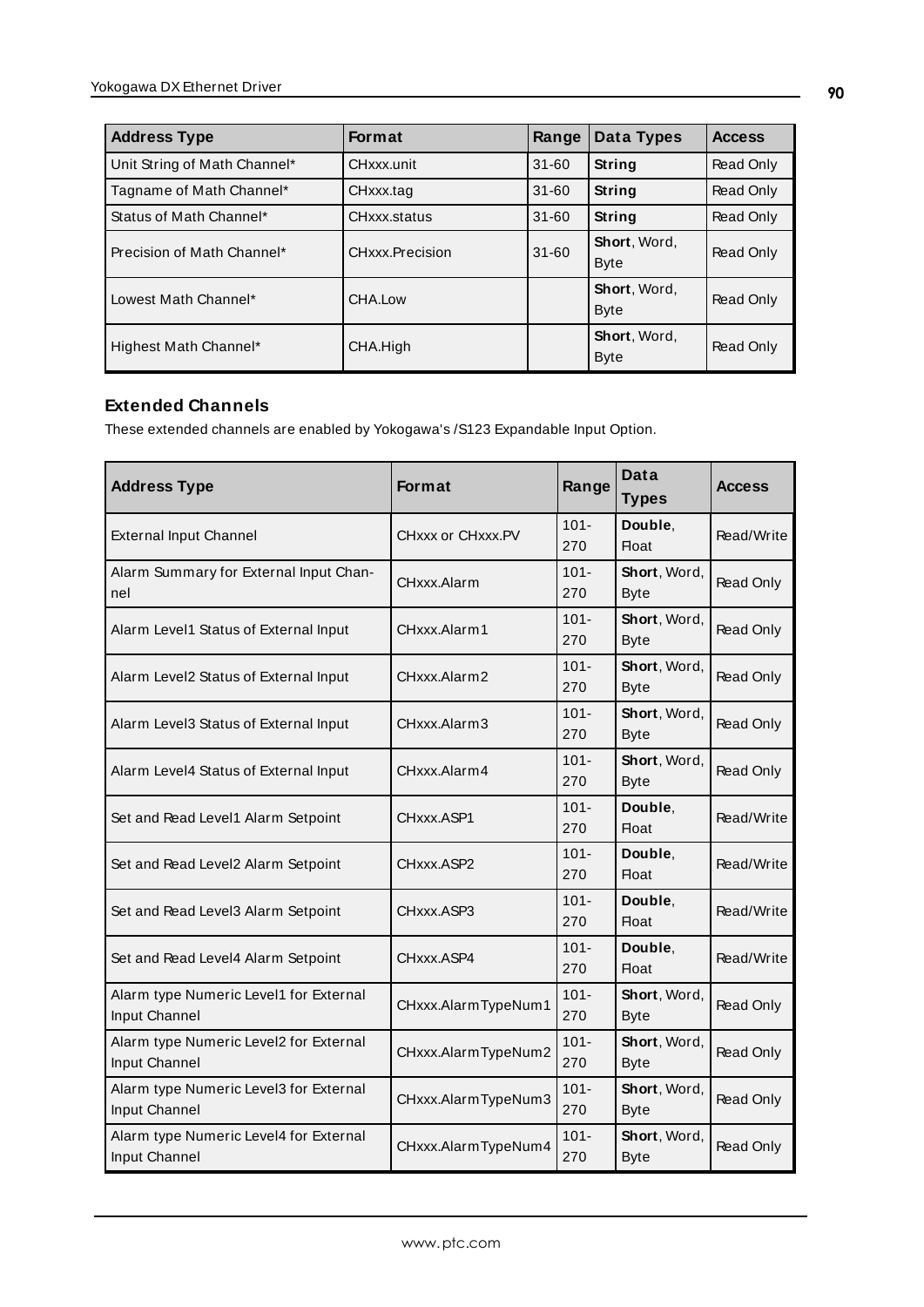| <b>Address Type</b>                                    | <b>Format</b>       | Range          | Data<br><b>Types</b>        | <b>Access</b> |
|--------------------------------------------------------|---------------------|----------------|-----------------------------|---------------|
| Alarm type String Level1 for External Input<br>Channel | CHxxx.AlarmTypeStr1 | $101 -$<br>270 | String                      | Read Only     |
| Alarm type String Level2 for External Input<br>Channel | CHxxx.AlarmTypeStr2 | $101 -$<br>270 | String                      | Read Only     |
| Alarm type String Level3 for External Input<br>Channel | CHxxx.AlarmTypeStr3 | $101 -$<br>270 | <b>String</b>               | Read Only     |
| Alarm type String Level4 for External Input<br>Channel | CHxxx.AlarmTypeStr4 | $101 -$<br>270 | String                      | Read Only     |
| Upper Scale Value of External Input*                   | CHxxx.scale_Hi      | $101 -$<br>270 | Double,<br><b>Float</b>     | Read Only     |
| Lower Scale Value of External Input*                   | CHxxx.scale_Lo      | $101 -$<br>270 | Double.<br><b>Float</b>     | Read Only     |
| Unit String of External Input*                         | CHxxx.unit          | $101 -$<br>270 | String                      | Read Only     |
| Tagname of External Input*                             | CHxxx.tag           | $101 -$<br>270 | String                      | Read Only     |
| Status of External Input*                              | CHxxx.status        | $101 -$<br>270 | <b>String</b>               | Read Only     |
| Precision of External Input*                           | CHxxx.Precision     | $101 -$<br>270 | Short, Word,<br><b>Byte</b> | Read Only     |
| Lowest External Input*                                 | CHE.Low             |                | Short, Word,<br><b>Byte</b> | Read Only     |
| Highest External Input*                                | CHE.High            |                | Short, Word,<br><b>Byte</b> | Read Only     |

\* Data associated with these addresses are only read from the device at the start of a communications session. Once read, the values will not be refreshed until the server has been restarted or the "Reset" tag has been invoked. To invoke a reset, a non zero value must be written to the Reset tag. Once the Reset tag has been invoked the driver will reinitialize all startup data from the device.

# **Alarm Setpoints**

Data values for Alarm Setpoints that are undefined in the device will be returned as +INF. Data values can only be written to Alarm Setpoints that are defined in the device. Write operations to undefined Alarm Setpoints will return an error. Write operations are only available only for users logged in at the Administrator level; otherwise, they will return an error.

# **Scales**

Data values for Scale\_Hi and Scale\_Lo for channels that are skipped will be returned as +INF.

### **Tag Names**

For devices that do not support tag names and channels that have unspecified tag names, the driver will construct an internal tag name based on the channel number. For example, the tag name of address 'CH01' will be returned as 'CH01'.

# **General Device Data**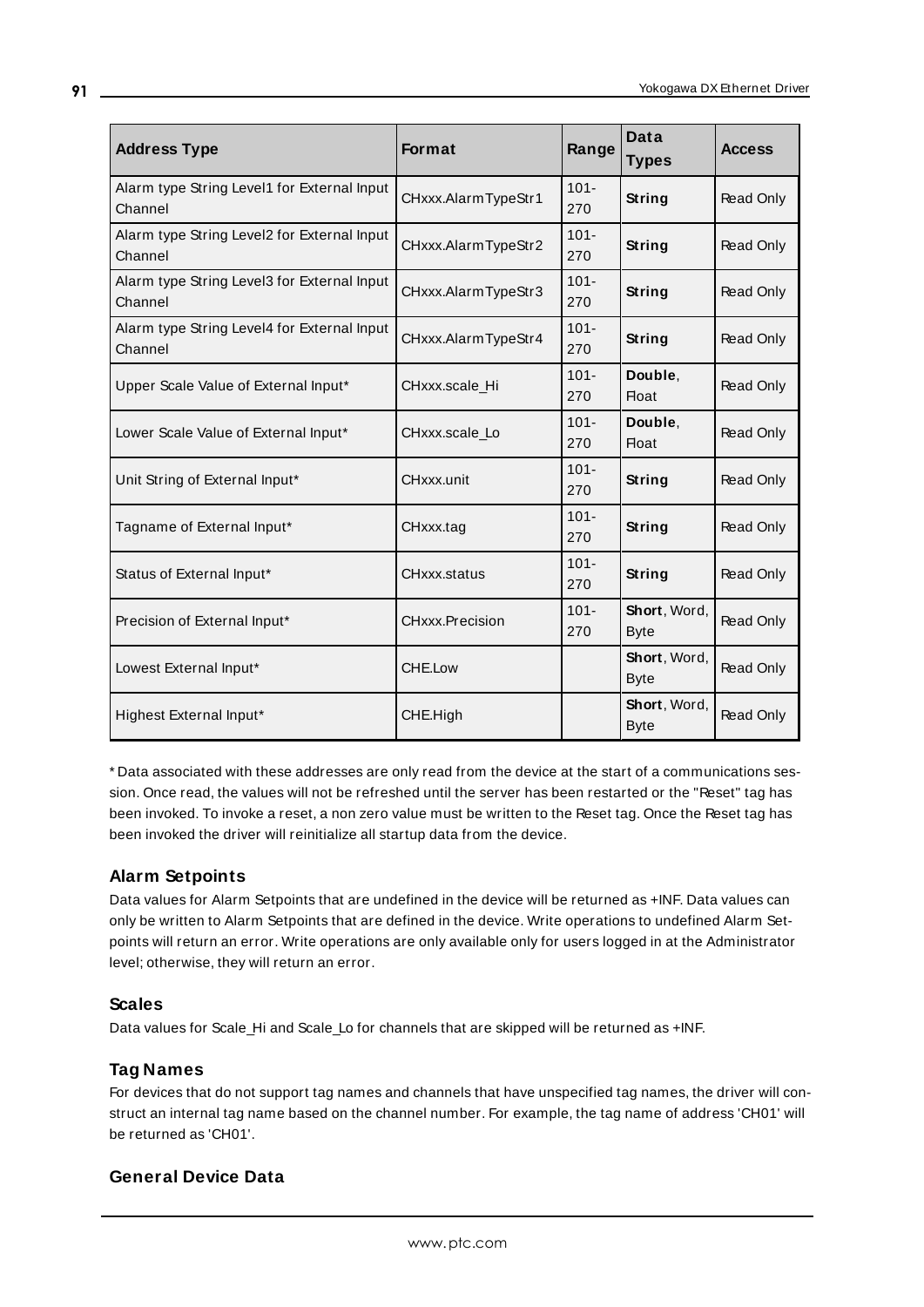| <b>Address Description</b>        | <b>Address/Format</b> | Range     | Data Types        | <b>Access</b> |
|-----------------------------------|-----------------------|-----------|-------------------|---------------|
| Administrator Level               | Admin                 |           | <b>Boolean</b>    | Read Only     |
| Date of Last Data                 | Date                  |           | String            | Read Only     |
| Time of Last Data                 | Time                  |           | String            | Read Only     |
| Model Series Reported by Device   | Model                 |           | String            | Read Only     |
| <b>Host Name of Device</b>        | Hostname              |           | String            | Read Only     |
| Serial Number of Device           | SerialNumber          |           | <b>String</b>     | Read Only     |
| <b>IP Address of Device</b>       | IP                    |           | String            | Read Only     |
| <b>Math Communication Data</b>    | <b>CDxx</b>           | $01 - 30$ | <b>Float</b>      | Read/Write    |
| <b>Control Math Execution</b>     | MathControl           |           | Short, Word, Byte | Write Only    |
| <b>Reset Alarms</b>               | <b>Alarm Reset</b>    |           | <b>Boolean</b>    | Write Only    |
| Control Command and Response      | Command               |           | String            | Read/Write    |
| Previous Screen                   | PreScreen             |           | <b>Boolean</b>    | Write Only    |
| Direct Reloading of Configuration | Reset                 |           | <b>Boolean</b>    | Write Only    |
| SetTime*                          | Tag                   |           | <b>Boolean</b>    | Write Only    |

\* The SetTime Tag updates the device time. Writing 0 or 1 to the tag will update the Device Date and Time (which can be verified from the Date Tag and the Time Tag). The SetTime Tag will always display 0 because it is Write Only. After a successful update, the following message will be posted: "Device Clock set to system time [Device <device\_name>]."

### **Administrator Level**

The Admin address type has a value of '1' or 'true' when the user has logged on at the Administrator level and a value of '0' or 'false' when the user has logged on at the User level.

### **Math Communication Data**

The CD address type is only valid for devices equipped with the math option and write operations to CD addresses for non-math equipped devices will return an error. Write operations are available only for users logged in at the Administrator level; otherwise, they will return an error.

#### **Model Series Reported by Device**

The Model address type will have a string value of 'DX100' or 'DX200', indicating the model series returned by the device.

#### **Control Math Execution**

The MathControl address type is only available for devices equipped with the math option and write operations to the MathControl tag for non-math equipped devices will return an error.

### **Control Command and Response**

The Command address allows the user to send a string command and receive a string response to and from the device. This allows the user to send any command to the device, including commands not directly supported by the driver. This tag is only available to users logged in at the Administrator level; otherwise, write operations will return an error.

**Caution**: Write operations using the Command address should be performed with caution.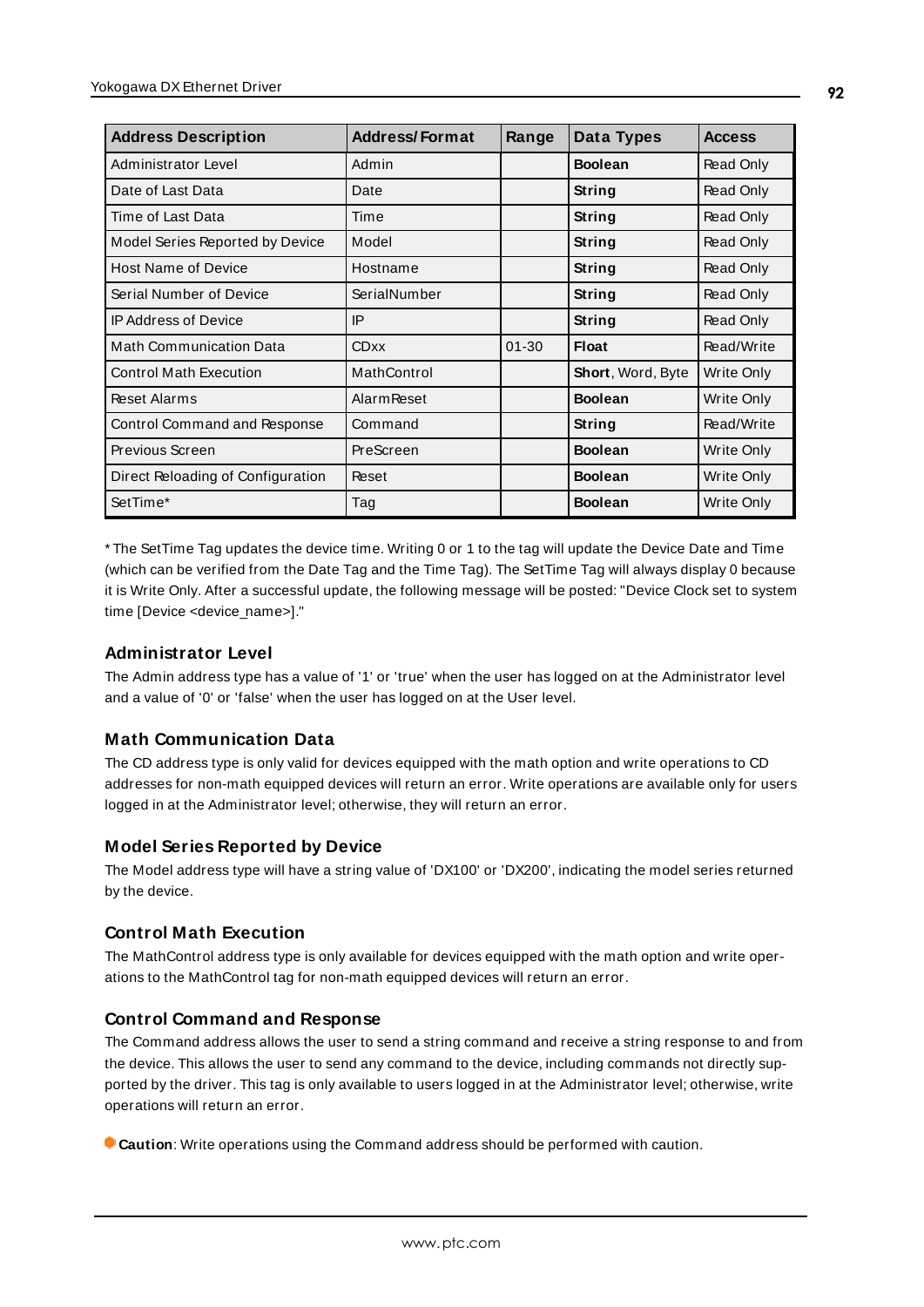**Note**: The actual number of addresses available for of each type depends on the configuration of the Yokogawa device. If the driver finds at Runtime that an address is not present in the device, it will post an error message and then remove the tag from its scan list.

Addresses that have Write Only access are assigned a default access of Read/Write; however, data values will be unreadable for these addresses and the associated tags will not be included in the scan list. The current data value for these tags will always be 0 for numeric data types and null string for string data types.

# **MV100 Addressing**

The driver supports the following addresses for this device. The default data type is shown in **bold**.

| <b>Address Type</b>                     | Format                 | Range     | Data Types                  | <b>Access</b> |
|-----------------------------------------|------------------------|-----------|-----------------------------|---------------|
| Process Value of Channel                | CHxx or CHxx.PV        | $01 - 12$ | Double, Float               | Read Only     |
| Alarm Summary of Channel                | CHxx.Alarm             | $01 - 12$ | Short, Word,<br><b>Byte</b> | Read Only     |
| Alarm Level1 Status of Channel          | CHxx.Alarm1            | $01 - 12$ | Short, Word,<br><b>Byte</b> | Read Only     |
| Alarm Level2 Status of Channel          | CHxx.Alarm2            | $01 - 12$ | Short, Word,<br><b>Byte</b> | Read Only     |
| Alarm Level3 Status of Channel          | CHxx.Alarm3            | $01 - 12$ | Short, Word,<br><b>Byte</b> | Read Only     |
| Alarm Level4 Status of Channel          | CHxx.Alarm4            | $01 - 12$ | Short, Word,<br><b>Byte</b> | Read Only     |
| Set and Read Level1 Alarm Set-<br>point | CHxx.ASP1              | $01 - 12$ | Double, Float               | Read/Write    |
| Set and Read Level2 Alarm Set-<br>point | CHxx.ASP2              | $01 - 12$ | Double, Float               | Read/Write    |
| Set and Read Level3 Alarm Set-<br>point | CHxx.ASP3              | $01 - 12$ | Double, Float               | Read/Write    |
| Set and Read Level4 Alarm Set-<br>point | CHxx.ASP4              | $01 - 12$ | Double, Float               | Read/Write    |
| Alarm type Numeric Level 1              | CHxx.AlarmType1.Num    | $01 - 12$ | Short, Word,<br>Byte        | Read Only     |
| Alarm type Numeric Level 2              | CHxx.AlarmType2.Num    | $01 - 12$ | Short, Word,<br><b>Byte</b> | Read Only     |
| Alarm type Numeric Level 3              | CHxx.AlarmType3.Num    | $01 - 12$ | Short, Word,<br><b>Byte</b> | Read Only     |
| Alarm type Numeric Level 4              | CHxx.AlarmType4.Num    | $01 - 12$ | Short, Word,<br><b>Byte</b> | Read Only     |
| Alarm type String Level 1               | CHxx.AlarmType1.String | $01 - 12$ | String                      | Read Only     |
| Alarm type String Level 2               | CHxx.AlarmType2.String | $01 - 12$ | String                      | Read Only     |
| Alarm type String Level 3               | CHxx.AlarmType3.String | $01 - 12$ | String                      | Read Only     |
| Alarm type String Level 4               | CHxx.AlarmType4.String | $01 - 12$ | String                      | Read Only     |
| Upper Scale Value of Channel*           | CHxx.scale_Hi          | $01 - 12$ | Double, Float               | Read Only     |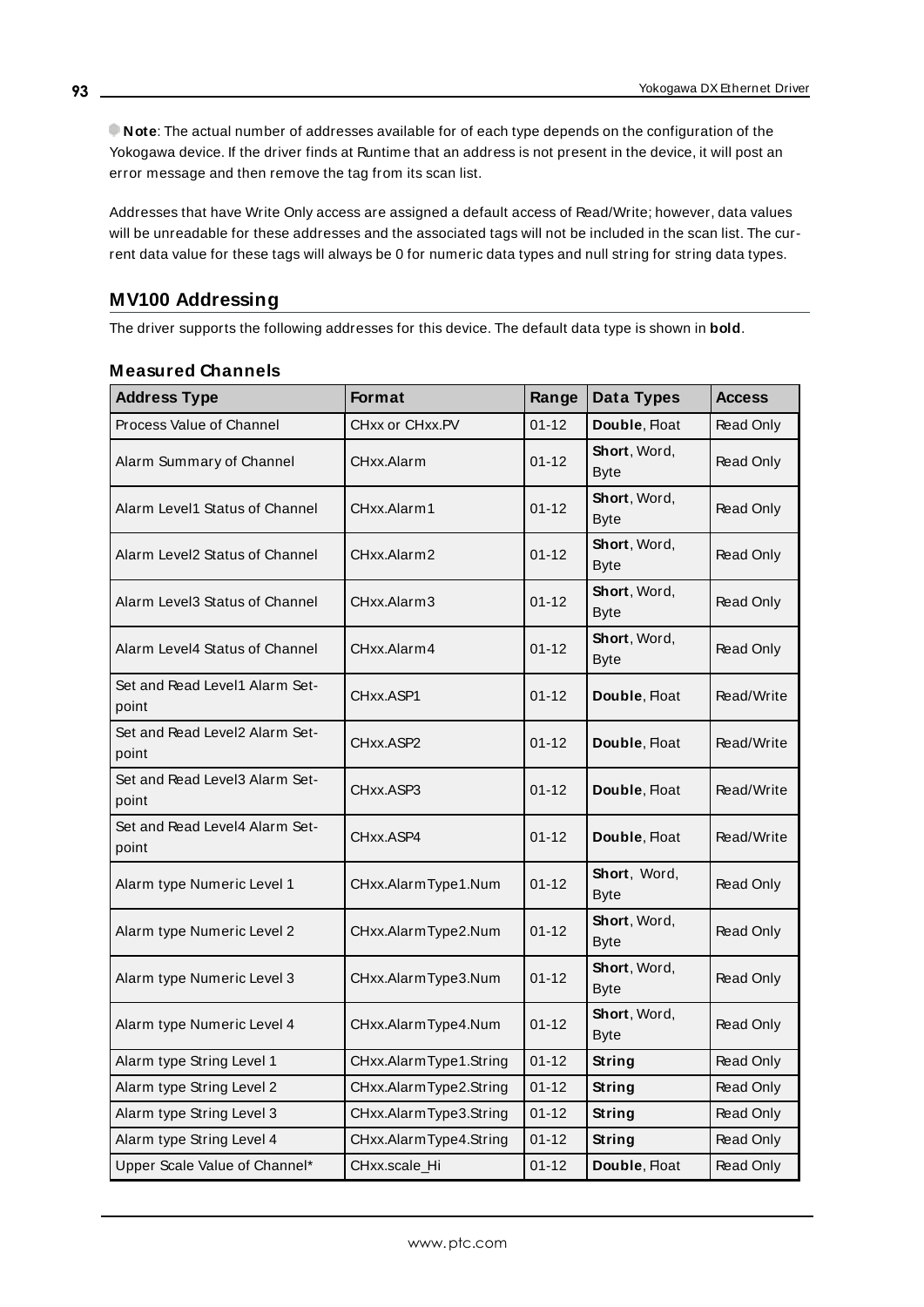| <b>Address Type</b>           | <b>Format</b>  | Range     | Data Types                  | <b>Access</b> |
|-------------------------------|----------------|-----------|-----------------------------|---------------|
| Lower Scale Value of Channel* | CHxx.scale_Lo  | $01 - 12$ | Double, Float               | Read Only     |
| Unit String of Channel*       | CHxx.unit      | $01 - 12$ | String                      | Read Only     |
| Tagname of Channel*           | CHxx.tag       | $01 - 12$ | String                      | Read Only     |
| Status of Channel*            | CHxx.status    | $01 - 12$ | String                      | Read Only     |
| Precision of Channel*         | CHxx.Precision | $01 - 12$ | Short, Word,<br><b>Byte</b> | Read Only     |
| Lowest Measuring Channel*     | CH.Low         |           | Short, Word,<br><b>Byte</b> | Read Only     |
| Highest Measuring Channel*    | CH.High        |           | Short, Word,<br><b>Byte</b> | Read Only     |

#### **Math Channels**

| <b>Address Type</b>                 | <b>Format</b>     | Range     | Data Types               | <b>Access</b> |
|-------------------------------------|-------------------|-----------|--------------------------|---------------|
| Process Value of Math Channel       | CHAxx or CHAxx.PV | $31 - 42$ | Double, Float            | Read Only     |
| Alarm Summary of Math Channel       | CHAxx.Alarm       | $31 - 42$ | <b>Short, Word, Byte</b> | Read Only     |
| Alarm Level1 Status of Math Channel | CHAxx Alarm1      | $31 - 42$ | <b>Short, Word, Byte</b> | Read Only     |
| Alarm Level2 Status of Math Channel | CHAxx Alarm2      | $31 - 42$ | <b>Short, Word, Byte</b> | Read Only     |
| Alarm Level3 Status of Math Channel | CHAxx.Alarm3      | $31 - 42$ | Short, Word, Byte        | Read Only     |
| Alarm Level4 Status of Math Channel | CHAxx.Alarm4      | $31 - 42$ | Short, Word, Byte        | Read Only     |
| Set and Read Level1 Alarm Setpoint  | CHAxx ASP1        | $31 - 42$ | Double, Float            | Read/Write    |
| Set and Read Level2 Alarm Setpoint  | CHAxx ASP2        | $31 - 42$ | Double, Float            | Read/Write    |
| Set and Read Level3 Alarm Setpoint  | CHAxx.ASP3        | $31 - 42$ | Double, Float            | Read/Write    |
| Set and Read Level4 Alarm Setpoint  | CHAxx.ASP4        | $31 - 42$ | Double, Float            | Read/Write    |
| Upper Scale Value of Math Channel*  | CHAxx.scale Hi    | $31 - 42$ | Double, Float            | Read Only     |
| Lower Scale Value of Math Channel*  | CHAxx.scale Lo    | $31 - 42$ | Double, Float            | Read Only     |
| Unit String of Math Channel*        | CHAxx.unit        | $31 - 42$ | String                   | Read Only     |
| Tagname of Math Channel*            | CHAxx.tag         | $31 - 42$ | String                   | Read Only     |
| Status of Math Channel*             | CHAxx.status      | $31 - 42$ | <b>String</b>            | Read Only     |
| Precision of Math Channel*          | CHAxx.Precision   | $31 - 42$ | Short, Word, Byte        | Read Only     |
| Lowest Math Channel*                | CHA.Low           |           | Short, Word, Byte        | Read Only     |
| Highest Math Channel*               | CHA.High          |           | Short, Word, Byte        | Read Only     |

\* Data associated with these addresses are only read from the device at the start of a communications session. Once read, the values will not be refreshed until the server has been restarted or the "Reset" tag has been invoked. To invoke a reset, a non-zero value must be written to the Reset tag. Once the Reset tag has been invoked the driver will reinitialize all startup data from the device.

### **Alarm Setpoints**

Data values for Alarm Setpoints that are undefined in the device will be returned as +INF. Data values can only be written to Alarm Setpoints that are defined in the device. Write operations to undefined Alarm Setpoints will return an error. Write operations are only available only for users logged in at the Administrator level; otherwise, they will return an error.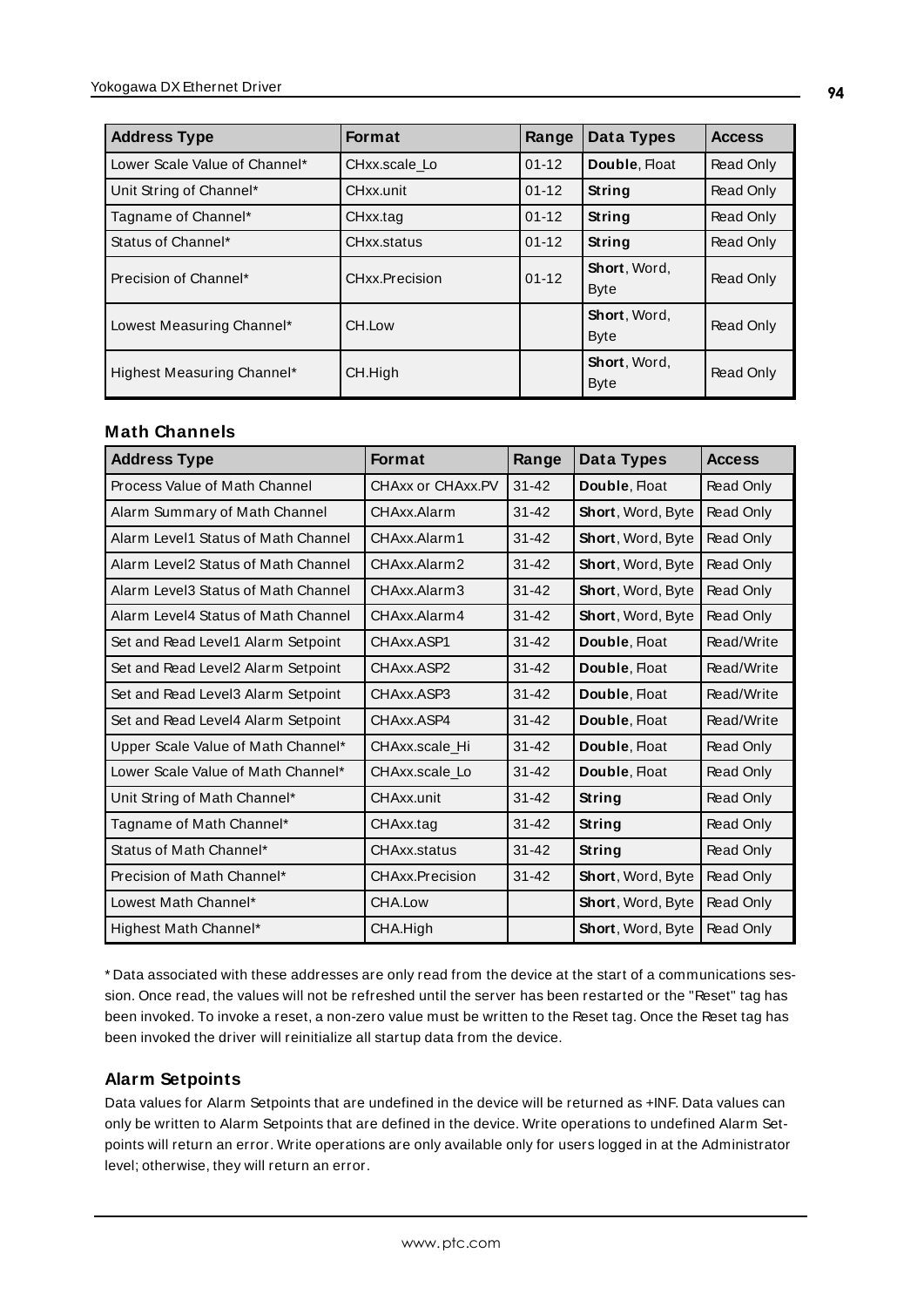### **Scales**

Data values for Scale\_Hi and Scale\_Lo for channels that are skipped will be returned as +INF.

## **Tag Names**

For devices that do not support tag names and channels that have unspecified tag names, the driver will construct an internal tag name based on the channel number. For example, the tag name of address 'CH01' will be returned as 'CH01'.

| <b>Address Description</b>        | <b>Address/Format</b> | Range     | Data Types        | <b>Access</b> |
|-----------------------------------|-----------------------|-----------|-------------------|---------------|
| Administrator Level               | Admin                 |           | <b>Boolean</b>    | Read Only     |
| Date of Last Data                 | Date                  |           | String            | Read Only     |
| Time of Last Data                 | Time                  |           | String            | Read Only     |
| Model Series Reported by Device   | Model                 |           | String            | Read Only     |
| <b>Host Name of Device</b>        | Hostname              |           | String            | Read Only     |
| Serial Number of Device           | SerialNumber          |           | String            | Read Only     |
| <b>IP Address of Device</b>       | IP                    |           | String            | Read Only     |
| <b>Math Communication Data</b>    | <b>CDxx</b>           | $01 - 12$ | <b>Float</b>      | Read/Write    |
| <b>Control Math Execution</b>     | MathControl           |           | Short, Word, Byte | Write Only    |
| <b>Reset Alarms</b>               | <b>Alarm Reset</b>    |           | <b>Boolean</b>    | Write Only    |
| Control Command and Response      | Command               |           | String            | Read/Write    |
| Previous Screen                   | PreScreen             |           | <b>Boolean</b>    | Write Only    |
| Direct Reloading of Configuration | Reset                 |           | <b>Boolean</b>    | Write Only    |
| SetTime*                          | Tag                   |           | <b>Boolean</b>    | Write Only    |

## **General Device Data**

\* The SetTime Tag updates the device time. Writing 0 or 1 to the tag will update the Device Date and Time (which can be verified from the Date Tag and the Time Tag). The SetTime Tag will always display 0 because it is Write Only. After a successful update, the following message will be posted: "Device Clock set to system time [Device <device\_name>]."

### **Administrator Level**

The Admin address type has a value of '1' or 'true' when the user has logged on at the Administrator level and a value of '0' or 'false' when the user has logged on at the User level.

### **Math Communication Data**

The CD address type is only valid for devices equipped with the math option and write operations to CD addresses for non-math equipped devices will return an error. Write operations are available only for users logged in at the Administrator level; otherwise, they will return an error.

### **Model Series Reported by Device**

The Model address type will have a string value of 'DX100' or 'DX200', indicating the model series returned by the device.

# **Control Math Execution**

The MathControl address type is only available for devices equipped with the math option and write operations to the MathControl tag for non-math equipped devices will return an error.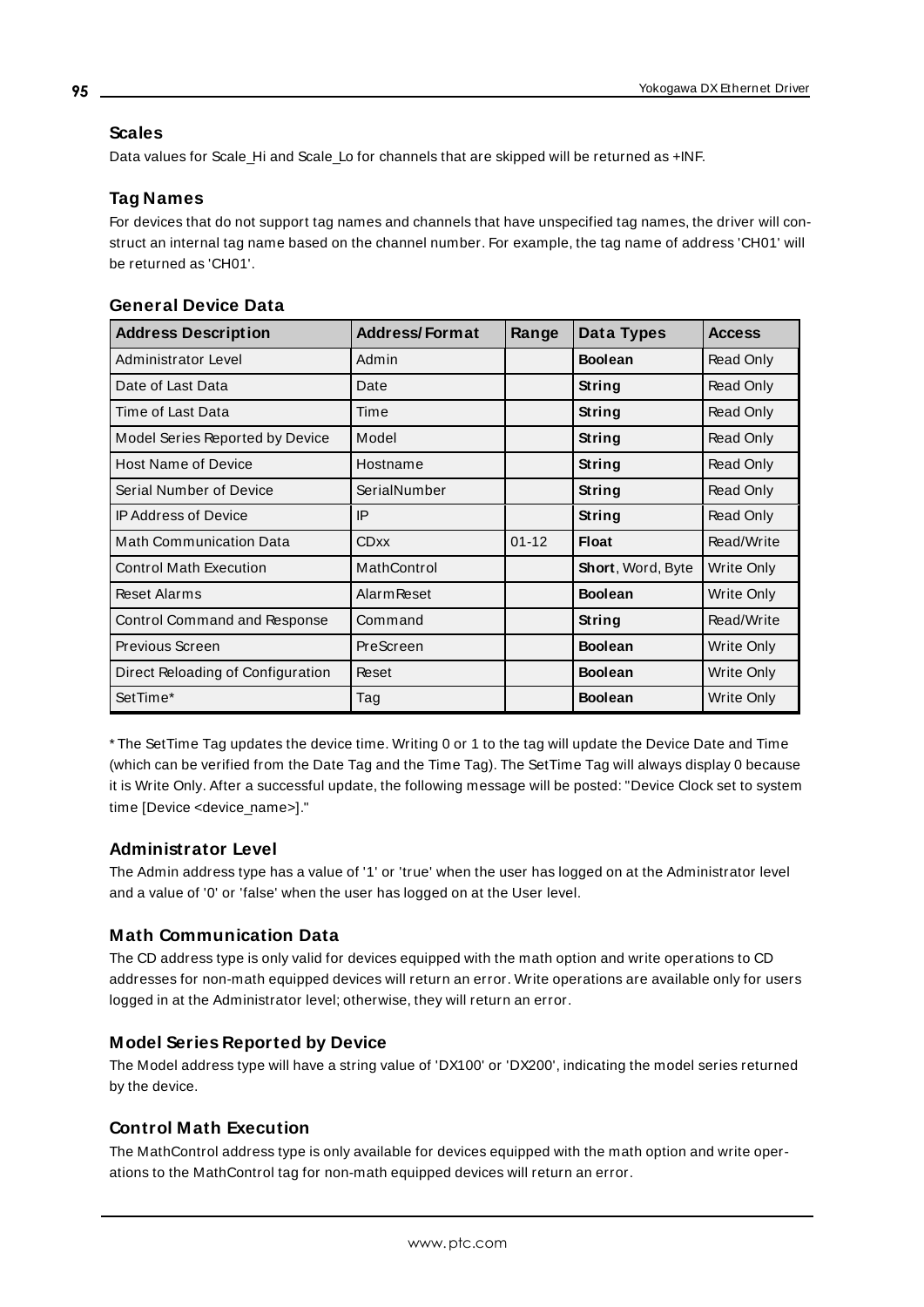#### **Control Command and Response**

The Command address allows the user to send a string command and receive a string response to and from the device. This allows the user to send any command to the device, including commands not directly supported by the driver. This tag is only available to users logged in at the Administrator level; otherwise, write operations will return an error.

**Caution**: Write operations using the Command address should be performed with caution.

**Note**: The actual number of addresses available for of each type depends on the configuration of the Yokogawa device. If the driver finds at Runtime that an address is not present in the device, it will post an error message and then remove the tag from its scan list.

Addresses that have Write Only access are assigned a default access of Read/Write; however, data values will be unreadable for these addresses and the associated tags will not be included in the scan list. The current data value for these tags will always be 0 for numeric data types and null string for string data types.

## **MV200 Addressing**

The driver supports the following addresses for this device. The default data type is shown in **bold**.

| <b>Address Type</b>                     | <b>Format</b>       | Range     | Data Types                  | <b>Access</b> |
|-----------------------------------------|---------------------|-----------|-----------------------------|---------------|
| Process Value of Channel                | CHxx or CHxx.PV     | $01 - 30$ | Double, Float               | Read Only     |
| Alarm Summary of Channel                | CHxx.Alarm          | $01 - 30$ | Short, Word,<br><b>Byte</b> | Read Only     |
| Alarm Level1 Status of Channel          | CHxx.Alarm1         | $01 - 30$ | Short, Word,<br><b>Byte</b> | Read Only     |
| Alarm Level2 Status of Channel          | CHxx.Alarm2         | $01 - 30$ | Short, Word,<br><b>Byte</b> | Read Only     |
| Alarm Level3 Status of Channel          | CHxx.Alarm3         | $01 - 30$ | Short, Word,<br><b>Byte</b> | Read Only     |
| Alarm Level4 Status of Channel          | CHxx Alarm4         | $01 - 30$ | Short, Word,<br><b>Byte</b> | Read Only     |
| Set and Read Level1 Alarm Set-<br>point | CHxx.ASP1           | $01 - 30$ | Double, Float               | Read/Write    |
| Set and Read Level2 Alarm Set-<br>point | CHxx.ASP2           | $01 - 30$ | Double, Float               | Read/Write    |
| Set and Read Level3 Alarm Set-<br>point | CHxx.ASP3           | $01 - 30$ | Double, Float               | Read/Write    |
| Set and Read Level4 Alarm Set-<br>point | CHxx.ASP4           | $01 - 30$ | Double, Float               | Read/Write    |
| Alarm type Numeric Level 1              | CHxx.AlarmType1.Num | $01 - 30$ | Short, Word,<br><b>Byte</b> | Read Only     |
| Alarm type Numeric Level 2              | CHxx.AlarmType2.Num | $01 - 30$ | Short, Word,<br><b>Byte</b> | Read Only     |
| Alarm type Numeric Level 3              | CHxx.AlarmType3.Num | $01 - 30$ | Short, Word,<br><b>Byte</b> | Read Only     |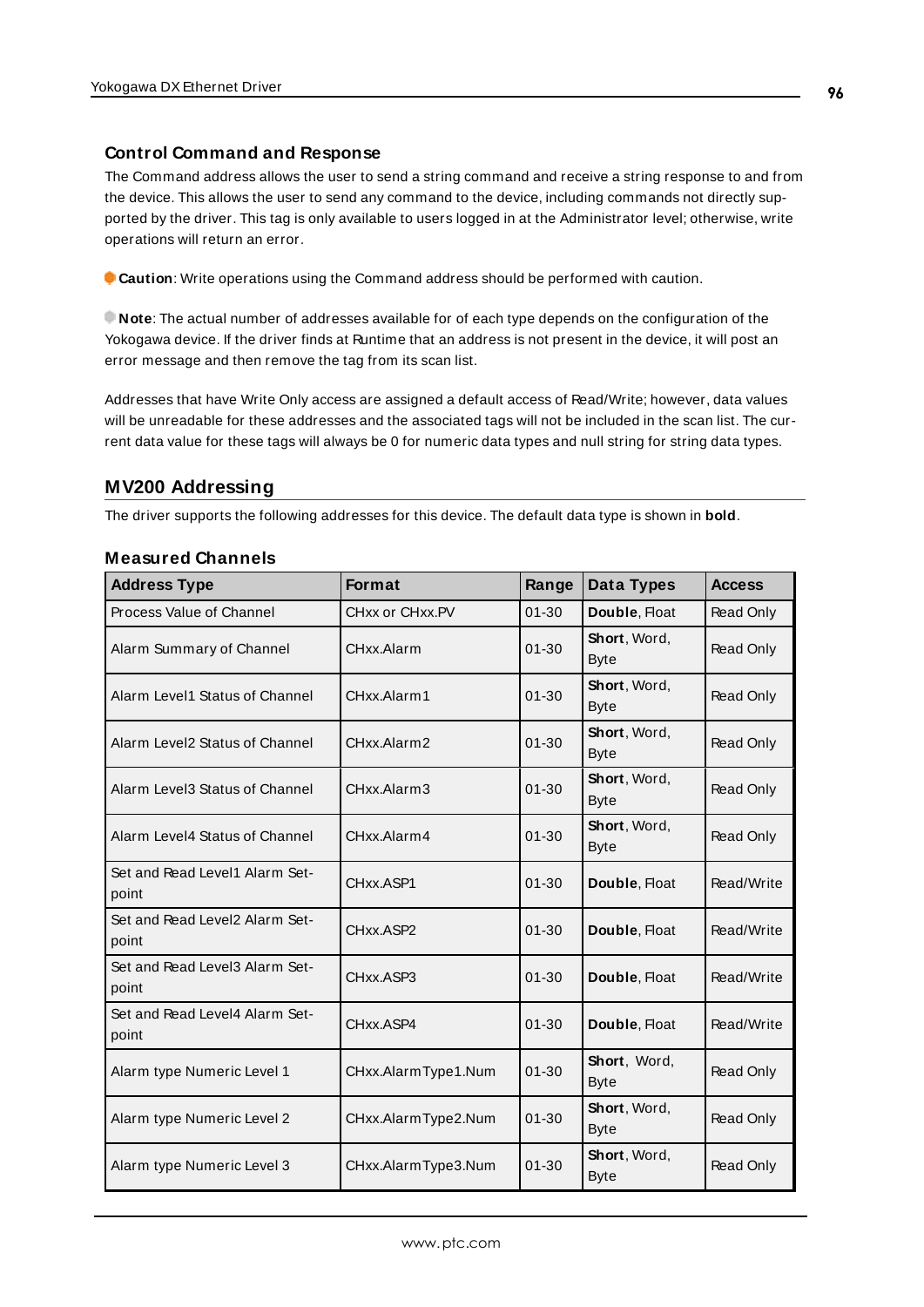| Alarm type Numeric Level 4    | CHxx.AlarmType4.Num    | $01 - 30$ | Short, Word,<br><b>Byte</b>        | Read Only |
|-------------------------------|------------------------|-----------|------------------------------------|-----------|
| Alarm type String Level 1     | CHxx.AlarmType1.String | $01 - 30$ | String                             | Read Only |
| Alarm type String Level 2     | CHxx.AlarmType2.String | $01 - 30$ | String                             | Read Only |
| Alarm type String Level 3     | CHxx.AlarmType3.String | $01 - 30$ | String                             | Read Only |
| Alarm type String Level 4     | CHxx.AlarmType4.String | $01 - 30$ | String                             | Read Only |
| Upper Scale Value of Channel* | CHxx.scale Hi          | $01 - 30$ | Double, Float                      | Read Only |
| Lower Scale Value of Channel* | CHxx.scale Lo          | $01 - 30$ | Double, Float                      | Read Only |
| Unit String of Channel*       | CHxx.unit              | $01 - 30$ | String                             | Read Only |
| Tagname of Channel*           | CHxx.tag               | $01 - 30$ | String                             | Read Only |
| Status of Channel*            | CHxx status            | $01 - 30$ | String                             | Read Only |
| Precision of Channel*         | CHxx.Precision         | $01 - 30$ | Short, Word,<br><b>Byte</b>        | Read Only |
| Lowest Measuring Channel*     | CH.Low                 |           | Short, Word,<br><b>Byte</b>        | Read Only |
| Highest Measuring Channel*    | CH.High                |           | <b>Short, Word,</b><br><b>Byte</b> | Read Only |

| <b>Address Type</b>                      | <b>Format</b>       | Range     | Data Types                  | <b>Access</b> |
|------------------------------------------|---------------------|-----------|-----------------------------|---------------|
| Process Value of Math Channel            | CHxx or CHxx.PV     | $31 - 60$ | Double, Float               | Read Only     |
| Alarm Summary of Math Channel            | CHxx.Alarm          | $31 - 60$ | Short, Word,<br><b>Byte</b> | Read Only     |
| Alarm Level1 Status of Math Chan-<br>nel | CHxx Alarm1         | $31 - 60$ | Short, Word,<br><b>Byte</b> | Read Only     |
| Alarm Level2 Status of Math Chan-<br>nel | CHxx.Alarm2         | $31 - 60$ | Short, Word,<br><b>Byte</b> | Read Only     |
| Alarm Level3 Status of Math Chan-<br>nel | CHxx.Alarm3         | $31 - 60$ | Short, Word,<br><b>Byte</b> | Read Only     |
| Alarm Level4 Status of Math Chan-<br>nel | CHxx.Alarm4         | $31 - 60$ | Short, Word,<br><b>Byte</b> | Read Only     |
| Set and Read Level1 Alarm Setpoint       | CHxx.ASP1           | $31 - 60$ | Double, Float               | Read/Write    |
| Set and Read Level2 Alarm Setpoint       | CHxx.ASP2           | $31 - 60$ | Double, Float               | Read/Write    |
| Set and Read Level3 Alarm Setpoint       | CHxx.ASP3           | $31 - 60$ | Double, Float               | Read/Write    |
| Set and Read Level4 Alarm Setpoint       | CHxx.ASP4           | $31 - 60$ | Double, Float               | Read/Write    |
| Alarm type Numeric Level 1               | CHxx.AlarmType1.Num | $31 - 60$ | Short, Word,<br><b>Byte</b> | Read Only     |
| Alarm type Numeric Level 2               | CHxx.AlarmType2.Num | 31-60     | Short, Word,<br><b>Byte</b> | Read Only     |
| Alarm type Numeric Level 3               | CHxx.AlarmType3.Num | $31 - 60$ | Short, Word,<br><b>Byte</b> | Read Only     |
| Alarm type Numeric Level 4               | CHxx.AlarmType4.Num | $31 - 60$ | Short, Word,<br><b>Byte</b> | Read Only     |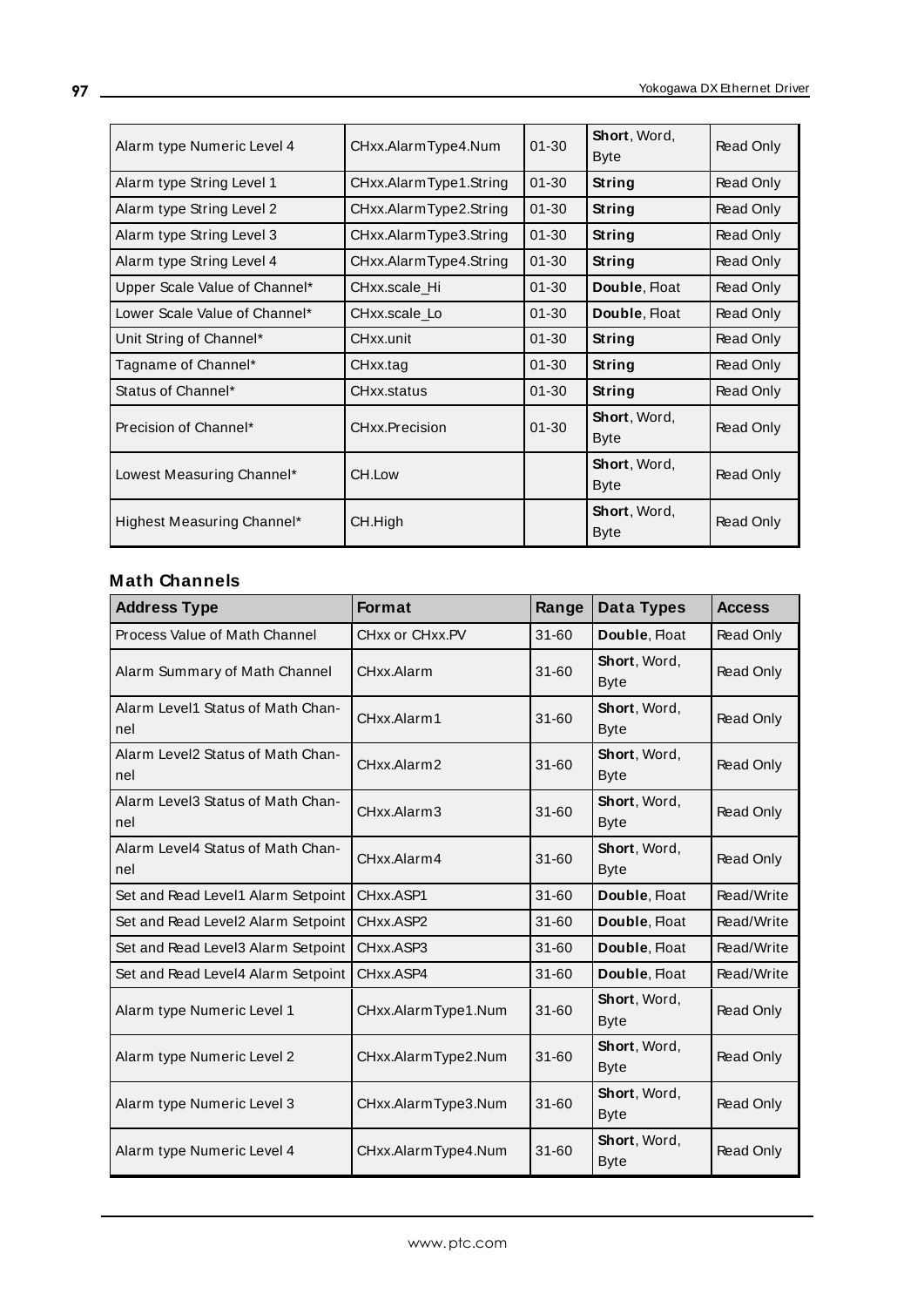| Alarm type String Level 1                 | CHxx.AlarmType1.String | $31 - 60$ | String                      | Read Only |
|-------------------------------------------|------------------------|-----------|-----------------------------|-----------|
| Alarm type String Level 2                 | CHxx.AlarmType2.String | $31 - 60$ | String                      | Read Only |
| Alarm type String Level 3                 | CHxx.AlarmType3.String | $31 - 60$ | String                      | Read Only |
| Alarm type String Level 4                 | CHxx.AlarmType4.String | $31 - 60$ | String                      | Read Only |
| Upper Scale Value of Math Chan-<br>$nel*$ | CHxx.scale Hi          | $31 - 60$ | Double, Float               | Read Only |
| Lower Scale Value of Math Chan-<br>nel*   | CHxx.scale Lo          | $31 - 60$ | Double, Float               | Read Only |
| Unit String of Math Channel*              | CHxx.unit              | $31 - 60$ | String                      | Read Only |
| Tagname of Math Channel*                  | CHxx.tag               | $31 - 60$ | String                      | Read Only |
| Status of Math Channel*                   | CHxx.status            | $31 - 60$ | String                      | Read Only |
| Precision of Math Channel*                | CHxx.Precision         | $31 - 60$ | Short, Word,<br><b>Byte</b> | Read Only |
| Lowest Math Channel*                      | CHA.Low                |           | Short, Word,<br><b>Byte</b> | Read Only |
| Highest Math Channel*                     | CHA.High               |           | Short, Word,<br><b>Byte</b> | Read Only |

\* Data associated with these addresses are only read from the device at the start of a communications session. Once read, the values will not be refreshed until the server has been restarted or the "Reset" tag has been invoked. To invoke a reset, a non-zero value must be written to the Reset tag. Once the Reset tag has been invoked the driver will reinitialize all startup data from the device.

### **Alarm Setpoints**

Data values for Alarm Setpoints that are undefined in the device will be returned as +INF. Data values can only be written to Alarm Setpoints that are defined in the device. Write operations to undefined Alarm Setpoints will return an error. Write operations are only available only for users logged in at the Administrator level; otherwise, they will return an error.

### **Scales**

Data values for Scale\_Hi and Scale\_Lo for channels that are skipped will be returned as +INF.

### **Tag Names**

For devices that do not support tag names and channels that have unspecified tag names, the driver will construct an internal tag name based on the channel number. For example, the tag name of address 'CH01' will be returned as 'CH01'.

| <b>Address Description</b>      | <b>Address/Format</b> | Range     | Data Types        | <b>Access</b> |
|---------------------------------|-----------------------|-----------|-------------------|---------------|
| Administrator Level             | Admin                 |           | <b>Boolean</b>    | Read Only     |
| Date of Last Data               | Date                  |           | String            | Read Only     |
| Time of Last Data               | Time                  |           | String            | Read Only     |
| Model Series Reported by Device | Model                 |           | String            | Read Only     |
| <b>Math Communication Data</b>  | <b>CDxx</b>           | $01 - 30$ | <b>Float</b>      | Read/Write    |
| <b>Control Math Execution</b>   | MathControl           |           | Short, Word, Byte | Write Only    |

#### **General Device Data**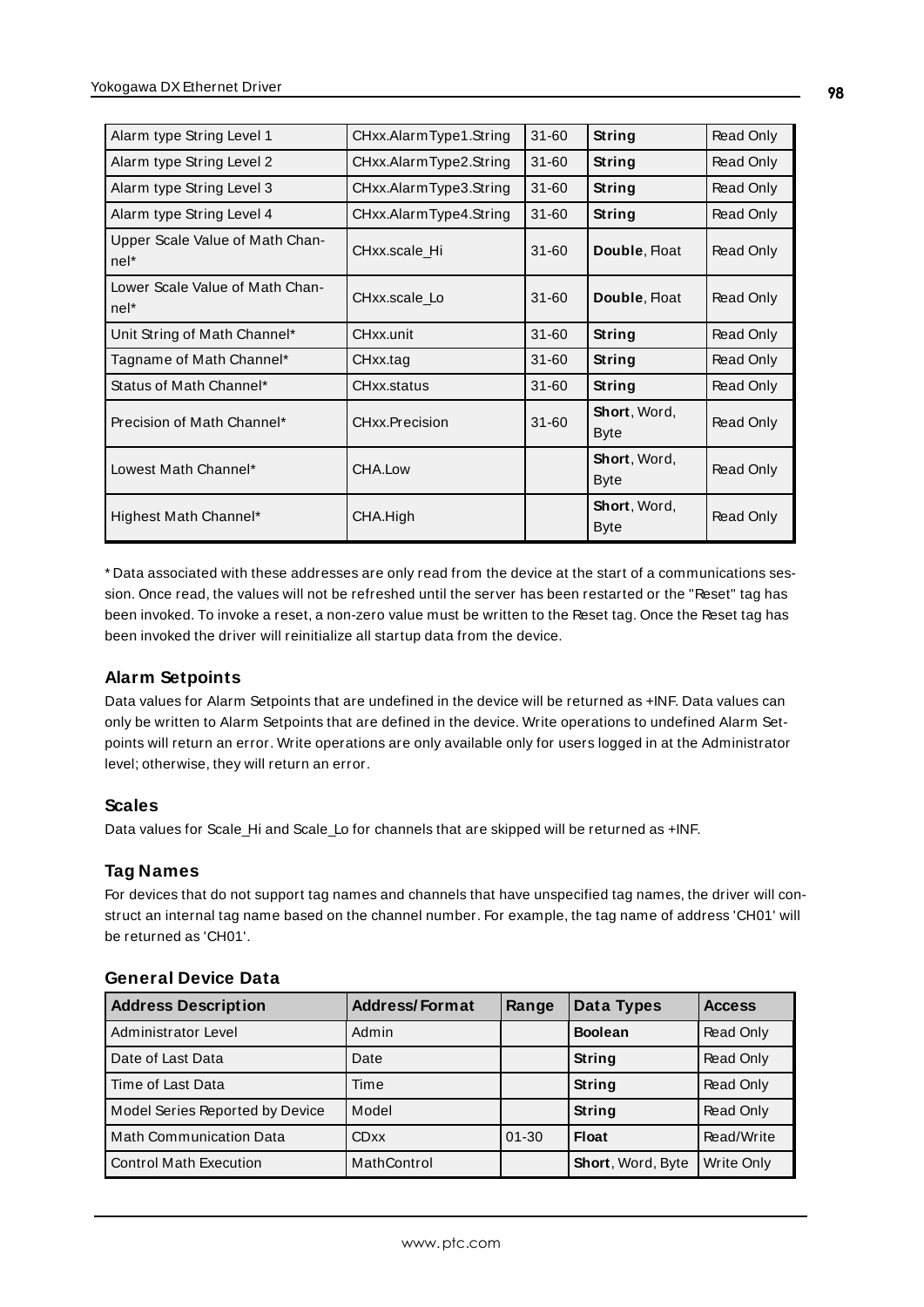| Reset Alarms                      | <b>Alarm Reset</b> | <b>Boolean</b> | Write Only |
|-----------------------------------|--------------------|----------------|------------|
| Control Command and Response      | Command            | String         | Read/Write |
| l Previous Screen                 | PreScreen          | <b>Boolean</b> | Write Only |
| Direct Reloading of Configuration | Reset              | <b>Boolean</b> | Write Only |
| SetTime*                          | Tag                | <b>Boolean</b> | Write Only |

\* The SetTime Tag updates the device time. Writing 0 or 1 to the tag will update the Device Date and Time (which can be verified from the Date Tag and the Time Tag). The SetTime Tag will always display 0 because it is Write Only. After a successful update, the following message will be posted: "Device Clock set to system time [Device <device\_name>]."

### **Administrator Level**

The Admin address type has a value of '1' or 'true' when the user has logged on at the Administrator level and a value of '0' or 'false' when the user has logged on at the User level.

## **Math Communication Data**

The CD address type is only valid for devices equipped with the math option and write operations to CD addresses for non-math equipped devices will return an error. Write operations are available only for users logged in at the Administrator level; otherwise, they will return an error.

## **Model Series Reported by Device**

The Model address type will have a string value of 'DX100' or 'DX200', indicating the model series returned by the device.

### **Control Math Execution**

The MathControl address type is only available for devices equipped with the math option and write operations to the MathControl tag for non-math equipped devices will return an error.

### **Control Command and Response**

The Command address allows the user to send a string command and receive a string response to and from the device. This allows the user to send any command to the device, including commands not directly supported by the driver. This tag is only available to users logged in at the Administrator level; otherwise, write operations will return an error.

**Caution**: Write operations using the Command address should be performed with caution.

**Note**: The actual number of addresses available for of each type depends on the configuration of the Yokogawa device. If the driver finds at Runtime that an address is not present in the device, it will post an error message and then remove the tag from its scan list.

Addresses that have Write Only access are assigned a default access of Read/Write; however, data values will be unreadable for these addresses and the associated tags will not be included in the scan list. The current data value for these tags will always be 0 for numeric data types and null string for string data types.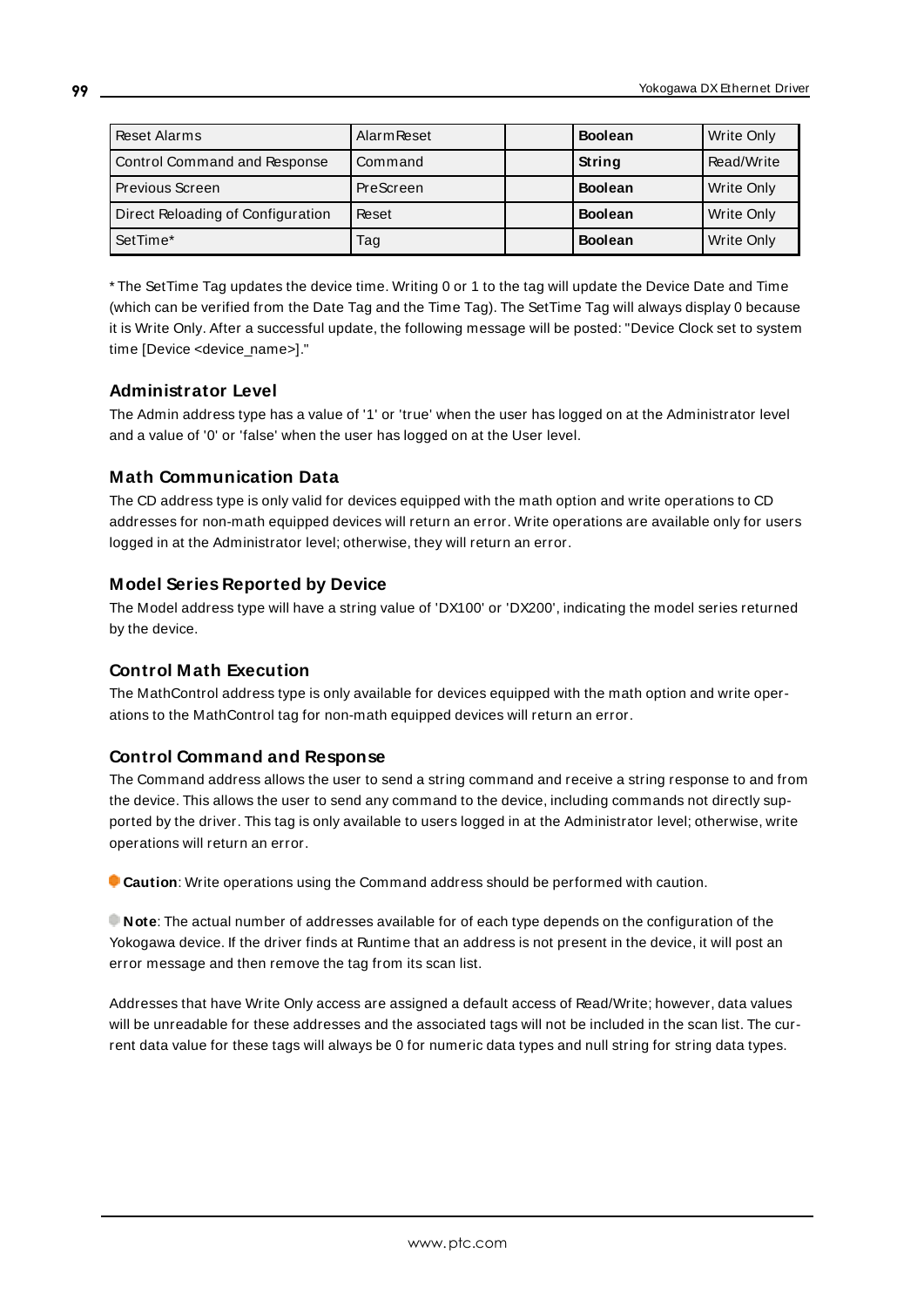# **DX1002 Addressing**

The driver supports the following addresses for this device. The default data type is shown in **bold**.

| <b>Address Type</b>                     | Format                 | Range     | Data Types                  | <b>Access</b> |
|-----------------------------------------|------------------------|-----------|-----------------------------|---------------|
| Process Value of Channel                | CHxx or CHxx.PV        | $01 - 02$ | Double, Float               | Read Only     |
| Alarm Summary of Channel                | CHxx.Alarm             | $01 - 02$ | Short, Word,<br><b>Byte</b> | Read Only     |
| Alarm Level1 Status of Channel          | CHxx.Alarm1            | $01 - 02$ | Short, Word,<br><b>Byte</b> | Read Only     |
| Alarm Level2 Status of Channel          | CHxx.Alarm2            | $01 - 02$ | Short, Word,<br><b>Byte</b> | Read Only     |
| Alarm Level3 Status of Channel          | CHxx.Alarm3            | $01 - 02$ | Short, Word,<br><b>Byte</b> | Read Only     |
| Alarm Level4 Status of Channel          | CHxx.Alarm4            | $01 - 02$ | Short, Word,<br><b>Byte</b> | Read Only     |
| Set and Read Level1 Alarm Set-<br>point | CHxx.ASP1              | $01 - 02$ | Double, Float               | Read/Write    |
| Set and Read Level2 Alarm Set-<br>point | CHxx.ASP2              | $01 - 02$ | Double, Float               | Read/Write    |
| Set and Read Level3 Alarm Set-<br>point | CHxx.ASP3              | $01 - 02$ | Double, Float               | Read/Write    |
| Set and Read Level4 Alarm Set-<br>point | CHxx.ASP4              | $01 - 02$ | Double, Float               | Read/Write    |
| Alarm type Numeric Level 1              | CHxx.AlarmType1.Num    | $01 - 02$ | Short, Word,<br><b>Byte</b> | Read Only     |
| Alarm type Numeric Level 2              | CHxx.AlarmType2.Num    | $01 - 02$ | Short, Word,<br><b>Byte</b> | Read Only     |
| Alarm type Numeric Level 3              | CHxx.AlarmType3.Num    | $01 - 02$ | Short, Word,<br><b>Byte</b> | Read Only     |
| Alarm type Numeric Level 4              | CHxx.AlarmType4.Num    | $01 - 02$ | Short, Word,<br><b>Byte</b> | Read Only     |
| Alarm type String Level 1               | CHxx.AlarmType1.String | $01 - 02$ | <b>String</b>               | Read Only     |
| Alarm type String Level 2               | CHxx.AlarmType2.String | $01 - 02$ | String                      | Read Only     |
| Alarm type String Level 3               | CHxx.AlarmType3.String | $01 - 02$ | String                      | Read Only     |
| Alarm type String Level 4               | CHxx.AlarmType4.String | $01 - 02$ | String                      | Read Only     |
| Upper Scale Value of Channel*           | CHxx.scale_Hi          | $01 - 02$ | Double, Float               | Read Only     |
| Lower Scale Value of Channel*           | CHxx.scale_Lo          | $01 - 02$ | Double, Float               | Read Only     |
| Unit String of Channel*                 | CHxx.unit              | $01 - 02$ | <b>String</b>               | Read Only     |
| Tagname of Channel*                     | CHxx.tag               | $01 - 02$ | String                      | Read Only     |
| Status of Channel*                      | CHxx.status            | $01 - 02$ | String                      | Read Only     |
| Precision of Channel*                   | CHxx.Precision         | $01 - 02$ | Short, Word,<br><b>Byte</b> | Read Only     |
| Lowest Measuring Channel*               | CH.Low                 |           | Short, Word,                | Read Only     |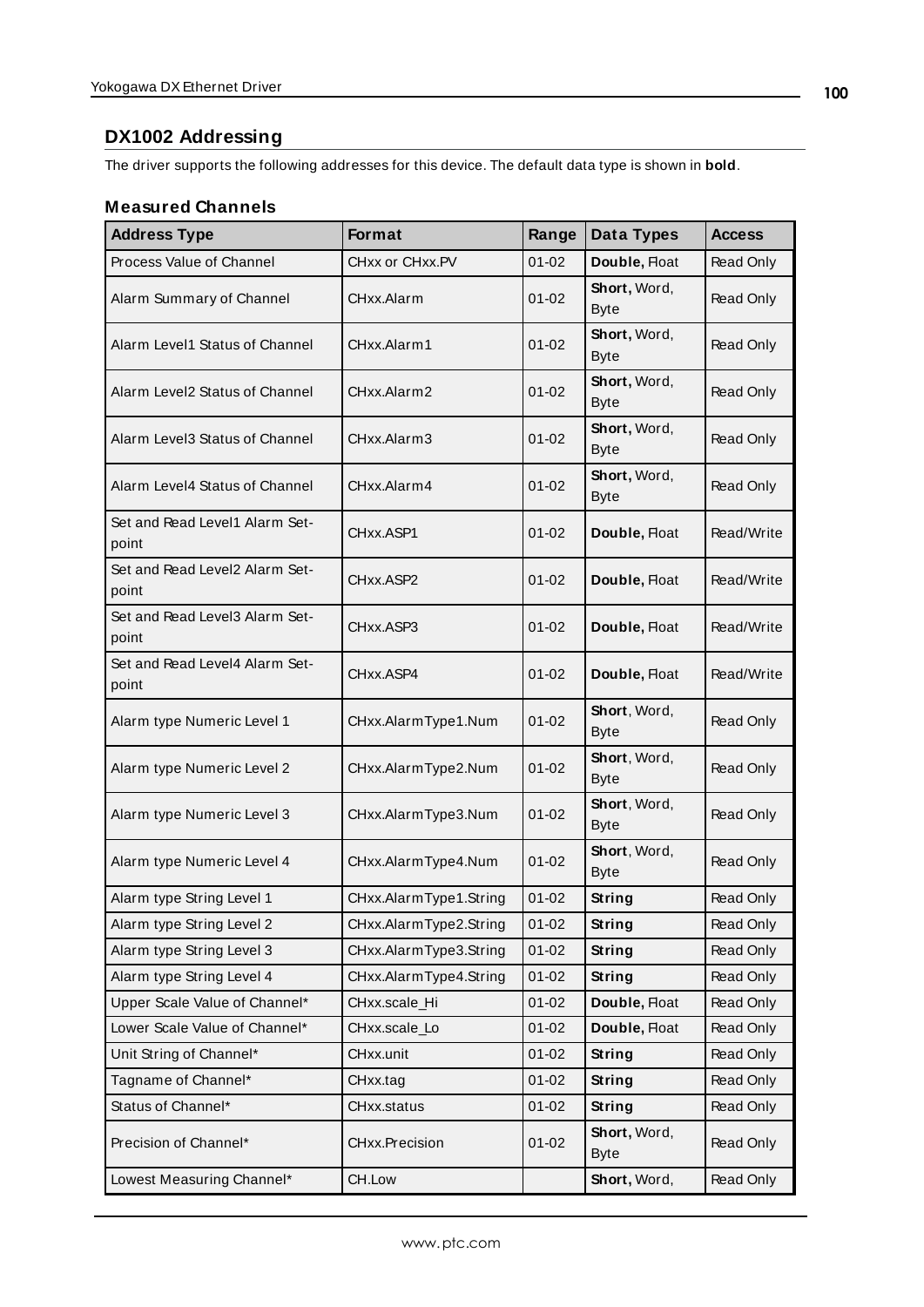| <b>Address Type</b>        | <b>Format</b> | Range | Data Types                  | <b>Access</b> |
|----------------------------|---------------|-------|-----------------------------|---------------|
|                            |               |       | <b>Byte</b>                 |               |
| Highest Measuring Channel* | CH.High       |       | Short, Word,<br><b>Byte</b> | Read Only     |

| <b>Address Type</b>                      | Format                  | Range          | Data Types                  | <b>Access</b>    |
|------------------------------------------|-------------------------|----------------|-----------------------------|------------------|
| Process Value of Math Channel            | CHxxx or CHxxx.PV       | $101 -$<br>112 | Double, Float               | Read Only        |
| Alarm Summary of Math Channel            | CHxxx.Alarm             | $101 -$<br>112 | Short, Word,<br><b>Byte</b> | Read Only        |
| Alarm Level1 Status of Math Chan-<br>nel | CHxxx.Alarm1            | $101 -$<br>112 | Short, Word,<br><b>Byte</b> | Read Only        |
| Alarm Level2 Status of Math Chan-<br>nel | CHxxx.Alarm2            | $101 -$<br>112 | Short, Word,<br><b>Byte</b> | Read Only        |
| Alarm Level3 Status of Math Chan-<br>nel | CHxxx.Alarm3            | $101 -$<br>112 | Short, Word,<br><b>Byte</b> | Read Only        |
| Alarm Level4 Status of Math Chan-<br>nel | CHxxx.Alarm4            | $101 -$<br>112 | Short, Word,<br><b>Byte</b> | Read Only        |
| Set and Read Level1 Alarm Set-<br>point  | CHxxx.ASP1              | $101 -$<br>112 | Double, Float               | Read/Write       |
| Set and Read Level2 Alarm Set-<br>point  | CHxxx.ASP2              | $101 -$<br>112 | Double, Float               | Read/Write       |
| Set and Read Level3 Alarm Set-<br>point  | CHxxx.ASP3              | $101 -$<br>112 | Double, Float               | Read/Write       |
| Set and Read Level4 Alarm Set-<br>point  | CHxxx.ASP4              | $101 -$<br>112 | Double, Float               | Read/Write       |
| Alarm type Numeric Level 1               | CHxxx.AlarmType1.Num    | $101 -$<br>112 | Short, Word,<br><b>Byte</b> | Read Only        |
| Alarm type Numeric Level 2               | CHxxx.AlarmType2.Num    | $101 -$<br>112 | Short, Word,<br><b>Byte</b> | <b>Read Only</b> |
| Alarm type Numeric Level 3               | CHxxx.AlarmType3.Num    | $101 -$<br>112 | Short, Word,<br><b>Byte</b> | Read Only        |
| Alarm type Numeric Level 4               | CHxxx.AlarmType4.Num    | $101 -$<br>112 | Short, Word,<br><b>Byte</b> | Read Only        |
| Alarm type String Level 1                | CHxxx.AlarmType1.String | $101 -$<br>112 | String                      | <b>Read Only</b> |
| Alarm type String Level 2                | CHxxx.AlarmType2.String | $101 -$<br>112 | String                      | Read Only        |
| Alarm type String Level 3                | CHxxx.AlarmType3.String | $101 -$<br>112 | String                      | <b>Read Only</b> |
| Alarm type String Level 4                | CHxxx.AlarmType4.String | $101 -$<br>112 | String                      | Read Only        |
| Upper Scale Value of Math Chan-<br>nel*  | CHxxx.scale_Hi          | $101 -$<br>112 | Double, Float               | Read Only        |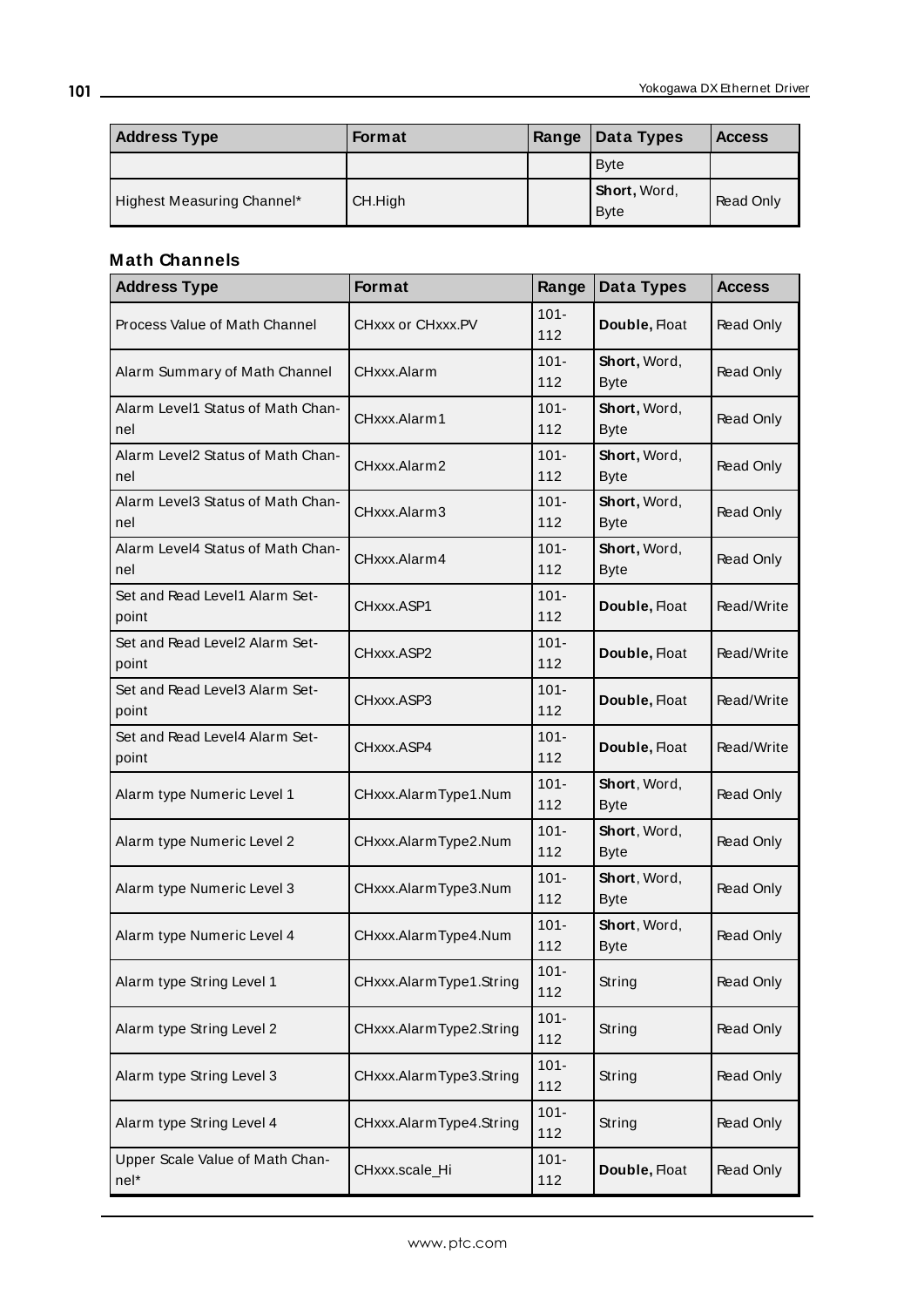| <b>Address Type</b>                     | <b>Format</b>   | Range          | Data Types                  | <b>Access</b> |
|-----------------------------------------|-----------------|----------------|-----------------------------|---------------|
| Lower Scale Value of Math Chan-<br>nel* | CHxxx.scale Lo  | $101 -$<br>112 | Double, Float               | Read Only     |
| Unit String of Math Channel*            | CHxxx.unit      | $101 -$<br>112 | String                      | Read Only     |
| Tagname of Math Channel*                | CHxxx.tag       | $101 -$<br>112 | String                      | Read Only     |
| Status of Math Channel*                 | CHxxx.status    | $101 -$<br>112 | String                      | Read Only     |
| Precision of Math Channel*              | CHxxx.Precision | $101 -$<br>112 | Short, Word,<br><b>Byte</b> | Read Only     |
| Lowest Math Channel*                    | CHA.Low         |                | Short, Word,<br><b>Byte</b> | Read Only     |
| Highest Math Channel*                   | CHA.High        |                | Short, Word,<br><b>Byte</b> | Read Only     |

\* Data associated with these addresses are only read from the device at the start of a communications session. Once read, the values will not be refreshed until the server has been restarted or the "Reset" tag has been invoked. To invoke a reset, a non zero value must be written to the Reset tag. Once the Reset tag has been invoked the driver will reinitialize all startup data from the device.

# **Alarm Setpoints**

Data values for Alarm Setpoints that are undefined in the device will be returned as +INF. Data values can only be written to Alarm Setpoints that are defined in the device. Write operations to undefined Alarm Setpoints will return an error. Write operations are available only for users logged in at the Administrator level and will return an error otherwise.

### **Scales**

Data values for Scale\_Hi and Scale\_Lo for channels that are skipped will be returned as +INF.

# **Tag Names**

For devices that do not support tag names and channels that have unspecified tag names, the driver will construct an internal tag name based on the channel number. For example, the tag name of address 'CH01' will be returned as 'CH01'.

### **General Device Data**

| <b>Address Description</b>      | <b>Address/Format</b> | Range     | Data Types     | <b>Access</b> |
|---------------------------------|-----------------------|-----------|----------------|---------------|
| Administrator Level             | Admin                 |           | <b>Boolean</b> | Read Only     |
| Date of Last Data               | Date                  |           | String         | Read Only     |
| Time of Last Data               | Time                  |           | String         | Read Only     |
| Model Series Reported by Device | Model                 |           | String         | Read Only     |
| Host Name of Device             | Hostname              |           | String         | Read Only     |
| Serial Number of Device         | SerialNumber          |           | String         | Read Only     |
| <b>IP Address of Device</b>     | IP                    |           | String         | Read Only     |
| <b>Math Communication Data</b>  | <b>CDxx</b>           | $01 - 12$ | <b>Float</b>   | Read/Write    |
| <b>Control Math Execution</b>   | MathControl           |           | Short, Word,   | Write Only    |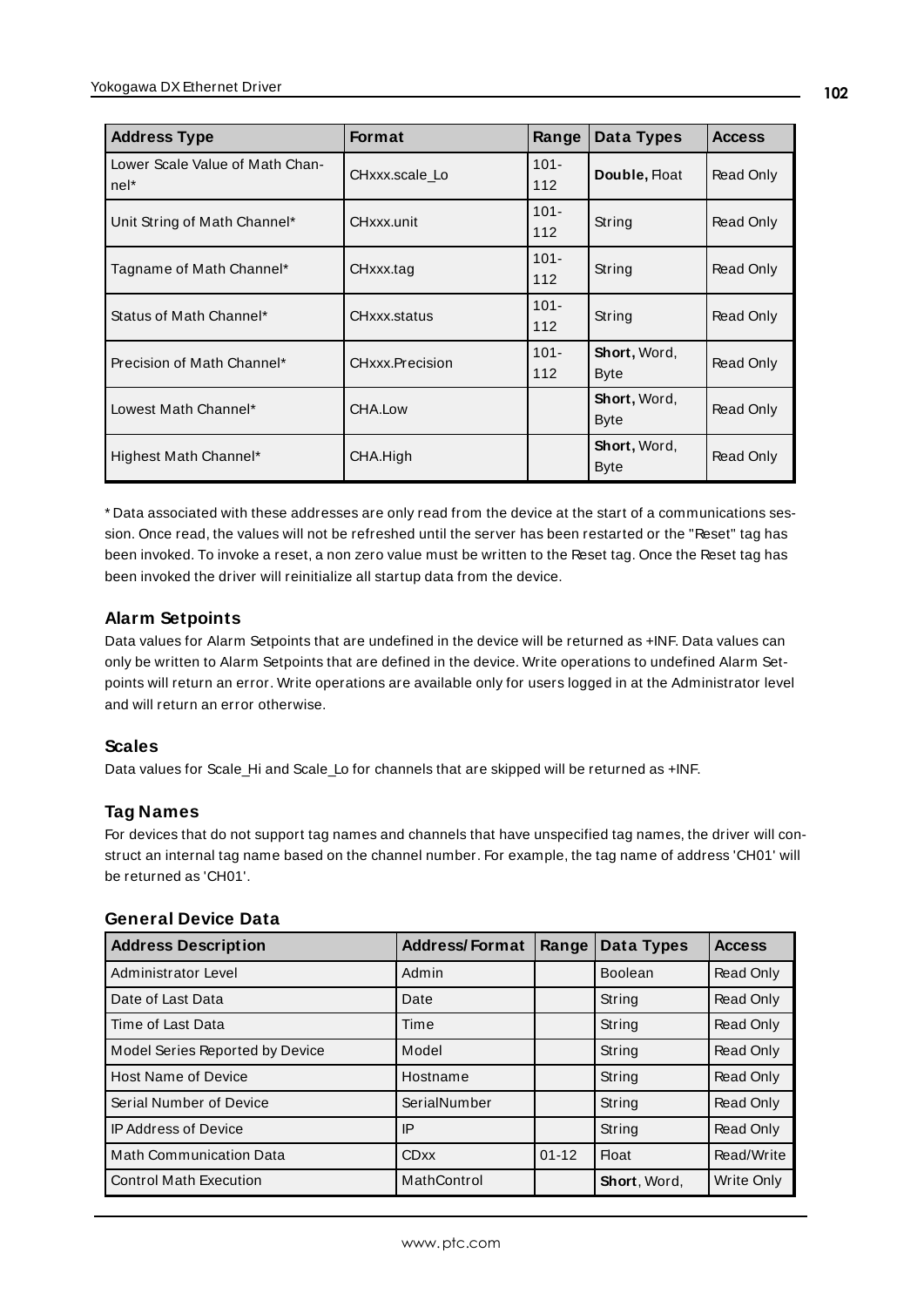| <b>Address Description</b>                         | <b>Address/Format</b> | Range | Data Types     | <b>Access</b>     |
|----------------------------------------------------|-----------------------|-------|----------------|-------------------|
|                                                    |                       |       | <b>Byte</b>    |                   |
| <b>Reset Alarms</b>                                | <b>Alarm Reset</b>    |       | <b>Boolean</b> | Write Only        |
| <b>Control Command and Response</b>                | Command               |       | String         | Read/Write        |
| Previous Screen                                    | PreScreen             |       | <b>Boolean</b> | <b>Write Only</b> |
| Direct Reloading of Configuration                  | Reset                 |       | <b>Boolean</b> | Write Only        |
| Freeze the recorder's trend and time dis-<br>play. | Opmode_freeze         |       | <b>Boolean</b> | Write Only        |
| Resume the recorder's trend and time dis-<br>play. | Opmode_normal         |       | <b>Boolean</b> | Write Only        |
| Clear the recorder's memory and display.           | Opmode_clear          |       | <b>Boolean</b> | Write Only        |
| SetTime*                                           | Tag                   |       | <b>Boolean</b> | Write Only        |

\* The SetTime Tag updates the device time. Writing 0 or 1 to the tag will update the Device Date and Time (which can be verified from the Date Tag and the Time Tag). The SetTime Tag will always display 0 because it is Write Only. After a successful update, the following message will be posted: "Device Clock set to system time [Device <device\_name>]."

## **Administrator Level**

The Admin address type has a value of '1' or 'true' when the user has logged on at the Administrator level and a value of '0' or 'false' when the user has logged on at the User level.

## **Math Communication Data**

The CD address type is only valid for devices equipped with the math option and write operations to CD addresses for non-math equipped devices will return an error. Write operations are available only for users logged in at the Administrator level; otherwise, they will return an error.

### **Model Series Reported by Device**

The Model address type will have a string value of 'DX100' or 'DX200', indicating the model series returned by the device.

### **Control Math Execution**

The MathControl address type is only available for devices equipped with the math option and write operations to the MathControl tag for non-math equipped devices will return an error.

### **Control Command and Response**

The Command address allows the user to send a string command and receive a string response to and from the device. This allows the user to send any command to the device, including commands not directly supported by the driver. This tag is only available to users logged in at the Administrator level; otherwise, write operations will return an error.

**Caution**: Write operations using the Command address should be performed with caution.

#### **Messages**

|      | <b>Command Message Type</b> | Syntax         | <b>Notes</b>                                 |
|------|-----------------------------|----------------|----------------------------------------------|
| l BJ | Free Message (aka           | BJgroup)_(mes- | Message is assigned to a group and displayed |
|      | Arbitrary Message)          | sage $#$ )     | for that group only.                         |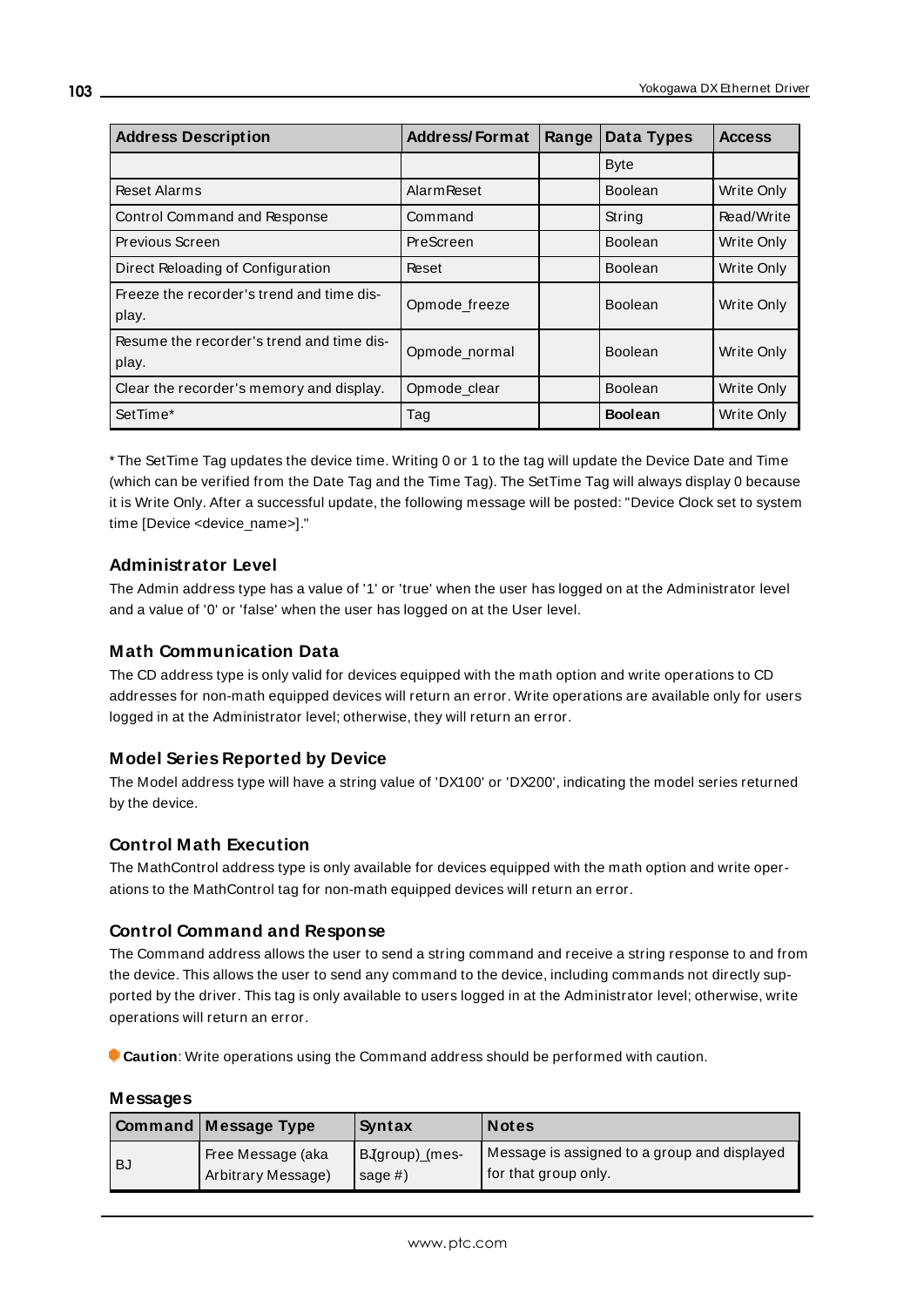|    | Command Message Type                                        | Syntax                                       | <b>Notes</b>                                                                                                                                 |
|----|-------------------------------------------------------------|----------------------------------------------|----------------------------------------------------------------------------------------------------------------------------------------------|
|    |                                                             | E.g., $BJ10_2$ for<br>group $10$ , msg $2$ . | Limit: 10 messages.<br>Message max. length: 32 char.s.                                                                                       |
| SG | Regular Message                                             | SG(message #)<br>E.g., SG_42                 | Limit: 100 messages.<br>Message max. length: 32 char.s.<br>Message will be written to the current display<br>when the MS command is invoked. |
| MS | Writes message to dis- $MS(m \, e \, s \, a \, \#)$<br>play | E.g., MS_42                                  | Writes the message (indicated by message #)<br>to the current display.                                                                       |

**Note:** The actual number of addresses available for each type depends on the configuration of the Yokogawa device. If the driver finds at Runtime that an address is not present in the device, it will post an error message and then remove the tag from its scan list.

Addresses that have Write Only access are assigned a default access of Read/Write; however, data values will be unreadable for these addresses and the associated tags will not be included in the scan list. The current data value for these tags will always be 0 for numeric data types and null string for string data types.

# **DX1004 Addressing**

The driver supports the following addresses for this device. The default data type is shown in **bold**.

| <b>Address Type</b>                     | <b>Format</b>   | Range     | Data Types                  | <b>Access</b> |
|-----------------------------------------|-----------------|-----------|-----------------------------|---------------|
| Process Value of Channel                | CHxx or CHxx.PV | $01 - 04$ | Double, Float               | Read Only     |
| Alarm Summary of Channel                | CHxx Alarm      | $01 - 04$ | Short, Word,<br><b>Byte</b> | Read Only     |
| Alarm Level1 Status of Channel          | CHxx Alarm1     | $01 - 04$ | Short, Word,<br><b>Byte</b> | Read Only     |
| Alarm Level2 Status of Channel          | CHxx.Alarm2     | $01 - 04$ | Short, Word,<br><b>Byte</b> | Read Only     |
| Alarm Level3 Status of Channel          | CHxx.Alarm3     | $01 - 04$ | Short, Word,<br><b>Byte</b> | Read Only     |
| Alarm Level4 Status of Channel          | CHxx.Alarm4     | $01 - 04$ | Short, Word,<br><b>Byte</b> | Read Only     |
| Set and Read Level1 Alarm Set-<br>point | CHxx.ASP1       | $01 - 04$ | Double, Float               | Read/Write    |
| Set and Read Level2 Alarm Set-<br>point | CHxx.ASP2       | $01 - 04$ | Double, Float               | Read/Write    |
| Set and Read Level3 Alarm Set-<br>point | CHxx.ASP3       | $01 - 04$ | Double, Float               | Read/Write    |
| Set and Read Level4 Alarm Set-<br>point | CHxx.ASP4       | $01 - 04$ | Double, Float               | Read/Write    |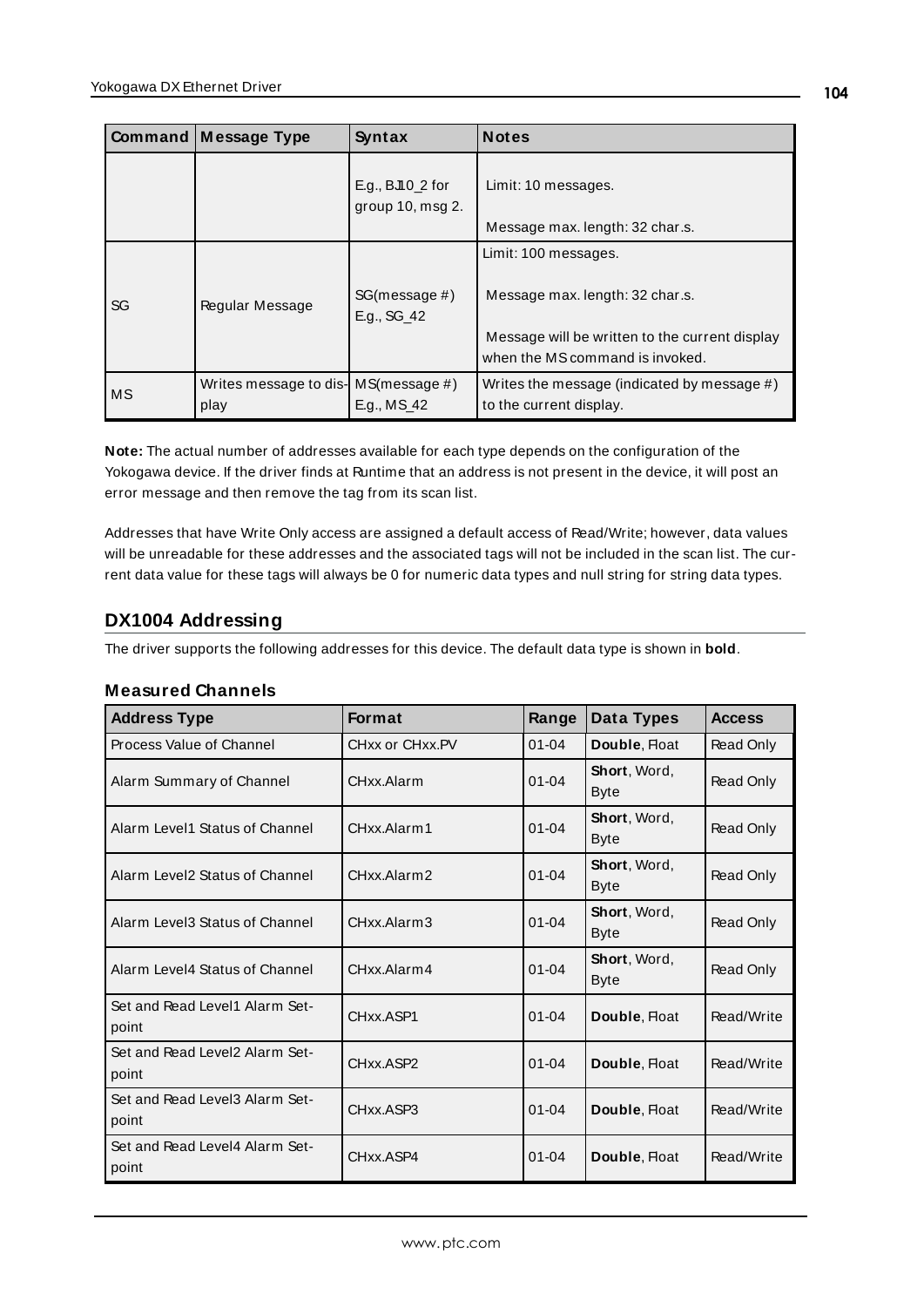| <b>Address Type</b>           | <b>Format</b>          | Range     | Data Types                  | <b>Access</b> |
|-------------------------------|------------------------|-----------|-----------------------------|---------------|
| Alarm type Numeric Level 1    | CHxx.AlarmType1.Num    | $01 - 04$ | Short, Word,<br><b>Byte</b> | Read Only     |
| Alarm type Numeric Level 2    | CHxx.AlarmType2.Num    | $01 - 04$ | Short, Word,<br><b>Byte</b> | Read Only     |
| Alarm type Numeric Level 3    | CHxx.AlarmType3.Num    | $01 - 04$ | Short, Word,<br><b>Byte</b> | Read Only     |
| Alarm type Numeric Level 4    | CHxx.AlarmType4.Num    | $01 - 04$ | Short, Word,<br><b>Byte</b> | Read Only     |
| Alarm type String Level 1     | CHxx.AlarmType1.String | $01 - 04$ | String                      | Read Only     |
| Alarm type String Level 2     | CHxx.AlarmType2.String | $01 - 04$ | String                      | Read Only     |
| Alarm type String Level 3     | CHxx.AlarmType3.String | $01 - 04$ | String                      | Read Only     |
| Alarm type String Level 4     | CHxx.AlarmType4.String | $01 - 04$ | String                      | Read Only     |
| Upper Scale Value of Channel* | CHxx.scale Hi          | $01 - 04$ | Double, Float               | Read Only     |
| Lower Scale Value of Channel* | CHxx.scale_Lo          | $01 - 04$ | Double, Float               | Read Only     |
| Unit String of Channel*       | CHxx.unit              | $01 - 04$ | String                      | Read Only     |
| Tagname of Channel*           | CHxx.tag               | $01 - 04$ | String                      | Read Only     |
| Status of Channel*            | CHxx.status            | $01 - 04$ | String                      | Read Only     |
| Precision of Channel*         | CHxx.Precision         | $01 - 04$ | Short, Word,<br><b>Byte</b> | Read Only     |
| Lowest Measuring Channel*     | CH.Low                 |           | Short, Word,<br><b>Byte</b> | Read Only     |
| Highest Measuring Channel*    | CH.High                |           | Short, Word,<br><b>Byte</b> | Read Only     |

| <b>Address Type</b>                      | Format            | Range          | Data Types                  | <b>Access</b> |
|------------------------------------------|-------------------|----------------|-----------------------------|---------------|
| Process Value of Math Channel            | CHxxx or CHxxx.PV | $101 -$<br>112 | Double, Float               | Read Only     |
| Alarm Summary of Math Channel            | CHxxx.Alarm       | $101 -$<br>112 | Short, Word,<br><b>Byte</b> | Read Only     |
| Alarm Level1 Status of Math Chan-<br>nel | CHxxx.Alarm1      | $101 -$<br>112 | Short, Word,<br><b>Byte</b> | Read Only     |
| Alarm Level2 Status of Math Chan-<br>nel | CHxxx.Alarm2      | $101 -$<br>112 | Short, Word,<br><b>Byte</b> | Read Only     |
| Alarm Level3 Status of Math Chan-<br>nel | CHxxx.Alarm3      | $101 -$<br>112 | Short, Word,<br><b>Byte</b> | Read Only     |
| Alarm Level4 Status of Math Chan-<br>nel | CHxxx.Alarm4      | $101 -$<br>112 | Short, Word,<br><b>Byte</b> | Read Only     |
| Set and Read Level1 Alarm Set-<br>point  | CHxxx.ASP1        | $101 -$<br>112 | Double, Float               | Read/Write    |
| Set and Read Level2 Alarm Set-<br>point  | CHxxx.ASP2        | $101 -$<br>112 | Double, Float               | Read/Write    |
| Set and Read Level3 Alarm Set-           | CHxxx.ASP3        | $101 -$        | Double, Float               | Read/Write    |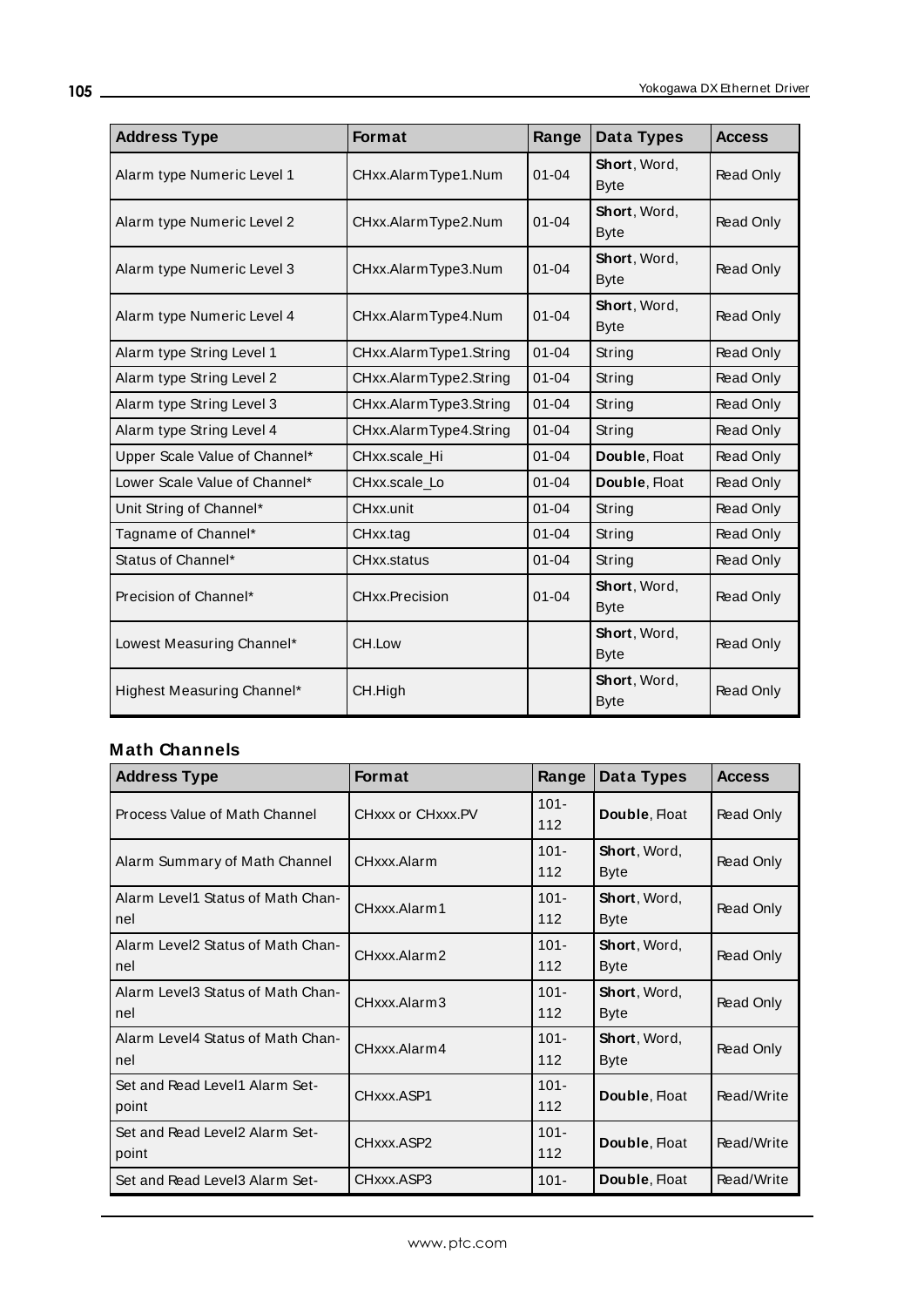| <b>Address Type</b>                       | Format                  | Range          | Data Types                          | <b>Access</b> |
|-------------------------------------------|-------------------------|----------------|-------------------------------------|---------------|
| point                                     |                         | 112            |                                     |               |
| Set and Read Level4 Alarm Set-<br>point   | CHxxx.ASP4              | $101 -$<br>112 | Double, Float                       | Read/Write    |
| Alarm type Numeric Level 1                | CHxxx.AlarmType1.Num    | $101 -$<br>112 | <b>Short</b> , Word,<br><b>Byte</b> | Read Only     |
| Alarm type Numeric Level 2                | CHxxx.AlarmType2.Num    | $101 -$<br>112 | Short, Word,<br><b>Byte</b>         | Read Only     |
| Alarm type Numeric Level 3                | CHxxx.AlarmType3.Num    | $101 -$<br>112 | Short, Word,<br><b>Byte</b>         | Read Only     |
| Alarm type Numeric Level 4                | CHxxx.AlarmType4.Num    | $101 -$<br>112 | Short, Word,<br><b>Byte</b>         | Read Only     |
| Alarm type String Level 1                 | CHxxx.AlarmType1.String | $101 -$<br>112 | String                              | Read Only     |
| Alarm type String Level 2                 | CHxxx.AlarmType2.String | $101 -$<br>112 | String                              | Read Only     |
| Alarm type String Level 3                 | CHxxx.AlarmType3.String | $101 -$<br>112 | String                              | Read Only     |
| Alarm type String Level 4                 | CHxxx.AlarmType4.String | $101 -$<br>112 | String                              | Read Only     |
| Upper Scale Value of Math Chan-<br>$nel*$ | CHxxx.scale_Hi          | $101 -$<br>112 | Double, Float                       | Read Only     |
| Lower Scale Value of Math Chan-<br>nel*   | CHxxx.scale_Lo          | $101 -$<br>112 | Double, Float                       | Read Only     |
| Unit String of Math Channel*              | CHxxx.unit              | $101 -$<br>112 | String                              | Read Only     |
| Tagname of Math Channel*                  | CHxxx.tag               | $101 -$<br>112 | String                              | Read Only     |
| Status of Math Channel*                   | CHxxx.status            | $101 -$<br>112 | String                              | Read Only     |
| Precision of Math Channel*                | <b>CHxxx.Precision</b>  | $101 -$<br>112 | Short, Word,<br><b>Byte</b>         | Read Only     |
| Lowest Math Channel*                      | CHA.Low                 |                | Short, Word,<br><b>Byte</b>         | Read Only     |
| Highest Math Channel*                     | CHA.High                |                | Short, Word,<br><b>Byte</b>         | Read Only     |

\* Data associated with these addresses are only read from the device at the start of a communications session. Once read, the values will not be refreshed until the server has been restarted or the "Reset" tag has been invoked. To invoke a reset, a non-zero value must be written to the Reset tag. Once the Reset tag has been invoked the driver will reinitialize all startup data from the device.

### **Alarm Setpoints**

Data values for Alarm Setpoints that are undefined in the device will be returned as +INF. Data values can only be written to Alarm Setpoints that are defined in the device. Write operations to undefined Alarm Set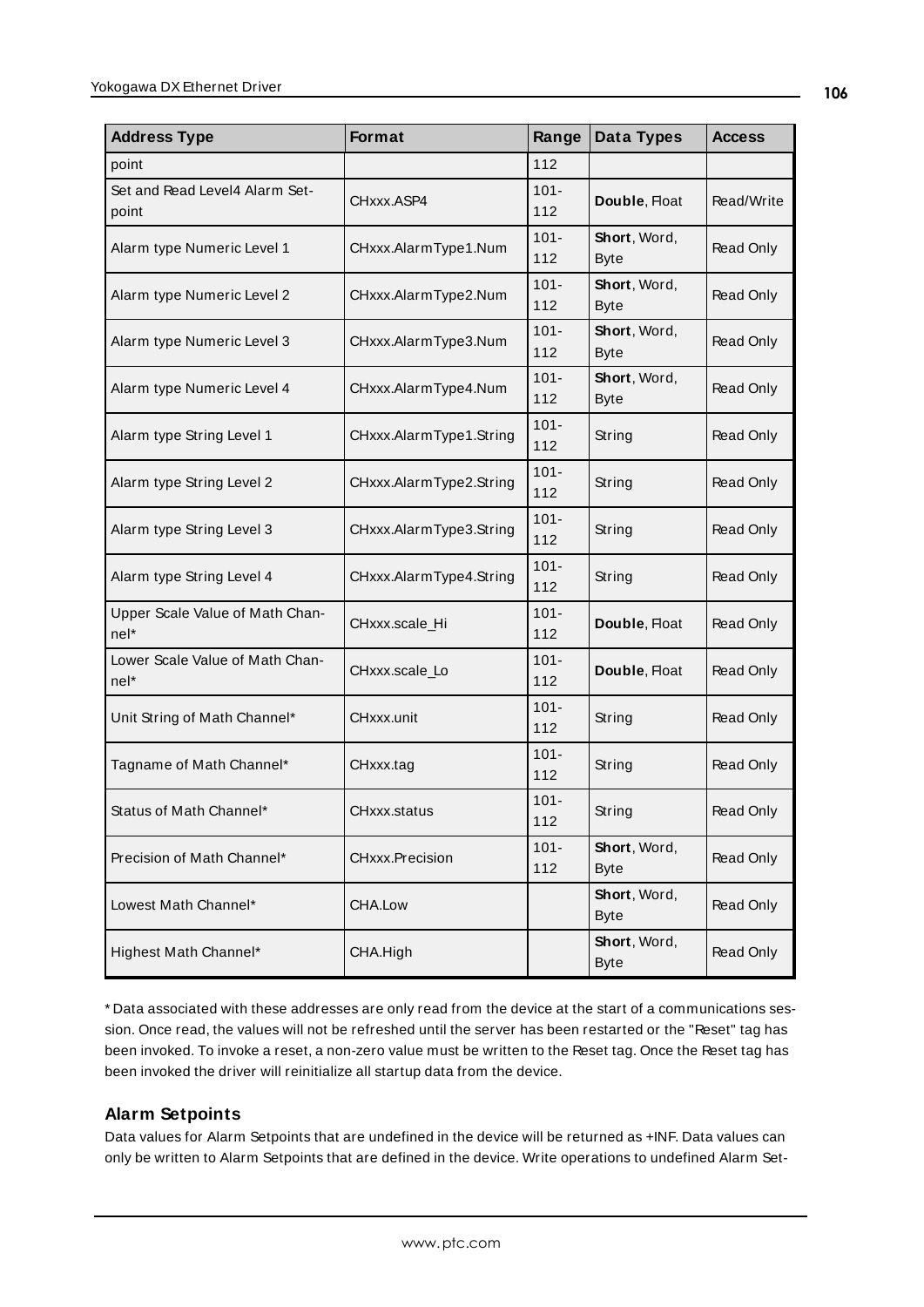points will return an error. Write operations are only available only for users logged in at the Administrator level; otherwise, they will return an error.

#### **Scales**

Data values for Scale Hi and Scale Lo for channels that are skipped will be returned as +INF.

## **Tag Names**

For devices that do not support tag names and channels that have unspecified tag names, the driver will construct an internal tag name based on the channel number. For example, the tag name of address 'CH01' will be returned as 'CH01'.

| <b>Address Description</b>                         | <b>Address/Format</b> | Range     | <b>Data Types</b>           | <b>Access</b>     |
|----------------------------------------------------|-----------------------|-----------|-----------------------------|-------------------|
| Administrator Level                                | Admin                 |           | <b>Boolean</b>              | Read Only         |
| Date of Last Data                                  | Date                  |           | String                      | Read Only         |
| Time of Last Data                                  | Time                  |           | String                      | Read Only         |
| Model Series Reported by Device                    | Model                 |           | String                      | Read Only         |
| <b>Host Name of Device</b>                         | Hostname              |           | String                      | Read Only         |
| Serial Number of Device                            | SerialNumber          |           | String                      | Read Only         |
| <b>IP Address of Device</b>                        | IP                    |           | String                      | Read Only         |
| <b>Math Communication Data</b>                     | <b>CDxx</b>           | $01 - 12$ | <b>Float</b>                | Read/Write        |
| <b>Control Math Execution</b>                      | MathControl           |           | Short, Word,<br><b>Byte</b> | <b>Write Only</b> |
| <b>Reset Alarms</b>                                | <b>Alarm Reset</b>    |           | <b>Boolean</b>              | Write Only        |
| Control Command and Response                       | Command               |           | String                      | Read/Write        |
| Previous Screen                                    | PreScreen             |           | <b>Boolean</b>              | Write Only        |
| Direct Reloading of Configuration                  | Reset                 |           | <b>Boolean</b>              | Write Only        |
| Freeze the recorder's trend and time dis-<br>play. | Opmode_freeze         |           | Boolean                     | Write Only        |
| Resume the recorder's trend and time dis-<br>play. | Opmode_normal         |           | Boolean                     | <b>Write Only</b> |
| Clear the recorder's memory and display.           | Opmode_clear          |           | <b>Boolean</b>              | Write Only        |
| SetTime*                                           | Tag                   |           | <b>Boolean</b>              | Write Only        |

## **General Device Data**

\* The SetTime Tag updates the device time. Writing 0 or 1 to the tag will update the Device Date and Time (which can be verified from the Date Tag and the Time Tag). The SetTime Tag will always display 0 because it is Write Only. After a successful update, the following message will be posted: "Device Clock set to system time [Device <device\_name>]."

### **Administrator Level**

The Admin address type has a value of '1' or 'true' when the user has logged on at the Administrator level and a value of '0' or 'false' when the user has logged on at the User level.

### **Math Communication Data**

**107**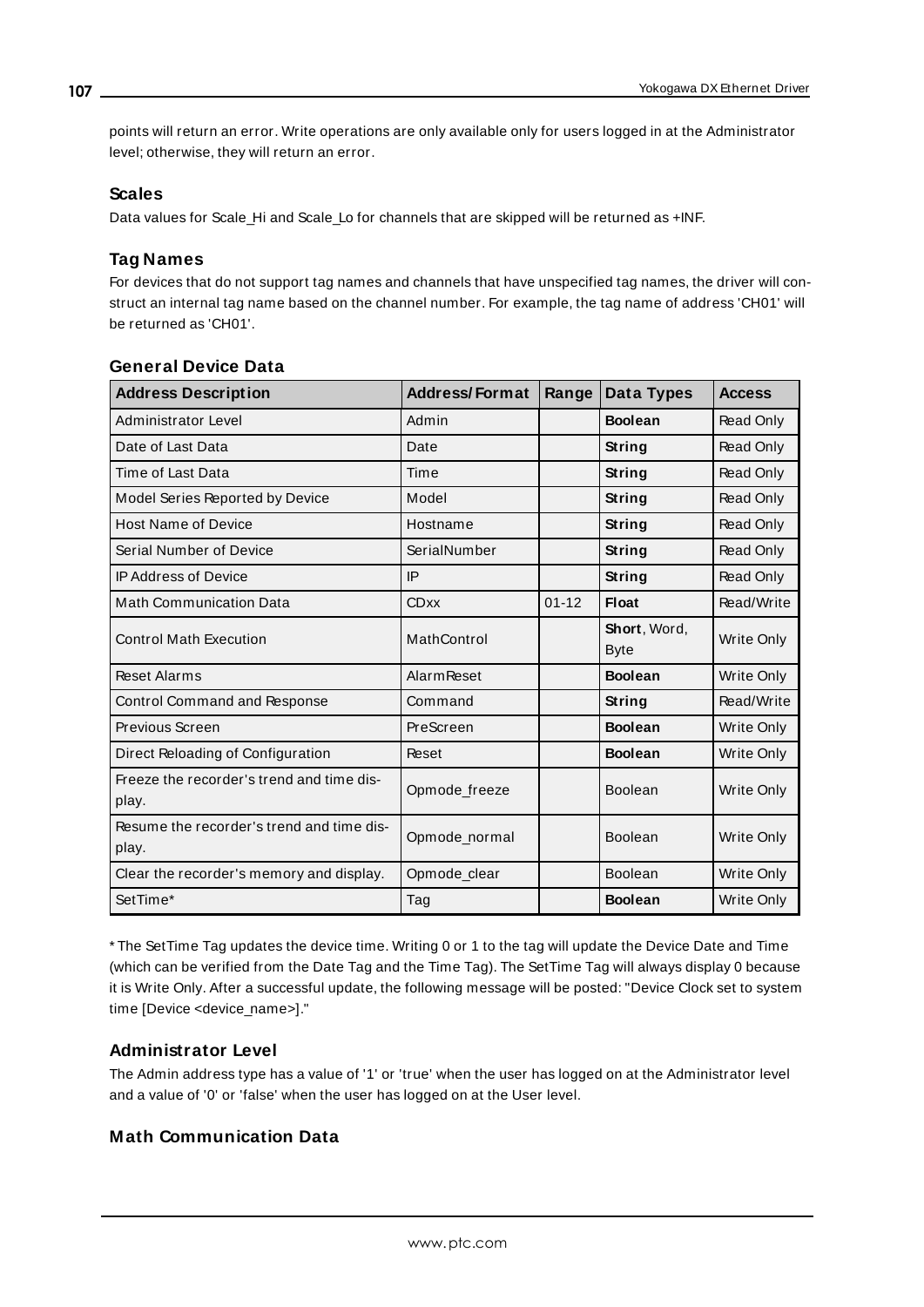The CD address type is only valid for devices equipped with the math option and write operations to CD addresses for non-math equipped devices will return an error. Write operations are available only for users logged in at the Administrator level; otherwise, they will return an error.

#### **Model Series Reported by Device**

The Model address type will have a string value of 'DX100' or 'DX200', indicating the model series returned by the device.

#### **Control Math Execution**

The MathControl address type is only available for devices equipped with the math option and write operations to the MathControl tag for non-math equipped devices will return an error.

#### **Control Command and Response**

The Command address allows the user to send a string command and receive a string response to and from the device. This allows the user to send any command to the device, including commands not directly supported by the driver. This tag is only available to users logged in at the Administrator level; otherwise, write operations will return an error.

**Caution**: Write operations using the Command address should be performed with caution.

|           | <b>Command Message Type</b>             | Syntax                       | <b>Notes</b>                                                                      |
|-----------|-----------------------------------------|------------------------------|-----------------------------------------------------------------------------------|
| <b>BJ</b> |                                         |                              | Message is assigned to a group and displayed                                      |
|           |                                         | BJgroup)_(mes-               | for that group only.                                                              |
|           | Free Message (aka                       | sage $#$ )                   |                                                                                   |
|           | Arbitrary Message)                      | E.g., $BJ10_2$ for           | Limit: 10 messages.                                                               |
|           |                                         | group 10, msg 2.             |                                                                                   |
|           |                                         |                              | Message max. length: 32 char.s.                                                   |
| SG        | Regular Message                         |                              | Limit: 100 messages.                                                              |
|           |                                         | SG(message #)<br>E.g., SG_42 | Message max. length: 32 char.s.                                                   |
|           |                                         |                              | Message will be written to the current display<br>when the MS command is invoked. |
| МS        | Writes message to dis- $MS(message \#)$ |                              | Writes the message (indicated by message #)                                       |
|           | play                                    | E.g., MS 42                  | to the current display.                                                           |

#### **Messages**

**Note:** The actual number of addresses available for of each type depends on the configuration of the Yokogawa device. If the driver finds at Runtime that an address is not present in the device, it will post an error message and then remove the tag from its scan list.

Addresses that have Write Only access are assigned a default access of Read/Write; however, data values will be unreadable for these addresses and the associated tags will not be included in the scan list. The current data value for these tags will always be 0 for numeric data types and null string for string data types.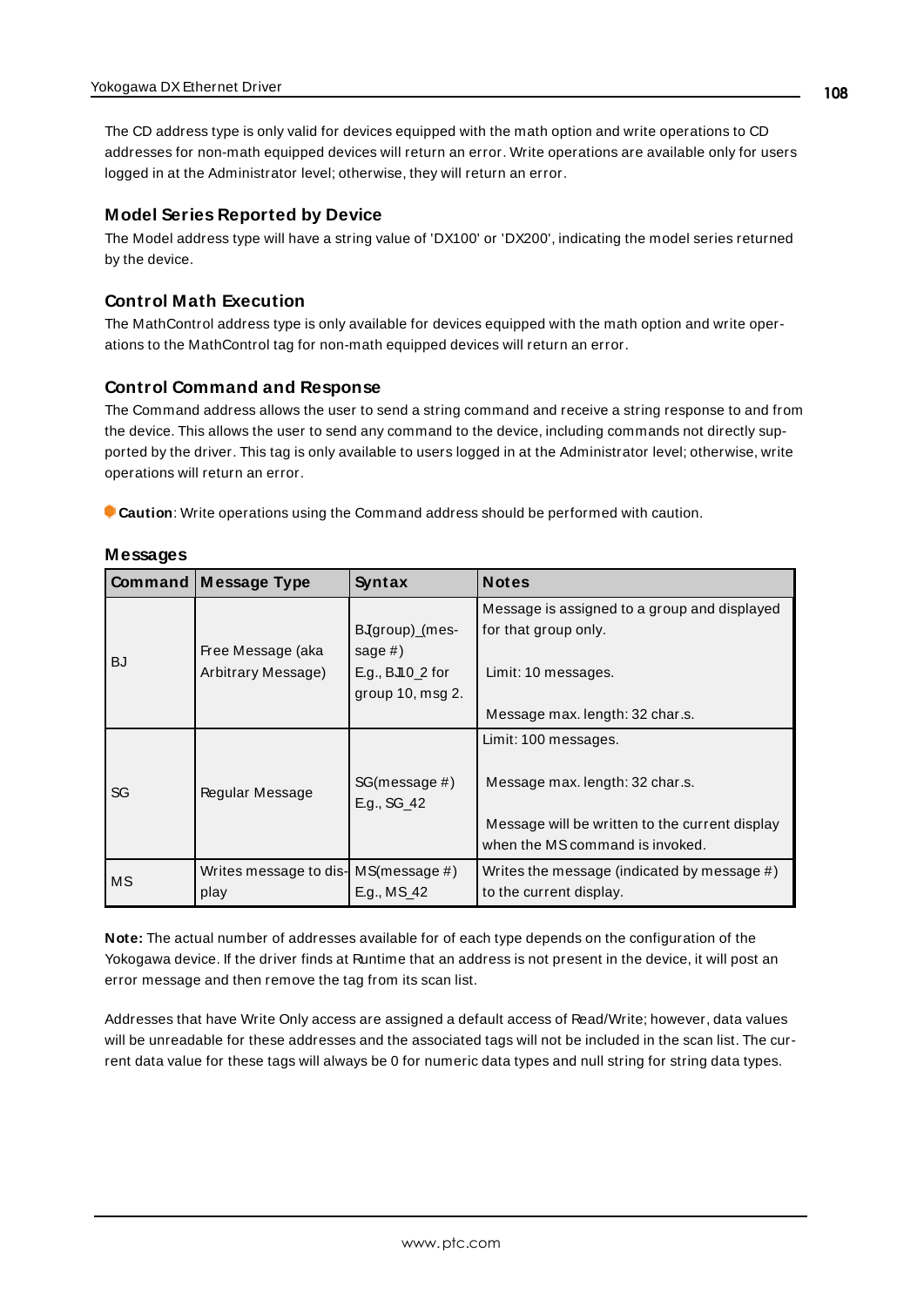# **DX1006 Addressing**

The driver supports the following addresses for this device. The default data type is shown in **bold**.

<u> 1989 - Johann Barbara, martxa a</u>

#### **Measured Channels**

| <b>Address Type</b>                     | <b>Format</b>          | Range     | Data Types                  | Access           |
|-----------------------------------------|------------------------|-----------|-----------------------------|------------------|
| Process Value of Channel                | CHxx or CHxx.PV        | $01 - 06$ | Double, Float               | Read Only        |
| Alarm Summary of Channel                | CHxx.Alarm             | $01 - 06$ | Short, Word, Byte           | Read Only        |
| Alarm Level1 Status of Channel          | CHxx.Alarm1            | 01-06     | <b>Short, Word, Byte</b>    | Read Only        |
| Alarm Level2 Status of Channel          | CHxx.Alarm2            | $01 - 06$ | Short, Word, Byte           | Read Only        |
| Alarm Level3 Status of Channel          | CHxx.Alarm3            | $01 - 06$ | Short, Word, Byte           | Read Only        |
| Alarm Level4 Status of Channel          | CHxx.Alarm4            | $01 - 06$ | <b>Short</b> , Word, Byte   | Read Only        |
| Set and Read Level1 Alarm Set-<br>point | CHxx.ASP1              | $01 - 06$ | Double, Float               | Read/Write       |
| Set and Read Level2 Alarm Set-<br>point | CHxx.ASP2              | 01-06     | Double, Float               | Read/Write       |
| Set and Read Level3 Alarm Set-<br>point | CHxx.ASP3              | $01 - 06$ | Double, Float               | Read/Write       |
| Set and Read Level4 Alarm Set-<br>point | CHxx.ASP4              | 01-06     | Double, Float               | Read/Write       |
| Alarm type Numeric Level 1              | CHxx.AlarmType1.Num    | $01 - 06$ | Short, Word, Byte           | Read Only        |
| Alarm type Numeric Level 2              | CHxx.AlarmType2.Num    | 01-06     | Short, Word, Byte           | Read Only        |
| Alarm type Numeric Level 3              | CHxx.AlarmType3.Num    | 01-06     | Short, Word, Byte           | Read Only        |
| Alarm type Numeric Level 4              | CHxx.AlarmType4.Num    | $01 - 06$ | Short, Word, Byte           | Read Only        |
| Alarm type String Level 1               | CHxx.AlarmType1.String | $01 - 06$ | String                      | Read Only        |
| Alarm type String Level 2               | CHxx.AlarmType2.String | $01 - 06$ | String                      | Read Only        |
| Alarm type String Level 3               | CHxx.AlarmType3.String | $01 - 06$ | String                      | Read Only        |
| Alarm type String Level 4               | CHxx.AlarmType4.String | $01 - 06$ | String                      | Read Only        |
| Upper Scale Value of Channel*           | CHxx.scale Hi          | $01 - 06$ | Double, Float               | Read Only        |
| Lower Scale Value of Channel*           | CHxx.scale_Lo          | $01 - 06$ | Double, Float               | Read Only        |
| Unit String of Channel*                 | CHxx.unit              | $01 - 06$ | String                      | Read Only        |
| Tagname of Channel*                     | CHxx.tag               | 01-06     | String                      | Read Only        |
| Status of Channel*                      | CHxx.status            | 01-06     | String                      | Read Only        |
| Precision of Channel*                   | <b>CHxx.Precision</b>  | 01-06     | Short, Word,<br><b>Byte</b> | Read Only        |
| Lowest Measuring Channel*               | CH.Low                 |           | <b>Short, Word, Byte</b>    | Read Only        |
| Highest Measuring Channel*              | CH.High                |           | <b>Short</b> , Word, Byte   | <b>Read Only</b> |

| <b>Address Type</b>           | <b>Format</b>     |                | Range   Data Types | <b>Access</b>    |
|-------------------------------|-------------------|----------------|--------------------|------------------|
| Process Value of Math Channel | CHXXX or CHXXX.PV | $101 -$<br>124 | Double, Float      | <b>Read Only</b> |
| Alarm Summary of Math Channel | CHxxx.Alarm       | $101 -$        | Short, Word.       | <b>Read Only</b> |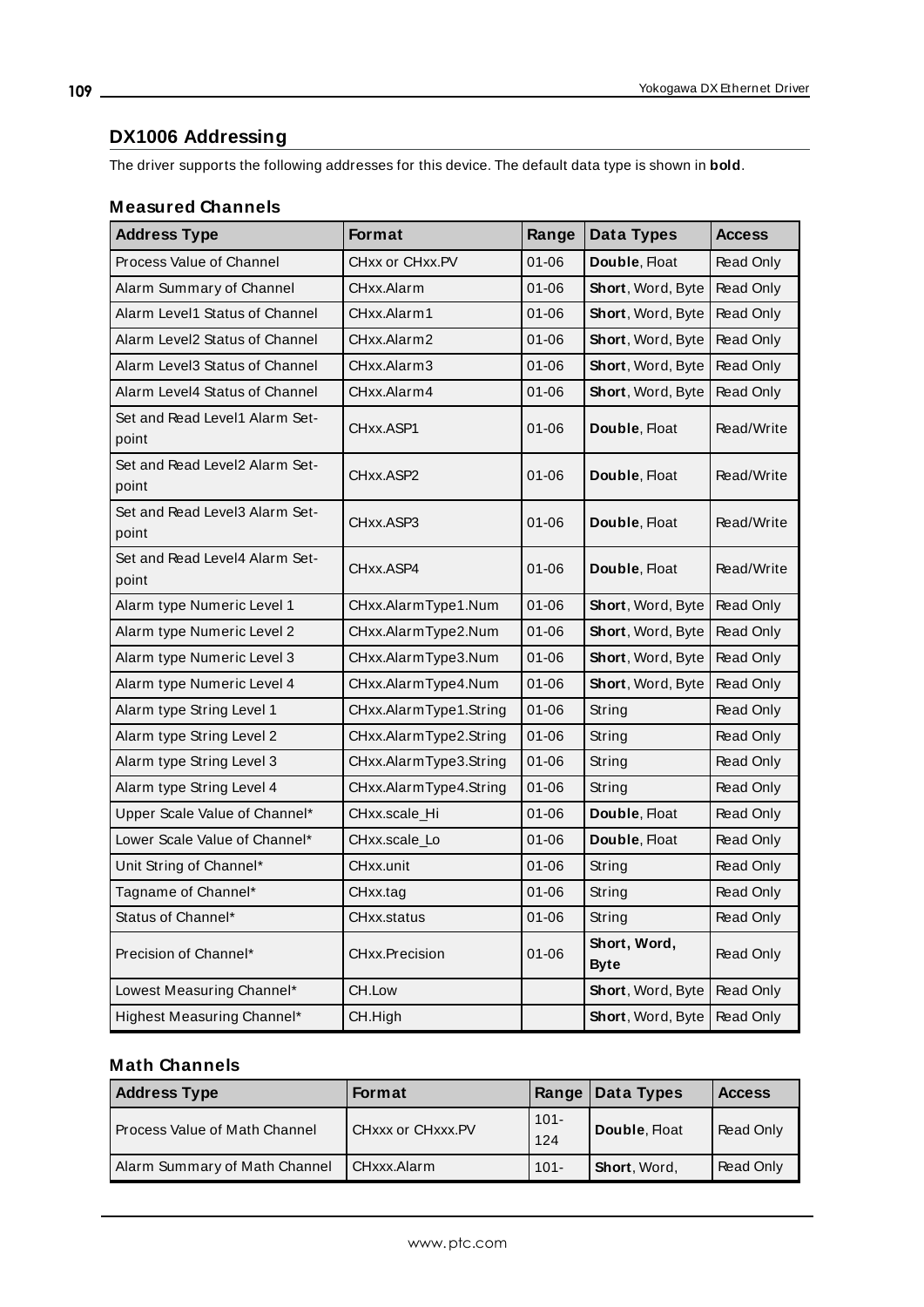| <b>Address Type</b>                      | Format                  | Range          | Data Types                  | <b>Access</b> |
|------------------------------------------|-------------------------|----------------|-----------------------------|---------------|
|                                          |                         | 124            | <b>Byte</b>                 |               |
| Alarm Level1 Status of Math Chan-<br>nel | CHxxx.Alarm1            | $101 -$<br>124 | Short, Word,<br><b>Byte</b> | Read Only     |
| Alarm Level2 Status of Math Chan-<br>nel | CHxxx.Alarm2            | $101 -$<br>124 | Short, Word,<br><b>Byte</b> | Read Only     |
| Alarm Level3 Status of Math Chan-<br>nel | CHxxx.Alarm3            | $101 -$<br>124 | Short, Word,<br><b>Byte</b> | Read Only     |
| Alarm Level4 Status of Math Chan-<br>nel | CHxxx.Alarm4            | $101 -$<br>124 | Short, Word,<br><b>Byte</b> | Read Only     |
| Set and Read Level1 Alarm Set-<br>point  | CHxxx.ASP1              | $101 -$<br>124 | Double, Float               | Read/Write    |
| Set and Read Level2 Alarm Set-<br>point  | CHxxx.ASP2              | $101 -$<br>124 | Double, Float               | Read/Write    |
| Set and Read Level3 Alarm Set-<br>point  | CHxxx.ASP3              | $101 -$<br>124 | Double, Float               | Read/Write    |
| Set and Read Level4 Alarm Set-<br>point  | CHxxx.ASP4              | $101 -$<br>124 | Double, Float               | Read/Write    |
| Alarm type Numeric Level 1               | CHxxx.AlarmType1.Num    | $101 -$<br>124 | Short, Word,<br><b>Byte</b> | Read Only     |
| Alarm type Numeric Level 2               | CHxxx.AlarmType2.Num    | $101 -$<br>124 | Short, Word,<br><b>Byte</b> | Read Only     |
| Alarm type Numeric Level 3               | CHxxx.AlarmType3.Num    | $101 -$<br>124 | Short, Word,<br><b>Byte</b> | Read Only     |
| Alarm type Numeric Level 4               | CHxxx.AlarmType4.Num    | $101 -$<br>124 | Short, Word,<br><b>Byte</b> | Read Only     |
| Alarm type String Level 1                | CHxxx.AlarmType1.String | $101 -$<br>124 | String                      | Read Only     |
| Alarm type String Level 2                | CHxxx.AlarmType2.String | $101 -$<br>124 | String                      | Read Only     |
| Alarm type String Level 3                | CHxxx.AlarmType3.String | $101 -$<br>124 | String                      | Read Only     |
| Alarm type String Level 4                | CHxxx.AlarmType4.String | $101 -$<br>124 | String                      | Read Only     |
| Upper Scale Value of Math Chan-<br>nel*  | CHxxx.scale_Hi          | $101 -$<br>124 | Double, Float               | Read Only     |
| Lower Scale Value of Math Chan-<br>nel*  | CHxxx.scale_Lo          | $101 -$<br>124 | Double, Float               | Read Only     |
| Unit String of Math Channel*             | CHxxx.unit              | $101 -$<br>124 | String                      | Read Only     |
| Tagname of Math Channel*                 | CHxxx.tag               | $101 -$<br>124 | String                      | Read Only     |
| Status of Math Channel*                  | CHxxx.status            | $101 -$<br>124 | String                      | Read Only     |
| Precision of Math Channel*               | CHxxx.Precision         | $101 -$        | Short, Word,                | Read Only     |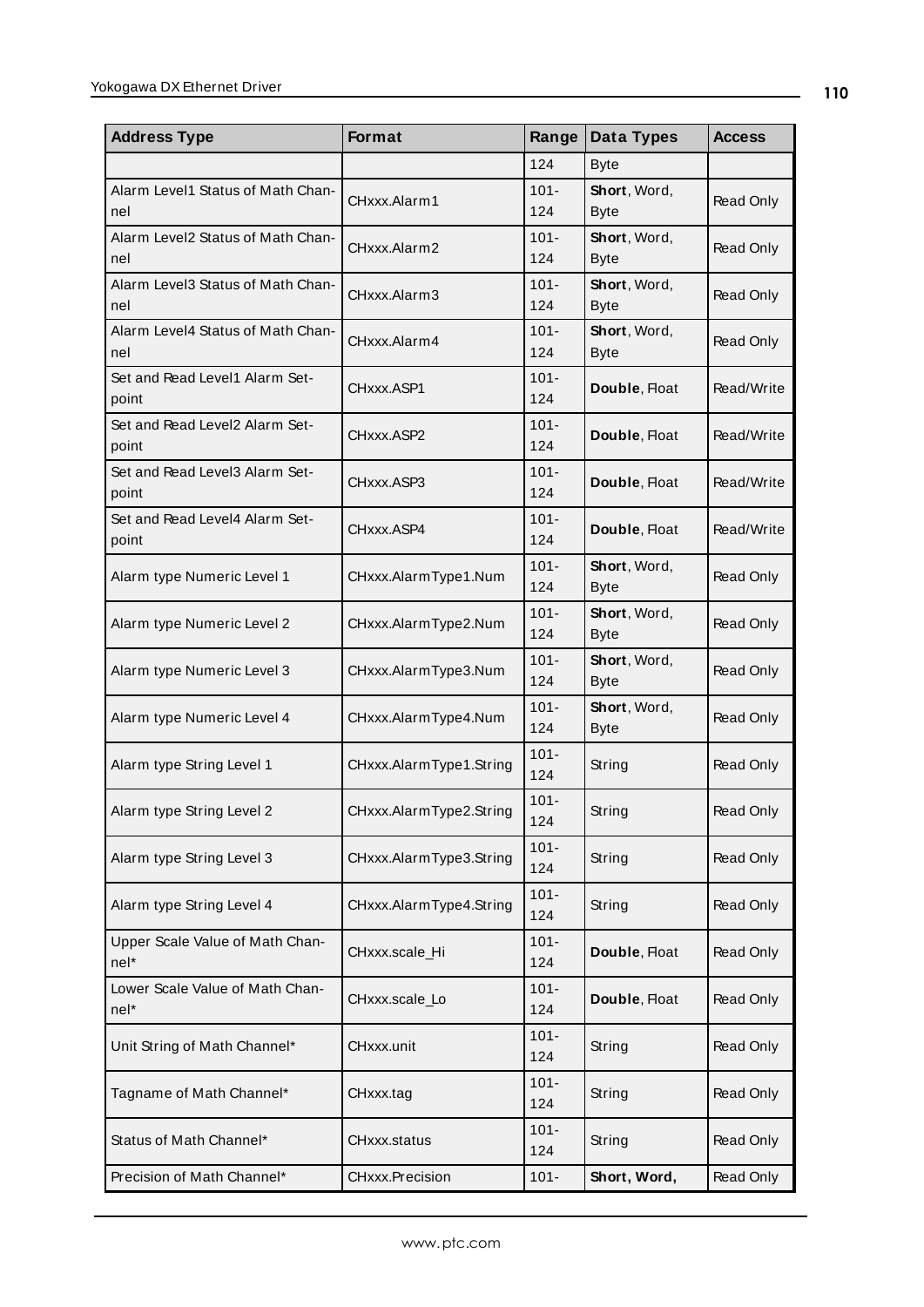| <b>Address Type</b>   | <b>Format</b> | Range $ $ | Data Types                  | <b>Access</b> |
|-----------------------|---------------|-----------|-----------------------------|---------------|
|                       |               | 124       | <b>Byte</b>                 |               |
| Lowest Math Channel*  | CHA.Low       |           | Short, Word,<br><b>Byte</b> | Read Only     |
| Highest Math Channel* | CHA.High      |           | Short, Word,<br><b>Byte</b> | Read Only     |

\* Data associated with these addresses are only read from the device at the start of a communications session. Once read, the values will not be refreshed until the server has been restarted or the "Reset" tag has been invoked. To invoke a reset, a non-zero value must be written to the Reset tag. Once the Reset tag has been invoked the driver will reinitialize all startup data from the device.

#### **Alarm Setpoints**

Data values for Alarm Setpoints that are undefined in the device will be returned as +INF. Data values can only be written to Alarm Setpoints that are defined in the device. Write operations to undefined Alarm Setpoints will return an error. Write operations are only available only for users logged in at the Administrator level; otherwise, they will return an error.

#### **Scales**

Data values for Scale\_Hi and Scale\_Lo for channels that are skipped will be returned as +INF.

## **Tag Names**

For devices that do not support tag names and channels that have unspecified tag names, the driver will construct an internal tag name based on the channel number. For example, the tag name of address 'CH01' will be returned as 'CH01'.

| <b>Address Description</b>                         | <b>Address/Format</b> | Range     | Data Types                  | <b>Access</b> |
|----------------------------------------------------|-----------------------|-----------|-----------------------------|---------------|
| <b>Administrator Level</b>                         | Admin                 |           | <b>Boolean</b>              | Read Only     |
| Date of Last Data                                  | Date                  |           | String                      | Read Only     |
| Time of Last Data                                  | Time                  |           | String                      | Read Only     |
| Model Series Reported by Device                    | Model                 |           | <b>String</b>               | Read Only     |
| <b>Host Name of Device</b>                         | Hostname              |           | String                      | Read Only     |
| Serial Number of Device                            | SerialNumber          |           | <b>String</b>               | Read Only     |
| <b>IP Address of Device</b>                        | IP                    |           | String                      | Read Only     |
| <b>Math Communication Data</b>                     | <b>CDxx</b>           | $01 - 24$ | <b>Float</b>                | Read/Write    |
| <b>Control Math Execution</b>                      | MathControl           |           | Short, Word,<br><b>Byte</b> | Write Only    |
| <b>Reset Alarms</b>                                | <b>Alarm Reset</b>    |           | <b>Boolean</b>              | Write Only    |
| Control Command and Response                       | Command               |           | <b>String</b>               | Read/Write    |
| Previous Screen                                    | PreScreen             |           | <b>Boolean</b>              | Write Only    |
| Direct Reloading of Configuration                  | Reset                 |           | <b>Boolean</b>              | Write Only    |
| Freeze the recorder's trend and time dis-<br>play. | Opmode_freeze         |           | <b>Boolean</b>              | Write Only    |
| Resume the recorder's trend and time dis-          | Opmode normal         |           | <b>Boolean</b>              | Write Only    |

#### **General Device Data**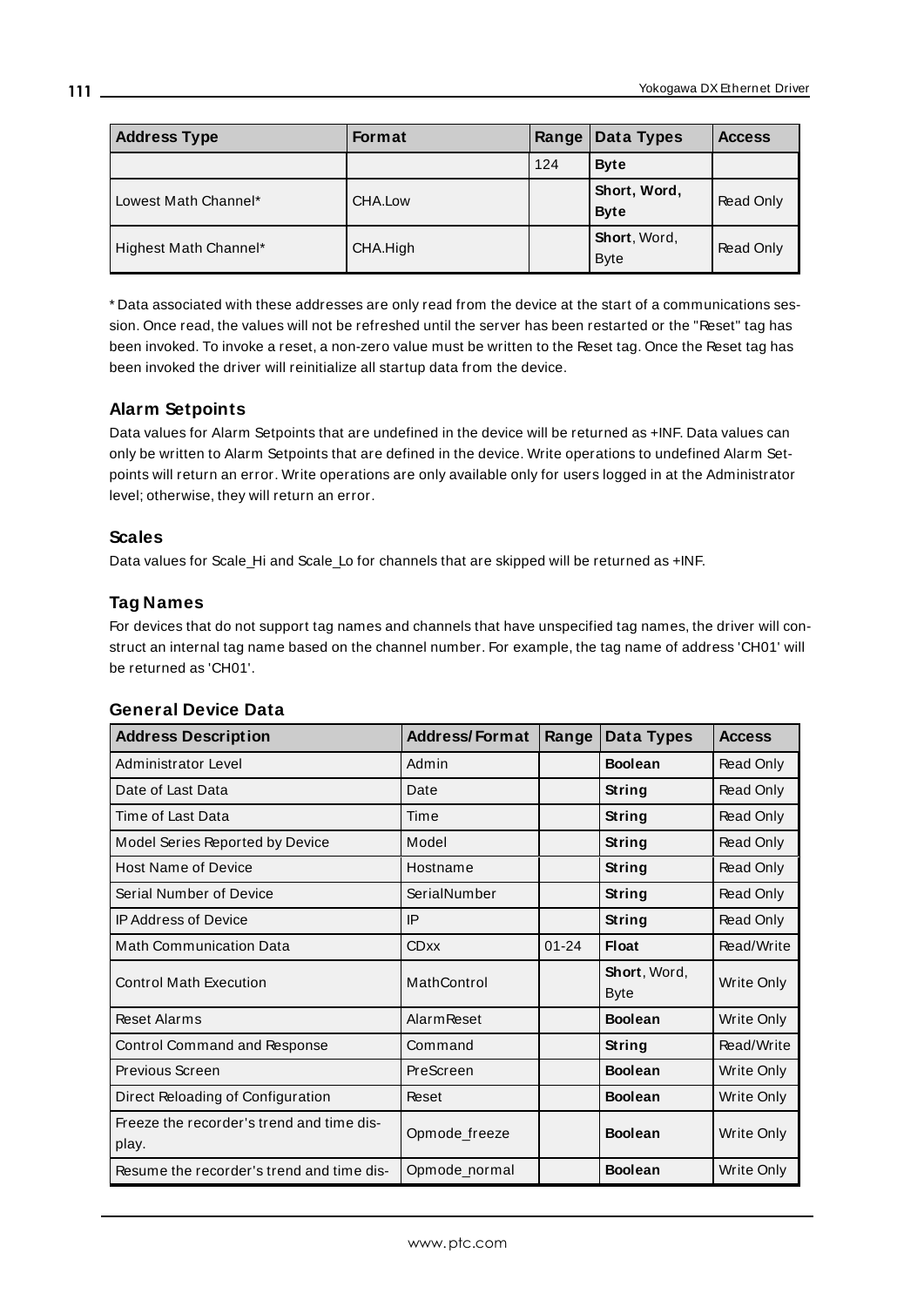| <b>Address Description</b>               | Address/Format   Range   Data Types |                | <b>Access</b> |
|------------------------------------------|-------------------------------------|----------------|---------------|
| play.                                    |                                     |                |               |
| Clear the recorder's memory and display. | Opmode clear                        | <b>Boolean</b> | Write Only    |
| SetTime*                                 | Tag                                 | <b>Boolean</b> | Write Only    |

\* The SetTime Tag updates the device time. Writing 0 or 1 to the tag will update the Device Date and Time (which can be verified from the Date Tag and the Time Tag). The SetTime Tag will always display 0 because it is Write Only. After a successful update, the following message will be posted: "Device Clock set to system time [Device <device\_name>]."

#### **Administrator Level**

The Admin address type has a value of '1' or 'true' when the user has logged on at the Administrator level and a value of '0' or 'false' when the user has logged on at the User level.

## **Math Communication Data**

The CD address type is only valid for devices equipped with the math option and write operations to CD addresses for non-math equipped devices will return an error. Write operations are available only for users logged in at the Administrator level; otherwise, they will return an error.

## **Model Series Reported by Device**

The Model address type will have a string value of 'DX100' or 'DX200', indicating the model series returned by the device.

## **Control Math Execution**

The MathControl address type is only available for devices equipped with the math option and write operations to the MathControl tag for non-math equipped devices will return an error.

#### **Control Command and Response**

The Command address allows the user to send a string command and receive a string response to and from the device. This allows the user to send any command to the device, including commands not directly supported by the driver. This tag is only available to users logged in at the Administrator level; otherwise, write operations will return an error.

**Caution**: Write operations using the Command address should be performed with caution.

|           | <b>Command   Message Type</b>           | Syntax                                                                 | <b>Notes</b>                                                                                |
|-----------|-----------------------------------------|------------------------------------------------------------------------|---------------------------------------------------------------------------------------------|
| <b>BJ</b> | Free Message (aka<br>Arbitrary Message) | BJgroup)_(mes-<br>sage $#$ )<br>E.g., $BJ10_2$ for<br>group 10, msg 2. | Message is assigned to a group and displayed<br>for that group only.<br>Limit: 10 messages. |
|           |                                         |                                                                        | Message max. length: 32 char.s.                                                             |
| SG        | Regular Message                         | SG(message #)<br>E.g., SG_42                                           | Limit: 100 messages.<br>Message max. length: 32 char.s.                                     |
|           |                                         |                                                                        | Message will be written to the current display                                              |

#### **Messages**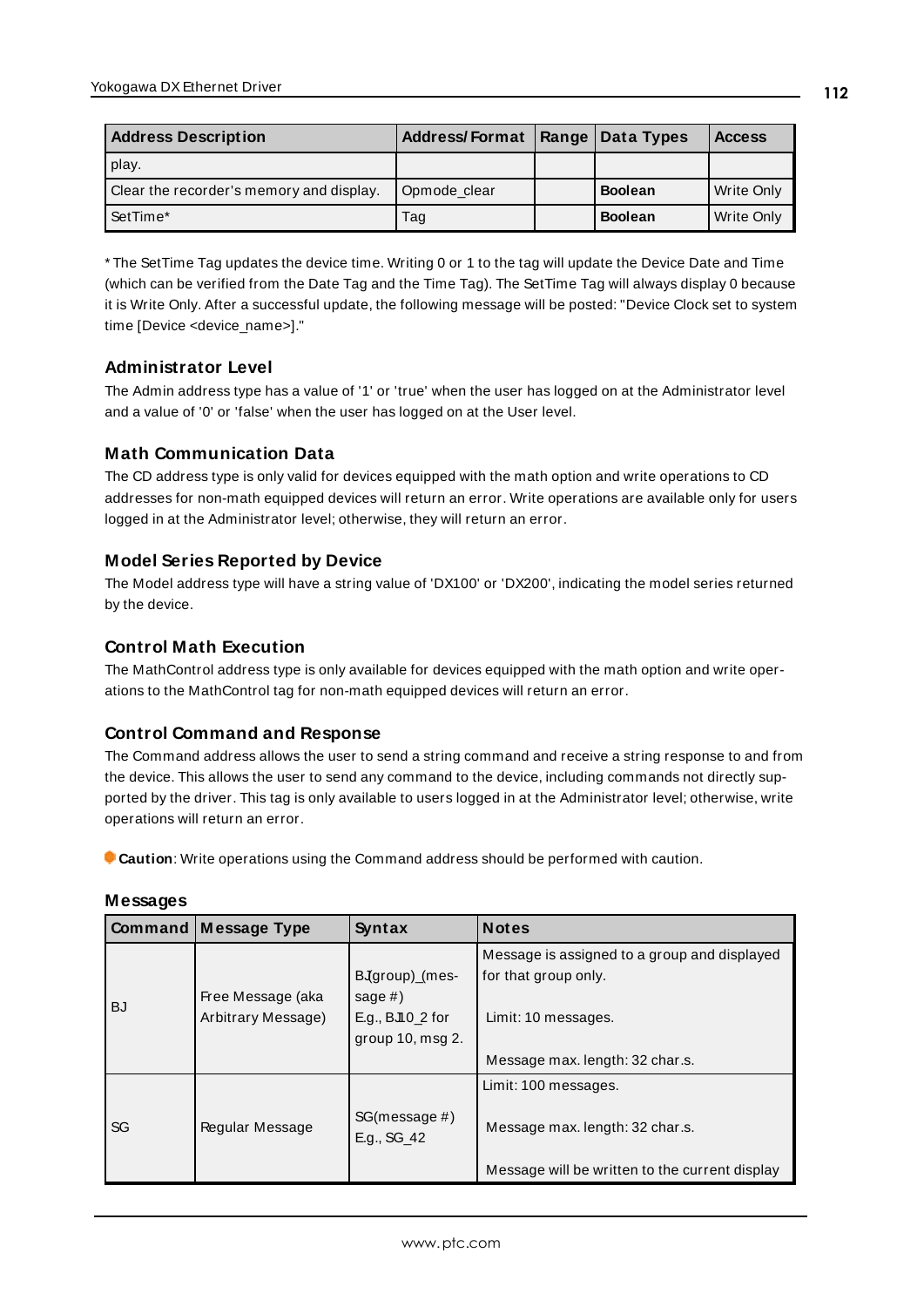|           |                                       |               | when the MS command is invoked.             |
|-----------|---------------------------------------|---------------|---------------------------------------------|
| <b>MS</b> | Writes message to dis- MS (message #) |               | Writes the message (indicated by message #) |
|           | play                                  | ! E.g., MS_42 | to the current display.                     |

**Note**: The actual number of addresses available for of each type depends on the configuration of the Yokogawa device. If the driver finds at Runtime that an address is not present in the device, it will post an error message and then remove the tag from its scan list.

Addresses that have Write Only access are assigned a default access of Read/Write; however, data values will be unreadable for these addresses and the associated tags will not be included in the scan list. The current data value for these tags will always be 0 for numeric data types and null string for string data types.

# **DX1012 Addressing**

The driver supports the following addresses for this device. The default data type is shown in **bold**.

#### **Measured Channels**

| <b>Address Type</b>                     | Format                 | Range     | Data Types                  | <b>Access</b>    |
|-----------------------------------------|------------------------|-----------|-----------------------------|------------------|
| Process Value of Channel                | CHxx or CHxx.PV        | $01 - 12$ | Double, Float               | Read Only        |
| Alarm Summary of Channel                | CHxx.Alarm             | $01 - 12$ | Short, Word,<br><b>Byte</b> | Read Only        |
| Alarm Level1 Status of Channel          | CHxx.Alarm1            | $01 - 12$ | Short, Word,<br><b>Byte</b> | <b>Read Only</b> |
| Alarm Level2 Status of Channel          | CHxx.Alarm2            | $01 - 12$ | Short, Word,<br><b>Byte</b> | Read Only        |
| Alarm Level3 Status of Channel          | CHxx.Alarm3            | $01 - 12$ | Short, Word,<br><b>Byte</b> | Read Only        |
| Alarm Level4 Status of Channel          | CHxx.Alarm4            | 01-12     | Short, Word,<br><b>Byte</b> | Read Only        |
| Set and Read Level1 Alarm Set-<br>point | CHxx.ASP1              | $01 - 12$ | Double, Float               | Read/Write       |
| Set and Read Level2 Alarm Set-<br>point | CHxx.ASP2              | $01 - 12$ | Double, Float               | Read/Write       |
| Set and Read Level3 Alarm Set-<br>point | CHxx.ASP3              | $01 - 12$ | Double, Float               | Read/Write       |
| Set and Read Level4 Alarm Set-<br>point | CHxx.ASP4              | $01 - 12$ | Double, Float               | Read/Write       |
| Alarm type Numeric Level 1              | CHxx.AlarmType1.Num    | $01 - 12$ | Short, Word,<br><b>Byte</b> | Read Only        |
| Alarm type Numeric Level 2              | CHxx.AlarmType2.Num    | $01 - 12$ | Short, Word,<br><b>Byte</b> | Read Only        |
| Alarm type Numeric Level 3              | CHxx.AlarmType3.Num    | $01 - 12$ | Short, Word,<br><b>Byte</b> | Read Only        |
| Alarm type Numeric Level 4              | CHxx.AlarmType4.Num    | $01 - 12$ | Short, Word,<br><b>Byte</b> | Read Only        |
| Alarm type String Level 1               | CHxx.AlarmType1.String | $01 - 12$ | String                      | Read Only        |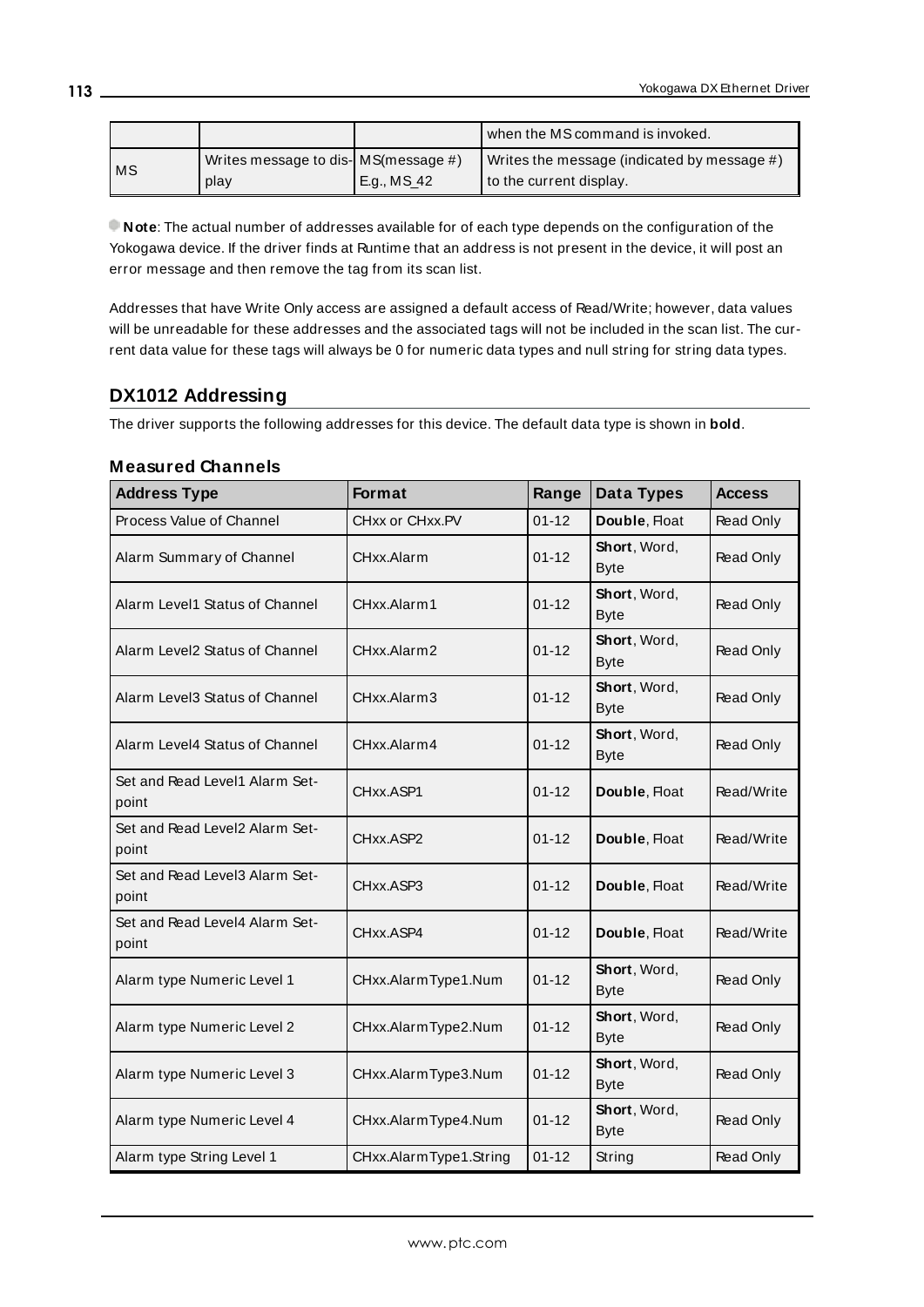| <b>Address Type</b>           | <b>Format</b>          | Range     | Data Types                  | <b>Access</b> |
|-------------------------------|------------------------|-----------|-----------------------------|---------------|
| Alarm type String Level 2     | CHxx.AlarmType2.String | $01 - 12$ | String                      | Read Only     |
| Alarm type String Level 3     | CHxx.AlarmType3.String | $01 - 12$ | String                      | Read Only     |
| Alarm type String Level 4     | CHxx.AlarmType4.String | $01 - 12$ | String                      | Read Only     |
| Upper Scale Value of Channel* | CHxx.scale Hi          | $01 - 12$ | Double, Float               | Read Only     |
| Lower Scale Value of Channel* | CHxx.scale Lo          | $01 - 12$ | Double, Float               | Read Only     |
| Unit String of Channel*       | CHxx.unit              | $01 - 12$ | String                      | Read Only     |
| Tagname of Channel*           | CHxx.tag               | $01 - 12$ | String                      | Read Only     |
| Status of Channel*            | CHxx.status            | $01 - 12$ | String                      | Read Only     |
| Precision of Channel*         | CHxx.Precision         | $01 - 12$ | Short, Word,<br>Byte        | Read Only     |
| Lowest Measuring Channel*     | CH.Low                 |           | Short, Word,<br><b>Byte</b> | Read Only     |
| Highest Measuring Channel*    | CH.High                |           | Short, Word,<br><b>Byte</b> | Read Only     |

| <b>Address Type</b>                      | Format               | Range          | Data Types                  | <b>Access</b> |
|------------------------------------------|----------------------|----------------|-----------------------------|---------------|
| Process Value of Math Channel            | CHxxx or CHxxx.PV    | $101 -$<br>124 | Double, Float               | Read Only     |
| Alarm Summary of Math Channel            | CHxxx.Alarm          | $101 -$<br>124 | Short, Word,<br><b>Byte</b> | Read Only     |
| Alarm Level1 Status of Math Chan-<br>nel | CHxxx.Alarm1         | $101 -$<br>124 | Short, Word,<br><b>Byte</b> | Read Only     |
| Alarm Level2 Status of Math Chan-<br>nel | CHxxx.Alarm2         | $101 -$<br>124 | Short, Word,<br><b>Byte</b> | Read Only     |
| Alarm Level3 Status of Math Chan-<br>nel | CHxxx.Alarm3         | $101 -$<br>124 | Short, Word,<br><b>Byte</b> | Read Only     |
| Alarm Level4 Status of Math Chan-<br>nel | CHxxx.Alarm4         | $101 -$<br>124 | Short, Word,<br><b>Byte</b> | Read Only     |
| Set and Read Level1 Alarm Set-<br>point  | CHxxx.ASP1           | $101 -$<br>124 | Double, Float               | Read/Write    |
| Set and Read Level2 Alarm Set-<br>point  | CHxxx.ASP2           | $101 -$<br>124 | Double, Float               | Read/Write    |
| Set and Read Level3 Alarm Set-<br>point  | CHxxx.ASP3           | $101 -$<br>124 | Double, Float               | Read/Write    |
| Set and Read Level4 Alarm Set-<br>point  | CHxxx.ASP4           | $101 -$<br>124 | Double, Float               | Read/Write    |
| Alarm type Numeric Level 1               | CHxxx.AlarmType1.Num | $101 -$<br>124 | Short, Word,<br><b>Byte</b> | Read Only     |
| Alarm type Numeric Level 2               | CHxxx.AlarmType2.Num | $101 -$<br>124 | Short, Word,<br><b>Byte</b> | Read Only     |
| Alarm type Numeric Level 3               | CHxxx.AlarmType3.Num | $101 -$<br>124 | Short, Word,<br><b>Byte</b> | Read Only     |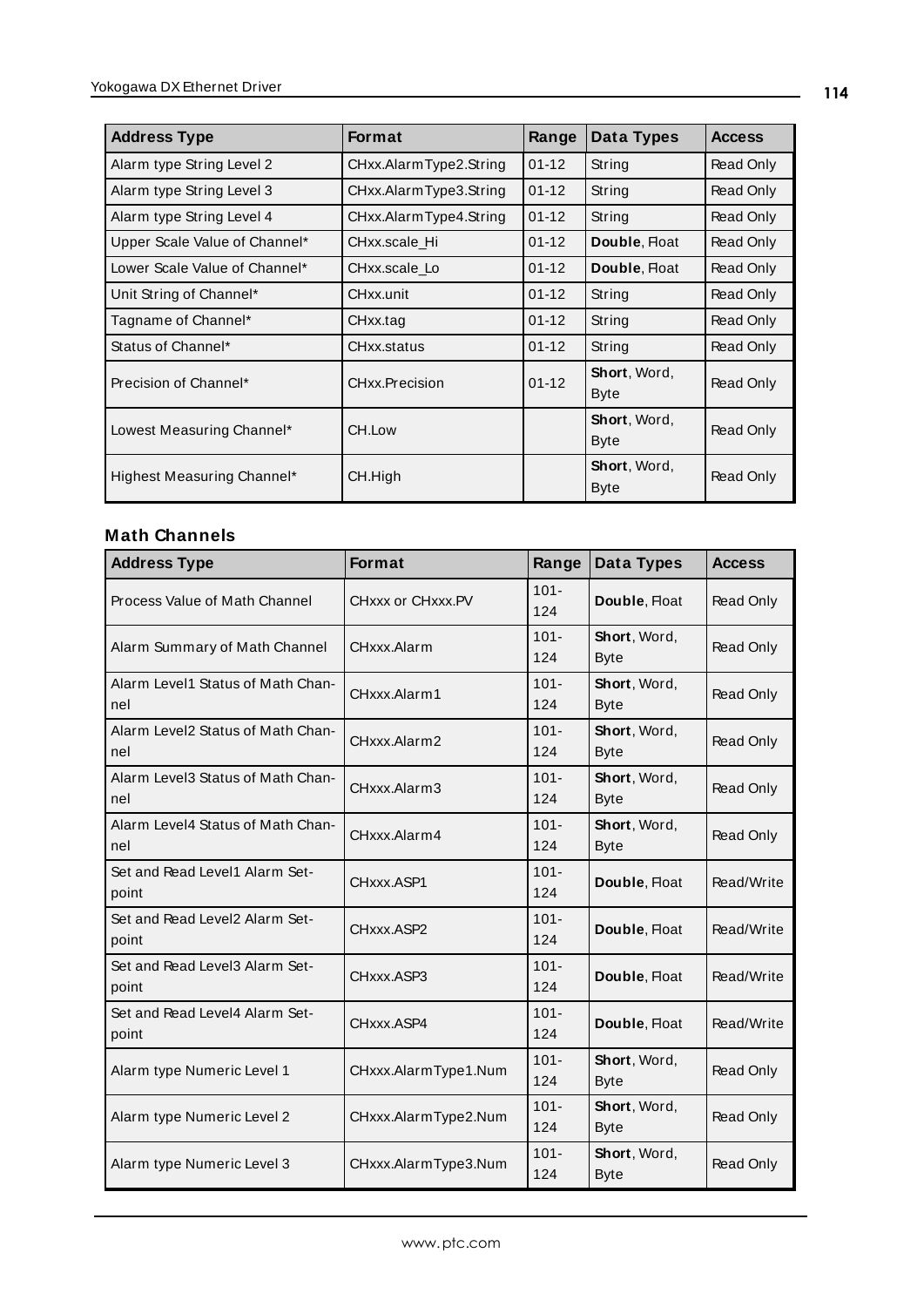| <b>Address Type</b>                       | Format                  | Range          | Data Types                  | <b>Access</b>    |
|-------------------------------------------|-------------------------|----------------|-----------------------------|------------------|
| Alarm type Numeric Level 4                | CHxxx.AlarmType4.Num    | $101 -$<br>124 | Short, Word,<br><b>Byte</b> | Read Only        |
| Alarm type String Level 1                 | CHxxx.AlarmType1.String | $101 -$<br>124 | String                      | Read Only        |
| Alarm type String Level 2                 | CHxxx.AlarmType2.String | $101 -$<br>124 | String                      | Read Only        |
| Alarm type String Level 3                 | CHxxx.AlarmType3.String | $101 -$<br>124 | String                      | Read Only        |
| Alarm type String Level 4                 | CHxxx.AlarmType4.String | $101 -$<br>124 | String                      | Read Only        |
| Upper Scale Value of Math Chan-<br>nel*   | CHxxx.scale_Hi          | $101 -$<br>124 | Double, Float               | Read Only        |
| Lower Scale Value of Math Chan-<br>$nel*$ | CHxxx.scale_Lo          | $101 -$<br>124 | Double, Float               | <b>Read Only</b> |
| Unit String of Math Channel*              | CHxxx.unit              | $101 -$<br>124 | String                      | Read Only        |
| Tagname of Math Channel*                  | CHxxx.tag               | $101 -$<br>124 | String                      | Read Only        |
| Status of Math Channel*                   | CHxxx.status            | $101 -$<br>124 | String                      | <b>Read Only</b> |
| Precision of Math Channel*                | CHxxx.Precision         | $101 -$<br>124 | Short, Word,<br><b>Byte</b> | Read Only        |
| Lowest Math Channel*                      | CHA.Low                 |                | Short, Word,<br><b>Byte</b> | Read Only        |
| Highest Math Channel*                     | CHA.High                |                | Short, Word,<br><b>Byte</b> | Read Only        |

\* Data associated with these addresses are only read from the device at the start of a communications session. Once read, the values will not be refreshed until the server has been restarted or the "Reset" tag has been invoked. To invoke a reset, a non-zero value must be written to the Reset tag. Once the Reset tag has been invoked the driver will reinitialize all startup data from the device.

## **Alarm Setpoints**

Data values for Alarm Setpoints that are undefined in the device will be returned as +INF. Data values can only be written to Alarm Setpoints that are defined in the device. Write operations to undefined Alarm Setpoints will return an error. Write operations are only available only for users logged in at the Administrator level; otherwise, they will return an error.

#### **Scales**

Data values for Scale\_Hi and Scale\_Lo for channels that are skipped will be returned as +INF.

#### **Tag Names**

For devices that do not support tag names and channels that have unspecified tag names, the driver will construct an internal tag name based on the channel number. For example, the tag name of address 'CH01' will be returned as 'CH01'.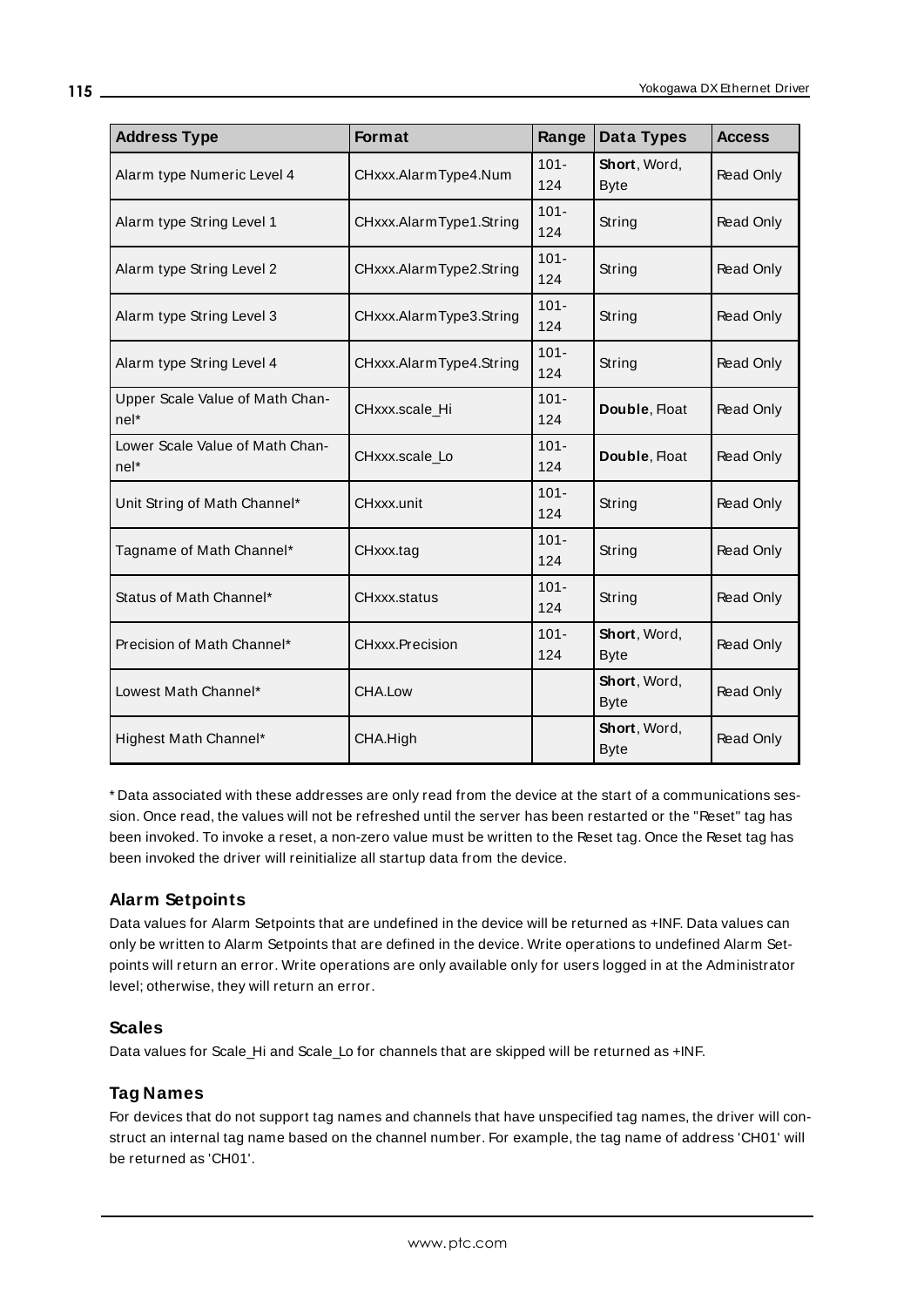| <b>General Device Data</b> |  |  |
|----------------------------|--|--|
|----------------------------|--|--|

| <b>Address Description</b>                         | <b>Address/Format</b> | Range     | Data Types                  | <b>Access</b>     |
|----------------------------------------------------|-----------------------|-----------|-----------------------------|-------------------|
| Administrator Level                                | Admin                 |           | <b>Boolean</b>              | Read Only         |
| Date of Last Data                                  | Date                  |           | String                      | Read Only         |
| Time of Last Data                                  | Time                  |           | String                      | Read Only         |
| Model Series Reported by Device                    | Model                 |           | String                      | Read Only         |
| <b>Host Name of Device</b>                         | Hostname              |           | String                      | Read Only         |
| Serial Number of Device                            | SerialNumber          |           | String                      | <b>Read Only</b>  |
| <b>IP Address of Device</b>                        | IP                    |           | String                      | Read Only         |
| <b>Math Communication Data</b>                     | <b>CDxx</b>           | $01 - 24$ | <b>Float</b>                | Read/Write        |
| <b>Control Math Execution</b>                      | MathControl           |           | Short, Word,<br><b>Byte</b> | Write Only        |
| <b>Reset Alarms</b>                                | <b>Alarm Reset</b>    |           | <b>Boolean</b>              | Write Only        |
| Control Command and Response                       | Command               |           | String                      | Read/Write        |
| Previous Screen                                    | PreScreen             |           | <b>Boolean</b>              | Write Only        |
| Direct Reloading of Configuration                  | Reset                 |           | <b>Boolean</b>              | Write Only        |
| Freeze the recorder's trend and time dis-<br>play. | Opmode_freeze         |           | <b>Boolean</b>              | Write Only        |
| Resume the recorder's trend and time dis-<br>play. | Opmode_normal         |           | <b>Boolean</b>              | <b>Write Only</b> |
| Clear the recorder's memory and display.           | Opmode_clear          |           | <b>Boolean</b>              | Write Only        |
| SetTime*                                           | Tag                   |           | <b>Boolean</b>              | <b>Write Only</b> |

\* The SetTime Tag updates the device time. Writing 0 or 1 to the tag will update the Device Date and Time (which can be verified from the Date Tag and the Time Tag). The SetTime Tag will always display 0 because it is Write Only. After a successful update, the following message will be posted: "Device Clock set to system time [Device <device\_name>]."

#### **Administrator Level**

The Admin address type has a value of '1' or 'true' when the user has logged on at the Administrator level and a value of '0' or 'false' when the user has logged on at the User level.

#### **Math Communication Data**

The CD address type is only valid for devices equipped with the math option and write operations to CD addresses for non-math equipped devices will return an error. Write operations are available only for users logged in at the Administrator level; otherwise, they will return an error.

#### **Model Series Reported by Device**

The Model address type will have a string value of 'DX100' or 'DX200', indicating the model series returned by the device.

#### **Control Math Execution**

The MathControl address type is only available for devices equipped with the math option and write operations to the MathControl tag for non-math equipped devices will return an error.

#### **Control Command and Response**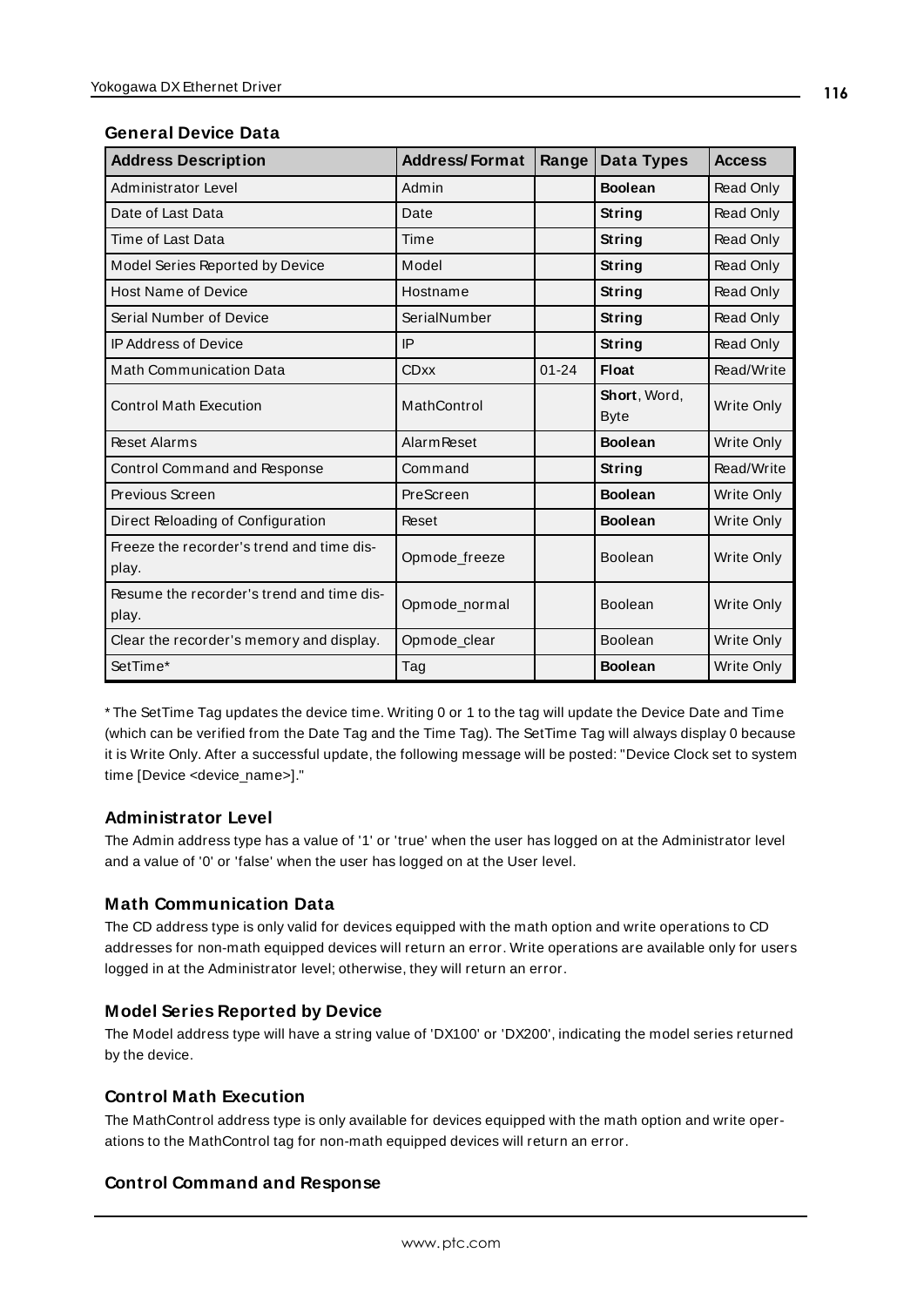The Command address allows the user to send a string command and receive a string response to and from the device. This allows the user to send any command to the device, including commands not directly supported by the driver. This tag is only available to users logged in at the Administrator level; otherwise, write operations will return an error.

**Caution**: Write operations using the Command address should be performed with caution.

| Command $ $ | <b>Message Type</b>                             | Syntax                                                                       | <b>Notes</b>                                                                                                                                 |
|-------------|-------------------------------------------------|------------------------------------------------------------------------------|----------------------------------------------------------------------------------------------------------------------------------------------|
| <b>BJ</b>   | Free Message (aka<br>Arbitrary Message)         | BJgroup)_(mes-<br>sage $#$ )<br>E.g., $BJ10_2$ for<br>group $10$ , msg $2$ . | Message is assigned to a group and displayed<br>for that group only.<br>Limit: 10 messages.<br>Message max. length: 32 char.s.               |
| SG          | Regular Message                                 | SG(message #)<br>E.g., SG_42                                                 | Limit: 100 messages.<br>Message max. length: 32 char.s.<br>Message will be written to the current display<br>when the MS command is invoked. |
| MS          | Writes message to dis- $MS(message \#)$<br>play | E.g., MS_42                                                                  | Writes the message (indicated by message $#$ )<br>to the current display.                                                                    |

**Messages**

**Note**: The actual number of addresses available for of each type depends on the configuration of the Yokogawa device. If the driver finds at Runtime that an address is not present in the device, it will post an error message and then remove the tag from its scan list.

Addresses that have Write Only access are assigned a default access of Read/Write; however, data values will be unreadable for these addresses and the associated tags will not be included in the scan list. The current data value for these tags will always be 0 for numeric data types and null string for string data types.

## **DX2004 Addressing**

The driver supports the following addresses for this device. The default data type is shown in **bold**.

#### **Measured Channels**

| <b>Address Type</b>            | <b>Format</b>   | Range     | Data Types                  | <b>Access</b> |
|--------------------------------|-----------------|-----------|-----------------------------|---------------|
| Process Value of Channel       | CHxx or CHxx.PV | $01 - 04$ | Double, Float               | Read Only     |
| Alarm Summary of Channel       | CHxx.Alarm      | $01 - 04$ | Short, Word,<br><b>Byte</b> | Read Only     |
| Alarm Level1 Status of Channel | CHxx.Alarm1     | $01 - 04$ | Short, Word,<br><b>Byte</b> | Read Only     |
| Alarm Level2 Status of Channel | CHxx.Alarm2     | $01 - 04$ | Short, Word,<br><b>Byte</b> | Read Only     |
| Alarm Level3 Status of Channel | CHxx.Alarm3     | $01 - 04$ | Short, Word,<br><b>Byte</b> | Read Only     |
| Alarm Level4 Status of Channel | CHxx.Alarm4     | $01 - 04$ | Short, Word,                | Read Only     |

**117**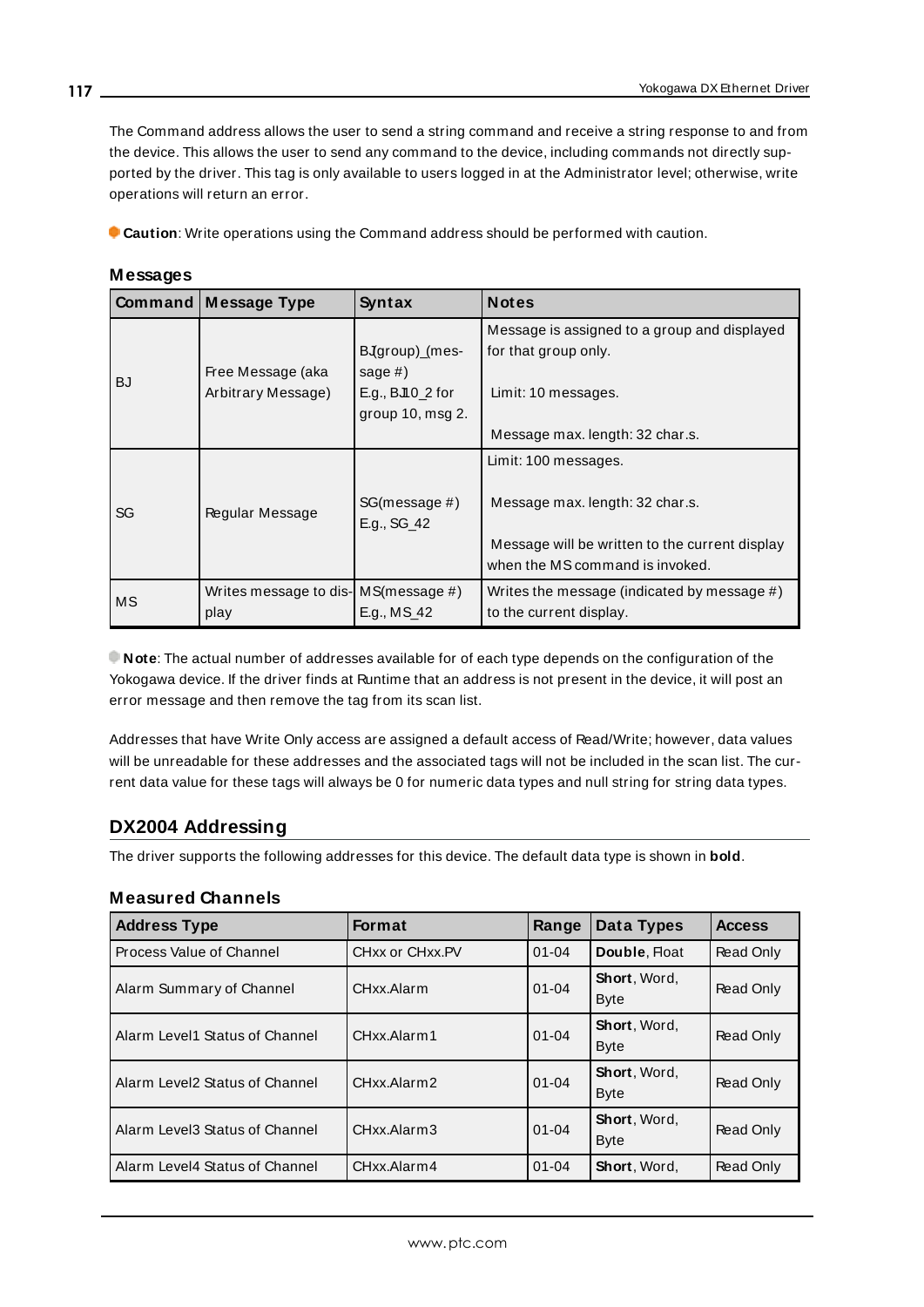| <b>Address Type</b>                     | <b>Format</b>          | Range     | <b>Data Types</b>            | <b>Access</b>    |
|-----------------------------------------|------------------------|-----------|------------------------------|------------------|
|                                         |                        |           | <b>Byte</b>                  |                  |
| Set and Read Level1 Alarm Set-<br>point | CHxx.ASP1              | $01 - 04$ | Double, Float                | Read/Write       |
| Set and Read Level2 Alarm Set-<br>point | CHxx.ASP2              | $01 - 04$ | Double, Float                | Read/Write       |
| Set and Read Level3 Alarm Set-<br>point | CHxx.ASP3              | $01 - 04$ | Double, Float                | Read/Write       |
| Set and Read Level4 Alarm Set-<br>point | CHxx.ASP4              | $01 - 04$ | Double, Float                | Read/Write       |
| Alarm type Numeric Level 1              | CHxx.AlarmType1.Num    | $01 - 04$ | <b>Short</b> , Word,<br>Byte | Read Only        |
| Alarm type Numeric Level 2              | CHxx.AlarmType2.Num    | $01 - 04$ | Short, Word,<br><b>Byte</b>  | Read Only        |
| Alarm type Numeric Level 3              | CHxx.AlarmType3.Num    | $01 - 04$ | Short, Word,<br>Byte         | <b>Read Only</b> |
| Alarm type Numeric Level 4              | CHxx.AlarmType4.Num    | $01 - 04$ | Short, Word,<br>Byte         | <b>Read Only</b> |
| Alarm type String Level 1               | CHxx.AlarmType1.String | $01 - 04$ | String                       | Read Only        |
| Alarm type String Level 2               | CHxx.AlarmType2.String | $01 - 04$ | String                       | Read Only        |
| Alarm type String Level 3               | CHxx.AlarmType3.String | $01 - 04$ | String                       | Read Only        |
| Alarm type String Level 4               | CHxx.AlarmType4.String | $01 - 04$ | String                       | Read Only        |
| Upper Scale Value of Channel*           | CHxx.scale Hi          | $01 - 04$ | Double, Float                | <b>Read Only</b> |
| Lower Scale Value of Channel*           | CHxx.scale_Lo          | $01 - 04$ | Double, Float                | Read Only        |
| Unit String of Channel*                 | CHxx.unit              | $01 - 04$ | String                       | <b>Read Only</b> |
| Tagname of Channel*                     | CHxx.tag               | $01 - 04$ | String                       | Read Only        |
| Status of Channel*                      | CHxx.status            | $01 - 04$ | String                       | Read Only        |
| Precision of Channel*                   | <b>CHxx.Precision</b>  | $01 - 04$ | Short, Word,<br><b>Byte</b>  | <b>Read Only</b> |
| Lowest Measuring Channel*               | CH.Low                 |           | Short, Word,<br>Byte         | Read Only        |
| Highest Measuring Channel*              | CH.High                |           | Short, Word,<br><b>Byte</b>  | Read Only        |

| <b>Address Type</b>                          | <b>Format</b>     | Range          | Data Types                  | <b>Access</b> |
|----------------------------------------------|-------------------|----------------|-----------------------------|---------------|
| l Process Value of Math Channel              | CHXXX or CHXXX.PV | $101 -$<br>112 | Double, Float               | Read Only     |
| Alarm Summary of Math Channel                | CHxxx.Alarm       | $101 -$<br>112 | Short, Word,<br><b>Byte</b> | Read Only     |
| Alarm Level1 Status of Math Chan-<br>l nel   | CHxxx.Alarm1      | $101 -$<br>112 | Short, Word,<br><b>Byte</b> | Read Only     |
| l Alarm Level2 Status of Math Chan-<br>l nel | CHxxx.Alarm2      | $101 -$<br>112 | Short, Word,<br><b>Byte</b> | Read Only     |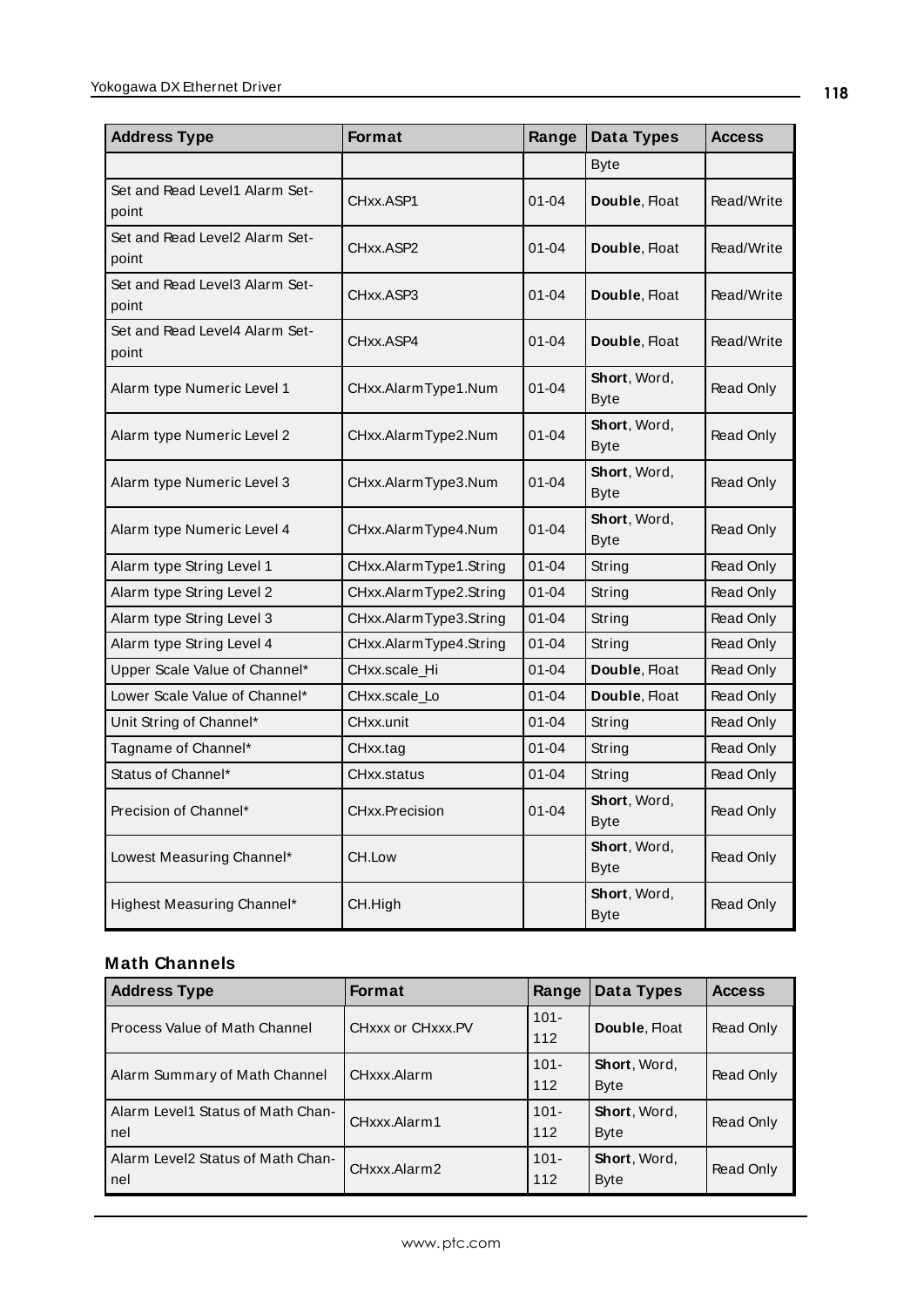| <b>Address Type</b>                       | Format                  | Range          | Data Types                  | <b>Access</b> |
|-------------------------------------------|-------------------------|----------------|-----------------------------|---------------|
| Alarm Level3 Status of Math Chan-<br>nel  | CHxxx.Alarm3            | $101 -$<br>112 | Short, Word,<br><b>Byte</b> | Read Only     |
| Alarm Level4 Status of Math Chan-<br>nel  | CHxxx.Alarm4            | $101 -$<br>112 | Short, Word,<br><b>Byte</b> | Read Only     |
| Set and Read Level1 Alarm Set-<br>point   | CHxxx.ASP1              | $101 -$<br>112 | Double, Float               | Read/Write    |
| Set and Read Level2 Alarm Set-<br>point   | CHxxx.ASP2              | $101 -$<br>112 | Double, Float               | Read/Write    |
| Set and Read Level3 Alarm Set-<br>point   | CHxxx.ASP3              | $101 -$<br>112 | Double, Float               | Read/Write    |
| Set and Read Level4 Alarm Set-<br>point   | CHxxx.ASP4              | $101 -$<br>112 | Double, Float               | Read/Write    |
| Alarm type Numeric Level 1                | CHxxx.AlarmType1.Num    | $101 -$<br>112 | Short, Word,<br><b>Byte</b> | Read Only     |
| Alarm type Numeric Level 2                | CHxxx.AlarmType2.Num    | $101 -$<br>112 | Short, Word,<br><b>Byte</b> | Read Only     |
| Alarm type Numeric Level 3                | CHxxx.AlarmType3.Num    | $101 -$<br>112 | Short, Word,<br><b>Byte</b> | Read Only     |
| Alarm type Numeric Level 4                | CHxxx.AlarmType4.Num    | $101 -$<br>112 | Short, Word,<br><b>Byte</b> | Read Only     |
| Alarm type String Level 1                 | CHxxx.AlarmType1.String | $101 -$<br>112 | String                      | Read Only     |
| Alarm type String Level 2                 | CHxxx.AlarmType2.String | $101 -$<br>112 | String                      | Read Only     |
| Alarm type String Level 3                 | CHxxx.AlarmType3.String | $101 -$<br>112 | String                      | Read Only     |
| Alarm type String Level 4                 | CHxxx.AlarmType4.String | $101 -$<br>112 | String                      | Read Only     |
| Upper Scale Value of Math Chan-<br>$nel*$ | CHxxx.scale_Hi          | $101 -$<br>112 | Double, Float               | Read Only     |
| Lower Scale Value of Math Chan-<br>nel*   | CHxxx.scale_Lo          | $101 -$<br>112 | Double, Float               | Read Only     |
| Unit String of Math Channel*              | CHxxx.unit              | $101 -$<br>112 | String                      | Read Only     |
| Tagname of Math Channel*                  | CHxxx.tag               | $101 -$<br>112 | String                      | Read Only     |
| Status of Math Channel*                   | CHxxx.status            | $101 -$<br>112 | String                      | Read Only     |
| Precision of Math Channel*                | <b>CHxxx.Precision</b>  | $101 -$<br>112 | Short, Word,<br><b>Byte</b> | Read Only     |
| Lowest Math Channel*                      | CHA.Low                 |                | Short, Word,<br><b>Byte</b> | Read Only     |
| Highest Math Channel*                     | CHA.High                |                | Short, Word,<br><b>Byte</b> | Read Only     |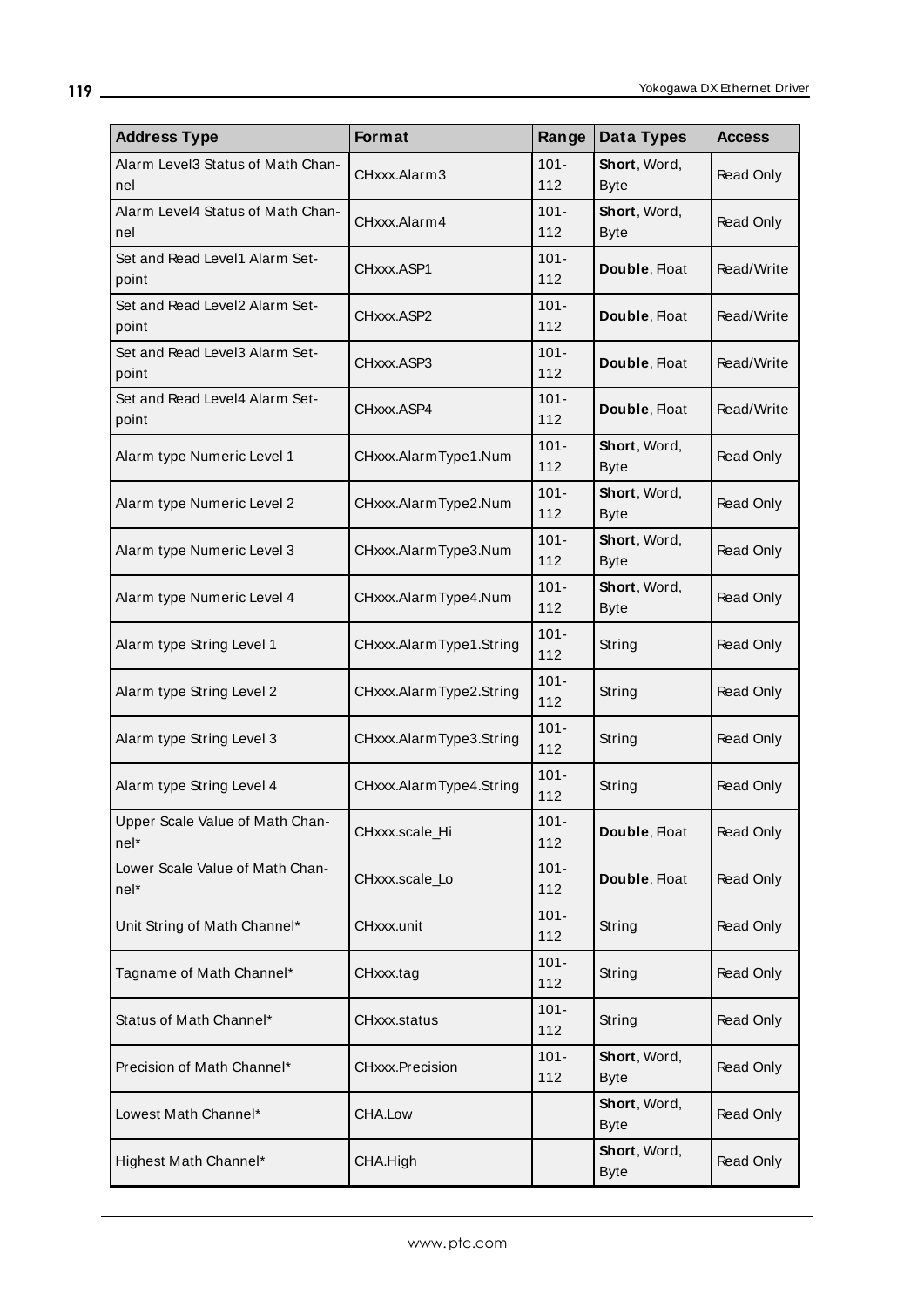# **External Input Channels**

| <b>Address Type</b>                                     | <b>Format</b>       | Range          | Data<br><b>Types</b>        | <b>Access</b> |
|---------------------------------------------------------|---------------------|----------------|-----------------------------|---------------|
| <b>External Input Channel</b>                           | CHxxx or CHxxx.PV   | $201 -$<br>440 | Double,<br><b>Float</b>     | Read/Write    |
| Alarm Summary for External Input Chan-<br>nel           | CHxxx.Alarm         | $201 -$<br>440 | Short, Word,<br><b>Byte</b> | Read Only     |
| Alarm Level1 Status of External Input                   | CHxxx.Alarm1        | $201 -$<br>440 | Short, Word,<br><b>Byte</b> | Read Only     |
| Alarm Level2 Status of External Input                   | CHxxx.Alarm2        | $201 -$<br>440 | Short, Word,<br><b>Byte</b> | Read Only     |
| Alarm Level3 Status of External Input                   | CHxxx.Alarm3        | $201 -$<br>440 | Short, Word,<br><b>Byte</b> | Read Only     |
| Alarm Level4 Status of External Input                   | CHxxx.Alarm4        | $201 -$<br>440 | Short, Word,<br><b>Byte</b> | Read Only     |
| Set and Read Level1 Alarm Setpoint                      | CHxxx.ASP1          | $201 -$<br>440 | Double,<br><b>Float</b>     | Read/Write    |
| Set and Read Level2 Alarm Setpoint                      | CHxxx.ASP2          | $201 -$<br>440 | Double,<br><b>Float</b>     | Read/Write    |
| Set and Read Level3 Alarm Setpoint                      | CHxxx.ASP3          | $201 -$<br>440 | Double,<br><b>Float</b>     | Read/Write    |
| Set and Read Level4 Alarm Setpoint                      | CHxxx.ASP4          | $201 -$<br>440 | Double,<br><b>Float</b>     | Read/Write    |
| Alarm type Numeric Level1 for External<br>Input Channel | CHxxx.AlarmTypeNum1 | $201 -$<br>440 | Short, Word,<br><b>Byte</b> | Read Only     |
| Alarm type Numeric Level2 for External<br>Input Channel | CHxxx.AlarmTypeNum2 | $201 -$<br>440 | Short, Word,<br><b>Byte</b> | Read Only     |
| Alarm type Numeric Level3 for External<br>Input Channel | CHxxx.AlarmTypeNum3 | $201 -$<br>440 | Short, Word,<br><b>Byte</b> | Read Only     |
| Alarm type Numeric Level4 for External<br>Input Channel | CHxxx.AlarmTypeNum4 | $201 -$<br>440 | Short, Word,<br><b>Byte</b> | Read Only     |
| Alarm type String Level1 for External Input<br>Channel  | CHxxx.AlarmTypeStr1 | $201 -$<br>440 | String                      | Read Only     |
| Alarm type String Level2 for External Input<br>Channel  | CHxxx.AlarmTypeStr2 | $201 -$<br>440 | <b>String</b>               | Read Only     |
| Alarm type String Level3 for External Input<br>Channel  | CHxxx.AlarmTypeStr3 | $201 -$<br>440 | <b>String</b>               | Read Only     |
| Alarm type String Level4 for External Input<br>Channel  | CHxxx.AlarmTypeStr4 | $201 -$<br>440 | <b>String</b>               | Read Only     |
| Upper Scale Value of External Input*                    | CHxxx.scale_Hi      | $201 -$<br>440 | Double,<br><b>Float</b>     | Read Only     |
| Lower Scale Value of External Input*                    | CHxxx.scale_Lo      | $201 -$<br>440 | Double,<br>Float            | Read Only     |
| Unit String of External Input*                          | CHxxx.unit          | $201 -$        | <b>String</b>               | Read Only     |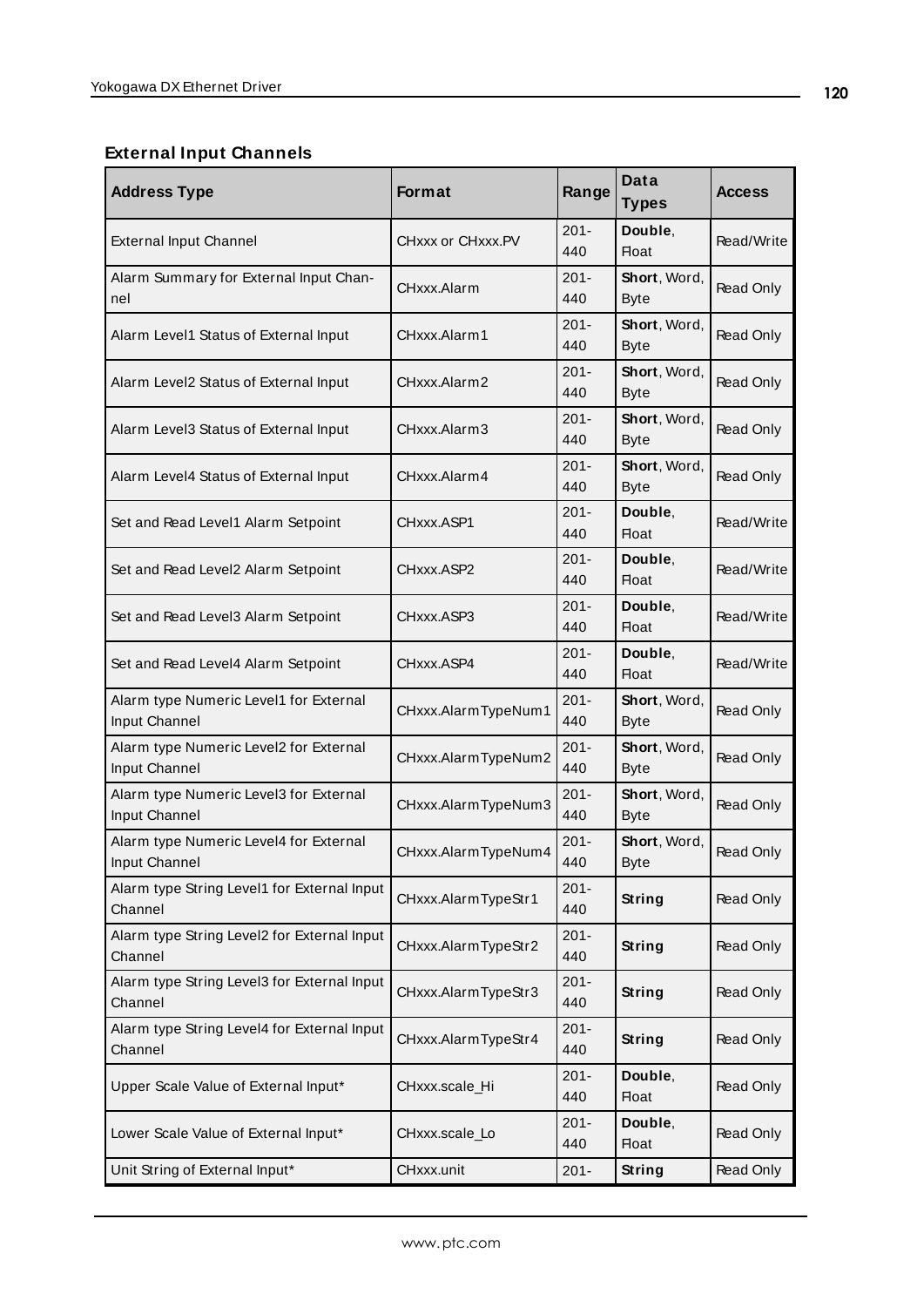| <b>Address Type</b>          | <b>Format</b>   | Range          | Data<br><b>Types</b>        | <b>Access</b>    |
|------------------------------|-----------------|----------------|-----------------------------|------------------|
|                              |                 | 440            |                             |                  |
| Tagname of External Input*   | CHxxx.tag       | $201 -$<br>440 | String                      | Read Only        |
| Status of External Input*    | CHxxx.status    | $201 -$<br>440 | <b>String</b>               | Read Only        |
| Precision of External Input* | CHxxx.Precision | $201 -$<br>440 | Short, Word,<br><b>Byte</b> | Read Only        |
| Lowest External Input*       | CHE.Low         |                | Short, Word,<br><b>Byte</b> | Read Only        |
| Highest External Input*      | CHE.High        |                | Short, Word,<br><b>Byte</b> | <b>Read Only</b> |

\* Data associated with these addresses are only read from the device at the start of a communications session. Once read, the values will not be refreshed until the server has been restarted or the "Reset" tag has been invoked. To invoke a reset, a non zero value must be written to the Reset tag. Once the Reset tag has been invoked the driver will reinitialize all startup data from the device.

#### **Alarm Setpoints**

Data values for Alarm Setpoints that are undefined in the device will be returned as +INF. Data values can only be written to Alarm Setpoints that are defined in the device. Write operations to undefined Alarm Setpoints will return an error. Write operations are only available only for users logged in at the Administrator level; otherwise, they will return an error.

#### **Scales**

Data values for Scale\_Hi and Scale\_Lo for channels that are skipped will be returned as +INF.

#### **Tag Names**

For devices that do not support tag names and channels that have unspecified tag names, the driver will construct an internal tag name based on the channel number. For example, the tag name of address 'CH01' will be returned as 'CH01'.

#### **General Device Data**

| <b>Address Description</b>      | <b>Address/Format</b> | Range     | Data Types                  | <b>Access</b> |
|---------------------------------|-----------------------|-----------|-----------------------------|---------------|
| Administrator Level             | Admin                 |           | <b>Boolean</b>              | Read Only     |
| Date of Last Data               | Date                  |           | String                      | Read Only     |
| Time of Last Data               | Time                  |           | String                      | Read Only     |
| Model Series Reported by Device | Model                 |           | String                      | Read Only     |
| <b>Host Name of Device</b>      | Hostname              |           | String                      | Read Only     |
| Serial Number of Device         | SerialNumber          |           | String                      | Read Only     |
| <b>IP Address of Device</b>     | IP                    |           | String                      | Read Only     |
| <b>Math Communication Data</b>  | <b>CDxx</b>           | $01 - 12$ | <b>Float</b>                | Read/Write    |
| <b>Control Math Execution</b>   | MathControl           |           | Short, Word,<br><b>Byte</b> | Write Only    |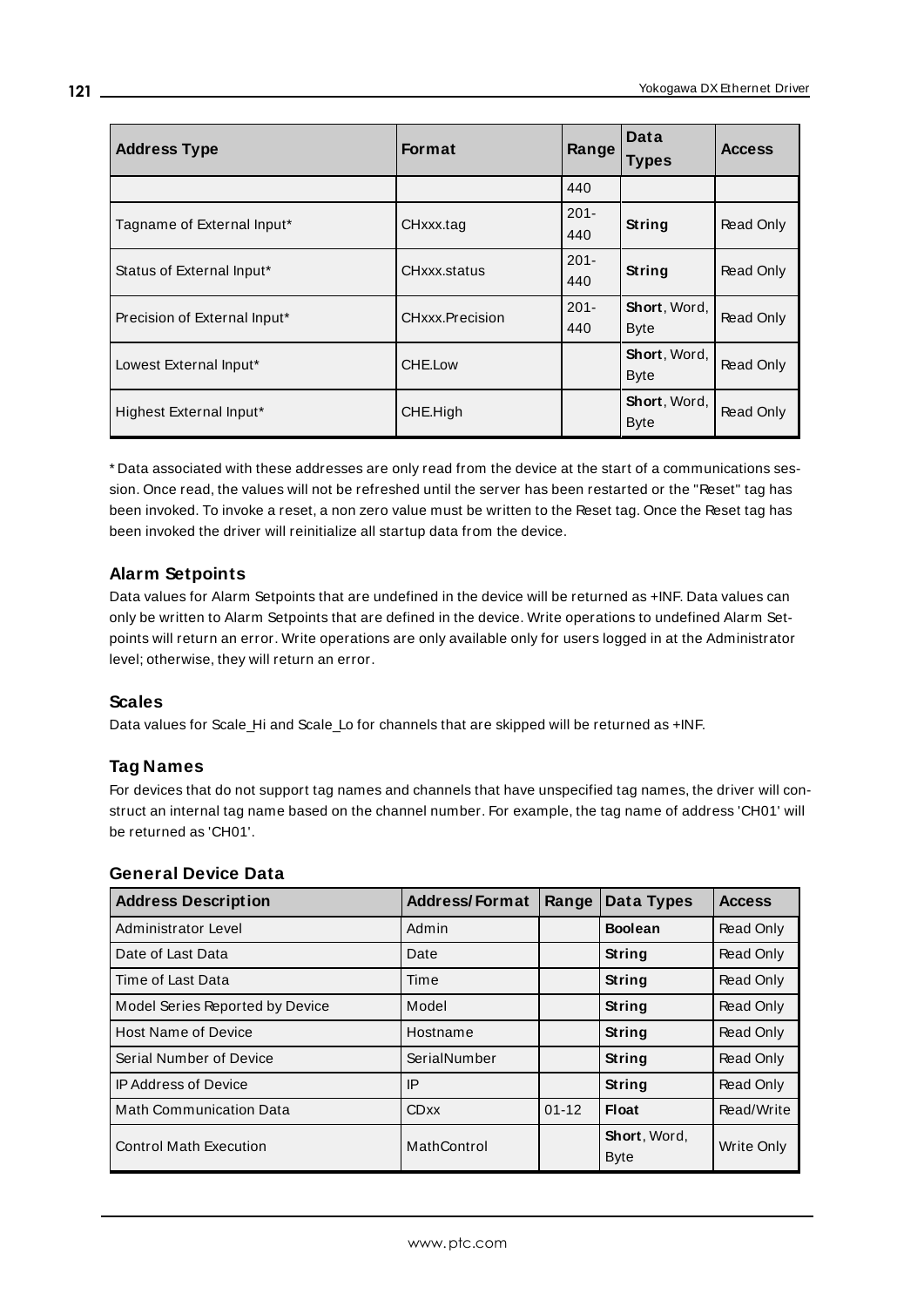| <b>Address Description</b>                         | <b>Address/Format</b> | Range | Data Types     | <b>Access</b>     |
|----------------------------------------------------|-----------------------|-------|----------------|-------------------|
| <b>Reset Alarms</b>                                | <b>Alarm Reset</b>    |       | <b>Boolean</b> | Write Only        |
| <b>Control Command and Response</b>                | Command               |       | String         | Read/Write        |
| Previous Screen                                    | PreScreen             |       | <b>Boolean</b> | Write Only        |
| Direct Reloading of Configuration                  | Reset                 |       | <b>Boolean</b> | Write Only        |
| Freeze the recorder's trend and time dis-<br>play. | Opmode freeze         |       | Boolean        | Write Only        |
| Resume the recorder's trend and time dis-<br>play. | Opmode_normal         |       | <b>Boolean</b> | Write Only        |
| Clear the recorder's memory and display.           | Opmode clear          |       | <b>Boolean</b> | <b>Write Only</b> |
| SetTime*                                           | Tag                   |       | <b>Boolean</b> | Write Only        |

\* The SetTime Tag updates the device time. Writing 0 or 1 to the tag will update the Device Date and Time (which can be verified from the Date Tag and the Time Tag). The SetTime Tag will always display 0 because it is Write Only. After a successful update, the following message will be posted: "Device Clock set to system time [Device <device\_name>]."

#### **Administrator Level**

The Admin address type has a value of '1' or 'true' when the user has logged on at the Administrator level and a value of '0' or 'false' when the user has logged on at the User level.

#### **Math Communication Data**

The CD address type is only valid for devices equipped with the math option and write operations to CD addresses for non-math equipped devices will return an error. Write operations are available only for users logged in at the Administrator level; otherwise, they will return an error.

#### **Model Series Reported by Device**

The Model address type will have a string value of 'DX100' or 'DX200', indicating the model series returned by the device.

#### **Control Math Execution**

The MathControl address type is only available for devices equipped with the math option and write operations to the MathControl tag for non-math equipped devices will return an error.

#### **Control Command and Response**

The Command address allows the user to send a string command and receive a string response to and from the device. This allows the user to send any command to the device, including commands not directly supported by the driver. This tag is only available to users logged in at the Administrator level; otherwise, write operations will return an error.

**Caution**: Write operations using the Command address should be performed with caution.

| Messages |
|----------|
|----------|

|      | <b>Command Message Type</b>             | Syntax                                           | <b>Notes</b>                                                         |
|------|-----------------------------------------|--------------------------------------------------|----------------------------------------------------------------------|
| l BJ | Free Message (aka<br>Arbitrary Message) | BJgroup)_(mes-<br>sage $#$ )<br>E.g., BJI0_2 for | Message is assigned to a group and displayed<br>for that group only. |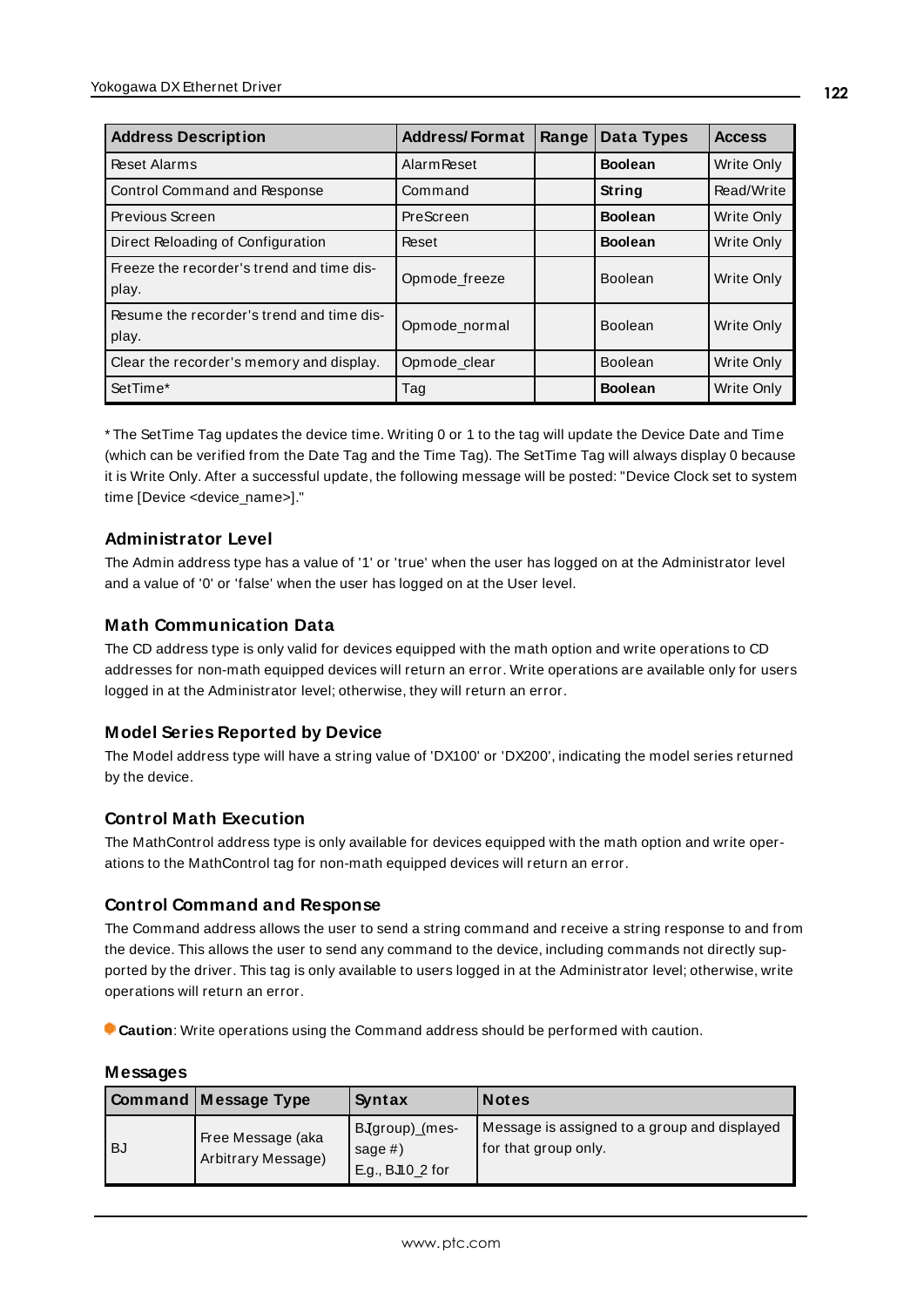|    | <b>Command Message Type</b>             | Syntax                       | <b>Notes</b>                                                                      |
|----|-----------------------------------------|------------------------------|-----------------------------------------------------------------------------------|
|    |                                         |                              | Limit: 10 messages.                                                               |
|    |                                         | group $10$ , msg $2$ .       |                                                                                   |
|    |                                         |                              | Message max. length: 32 char.s.                                                   |
|    |                                         |                              | Limit: 100 messages.                                                              |
| SG | Regular Message                         | SG(message #)<br>E.g., SG_42 | Message max. length: 32 char.s.                                                   |
|    |                                         |                              | Message will be written to the current display<br>when the MS command is invoked. |
| MS | Writes message to dis- $MS(message \#)$ |                              | Writes the message (indicated by message $#$ )                                    |
|    | play                                    | E.g., MS_42                  | to the current display.                                                           |

**Note**: The actual number of addresses available for of each type depends on the configuration of the Yokogawa device. If the driver finds at Runtime that an address is not present in the device, it will post an error message and then remove the tag from its scan list.

Addresses that have Write Only access are assigned a default access of Read/Write; however, data values will be unreadable for these addresses and the associated tags will not be included in the scan list. The current data value for these tags will always be 0 for numeric data types and null string for string data types.

# **DX2008 Addressing**

The driver supports the following addresses for this device. The default data type is shown in **bold**.

#### **Measured Channels**

| <b>Address Type</b>                     | <b>Format</b>       | Range     | Data Types                  | <b>Access</b>    |
|-----------------------------------------|---------------------|-----------|-----------------------------|------------------|
| Process Value of Channel                | CHxx or CHxx.PV     | $01 - 08$ | Double, Float               | <b>Read Only</b> |
| Alarm Summary of Channel                | CHxx.Alarm          | $01 - 08$ | Short, Word,<br><b>Byte</b> | Read Only        |
| Alarm Level1 Status of Channel          | CHxx Alarm1         | $01 - 08$ | Short, Word,<br><b>Byte</b> | Read Only        |
| Alarm Level2 Status of Channel          | CHxx.Alarm2         | $01 - 08$ | Short, Word,<br><b>Byte</b> | Read Only        |
| Alarm Level3 Status of Channel          | CHxx.Alarm3         | $01 - 08$ | Short, Word,<br><b>Byte</b> | Read Only        |
| Alarm Level4 Status of Channel          | CHxx.Alarm4         | $01 - 08$ | Short, Word,<br><b>Byte</b> | Read Only        |
| Set and Read Level1 Alarm Set-<br>point | CHxx.ASP1           | $01 - 08$ | Double, Float               | Read/Write       |
| Set and Read Level2 Alarm Set-<br>point | CHxx.ASP2           | $01 - 08$ | Double, Float               | Read/Write       |
| Set and Read Level3 Alarm Set-<br>point | CHxx.ASP3           | $01 - 08$ | Double, Float               | Read/Write       |
| Set and Read Level4 Alarm Set-<br>point | CHxx.ASP4           | $01 - 08$ | Double, Float               | Read/Write       |
| Alarm type Numeric Level 1              | CHxx.AlarmType1.Num | $01 - 08$ | Short, Word,                | Read Only        |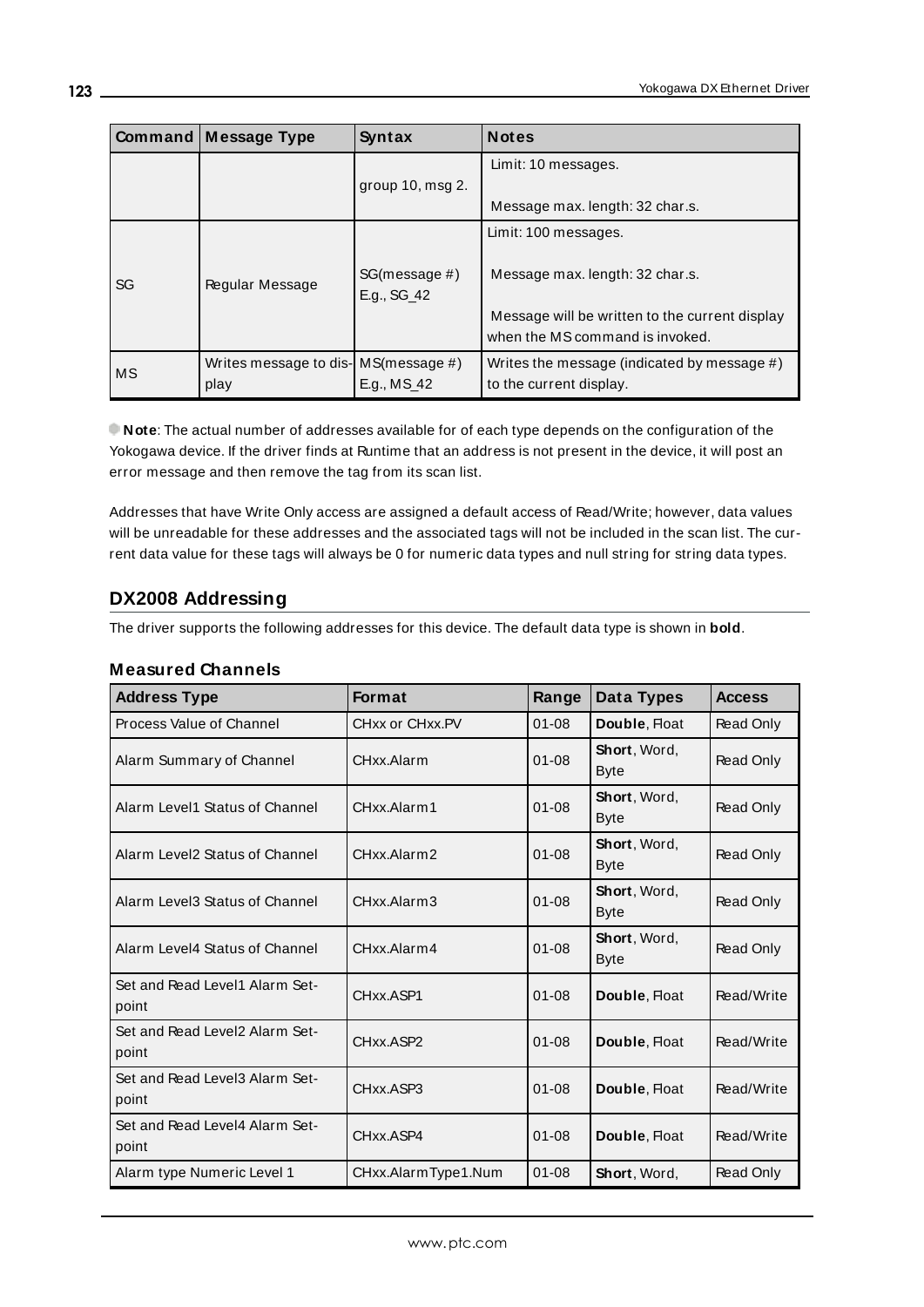| <b>Address Type</b>           | <b>Format</b>          | Range     | Data Types                  | <b>Access</b> |
|-------------------------------|------------------------|-----------|-----------------------------|---------------|
|                               |                        |           | <b>Byte</b>                 |               |
| Alarm type Numeric Level 2    | CHxx.AlarmType2.Num    | $01 - 08$ | Short, Word,<br><b>Byte</b> | Read Only     |
| Alarm type Numeric Level 3    | CHxx.AlarmType3.Num    | $01 - 08$ | Short, Word,<br><b>Byte</b> | Read Only     |
| Alarm type Numeric Level 4    | CHxx.AlarmType4.Num    | $01 - 08$ | Short, Word,<br><b>Byte</b> | Read Only     |
| Alarm type String Level 1     | CHxx.AlarmType1.String | $01 - 08$ | String                      | Read Only     |
| Alarm type String Level 2     | CHxx.AlarmType2.String | $01 - 08$ | String                      | Read Only     |
| Alarm type String Level 3     | CHxx.AlarmType3.String | $01 - 08$ | String                      | Read Only     |
| Alarm type String Level 4     | CHxx.AlarmType4.String | $01 - 08$ | String                      | Read Only     |
| Upper Scale Value of Channel* | CHxx.scale Hi          | $01 - 08$ | Double, Float               | Read Only     |
| Lower Scale Value of Channel* | CHxx.scale_Lo          | $01 - 08$ | Double, Float               | Read Only     |
| Unit String of Channel*       | CHxx.unit              | $01 - 08$ | String                      | Read Only     |
| Tagname of Channel*           | CHxx.tag               | $01 - 08$ | String                      | Read Only     |
| Status of Channel*            | CHxx.status            | $01 - 08$ | String                      | Read Only     |
| Precision of Channel*         | CHxx.Precision         | $01 - 08$ | Short, Word,<br><b>Byte</b> | Read Only     |
| Lowest Measuring Channel*     | CH.Low                 |           | Short, Word,<br><b>Byte</b> | Read Only     |
| Highest Measuring Channel*    | CH.High                |           | Short, Word,<br><b>Byte</b> | Read Only     |

| <b>Address Type</b>                      | <b>Format</b>     | Range          | Data Types                  | <b>Access</b>    |
|------------------------------------------|-------------------|----------------|-----------------------------|------------------|
| Process Value of Math Channel            | CHxxx or CHxxx.PV | $101 -$<br>112 | Double, Float               | Read Only        |
| Alarm Summary of Math Channel            | CHxxx.Alarm       | $101 -$<br>112 | Short, Word,<br><b>Byte</b> | Read Only        |
| Alarm Level1 Status of Math Chan-<br>nel | CHxxx.Alarm1      | $101 -$<br>112 | Short, Word,<br><b>Byte</b> | Read Only        |
| Alarm Level2 Status of Math Chan-<br>nel | CHxxx.Alarm2      | $101 -$<br>112 | Short, Word,<br><b>Byte</b> | <b>Read Only</b> |
| Alarm Level3 Status of Math Chan-<br>nel | CHxxx.Alarm3      | $101 -$<br>112 | Short, Word,<br><b>Byte</b> | <b>Read Only</b> |
| Alarm Level4 Status of Math Chan-<br>nel | CHxxx.Alarm4      | $101 -$<br>112 | Short, Word,<br><b>Byte</b> | Read Only        |
| Set and Read Level1 Alarm Set-<br>point  | CHxxx.ASP1        | $101 -$<br>112 | Double, Float               | Read/Write       |
| Set and Read Level2 Alarm Set-<br>point  | CHxxx.ASP2        | $101 -$<br>112 | Double, Float               | Read/Write       |
| Set and Read Level3 Alarm Set-<br>point  | CHxxx.ASP3        | $101 -$<br>112 | Double, Float               | Read/Write       |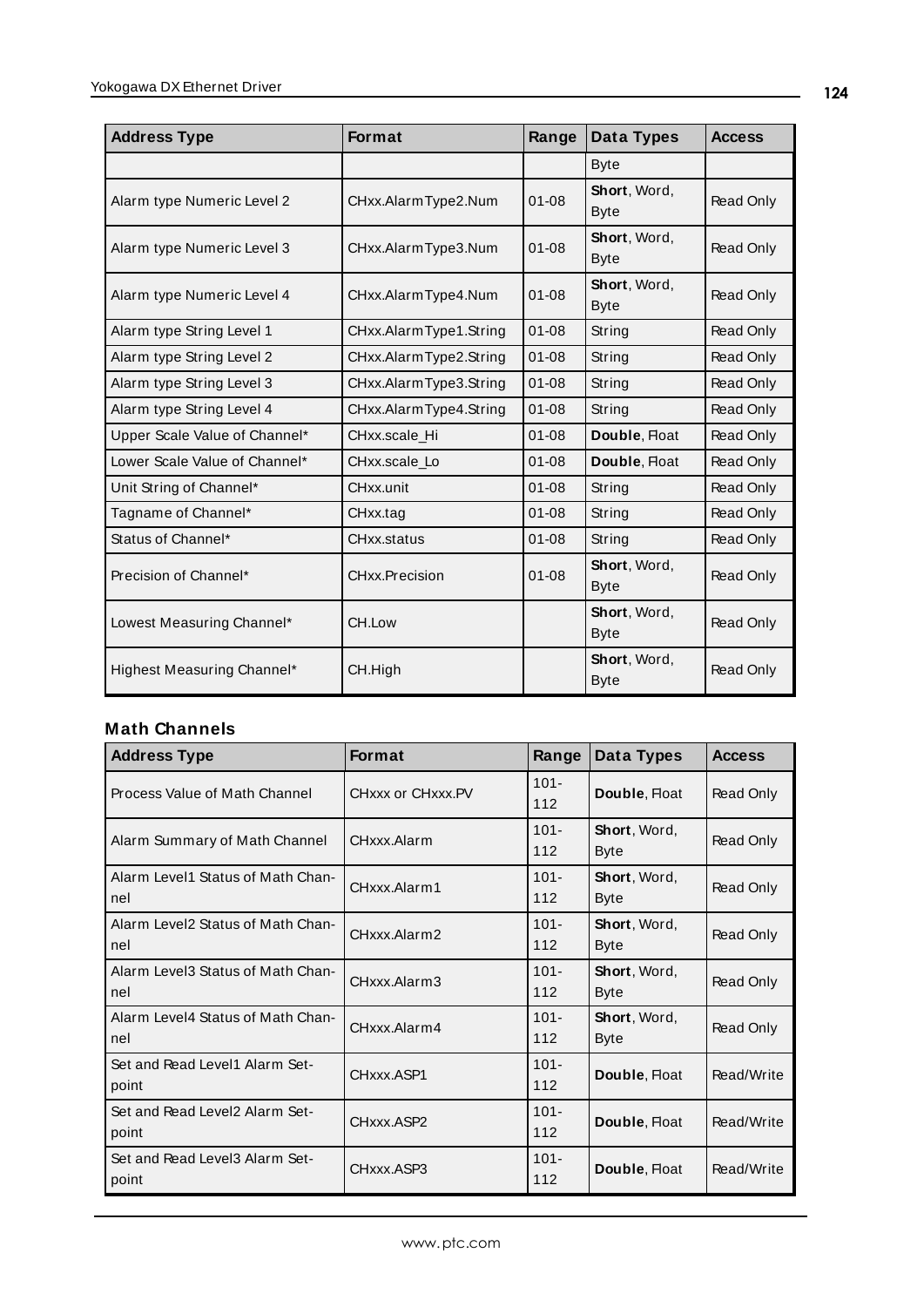| <b>Address Type</b>                       | Format                  | Range          | Data Types                  | <b>Access</b> |
|-------------------------------------------|-------------------------|----------------|-----------------------------|---------------|
| Set and Read Level4 Alarm Set-<br>point   | CHxxx.ASP4              | $101 -$<br>112 | Double, Float               | Read/Write    |
| Alarm type Numeric Level 1                | CHxxx.AlarmType1.Num    | $101 -$<br>112 | Short, Word,<br><b>Byte</b> | Read Only     |
| Alarm type Numeric Level 2                | CHxxx.AlarmType2.Num    | $101 -$<br>112 | Short, Word,<br><b>Byte</b> | Read Only     |
| Alarm type Numeric Level 3                | CHxxx.AlarmType3.Num    | $101 -$<br>112 | Short, Word,<br><b>Byte</b> | Read Only     |
| Alarm type Numeric Level 4                | CHxxx.AlarmType4.Num    | $101 -$<br>112 | Short, Word,<br><b>Byte</b> | Read Only     |
| Alarm type String Level 1                 | CHxxx.AlarmType1.String | $101 -$<br>112 | String                      | Read Only     |
| Alarm type String Level 2                 | CHxxx.AlarmType2.String | $101 -$<br>112 | String                      | Read Only     |
| Alarm type String Level 3                 | CHxxx.AlarmType3.String | $101 -$<br>112 | String                      | Read Only     |
| Alarm type String Level 4                 | CHxxx.AlarmType4.String | $101 -$<br>112 | String                      | Read Only     |
| Upper Scale Value of Math Chan-<br>$nel*$ | CHxxx.scale_Hi          | $101 -$<br>112 | Double, Float               | Read Only     |
| Lower Scale Value of Math Chan-<br>nel*   | CHxxx.scale_Lo          | $101 -$<br>112 | Double, Float               | Read Only     |
| Unit String of Math Channel*              | CHxxx.unit              | $101 -$<br>112 | String                      | Read Only     |
| Tagname of Math Channel*                  | CHxxx.tag               | $101 -$<br>112 | String                      | Read Only     |
| Status of Math Channel*                   | CHxxx.status            | $101 -$<br>112 | String                      | Read Only     |
| Precision of Math Channel*                | CHxxx.Precision         | $101 -$<br>112 | Short, Word,<br><b>Byte</b> | Read Only     |
| Lowest Math Channel*                      | CHA.Low                 |                | Short, Word,<br><b>Byte</b> | Read Only     |
| Highest Math Channel*                     | CHA.High                |                | Short, Word,<br><b>Byte</b> | Read Only     |

# **External Input Channels**

| <b>Address Type</b>                             | <b>Format</b>     | Range          | Data<br>Types               | <b>Access</b> |
|-------------------------------------------------|-------------------|----------------|-----------------------------|---------------|
| <b>External Input Channel</b>                   | CHxxx or CHxxx.PV | $201 -$<br>440 | Double.<br><b>Float</b>     | Read/Write    |
| Alarm Summary for External Input Chan-<br>l nel | CHxxx.Alarm       | $201 -$<br>440 | Short, Word,<br><b>Byte</b> | Read Only     |
| Alarm Level1 Status of External Input           | CHxxx.Alarm1      | $201 -$<br>440 | Short, Word,<br><b>Byte</b> | Read Only     |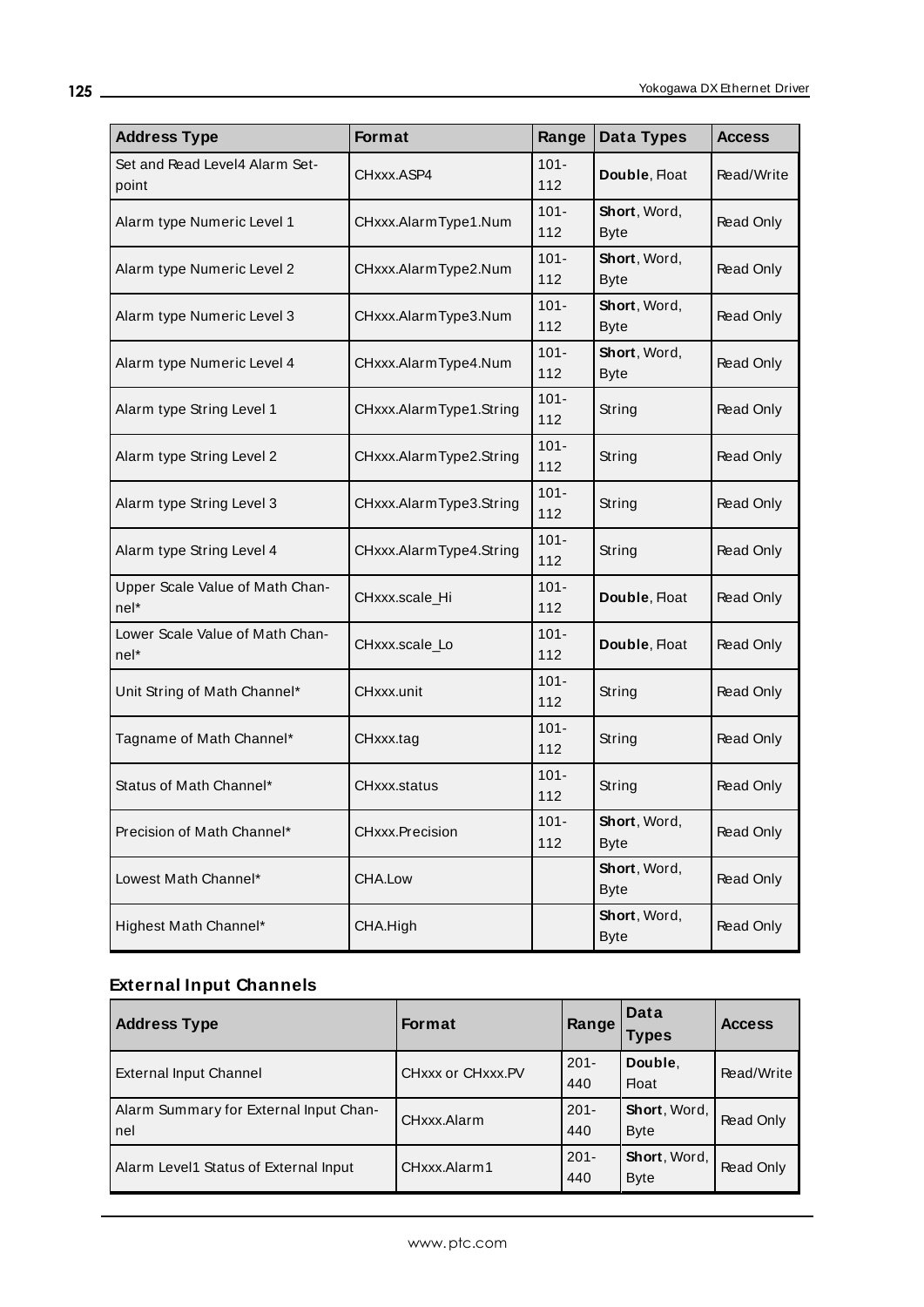| <b>Address Type</b>                                     | <b>Format</b>       | Range          | Data<br><b>Types</b>        | <b>Access</b>    |
|---------------------------------------------------------|---------------------|----------------|-----------------------------|------------------|
| Alarm Level2 Status of External Input                   | CHxxx.Alarm2        | $201 -$<br>440 | Short, Word,<br><b>Byte</b> | Read Only        |
| Alarm Level3 Status of External Input                   | CHxxx.Alarm3        | $201 -$<br>440 | Short, Word,<br><b>Byte</b> | Read Only        |
| Alarm Level4 Status of External Input                   | CHxxx.Alarm4        | $201 -$<br>440 | Short, Word,<br><b>Byte</b> | Read Only        |
| Set and Read Level1 Alarm Setpoint                      | CHxxx.ASP1          | $201 -$<br>440 | Double,<br>Float            | Read/Write       |
| Set and Read Level2 Alarm Setpoint                      | CHxxx.ASP2          | $201 -$<br>440 | Double,<br><b>Float</b>     | Read/Write       |
| Set and Read Level3 Alarm Setpoint                      | CHxxx.ASP3          | $201 -$<br>440 | Double,<br><b>Float</b>     | Read/Write       |
| Set and Read Level4 Alarm Setpoint                      | CHxxx.ASP4          | $201 -$<br>440 | Double,<br><b>Float</b>     | Read/Write       |
| Alarm type Numeric Level1 for External<br>Input Channel | CHxxx.AlarmTypeNum1 | $201 -$<br>440 | Short, Word,<br><b>Byte</b> | Read Only        |
| Alarm type Numeric Level2 for External<br>Input Channel | CHxxx.AlarmTypeNum2 | $201 -$<br>440 | Short, Word,<br><b>Byte</b> | <b>Read Only</b> |
| Alarm type Numeric Level3 for External<br>Input Channel | CHxxx.AlarmTypeNum3 | $201 -$<br>440 | Short, Word,<br><b>Byte</b> | Read Only        |
| Alarm type Numeric Level4 for External<br>Input Channel | CHxxx.AlarmTypeNum4 | $201 -$<br>440 | Short, Word,<br><b>Byte</b> | Read Only        |
| Alarm type String Level1 for External Input<br>Channel  | CHxxx.AlarmTypeStr1 | $201 -$<br>440 | String                      | Read Only        |
| Alarm type String Level2 for External Input<br>Channel  | CHxxx.AlarmTypeStr2 | $201 -$<br>440 | String                      | Read Only        |
| Alarm type String Level3 for External Input<br>Channel  | CHxxx.AlarmTypeStr3 | $201 -$<br>440 | <b>String</b>               | Read Only        |
| Alarm type String Level4 for External Input<br>Channel  | CHxxx.AlarmTypeStr4 | $201 -$<br>440 | <b>String</b>               | Read Only        |
| Upper Scale Value of External Input*                    | CHxxx.scale_Hi      | $201 -$<br>440 | Double,<br><b>Float</b>     | Read Only        |
| Lower Scale Value of External Input*                    | CHxxx.scale_Lo      | $201 -$<br>440 | Double,<br><b>Float</b>     | Read Only        |
| Unit String of External Input*                          | CHxxx.unit          | $201 -$<br>440 | <b>String</b>               | Read Only        |
| Tagname of External Input*                              | CHxxx.tag           | $201 -$<br>440 | <b>String</b>               | Read Only        |
| Status of External Input*                               | CHxxx.status        | $201 -$<br>440 | <b>String</b>               | Read Only        |
| Precision of External Input*                            | CHxxx.Precision     | $201 -$<br>440 | Short, Word,<br><b>Byte</b> | Read Only        |
| Lowest External Input*                                  | CHE.Low             |                | Short, Word,                | Read Only        |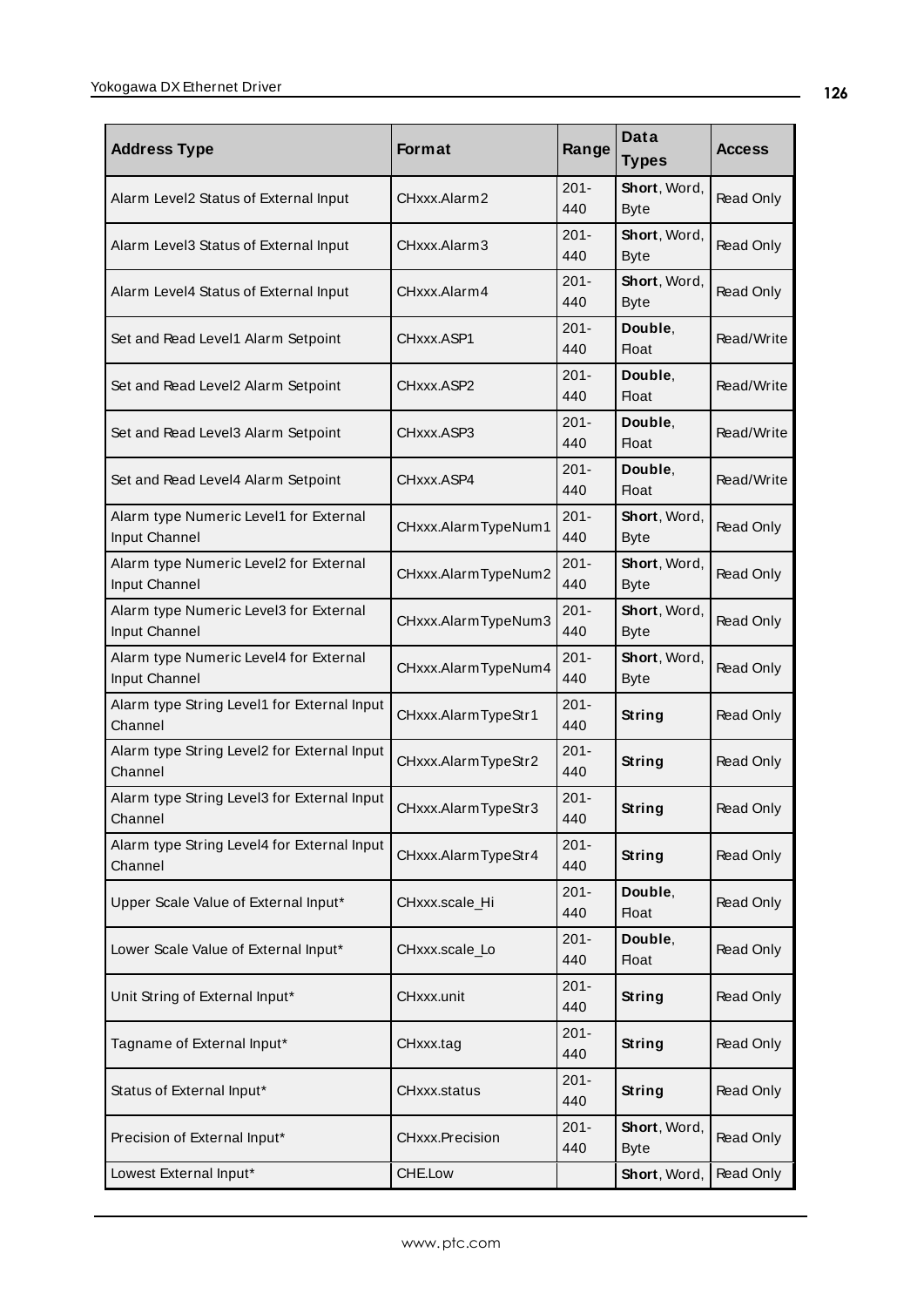| <b>Address Type</b>     | <b>Format</b> | Range | Data<br><b>Types</b>        | <b>Access</b> |
|-------------------------|---------------|-------|-----------------------------|---------------|
|                         |               |       | <b>Byte</b>                 |               |
| Highest External Input* | CHE.High      |       | Short, Word,<br><b>Byte</b> | Read Only     |

\* Data associated with these addresses are only read from the device at the start of a communications session. Once read, the values will not be refreshed until the server has been restarted or the "Reset" tag has been invoked. To invoke a reset, a non-zero value must be written to the Reset tag. Once the Reset tag has been invoked the driver will reinitialize all startup data from the device.

#### **Alarm Setpoints**

Data values for Alarm Setpoints that are undefined in the device will be returned as +INF. Data values can only be written to Alarm Setpoints that are defined in the device. Write operations to undefined Alarm Setpoints will return an error. Write operations are only available only for users logged in at the Administrator level; otherwise, they will return an error.

#### **Scales**

Data values for Scale\_Hi and Scale\_Lo for channels that are skipped will be returned as +INF.

## **Tag Names**

For devices that do not support tag names and channels that have unspecified tag names, the driver will construct an internal tag name based on the channel number. For example, the tag name of address 'CH01' will be returned as 'CH01'.

| <b>Address Description</b>                         | <b>Address/Format</b> | Range     | Data Types                          | <b>Access</b> |
|----------------------------------------------------|-----------------------|-----------|-------------------------------------|---------------|
| Administrator Level                                | Admin                 |           | <b>Boolean</b>                      | Read Only     |
| Date of Last Data                                  | Date                  |           | String                              | Read Only     |
| Time of Last Data                                  | Time                  |           | String                              | Read Only     |
| Model Series Reported by Device                    | Model                 |           | String                              | Read Only     |
| <b>Host Name of Device</b>                         | Hostname              |           | String                              | Read Only     |
| Serial Number of Device                            | SerialNumber          |           | <b>String</b>                       | Read Only     |
| <b>IP Address of Device</b>                        | IP                    |           | String                              | Read Only     |
| <b>Math Communication Data</b>                     | <b>CDxx</b>           | $01 - 12$ | Float                               | Read/Write    |
| <b>Control Math Execution</b>                      | MathControl           |           | <b>Short</b> , Word,<br><b>Byte</b> | Write Only    |
| <b>Reset Alarms</b>                                | <b>Alarm Reset</b>    |           | <b>Boolean</b>                      | Write Only    |
| Control Command and Response                       | Command               |           | String                              | Read/Write    |
| Previous Screen                                    | PreScreen             |           | <b>Boolean</b>                      | Write Only    |
| Direct Reloading of Configuration                  | Reset                 |           | <b>Boolean</b>                      | Write Only    |
| Freeze the recorder's trend and time dis-<br>play. | Opmode_freeze         |           | <b>Boolean</b>                      | Write Only    |
| Resume the recorder's trend and time dis-<br>play. | Opmode_normal         |           | <b>Boolean</b>                      | Write Only    |

#### **General Device Data**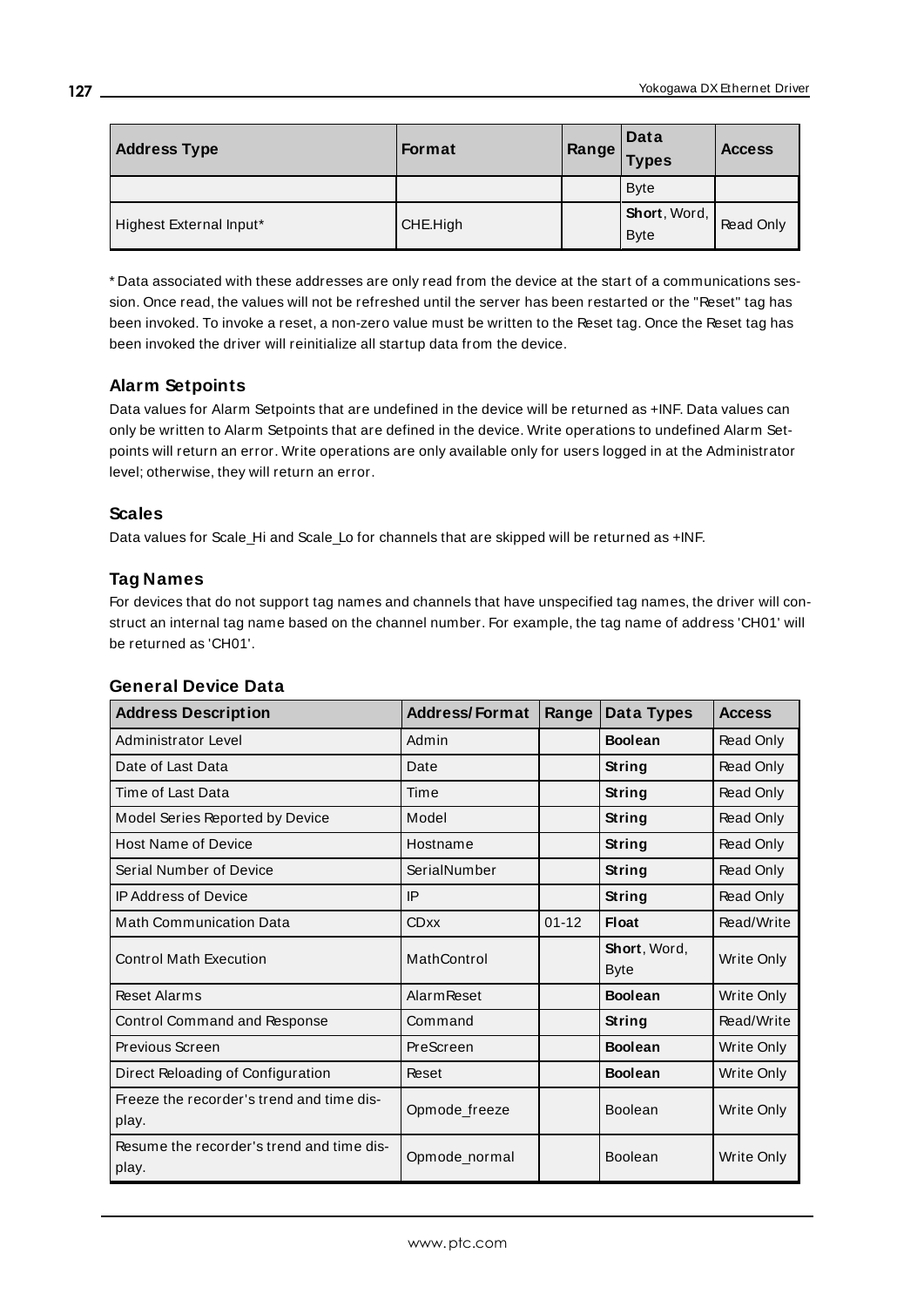| <b>Address Description</b>               | Address/Format   Range   Data Types |                | <b>Access</b> |
|------------------------------------------|-------------------------------------|----------------|---------------|
| Clear the recorder's memory and display. | Opmode clear                        | <b>Boolean</b> | Write Only    |
| l SetTime*                               | Taq                                 | <b>Boolean</b> | Write Only    |

\* The SetTime Tag updates the device time. Writing 0 or 1 to the tag will update the Device Date and Time (which can be verified from the Date Tag and the Time Tag). The SetTime Tag will always display 0 because it is Write Only. After a successful update, the following message will be posted: "Device Clock set to system time [Device <device\_name>]."

## **Administrator Level**

The Admin address type has a value of '1' or 'true' when the user has logged on at the Administrator level and a value of '0' or 'false' when the user has logged on at the User level.

# **Math Communication Data**

The CD address type is only valid for devices equipped with the math option and write operations to CD addresses for non-math equipped devices will return an error. Write operations are available only for users logged in at the Administrator level; otherwise, they will return an error.

## **Model Series Reported by Device**

The Model address type will have a string value of 'DX100' or 'DX200', indicating the model series returned by the device.

## **Control Math Execution**

The MathControl address type is only available for devices equipped with the math option and write operations to the MathControl tag for non-math equipped devices will return an error.

#### **Control Command and Response**

The Command address allows the user to send a string command and receive a string response to and from the device. This allows the user to send any command to the device, including commands not directly supported by the driver. This tag is only available to users logged in at the Administrator level; otherwise, write operations will return an error.

**Caution**: Write operations using the Command address should be performed with caution.

|           | <b>Command Message Type</b> | Syntax                                 | <b>Notes</b>                                                                      |
|-----------|-----------------------------|----------------------------------------|-----------------------------------------------------------------------------------|
|           |                             | BJgroup)_(mes-                         | Message is assigned to a group and displayed<br>for that group only.              |
| <b>BJ</b> | Free Message (aka           | sage $#$ )                             |                                                                                   |
|           | Arbitrary Message)          | E.g., $BJ10_2$ for<br>group 10, msg 2. | Limit: 10 messages.                                                               |
|           |                             |                                        | Message max. length: 32 char.s.                                                   |
|           |                             |                                        | Limit: 100 messages.                                                              |
| SG        | Regular Message             | SG(message #)<br>E.g., SG_42           | Message max. length: 32 char.s.                                                   |
|           |                             |                                        | Message will be written to the current display<br>when the MS command is invoked. |

#### **Messages**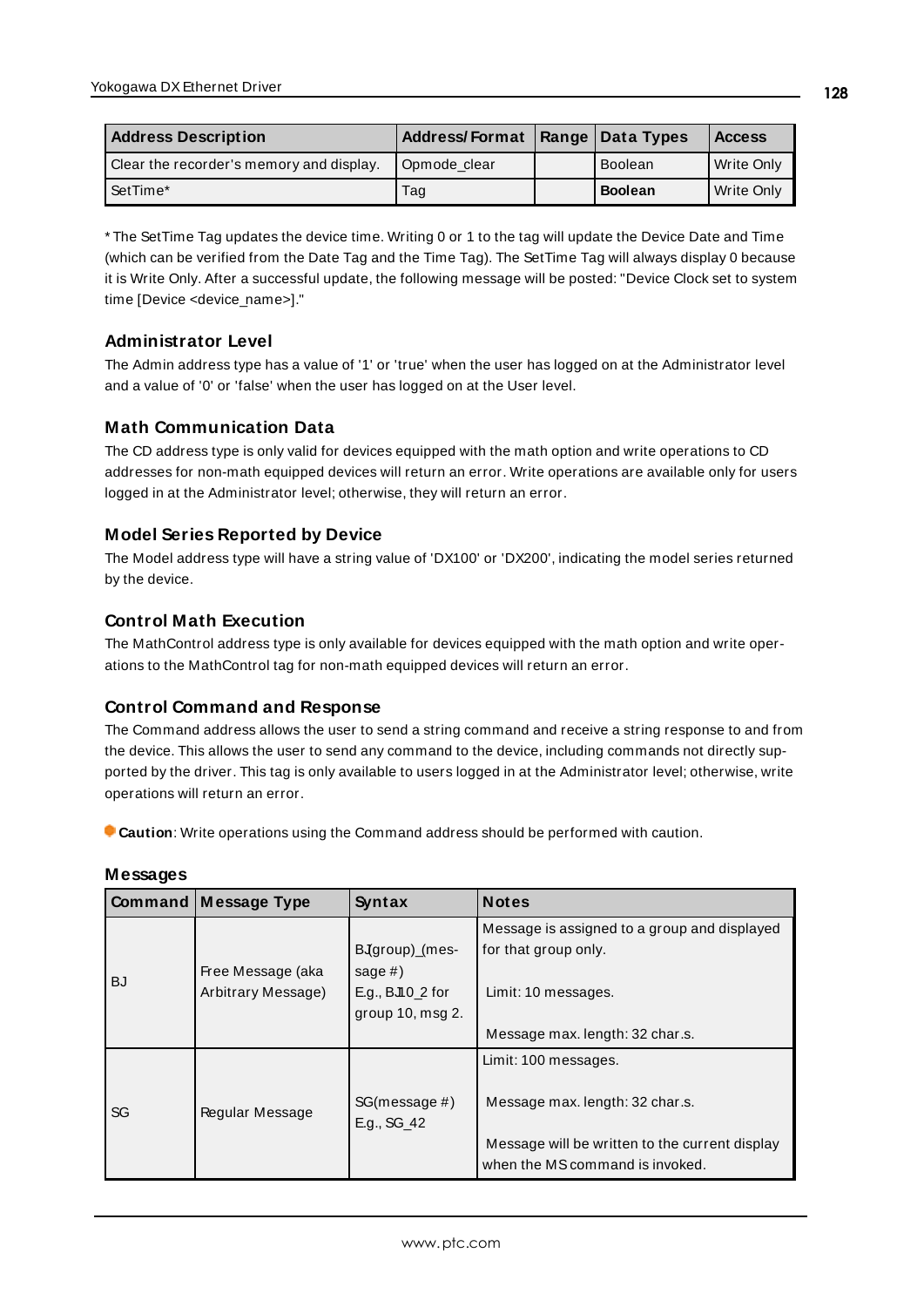|           | Command   Message Type                | Syntax      | <b>Notes</b>                                |
|-----------|---------------------------------------|-------------|---------------------------------------------|
|           | Writes message to dis- MS (message #) |             | Writes the message (indicated by message #) |
| <b>MS</b> | play                                  | E.g., MS_42 | to the current display.                     |

**Note**: The actual number of addresses available for of each type depends on the configuration of the Yokogawa device. If the driver finds at Runtime that an address is not present in the device, it will post an error message and then remove the tag from its scan list.

Addresses that have Write Only access are assigned a default access of Read/Write; however, data values will be unreadable for these addresses and the associated tags will not be included in the scan list. The current data value for these tags will always be 0 for numeric data types and null string for string data types.

## **DX2010 Addressing**

The driver supports the following addresses for this device. The default data type is shown in **bold**.

#### **Measured Channels**

| <b>Address Type</b>                     | <b>Format</b>          | Range     | Data Types                  | <b>Access</b>    |
|-----------------------------------------|------------------------|-----------|-----------------------------|------------------|
| Process Value of Channel                | CHxx or CHxx.PV        | $01 - 10$ | Double, Float               | Read Only        |
| Alarm Summary of Channel                | CHxx.Alarm             | $01 - 10$ | Short, Word,<br><b>Byte</b> | <b>Read Only</b> |
| Alarm Level1 Status of Channel          | CHxx.Alarm1            | $01 - 10$ | Short, Word,<br><b>Byte</b> | <b>Read Only</b> |
| Alarm Level2 Status of Channel          | CHxx.Alarm2            | $01 - 10$ | Short, Word,<br><b>Byte</b> | Read Only        |
| Alarm Level3 Status of Channel          | CHxx.Alarm3            | $01 - 10$ | Short, Word,<br><b>Byte</b> | Read Only        |
| Alarm Level4 Status of Channel          | CHxx.Alarm4            | $01 - 10$ | Short, Word,<br><b>Byte</b> | Read Only        |
| Set and Read Level1 Alarm Set-<br>point | CHxx.ASP1              | $01 - 10$ | Double, Float               | Read/Write       |
| Set and Read Level2 Alarm Set-<br>point | CHxx.ASP2              | $01 - 10$ | Double, Float               | Read/Write       |
| Set and Read Level3 Alarm Set-<br>point | CHxx.ASP3              | $01 - 10$ | Double, Float               | Read/Write       |
| Set and Read Level4 Alarm Set-<br>point | CHxx.ASP4              | $01 - 10$ | Double, Float               | Read/Write       |
| Alarm type Numeric Level 1              | CHxxx.AlarmType1.Num   | $01 - 10$ | Short, Word,<br><b>Byte</b> | Read Only        |
| Alarm type Numeric Level 2              | CHxxx.AlarmType2.Num   | $01 - 10$ | Short, Word,<br><b>Byte</b> | <b>Read Only</b> |
| Alarm type Numeric Level 3              | CHxxx.AlarmType3.Num   | $01 - 10$ | Short, Word,<br><b>Byte</b> | Read Only        |
| Alarm type Numeric Level 4              | CHxxx.AlarmType4.Num   | $01 - 10$ | Short, Word,<br><b>Byte</b> | Read Only        |
| Alarm type String Level 1               | CHxx.AlarmType1.String | $01 - 10$ | String                      | Read Only        |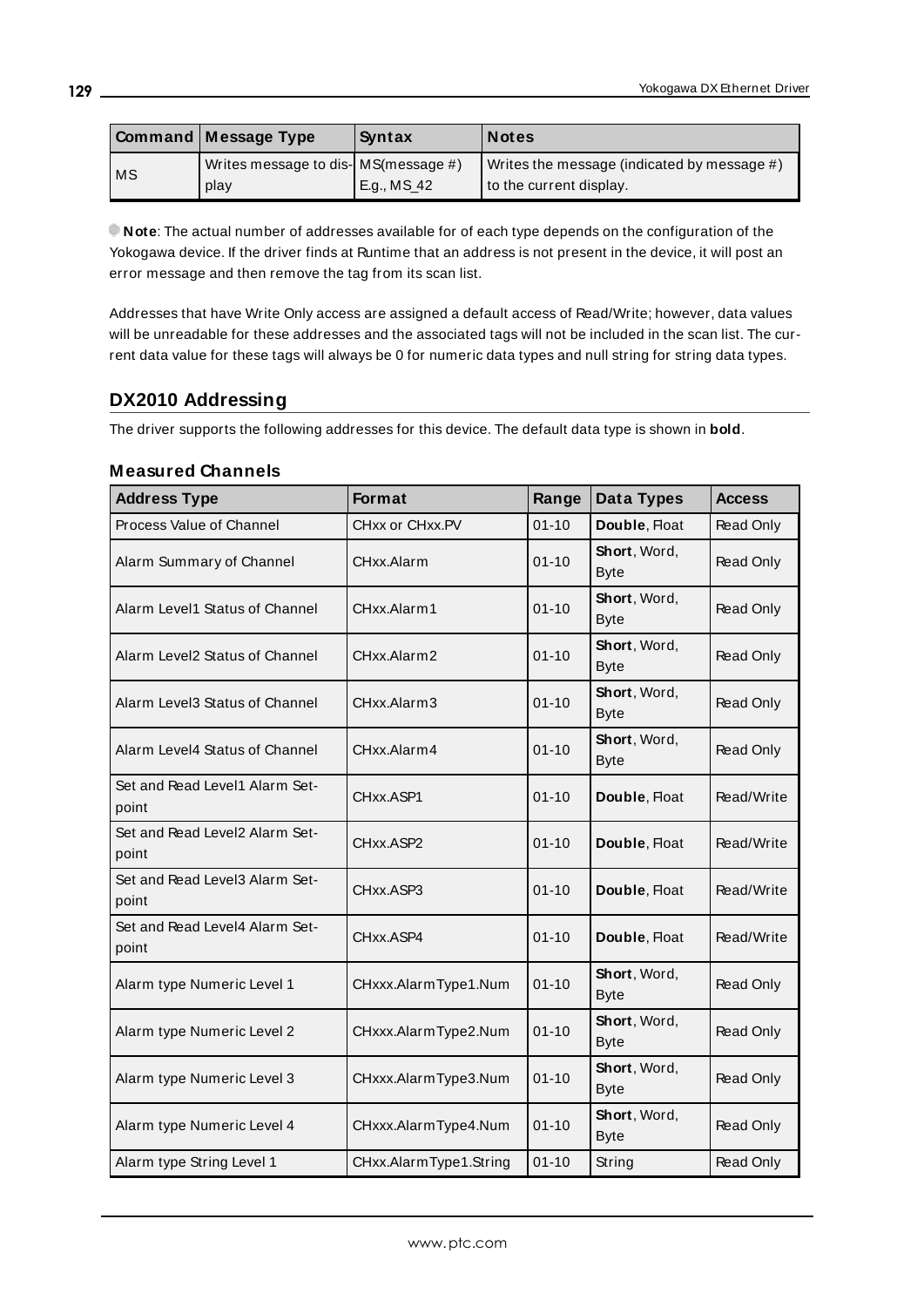| <b>Address Type</b>           | Format                 | Range     | Data Types                          | <b>Access</b> |
|-------------------------------|------------------------|-----------|-------------------------------------|---------------|
| Alarm type String Level 2     | CHxx.AlarmType2.String | $01 - 10$ | String                              | Read Only     |
| Alarm type String Level 3     | CHxx.AlarmType3.String | $01 - 10$ | String                              | Read Only     |
| Alarm type String Level 4     | CHxx.AlarmType4.String | $01 - 10$ | String                              | Read Only     |
| Upper Scale Value of Channel* | CHxx.scale Hi          | $01 - 10$ | Double, Float                       | Read Only     |
| Lower Scale Value of Channel* | CHxx.scale Lo          | $01 - 10$ | Double, Float                       | Read Only     |
| Unit String of Channel*       | CHxx.unit              | $01 - 10$ | String                              | Read Only     |
| Tagname of Channel*           | CHxx.tag               | $01 - 10$ | String                              | Read Only     |
| Status of Channel*            | CHxx.status            | $01 - 10$ | String                              | Read Only     |
| Precision of Channel*         | CHxx.Precision         | $01 - 10$ | Short, Word,<br>Byte                | Read Only     |
| Lowest Measuring Channel*     | CH.Low                 |           | Short, Word,<br><b>Byte</b>         | Read Only     |
| Highest Measuring Channel*    | CH.High                |           | <b>Short</b> , Word,<br><b>Byte</b> | Read Only     |

| <b>Address Type</b>                      | Format               | Range          | Data Types                  | <b>Access</b> |
|------------------------------------------|----------------------|----------------|-----------------------------|---------------|
| Process Value of Math Channel            | CHxxx or CHxxx.PV    | $101 -$<br>160 | Double, Float               | Read Only     |
| Alarm Summary of Math Channel            | CHxxx.Alarm          | $101 -$<br>160 | Short, Word,<br><b>Byte</b> | Read Only     |
| Alarm Level1 Status of Math Chan-<br>nel | CHxxx.Alarm1         | $101 -$<br>160 | Short, Word,<br><b>Byte</b> | Read Only     |
| Alarm Level2 Status of Math Chan-<br>nel | CHxxx.Alarm2         | $101 -$<br>160 | Short, Word,<br><b>Byte</b> | Read Only     |
| Alarm Level3 Status of Math Chan-<br>nel | CHxxx.Alarm3         | $101 -$<br>160 | Short, Word,<br><b>Byte</b> | Read Only     |
| Alarm Level4 Status of Math Chan-<br>nel | CHxxx.Alarm4         | $101 -$<br>160 | Short, Word,<br><b>Byte</b> | Read Only     |
| Set and Read Level1 Alarm Set-<br>point  | CHxxx.ASP1           | $101 -$<br>160 | Double, Float               | Read/Write    |
| Set and Read Level2 Alarm Set-<br>point  | CHxxx.ASP2           | $101 -$<br>160 | Double, Float               | Read/Write    |
| Set and Read Level3 Alarm Set-<br>point  | CHxxx.ASP3           | $101 -$<br>160 | Double, Float               | Read/Write    |
| Set and Read Level4 Alarm Set-<br>point  | CHxxx.ASP4           | $101 -$<br>160 | Double, Float               | Read/Write    |
| Alarm type Numeric Level 1               | CHxxx.AlarmType1.Num | $101 -$<br>160 | Short, Word,<br><b>Byte</b> | Read Only     |
| Alarm type Numeric Level 2               | CHxxx.AlarmType2.Num | $101 -$<br>160 | Short, Word,<br><b>Byte</b> | Read Only     |
| Alarm type Numeric Level 3               | CHxxx.AlarmType3.Num | $101 -$<br>160 | Short, Word,<br><b>Byte</b> | Read Only     |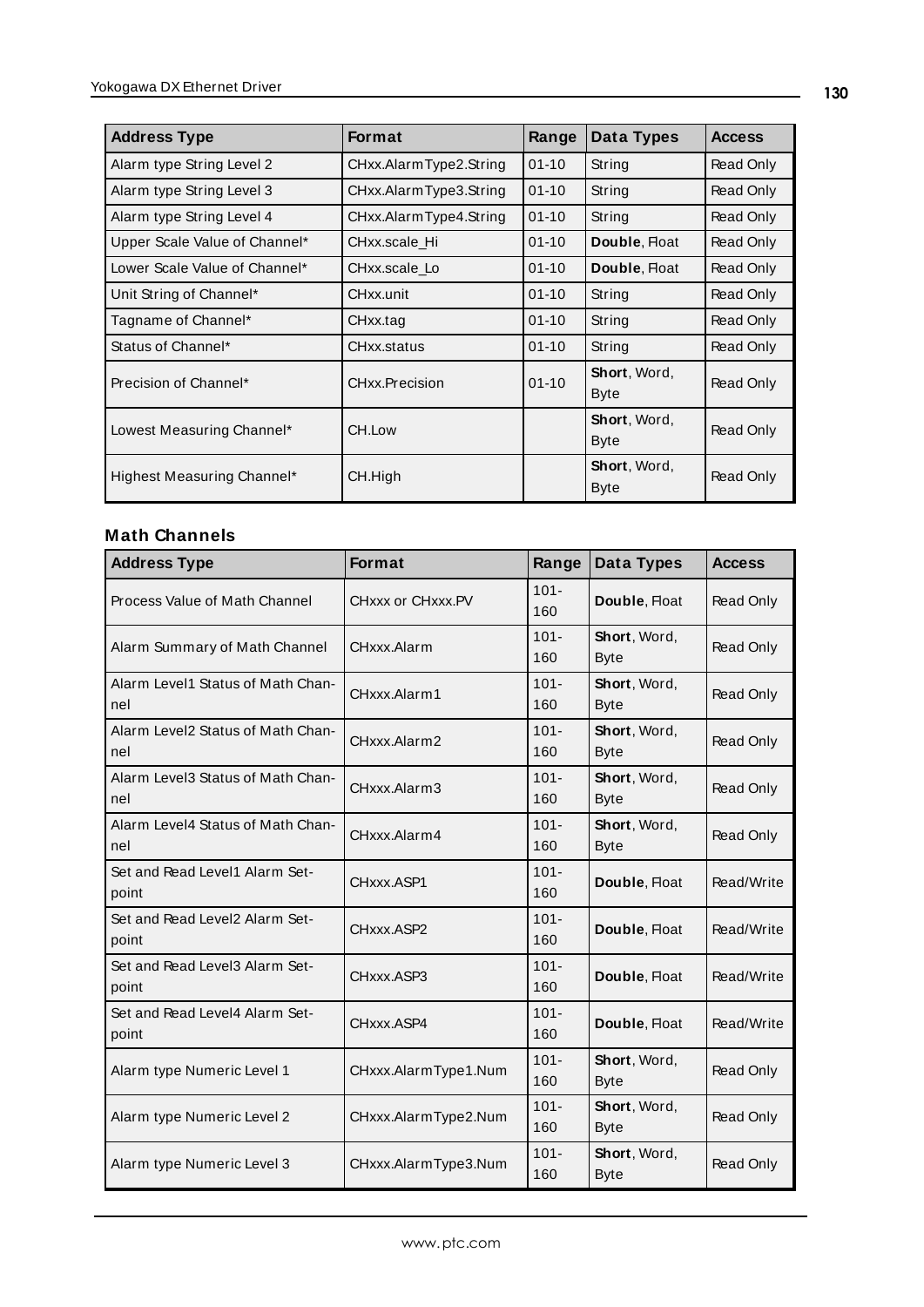| <b>Address Type</b>                       | Format                  | Range          | <b>Data Types</b>           | <b>Access</b> |
|-------------------------------------------|-------------------------|----------------|-----------------------------|---------------|
| Alarm type Numeric Level 4                | CHxxx.AlarmType4.Num    | $101 -$<br>160 | Short, Word,<br><b>Byte</b> | Read Only     |
| Alarm type String Level 1                 | CHxxx.AlarmType1.String | $101 -$<br>160 | String                      | Read Only     |
| Alarm type String Level 2                 | CHxxx.AlarmType2.String | $101 -$<br>160 | String                      | Read Only     |
| Alarm type String Level 3                 | CHxxx.AlarmType3.String | $101 -$<br>160 | String                      | Read Only     |
| Alarm type String Level 4                 | CHxxx.AlarmType4.String | $101 -$<br>160 | String                      | Read Only     |
| Upper Scale Value of Math Chan-<br>$nel*$ | CHxxx.scale_Hi          | $101 -$<br>160 | Double, Float               | Read Only     |
| Lower Scale Value of Math Chan-<br>$nel*$ | CHxxx.scale Lo          | $101 -$<br>160 | Double, Float               | Read Only     |
| Unit String of Math Channel*              | CHxxx.unit              | $101 -$<br>160 | String                      | Read Only     |
| Tagname of Math Channel*                  | CHxxx.tag               | $101 -$<br>160 | String                      | Read Only     |
| Status of Math Channel*                   | CHxxx.status            | $101 -$<br>160 | String                      | Read Only     |
| Precision of Math Channel*                | CHxxx.Precision         | $101 -$<br>160 | Short, Word,<br><b>Byte</b> | Read Only     |
| Lowest Math Channel*                      | CHA.Low                 |                | Short, Word,<br><b>Byte</b> | Read Only     |
| Highest Math Channel*                     | CHA.High                |                | Short, Word,<br><b>Byte</b> | Read Only     |

# **External Input Channels**

| <b>Address Type</b>                           | <b>Format</b>     | Range          | Data<br><b>Types</b>        | <b>Access</b> |
|-----------------------------------------------|-------------------|----------------|-----------------------------|---------------|
| <b>External Input Channel</b>                 | CHxxx or CHxxx.PV | $201 -$<br>440 | Double,<br>Float            | Read/Write    |
| Alarm Summary for External Input Chan-<br>nel | CHxxx.Alarm       | $201 -$<br>440 | Short, Word,<br><b>Byte</b> | Read Only     |
| Alarm Level1 Status of External Input         | CHxxx.Alarm1      | $201 -$<br>440 | Short, Word,<br><b>Byte</b> | Read Only     |
| Alarm Level2 Status of External Input         | CHxxx.Alarm2      | $201 -$<br>440 | Short, Word,<br><b>Byte</b> | Read Only     |
| Alarm Level3 Status of External Input         | CHxxx.Alarm3      | $201 -$<br>440 | Short, Word,<br><b>Byte</b> | Read Only     |
| Alarm Level4 Status of External Input         | CHxxx.Alarm4      | $201 -$<br>440 | Short, Word,<br><b>Byte</b> | Read Only     |
| Set and Read Level1 Alarm Setpoint            | CHxxx.ASP1        | $201 -$<br>440 | Double,<br><b>Float</b>     | Read/Write    |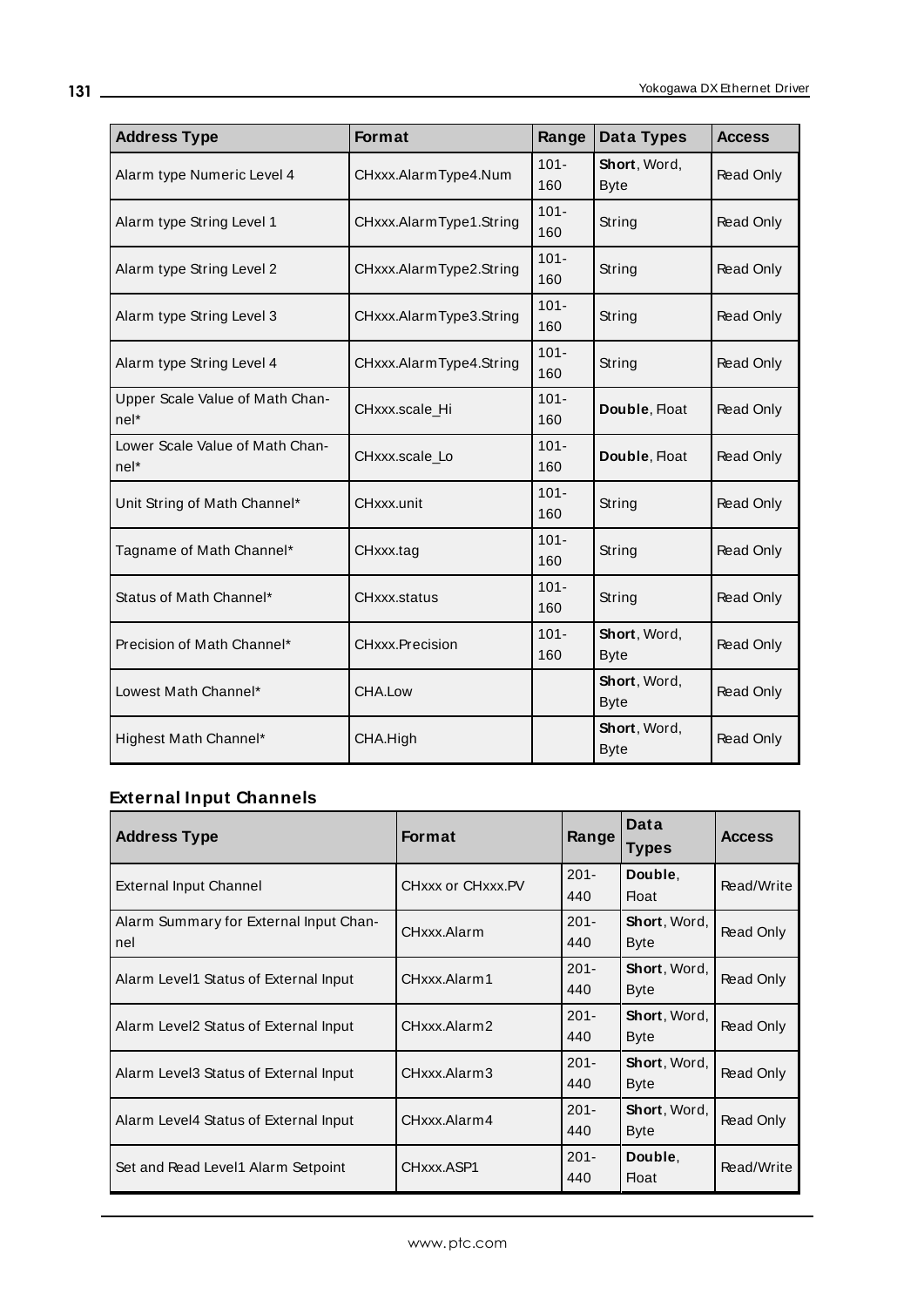| <b>Address Type</b>                                     | <b>Format</b>       | Range          | Data<br><b>Types</b>        | <b>Access</b> |
|---------------------------------------------------------|---------------------|----------------|-----------------------------|---------------|
| Set and Read Level2 Alarm Setpoint                      | CHxxx.ASP2          | $201 -$<br>440 | Double,<br><b>Float</b>     | Read/Write    |
| Set and Read Level3 Alarm Setpoint                      | CHxxx.ASP3          | $201 -$<br>440 | Double,<br><b>Float</b>     | Read/Write    |
| Set and Read Level4 Alarm Setpoint                      | CHxxx.ASP4          | $201 -$<br>440 | Double,<br><b>Float</b>     | Read/Write    |
| Alarm type Numeric Level1 for External<br>Input Channel | CHxxx.AlarmTypeNum1 | $201 -$<br>440 | Short, Word,<br><b>Byte</b> | Read Only     |
| Alarm type Numeric Level2 for External<br>Input Channel | CHxxx.AlarmTypeNum2 | $201 -$<br>440 | Short, Word,<br><b>Byte</b> | Read Only     |
| Alarm type Numeric Level3 for External<br>Input Channel | CHxxx.AlarmTypeNum3 | 201-<br>440    | Short, Word,<br><b>Byte</b> | Read Only     |
| Alarm type Numeric Level4 for External<br>Input Channel | CHxxx.AlarmTypeNum4 | $201 -$<br>440 | Short, Word,<br><b>Byte</b> | Read Only     |
| Alarm type String Level1 for External Input<br>Channel  | CHxxx.AlarmTypeStr1 | $201 -$<br>440 | String                      | Read Only     |
| Alarm type String Level2 for External Input<br>Channel  | CHxxx.AlarmTypeStr2 | $201 -$<br>440 | String                      | Read Only     |
| Alarm type String Level3 for External Input<br>Channel  | CHxxx.AlarmTypeStr3 | $201 -$<br>440 | String                      | Read Only     |
| Alarm type String Level4 for External Input<br>Channel  | CHxxx.AlarmTypeStr4 | $201 -$<br>440 | <b>String</b>               | Read Only     |
| Upper Scale Value of External Input*                    | CHxxx.scale_Hi      | $201 -$<br>440 | Double,<br><b>Float</b>     | Read Only     |
| Lower Scale Value of External Input*                    | CHxxx.scale_Lo      | $201 -$<br>440 | Double,<br><b>Float</b>     | Read Only     |
| Unit String of External Input*                          | CHxxx.unit          | $201 -$<br>440 | <b>String</b>               | Read Only     |
| Tagname of External Input*                              | CHxxx.tag           | $201 -$<br>440 | <b>String</b>               | Read Only     |
| Status of External Input*                               | CHxxx.status        | $201 -$<br>440 | <b>String</b>               | Read Only     |
| Precision of External Input*                            | CHxxx.Precision     | $201 -$<br>440 | Short, Word,<br><b>Byte</b> | Read Only     |
| Lowest External Input*                                  | CHE.Low             |                | Short, Word,<br><b>Byte</b> | Read Only     |
| Highest External Input*                                 | CHE.High            |                | Short, Word,<br><b>Byte</b> | Read Only     |

\* Data associated with these addresses are only read from the device at the start of a communications session. Once read, the values will not be refreshed until the server has been restarted or the "Reset" tag has been invoked. To invoke a reset, a non zero value must be written to the Reset tag. Once the Reset tag has been invoked the driver will reinitialize all startup data from the device.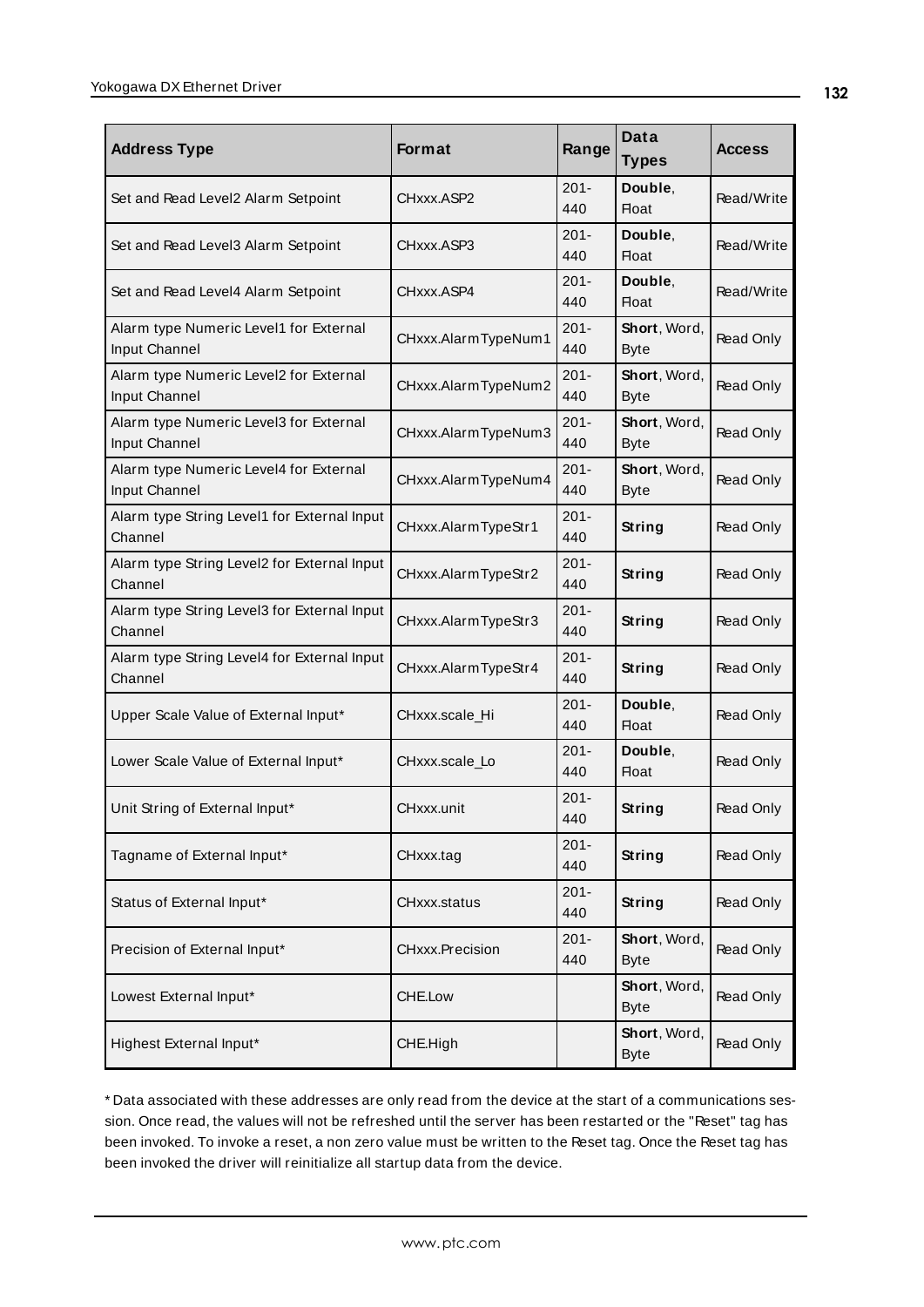## **Alarm Setpoints**

Data values for Alarm Setpoints that are undefined in the device will be returned as +INF. Data values can only be written to Alarm Setpoints that are defined in the device. Write operations to undefined Alarm Setpoints will return an error. Write operations are only available only for users logged in at the Administrator level; otherwise, they will return an error.

## **Scales**

Data values for Scale\_Hi and Scale\_Lo for channels that are skipped will be returned as +INF.

## **Tag Names**

For devices that do not support tag names and channels that have unspecified tag names, the driver will construct an internal tag name based on the channel number. For example, the tag name of address 'CH01' will be returned as 'CH01'.

| <b>Address Description</b>                         | <b>Address/Format</b> | Range     | Data Types                  | <b>Access</b>     |
|----------------------------------------------------|-----------------------|-----------|-----------------------------|-------------------|
| Administrator Level                                | Admin                 |           | <b>Boolean</b>              | Read Only         |
| Date of Last Data                                  | Date                  |           | String                      | Read Only         |
| Time of Last Data                                  | Time                  |           | String                      | Read Only         |
| Model Series Reported by Device                    | Model                 |           | String                      | Read Only         |
| <b>Host Name of Device</b>                         | Hostname              |           | String                      | Read Only         |
| Serial Number of Device                            | SerialNumber          |           | String                      | <b>Read Only</b>  |
| <b>IP Address of Device</b>                        | IP                    |           | <b>String</b>               | Read Only         |
| <b>Math Communication Data</b>                     | <b>CDxx</b>           | $01 - 60$ | <b>Float</b>                | Read/Write        |
| <b>Control Math Execution</b>                      | MathControl           |           | Short, Word,<br><b>Byte</b> | <b>Write Only</b> |
| <b>Reset Alarms</b>                                | <b>Alarm Reset</b>    |           | <b>Boolean</b>              | Write Only        |
| Control Command and Response                       | Command               |           | String                      | Read/Write        |
| Previous Screen                                    | PreScreen             |           | <b>Boolean</b>              | Write Only        |
| Direct Reloading of Configuration                  | Reset                 |           | <b>Boolean</b>              | Write Only        |
| Freeze the recorder's trend and time dis-<br>play. | Opmode_freeze         |           | Boolean                     | Write Only        |
| Resume the recorder's trend and time dis-<br>play. | Opmode_normal         |           | Boolean                     | <b>Write Only</b> |
| Clear the recorder's memory and display.           | Opmode_clear          |           | <b>Boolean</b>              | Write Only        |
| SetTime*                                           | Tag                   |           | <b>Boolean</b>              | Write Only        |

#### **General Device Data**

\* The SetTime Tag updates the device time. Writing 0 or 1 to the tag will update the Device Date and Time (which can be verified from the Date Tag and the Time Tag). The SetTime Tag will always display 0 because it is Write Only. After a successful update, the following message will be posted: "Device Clock set to system time [Device <device\_name>]."

#### **Administrator Level**

The Admin address type has a value of '1' or 'true' when the user has logged on at the Administrator level and a value of '0' or 'false' when the user has logged on at the User level.

#### **133**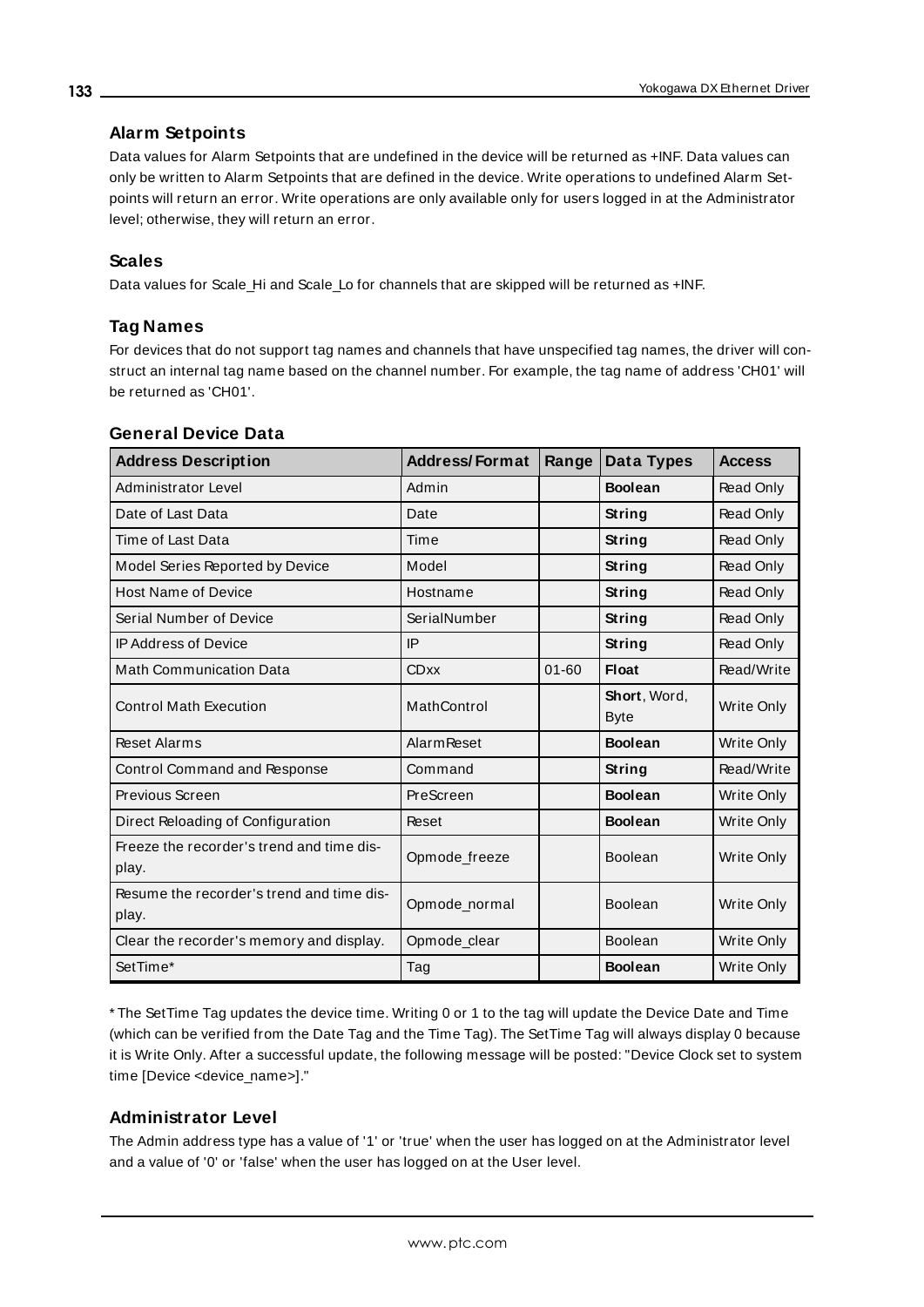#### **Math Communication Data**

The CD address type is only valid for devices equipped with the math option and write operations to CD addresses for non-math equipped devices will return an error. Write operations are available only for users logged in at the Administrator level; otherwise, they will return an error.

#### **Model Series Reported by Device**

The Model address type will have a string value of 'DX100' or 'DX200', indicating the model series returned by the device.

#### **Control Math Execution**

The MathControl address type is only available for devices equipped with the math option and write operations to the MathControl tag for non-math equipped devices will return an error.

#### **Control Command and Response**

The Command address allows the user to send a string command and receive a string response to and from the device. This allows the user to send any command to the device, including commands not directly supported by the driver. This tag is only available to users logged in at the Administrator level; otherwise, write operations will return an error.

**Caution**: Write operations using the Command address should be performed with caution.

|           | Command   Message Type                               | Syntax                       | <b>Notes</b>                                                                      |
|-----------|------------------------------------------------------|------------------------------|-----------------------------------------------------------------------------------|
|           |                                                      |                              | Message is assigned to a group and displayed                                      |
|           |                                                      | BJgroup)_(mes-               | for that group only.                                                              |
| <b>BJ</b> | Free Message (aka                                    | sage $#$ )                   |                                                                                   |
|           | Arbitrary Message)                                   | E.g., $BJ10_2$ for           | Limit: 10 messages.                                                               |
|           |                                                      | group $10$ , msg $2$ .       |                                                                                   |
|           |                                                      |                              | Message max. length: 32 char.s.                                                   |
|           |                                                      |                              | Limit: 100 messages.                                                              |
| SG        | Regular Message                                      | SG(message #)<br>E.g., SG_42 | Message max. length: 32 char.s.<br>Message will be written to the current display |
|           |                                                      |                              | when the MS command is invoked.                                                   |
| MS        | Writes message to dis- $MS(m \, e \, s \, a \, \mu)$ |                              | Writes the message (indicated by message $#$ )                                    |
|           | play                                                 | E.g., MS 42                  | to the current display.                                                           |

#### **Messages**

**Note**: The actual number of addresses available for of each type depends on the configuration of the Yokogawa device. If the driver finds at Runtime that an address is not present in the device, it will post an error message and then remove the tag from its scan list.

Addresses that have Write Only access are assigned a default access of Read/Write; however, data values will be unreadable for these addresses and the associated tags will not be included in the scan list. The current data value for these tags will always be 0 for numeric data types and null string for string data types.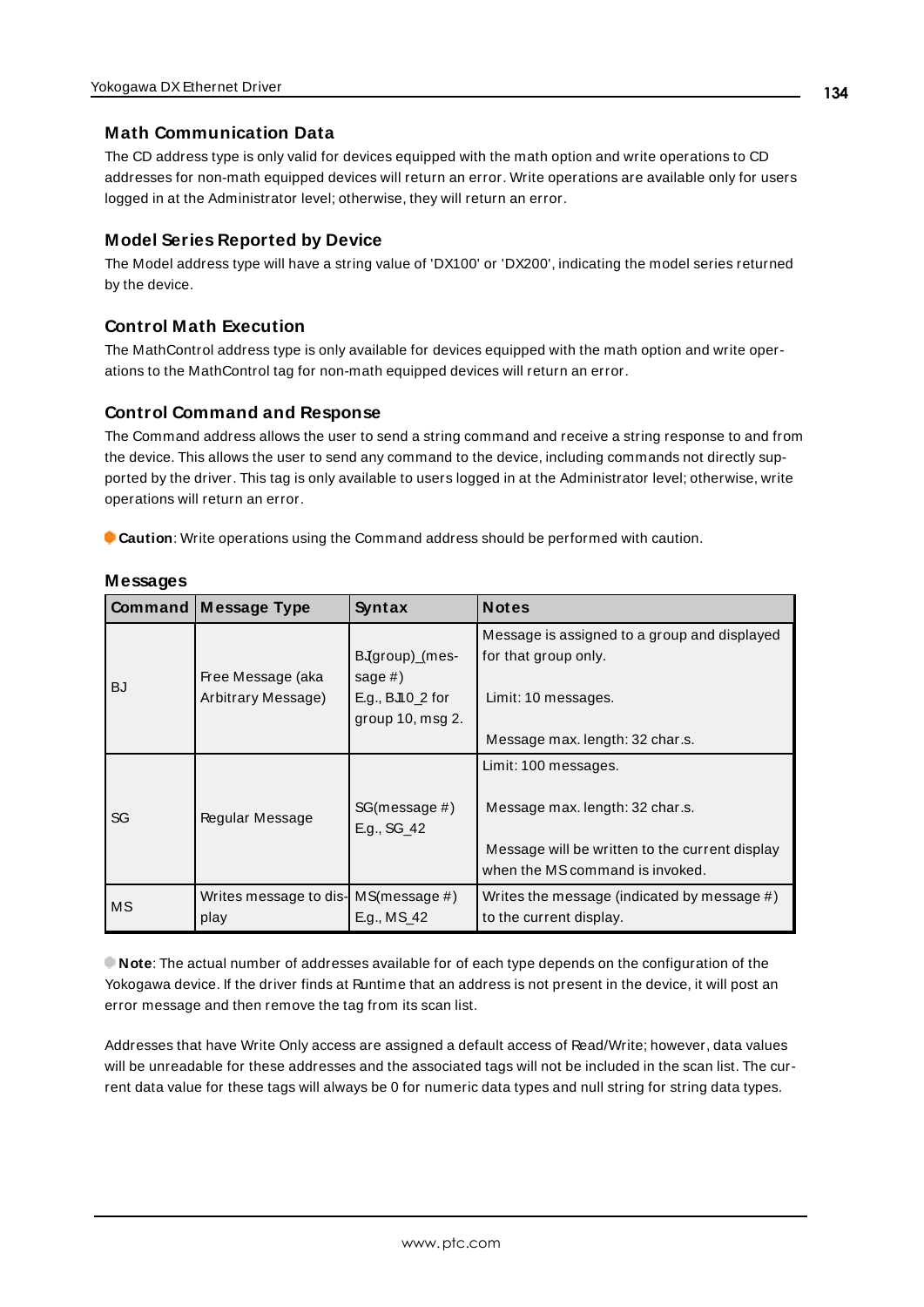# **DX2020 Addressing**

The driver supports the following addresses for this device. The default data type is shown in **bold**.

<u> 1980 - Johann Barbara, martxa a</u>

#### **Measured Channels**

| <b>Address Type</b>                     | <b>Format</b>          | Range     | Data Types                  | <b>Access</b>    |
|-----------------------------------------|------------------------|-----------|-----------------------------|------------------|
| Process Value of Channel                | CHxx or CHxx.PV        | $01 - 20$ | Double, Float               | Read Only        |
| Alarm Summary of Channel                | CHxx.Alarm             | $01 - 20$ | Short, Word,<br><b>Byte</b> | Read Only        |
| Alarm Level1 Status of Channel          | CHxx.Alarm1            | $01 - 20$ | Short, Word,<br><b>Byte</b> | Read Only        |
| Alarm Level2 Status of Channel          | CHxx.Alarm2            | $01 - 20$ | Short, Word,<br><b>Byte</b> | Read Only        |
| Alarm Level3 Status of Channel          | CHxx.Alarm3            | $01 - 20$ | Short, Word,<br><b>Byte</b> | Read Only        |
| Alarm Level4 Status of Channel          | CHxx.Alarm4            | $01 - 20$ | Short, Word,<br><b>Byte</b> | Read Only        |
| Set and Read Level1 Alarm Set-<br>point | CHxx.ASP1              | $01 - 20$ | Double, Float               | Read/Write       |
| Set and Read Level2 Alarm Set-<br>point | CHxx.ASP2              | $01 - 20$ | Double, Float               | Read/Write       |
| Set and Read Level3 Alarm Set-<br>point | CHxx.ASP3              | $01 - 20$ | Double, Float               | Read/Write       |
| Set and Read Level4 Alarm Set-<br>point | CHxx.ASP4              | $01 - 20$ | Double, Float               | Read/Write       |
| Alarm type Numeric Level 1              | CHxxx.AlarmType1.Num   | $01 - 20$ | Short, Word,<br><b>Byte</b> | Read Only        |
| Alarm type Numeric Level 2              | CHxxx.AlarmType2.Num   | $01 - 20$ | Short, Word,<br><b>Byte</b> | Read Only        |
| Alarm type Numeric Level 3              | CHxxx.AlarmType3.Num   | $01 - 20$ | Short, Word,<br><b>Byte</b> | Read Only        |
| Alarm type Numeric Level 4              | CHxxx.AlarmType4.Num   | $01 - 20$ | Short, Word,<br><b>Byte</b> | Read Only        |
| Alarm type String Level 1               | CHxx.AlarmType1.String | $01 - 20$ | String                      | Read Only        |
| Alarm type String Level 2               | CHxx.AlarmType2.String | $01 - 20$ | String                      | <b>Read Only</b> |
| Alarm type String Level 3               | CHxx.AlarmType3.String | $01 - 20$ | String                      | Read Only        |
| Alarm type String Level 4               | CHxx.AlarmType4.String | $01 - 20$ | String                      | Read Only        |
| Upper Scale Value of Channel*           | CHxx.scale_Hi          | $01 - 20$ | Double, Float               | Read Only        |
| Lower Scale Value of Channel*           | CHxx.scale_Lo          | $01 - 20$ | Double, Float               | Read Only        |
| Unit String of Channel*                 | CHxx.unit              | $01 - 20$ | String                      | Read Only        |
| Tagname of Channel*                     | CHxx.tag               | $01 - 20$ | String                      | Read Only        |
| Status of Channel*                      | CHxx.status            | $01 - 20$ | String                      | Read Only        |
| Precision of Channel*                   | CHxx.Precision         | $01 - 20$ | Short, Word,<br><b>Byte</b> | Read Only        |
| Lowest Measuring Channel*               | CH.Low                 |           | Short, Word,                | Read Only        |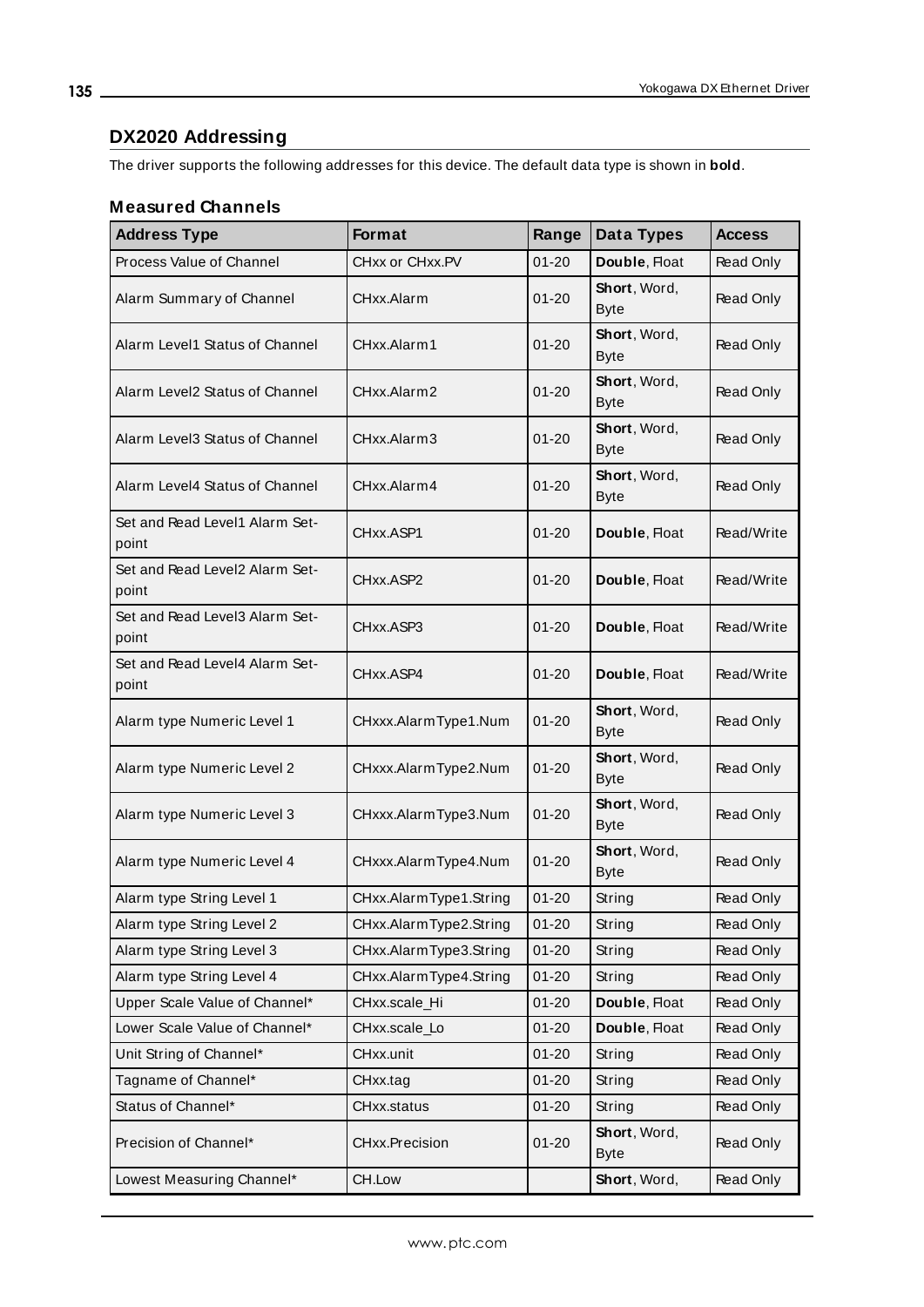| <b>Address Type</b>        | <b>Format</b> | Range | Data Types                  | <b>Access</b> |
|----------------------------|---------------|-------|-----------------------------|---------------|
|                            |               |       | <b>Byte</b>                 |               |
| Highest Measuring Channel* | CH.High       |       | Short, Word,<br><b>Byte</b> | Read Only     |

| <b>Address Type</b>                      | <b>Format</b>           | Range          | Data Types                  | <b>Access</b>    |
|------------------------------------------|-------------------------|----------------|-----------------------------|------------------|
| Process Value of Math Channel            | CHxxx or CHxxx.PV       | $101 -$<br>160 | Double, Float               | Read Only        |
| Alarm Summary of Math Channel            | CHxxx.Alarm             | $101 -$<br>160 | Short, Word,<br><b>Byte</b> | Read Only        |
| Alarm Level1 Status of Math Chan-<br>nel | CHxxx.Alarm1            | $101 -$<br>160 | Short, Word,<br><b>Byte</b> | Read Only        |
| Alarm Level2 Status of Math Chan-<br>nel | CHxxx.Alarm2            | $101 -$<br>160 | Short, Word,<br><b>Byte</b> | Read Only        |
| Alarm Level3 Status of Math Chan-<br>nel | CHxxx.Alarm3            | $101 -$<br>160 | Short, Word,<br><b>Byte</b> | Read Only        |
| Alarm Level4 Status of Math Chan-<br>nel | CHxxx.Alarm4            | $101 -$<br>160 | Short, Word,<br><b>Byte</b> | Read Only        |
| Set and Read Level1 Alarm Set-<br>point  | CHxxx ASP1              | $101 -$<br>160 | Double, Float               | Read/Write       |
| Set and Read Level2 Alarm Set-<br>point  | CHxxx.ASP2              | $101 -$<br>160 | Double, Float               | Read/Write       |
| Set and Read Level3 Alarm Set-<br>point  | CHxxx.ASP3              | $101 -$<br>160 | Double, Float               | Read/Write       |
| Set and Read Level4 Alarm Set-<br>point  | CHxxx.ASP4              | $101 -$<br>160 | Double, Float               | Read/Write       |
| Alarm type Numeric Level 1               | CHxxx.AlarmType1.Num    | $101 -$<br>160 | Short, Word,<br><b>Byte</b> | Read Only        |
| Alarm type Numeric Level 2               | CHxxx.AlarmType2.Num    | $101 -$<br>160 | Short, Word,<br><b>Byte</b> | Read Only        |
| Alarm type Numeric Level 3               | CHxxx.AlarmType3.Num    | $101 -$<br>160 | Short, Word,<br><b>Byte</b> | Read Only        |
| Alarm type Numeric Level 4               | CHxxx.AlarmType4.Num    | $101 -$<br>160 | Short, Word,<br><b>Byte</b> | Read Only        |
| Alarm type String Level 1                | CHxxx.AlarmType1.String | $101 -$<br>160 | String                      | Read Only        |
| Alarm type String Level 2                | CHxxx.AlarmType2.String | $101 -$<br>160 | String                      | Read Only        |
| Alarm type String Level 3                | CHxxx.AlarmType3.String | $101 -$<br>160 | String                      | <b>Read Only</b> |
| Alarm type String Level 4                | CHxxx.AlarmType4.String | $101 -$<br>160 | String                      | Read Only        |
| Upper Scale Value of Math Chan-<br>nel*  | CHxxx.scale_Hi          | $101 -$<br>160 | Double, Float               | Read Only        |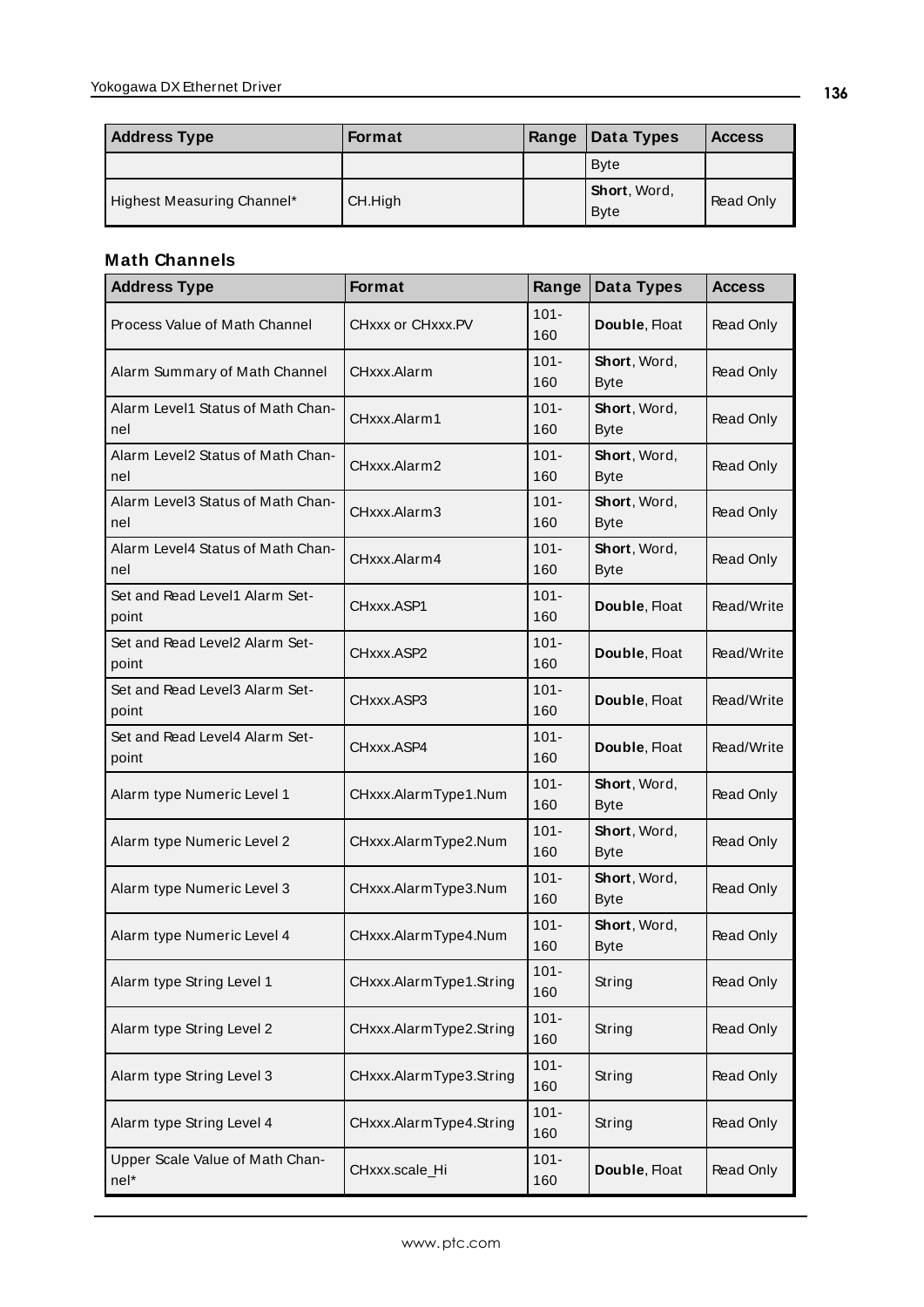| <b>Address Type</b>                     | Format          | Range          | Data Types                  | <b>Access</b> |
|-----------------------------------------|-----------------|----------------|-----------------------------|---------------|
| Lower Scale Value of Math Chan-<br>nel* | CHxxx.scale Lo  | $101 -$<br>160 | Double, Float               | Read Only     |
| Unit String of Math Channel*            | CHxxx.unit      | $101 -$<br>160 | String                      | Read Only     |
| Tagname of Math Channel*                | CHxxx.tag       | $101 -$<br>160 | String                      | Read Only     |
| Status of Math Channel*                 | CHxxx.status    | $101 -$<br>160 | String                      | Read Only     |
| Precision of Math Channel*              | CHxxx.Precision | $101 -$<br>160 | Short, Word,<br><b>Byte</b> | Read Only     |
| Lowest Math Channel*                    | CHA.Low         |                | Short, Word,<br><b>Byte</b> | Read Only     |
| Highest Math Channel*                   | CHA.High        |                | Short, Word,<br><b>Byte</b> | Read Only     |

# **External Input Channels**

| <b>Address Type</b>                                     | <b>Format</b>       | Range          | Data<br><b>Types</b>        | <b>Access</b> |
|---------------------------------------------------------|---------------------|----------------|-----------------------------|---------------|
| <b>External Input Channel</b>                           | CHxxx or CHxxx.PV   | $201 -$<br>440 | Double,<br><b>Float</b>     | Read/Write    |
| Alarm Summary for External Input Chan-<br>nel           | CHxxx.Alarm         | $201 -$<br>440 | Short, Word,<br><b>Byte</b> | Read Only     |
| Alarm Level1 Status of External Input                   | CHxxx.Alarm1        | $201 -$<br>440 | Short, Word,<br><b>Byte</b> | Read Only     |
| Alarm Level2 Status of External Input                   | CHxxx.Alarm2        | $201 -$<br>440 | Short, Word,<br><b>Byte</b> | Read Only     |
| Alarm Level3 Status of External Input                   | CHxxx.Alarm3        | $201 -$<br>440 | Short, Word,<br><b>Byte</b> | Read Only     |
| Alarm Level4 Status of External Input                   | CHxxx.Alarm4        | $201 -$<br>440 | Short, Word,<br><b>Byte</b> | Read Only     |
| Set and Read Level1 Alarm Setpoint                      | CHxxx.ASP1          | $201 -$<br>440 | Double,<br><b>Float</b>     | Read/Write    |
| Set and Read Level2 Alarm Setpoint                      | CHxxx.ASP2          | $201 -$<br>440 | Double.<br><b>Float</b>     | Read/Write    |
| Set and Read Level3 Alarm Setpoint                      | CHxxx.ASP3          | $201 -$<br>440 | Double.<br><b>Float</b>     | Read/Write    |
| Set and Read Level4 Alarm Setpoint                      | CHxxx.ASP4          | $201 -$<br>440 | Double.<br><b>Float</b>     | Read/Write    |
| Alarm type Numeric Level1 for External<br>Input Channel | CHxxx.AlarmTypeNum1 | $201 -$<br>440 | Short, Word,<br><b>Byte</b> | Read Only     |
| Alarm type Numeric Level2 for External<br>Input Channel | CHxxx.AlarmTypeNum2 | $201 -$<br>440 | Short, Word,<br><b>Byte</b> | Read Only     |
| Alarm type Numeric Level3 for External<br>Input Channel | CHxxx.AlarmTypeNum3 | $201 -$<br>440 | Short, Word,<br><b>Byte</b> | Read Only     |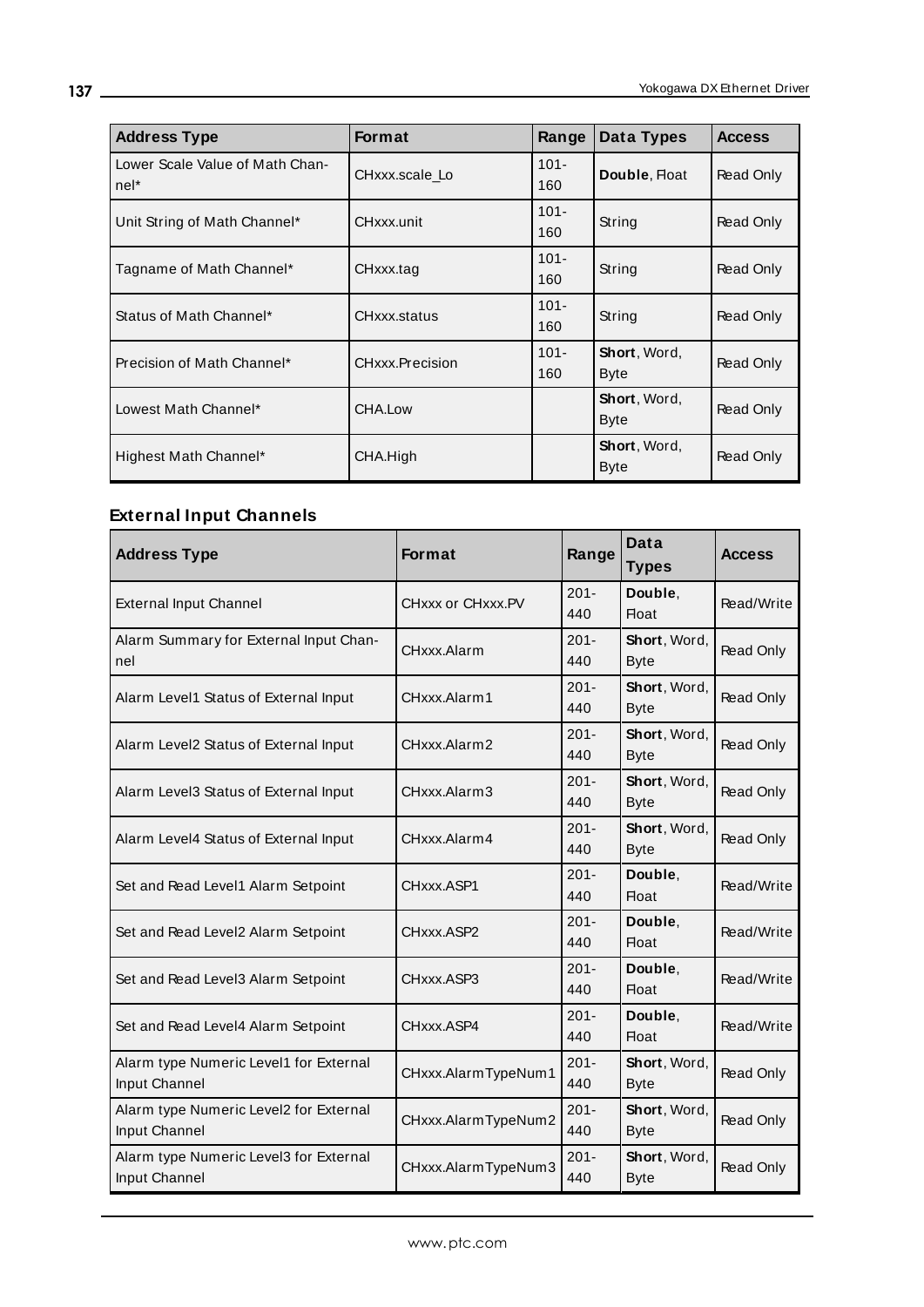| <b>Address Type</b>                                     | <b>Format</b>       | Range          | Data<br><b>Types</b>        | <b>Access</b> |
|---------------------------------------------------------|---------------------|----------------|-----------------------------|---------------|
| Alarm type Numeric Level4 for External<br>Input Channel | CHxxx.AlarmTypeNum4 | $201 -$<br>440 | Short, Word,<br><b>Byte</b> | Read Only     |
| Alarm type String Level1 for External Input<br>Channel  | CHxxx.AlarmTypeStr1 | $201 -$<br>440 | <b>String</b>               | Read Only     |
| Alarm type String Level2 for External Input<br>Channel  | CHxxx.AlarmTypeStr2 | $201 -$<br>440 | String                      | Read Only     |
| Alarm type String Level3 for External Input<br>Channel  | CHxxx.AlarmTypeStr3 | $201 -$<br>440 | <b>String</b>               | Read Only     |
| Alarm type String Level4 for External Input<br>Channel  | CHxxx.AlarmTypeStr4 | $201 -$<br>440 | String                      | Read Only     |
| Upper Scale Value of External Input*                    | CHxxx.scale Hi      | $201 -$<br>440 | Double,<br><b>Float</b>     | Read Only     |
| Lower Scale Value of External Input*                    | CHxxx.scale_Lo      | $201 -$<br>440 | Double,<br><b>Float</b>     | Read Only     |
| Unit String of External Input*                          | CHxxx.unit          | $201 -$<br>440 | String                      | Read Only     |
| Tagname of External Input*                              | CHxxx.tag           | $201 -$<br>440 | <b>String</b>               | Read Only     |
| Status of External Input*                               | CHxxx.status        | $201 -$<br>440 | <b>String</b>               | Read Only     |
| Precision of External Input*                            | CHxxx.Precision     | $201 -$<br>440 | Short, Word,<br><b>Byte</b> | Read Only     |
| Lowest External Input*                                  | CHE.Low             |                | Short, Word,<br><b>Byte</b> | Read Only     |
| Highest External Input*                                 | CHE.High            |                | Short, Word,<br><b>Byte</b> | Read Only     |

\* Data associated with these addresses are only read from the device at the start of a communications session. Once read, the values will not be refreshed until the server has been restarted or the "Reset" tag has been invoked. To invoke a reset, a non zero value must be written to the Reset tag. Once the Reset tag has been invoked the driver will reinitialize all startup data from the device.

## **Alarm Setpoints**

Data values for Alarm Setpoints that are undefined in the device will be returned as +INF. Data values can only be written to Alarm Setpoints that are defined in the device. Write operations to undefined Alarm Setpoints will return an error. Write operations are only available only for users logged in at the Administrator level; otherwise, they will return an error.

## **Scales**

Data values for Scale\_Hi and Scale\_Lo for channels that are skipped will be returned as +INF.

## **Tag Names**

For devices that do not support tag names and channels that have unspecified tag names, the driver will construct an internal tag name based on the channel number. For example, the tag name of address 'CH01' will be returned as 'CH01'.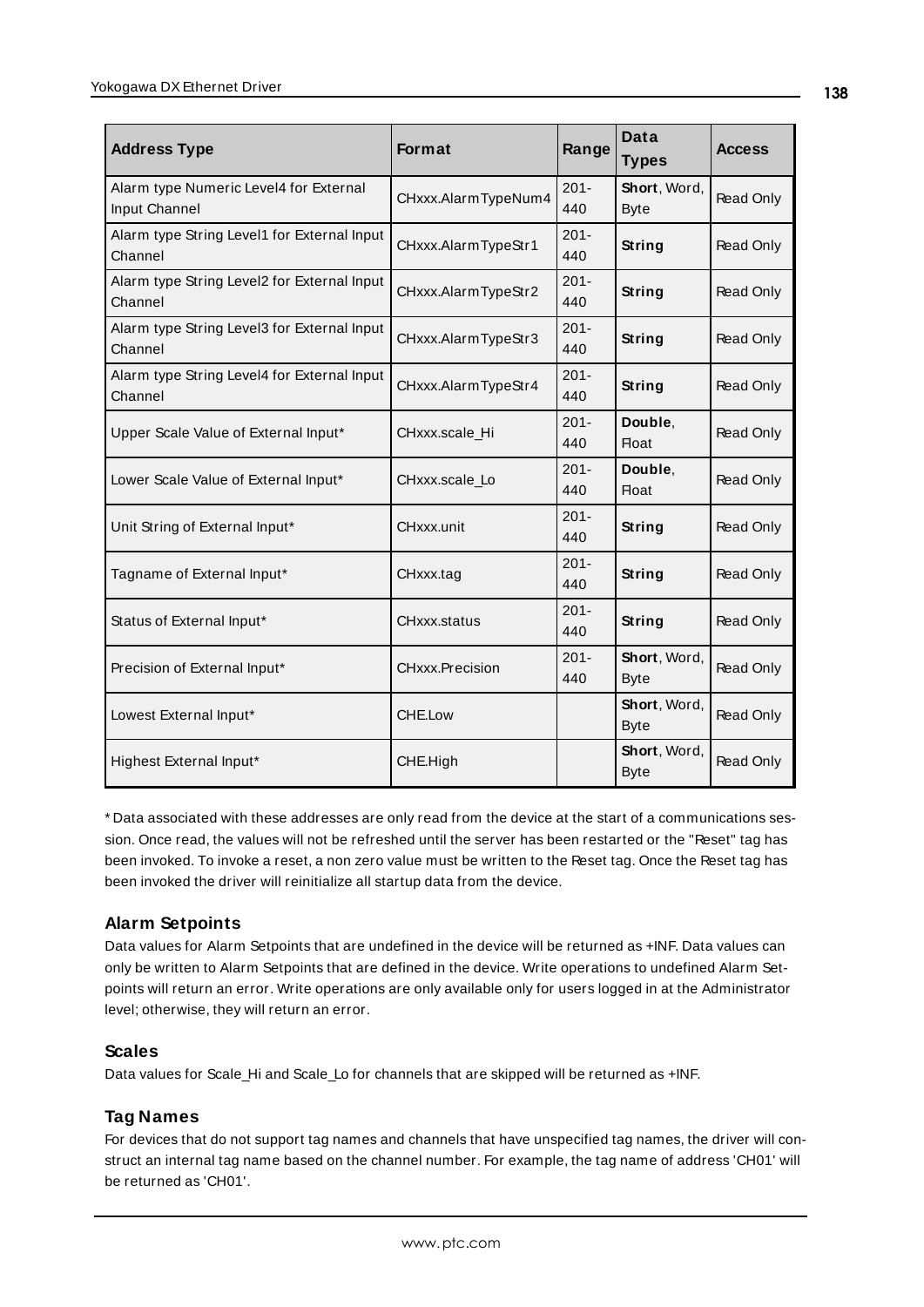| <b>Address Description</b>                         | <b>Address/Format</b> | Range     | Data Types                          | <b>Access</b>     |
|----------------------------------------------------|-----------------------|-----------|-------------------------------------|-------------------|
| Administrator Level                                | Admin                 |           | <b>Boolean</b>                      | Read Only         |
| Date of Last Data                                  | Date                  |           | String                              | Read Only         |
| Time of Last Data                                  | Time                  |           | String                              | Read Only         |
| Model Series Reported by Device                    | Model                 |           | String                              | Read Only         |
| <b>Host Name of Device</b>                         | Hostname              |           | String                              | Read Only         |
| Serial Number of Device                            | SerialNumber          |           | String                              | Read Only         |
| <b>IP Address of Device</b>                        | IP                    |           | String                              | Read Only         |
| <b>Math Communication Data</b>                     | <b>CDxx</b>           | $01 - 60$ | <b>Float</b>                        | Read/Write        |
| <b>Control Math Execution</b>                      | MathControl           |           | <b>Short</b> , Word,<br><b>Byte</b> | Write Only        |
| <b>Reset Alarms</b>                                | <b>Alarm Reset</b>    |           | <b>Boolean</b>                      | Write Only        |
| Control Command and Response                       | Command               |           | String                              | Read/Write        |
| Previous Screen                                    | PreScreen             |           | <b>Boolean</b>                      | Write Only        |
| Direct Reloading of Configuration                  | Reset                 |           | <b>Boolean</b>                      | Write Only        |
| Freeze the recorder's trend and time dis-<br>play. | Opmode_freeze         |           | <b>Boolean</b>                      | <b>Write Only</b> |
| Resume the recorder's trend and time dis-<br>play. | Opmode_normal         |           | Boolean                             | <b>Write Only</b> |
| Clear the recorder's memory and display.           | Opmode_clear          |           | Boolean                             | Write Only        |
| SetTime*                                           | Tag                   |           | <b>Boolean</b>                      | Write Only        |

## **General Device Data**

\* The SetTime Tag updates the device time. Writing 0 or 1 to the tag will update the Device Date and Time (which can be verified from the Date Tag and the Time Tag). The SetTime Tag will always display 0 because it is Write Only. After a successful update, the following message will be posted: "Device Clock set to system time [Device <device\_name>]."

## **Administrator Level**

The Admin address type has a value of '1' or 'true' when the user has logged on at the Administrator level and a value of '0' or 'false' when the user has logged on at the User level.

#### **Math Communication Data**

The CD address type is only valid for devices equipped with the math option and write operations to CD addresses for non-math equipped devices will return an error. Write operations are available only for users logged in at the Administrator level; otherwise, they will return an error.

#### **Model Series Reported by Device**

The Model address type will have a string value of 'DX100' or 'DX200', indicating the model series returned by the device.

#### **Control Math Execution**

The MathControl address type is only available for devices equipped with the math option and write operations to the MathControl tag for non-math equipped devices will return an error.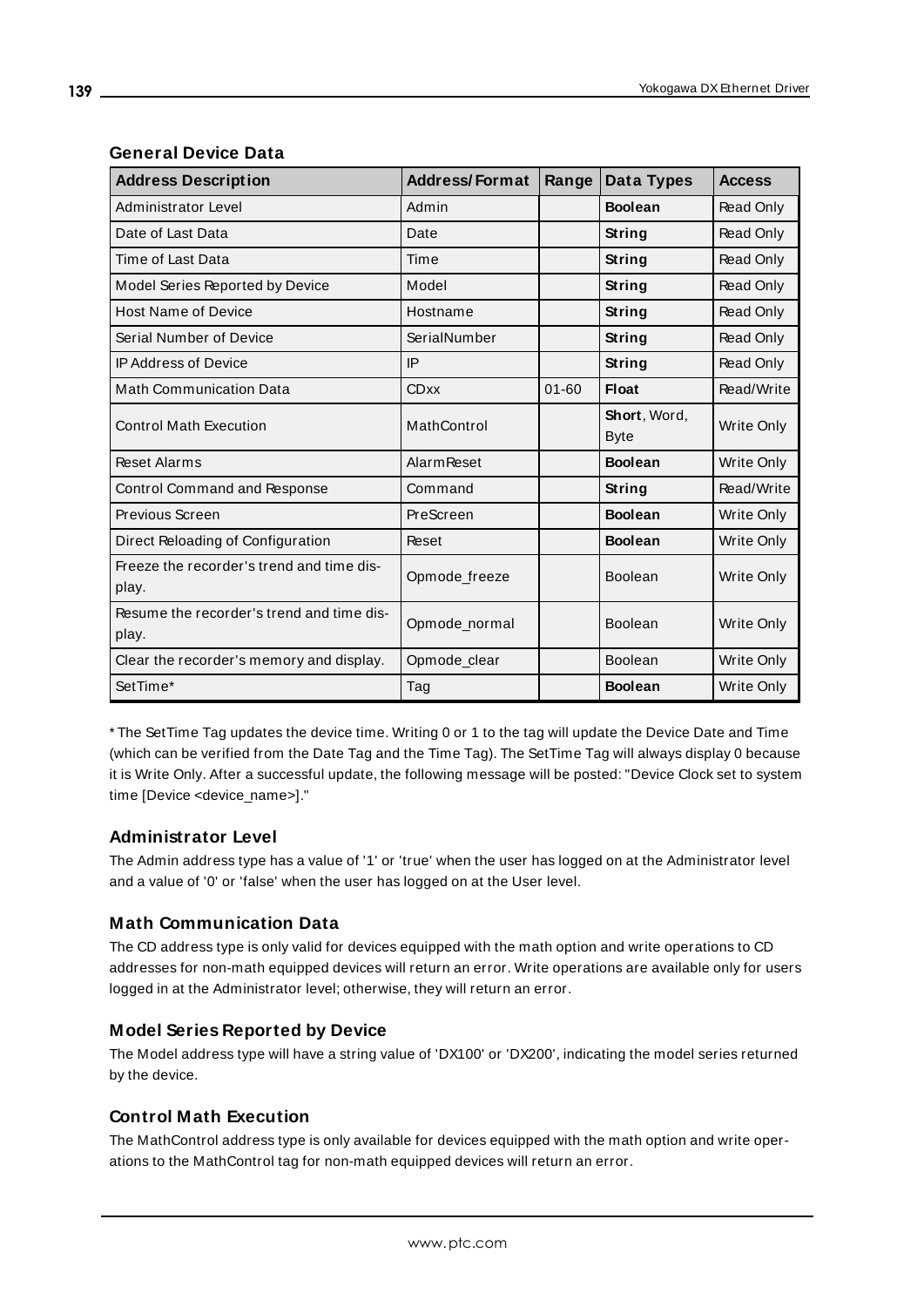#### **Control Command and Response**

The Command address allows the user to send a string command and receive a string response to and from the device. This allows the user to send any command to the device, including commands not directly supported by the driver. This tag is only available to users logged in at the Administrator level; otherwise, write operations will return an error.

**Caution**: Write operations using the Command address should be performed with caution.

#### **Messages**

|           | Command   Message Type                                      | Syntax                                                               | <b>Notes</b>                                                                                                                                 |
|-----------|-------------------------------------------------------------|----------------------------------------------------------------------|----------------------------------------------------------------------------------------------------------------------------------------------|
| <b>BJ</b> | Free Message (aka<br>Arbitrary Message)                     | BJgroup)_(mes-<br>sage $#$ )<br>E.g., BJI0_2 for<br>group 10, msg 2. | Message is assigned to a group and displayed<br>for that group only.<br>Limit: 10 messages.                                                  |
|           |                                                             |                                                                      | Message max. length: 32 char.s.                                                                                                              |
| SG        | Regular Message                                             | SG(message #)<br>E.g., SG_42                                         | Limit: 100 messages.<br>Message max. length: 32 char.s.<br>Message will be written to the current display<br>when the MS command is invoked. |
| MS        | Writes message to dis- $MS(m \, e \, s \, a \, \#)$<br>play | E.g., MS 42                                                          | Writes the message (indicated by message #)<br>to the current display.                                                                       |

**Note**: The actual number of addresses available for of each type depends on the configuration of the Yokogawa device. If the driver finds at Runtime that an address is not present in the device, it will post an error message and then remove the tag from its scan list.

Addresses that have Write Only access are assigned a default access of Read/Write; however, data values will be unreadable for these addresses and the associated tags will not be included in the scan list. The current data value for these tags will always be 0 for numeric data types and null string for string data types.

#### **DX2030 Addressing**

The driver supports the following addresses for this device. The default data type is shown in **bold**.

#### **Measured Channels**

| <b>Address Type</b>            | <b>Format</b>   | Range     | Data Types                  | <b>Access</b> |
|--------------------------------|-----------------|-----------|-----------------------------|---------------|
| Process Value of Channel       | CHxx or CHxx.PV | $01 - 30$ | Double, Float               | Read Only     |
| Alarm Summary of Channel       | CHxx.Alarm      | $01 - 30$ | Short, Word,<br><b>Byte</b> | Read Only     |
| Alarm Level1 Status of Channel | CHxx.Alarm1     | $01 - 30$ | Short, Word,<br><b>Byte</b> | Read Only     |
| Alarm Level2 Status of Channel | CHxx.Alarm2     | $01 - 30$ | Short, Word,<br><b>Byte</b> | Read Only     |
| Alarm Level3 Status of Channel | CHxx.Alarm3     | $01 - 30$ | Short, Word,<br><b>Byte</b> | Read Only     |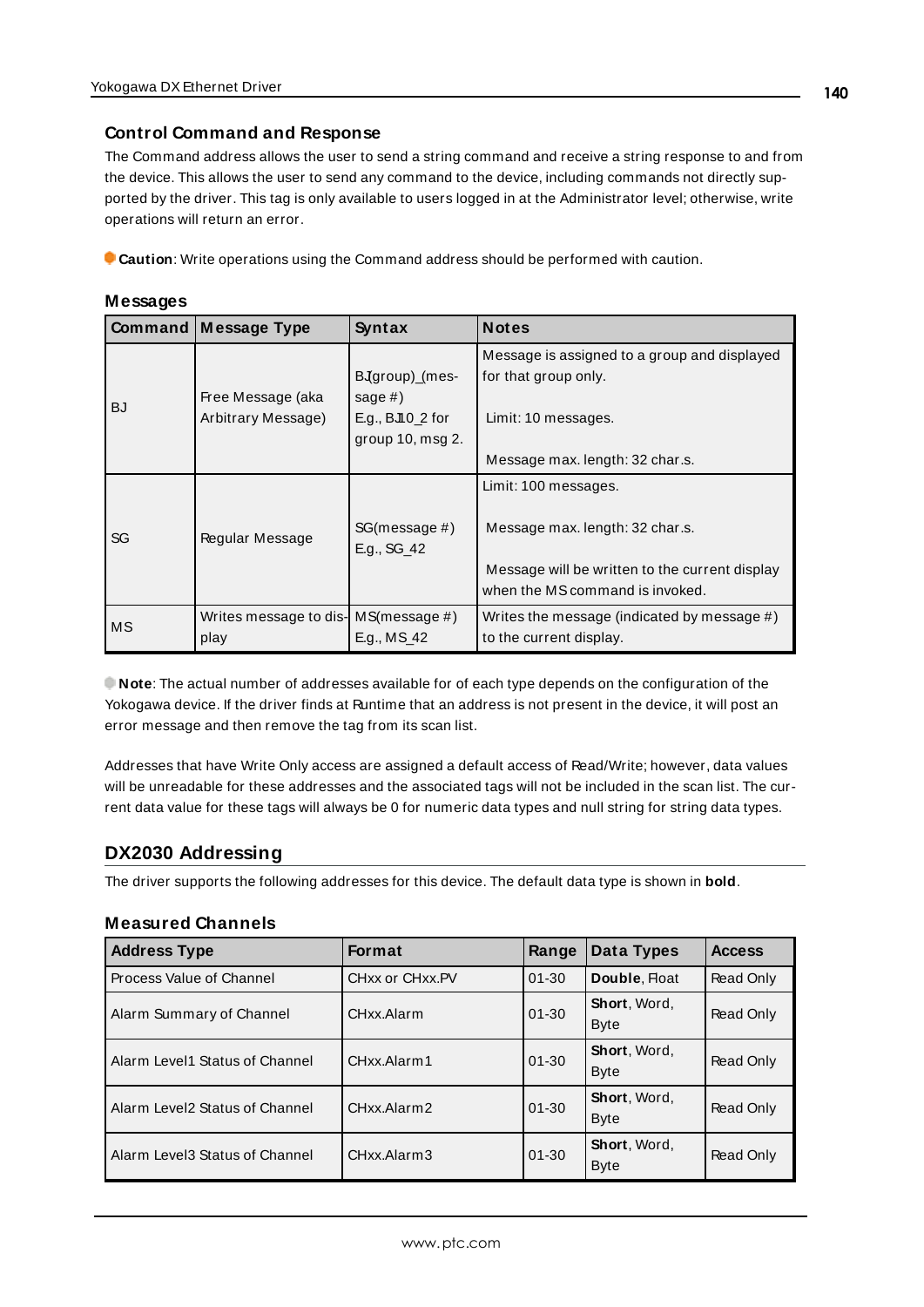| <b>Address Type</b>                     | Format                 | Range     | Data Types                  | <b>Access</b>    |
|-----------------------------------------|------------------------|-----------|-----------------------------|------------------|
| Alarm Level4 Status of Channel          | CHxx.Alarm4            | 01-30     | Short, Word,<br><b>Byte</b> | Read Only        |
| Set and Read Level1 Alarm Set-<br>point | CHxx.ASP1              | $01 - 30$ | Double, Float               | Read/Write       |
| Set and Read Level2 Alarm Set-<br>point | CHxx.ASP2              | $01 - 30$ | Double, Float               | Read/Write       |
| Set and Read Level3 Alarm Set-<br>point | CHxx.ASP3              | $01 - 30$ | Double, Float               | Read/Write       |
| Set and Read Level4 Alarm Set-<br>point | CHxx.ASP4              | $01 - 30$ | Double, Float               | Read/Write       |
| Alarm type Numeric Level 1              | CHxxx.AlarmType1.Num   | $01 - 30$ | Short, Word,<br><b>Byte</b> | Read Only        |
| Alarm type Numeric Level 2              | CHxxx.AlarmType2.Num   | 01-30     | Short, Word,<br><b>Byte</b> | Read Only        |
| Alarm type Numeric Level 3              | CHxxx.AlarmType3.Num   | $01 - 30$ | Short, Word,<br><b>Byte</b> | Read Only        |
| Alarm type Numeric Level 4              | CHxxx.AlarmType4.Num   | $01 - 30$ | Short, Word,<br><b>Byte</b> | Read Only        |
| Alarm type String Level 1               | CHxx.AlarmType1.String | $01 - 30$ | String                      | Read Only        |
| Alarm type String Level 2               | CHxx.AlarmType2.String | $01 - 30$ | String                      | Read Only        |
| Alarm type String Level 3               | CHxx.AlarmType3.String | $01 - 30$ | String                      | Read Only        |
| Alarm type String Level 4               | CHxx.AlarmType4.String | $01 - 30$ | String                      | Read Only        |
| Upper Scale Value of Channel*           | CHxx.scale_Hi          | $01 - 30$ | Double, Float               | Read Only        |
| Lower Scale Value of Channel*           | CHxx.scale_Lo          | $01 - 30$ | Double, Float               | Read Only        |
| Unit String of Channel*                 | CHxx.unit              | $01 - 30$ | String                      | Read Only        |
| Tagname of Channel*                     | CHxx.tag               | $01 - 30$ | String                      | Read Only        |
| Status of Channel*                      | CHxx.status            | $01 - 30$ | String                      | Read Only        |
| Precision of Channel*                   | CHxx.Precision         | $01 - 30$ | Short, Word,<br><b>Byte</b> | <b>Read Only</b> |
| Lowest Measuring Channel*               | CH.Low                 |           | Short, Word,<br><b>Byte</b> | Read Only        |
| Highest Measuring Channel*              | CH.High                |           | Short, Word,<br><b>Byte</b> | Read Only        |

| <b>Address Type</b>                      | <b>Format</b>     | Range          | Data Types                  | <b>Access</b> |
|------------------------------------------|-------------------|----------------|-----------------------------|---------------|
| Process Value of Math Channel            | CHxxx or CHxxx.PV | $101 -$<br>160 | Double, Float               | Read Only     |
| Alarm Summary of Math Channel            | CHxxx.Alarm       | $101 -$<br>160 | Short, Word,<br><b>Byte</b> | Read Only     |
| Alarm Level1 Status of Math Chan-<br>nel | CHxxx.Alarm1      | $101 -$<br>160 | Short, Word,<br><b>Byte</b> | Read Only     |
| Alarm Level2 Status of Math Chan-        | CHxxx.Alarm2      | $101 -$        | Short, Word,                | Read Only     |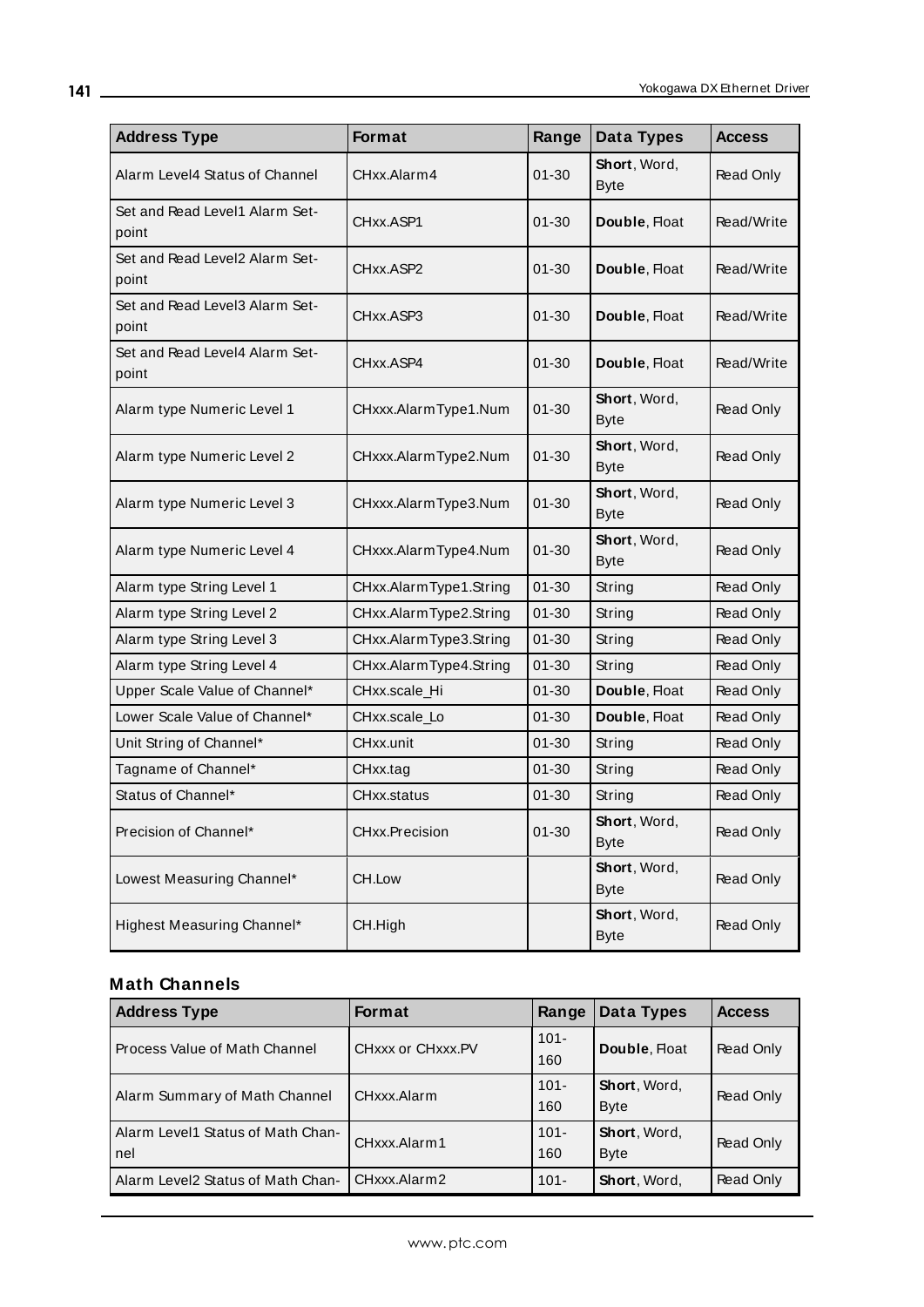| <b>Address Type</b>                      | Format                  | Range          | Data Types                  | Access           |
|------------------------------------------|-------------------------|----------------|-----------------------------|------------------|
| nel                                      |                         | 160            | <b>Byte</b>                 |                  |
| Alarm Level3 Status of Math Chan-<br>nel | CHxxx.Alarm3            | $101 -$<br>160 | Short, Word,<br><b>Byte</b> | <b>Read Only</b> |
| Alarm Level4 Status of Math Chan-<br>nel | CHxxx.Alarm4            | $101 -$<br>160 | Short, Word,<br><b>Byte</b> | Read Only        |
| Set and Read Level1 Alarm Set-<br>point  | CHxxx.ASP1              | $101 -$<br>160 | Double, Float               | Read/Write       |
| Set and Read Level2 Alarm Set-<br>point  | CHxxx.ASP2              | $101 -$<br>160 | Double, Float               | Read/Write       |
| Set and Read Level3 Alarm Set-<br>point  | CHxxx.ASP3              | $101 -$<br>160 | Double, Float               | Read/Write       |
| Set and Read Level4 Alarm Set-<br>point  | CHxxx.ASP4              | $101 -$<br>160 | Double, Float               | Read/Write       |
| Alarm type Numeric Level 1               | CHxxx.AlarmType1.Num    | $101 -$<br>160 | Short, Word,<br><b>Byte</b> | <b>Read Only</b> |
| Alarm type Numeric Level 2               | CHxxx.AlarmType2.Num    | $101 -$<br>160 | Short, Word,<br><b>Byte</b> | Read Only        |
| Alarm type Numeric Level 3               | CHxxx.AlarmType3.Num    | $101 -$<br>160 | Short, Word,<br><b>Byte</b> | Read Only        |
| Alarm type Numeric Level 4               | CHxxx.AlarmType4.Num    | $101 -$<br>160 | Short, Word,<br><b>Byte</b> | Read Only        |
| Alarm type String Level 1                | CHxxx.AlarmType1.String | $101 -$<br>160 | String                      | <b>Read Only</b> |
| Alarm type String Level 2                | CHxxx.AlarmType2.String | $101 -$<br>160 | String                      | <b>Read Only</b> |
| Alarm type String Level 3                | CHxxx.AlarmType3.String | $101 -$<br>160 | String                      | <b>Read Only</b> |
| Alarm type String Level 4                | CHxxx.AlarmType4.String | $101 -$<br>160 | String                      | Read Only        |
| Upper Scale Value of Math Chan-<br>nel*  | CHxxx.scale_Hi          | $101 -$<br>160 | Double, Float               | Read Only        |
| Lower Scale Value of Math Chan-<br>nel*  | CHxxx.scale_Lo          | $101 -$<br>160 | Double, Float               | Read Only        |
| Unit String of Math Channel*             | CHxxx.unit              | $101 -$<br>160 | String                      | <b>Read Only</b> |
| Tagname of Math Channel*                 | CHxxx.tag               | $101 -$<br>160 | String                      | Read Only        |
| Status of Math Channel*                  | CHxxx.status            | $101 -$<br>160 | String                      | Read Only        |
| Precision of Math Channel*               | <b>CHxxx.Precision</b>  | $101 -$<br>160 | Short, Word,<br><b>Byte</b> | Read Only        |
| Lowest Math Channel*                     | CHA.Low                 |                | Short, Word,<br><b>Byte</b> | Read Only        |
| Highest Math Channel*                    | CHA.High                |                | Short, Word,                | Read Only        |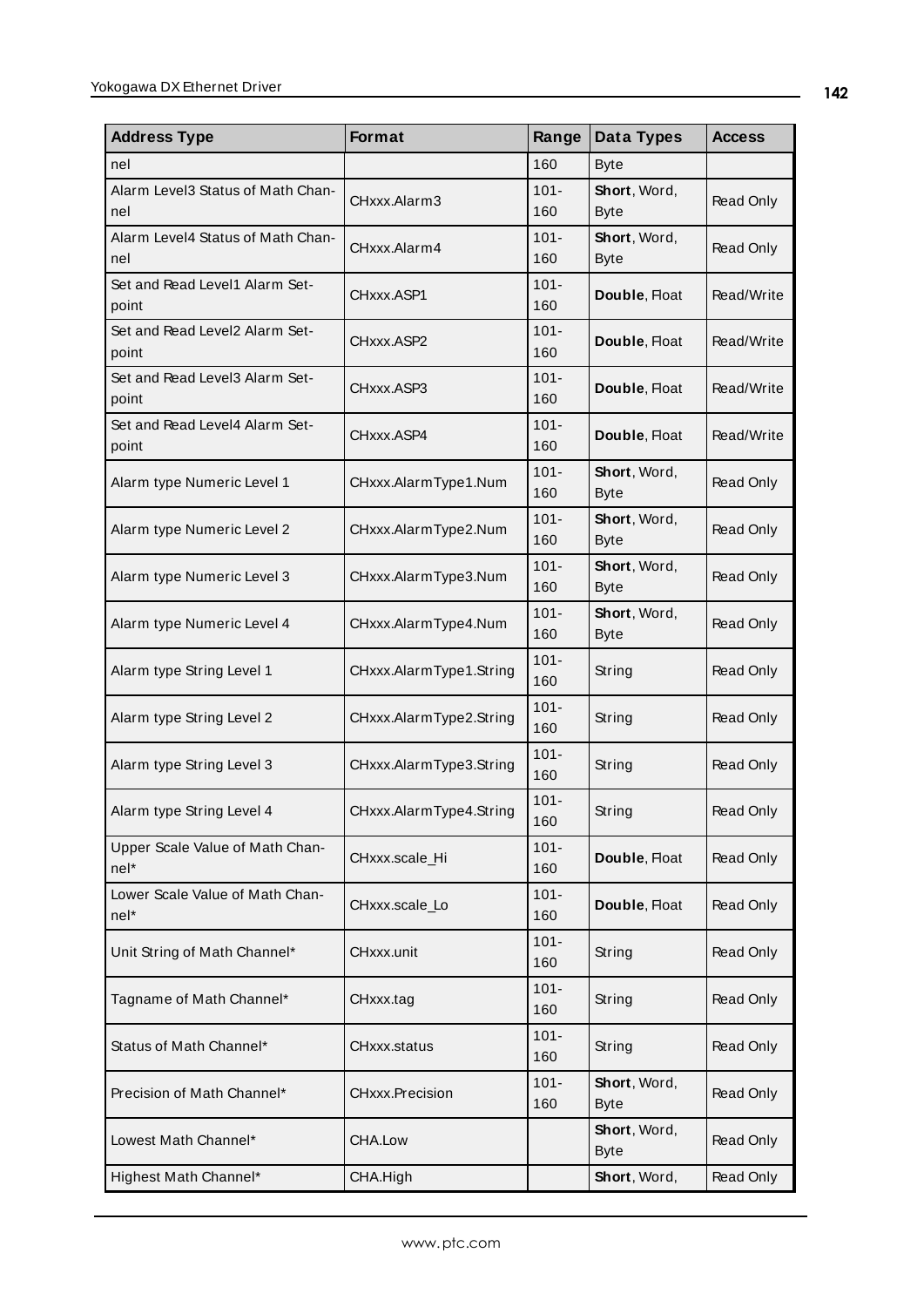| <b>Address Type</b> | <b>Format</b> | <b>Range Data Types</b> | <b>Access</b> |
|---------------------|---------------|-------------------------|---------------|
|                     |               | <b>Byte</b>             |               |

# **External Input Channels**

| <b>Address Type</b>                                     | <b>Format</b>       | Range          | Data<br><b>Types</b>        | <b>Access</b> |
|---------------------------------------------------------|---------------------|----------------|-----------------------------|---------------|
| <b>External Input Channel</b>                           | CHxxx or CHxxx.PV   | $201 -$<br>440 | Double,<br><b>Float</b>     | Read/Write    |
| Alarm Summary for External Input Chan-<br>nel           | CHxxx.Alarm         | $201 -$<br>440 | Short, Word,<br><b>Byte</b> | Read Only     |
| Alarm Level1 Status of External Input                   | CHxxx.Alarm1        | $201 -$<br>440 | Short, Word,<br><b>Byte</b> | Read Only     |
| Alarm Level2 Status of External Input                   | CHxxx.Alarm2        | $201 -$<br>440 | Short, Word,<br><b>Byte</b> | Read Only     |
| Alarm Level3 Status of External Input                   | CHxxx.Alarm3        | $201 -$<br>440 | Short, Word,<br><b>Byte</b> | Read Only     |
| Alarm Level4 Status of External Input                   | CHxxx.Alarm4        | $201 -$<br>440 | Short, Word,<br><b>Byte</b> | Read Only     |
| Set and Read Level1 Alarm Setpoint                      | CHxxx.ASP1          | $201 -$<br>440 | Double,<br><b>Float</b>     | Read/Write    |
| Set and Read Level2 Alarm Setpoint                      | CHxxx.ASP2          | $201 -$<br>440 | Double,<br>Float            | Read/Write    |
| Set and Read Level3 Alarm Setpoint                      | CHxxx.ASP3          | $201 -$<br>440 | Double,<br>Float            | Read/Write    |
| Set and Read Level4 Alarm Setpoint                      | CHxxx.ASP4          | $201 -$<br>440 | Double,<br><b>Float</b>     | Read/Write    |
| Alarm type Numeric Level1 for External<br>Input Channel | CHxxx.AlarmTypeNum1 | $201 -$<br>440 | Short, Word,<br><b>Byte</b> | Read Only     |
| Alarm type Numeric Level2 for External<br>Input Channel | CHxxx.AlarmTypeNum2 | $201 -$<br>440 | Short, Word,<br><b>Byte</b> | Read Only     |
| Alarm type Numeric Level3 for External<br>Input Channel | CHxxx.AlarmTypeNum3 | $201 -$<br>440 | Short, Word,<br><b>Byte</b> | Read Only     |
| Alarm type Numeric Level4 for External<br>Input Channel | CHxxx.AlarmTypeNum4 | $201 -$<br>440 | Short, Word,<br><b>Byte</b> | Read Only     |
| Alarm type String Level1 for External Input<br>Channel  | CHxxx.AlarmTypeStr1 | $201 -$<br>440 | <b>String</b>               | Read Only     |
| Alarm type String Level2 for External Input<br>Channel  | CHxxx.AlarmTypeStr2 | $201 -$<br>440 | String                      | Read Only     |
| Alarm type String Level3 for External Input<br>Channel  | CHxxx.AlarmTypeStr3 | $201 -$<br>440 | <b>String</b>               | Read Only     |
| Alarm type String Level4 for External Input<br>Channel  | CHxxx.AlarmTypeStr4 | $201 -$<br>440 | <b>String</b>               | Read Only     |
| Upper Scale Value of External Input*                    | CHxxx.scale_Hi      | $201 -$<br>440 | Double,<br><b>Float</b>     | Read Only     |
| Lower Scale Value of External Input*                    | CHxxx.scale_Lo      | $201 -$        | Double,                     | Read Only     |

**143**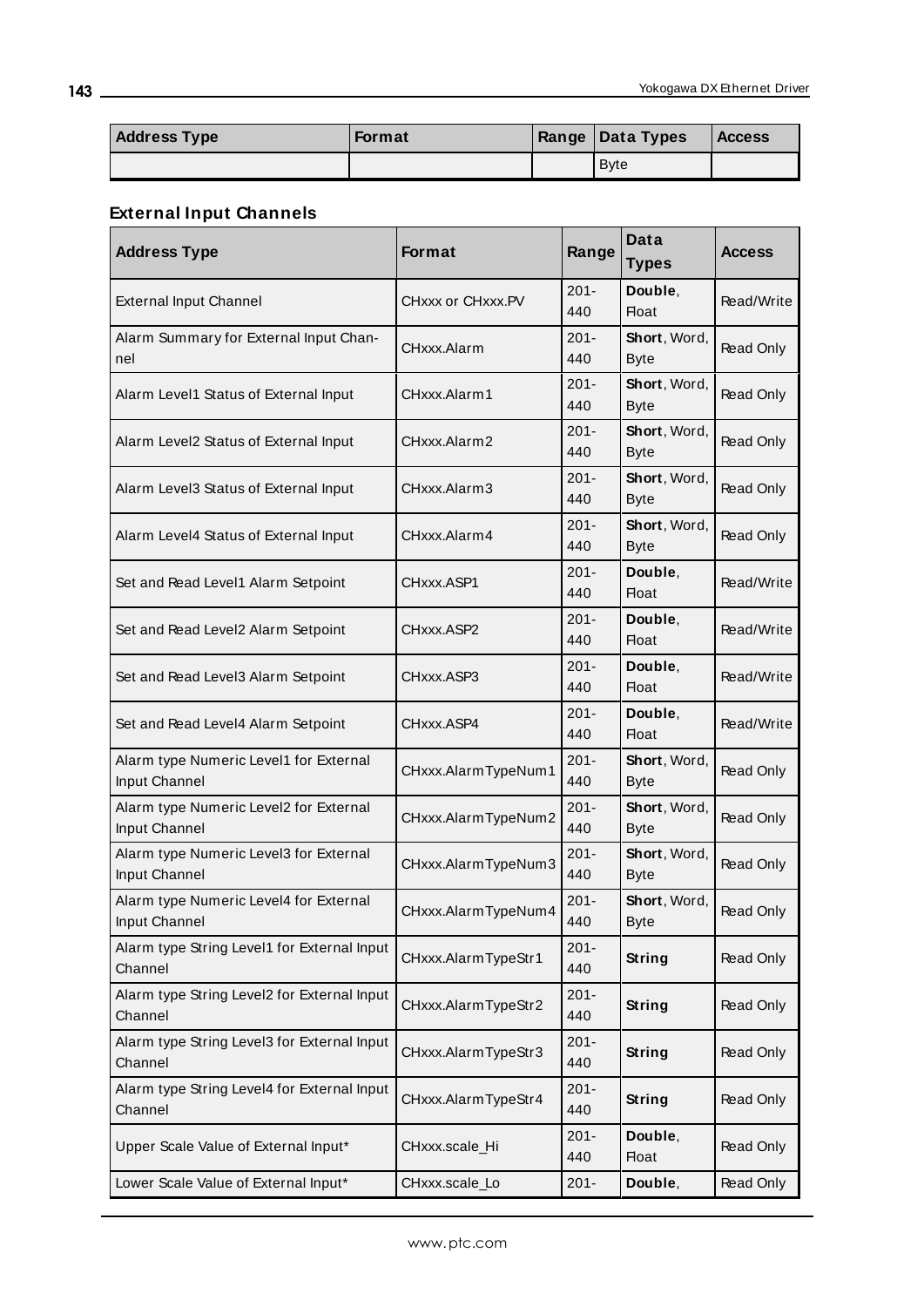| <b>Address Type</b>            | <b>Format</b>   | Range          | Data<br><b>Types</b>        | <b>Access</b>    |
|--------------------------------|-----------------|----------------|-----------------------------|------------------|
|                                |                 | 440            | <b>Float</b>                |                  |
| Unit String of External Input* | CHxxx.unit      | $201 -$<br>440 | String                      | Read Only        |
| Tagname of External Input*     | CHxxx.tag       | $201 -$<br>440 | String                      | Read Only        |
| Status of External Input*      | CHxxx.status    | $201 -$<br>440 | <b>String</b>               | Read Only        |
| Precision of External Input*   | CHxxx.Precision | $201 -$<br>440 | Short, Word,<br><b>Byte</b> | Read Only        |
| Lowest External Input*         | CHE.Low         |                | Short, Word,<br><b>Byte</b> | Read Only        |
| Highest External Input*        | CHE.High        |                | Short, Word,<br><b>Byte</b> | <b>Read Only</b> |

\* Data associated with these addresses are only read from the device at the start of a communications session. Once read, the values will not be refreshed until the server has been restarted or the "Reset" tag has been invoked. To invoke a reset, a non zero value must be written to the Reset tag. Once the Reset tag has been invoked the driver will reinitialize all startup data from the device.

## **Alarm Setpoints**

Data values for Alarm Setpoints that are undefined in the device will be returned as +INF. Data values can only be written to Alarm Setpoints that are defined in the device. Write operations to undefined Alarm Setpoints will return an error. Write operations are only available only for users logged in at the Administrator level; otherwise, they will return an error.

#### **Scales**

Data values for Scale\_Hi and Scale\_Lo for channels that are skipped will be returned as +INF.

#### **Tag Names**

For devices that do not support tag names and channels that have unspecified tag names, the driver will construct an internal tag name based on the channel number. For example, the tag name of address 'CH01' will be returned as 'CH01'.

#### **General Device Data**

| <b>Address Description</b>      | <b>Address/Format</b> | Range     | Data Types     | <b>Access</b> |
|---------------------------------|-----------------------|-----------|----------------|---------------|
| Administrator Level             | Admin                 |           | <b>Boolean</b> | Read Only     |
| Date of Last Data               | Date                  |           | String         | Read Only     |
| Time of Last Data               | Time                  |           | String         | Read Only     |
| Model Series Reported by Device | Model                 |           | <b>String</b>  | Read Only     |
| <b>Host Name of Device</b>      | Hostname              |           | <b>String</b>  | Read Only     |
| Serial Number of Device         | SerialNumber          |           | <b>String</b>  | Read Only     |
| <b>IP Address of Device</b>     | IP                    |           | <b>String</b>  | Read Only     |
| <b>Math Communication Data</b>  | <b>CDxx</b>           | $01 - 60$ | <b>Float</b>   | Read/Write    |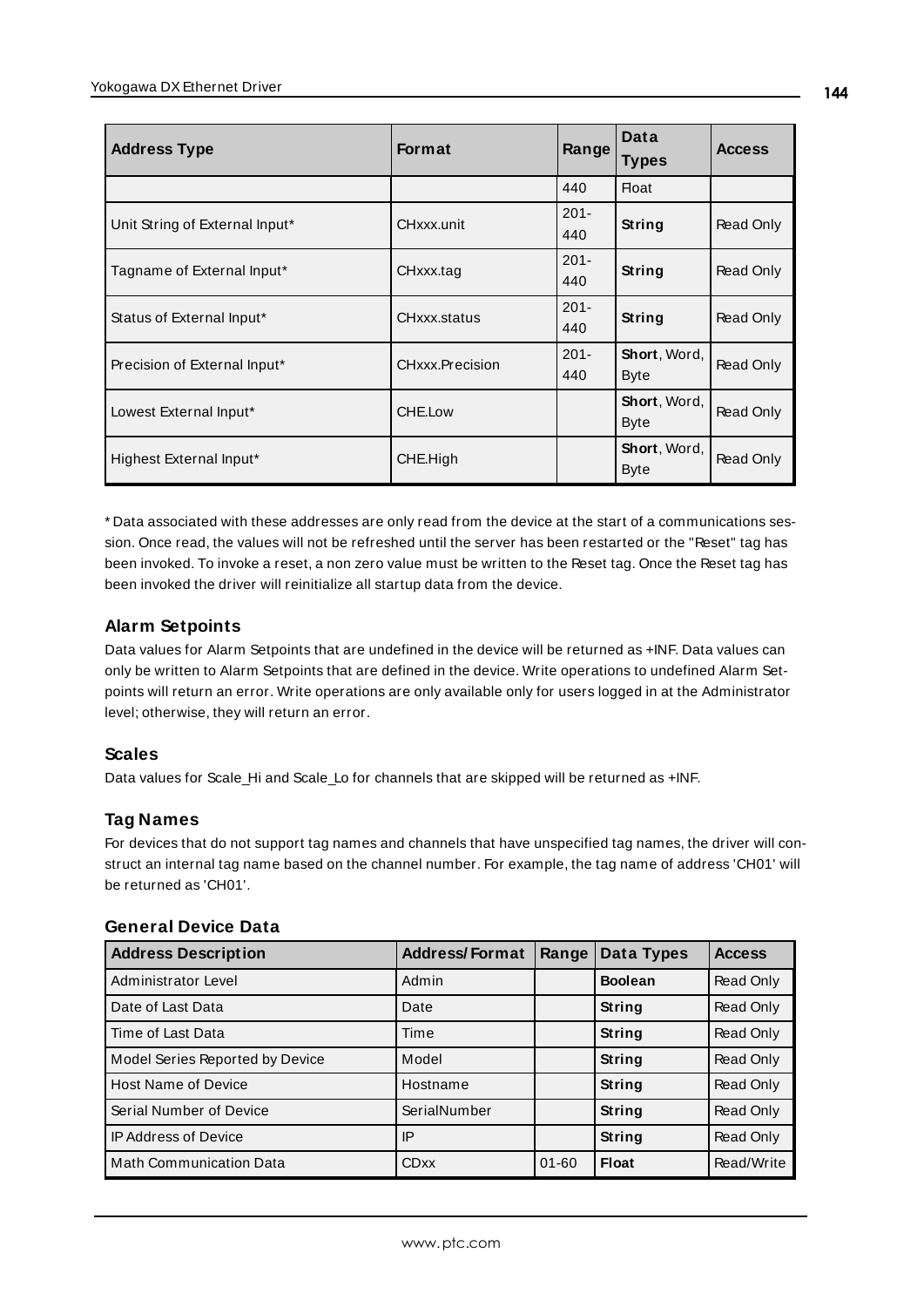| <b>Address Description</b>                         | <b>Address/Format</b> | Range | Data Types                  | <b>Access</b> |
|----------------------------------------------------|-----------------------|-------|-----------------------------|---------------|
| <b>Control Math Execution</b>                      | MathControl           |       | Short, Word,<br><b>Byte</b> | Write Only    |
| <b>Reset Alarms</b>                                | <b>Alarm Reset</b>    |       | <b>Boolean</b>              | Write Only    |
| Control Command and Response                       | Command               |       | String                      | Read/Write    |
| Previous Screen                                    | PreScreen             |       | <b>Boolean</b>              | Write Only    |
| Direct Reloading of Configuration                  | Reset                 |       | <b>Boolean</b>              | Write Only    |
| Freeze the recorder's trend and time dis-<br>play. | Opmode_freeze         |       | <b>Boolean</b>              | Write Only    |
| Resume the recorder's trend and time dis-<br>play. | Opmode normal         |       | <b>Boolean</b>              | Write Only    |
| Clear the recorder's memory and display.           | Opmode clear          |       | <b>Boolean</b>              | Write Only    |
| SetTime*                                           | Tag                   |       | <b>Boolean</b>              | Write Only    |

\* The SetTime Tag updates the device time. Writing 0 or 1 to the tag will update the Device Date and Time (which can be verified from the Date Tag and the Time Tag). The SetTime Tag will always display 0 because it is Write Only. After a successful update, the following message will be posted: "Device Clock set to system time [Device <device\_name>]."

# **Administrator Level**

The Admin address type has a value of '1' or 'true' when the user has logged on at the Administrator level and a value of '0' or 'false' when the user has logged on at the User level.

# **Math Communication Data**

The CD address type is only valid for devices equipped with the math option and write operations to CD addresses for non-math equipped devices will return an error. Write operations are available only for users logged in at the Administrator level; otherwise, they will return an error.

# **Model Series Reported by Device**

The Model address type will have a string value of 'DX100' or 'DX200', indicating the model series returned by the device.

# **Control Math Execution**

The MathControl address type is only available for devices equipped with the math option and write operations to the MathControl tag for non-math equipped devices will return an error.

# **Control Command and Response**

The Command address allows the user to send a string command and receive a string response to and from the device. This allows the user to send any command to the device, including commands not directly supported by the driver. This tag is only available to users logged in at the Administrator level; otherwise, write operations will return an error.

**Caution**: Write operations using the Command address should be performed with caution.

#### **Messages**

|      | <b>Command Message Type</b> | Syntax         | <b>Notes</b>                                 |
|------|-----------------------------|----------------|----------------------------------------------|
| ' BJ | Free Message (aka           | BJgroup)_(mes- | Message is assigned to a group and displayed |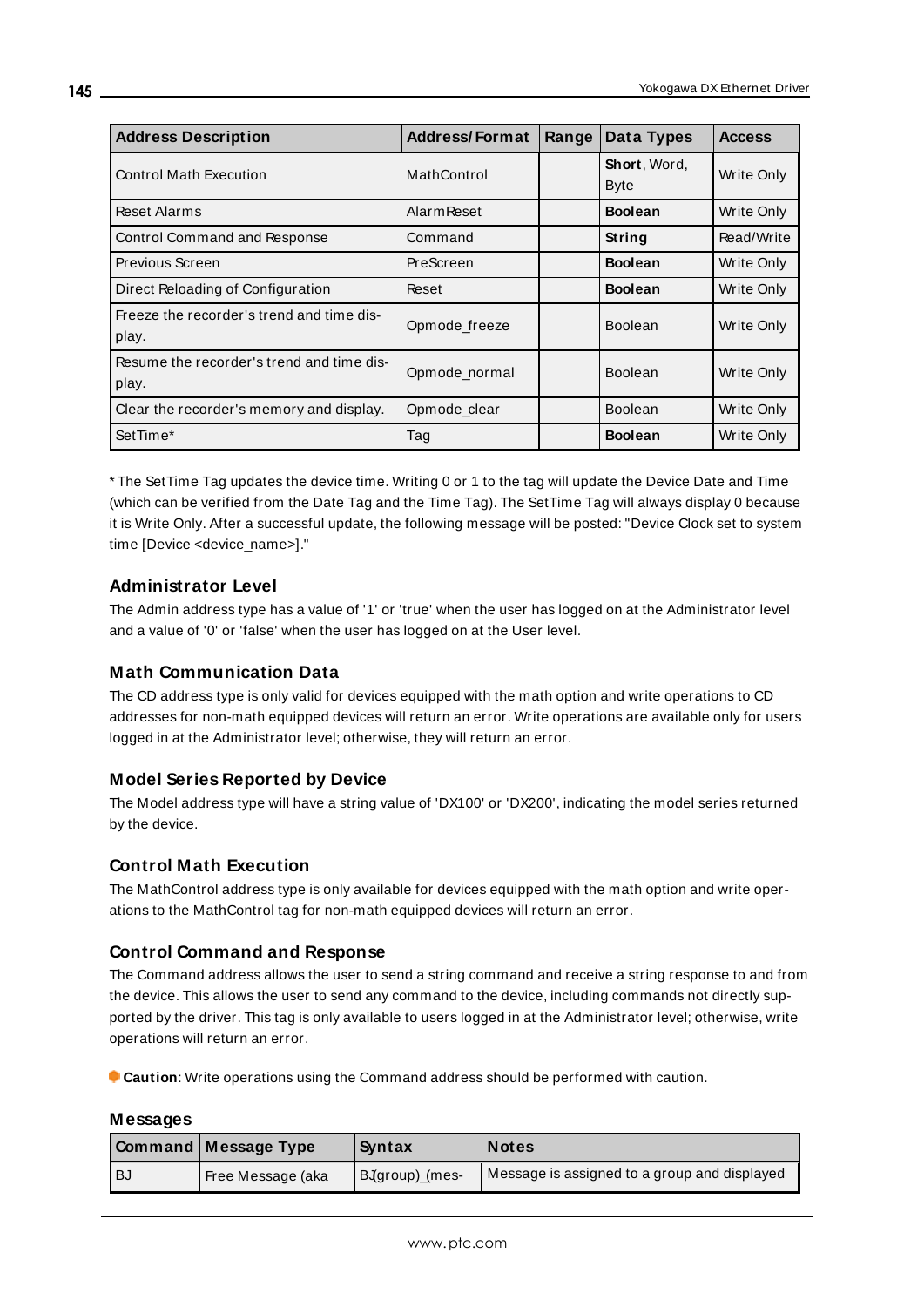|    | <b>Command Message Type</b>                         | <b>Syntax</b>                | <b>Notes</b>                                   |
|----|-----------------------------------------------------|------------------------------|------------------------------------------------|
|    |                                                     |                              | for that group only.                           |
|    |                                                     | sage $#$ )                   |                                                |
|    | Arbitrary Message)                                  | E.g., $BJ10_2$ for           | Limit: 10 messages.                            |
|    |                                                     | group $10$ , msg $2$ .       |                                                |
|    |                                                     |                              | Message max. length: 32 char.s.                |
|    |                                                     |                              | Limit: 100 messages.                           |
| SG | Regular Message                                     | SG(message #)<br>E.g., SG_42 | Message max. length: 32 char.s.                |
|    |                                                     |                              | Message will be written to the current display |
|    |                                                     |                              | when the MS command is invoked.                |
| МS | Writes message to dis- $MS(m \, e \, s \, a \, \#)$ |                              | Writes the message (indicated by message #)    |
|    | play                                                | E.g., MS_42                  | to the current display.                        |

**Note**: The actual number of addresses available for of each type depends on the configuration of the Yokogawa device. If the driver finds at Runtime that an address is not present in the device, it will post an error message and then remove the tag from its scan list.

Addresses that have Write Only access are assigned a default access of Read/Write; however, data values will be unreadable for these addresses and the associated tags will not be included in the scan list. The current data value for these tags will always be 0 for numeric data types and null string for string data types.

# <span id="page-145-0"></span>**DX2040 Addressing**

The driver supports the following addresses for this device. The default data type is shown in **bold**.

#### **Measured Channels**

| <b>Address Type</b>                     | <b>Format</b>   | Range     | Data Types                          | <b>Access</b> |
|-----------------------------------------|-----------------|-----------|-------------------------------------|---------------|
| Process Value of Channel                | CHxx or CHxx.PV | $01 - 40$ | Double, Float                       | Read Only     |
| Alarm Summary of Channel                | CHxx.Alarm      | $01 - 40$ | <b>Short</b> , Word,<br><b>Byte</b> | Read Only     |
| Alarm Level1 Status of Channel          | CHxx.Alarm1     | $01 - 40$ | <b>Short</b> , Word,<br><b>Byte</b> | Read Only     |
| Alarm Level2 Status of Channel          | CHxx.Alarm2     | $01 - 40$ | Short, Word,<br><b>Byte</b>         | Read Only     |
| Alarm Level3 Status of Channel          | CHxx.Alarm3     | $01 - 40$ | Short, Word,<br><b>Byte</b>         | Read Only     |
| Alarm Level4 Status of Channel          | CHxx.Alarm4     | $01 - 40$ | Short, Word,<br><b>Byte</b>         | Read Only     |
| Set and Read Level1 Alarm Set-<br>point | CHxx.ASP1       | $01 - 40$ | Double, Float                       | Read/Write    |
| Set and Read Level2 Alarm Set-<br>point | CHxx.ASP2       | $01 - 40$ | Double, Float                       | Read/Write    |
| Set and Read Level3 Alarm Set-<br>point | CHxx.ASP3       | $01 - 40$ | Double, Float                       | Read/Write    |
| Set and Read Level4 Alarm Set-          | CHxx.ASP4       | $01 - 40$ | Double, Float                       | Read/Write    |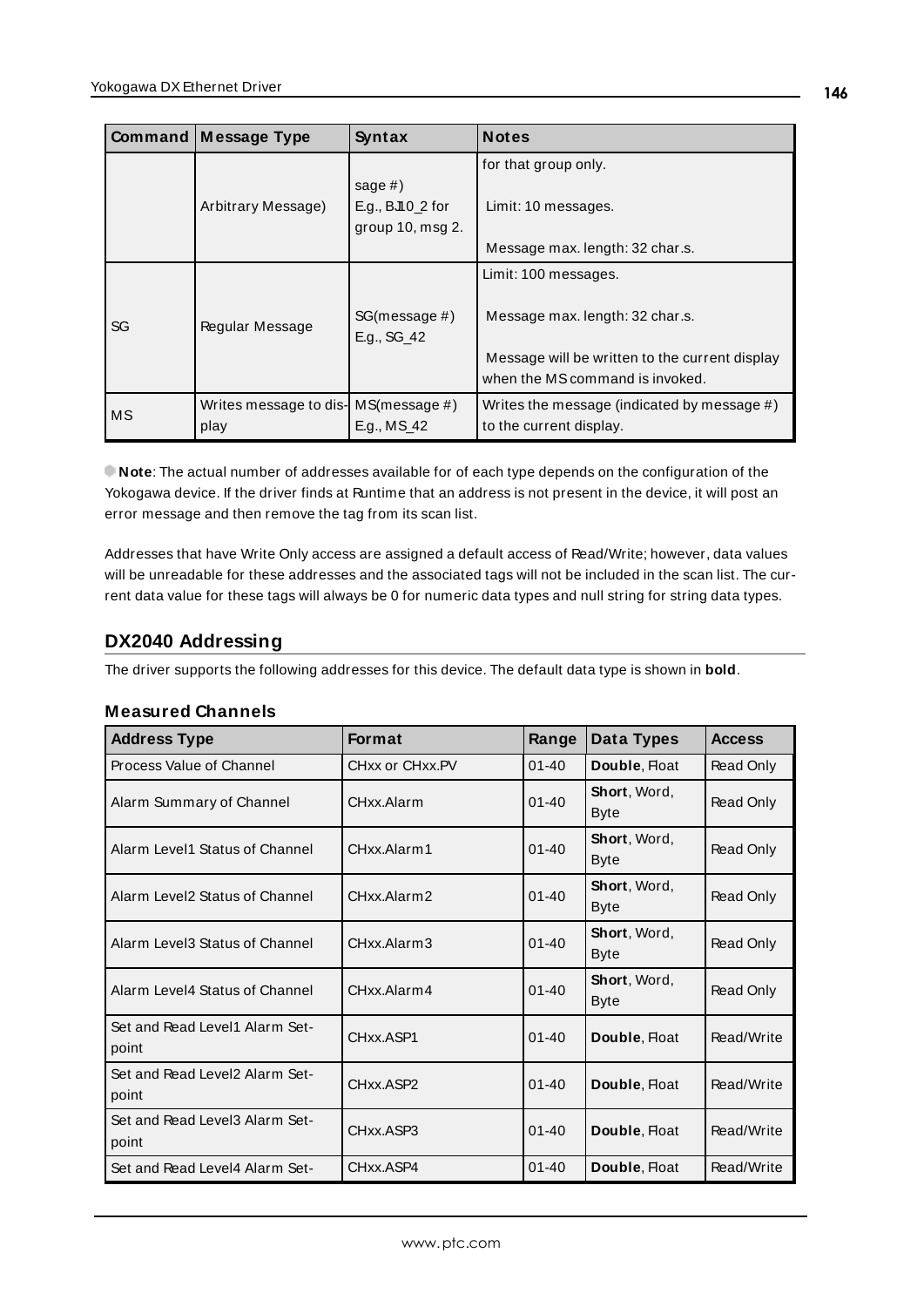| <b>Address Type</b>           | <b>Format</b>          | Range     | Data Types                  | <b>Access</b> |
|-------------------------------|------------------------|-----------|-----------------------------|---------------|
| point                         |                        |           |                             |               |
| Alarm type Numeric Level 1    | CHxxx.AlarmType1.Num   | $01 - 40$ | Short, Word,<br><b>Byte</b> | Read Only     |
| Alarm type Numeric Level 2    | CHxxx.AlarmType2.Num   | $01 - 40$ | Short, Word,<br><b>Byte</b> | Read Only     |
| Alarm type Numeric Level 3    | CHxxx.AlarmType3.Num   | $01 - 40$ | Short, Word,<br><b>Byte</b> | Read Only     |
| Alarm type Numeric Level 4    | CHxxx.AlarmType4.Num   | $01 - 40$ | Short, Word,<br><b>Byte</b> | Read Only     |
| Alarm type String Level 1     | CHxx.AlarmType1.String | $01 - 40$ | String                      | Read Only     |
| Alarm type String Level 2     | CHxx.AlarmType2.String | $01 - 40$ | String                      | Read Only     |
| Alarm type String Level 3     | CHxx.AlarmType3.String | $01 - 40$ | String                      | Read Only     |
| Alarm type String Level 4     | CHxx.AlarmType4.String | $01 - 40$ | String                      | Read Only     |
| Upper Scale Value of Channel* | CHxx.scale_Hi          | $01 - 40$ | Double, Float               | Read Only     |
| Lower Scale Value of Channel* | CHxx.scale_Lo          | $01 - 40$ | Double, Float               | Read Only     |
| Unit String of Channel*       | CHxx.unit              | $01 - 40$ | String                      | Read Only     |
| Tagname of Channel*           | CHxx.tag               | $01 - 40$ | String                      | Read Only     |
| Status of Channel*            | CHxx.status            | $01 - 40$ | String                      | Read Only     |
| Precision of Channel*         | CHxx.Precision         | $01 - 40$ | Short, Word,<br><b>Byte</b> | Read Only     |
| Lowest Measuring Channel*     | CH.Low                 |           | Short, Word,<br><b>Byte</b> | Read Only     |
| Highest Measuring Channel*    | CH.High                |           | Short, Word,<br><b>Byte</b> | Read Only     |

# **Math Channels**

| <b>Address Type</b>                      | <b>Format</b>     | Range          | Data Types                  | <b>Access</b> |
|------------------------------------------|-------------------|----------------|-----------------------------|---------------|
| Process Value of Math Channel            | CHxxx or CHxxx.PV | $101 -$<br>160 | Double, Float               | Read Only     |
| Alarm Summary of Math Channel            | CHxxx.Alarm       | $101 -$<br>160 | Short, Word,<br><b>Byte</b> | Read Only     |
| Alarm Level1 Status of Math Chan-<br>nel | CHxxx.Alarm1      | $101 -$<br>160 | Short, Word,<br><b>Byte</b> | Read Only     |
| Alarm Level2 Status of Math Chan-<br>nel | CHxxx.Alarm2      | $101 -$<br>160 | Short, Word,<br>Byte        | Read Only     |
| Alarm Level3 Status of Math Chan-<br>nel | CHxxx.Alarm3      | $101 -$<br>160 | Short, Word,<br><b>Byte</b> | Read Only     |
| Alarm Level4 Status of Math Chan-<br>nel | CHxxx.Alarm4      | $101 -$<br>160 | Short, Word,<br><b>Byte</b> | Read Only     |
| Set and Read Level1 Alarm Set-<br>point  | CHxxx.ASP1        | $101 -$<br>160 | Double, Float               | Read/Write    |
| Set and Read Level2 Alarm Set-<br>point  | CHxxx.ASP2        | $101 -$<br>160 | Double, Float               | Read/Write    |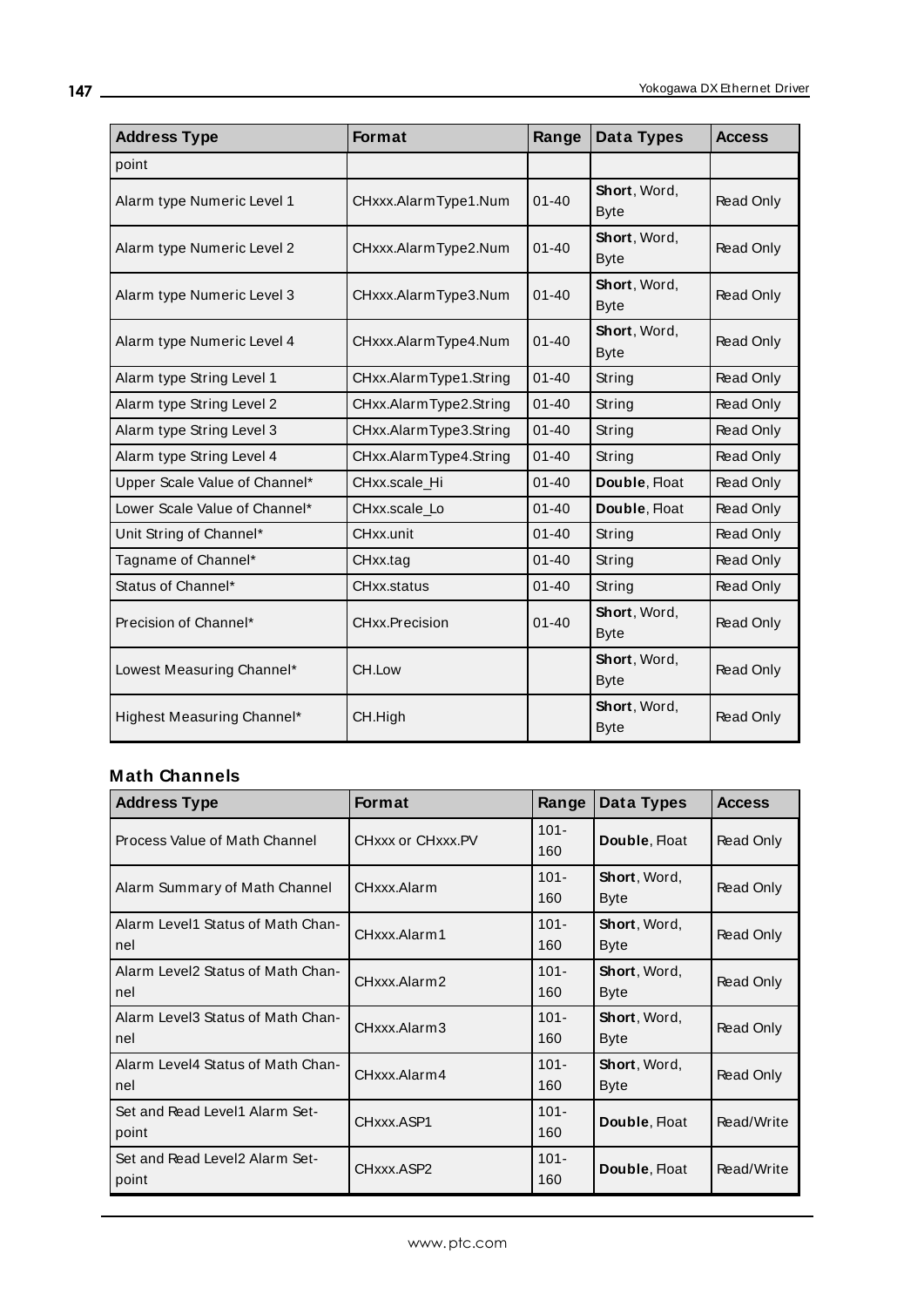| <b>Address Type</b>                       | Format                  | Range          | Data Types                  | <b>Access</b>    |
|-------------------------------------------|-------------------------|----------------|-----------------------------|------------------|
| Set and Read Level3 Alarm Set-<br>point   | CHxxx.ASP3              | $101 -$<br>160 | Double, Float               | Read/Write       |
| Set and Read Level4 Alarm Set-<br>point   | CHxxx.ASP4              | $101 -$<br>160 | Double, Float               | Read/Write       |
| Alarm type Numeric Level 1                | CHxxx.AlarmType1.Num    | $101 -$<br>160 | Short, Word,<br><b>Byte</b> | Read Only        |
| Alarm type Numeric Level 2                | CHxxx.AlarmType2.Num    | $101 -$<br>160 | Short, Word,<br><b>Byte</b> | Read Only        |
| Alarm type Numeric Level 3                | CHxxx.AlarmType3.Num    | $101 -$<br>160 | Short, Word,<br><b>Byte</b> | Read Only        |
| Alarm type Numeric Level 4                | CHxxx.AlarmType4.Num    | $101 -$<br>160 | Short, Word,<br><b>Byte</b> | Read Only        |
| Alarm type String Level 1                 | CHxxx.AlarmType1.String | $101 -$<br>160 | String                      | Read Only        |
| Alarm type String Level 2                 | CHxxx.AlarmType2.String | $101 -$<br>160 | String                      | Read Only        |
| Alarm type String Level 3                 | CHxxx.AlarmType3.String | $101 -$<br>160 | String                      | Read Only        |
| Alarm type String Level 4                 | CHxxx.AlarmType4.String | $101 -$<br>160 | String                      | Read Only        |
| Upper Scale Value of Math Chan-<br>$nel*$ | CHxxx.scale_Hi          | $101 -$<br>160 | Double, Float               | Read Only        |
| Lower Scale Value of Math Chan-<br>$nel*$ | CHxxx.scale_Lo          | $101 -$<br>160 | Double, Float               | <b>Read Only</b> |
| Unit String of Math Channel*              | CHxxx.unit              | $101 -$<br>160 | String                      | Read Only        |
| Tagname of Math Channel*                  | CHxxx.tag               | $101 -$<br>160 | String                      | Read Only        |
| Status of Math Channel*                   | CHxxx.status            | $101 -$<br>160 | String                      | Read Only        |
| Precision of Math Channel*                | CHxxx.Precision         | $101 -$<br>160 | Short, Word,<br><b>Byte</b> | Read Only        |
| Lowest Math Channel*                      | CHA.Low                 |                | Short, Word,<br><b>Byte</b> | Read Only        |
| Highest Math Channel*                     | CHA.High                |                | Short, Word,<br><b>Byte</b> | Read Only        |

# **External Input Channels**

| <b>Address Type</b>                           | <b>Format</b>     | Range          | Data<br>Types                       | <b>Access</b> |
|-----------------------------------------------|-------------------|----------------|-------------------------------------|---------------|
| <b>External Input Channel</b>                 | CHxxx or CHxxx.PV | $201 -$<br>440 | Double.<br><b>Float</b>             | Read/Write    |
| Alarm Summary for External Input Chan-<br>nel | CHxxx.Alarm       | $201 -$<br>440 | <b>Short</b> , Word,<br><b>Byte</b> | Read Only     |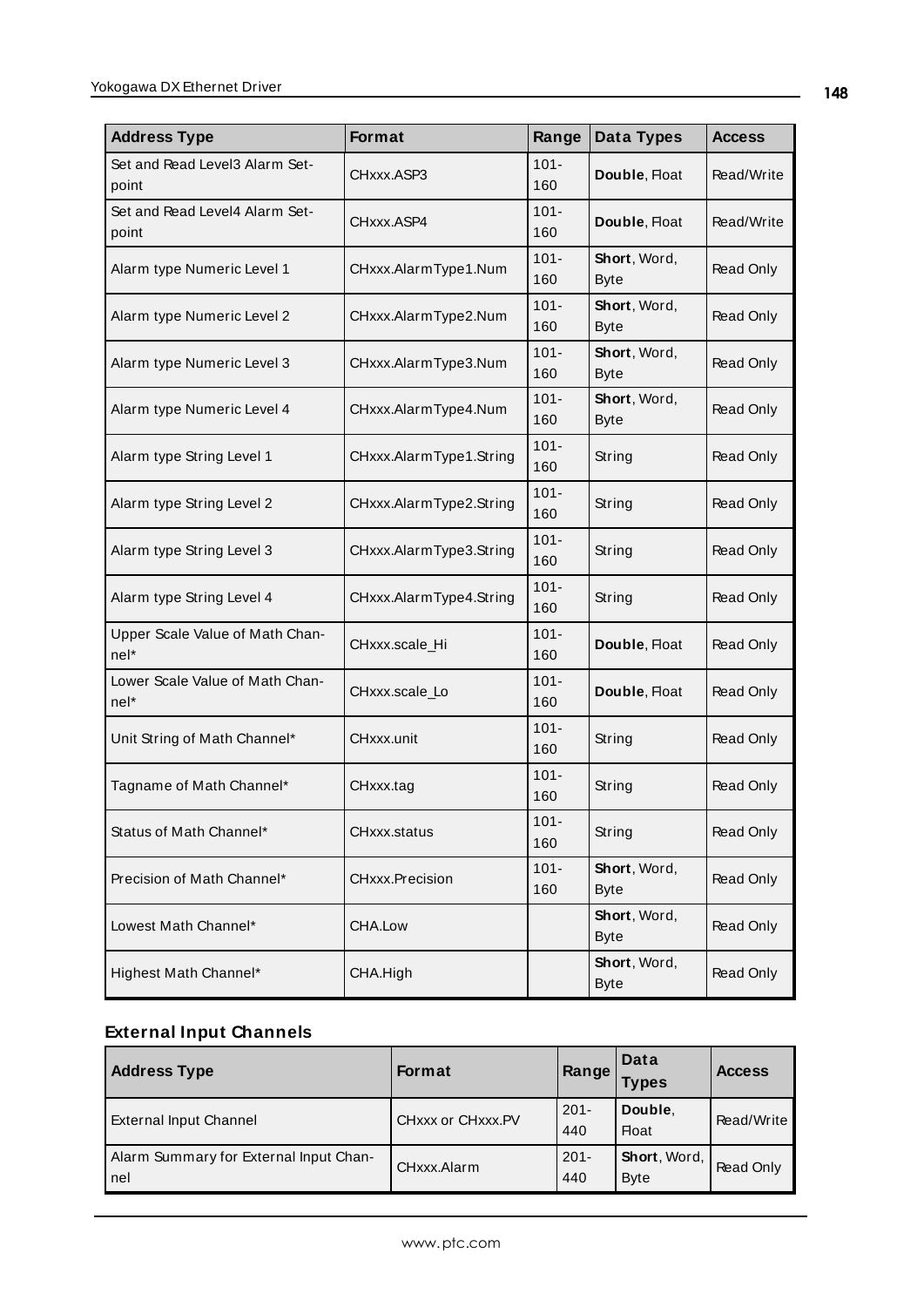| <b>Address Type</b>                                     | <b>Format</b>       | Range          | Data<br><b>Types</b>        | <b>Access</b> |
|---------------------------------------------------------|---------------------|----------------|-----------------------------|---------------|
| Alarm Level1 Status of External Input                   | CHxxx.Alarm1        | $201 -$<br>440 | Short, Word,<br><b>Byte</b> | Read Only     |
| Alarm Level2 Status of External Input                   | CHxxx.Alarm2        | $201 -$<br>440 | Short, Word,<br><b>Byte</b> | Read Only     |
| Alarm Level3 Status of External Input                   | CHxxx.Alarm3        | $201 -$<br>440 | Short, Word,<br><b>Byte</b> | Read Only     |
| Alarm Level4 Status of External Input                   | CHxxx.Alarm4        | $201 -$<br>440 | Short, Word,<br><b>Byte</b> | Read Only     |
| Set and Read Level1 Alarm Setpoint                      | CHxxx.ASP1          | $201 -$<br>440 | Double,<br>Float            | Read/Write    |
| Set and Read Level2 Alarm Setpoint                      | CHxxx.ASP2          | $201 -$<br>440 | Double,<br><b>Float</b>     | Read/Write    |
| Set and Read Level3 Alarm Setpoint                      | CHxxx.ASP3          | $201 -$<br>440 | Double,<br><b>Float</b>     | Read/Write    |
| Set and Read Level4 Alarm Setpoint                      | CHxxx.ASP4          | $201 -$<br>440 | Double,<br><b>Float</b>     | Read/Write    |
| Alarm type Numeric Level1 for External<br>Input Channel | CHxxx.AlarmTypeNum1 | $201 -$<br>440 | Short, Word,<br><b>Byte</b> | Read Only     |
| Alarm type Numeric Level2 for External<br>Input Channel | CHxxx.AlarmTypeNum2 | $201 -$<br>440 | Short, Word,<br><b>Byte</b> | Read Only     |
| Alarm type Numeric Level3 for External<br>Input Channel | CHxxx.AlarmTypeNum3 | $201 -$<br>440 | Short, Word,<br><b>Byte</b> | Read Only     |
| Alarm type Numeric Level4 for External<br>Input Channel | CHxxx.AlarmTypeNum4 | $201 -$<br>440 | Short, Word,<br><b>Byte</b> | Read Only     |
| Alarm type String Level1 for External Input<br>Channel  | CHxxx.AlarmTypeStr1 | $201 -$<br>440 | <b>String</b>               | Read Only     |
| Alarm type String Level2 for External Input<br>Channel  | CHxxx.AlarmTypeStr2 | $201 -$<br>440 | <b>String</b>               | Read Only     |
| Alarm type String Level3 for External Input<br>Channel  | CHxxx.AlarmTypeStr3 | $201 -$<br>440 | <b>String</b>               | Read Only     |
| Alarm type String Level4 for External Input<br>Channel  | CHxxx.AlarmTypeStr4 | $201 -$<br>440 | <b>String</b>               | Read Only     |
| Upper Scale Value of External Input*                    | CHxxx.scale_Hi      | $201 -$<br>440 | Double,<br><b>Float</b>     | Read Only     |
| Lower Scale Value of External Input*                    | CHxxx.scale_Lo      | $201 -$<br>440 | Double,<br><b>Float</b>     | Read Only     |
| Unit String of External Input*                          | CHxxx.unit          | $201 -$<br>440 | <b>String</b>               | Read Only     |
| Tagname of External Input*                              | CHxxx.tag           | $201 -$<br>440 | <b>String</b>               | Read Only     |
| Status of External Input*                               | CHxxx.status        | $201 -$<br>440 | <b>String</b>               | Read Only     |
| Precision of External Input*                            | CHxxx.Precision     | $201 -$        | Short, Word,                | Read Only     |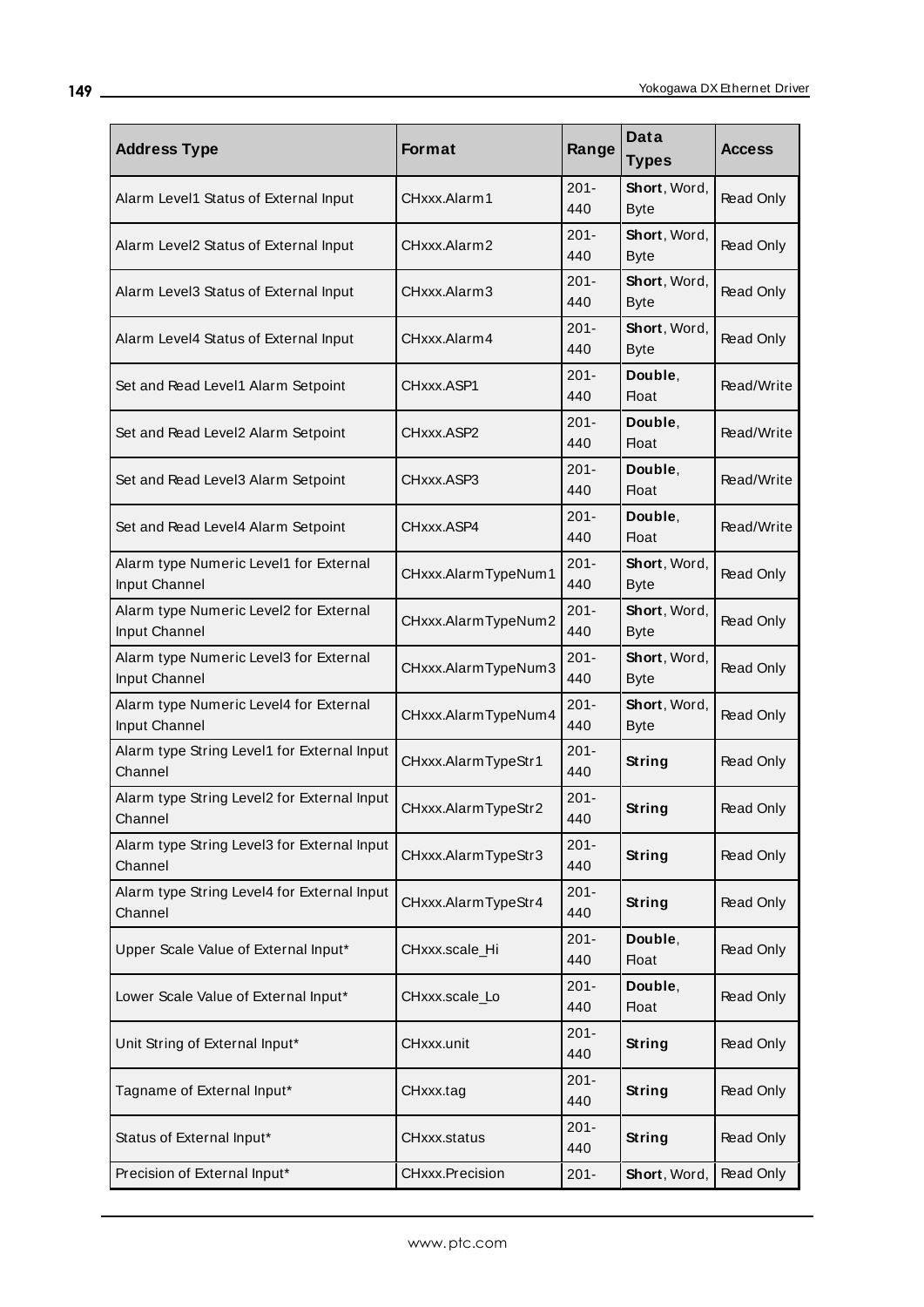| <b>Address Type</b>     | <b>Format</b> | ⊪Range <sup>r</sup> | Data<br><b>Types</b>        | <b>Access</b>    |
|-------------------------|---------------|---------------------|-----------------------------|------------------|
|                         |               | 440                 | <b>Byte</b>                 |                  |
| Lowest External Input*  | CHE.Low       |                     | Short, Word,<br><b>Byte</b> | Read Only        |
| Highest External Input* | CHE.High      |                     | Short, Word,<br><b>Byte</b> | <b>Read Only</b> |

\* Data associated with these addresses are only read from the device at the start of a communications session. Once read, the values will not be refreshed until the server has been restarted or the "Reset" tag has been invoked. To invoke a reset, a non zero value must be written to the Reset tag. Once the Reset tag has been invoked the driver will reinitialize all startup data from the device.

# **Alarm Setpoints**

Data values for Alarm Setpoints that are undefined in the device will be returned as +INF. Data values can only be written to Alarm Setpoints that are defined in the device. Write operations to undefined Alarm Setpoints will return an error. Write operations are only available only for users logged in at the Administrator level; otherwise, they will return an error.

# **Scales**

Data values for Scale\_Hi and Scale\_Lo for channels that are skipped will be returned as +INF.

# **Tag Names**

For devices that do not support tag names and channels that have unspecified tag names, the driver will construct an internal tag name based on the channel number. For example, the tag name of address 'CH01' will be returned as 'CH01'.

| <b>Address Description</b>                         | <b>Address/Format</b> | Range     | Data Types                  | <b>Access</b> |
|----------------------------------------------------|-----------------------|-----------|-----------------------------|---------------|
| Administrator Level                                | Admin                 |           | <b>Boolean</b>              | Read Only     |
| Date of Last Data                                  | Date                  |           | String                      | Read Only     |
| Time of Last Data                                  | Time                  |           | <b>String</b>               | Read Only     |
| Model Series Reported by Device                    | Model                 |           | <b>String</b>               | Read Only     |
| <b>Host Name of Device</b>                         | Hostname              |           | String                      | Read Only     |
| Serial Number of Device                            | SerialNumber          |           | String                      | Read Only     |
| <b>IP Address of Device</b>                        | IP                    |           | <b>String</b>               | Read Only     |
| <b>Math Communication Data</b>                     | <b>CDxx</b>           | $01 - 60$ | <b>Float</b>                | Read/Write    |
| <b>Control Math Execution</b>                      | MathControl           |           | Short, Word,<br><b>Byte</b> | Write Only    |
| <b>Reset Alarms</b>                                | <b>Alarm Reset</b>    |           | <b>Boolean</b>              | Write Only    |
| Control Command and Response                       | Command               |           | String                      | Read/Write    |
| Previous Screen                                    | PreScreen             |           | <b>Boolean</b>              | Write Only    |
| Direct Reloading of Configuration                  | Reset                 |           | <b>Boolean</b>              | Write Only    |
| Freeze the recorder's trend and time dis-<br>play. | Opmode_freeze         |           | <b>Boolean</b>              | Write Only    |

# **General Device Data**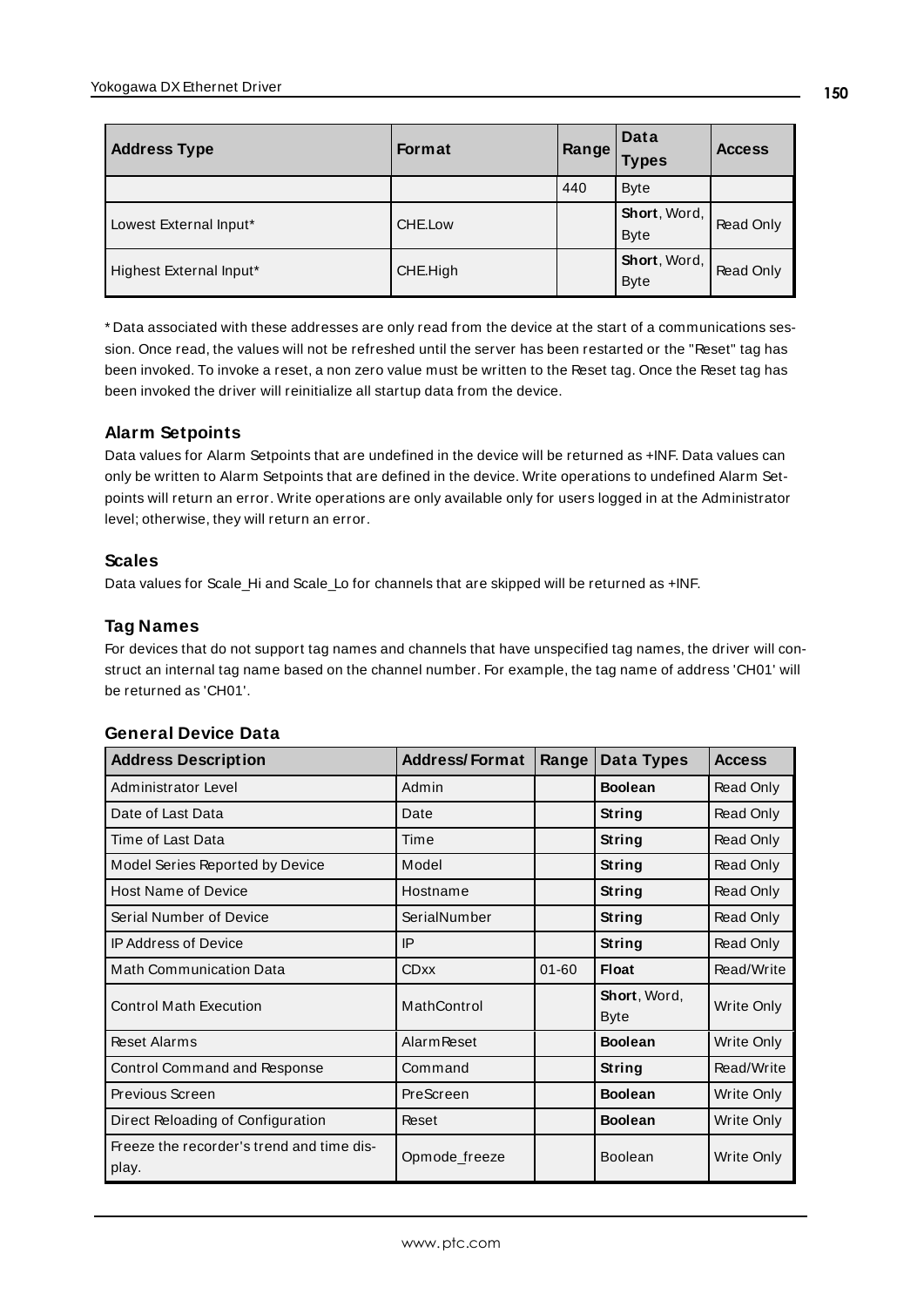| <b>Address Description</b>                         | <b>Address/Format</b> | Range Data Types | <b>Access</b> |
|----------------------------------------------------|-----------------------|------------------|---------------|
| Resume the recorder's trend and time dis-<br>play. | Opmode_normal         | <b>Boolean</b>   | Write Only    |
| Clear the recorder's memory and display.           | Opmode_clear          | <b>Boolean</b>   | Write Only    |
| SetTime*                                           | Tag                   | <b>Boolean</b>   | Write Only    |

\* The SetTime Tag updates the device time. Writing 0 or 1 to the tag will update the Device Date and Time (which can be verified from the Date Tag and the Time Tag). The SetTime Tag will always display 0 because it is Write Only. After a successful update, the following message will be posted: "Device Clock set to system time [Device <device\_name>]."

# **Administrator Level**

The Admin address type has a value of '1' or 'true' when the user has logged on at the Administrator level and a value of '0' or 'false' when the user has logged on at the User level.

# **Math Communication Data**

The CD address type is only valid for devices equipped with the math option and write operations to CD addresses for non-math equipped devices will return an error. Write operations are available only for users logged in at the Administrator level; otherwise, they will return an error.

# **Model Series Reported by Device**

The Model address type will have a string value of 'DX100' or 'DX200', indicating the model series returned by the device.

# **Control Math Execution**

The MathControl address type is only available for devices equipped with the math option and write operations to the MathControl tag for non-math equipped devices will return an error.

# **Control Command and Response**

The Command address allows the user to send a string command and receive a string response to and from the device. This allows the user to send any command to the device, including commands not directly supported by the driver. This tag is only available to users logged in at the Administrator level; otherwise, write operations will return an error.

**Caution**: Write operations using the Command address should be performed with caution.

|           | Command   Message Type                  | Syntax                                                                     | <b>Notes</b>                                                                                |
|-----------|-----------------------------------------|----------------------------------------------------------------------------|---------------------------------------------------------------------------------------------|
| <b>BJ</b> | Free Message (aka<br>Arbitrary Message) | BJgroup)_(mes-<br>sage $#$ )<br>E.g., BJI0_2 for<br>group $10$ , msg $2$ . | Message is assigned to a group and displayed<br>for that group only.<br>Limit: 10 messages. |
|           |                                         |                                                                            | Message max. length: 32 char.s.                                                             |
| SG        | Regular Message                         | SG(message #)<br>E.g., SG_42                                               | Limit: 100 messages.<br>Message max. length: 32 char.s.                                     |

#### **Messages**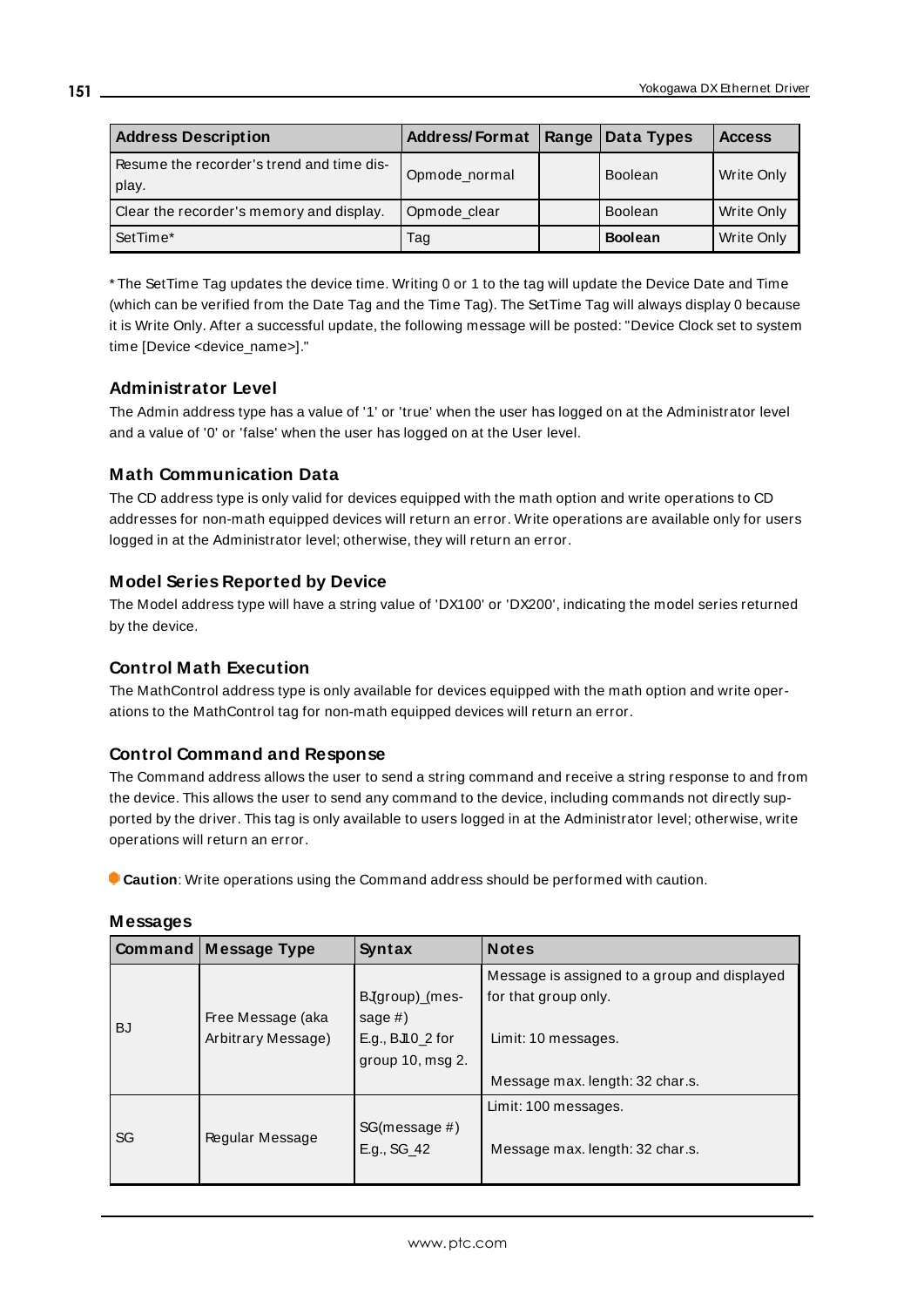|    | Command Message Type                          | Syntax      | <b>Notes</b>                                                                      |
|----|-----------------------------------------------|-------------|-----------------------------------------------------------------------------------|
|    |                                               |             | Message will be written to the current display<br>when the MS command is invoked. |
| MS | Writes message to dis- MS (message #)<br>play | E.g., MS_42 | Writes the message (indicated by message #)<br>to the current display.            |

**Note**: The actual number of addresses available for of each type depends on the configuration of the Yokogawa device. If the driver finds at Runtime that an address is not present in the device, it will post an error message and then remove the tag from its scan list.

Addresses that have Write Only access are assigned a default access of Read/Write; however, data values will be unreadable for these addresses and the associated tags will not be included in the scan list. The current data value for these tags will always be 0 for numeric data types and null string for string data types.

# <span id="page-151-0"></span>**DX2048 Addressing**

The driver supports the following addresses for this device. The default data type is shown in **bold**.

### **Measured Channels**

| <b>Address Type</b>                     | <b>Format</b>        | Range     | Data Types                  | <b>Access</b> |
|-----------------------------------------|----------------------|-----------|-----------------------------|---------------|
| Process Value of Channel                | CHxx or CHxx.PV      | $01 - 48$ | Double, Float               | Read Only     |
| Alarm Summary of Channel                | CHxx.Alarm           | $01 - 48$ | Short, Word,<br><b>Byte</b> | Read Only     |
| Alarm Level1 Status of Channel          | CHxx.Alarm1          | $01 - 48$ | Short, Word,<br><b>Byte</b> | Read Only     |
| Alarm Level2 Status of Channel          | CHxx.Alarm2          | $01 - 48$ | Short, Word,<br><b>Byte</b> | Read Only     |
| Alarm Level3 Status of Channel          | CHxx.Alarm3          | $01 - 48$ | Short, Word,<br><b>Byte</b> | Read Only     |
| Alarm Level4 Status of Channel          | CHxx.Alarm4          | $01 - 48$ | Short, Word,<br><b>Byte</b> | Read Only     |
| Set and Read Level1 Alarm Set-<br>point | CHxx.ASP1            | $01 - 48$ | Double, Float               | Read/Write    |
| Set and Read Level2 Alarm Set-<br>point | CHxx.ASP2            | 01-48     | Double, Float               | Read/Write    |
| Set and Read Level3 Alarm Set-<br>point | CHxx.ASP3            | $01 - 48$ | Double, Float               | Read/Write    |
| Set and Read Level4 Alarm Set-<br>point | CHxx.ASP4            | $01 - 48$ | Double, Float               | Read/Write    |
| Alarm type Numeric Level 1              | CHxxx.AlarmType1.Num | $01 - 48$ | Short, Word,<br><b>Byte</b> | Read Only     |
| Alarm type Numeric Level 2              | CHxxx.AlarmType2.Num | $01 - 48$ | Short, Word,<br><b>Byte</b> | Read Only     |
| Alarm type Numeric Level 3              | CHxxx.AlarmType3.Num | $01 - 48$ | Short, Word,<br><b>Byte</b> | Read Only     |
| Alarm type Numeric Level 4              | CHxxx.AlarmType4.Num | $01 - 48$ | Short, Word,                | Read Only     |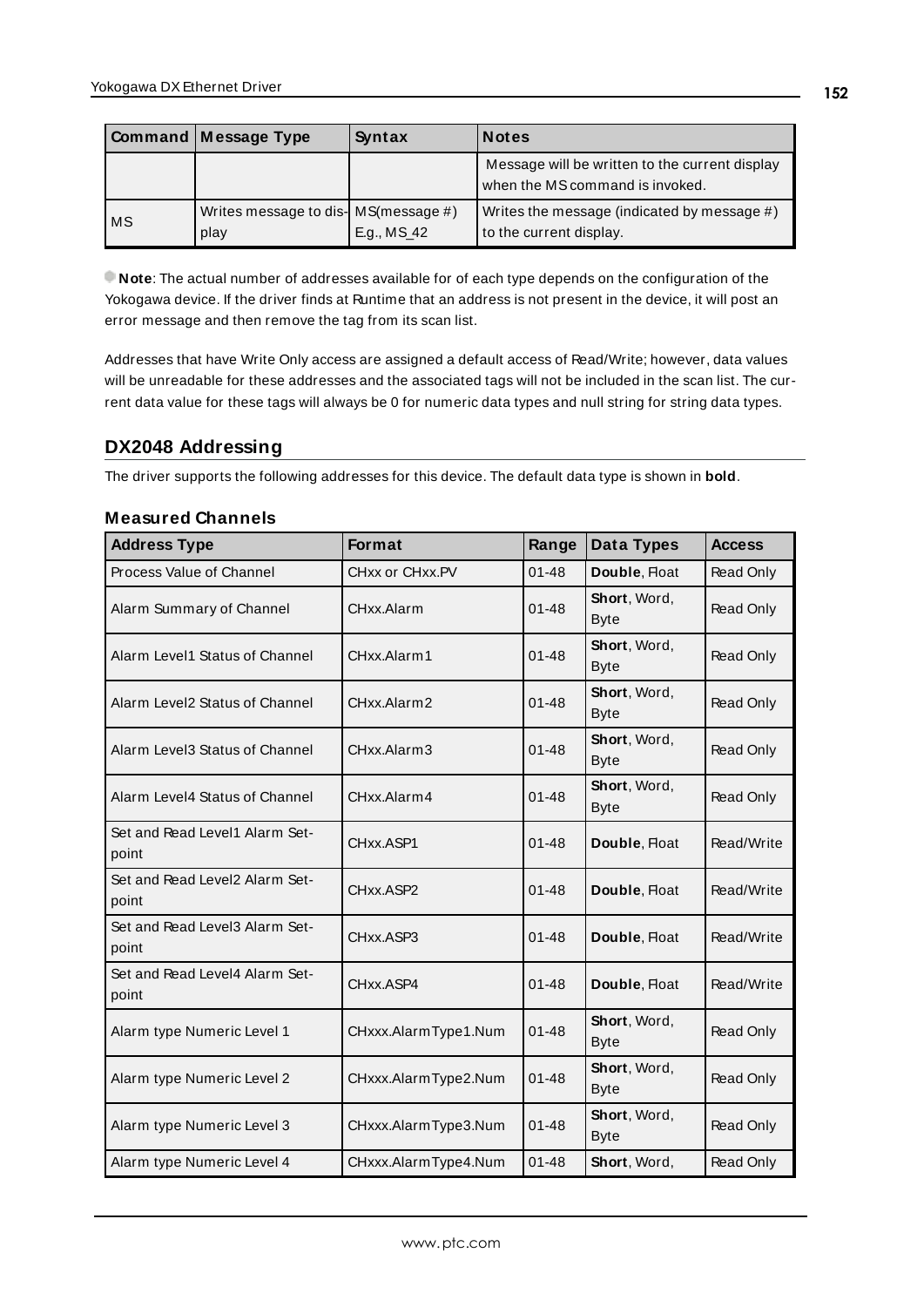| <b>Address Type</b>           | <b>Format</b>          | Range     | Data Types                          | <b>Access</b> |
|-------------------------------|------------------------|-----------|-------------------------------------|---------------|
|                               |                        |           | <b>Byte</b>                         |               |
| Alarm type String Level 1     | CHxx.AlarmType1.String | $01 - 48$ | String                              | Read Only     |
| Alarm type String Level 2     | CHxx.AlarmType2.String | $01 - 48$ | String                              | Read Only     |
| Alarm type String Level 3     | CHxx.AlarmType3.String | $01 - 48$ | String                              | Read Only     |
| Alarm type String Level 4     | CHxx.AlarmType4.String | $01 - 48$ | String                              | Read Only     |
| Upper Scale Value of Channel* | CHxx.scale Hi          | $01 - 48$ | Double, Float                       | Read Only     |
| Lower Scale Value of Channel* | CHxx.scale Lo          | $01 - 48$ | Double, Float                       | Read Only     |
| Unit String of Channel*       | CHxx.unit              | $01 - 48$ | String                              | Read Only     |
| Tagname of Channel*           | CHxx.tag               | $01 - 48$ | String                              | Read Only     |
| Status of Channel*            | CHxx.status            | $01 - 48$ | String                              | Read Only     |
| Precision of Channel*         | CHxx.Precision         | $01 - 48$ | <b>Short</b> , Word,<br>Byte        | Read Only     |
| Lowest Measuring Channel*     | CH.Low                 |           | <b>Short</b> , Word,<br><b>Byte</b> | Read Only     |
| Highest Measuring Channel*    | CH.High                |           | <b>Short</b> , Word,<br><b>Byte</b> | Read Only     |

# **Math Channels**

| <b>Address Type</b>                      | Format               | Range          | Data Types                  | <b>Access</b> |
|------------------------------------------|----------------------|----------------|-----------------------------|---------------|
| Process Value of Math Channel            | CHxxx or CHxxx.PV    | $101 -$<br>160 | Double, Float               | Read Only     |
| Alarm Summary of Math Channel            | CHxxx.Alarm          | $101 -$<br>160 | Short, Word,<br><b>Byte</b> | Read Only     |
| Alarm Level1 Status of Math Chan-<br>nel | CHxxx.Alarm1         | $101 -$<br>160 | Short, Word,<br><b>Byte</b> | Read Only     |
| Alarm Level2 Status of Math Chan-<br>nel | CHxxx.Alarm2         | $101 -$<br>160 | Short, Word,<br><b>Byte</b> | Read Only     |
| Alarm Level3 Status of Math Chan-<br>nel | CHxxx.Alarm3         | $101 -$<br>160 | Short, Word,<br><b>Byte</b> | Read Only     |
| Alarm Level4 Status of Math Chan-<br>nel | CHxxx.Alarm4         | $101 -$<br>160 | Short, Word,<br><b>Byte</b> | Read Only     |
| Set and Read Level1 Alarm Set-<br>point  | CHxxx.ASP1           | $101 -$<br>160 | Double, Float               | Read/Write    |
| Set and Read Level2 Alarm Set-<br>point  | CHxxx.ASP2           | $101 -$<br>160 | Double, Float               | Read/Write    |
| Set and Read Level3 Alarm Set-<br>point  | CHxxx.ASP3           | $101 -$<br>160 | Double, Float               | Read/Write    |
| Set and Read Level4 Alarm Set-<br>point  | CHxxx.ASP4           | $101 -$<br>160 | Double, Float               | Read/Write    |
| Alarm type Numeric Level 1               | CHxxx.AlarmType1.Num | $101 -$<br>160 | Short, Word,<br><b>Byte</b> | Read Only     |
| Alarm type Numeric Level 2               | CHxxx.AlarmType2.Num | $101 -$<br>160 | Short, Word,<br><b>Byte</b> | Read Only     |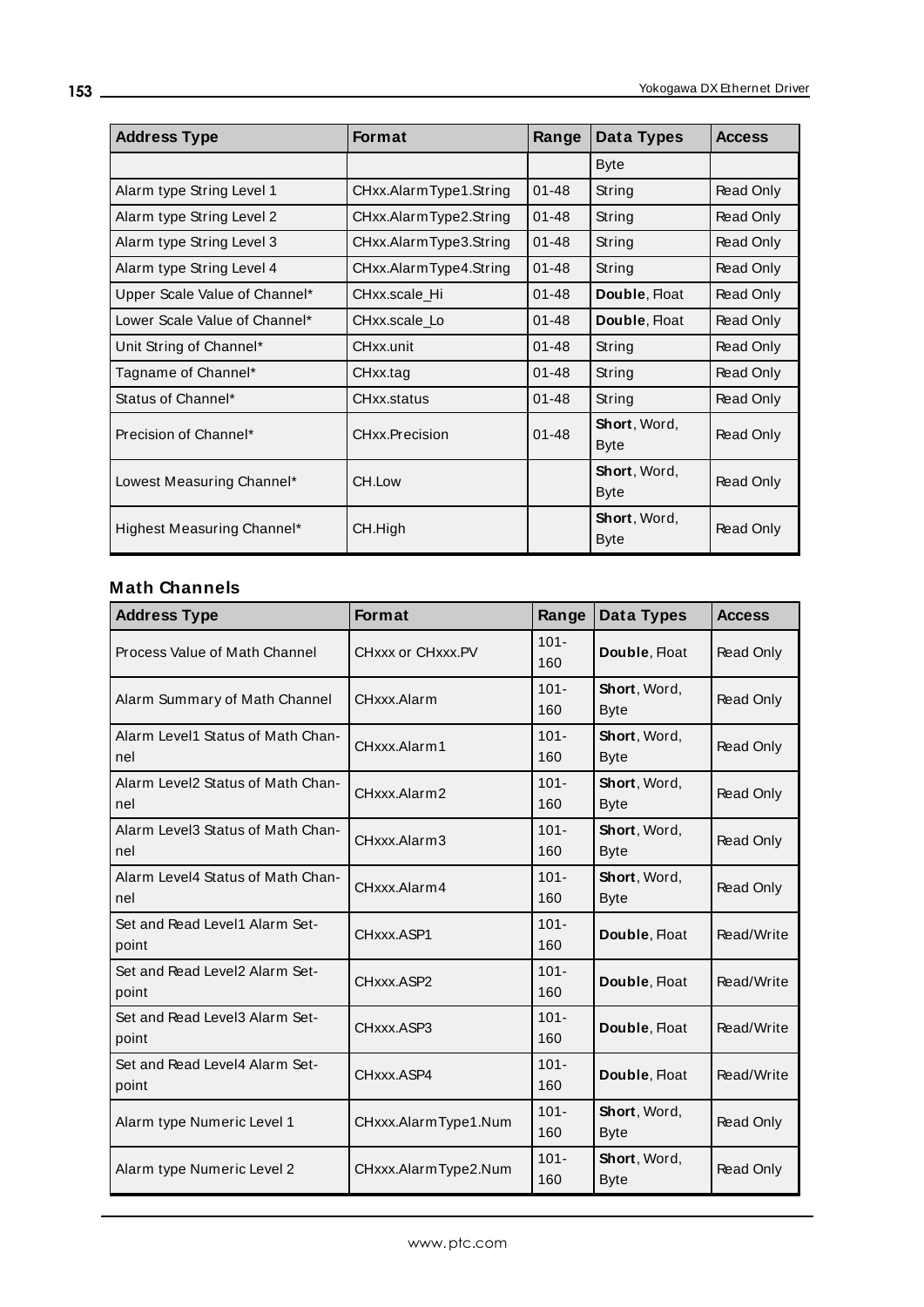| <b>Address Type</b>                     | Format                  | Range          | Data Types                  | <b>Access</b> |
|-----------------------------------------|-------------------------|----------------|-----------------------------|---------------|
| Alarm type Numeric Level 3              | CHxxx.AlarmType3.Num    | $101 -$<br>160 | Short, Word,<br><b>Byte</b> | Read Only     |
| Alarm type Numeric Level 4              | CHxxx.AlarmType4.Num    | $101 -$<br>160 | Short, Word,<br><b>Byte</b> | Read Only     |
| Alarm type String Level 1               | CHxxx.AlarmType1.String | $101 -$<br>160 | String                      | Read Only     |
| Alarm type String Level 2               | CHxxx.AlarmType2.String | $101 -$<br>160 | String                      | Read Only     |
| Alarm type String Level 3               | CHxxx.AlarmType3.String | $101 -$<br>160 | String                      | Read Only     |
| Alarm type String Level 4               | CHxxx.AlarmType4.String | $101 -$<br>160 | String                      | Read Only     |
| Upper Scale Value of Math Chan-<br>nel* | CHxxx.scale_Hi          | $101 -$<br>160 | Double, Float               | Read Only     |
| Lower Scale Value of Math Chan-<br>nel* | CHxxx.scale_Lo          | $101 -$<br>160 | Double, Float               | Read Only     |
| Unit String of Math Channel*            | CHxxx.unit              | $101 -$<br>160 | String                      | Read Only     |
| Tagname of Math Channel*                | CHxxx.tag               | $101 -$<br>160 | String                      | Read Only     |
| Status of Math Channel*                 | CHxxx.status            | $101 -$<br>160 | String                      | Read Only     |
| Precision of Math Channel*              | CHxxx.Precision         | $101 -$<br>160 | Short, Word,<br><b>Byte</b> | Read Only     |
| Lowest Math Channel*                    | CHA.Low                 |                | Short, Word,<br><b>Byte</b> | Read Only     |
| Highest Math Channel*                   | CHA.High                |                | Short, Word,<br><b>Byte</b> | Read Only     |

# **External Input Channels**

| <b>Address Type</b>                           | <b>Format</b>     | Range          | Data<br><b>Types</b> | <b>Access</b> |
|-----------------------------------------------|-------------------|----------------|----------------------|---------------|
| External Input Channel                        | CHxxx or CHxxx.PV | $201 -$<br>440 | Double,<br>Float     | Read/Write    |
| Alarm Summary for External Input Chan-<br>nel | CHxxx.Alarm       | $201 -$<br>440 | Short, Word,<br>Byte | Read Only     |
| Alarm Level1 Status of External Input         | CHxxx.Alarm1      | $201 -$<br>440 | Short, Word,<br>Byte | Read Only     |
| Alarm Level2 Status of External Input         | CHxxx.Alarm2      | $201 -$<br>440 | Short, Word,<br>Byte | Read Only     |
| Alarm Level3 Status of External Input         | CHxxx.Alarm3      | $201 -$<br>440 | Short, Word,<br>Byte | Read Only     |
| Alarm Level4 Status of External Input         | CHxxx.Alarm4      | $201 -$<br>440 | Short, Word,<br>Byte | Read Only     |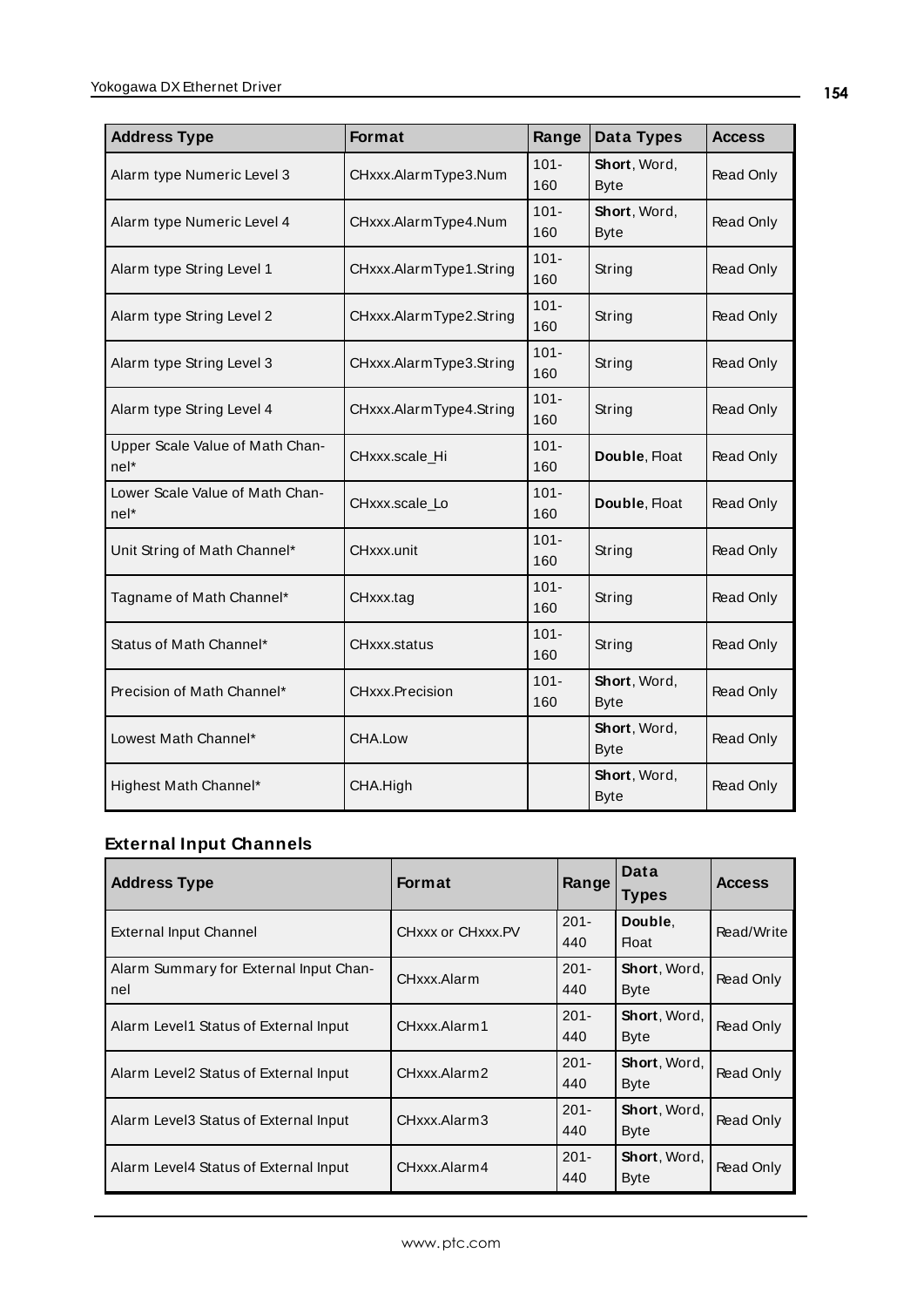| <b>Address Type</b>                                     | <b>Format</b>       | Range          | Data<br><b>Types</b>        | <b>Access</b> |
|---------------------------------------------------------|---------------------|----------------|-----------------------------|---------------|
| Set and Read Level1 Alarm Setpoint                      | CHxxx.ASP1          | $201 -$<br>440 | Double,<br><b>Float</b>     | Read/Write    |
| Set and Read Level2 Alarm Setpoint                      | CHxxx.ASP2          | $201 -$<br>440 | Double,<br><b>Float</b>     | Read/Write    |
| Set and Read Level3 Alarm Setpoint                      | CHxxx.ASP3          | $201 -$<br>440 | Double,<br><b>Float</b>     | Read/Write    |
| Set and Read Level4 Alarm Setpoint                      | CHxxx.ASP4          | $201 -$<br>440 | Double,<br>Float            | Read/Write    |
| Alarm type Numeric Level1 for External<br>Input Channel | CHxxx.AlarmTypeNum1 | $201 -$<br>440 | Short, Word,<br><b>Byte</b> | Read Only     |
| Alarm type Numeric Level2 for External<br>Input Channel | CHxxx.AlarmTypeNum2 | $201 -$<br>440 | Short, Word,<br><b>Byte</b> | Read Only     |
| Alarm type Numeric Level3 for External<br>Input Channel | CHxxx.AlarmTypeNum3 | $201 -$<br>440 | Short, Word,<br><b>Byte</b> | Read Only     |
| Alarm type Numeric Level4 for External<br>Input Channel | CHxxx.AlarmTypeNum4 | $201 -$<br>440 | Short, Word,<br><b>Byte</b> | Read Only     |
| Alarm type String Level1 for External Input<br>Channel  | CHxxx.AlarmTypeStr1 | $201 -$<br>440 | String                      | Read Only     |
| Alarm type String Level2 for External Input<br>Channel  | CHxxx.AlarmTypeStr2 | $201 -$<br>440 | String                      | Read Only     |
| Alarm type String Level3 for External Input<br>Channel  | CHxxx.AlarmTypeStr3 | $201 -$<br>440 | String                      | Read Only     |
| Alarm type String Level4 for External Input<br>Channel  | CHxxx.AlarmTypeStr4 | $201 -$<br>440 | <b>String</b>               | Read Only     |
| Upper Scale Value of External Input*                    | CHxxx.scale_Hi      | $201 -$<br>440 | Double,<br><b>Float</b>     | Read Only     |
| Lower Scale Value of External Input*                    | CHxxx.scale_Lo      | $201 -$<br>440 | Double.<br>Float            | Read Only     |
| Unit String of External Input*                          | CHxxx.unit          | $201 -$<br>440 | <b>String</b>               | Read Only     |
| Tagname of External Input*                              | CHxxx.tag           | $201 -$<br>440 | <b>String</b>               | Read Only     |
| Status of External Input*                               | CHxxx.status        | $201 -$<br>440 | <b>String</b>               | Read Only     |
| Precision of External Input*                            | CHxxx.Precision     | $201 -$<br>440 | Short, Word,<br><b>Byte</b> | Read Only     |
| Lowest External Input*                                  | CHE.Low             |                | Short, Word,<br><b>Byte</b> | Read Only     |
| Highest External Input*                                 | CHE.High            |                | Short, Word,<br><b>Byte</b> | Read Only     |

\* Data associated with these addresses are only read from the device at the start of a communications session. Once read, the values will not be refreshed until the server has been restarted or the "Reset" tag has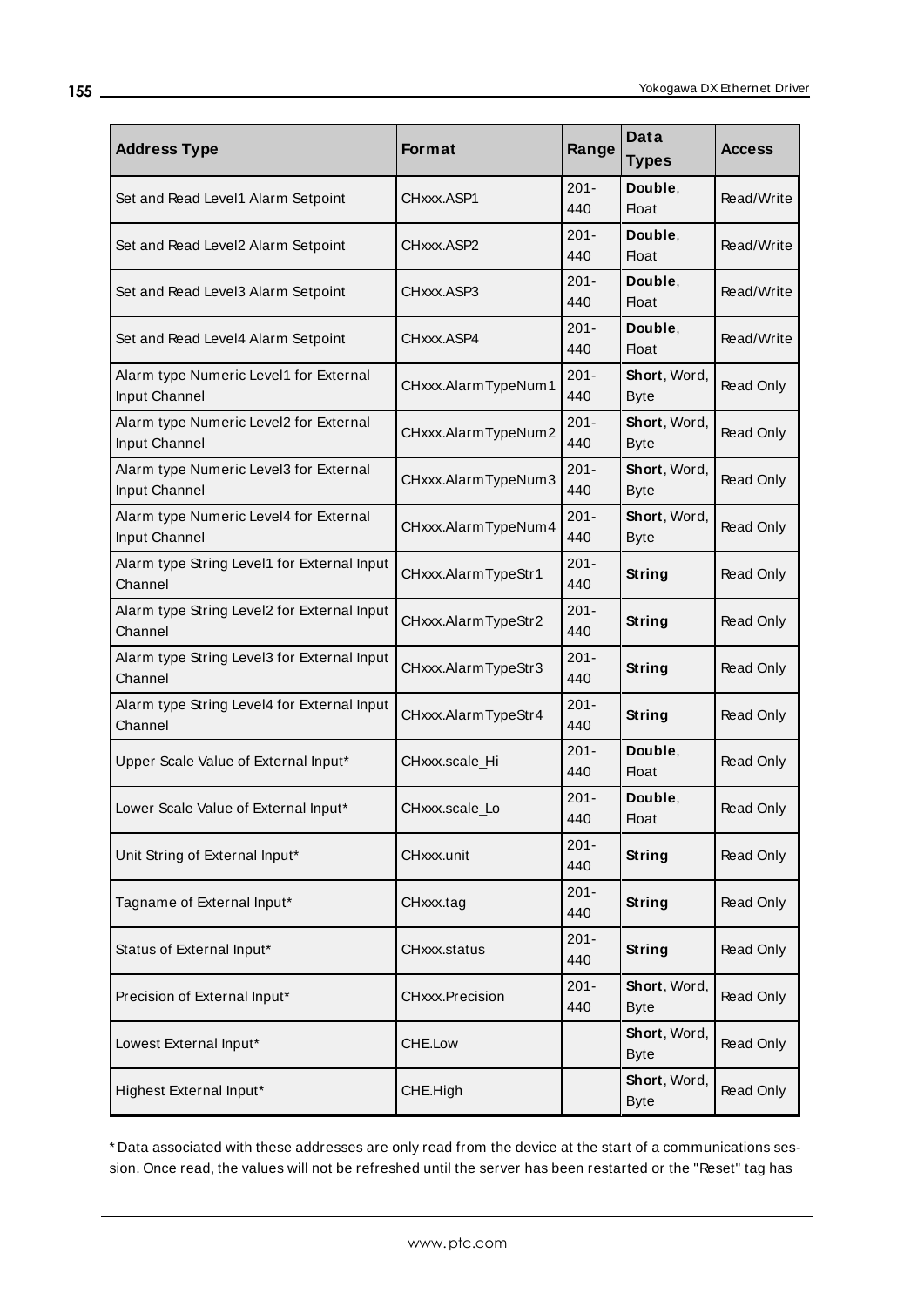been invoked. To invoke a reset, a non zero value must be written to the Reset tag. Once the Reset tag has been invoked the driver will reinitialize all startup data from the device.

#### **Alarm Setpoints**

Data values for Alarm Setpoints that are undefined in the device will be returned as +INF. Data values can only be written to Alarm Setpoints that are defined in the device. Write operations to undefined Alarm Setpoints will return an error. Write operations are only available only for users logged in at the Administrator level; otherwise, they will return an error.

#### **Scales**

Data values for Scale\_Hi and Scale\_Lo for channels that are skipped will be returned as +INF.

#### **Tag Names**

For devices that do not support tag names and channels that have unspecified tag names, the driver will construct an internal tag name based on the channel number. For example, the tag name of address 'CH01' will be returned as 'CH01'.

| <b>Address Description</b>                         | <b>Address/Format</b> | Range     | Data Types                  | <b>Access</b>     |
|----------------------------------------------------|-----------------------|-----------|-----------------------------|-------------------|
| Administrator Level                                | Admin                 |           | <b>Boolean</b>              | Read Only         |
| Date of Last Data                                  | Date                  |           | String                      | Read Only         |
| Time of Last Data                                  | Time                  |           | String                      | Read Only         |
| Model Series Reported by Device                    | Model                 |           | String                      | Read Only         |
| <b>Host Name of Device</b>                         | Hostname              |           | String                      | Read Only         |
| Serial Number of Device                            | SerialNumber          |           | String                      | Read Only         |
| <b>IP Address of Device</b>                        | IP                    |           | String                      | Read Only         |
| <b>Math Communication Data</b>                     | <b>CDxx</b>           | $01 - 60$ | <b>Float</b>                | Read/Write        |
| <b>Control Math Execution</b>                      | MathControl           |           | Short, Word,<br><b>Byte</b> | <b>Write Only</b> |
| <b>Reset Alarms</b>                                | <b>Alarm Reset</b>    |           | <b>Boolean</b>              | <b>Write Only</b> |
| Control Command and Response                       | Command               |           | String                      | Read/Write        |
| Previous Screen                                    | PreScreen             |           | <b>Boolean</b>              | Write Only        |
| Direct Reloading of Configuration                  | Reset                 |           | <b>Boolean</b>              | Write Only        |
| Freeze the recorder's trend and time dis-<br>play. | Opmode_freeze         |           | Boolean                     | Write Only        |
| Resume the recorder's trend and time dis-<br>play. | Opmode_normal         |           | Boolean                     | Write Only        |
| Clear the recorder's memory and display.           | Opmode_clear          |           | <b>Boolean</b>              | Write Only        |
| SetTime*                                           | Tag                   |           | <b>Boolean</b>              | Write Only        |

#### **General Device Data**

\* The SetTime Tag updates the device time. Writing 0 or 1 to the tag will update the Device Date and Time (which can be verified from the Date Tag and the Time Tag). The SetTime Tag will always display 0 because it is Write Only. After a successful update, the following message will be posted: "Device Clock set to system time [Device <device\_name>]."

#### **Administrator Level**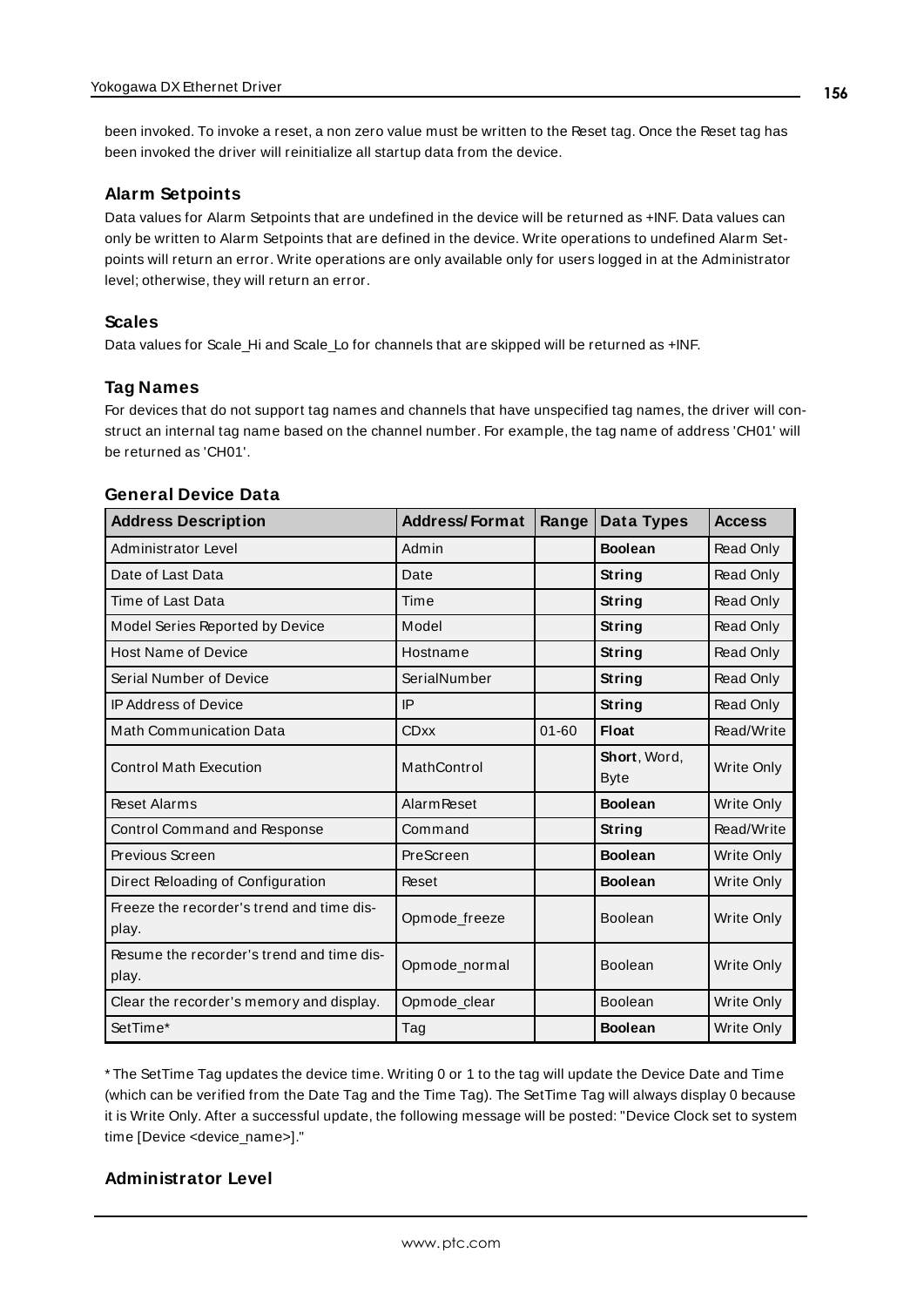The Admin address type has a value of '1' or 'true' when the user has logged on at the Administrator level and a value of '0' or 'false' when the user has logged on at the User level.

### **Math Communication Data**

The CD address type is only valid for devices equipped with the math option and write operations to CD addresses for non-math equipped devices will return an error. Write operations are available only for users logged in at the Administrator level; otherwise, they will return an error.

#### **Model Series Reported by Device**

The Model address type will have a string value of 'DX100' or 'DX200', indicating the model series returned by the device.

#### **Control Math Execution**

The MathControl address type is only available for devices equipped with the math option and write operations to the MathControl tag for non-math equipped devices will return an error.

#### **Control Command and Response**

The Command address allows the user to send a string command and receive a string response to and from the device. This allows the user to send any command to the device, including commands not directly supported by the driver. This tag is only available to users logged in at the Administrator level; otherwise, write operations will return an error.

**Caution**: Write operations using the Command address should be performed with caution.

|           | <b>Command Message Type</b>           | Syntax                       | <b>Notes</b>                                                                      |
|-----------|---------------------------------------|------------------------------|-----------------------------------------------------------------------------------|
|           |                                       |                              | Message is assigned to a group and displayed                                      |
|           |                                       | BJgroup)_(mes-               | for that group only.                                                              |
| <b>BJ</b> | Free Message (aka                     | sage $#$ )                   |                                                                                   |
|           | Arbitrary Message)                    | E.g., $BJ10_2$ for           | Limit: 10 messages.                                                               |
|           |                                       | group 10, msg 2.             |                                                                                   |
|           |                                       |                              | Message max. length: 32 char.s.                                                   |
|           |                                       |                              | Limit: 100 messages.                                                              |
| SG        | Regular Message                       | SG(message #)<br>E.g., SG_42 | Message max. length: 32 char.s.                                                   |
|           |                                       |                              | Message will be written to the current display<br>when the MS command is invoked. |
| MS        | Writes message to dis- MS (message #) |                              | Writes the message (indicated by message #)                                       |
|           | play                                  | E.g., MS 42                  | to the current display.                                                           |

# **Messages**

**Note**: The actual number of addresses available for of each type depends on the configuration of the Yokogawa device. If the driver finds at Runtime that an address is not present in the device, it will post an error message and then remove the tag from its scan list.

Addresses that have Write Only access are assigned a default access of Read/Write; however, data values will be unreadable for these addresses and the associated tags will not be included in the scan list. The current data value for these tags will always be 0 for numeric data types and null string for string data types.

**157**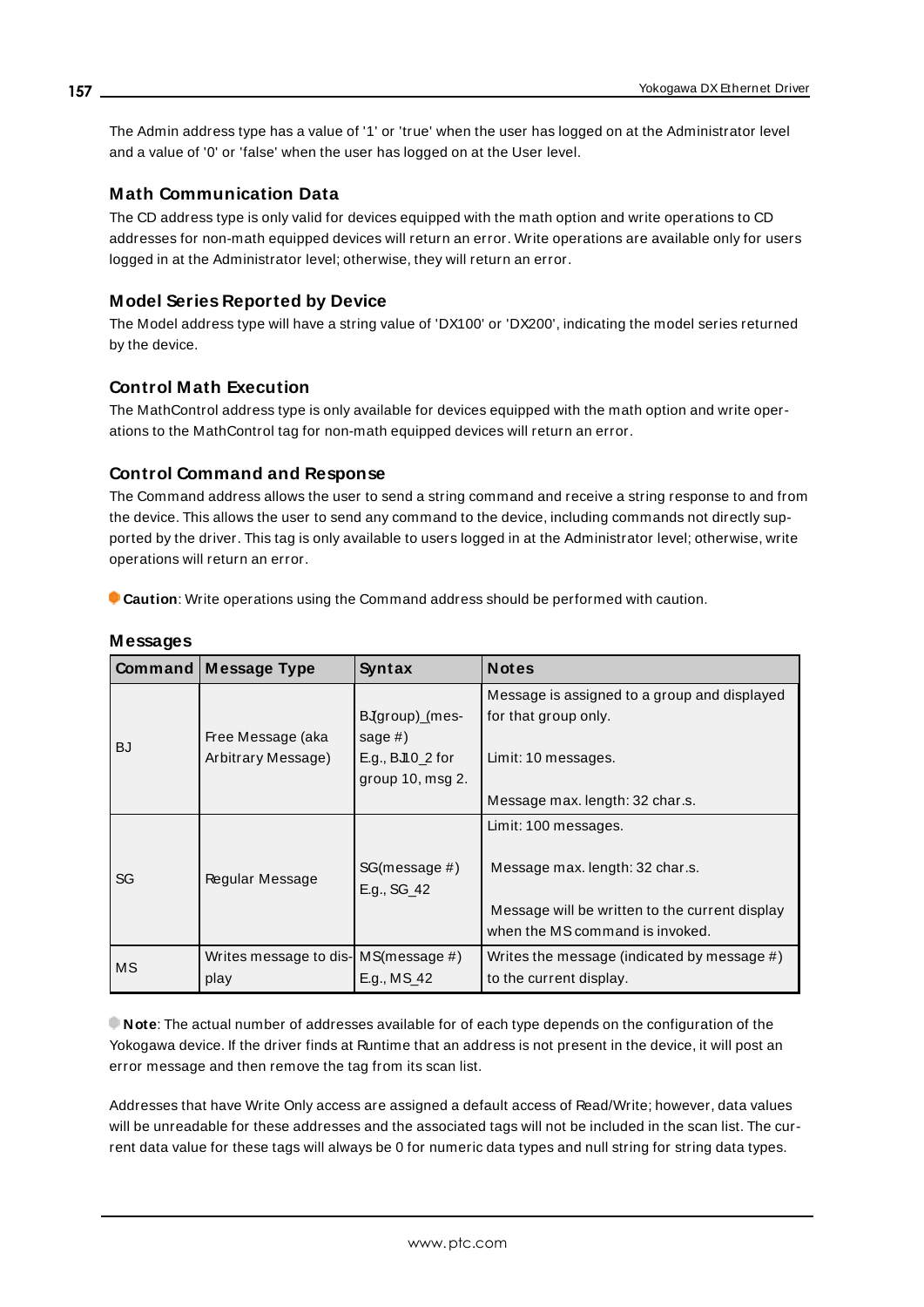# <span id="page-157-1"></span>Event Log Messages

The following information concerns messages posted to the Event Log pane in the main user interface. Consult the server help on filtering and sorting the Event Log detail view. Server help contains many common messages, so should also be searched. Generally, the type of message (informational, warning) and troubleshooting information is provided whenever possible.

# <span id="page-157-0"></span>**Error Descriptions**

The following error / warning messages may be generated. Click on the link for a description of the message.

# **Address Validation**

**[M issing](#page-158-0) address Device address ['<address>'](#page-158-1) contains a syntax error Address ['<address>'](#page-158-2) is out of range for the specified device or register Data Type '<type>' is not valid for device address ['<address>'](#page-158-3) Device address ['<address>'](#page-158-4) is read only**

# **Device Status Messages**

**Detected [unsupported](#page-159-0) model series '<model series>' on device '<device name>'. Using configured model series '<model series>' for [communications](#page-159-0) Device '<device name>' is not [responding](#page-159-1) M odel series '<model series>' read from device ['<device](#page-160-0) name>' does not match the series of the configured model ['<configured](#page-160-0) model>'. Auto generated tags may not val[idate](#page-160-0) Unable to write to ['<address>'](#page-160-1) on device '<device name> Write allowed for admin level only (device ['<device-name>',](#page-161-0) tag '<address>'**

**Write allowed for devices with math option only (device ['<device-name>',](#page-161-1) tag '<address>'**

# **Driver Error Messages**

**Winsock [initialization](#page-161-2) failed (OSError = n) Winsock V1.1 or higher must be [installed](#page-161-3) to use the driver**

# **Automatic Tag Database Generation Messages**

**Unable to [generate](#page-162-0) a tag database for device '<device name>'. Reason: Device '<devicename>' login failed. Check [username](#page-162-0) and password**

**Unable to [generate](#page-162-1) a tag database for device '<device name>'. Reason: Device '<devicename>' not accepted. Choose [username](#page-162-1) of 'admin' or 'user'**

**Unable to [generate](#page-162-2) a tag database for device '<device name>'. Reason: Device '<devi[cename>'](#page-162-2) login failed. No more logins at this user level**

**Unable to [generate](#page-163-0) a tag database for device '<device name>'. Reason: Device '<device name>' [responded](#page-163-0) with error '<error code>'**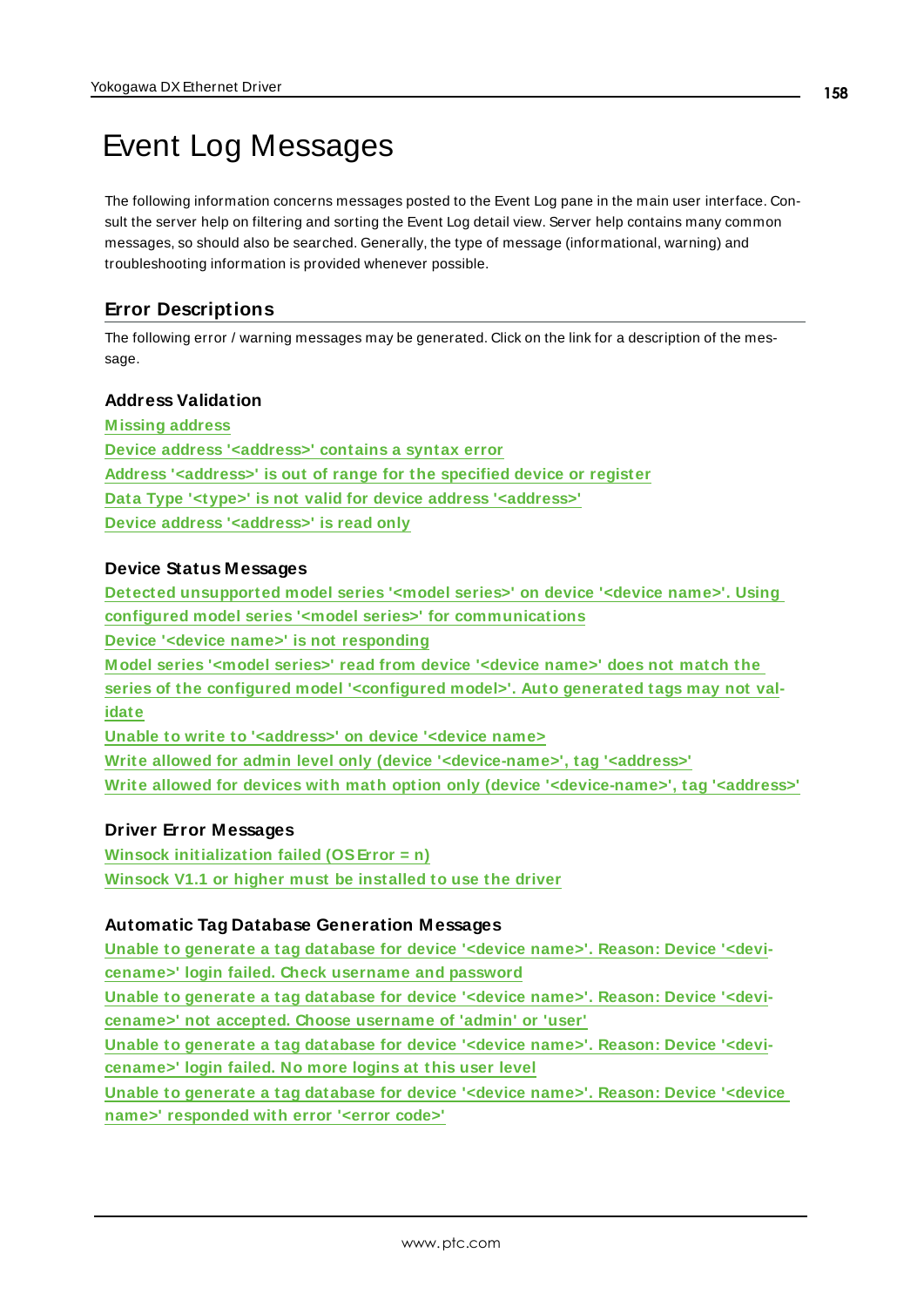#### <span id="page-158-0"></span>**Missing address**

#### **Error Type:**

Warning

# **Possible Cause:**

A tag address that has been specified statically has no length.

#### **Solution:**

<span id="page-158-1"></span>Re-enter the address in the client application.

# **Device address '<address>' contains a syntax error**

#### **Error Type:**

Warning

#### **Possible Cause:**

A tag address that has been specified statically contains one or more invalid characters.

#### **Solution:**

<span id="page-158-2"></span>Re-enter the address in the client application.

# **Address '<address>' is out of range for the specified device or register**

# **Error Type:**

Warning

#### **Possible Cause:**

A tag address that has been specified statically references a location that is beyond the range of supported locations for the device.

# **Solution:**

<span id="page-158-3"></span>Verify the address is correct; if it is not, re-enter it in the client application.

# **Data Type '<type>' is not valid for device address '<address>'**

#### **Error Type:**

Warning

#### **Possible Cause:**

A tag address that has been specified statically has been assigned an invalid data type.

#### **Solution:**

<span id="page-158-4"></span>Modify the requested data type in the client application.

# **Device address '<address>' is Read Only**

# **Error Type:**

Warning

#### **Possible Cause:**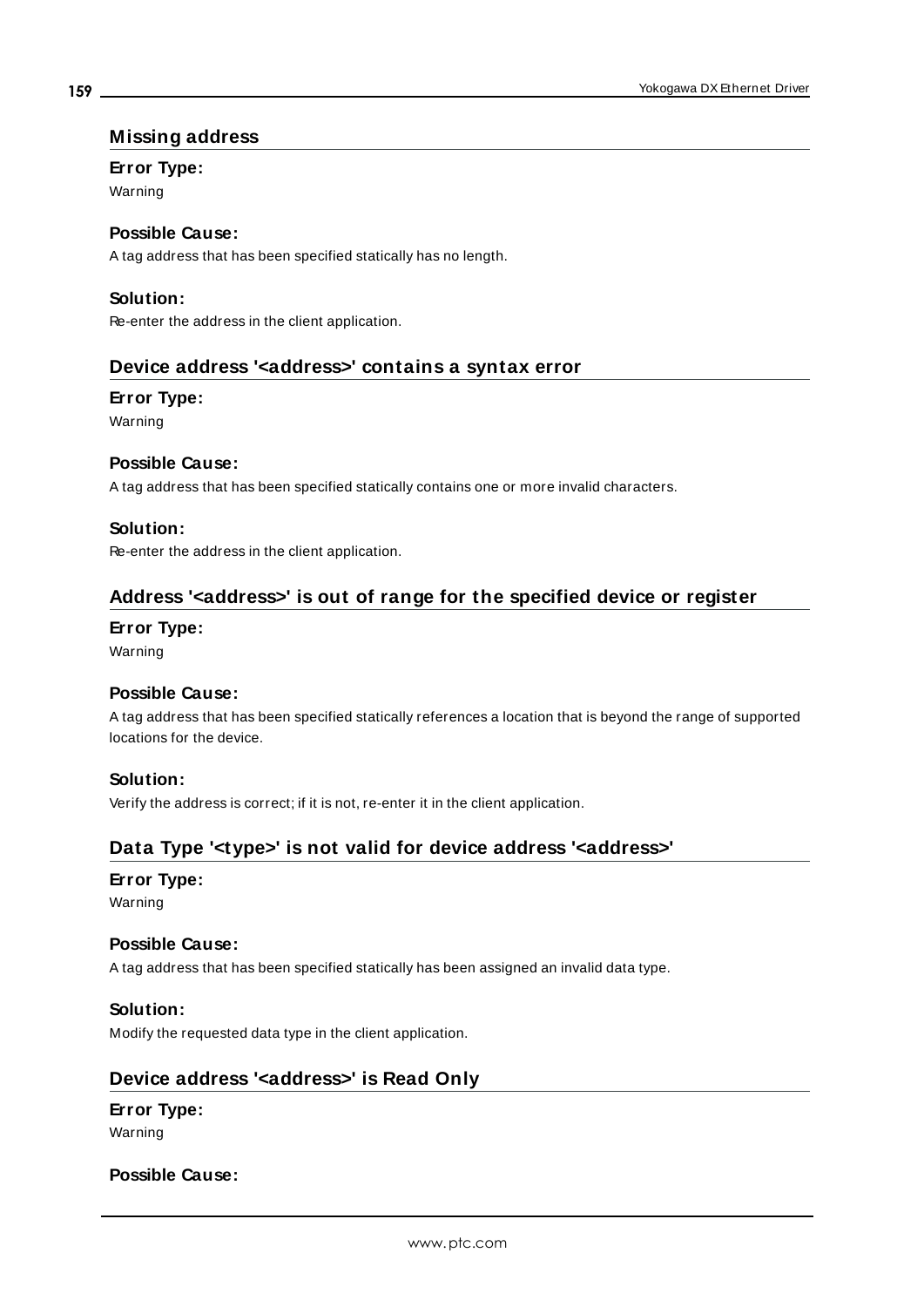A tag address that has been specified statically has a requested access mode that is not compatible with what the device supports for that address.

#### **Solution:**

<span id="page-159-0"></span>Change the access mode in the client application.

# **Detected unsupported model series '<model series>' on device '<device name>'. Using configured model series '<model series>' for communications**

#### **Error Type:**

Informational

#### **Possible Cause:**

The Yokogawa device at the specified address responded with a model series that is not supported by this driver.

#### **Solution:**

When the detected model series is not supported, the model series that was selected for the configured device model will be used for both communications and tag validation. Confirm that the configured model is adequate for the Yokogawa device at the specified address. If it is not, locate another driver that meets the device's needs. If there are no Yokogawa drivers that meet the device's needs, contact Technical Support.

#### <span id="page-159-1"></span>**Device '<device name>' is not responding**

#### **Error Type:**

Serious

#### **Possible Cause:**

- 1. The connection between the device and the host PC is broken.
- 2. The IPaddress assigned to the device is incorrect.
- 3. The connection cannot be established in the specified timeout period.
- 4. The response from the device took longer to receive than the amount of time specified in the "Request Timeout" device property.

#### **Solution:**

- 1. Verify the cabling between the PC and the PLC device.
- 2. Verify the IPaddress given to the named device matches that of the actual device.
- 3. Increase the Connect Timeout value in the Timeout page of Device Properties.
- 4. Increase the Request Timeout property so that the entire response can be handled.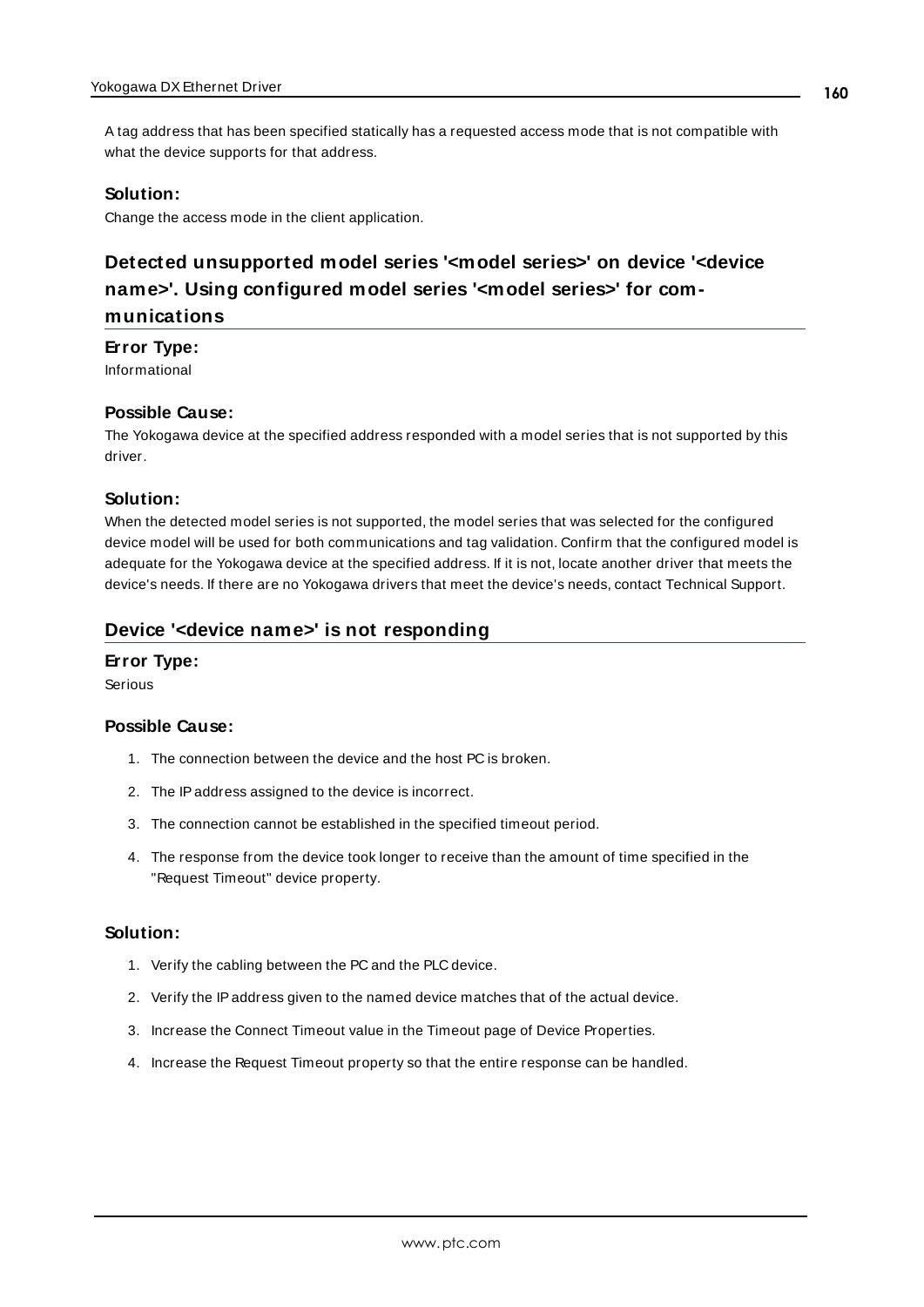# <span id="page-160-0"></span>**Model series '<model series>' read from device '<device name>' does not match the series of the configured model '<configured model>'. Auto generated tags may not validate**

#### **Error Type:**

Informational

#### **Possible Cause:**

The Yokogawa device at the specified address responded with a model series that does not match the model series of the configured device in the project. This may be due to the following:

- 1. The detected model series is supported by this driver, but is different than the model series specified in the configured device.
- 2. The detected model series is not supported by this driver.

#### **Solution:**

Identify the device model series at the specified address. Then, do one of the following:

- 1. If the model configured in the project is incorrect, change it to reflect the correct model. The detected model series that is supported will be used for communications. The configured model series will be used for tag validation.
- 2. If the detected model series is not supported, the model series that was selected for the configured device model will be used for both communications and tag validation. Confirm that the configured model is adequate for the Yokogawa device at the specified address. If it is not, locate another Yokogawa driver that meets the device's needs. If there are no Yokogawa drivers that meet the device's needs, contact Technical Support.

# <span id="page-160-1"></span>**Unable to write to '<address>' on device '<device name>'**

#### **Error Type:**

Serious

#### **Possible Cause:**

- 1. The connection between the device and the host PC is broken.
- 2. The named device may have been assigned an incorrect IPaddress.
- 3. The address specified may be Read Only or may not exist in the current device.

#### **Solution:**

- 1. Verify the cabling between the PC and the PLC device.
- 2. Verify that the IPaddress given to the named device matches that of the actual device.
- 3. Check address availability for the device.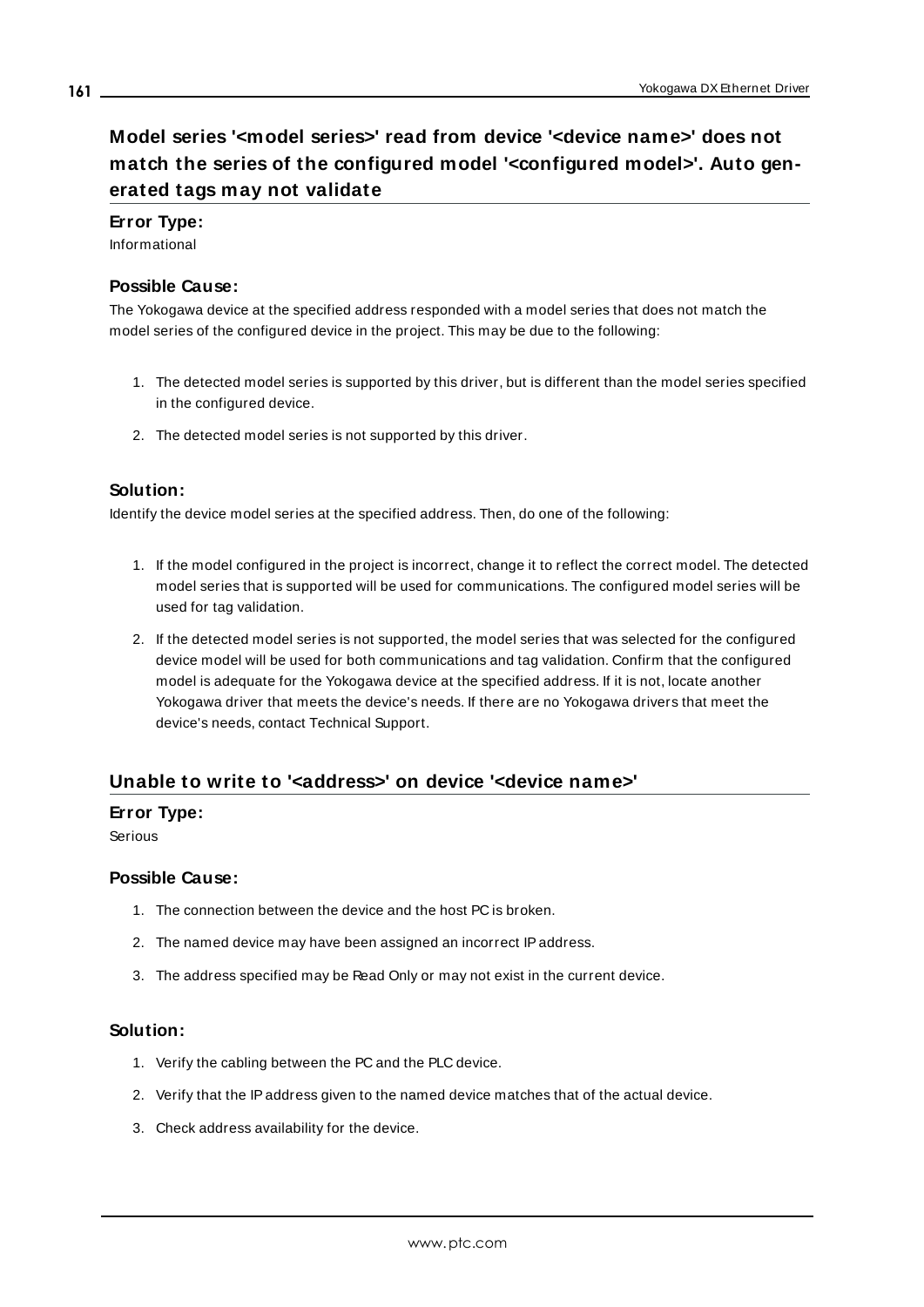# <span id="page-161-0"></span>**Write allowed for admin level only**

#### **Error Type:**

Warning

# **Possible Cause:**

The user is logged on to the named device at the user level and is attempting to write to a tag that is writeable at the administrator level only.

#### **Solution:**

<span id="page-161-1"></span>Verify the user/admin level used for login.

# **Write allowed for devices with math option only**

#### **Error Type:**

Warning

#### **Possible Cause:**

The named device is not equipped with the math option and a write was attempted to a tag that is available for math operations only.

#### **Solution:**

<span id="page-161-2"></span>Verify that the tag address exists for the device.

# **Winsock initialization failed (OS Error = n)**

#### **Error Type:**

Fatal

| <b>OS</b><br>Error | Indication                                                                                          | <b>Possible Solution</b>                                                            |
|--------------------|-----------------------------------------------------------------------------------------------------|-------------------------------------------------------------------------------------|
| 10091              | Indicates that the underlying network subsystem is<br>not ready for network communication.          | Wait a few seconds and restart the driver.                                          |
| 10067              | Limit on the number of tasks supported by the Win-<br>dows Sockets implementation has been reached. | Close one or more applications that may<br>be using Winsock and restart the driver. |

# <span id="page-161-3"></span>**Winsock V1.1 or higher must be installed to use the Yokogawa DX Ethernet Driver**

# **Error Type:**

Fatal

#### **Possible Cause:**

The version number of the Winsock DLL found on the system is less than 1.1.

#### **Solution:**

Upgrade Winsock to version 1.1 or higher.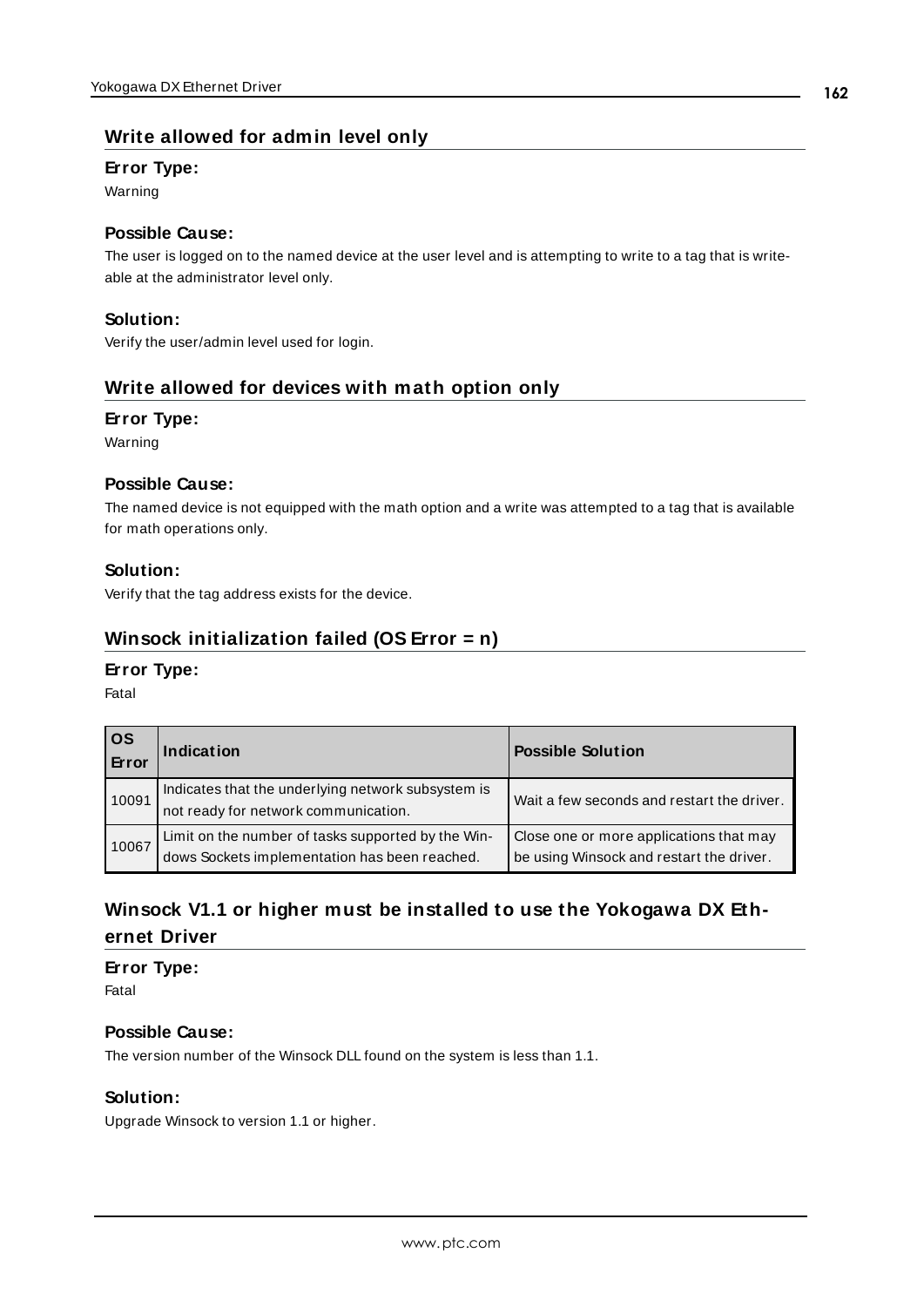# <span id="page-162-0"></span>**Unable to generate a tag database for device '<device name>'. Reason: Device '<device name>' login failed. Check username and password**

### **Error Type:**

Serious

#### **Possible Cause:**

- 1. The username and password required for login to the device have not been specified in Device Configuration.
- 2. The username and password were entered incorrectly or entered in non-matching case.
- 3. The username and/or password specified in Device Configuration is not registered in the device.

# **Solution:**

<span id="page-162-1"></span>Re-enter the correct username and password in Device Configuration.

# **Unable to generate a tag database for device '<device name>'. Reason: Device '<device name>' login not accepted**

#### **Error Type:**

**Serious** 

#### **Possible Cause:**

- 1. The password-protected login feature of the device is disabled and the username specified in Device Configuration does not contain the expected user level required for login to the device.
- 2. The user level was entered incorrectly or entered in non-matching case.

#### **Solution:**

<span id="page-162-2"></span>Re-enter the correct user level 'user' in the username field in Device Configuration.

# **Unable to generate a tag database for device '<device name>'. Reason: Device '<device name>' login failed. No more logins at this user level**

#### **Error Type:**

Serious

#### **Possible Cause:**

There are no more users permitted to login at this user level. Other users may be connected to the device, or a connection may have been made and broken without logging off or disconnecting.

#### **Solution:**

- 1. Check for other user connections that are blocking connection.
- 2. Make sure that the Keep Alive feature for Ethernet communications is enabled in the device. This will cause the device to disconnect if there is a break in communications.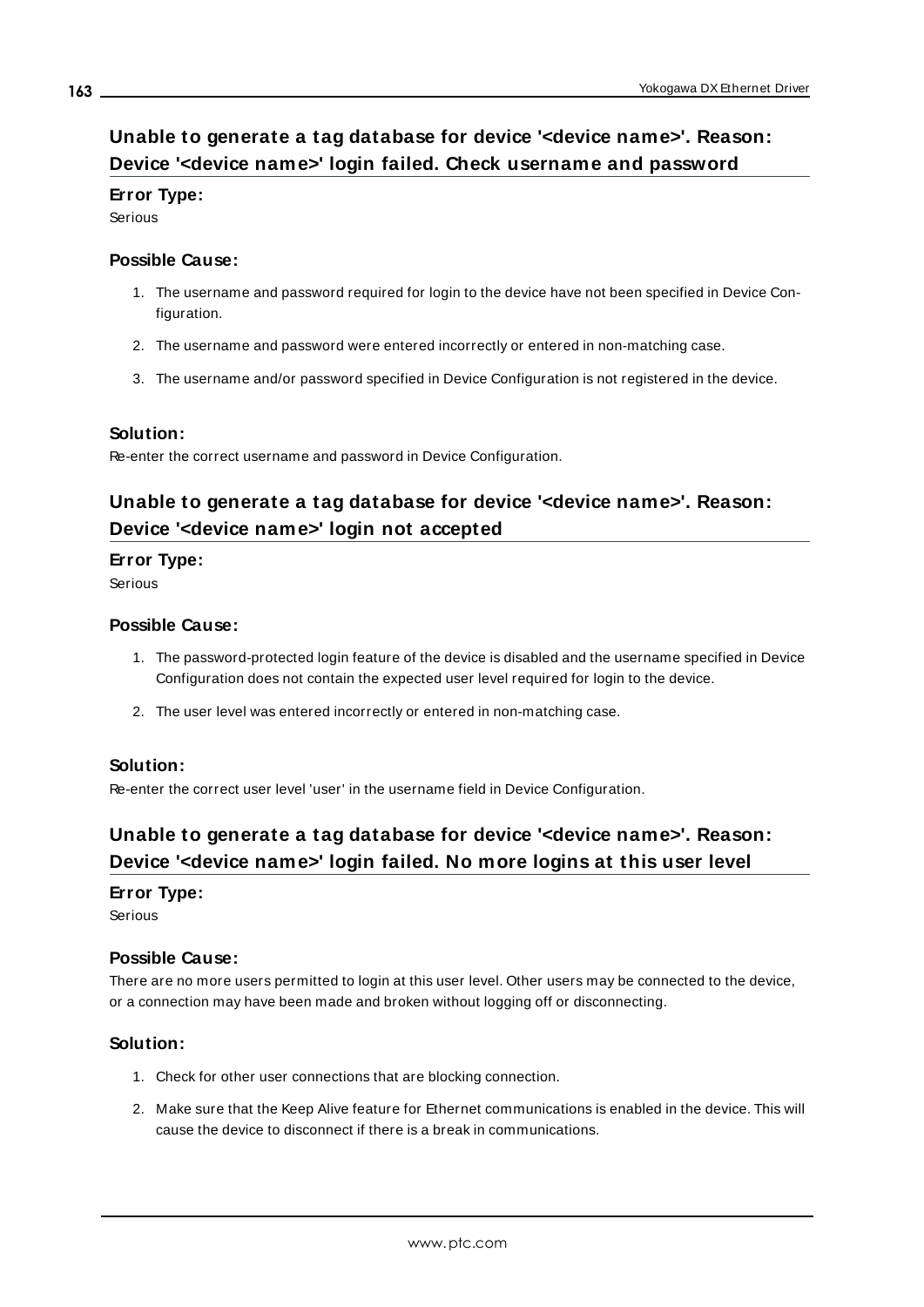### <span id="page-163-0"></span>**Error Type:**

Serious

### **Possible Cause:**

For an explanation of the error code, refer to the device model's instruction manual.

### **Solution:**

The solution will depend on the error code. For an explanation of the error code, refer to the device model's instruction manual.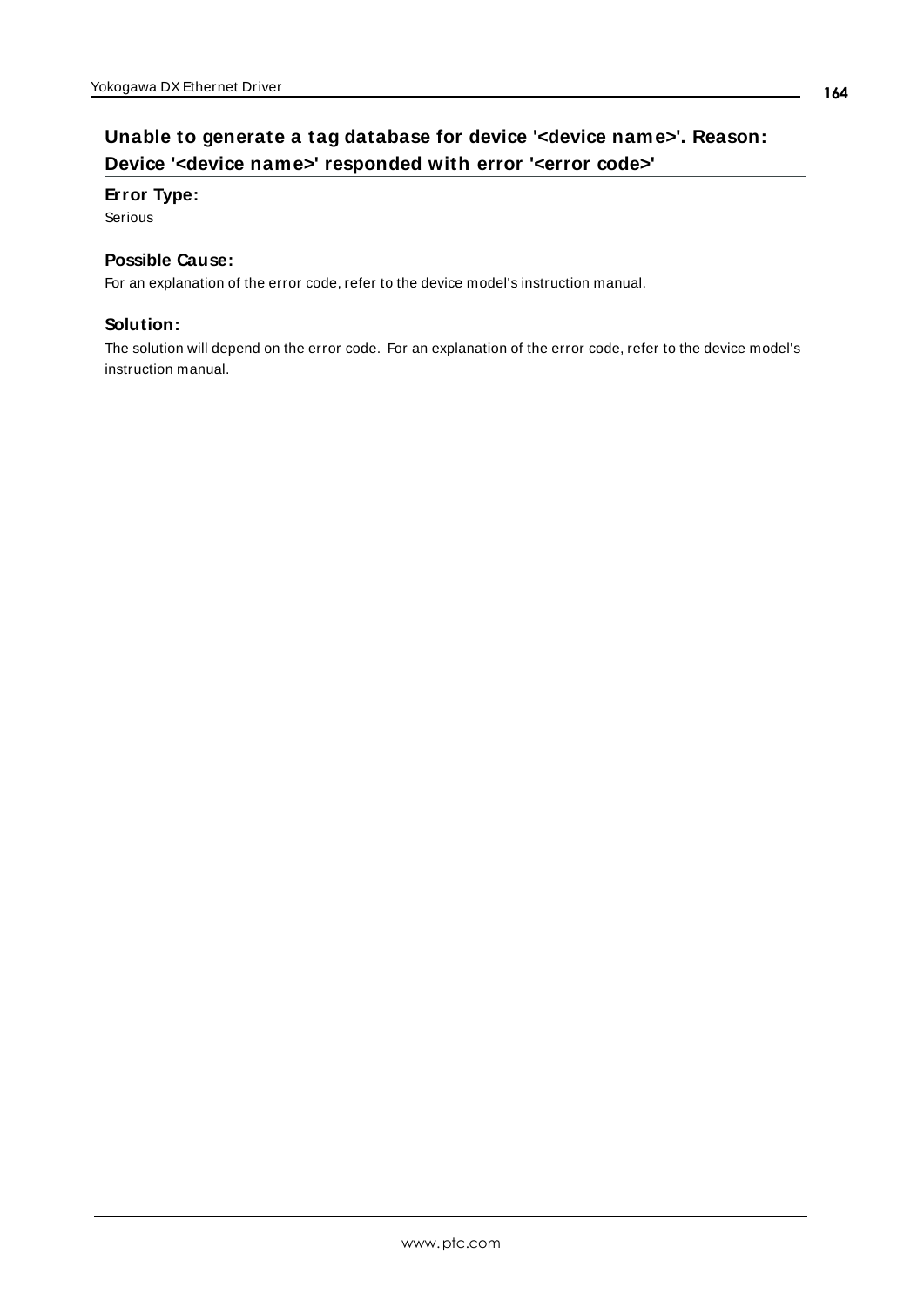# Index

# **A**

Address '< address>' is out of range for the specified device or register [159](#page-158-2) Address Descriptions [21](#page-20-0) Allow Sub Groups [14](#page-13-0) Attempts Before Timeout [11](#page-10-0) Auto-Demotion [12](#page-11-0)

# **B**

Boolean [20](#page-19-0)

# **C**

Channel Assignment [9](#page-8-0) Communications Timeouts [11](#page-10-1) Connect Timeout [11](#page-10-2) Create [14](#page-13-1)

# **D**

Data Collection [9](#page-8-1) Data Type '<type>' is not valid for device address '<address>' [159](#page-158-3) Data Types Description [20](#page-19-1) Delete [13](#page-12-0) Demote on Failure [12](#page-11-1) Demotion Period [12](#page-11-2) Detected unsupported model series '<model series>' on device '<device name>'. Using configured model series '<model series>' for communications [160](#page-159-0) Device '<device name>' is not responding [160](#page-159-1) Device address '< address>' contains a syntax error [159](#page-158-1) Device address '< address>' is Read Only [159](#page-158-4) Device Configuration [14](#page-13-2) Device ID [5](#page-4-0) Device Properties — Tag Generation [12](#page-11-3) Discard Requests when Demoted [12](#page-11-4)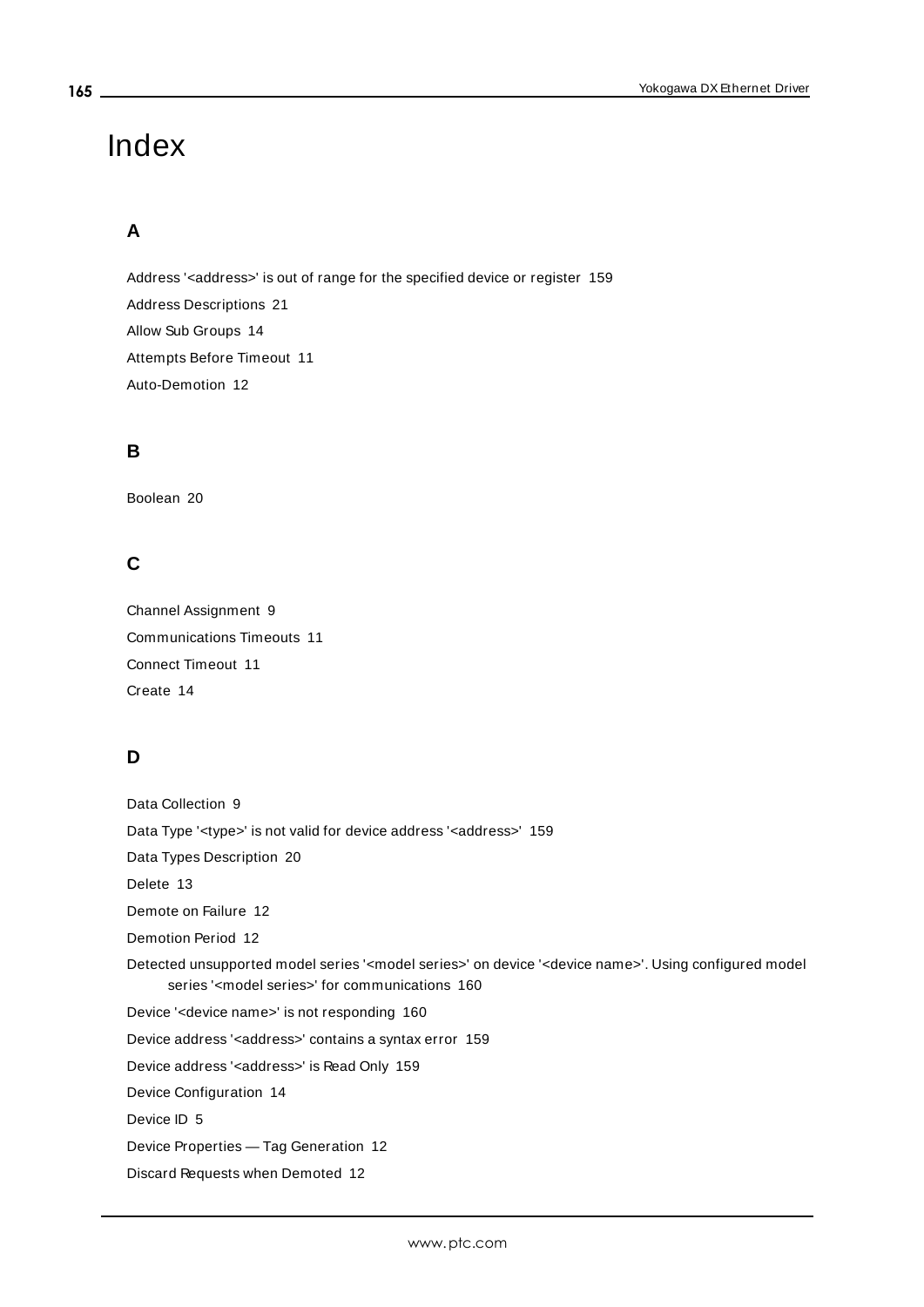Do Not Scan, Demand Poll Only [10](#page-9-0)

Driver [9](#page-8-2)

DX1002 Addressing [100](#page-99-0)

DX1004 Addressing [104](#page-103-0)

DX1006 Addressing [109](#page-108-0)

DX1012 Addressing [113](#page-112-0) DX102 Addressing [35](#page-34-0)

DX104 Addressing [38](#page-37-0)

DX106 Addressing [42](#page-41-0)

DX112 Addressing [46](#page-45-0)

DX2004 Addressing [117](#page-116-0)

DX2008 Addressing [123](#page-122-0)

DX2010 Addressing [129](#page-128-0)

DX2020 Addressing [135](#page-134-0)

DX2030 Addressing [140](#page-139-0)

DX204 Addressing [66](#page-65-0)

DX2040 Addressing [146](#page-145-0)

DX2048 Addressing [152](#page-151-0)

DX208 Addressing [70](#page-69-0)

DX210 Addressing [73](#page-72-0)

DX220 Addressing [77](#page-76-0)

DX230 Addressing [81](#page-80-0)

# **E**

Error Descriptions [158](#page-157-0) Event Log Messages [158](#page-157-1) Exponential Values [100,](#page-99-0) [104](#page-103-0), [109](#page-108-0), [113](#page-112-0), [117,](#page-116-0) [123](#page-122-0), [129](#page-128-0), [135,](#page-134-0) [140,](#page-139-0) [146](#page-145-0), [152](#page-151-0)

# **F**

Float [20](#page-19-2)

# **G**

General [8](#page-7-0) Generate [13](#page-12-1)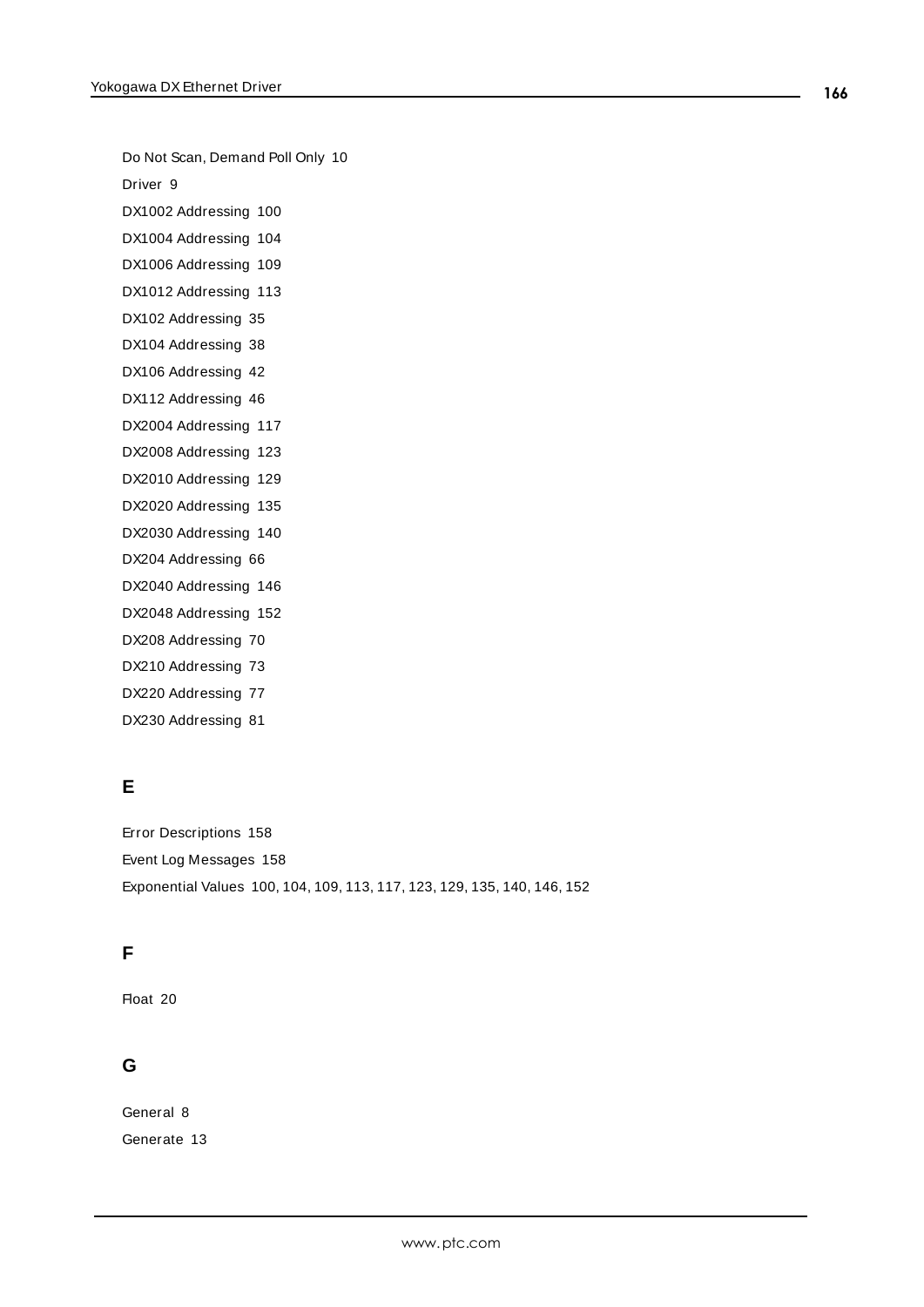# **I**

ID [9](#page-8-3) Identification [8](#page-7-0) Initial Updates from Cache [10](#page-9-1) Inter-Request Delay [11](#page-10-3)

#### **M**

Message Commands [100](#page-99-0), [104,](#page-103-0) [109](#page-108-0), [113](#page-112-0), [117,](#page-116-0) [123,](#page-122-0) [129](#page-128-0), [135](#page-134-0), [140](#page-139-0), [146,](#page-145-0) [152](#page-151-0) Missing address [159](#page-158-0) Model [9](#page-8-4) Model series '<model series>' read from device '<device name>' does not match the series of the configured model '<configured model>'. Auto generated tags may not validate [161](#page-160-0) MV100 Addressing [93](#page-92-0)

MV200 Addressing [96](#page-95-0)

# **N**

Name [8](#page-7-1)

# **O**

On Device Startup [13](#page-12-2) On Duplicate Tag [13](#page-12-3) On Property Change [13](#page-12-4) Operating Mode [9](#page-8-5) Optimizing Communications [19](#page-18-0) Overview [4](#page-3-0) Overwrite [14](#page-13-3)

# **P**

Parent Group [14](#page-13-4)

# **R**

Redundancy [16](#page-15-0)